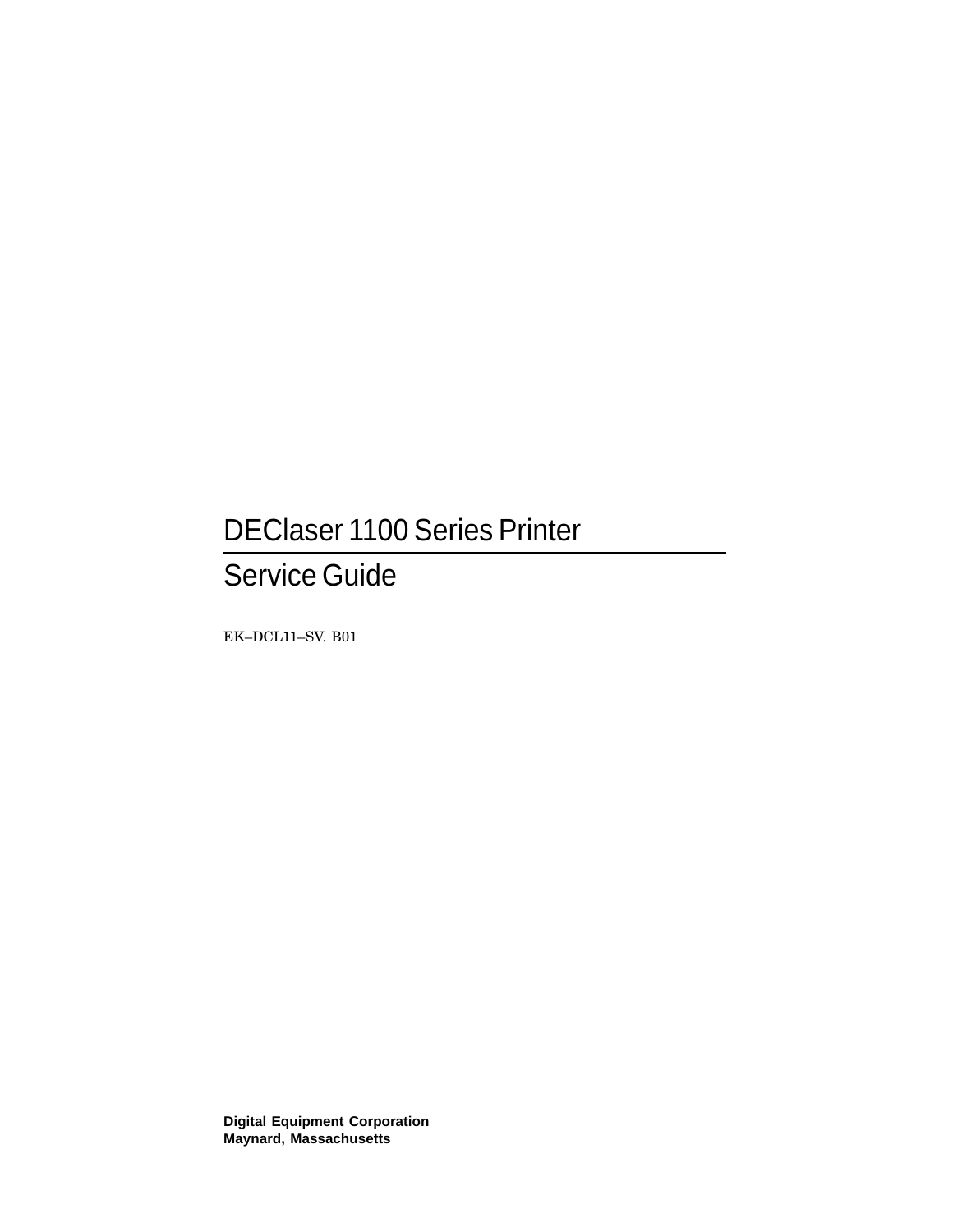#### **First Printing, December 1990 Revised, November 1992**

The information in this document is subject to change without notice and should not be construed as a commitment by Digital Equipment Corporation. Digital Equipment Corporation assumes no responsibility for any errors that may appear in this document.

The software described in this document is furnished under a license and may be used or copied only in accordance with the terms of such license.

No responsibility is assumed for the use or reliability of software on equipment that is not supplied by Digital Equipment Corporation or its affiliated companies.

Restricted Rights: Use, duplication, or disclosure by the U.S. Government is subject to restrictions as set forth in subparagraph  $(c)(1)(ii)$  of the Rights in Technical Data and Computer Software clause at DFARS 252.227-7013.

© Digital Equipment Corporation 1992.

All Rights Reserved. Printed in U.S.A.

The following are trademarks of Digital Equipment Corporation: A–to–Z, DECnet, DECprint, DECwindows, DECwrite, MicroVAX, MicroVMS, OpenVMS, PrintServer, Scholar, TK, ULTRIX, VAX, VAXcluster, VAX DOCUMENT, VAXstation, VMS, VT, and the DIGITAL logo.

The following are third-party trademarks:

PostScript is a registered trademark of Adobe Systems, Incorporated, which may be registered in certain jurisdictions. AppleTalk, LocalTalk, LaserWriter, and Macintosh are registered trademarks of Apple Computer, Inc. LaserJet is a registered trademark of Hewlett Packard Corporation. Centronics is a trademark of Centronics Data Computer Corporation., and Tektronix is a registered trademark of Tektronix, Inc.

S1882

This document was prepared using VAX DOCUMENT, Version 2.1.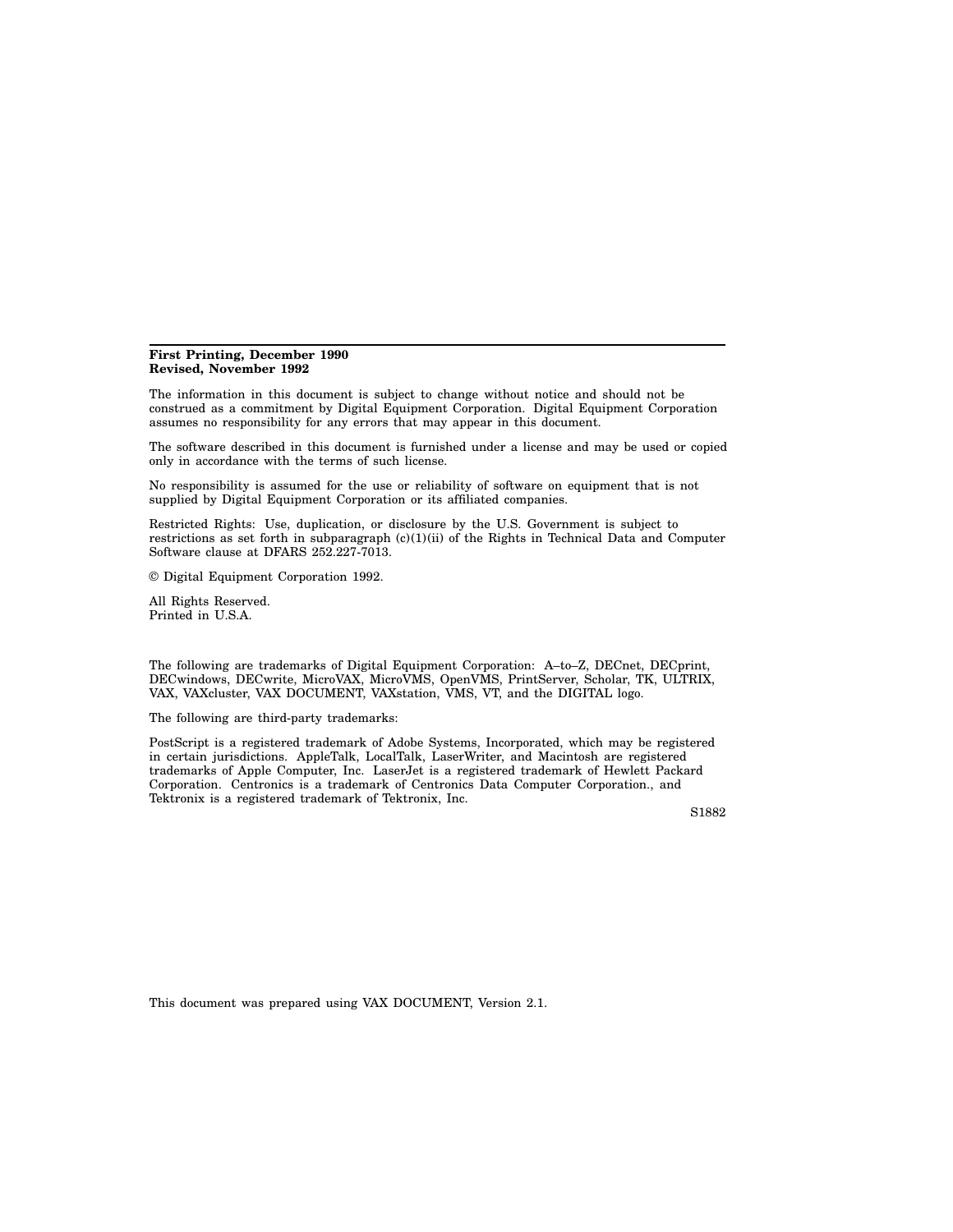#### **FCC NOTICE:**

#### 115 Volt model only

This equipment has been tested and found to comply with the limits for a Class B digital device, pursuant to Part 15 of the FCC rules. These limits are designed to provide reasonable protection against harmful interference in a residential installation. Any changes or modifications made to this equipment may void the user's authority to operate this equipment. This equipment generates, uses and can radiate radio frequency energy and, if not installed and used in accordance with the instructions, may cause harmful interference to radio communications. However, there is no guarantee that interference will not occur in a particular installation. If this equipment does cause harmful interference to radio or television reception, which can be determined by turning the equipment off and on, the user is encouraged to try to correct the interference by one or more of the following measures:

- Reorient or relocate the receiving antenna.
- Increase the separation between the equipment and receiver.
- Connect the equipment into an outlet on a circuit different from that to which the receiver is connected.
- Consult the dealer or an experienced radio/TV technician for help.

To meet FCC requirements a properly shielded parallel cable is required to connect the device to a personal computer or other Class B device.

This document was prepared using VAX DOCUMENT, Version 2.1.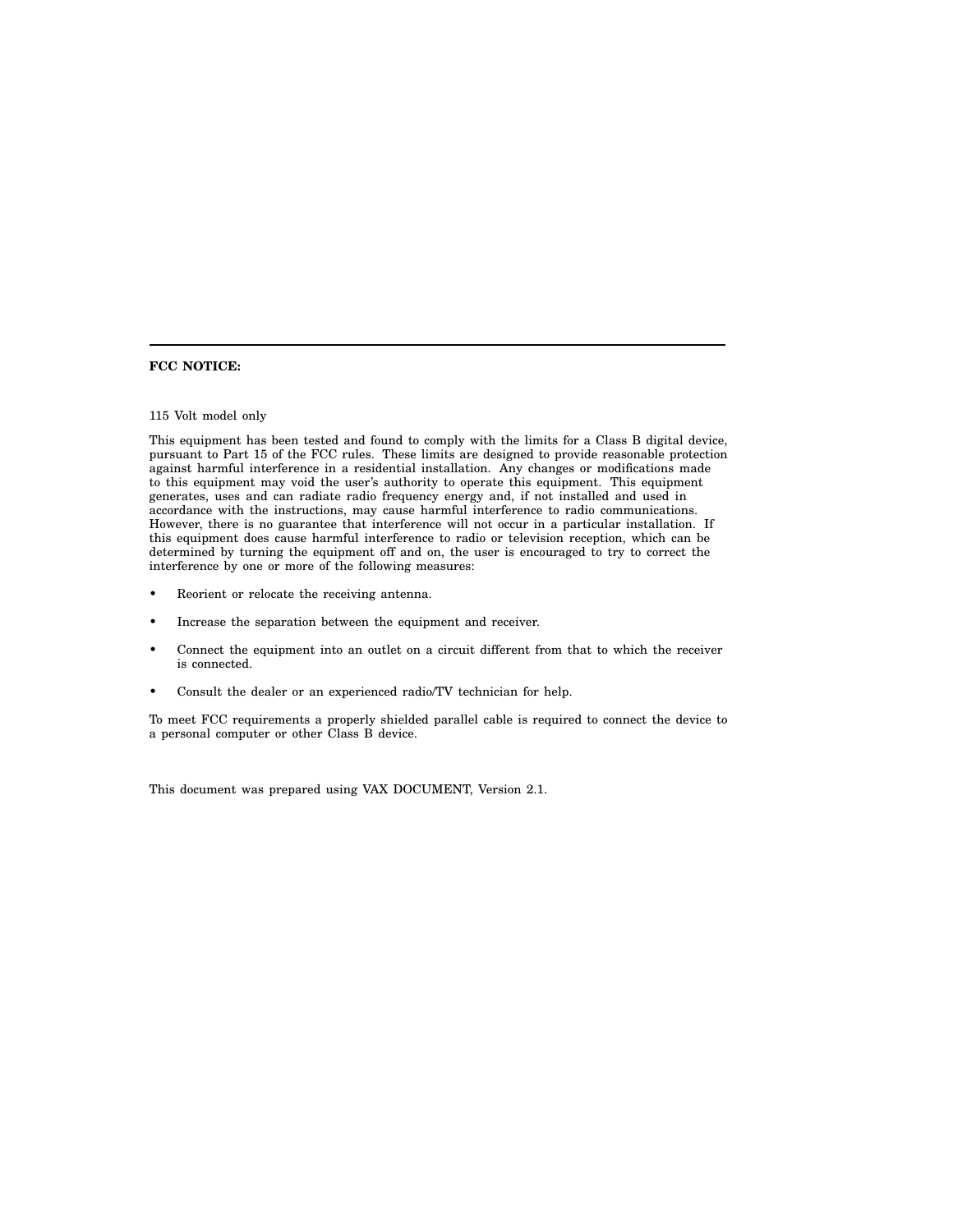# **Contents**

|              |                                                                                                                            |                                                                                                                                                                                                                                                                                                                                                                                                      | xiii                                                                                                                                                                                       |
|--------------|----------------------------------------------------------------------------------------------------------------------------|------------------------------------------------------------------------------------------------------------------------------------------------------------------------------------------------------------------------------------------------------------------------------------------------------------------------------------------------------------------------------------------------------|--------------------------------------------------------------------------------------------------------------------------------------------------------------------------------------------|
| 1            |                                                                                                                            | <b>Physical and Functional Description</b>                                                                                                                                                                                                                                                                                                                                                           |                                                                                                                                                                                            |
|              | 1.1<br>1.2<br>1.3<br>1.3.1<br>1.3.2<br>1.3.3<br>1.4<br>1.5<br>1.6<br>1.7<br>1.8<br>1.9<br>1.10<br>1.11<br>1.11.1<br>1.11.2 | Description of the DEClaser 1100 Series Printers<br>Media Feeders and Paper Paths<br>Optional Cassette Paper Path<br>Cassette Size Sensing<br>Switches, Sensors, and Solenoids<br>Electronic Block Diagrams<br>DEClaser 1100 and 1150 Printer Video Control Board<br>DC Control Board Signals<br>LVPSA, Main Motor, and Interlock Diagram<br>Fixing Heater Control Circuit<br>HVPSA Density Circuits | $1 - 1$<br>$1 - 1$<br>$1 - 10$<br>$1 - 10$<br>$1 - 11$<br>$1 - 11$<br>$1 - 13$<br>$1 - 14$<br>$1 - 16$<br>$1 - 16$<br>$1 - 18$<br>$1 - 22$<br>$1 - 23$<br>$1 - 25$<br>$1 - 25$<br>$1 - 26$ |
| $\mathbf{2}$ |                                                                                                                            | <b>DEClaser 1100 Printer Control Panel</b>                                                                                                                                                                                                                                                                                                                                                           |                                                                                                                                                                                            |
|              | 2.1<br>2.2<br>2.3<br>2.4<br>2.5<br>2.6<br>2.7<br>2.8<br>2.9<br>2.10                                                        | Control Panel Modes<br>DEClaser 1100 Printer Control Panel Keys and Indicators<br>Navigating Through the Setup Menu<br>Moving, Selecting, and Saving Values                                                                                                                                                                                                                                          | $2 - 1$<br>$2 - 2$<br>$2 - 5$<br>$2 - 6$<br>$2 - 6$<br>$2 - 8$<br>$2 - 9$<br>$2 - 9$<br>$2 - 9$<br>$2 - 10$                                                                                |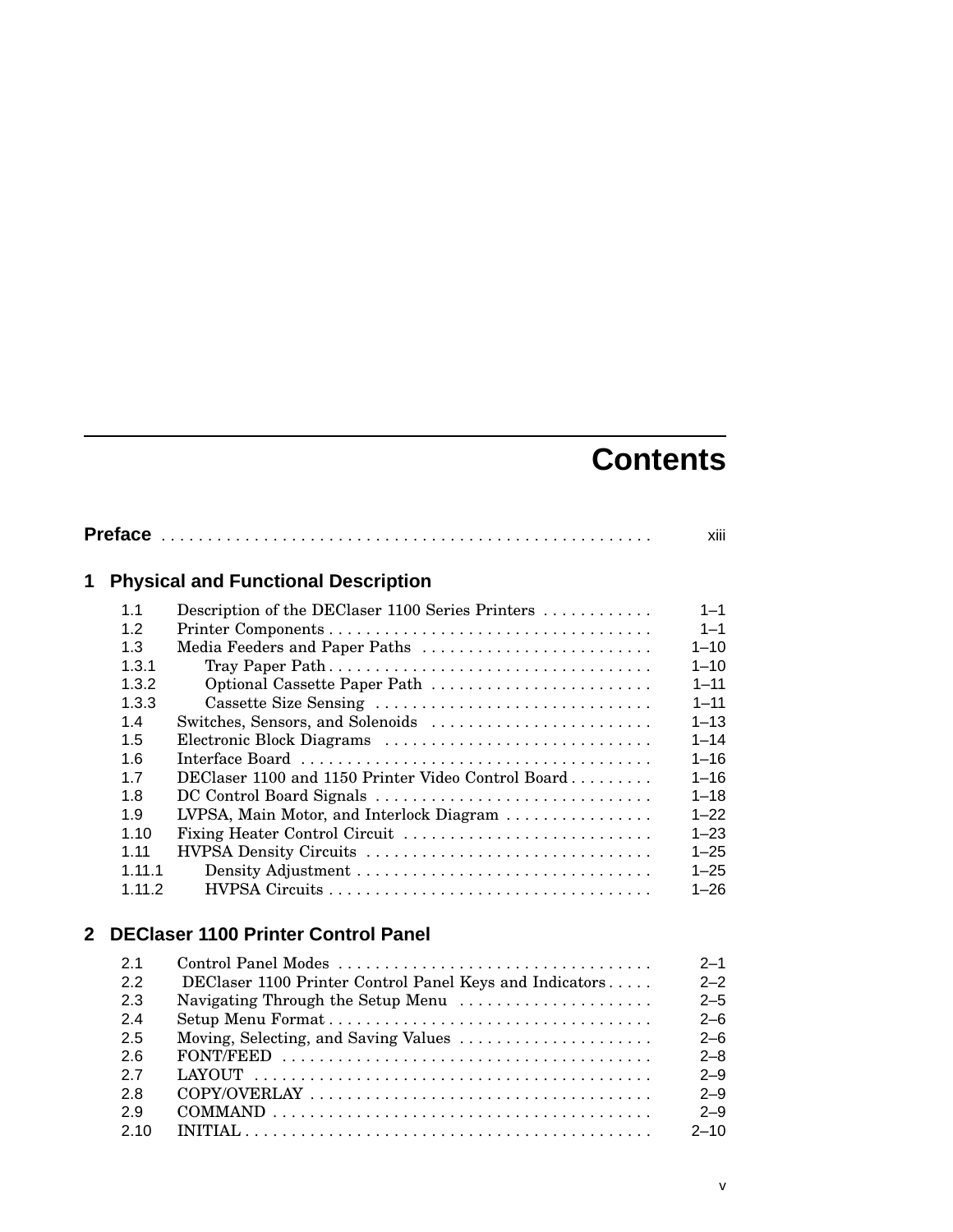| 2,10,1 |                               | $2 - 10$ |
|--------|-------------------------------|----------|
| 2.10.2 |                               | $2 - 11$ |
| 2.10.3 |                               | $2 - 11$ |
| 2 11   |                               | $2 - 12$ |
| 2 11 1 |                               | $2 - 12$ |
| 2112   |                               | $2 - 13$ |
| 2,11,3 |                               | $2 - 13$ |
| 2 11 4 |                               | $2 - 13$ |
| 2 11 5 |                               | $2 - 13$ |
| 2.11.6 |                               | $2 - 14$ |
| 2.12   |                               | $2 - 14$ |
| 2,13   |                               | $2 - 14$ |
| 2 14   |                               | $2 - 14$ |
| 2.15   | Control Representation Mode   | $2 - 15$ |
| 216    | Tray (Page Format) Size Menu  | $2 - 16$ |
| 2.17   | Emulation and Video Mode Menu | $2 - 17$ |

# **3 DEClaser 1152 Printer Control Panel**

| 3.1     | DEClaser 1152 Control Panel Keys and Indicators | $3 - 2$  |
|---------|-------------------------------------------------|----------|
|         |                                                 |          |
| 3.2     |                                                 | $3 - 4$  |
| 3.3     |                                                 | $3 - 5$  |
| 3.3.1   |                                                 | $3 - 5$  |
| 3.3.2   | INTERFACE Menu                                  | $3 - 5$  |
| 3.3.2.1 | I/F: SERIAL (I/F: SERIALB) Menu                 | $3 - 8$  |
| 3.3.2.2 | I/F: PARALLEL Menu                              | $3 - 12$ |
| 3.3.2.3 |                                                 | $3 - 13$ |
| 3.3.3   |                                                 | $3 - 13$ |
| 3.3.3.1 |                                                 | $3 - 17$ |
| 3.3.4   | PAPER HANDLING Menu                             | $3 - 19$ |
| 3.3.5   | MISCELLANEOUS Menu                              | $3 - 21$ |
| 3.4     |                                                 | $3 - 23$ |

## **4 DEClaser 1100 Printer Test Prints**

| 41  | DEClaser 1100 Printer Test Print A      | $4 - 2$ |
|-----|-----------------------------------------|---------|
| 42  | DEClaser 1100 Printer Test Print B      | $4 - 4$ |
| 4.3 | DEClaser 1100 Printer Font List A       | $4 - 6$ |
| 4.4 |                                         | 4–6     |
| 4.5 | DEClaser 1100 Printer Engine Test Print | 4–8     |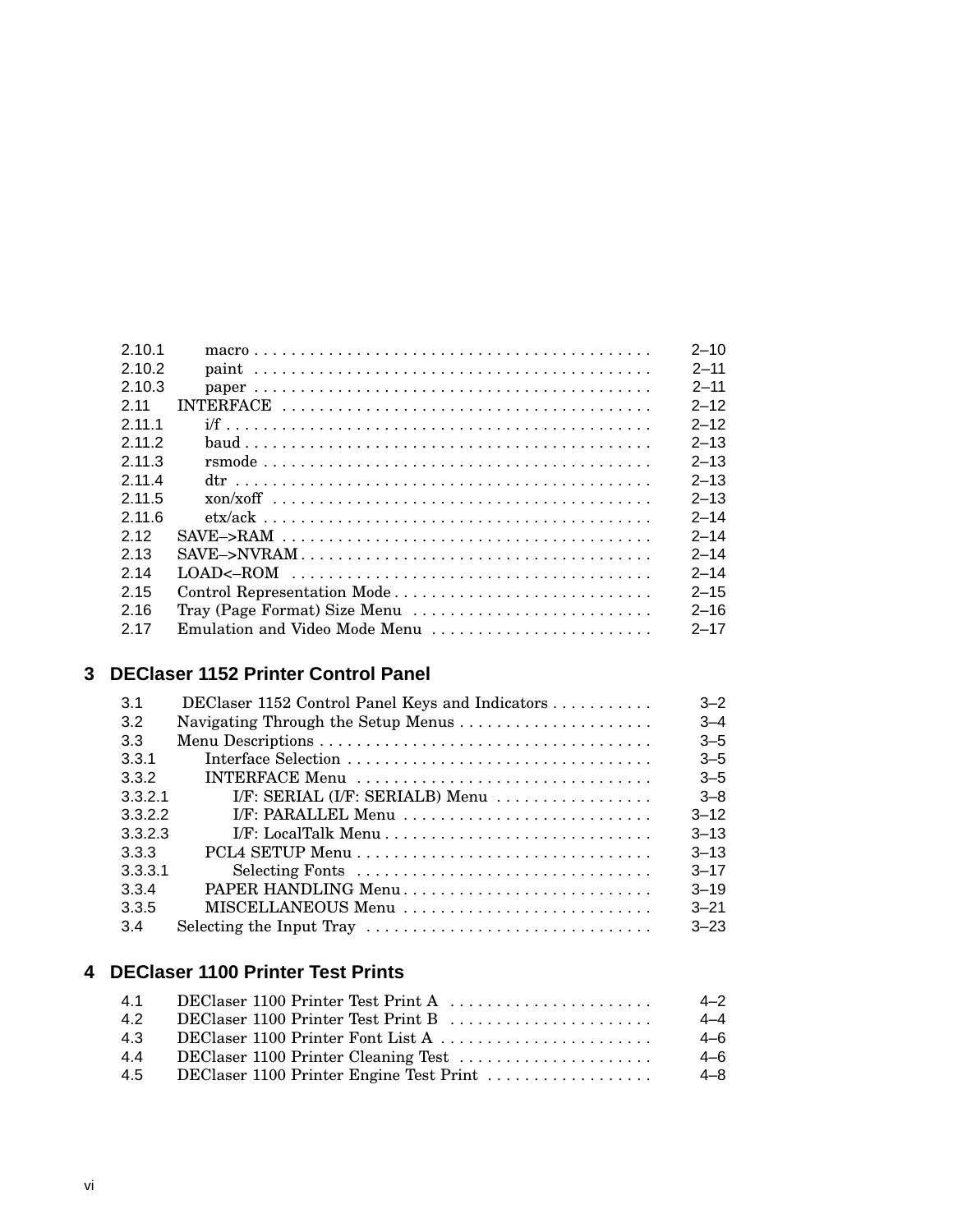## **5 DEClaser 1152 Printer Test Prints**

|                                              | $5 - 2$                          |
|----------------------------------------------|----------------------------------|
| DEClaser 1152 Printer PCL Emulator Test Page | $5 - 4$                          |
| DEClaser 1152 Printer Cleaning Test Page     | $5 - 6$                          |
| DEClaser 1152 Printer Engine Test Print      | $5 - 8$                          |
|                                              | DEClaser 1152 Printer Test Print |

# **6 Control Panel Messages FIPs**

| 6.1 |                                      | $6 - 1$  |
|-----|--------------------------------------|----------|
| 6.2 |                                      | $6 - 1$  |
| 6.3 |                                      | $6 - 3$  |
| 64  | DEClaser 1100 Printer Functional FIP | $6 - 13$ |
| 6.5 |                                      | $6 - 17$ |

# **7 Paper Jam FIPs**

| 7.1   |                   | $7 - 2$ |
|-------|-------------------|---------|
| 7.1.1 | Jam Entry Submenu | $7 - 3$ |
| 7.2   |                   | $7 - 4$ |
| 7.3   |                   | $7 - 5$ |
| 7.4   |                   | $7 - 6$ |
| 7.5   |                   | $7 - 8$ |
| 7.6   |                   | $7 - 9$ |

# **8 Image Defects FIPS**

| <b>8.1</b> |                                                | $8 - 1$  |
|------------|------------------------------------------------|----------|
| 8.2        |                                                | $8 - 4$  |
| 8.3        |                                                | $8 - 5$  |
| 8.4        |                                                | $8 - 5$  |
| 8.5        |                                                | $8 - 6$  |
| 8.6        |                                                | $8 - 6$  |
| 8.7        | Toner on Reverse Side of Paper                 | $8 - 6$  |
| 8.8        |                                                | $8 - 7$  |
| 8.9        | Black, Irregular, and Smudged Vertical Bands   | $8 - 7$  |
| 8.10       | Black, Irregular, and Smudged Horizontal Bands | $8 - 7$  |
| 8.11       | Blank Spots in Dark Areas                      | $8 - 8$  |
| 8.12       | Solid White Vertical Lines in Dark Areas       | $8 - 8$  |
| 8.13       |                                                | $8 - 9$  |
| 8.14       |                                                | $8 - 9$  |
| 8.15       |                                                | $8 - 10$ |
| 8.16       | Background Staining on Envelopes               | $8 - 11$ |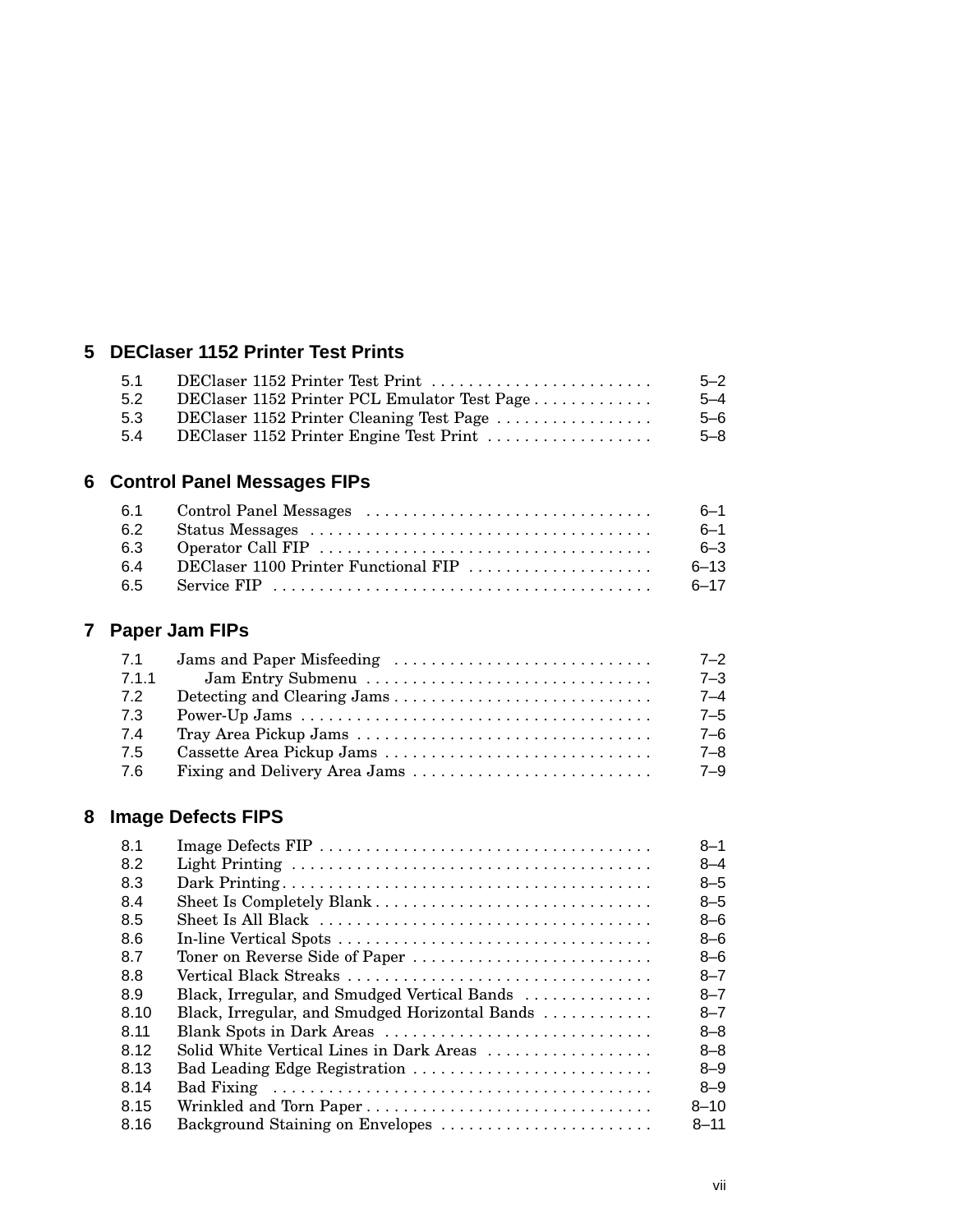# **9 Recommended Spares List and Parts Locator**

| 9.1 | $9 - 1$ |
|-----|---------|
|     | $9 - 3$ |

# **10 Removal and Replacement Procedures and RSL**

| 10.1                                                         | $10 - 2$  |
|--------------------------------------------------------------|-----------|
| 10.2                                                         | $10 - 3$  |
| Right and Left Side Covers<br>10.3                           | $10 - 5$  |
| 10.4<br>Optional Paper Feeder Unit                           | $10 - 6$  |
| 10.5<br>Front (Multipurpose) Tray                            | $10 - 7$  |
| 10.5.1<br>Front Cover (Door) Unit                            | $10 - 8$  |
| 10.6                                                         | $10 - 13$ |
| 10.7                                                         | $10 - 16$ |
| Low-Voltage Power Supply Assembly (LVPSA)<br>10.8            | $10 - 17$ |
| 10.9<br>Stepping (Main) Motor                                | $10 - 21$ |
| Paper Tray Pickup Roller<br>10.10                            | $10 - 22$ |
| 10.11                                                        | $10 - 24$ |
| 10.12                                                        | $10 - 25$ |
| 10.12.1                                                      | $10 - 28$ |
| Handling the Scanner Assembly<br>10.12.2                     | $10 - 31$ |
| 10.12.2.1<br>Lens and Scanner Assembly                       | $10 - 32$ |
| 10.13                                                        | $10 - 36$ |
| 10.14<br>Transfer Charging Roller                            | $10 - 38$ |
| 10.15                                                        | $10 - 40$ |
| 10.16                                                        | $10 - 43$ |
| Drum Drive Unit<br>10.16.1                                   | $10 - 45$ |
| Density Adjustment Board<br>10.17                            | $10 - 46$ |
| 10.18                                                        | $10 - 49$ |
| DC Control Unit (DCU) or DC Control Board<br>10.19           | $10 - 51$ |
| Video Control Unit (VCU)<br>10.20                            | $10 - 56$ |
| 10.20.1<br>Video Control Board                               | $10 - 61$ |
| Optional RAM and Expansion Memory<br>10.20.2                 | $10 - 64$ |
| High-Voltage Power Supply Assembly (HVPSA)<br>10.21          | $10 - 66$ |
| 10.22<br>Cassette Paper Feeder Board                         | $10 - 68$ |
| 10.23                                                        | $10 - 70$ |
| Paper Exit and Door/EP-L Sensor<br>10.24                     | $10 - 73$ |
| Feed Roller and Paper Pickup Sensor (PS13) Assembly<br>10.25 | $10 - 74$ |
|                                                              |           |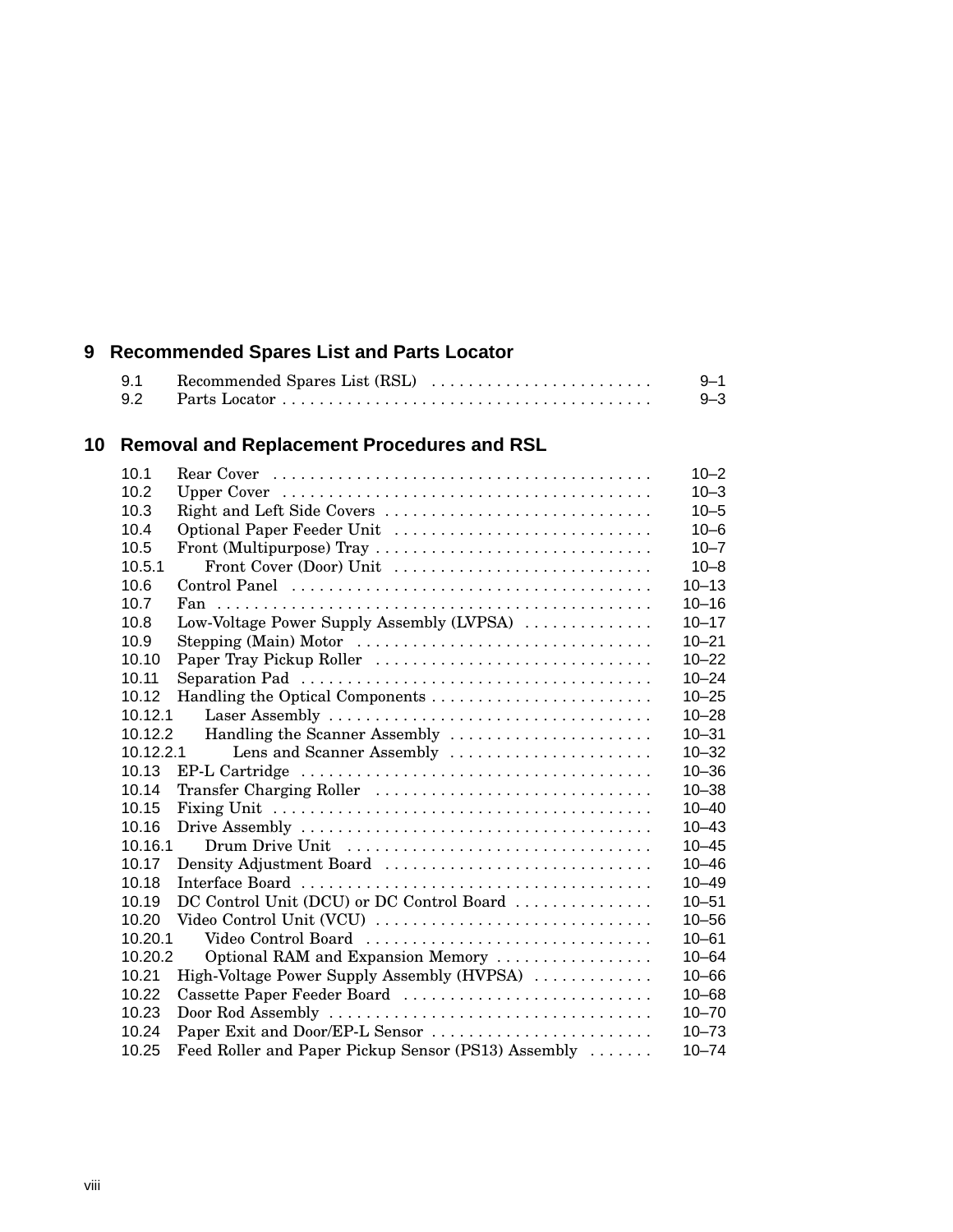### **A General Information**

| A.1   |                                                  | $A-1$   |
|-------|--------------------------------------------------|---------|
| A.2   |                                                  | $A-2$   |
| A.2.1 | Examples Using the Macro Feature                 | $A - 4$ |
| A.3   | Interface Interconnections                       | $A - 4$ |
| A.3.1 |                                                  | $A - 4$ |
| A.3.2 |                                                  | $A - 7$ |
| A.3.3 |                                                  | $A - 8$ |
| A 3.4 | DEClaser 1152 LocalTalk Interface Specifications | $A - 9$ |
| A.3.5 | DEC423 Interface Specifications                  | $A - 9$ |
| A.4   |                                                  | $A-10$  |

# **B DEClaser 1100 Series Printers Specifications**

| <b>B.1</b>   |                                                                                                 | $B-1$ |
|--------------|-------------------------------------------------------------------------------------------------|-------|
| <b>B.1.1</b> |                                                                                                 | $B-1$ |
| B.1.2        |                                                                                                 | $B-2$ |
| <b>B.1.3</b> | $Envelopes \ldots \ldots \ldots \ldots \ldots \ldots \ldots \ldots \ldots \ldots \ldots \ldots$ | $B-3$ |
| <b>B.1.4</b> |                                                                                                 | $B-4$ |
| <b>B</b> 2   |                                                                                                 | $B-5$ |
| B.3          |                                                                                                 | $B-5$ |

# **C Total Call Concept**

| C.1 |                                  | $C-1$   |
|-----|----------------------------------|---------|
| C.2 |                                  | $C-1$   |
| C.3 | Preventive Maintenance Procedure | $C-1$   |
| C.4 |                                  | $C - 2$ |
|     |                                  | $C - 2$ |

# **D Training, Tools, and Documentation**

|                                        | D-1   |
|----------------------------------------|-------|
|                                        | $D-2$ |
| D.3 Documentation Ordering Information | $D-2$ |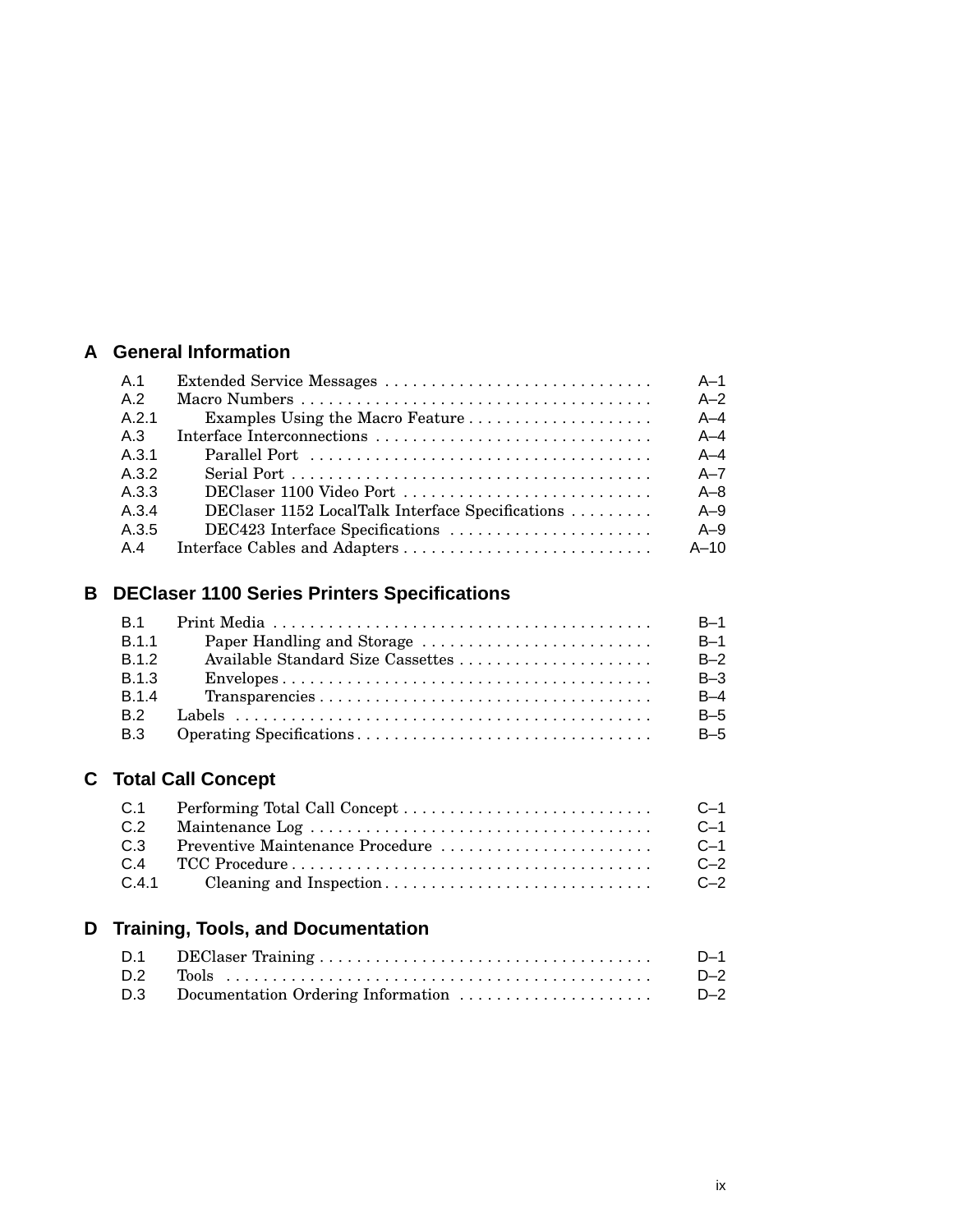# **Index**

# **Figures**

| $1 - 1$  | Components: Front View                         | $1 - 2$   |
|----------|------------------------------------------------|-----------|
| $1 - 2$  | Components: External Rear View                 | $1 - 4$   |
| $1 - 3$  | Components: Internal Rear View                 | $1 - 6$   |
| $1 - 4$  |                                                | $1 - 8$   |
| $1 - 5$  |                                                | $1 - 10$  |
| $1 - 6$  | Cassette Paper Path                            | $1 - 11$  |
| $1 - 7$  | Switches, Sensors, and Solenoids               | $1 - 13$  |
| $1 - 8$  | 1100 Overall Block Diagram                     | $1 - 15$  |
| $1 - 9$  | The DEClaser 1100 and 1150 Video Control Board | $1 - 17$  |
| $1 - 10$ | DC Control Board Input Signals                 | $1 - 19$  |
| $1 - 11$ | DC Control Board Output Signals                | $1 - 20$  |
| $1 - 12$ | LVPSA Block Diagram                            | $1 - 22$  |
| $1 - 13$ | Fixing Heater Diagram                          | $1 - 23$  |
| $1 - 14$ |                                                | $1 - 25$  |
| $1 - 15$ | HVPSA Image Circuits                           | $1 - 26$  |
| $2 - 1$  | DEClaser 1100 Printer Control Panel Indicators | $2 - 2$   |
| $2 - 2$  | DEClaser 1100 Printer Keypad Operation         | $2 - 5$   |
| $2 - 3$  | Setup Menu Display Text                        | $2 - 6$   |
| $3 - 1$  | DEClaser 1152 Printer Control Panel Indicators | $3 - 2$   |
| $3 - 2$  | DEClaser 1152 Keypad Operation                 | $3 - 4$   |
| $4 - 1$  | DEClaser 1100 Printer Test Print A             | $4 - 3$   |
| $4 - 2$  | DEClaser 1100 Printer Test Print B             | $4 - 5$   |
| $4 - 3$  | DEClaser 1100 Printer Cleaning Test Print      | $4 - 7$   |
| $4 - 4$  | DEClaser 1100 Printer Engine Test Print        | $4 - 9$   |
| $5 - 1$  | DEClaser 1152 Printer Test Print               | $5 - 3$   |
| $5 - 2$  | DEClaser 1152 Printer PCL Emulator Test Page   | $5 - 5$   |
| $5 - 3$  | DEClaser 1152 Printer Cleaning Test Print      | $5 - 7$   |
| $5 - 4$  | DEClaser 1152 Printer Engine Test Print        | $5 - 9$   |
| $8 - 1$  | Image Defect Examples                          | $8 - 3$   |
| $9 - 1$  |                                                | $9 - 3$   |
| $9 - 2$  |                                                | $9 - 5$   |
| $9 - 3$  |                                                | $9 - 7$   |
| $10 - 1$ | Optical Cavity Components                      | $10 - 27$ |
|          |                                                |           |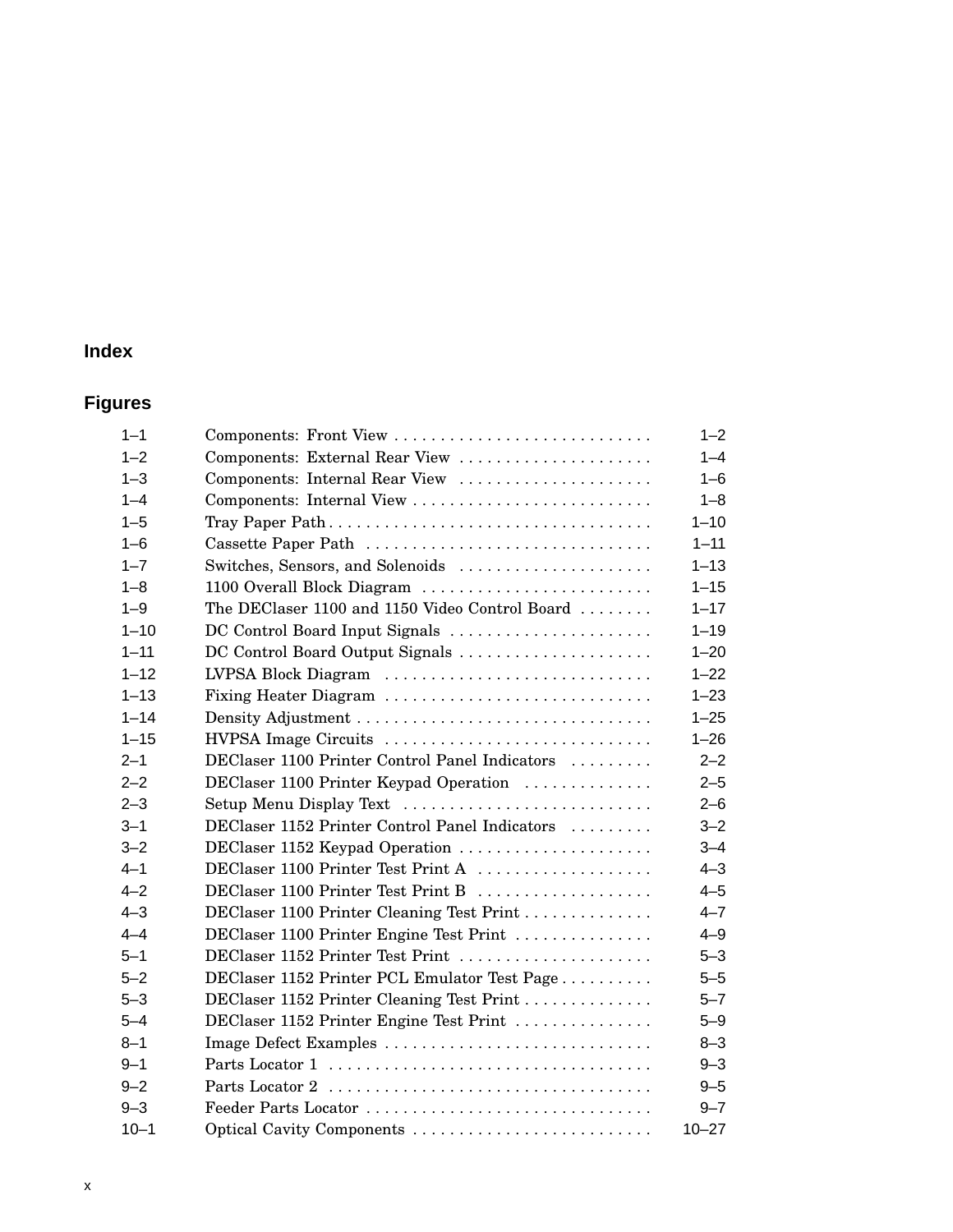| $10 - 2$ | $10 - 28$ |
|----------|-----------|
| $10 - 3$ | $10 - 31$ |

### **Tables**

| $1 - 1$  |                                                        | $1 - 3$  |  |  |
|----------|--------------------------------------------------------|----------|--|--|
| $1 - 2$  | Printer Components: External Rear View                 | $1 - 5$  |  |  |
| $1 - 3$  | Printer Components: Internal Rear View                 |          |  |  |
| $1 - 4$  |                                                        | $1 - 9$  |  |  |
| $1 - 5$  | Cassette Size-Sensing                                  | $1 - 12$ |  |  |
| $2 - 1$  | DEClaser 1100 Printer Control Panel Indicators and     |          |  |  |
|          |                                                        | $2 - 2$  |  |  |
| $2 - 2$  | Menu Scrolling Keys                                    | $2 - 6$  |  |  |
| $2 - 3$  | Setup, Feature, and Value Menus                        | $2 - 7$  |  |  |
| $3 - 1$  | DEClaser 1152 Control Panel Indicators and Keys        | $3 - 2$  |  |  |
| $3 - 2$  | Menu Scrolling Keys                                    | $3 - 4$  |  |  |
| $3 - 3$  | INTERFACE Menu                                         | $3 - 6$  |  |  |
| $3 - 4$  | I/F: SERIAL (I/F: SERIALB) Menu                        | $3 - 8$  |  |  |
| $3 - 5$  | Restrictions on the Interaction Between Communications |          |  |  |
|          |                                                        | $3 - 11$ |  |  |
| $3 - 6$  |                                                        | $3 - 12$ |  |  |
| $3 - 7$  |                                                        | $3 - 13$ |  |  |
| $3 - 8$  |                                                        | $3 - 14$ |  |  |
| $3 - 9$  | Selecting Fonts                                        | $3 - 17$ |  |  |
| $3 - 10$ | PAPER HANDLING Menu                                    | $3 - 19$ |  |  |
| $3 - 11$ | MISCELLANEOUS Menu                                     | $3 - 21$ |  |  |
| $4 - 1$  | DEClaser 1100 Test Print Block                         | $4 - 2$  |  |  |
| $5 - 1$  | DEClaser 1152 Printer Test Print                       | $5 - 2$  |  |  |
| $6 - 1$  | DEClaser 1100 Printer Status Messages                  | $6 - 1$  |  |  |
| $6 - 2$  | DEClaser 1152 Status Messages                          | $6 - 2$  |  |  |
| $6 - 3$  | Operator Call Messages                                 | $6 - 4$  |  |  |
| $6 - 4$  | DEClaser 1100 Printer Functional Messages              | $6 - 13$ |  |  |
| $6 - 5$  | Service Messages                                       | $6 - 17$ |  |  |
| $7 - 1$  |                                                        | $7 - 6$  |  |  |
| $7 - 2$  | Fixing and Delivery Jams                               | $7 - 10$ |  |  |
| $8 - 1$  | Image Defect Lookup Table                              | $8 - 2$  |  |  |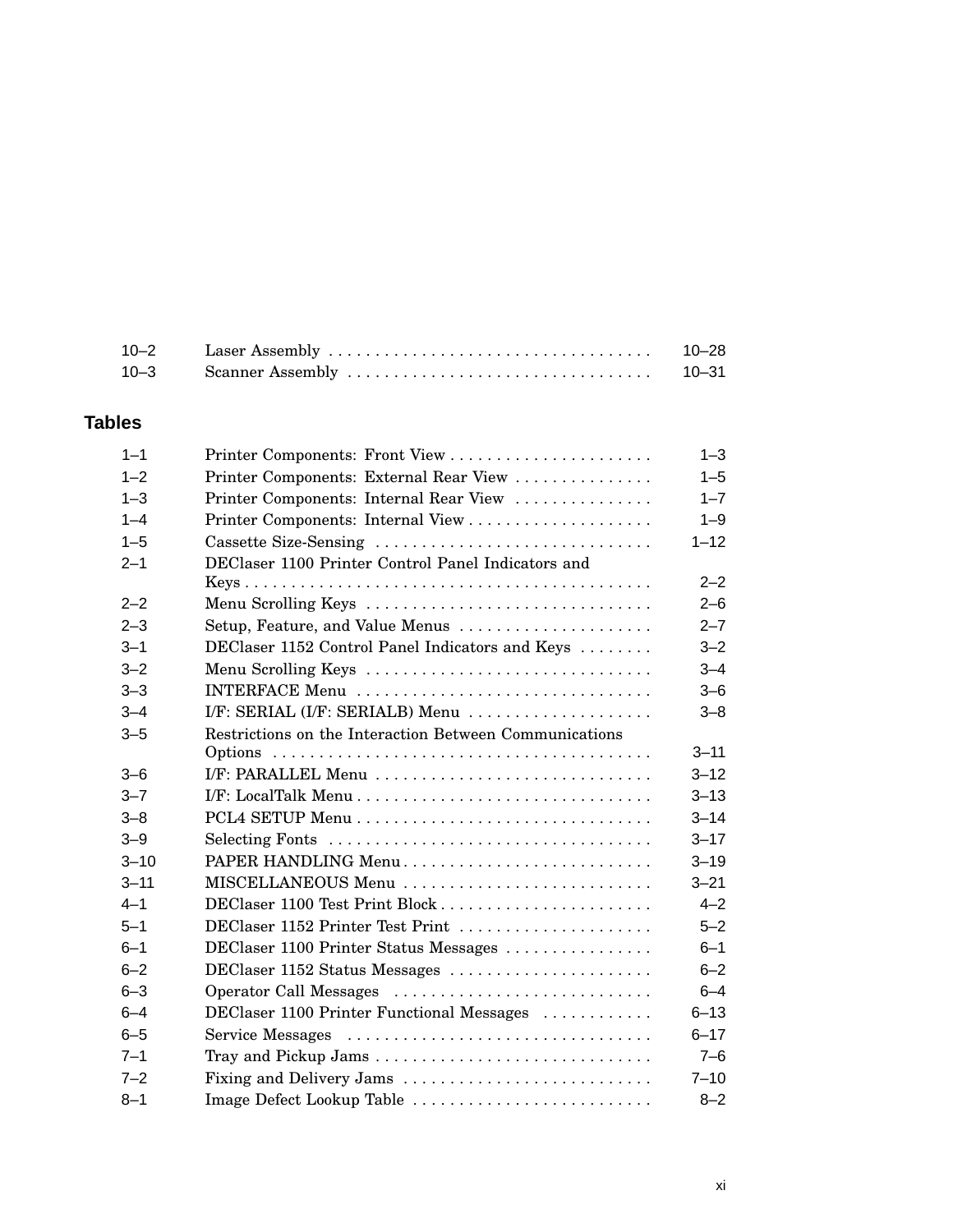| $9 - 1$  | DEClaser 1100/1152 Printers Recommended Spares List |           |  |  |
|----------|-----------------------------------------------------|-----------|--|--|
|          |                                                     | $9 - 1$   |  |  |
| $9 - 2$  |                                                     |           |  |  |
| $9 - 3$  |                                                     | $9 - 6$   |  |  |
| $9 - 4$  |                                                     | $9 - 8$   |  |  |
| $10 - 1$ |                                                     | $10 - 26$ |  |  |
| $A-1$    |                                                     | $A-1$     |  |  |
| $A-2$    | User Preference Character Set                       | $A-3$     |  |  |
| $A-3$    | Initialization Message                              | $A-3$     |  |  |
| $A - 4$  | Device Identification                               | $A - 4$   |  |  |
| $A-5$    | Macro Feature Examples                              | $A - 4$   |  |  |
| $A - 6$  | DEClaser 1100 Parallel Interface Pin Assignment     | $A-5$     |  |  |
| $A - 7$  | DEClaser 1152 Parallel Interface Pin Assignments    | $A - 6$   |  |  |
| $A - 8$  | DEClaser 1100 Serial Interface                      | $A - 7$   |  |  |
| $A-9$    | DEClaser 1152 Serial Interface                      | $A - 7$   |  |  |
| $A-10$   | DEClaser 1100 Video Interface Pin Assignments       | $A - 8$   |  |  |
| $A-11$   | DEClaser 1152 LocalTalk Interface Pin Assignments   | $A-9$     |  |  |
| $A-12$   |                                                     | $A-9$     |  |  |
| $A-13$   | DEClaser 1100 Cables and Adapters                   | $A-10$    |  |  |
| $A-14$   | DEClaser 1152 Printer Cables and Adapters           | $A-12$    |  |  |
| $B-1$    |                                                     | $B-2$     |  |  |
| $B-2$    |                                                     | $B-2$     |  |  |
| $B-3$    | Transparency Sizes                                  | $B-4$     |  |  |
| $B-4$    |                                                     | $B-4$     |  |  |
| $D-1$    |                                                     | $D-2$     |  |  |
| $D-2$    |                                                     | $D-2$     |  |  |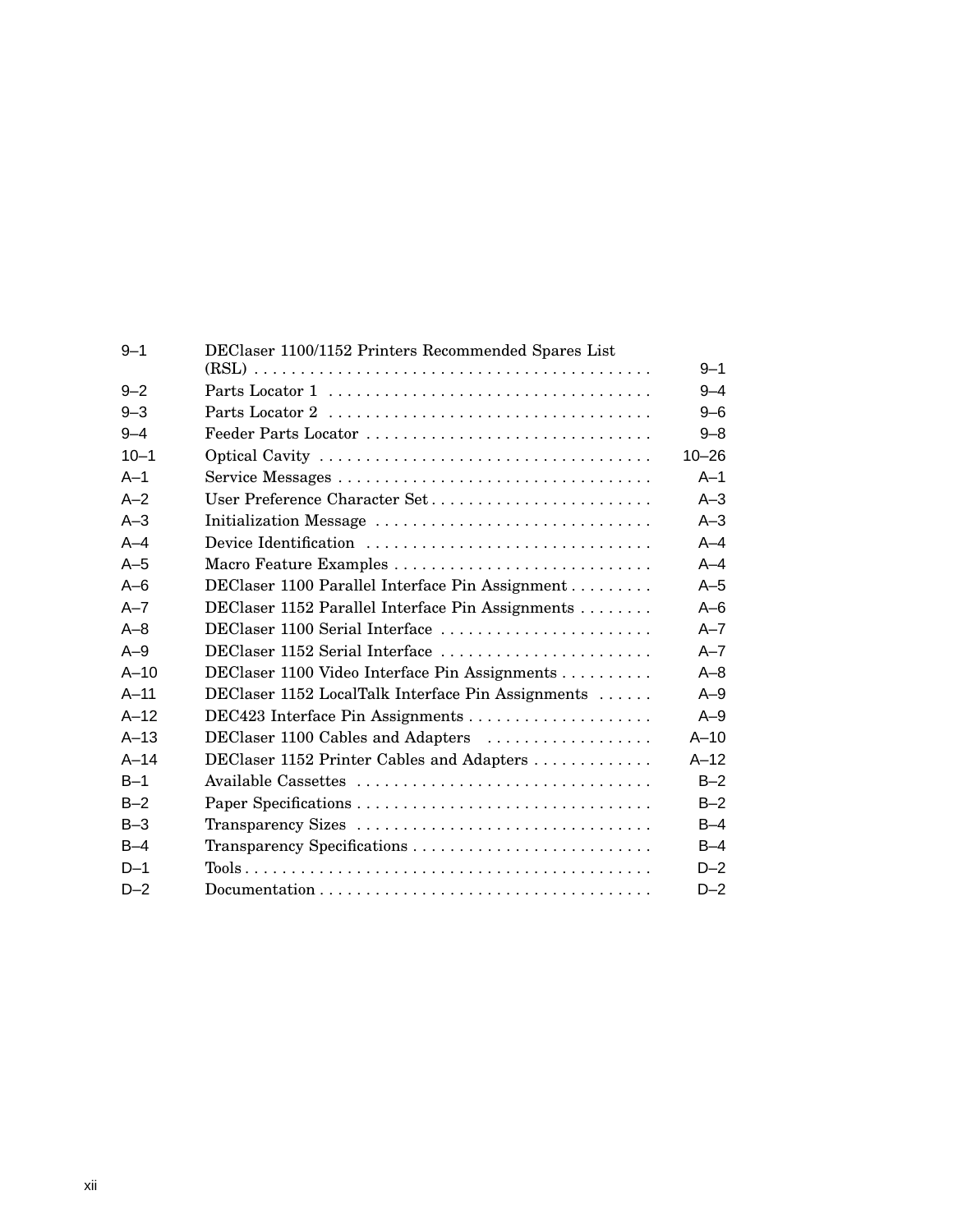# **Preface**

This book is intended to assist the service engineer to repair and service the DEClaser 1100 series printer in the field environment. Before attempting to use the book, you must attend the specific DEClaser Educational Services training course and all other prerequisite training courses. Section D.1 lists all recommended courses.

## **Conventions**

The following conventions are used throughout this service guide:

| <b>Convention</b>    | <b>Description</b>                                                                                        |  |
|----------------------|-----------------------------------------------------------------------------------------------------------|--|
| Note:                | Notes provide additional information.                                                                     |  |
| Caution:             | Cautions emphasize information for preventing damage to<br>equipment or software.                         |  |
| Warning:             | Warnings emphasize information for prevention of personal<br>injury.                                      |  |
| <b>FIP Note:</b>     | FIP notes serve as place markers within the fault isolation<br>procedures (FIPs)                          |  |
| <b>Feeder Select</b> | A box is used when referring to control panel keys. All control<br>panel keys are described in Chapter 2. |  |
| 1.<br>2.<br>3.       | Numbered steps indicate the recommended sequence of each step<br>within a procedure.                      |  |
| ٠<br>$\bullet$<br>٠  | Bulleted steps allow you to determine which step to do first.                                             |  |
| a.<br>b.<br>c.       | Alphabetized steps indicate a series of substeps under a bulleted<br>or numeric main step.                |  |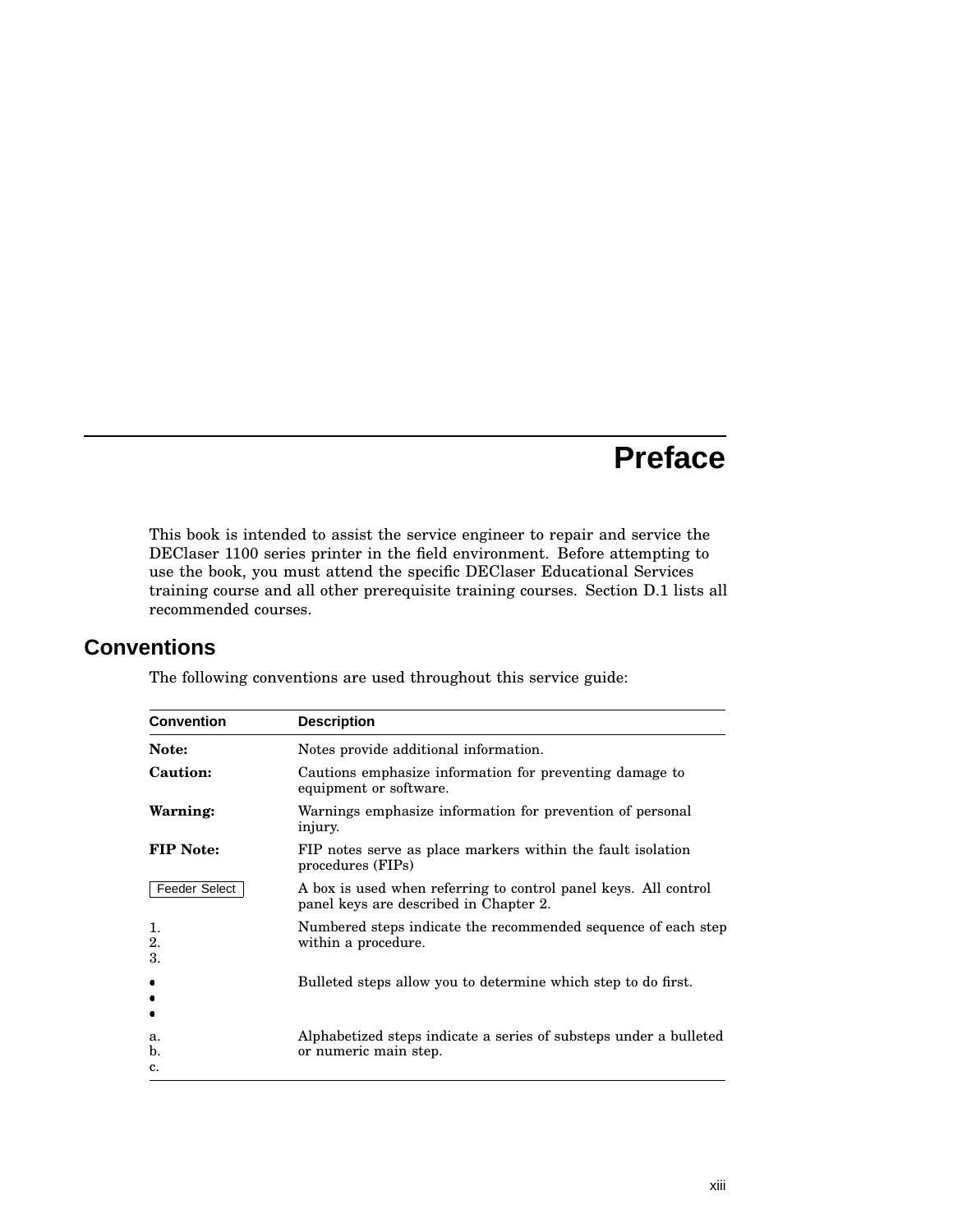# **About This Service Guide**

| <b>This Chapter</b> | <b>Describes</b>                                                                                    |
|---------------------|-----------------------------------------------------------------------------------------------------|
| Chapter 1           | The physical and functional components of the printer and all<br>available printer options.         |
| Chapter 2           | The DEClaser 1100 control panel operation and setup menus.                                          |
| Chapter 3           | The DEClaser 1152 printer features and control panel.                                               |
| Chapter 4           | The DEClaser 1100 test prints.                                                                      |
| Chapter 5           | The DEClaser 1152 test prints.                                                                      |
| Chapter 6           | Control Panel messages, Operator Call messages, and Service<br>messages.                            |
| Chapter 7           | How to clear paper jams.                                                                            |
| Chapter 8           | How to fix image defects.                                                                           |
| Chapter 9           | The recommended spares list and where the parts are located on the<br>machine.                      |
| Chapter 10          | How to locate, remove, and replace the major assemblies within the<br>DEClaser 1100 series printer. |
| Appendix A          | Technical and functional information.                                                               |
| Appendix B          | Print media and operational specifications.                                                         |
| Appendix C          | The Total Call Concept (TCC) procedure for the DEClaser 1100<br>series printer.                     |
| Appendix D          | Training, tools, and related documentation.                                                         |

This service guide contains the following information:

### **Safety Warnings**

**Note:** *The DEClaser 1100 series printers comply with all United States government safety regulations applicable to ozone gas emissions and laser beam light exposure.*

*Laser Safety: The DEClaser 1100 series printer complies with 21 CFR Chapter 1, Subchapter J, as a Class 1 laser product under the U.S. Department of Health and Human Services (DHHS) Radiation Performance Standard, according to the Radiation Control for Health and Safety Act of 1968. The DEClaser 1100 series printers do not emit hazardous light since the laser beam is totally enclosed during all modes of customer operation and maintenance.*

**Warning:** *Use of controls or adjustment procedures other than those specified in this manual may result in hazardous laser light exposure.*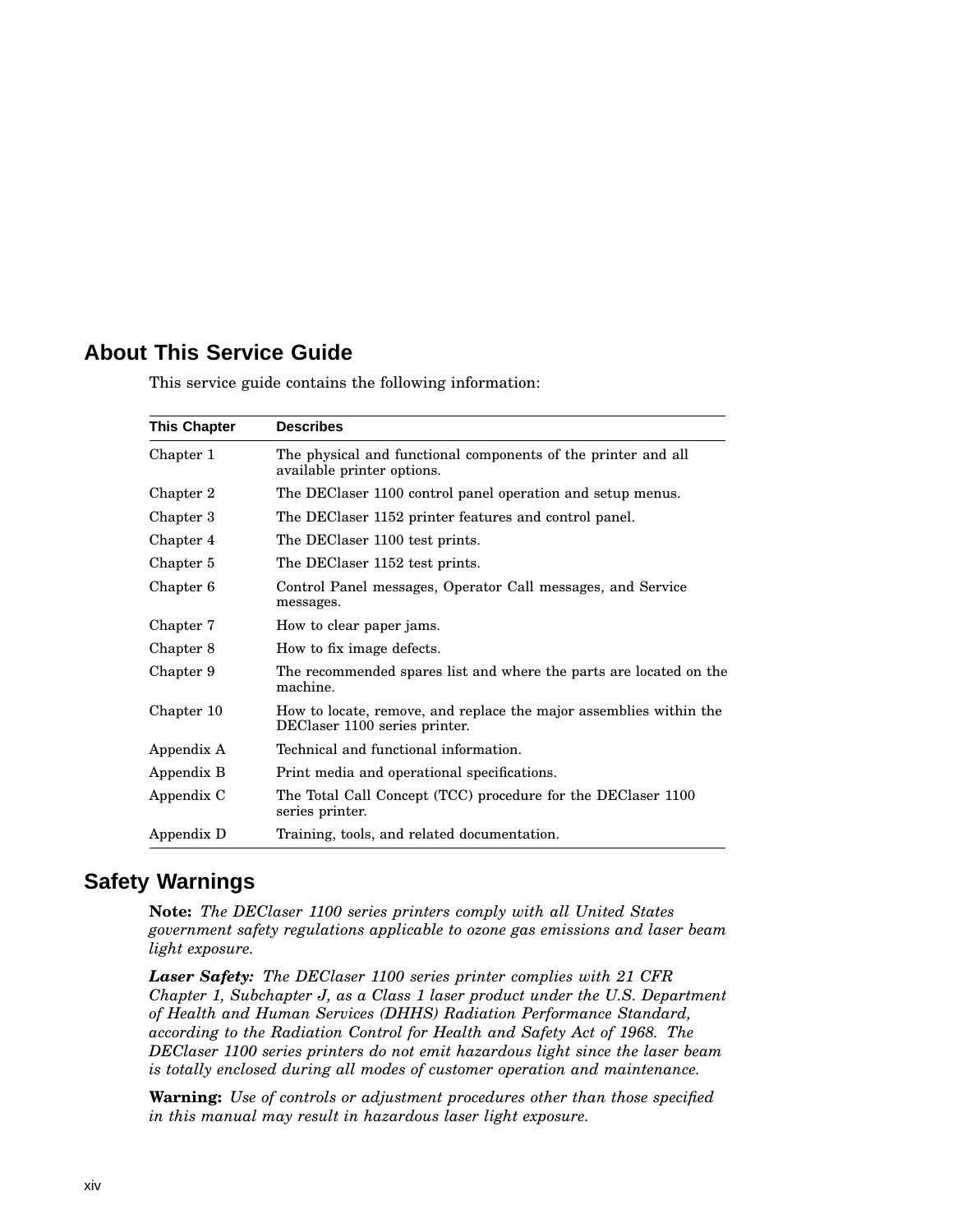# **Physical and Functional Description**

**1**

This chapter provides a physical and functional description of the DEClaser 1100 series printer.

### **1.1 Description of the DEClaser 1100 Series Printers**

The DEClaser 1100 series printers are compact, low-cost, desktop printers capable of printing high-quality text or graphics at speeds up to 4 pages per minute on a variety of typical media, including paper, envelopes, and transparencies. Appendix B contains printer and media specifications.

Media can be fed into the printer from the standard input tray or from an optional feeder cassette that attaches to the bottom of the printer. The printer and cassette are customer installable.

A unique feature of this printer is rollers used in place of ozone-producing charge wires. The operation of the control panel is similar to the DEClaser 2000 series printers.

### **1.2 Printer Components**

Figure 1–1 has numbered callouts to identify the location of the operational components visible from the right side of the printer. For a description of each component refer to Table 1–1.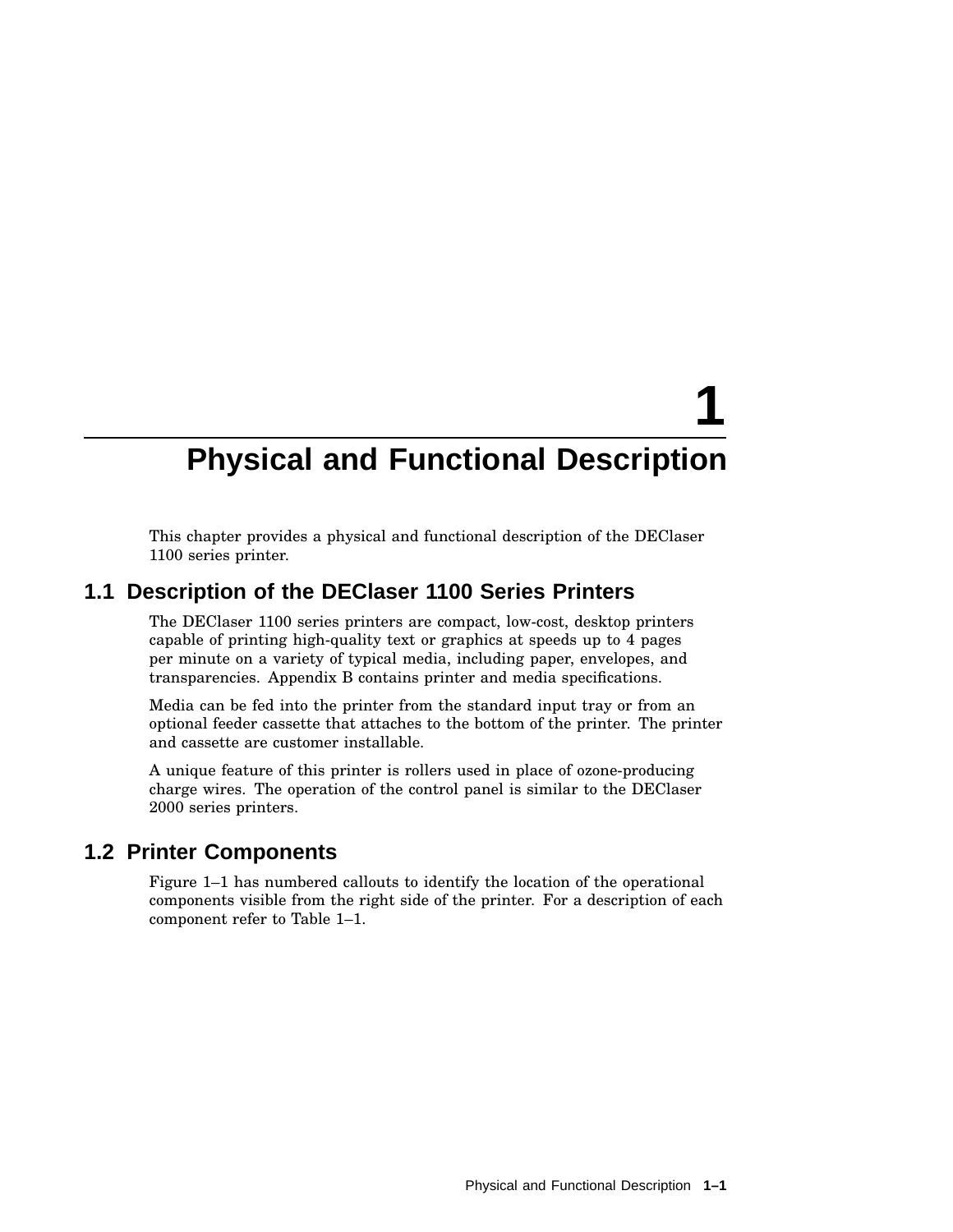

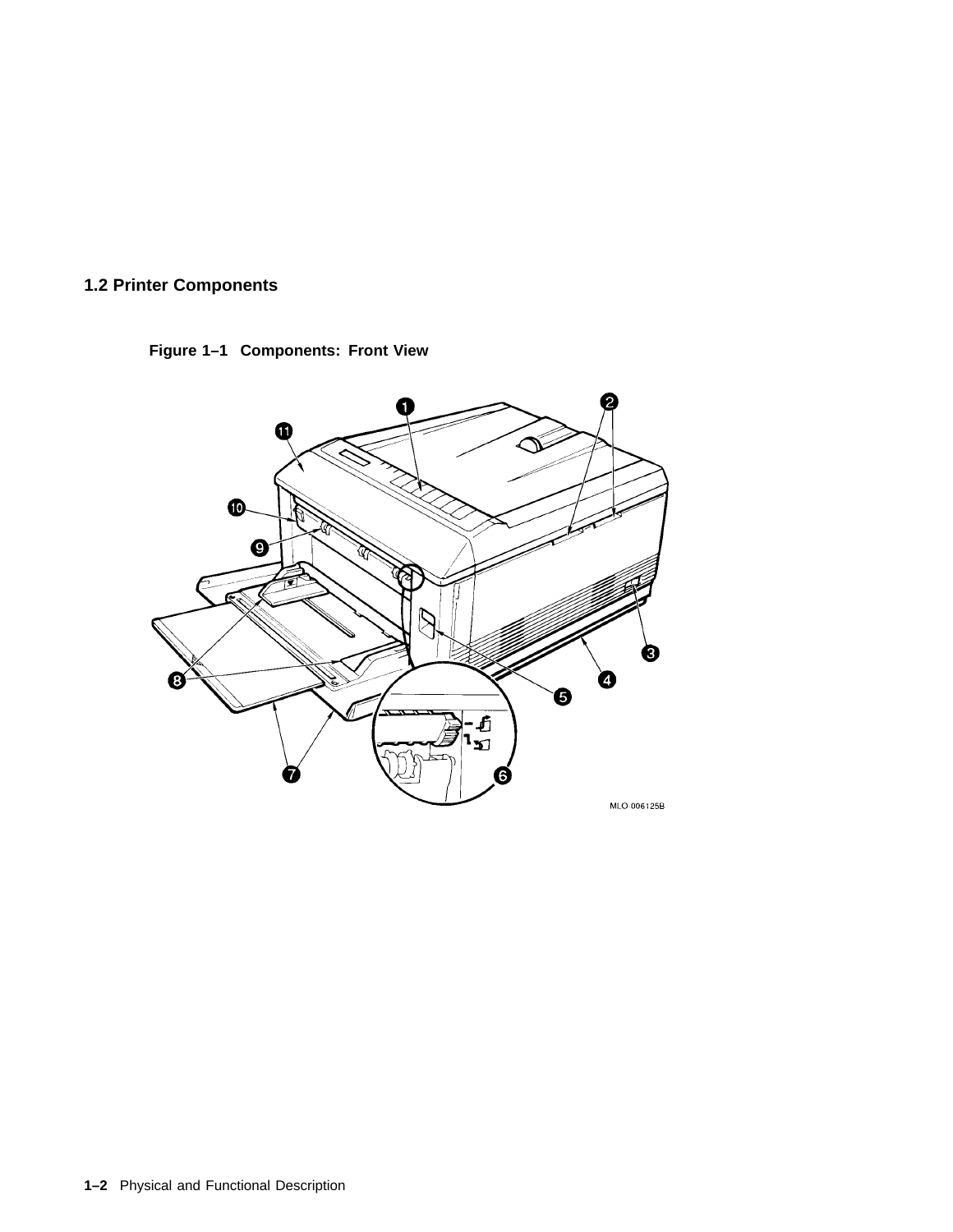|   | <b>Component</b>                        | <b>Function</b>                                                                                                                                                                                                                    |
|---|-----------------------------------------|------------------------------------------------------------------------------------------------------------------------------------------------------------------------------------------------------------------------------------|
| O | Control panel                           | The control panel has a message display, indicator<br>lights, and a keypad. See Chapter 2 for additional<br>information on using the control panel.                                                                                |
| Ø | Font cartridge slots                    | These two slots accept the optional font or program<br>cartridges. For example, the PostScript cartridge<br>is a program cartridge. See Section 2.17 for more<br>information.                                                      |
|   |                                         | <b>Caution:</b> Before inserting or removing a card, turn<br>off the printer power. The printer will cease to operate<br>and damage may occur if the font or program card is<br>inserted or removed while the printer power is on. |
| 0 | Power switch                            | Powers the printer on or off. To ensure data is not<br>lost, always be sure the display reads 00 READY or PS<br>READY/IDLE before powering off the printer.                                                                        |
| ø | Paper feeder<br>and cassette            | The paper feeder is an optional assembly that holds the<br>cassette and feeds paper up into the feeder rollers. You<br>may see DEClasers with or without a paper feeder unit<br>in the field.                                      |
|   |                                         | See Section 1.3 for more information about the cassette.                                                                                                                                                                           |
| 0 | Front door release                      | Opens the front door of the DEClaser 1100 series<br>printer.                                                                                                                                                                       |
| ❺ | Stack selector                          | Directs paper from the fixing rollers exit to the faceup<br>or facedown stack.                                                                                                                                                     |
| ❼ | Front paper tray<br>and extension plate | The front paper tray holds up to 50 sheets of paper.<br>The image size is adjusted by selecting a paper size<br>from the page format menu. See Section 2.16 for more<br>on the format menu.                                        |
| ❸ | Adjustable and fixed<br>paper guides    | The left guide can be adjusted for standard size paper,<br>envelopes, or for nonstandard size sheets.                                                                                                                              |
| Ø | Faceup stack<br>exit roller             | The faceup tray that attaches here is not shown. Use<br>the faceup stack when printing on stiff media, for<br>example, envelopes or labels.                                                                                        |
| ⑩ | Fixing door                             | Open this door to clear paper jams that occur at the<br>exit of the fixing unit. When open, the message<br>12 PRINTER OPEN is displayed.                                                                                           |
| Œ | Front door                              | Open this door to clear media jams, remove and replace<br>the EP-L cartridge, or to access the density adjustment.                                                                                                                 |

**Table 1–1 Printer Components: Front View**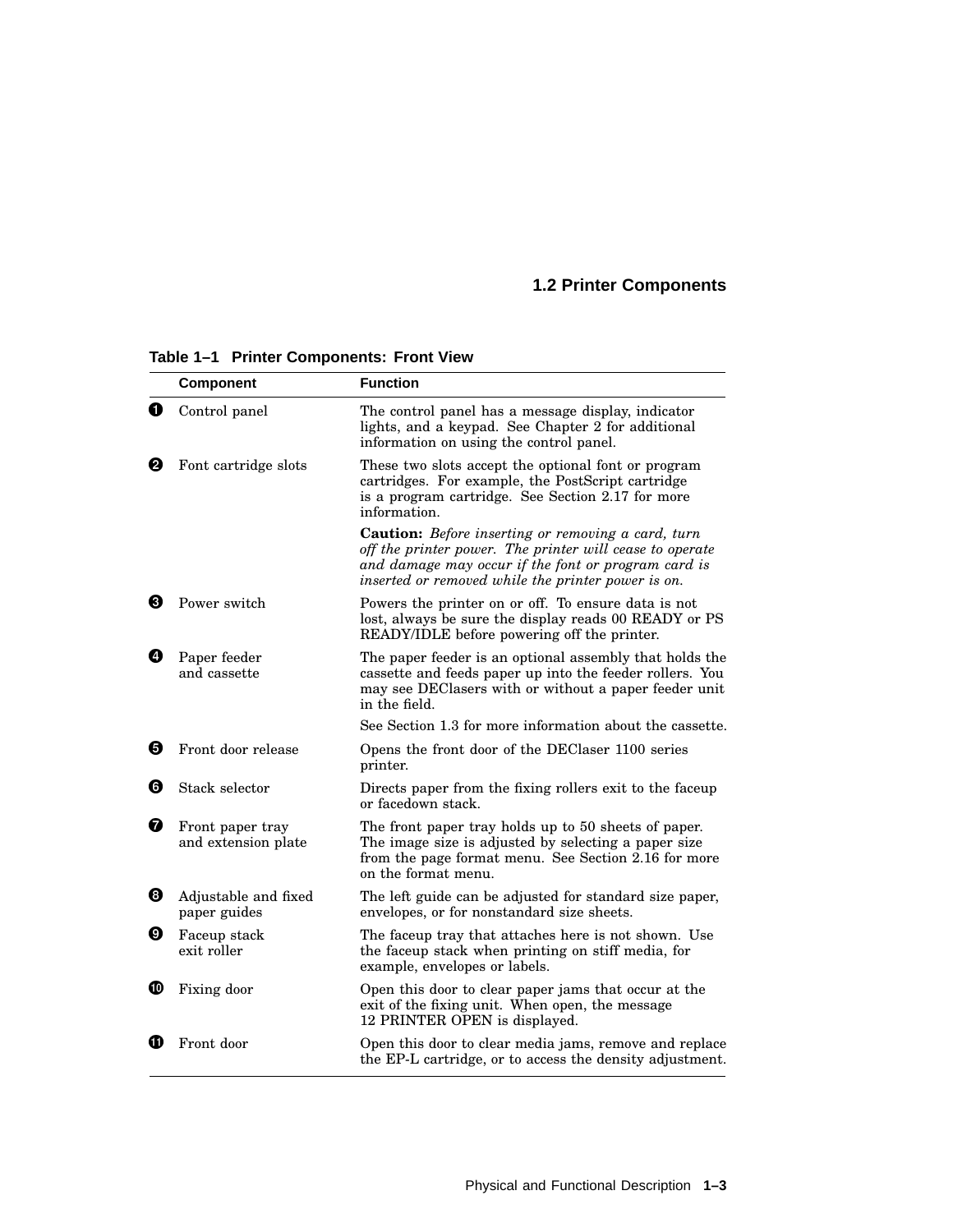Figure 1–2 identifies the components on the back of the DEClaser 1100 series printers. The DEClaser 1152 printer has a DEC423 serial and LocalTalk connector; it does not have a video interface. Table 1–2 describes each numbered component.

#### **Figure 1–2 Components: External Rear View**



MLO 0061205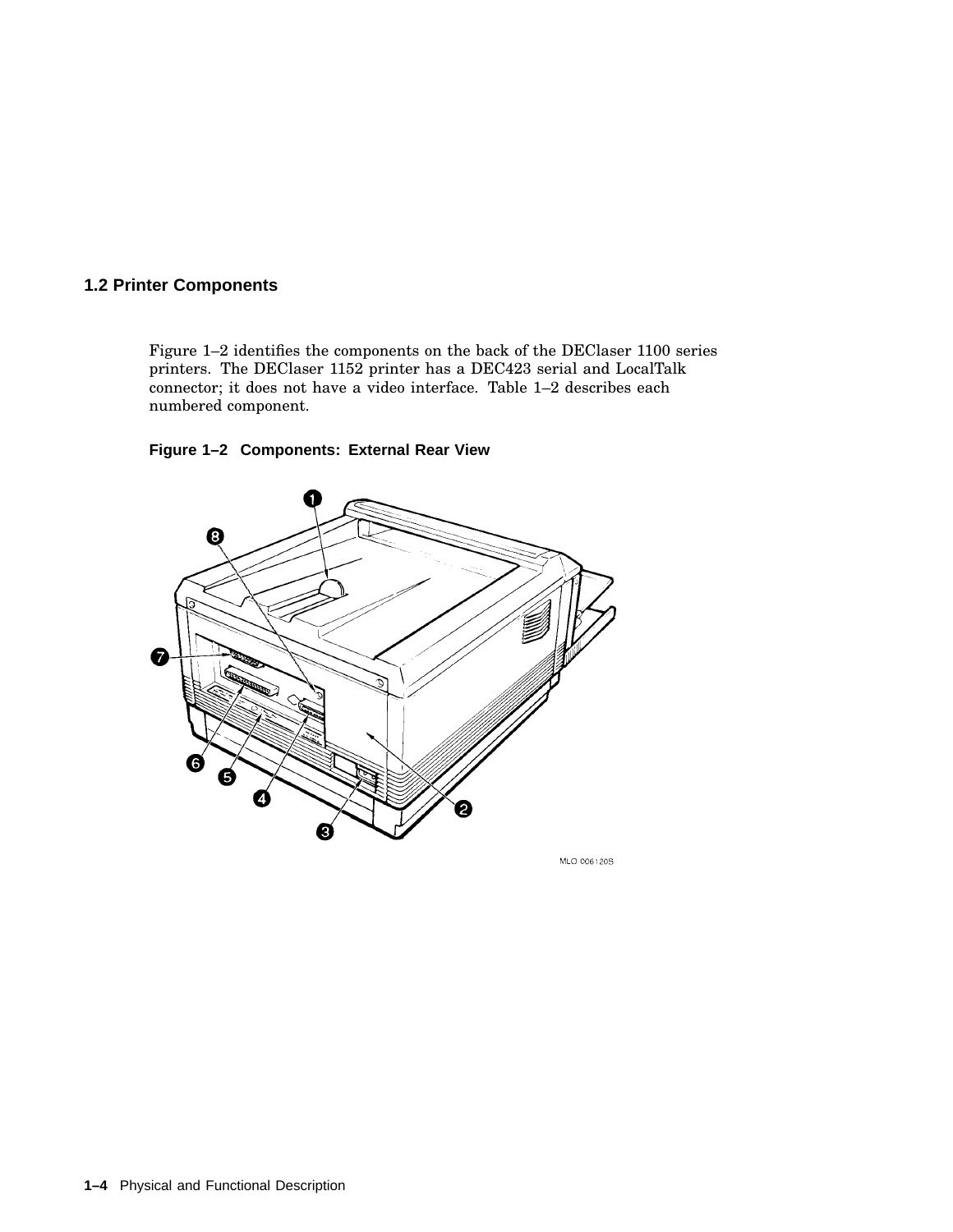|   | <b>Component</b>                                                            | <b>Function</b>                                                                                                                                                                                                                            |
|---|-----------------------------------------------------------------------------|--------------------------------------------------------------------------------------------------------------------------------------------------------------------------------------------------------------------------------------------|
| O | Facedown tray and<br>adjustable paper stop                                  | Paper is stacked in facedown orientation.                                                                                                                                                                                                  |
| 0 | Rear cover                                                                  | Remove the access cover to install the optional 1- or<br>2-Mb RAM expansion memory.                                                                                                                                                        |
| ❸ | Power cord<br>connector                                                     | This receptacle accepts the ac line power cord.                                                                                                                                                                                            |
| Ø | Parallel (Centronics)<br>interface connector                                | Accepts a 32-pin cable and is used for parallel<br>interfacing to a host computer system. The connector is<br>physically and electrically compatible to the Centronics<br>protocol.                                                        |
| 6 | Serial number                                                               | This is the location of the external serial number<br>template. The location of the internal serial number<br>template can be found in Table 1-4. Both templates<br>show the same serial number.                                           |
| 0 | Video interface (1100,<br>$1150$ ) and<br>DEC423 serial interface<br>(1152) | On the DEClaser 1100 or 1150 printer, the video<br>interface accepts a 37-pin cable that connects an<br>external video controller to the printer.<br>On the DEClaser 1152 printer, this interface is used as<br>a DEC423 serial connector. |
| ø | Serial (RS232)<br>interface cable<br>connector                              | Accepts the standard, 25-pin interface connector that<br>is mechanically and electrically compatible with EIA-<br>232-D/CCITT V.24 specifications. The terms RS232 and<br>EIA-232-D are interchangeable.                                   |
| Θ | SerialB/LocalTalk<br>interface connector                                    | Can be used as a serial RS-422 communication device<br>on the DEClaser 1152 only.                                                                                                                                                          |

**Table 1–2 Printer Components: External Rear View**

For more information about the cables or cable installation refer to Appendix A, *DEClaser 1100*<br>Printer Installation Guide, or DEClaser 1152 Printer Installation/Operator's Guide.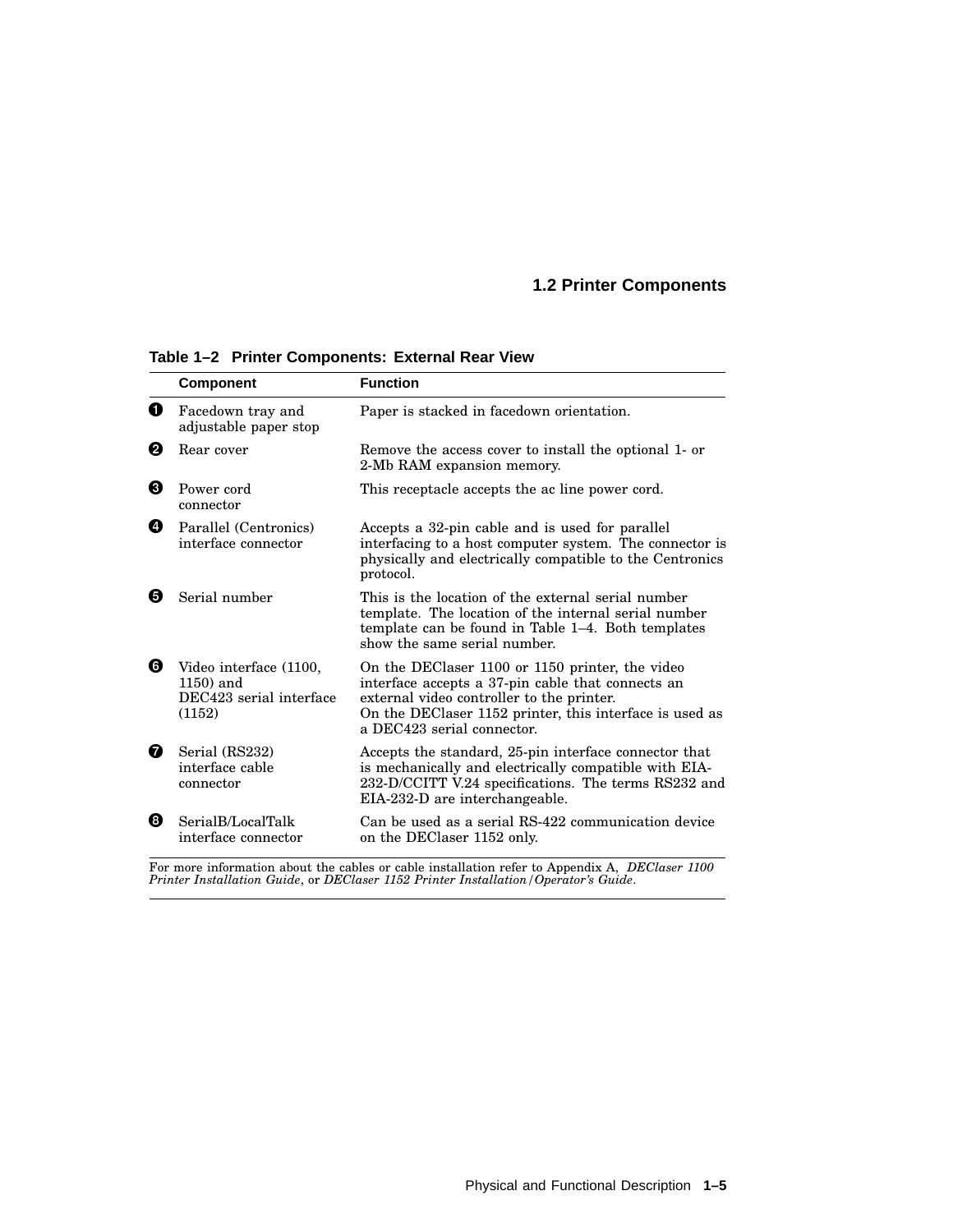Figure 1–3 has numbered callouts to identify the location of the operational components that are visible when the rear cover is open. For a description of each component, see Table 1–3.





**Note:** *The interface board shown here is for the DEClaser 1100 printer.*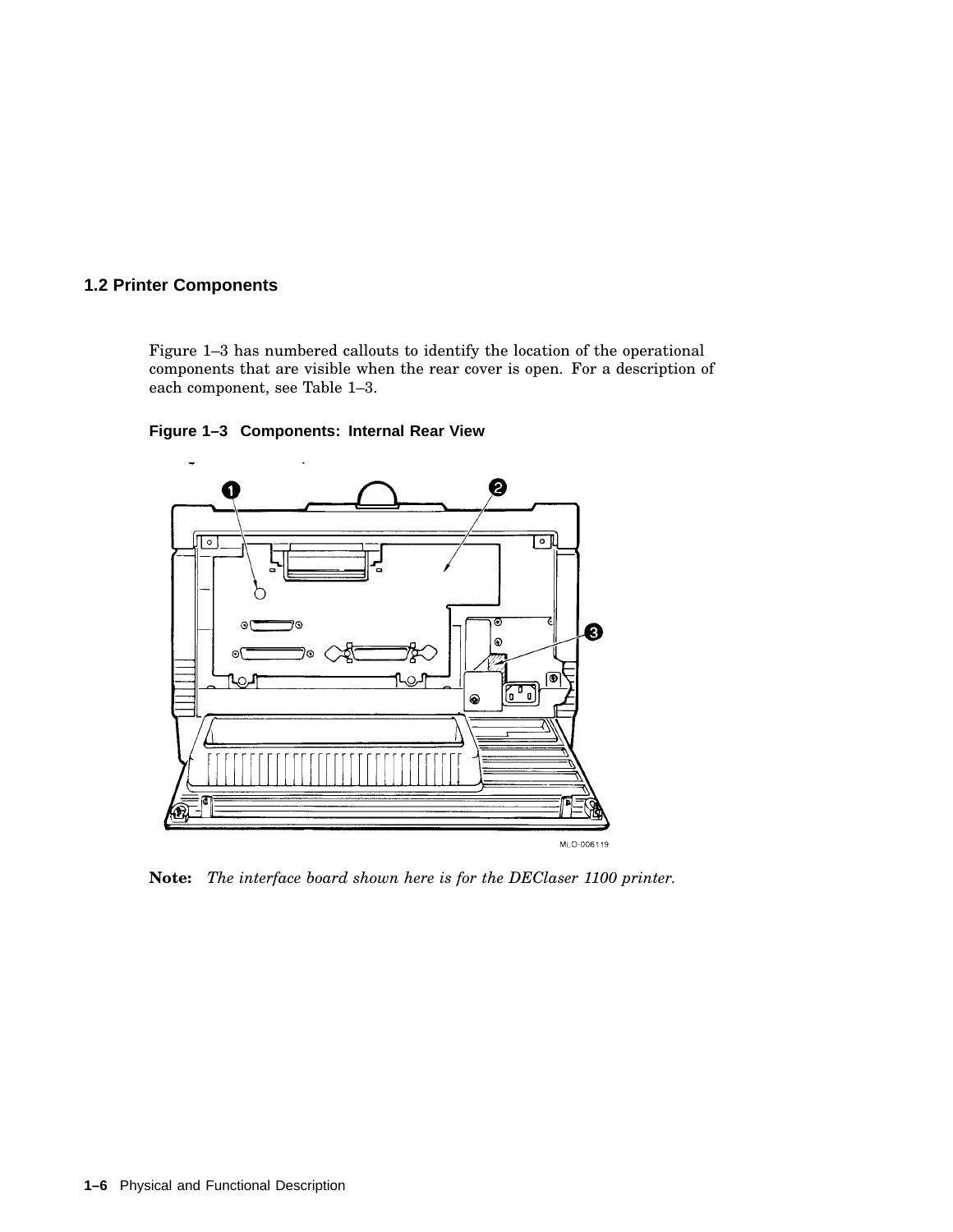|   | <b>Component</b>         | <b>Function</b>                                                                                                                                                                                                                                                                                                                                                                                                 |
|---|--------------------------|-----------------------------------------------------------------------------------------------------------------------------------------------------------------------------------------------------------------------------------------------------------------------------------------------------------------------------------------------------------------------------------------------------------------|
|   | TEST PRINT button        | This button prints the Engine Test print. Use a<br>pencil or suitable tool to press it. See Section 5.4<br>for information about the Engine Test print.                                                                                                                                                                                                                                                         |
|   | Interface board          | On the DEClaser 1100 and 1150 printers, this panel<br>holds the interface board and the parallel, video, and<br>serial input ports. On the DEClaser 1152 printer,<br>the interface board is similar in form and function.<br>However, the DEC423 serial port replaces the video<br>port and the LocalTalk connector has been added.<br>Customers must remove the interface board to install<br>optional memory. |
| € | CB101 circuit<br>breaker | Using a suitable tool, you can reset the CB101 circuit<br>breaker through this hole in the LVPSA.                                                                                                                                                                                                                                                                                                               |

**Table 1–3 Printer Components: Internal Rear View**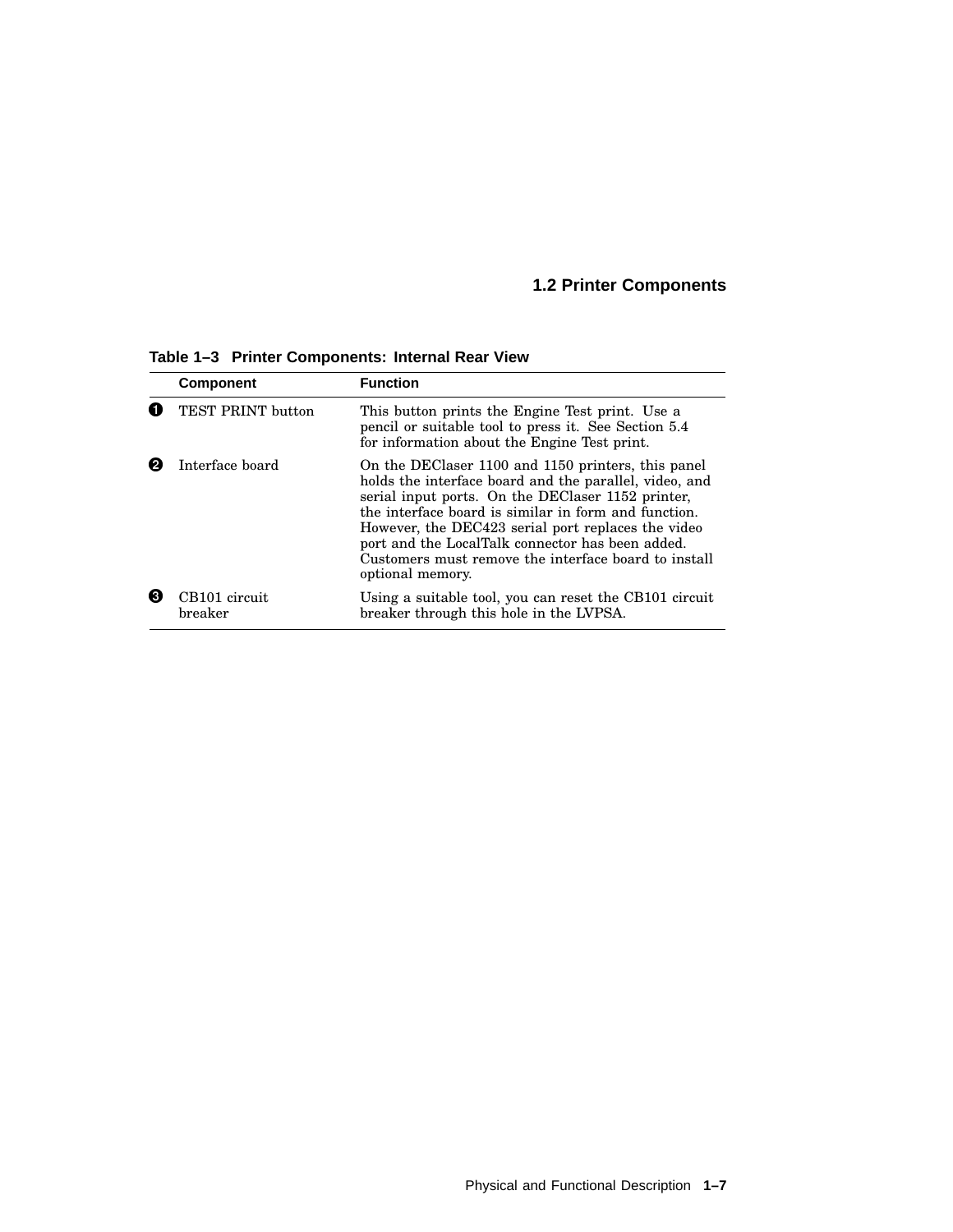Figure 1–4 has numbered callouts to identify the location of the operational components inside the printer. See Table 1–4 for a description of each component.

### **Figure 1–4 Components: Internal View**



MLO-006126B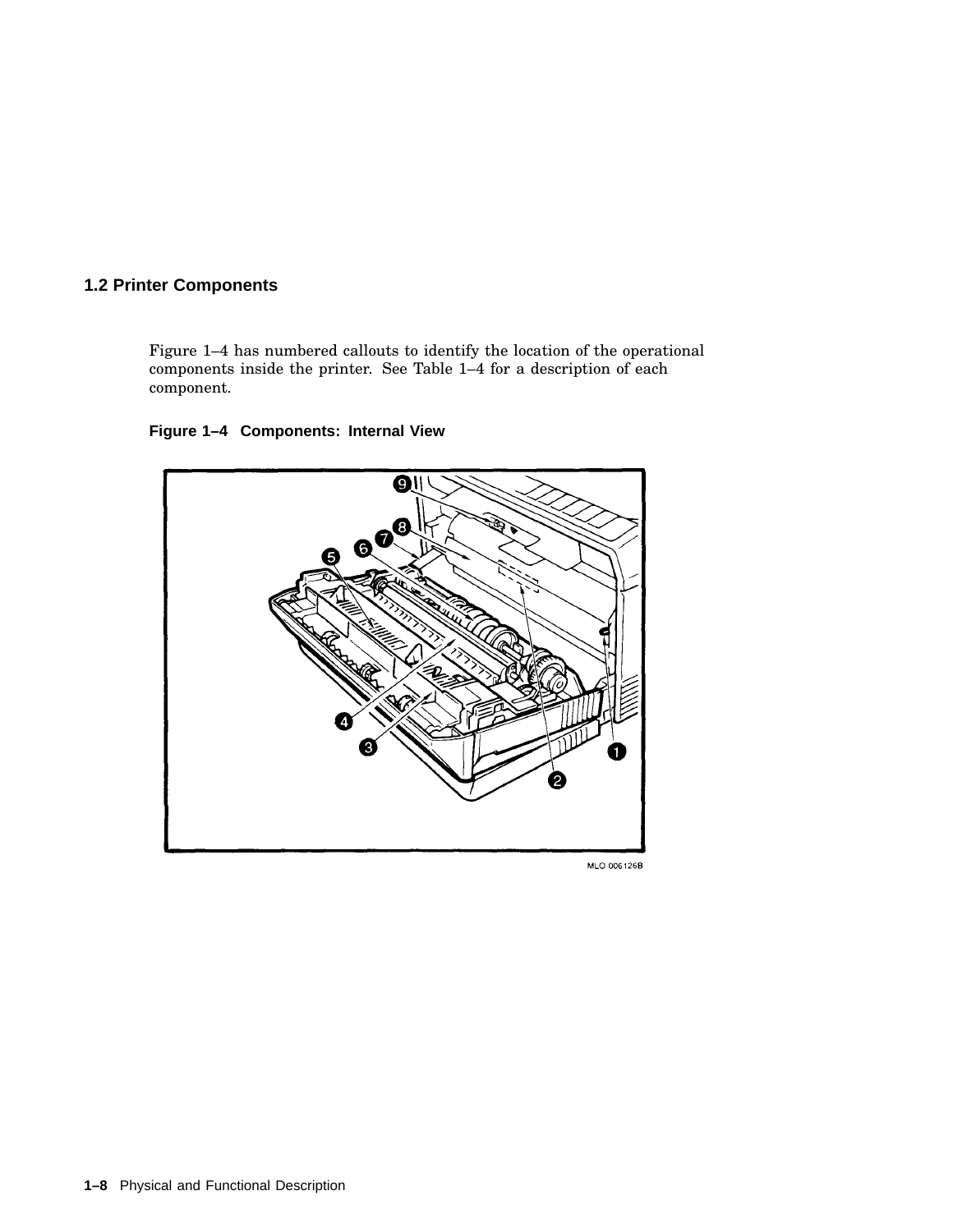|   | <b>Component</b>            | <b>Function</b>                                                                                                                                                                                                                                                     |
|---|-----------------------------|---------------------------------------------------------------------------------------------------------------------------------------------------------------------------------------------------------------------------------------------------------------------|
| O | Release button              | Press the green release button when the EP-L cartridge<br>sticks in the printer. When the button is pressed, a<br>ratchet mechanism moves the gear that drives the OPC<br>drum in the EP-L cartridge.                                                               |
| Ø | Serial number               | The internal serial number template is attached to<br>the plastic bulkhead behind the EP-L cartridge. The<br>location of the external serial number template can<br>be found in Table 1–2. Both templates show the same<br>serial number.                           |
| ❸ | Jam clearance plate         | Lift this plate to access the curved section of the paper<br>path between the fixing and faceup exit rollers.                                                                                                                                                       |
| Ø | Transfer roller<br>assembly | The transfer roller (charger) assembly contains the<br>transfer roller and static eliminator.                                                                                                                                                                       |
| 0 | Fixing unit                 | The fixing unit consists of a heat roller and pressure<br>roller. See Section 4.4 for information about the fixing<br>roller cleaning procedure.                                                                                                                    |
| 6 | Tray pickup roller          | Two different type rollers mount on the shaft of the tray<br>pickup roller assembly. The soft and eccentric roller is<br>the tray pickup roller. The hard plastic roller is the<br>lower half of the printer feed rollers. See Section 1.3 for<br>more information. |
| Ø | Door rod<br>assembly        | The door rod assembly opens and closes the LVPSA<br>safety switch, the HV door switch, and lifts the EP-L<br>shutter.                                                                                                                                               |
| 0 | EP-L cartridge              | The EP-L cartridge contains a photosensitive drum, the<br>primary charge roller, a drum cleaning blade, toner,<br>and a toner application roller.                                                                                                                   |
|   |                             | <b>Caution:</b> The EP-L cartridge is not light proof.<br>Prolonged exposure (more than 5 minutes) to room<br>light can cause damage that will produce noticeable<br><i>image defects.</i>                                                                          |
| o | Print density adjuster      | Moving the slider to the right produces darker<br>print density and increases toner consumption. See<br>Figure 1–14 for more information.                                                                                                                           |

**Table 1–4 Printer Components: Internal View**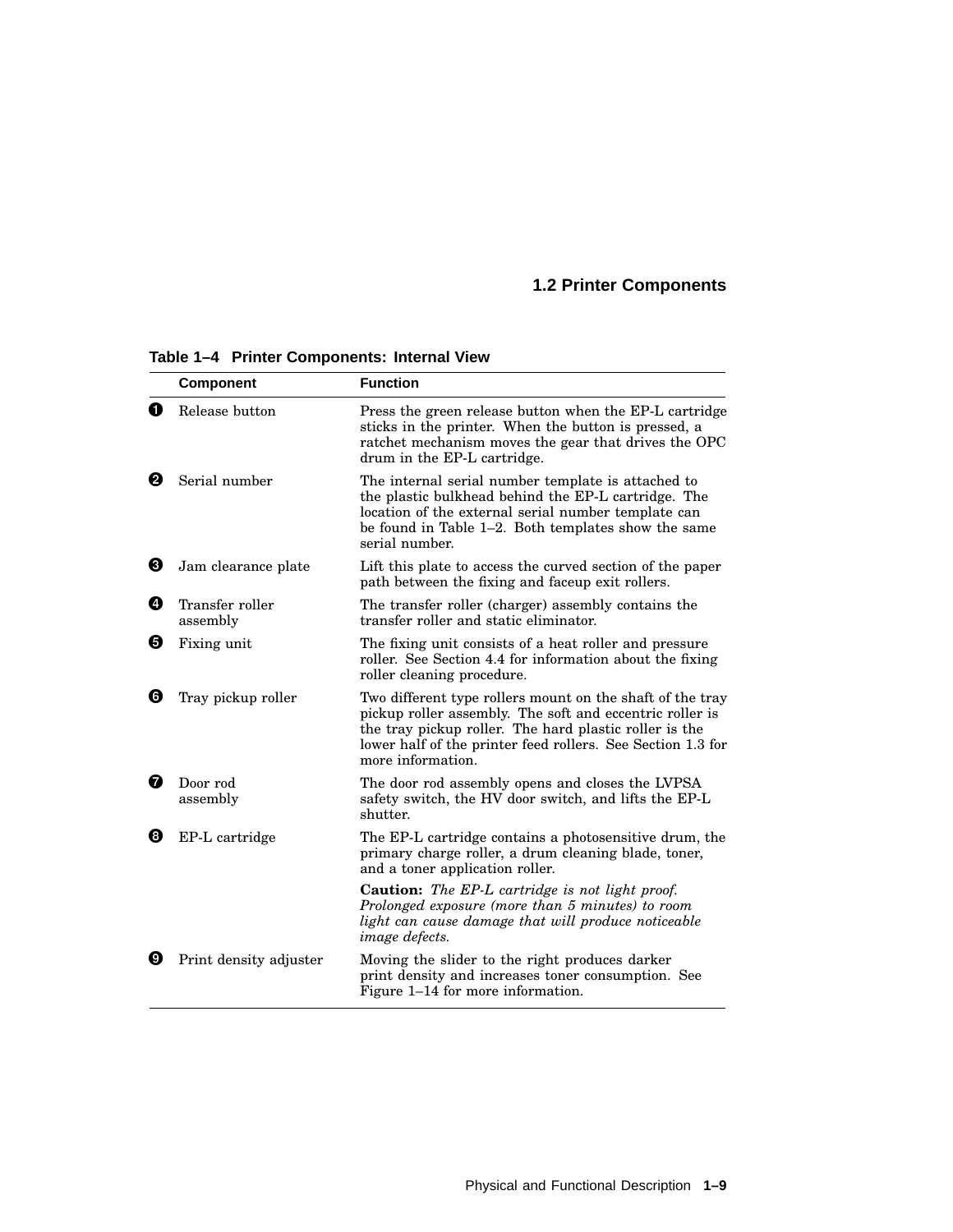#### **1.3 Media Feeders and Paper Paths**

### **1.3 Media Feeders and Paper Paths**

The DEClaser printer picks up and feeds media into its paper path from the front paper tray or from the optional cassette feeder.

#### **1.3.1 Tray Paper Path**

The paper tray is the primary device for feeding media into the DEClaser printer. Acceptable media includes envelopes, transparencies, and cut sheets of paper. The size of the printed image when the tray is used is set by the host or from the control panel.

Figure 1–5 shows the paper path when printing from the front paper tray. When a print command is received and the tray is selected, the DC control board starts the feed sequence. As the pickup roller  $\bullet$  turns, it causes the paper elevator bar  $\Theta$  to lift the paper stack up to the pickup roller. The pickup roller pushes the top sheet of paper across the separation pad  $\Theta$  into the large and small diameter feed rollers  $\bullet$ . The separation pad prevents multiple paper feeds.





The large and small diameter feed rollers direct the sheet between the OPC drum  $\boldsymbol{\Theta}$  and the transfer  $\boldsymbol{\Theta}$  rollers. The toner image is transferred to the sheet by the charge on the transfer roller.

The sheet is directed between the rollers of the fixing unit  $\Theta$  where heat melts and liquefies the toner and pressure forces the toner into the sheet.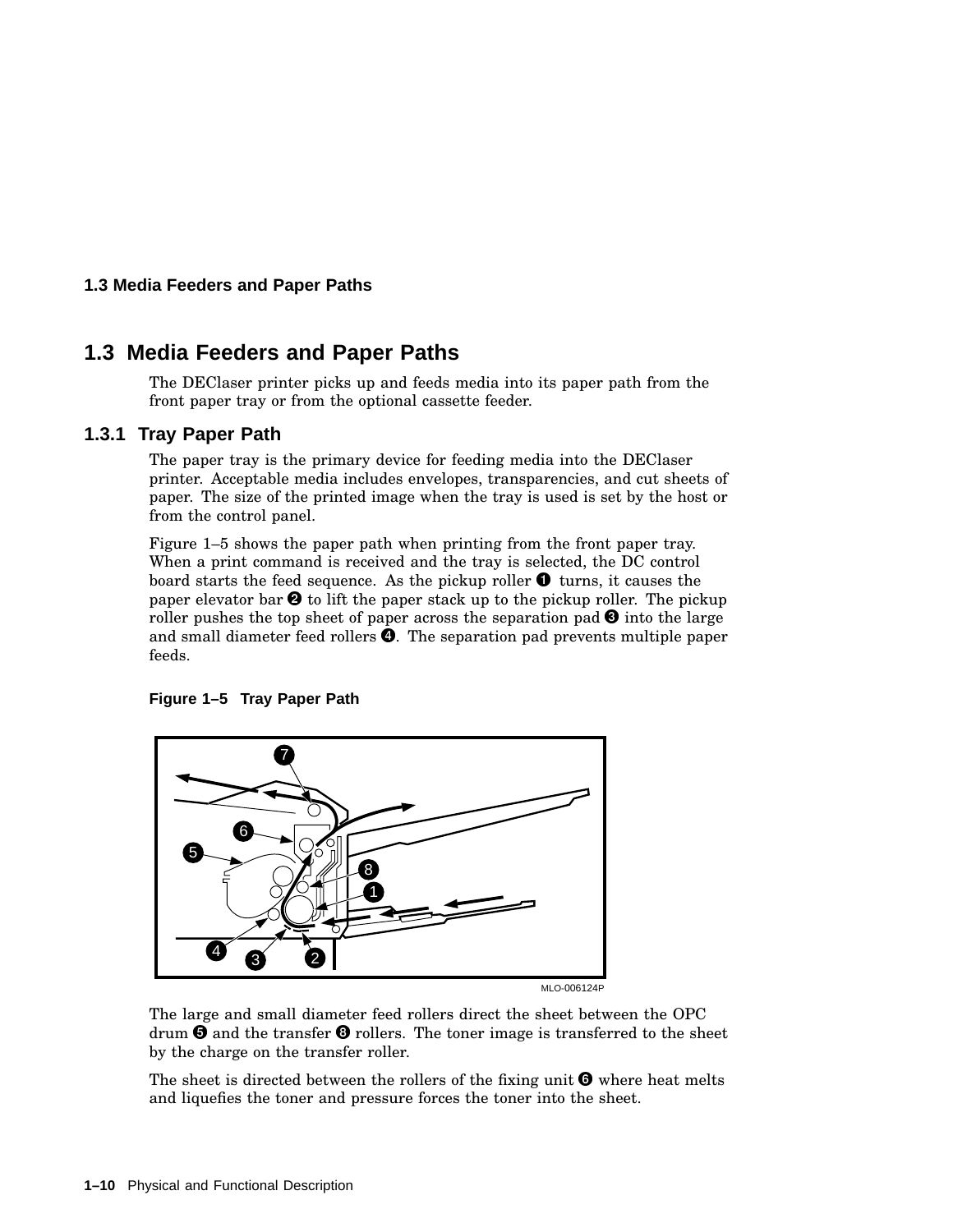#### **1.3 Media Feeders and Paper Paths**

From the fixing unit, the paper is directed to the faceup stack or around the bend to the delivery rollers  $\bullet$ . The delivery rollers push the paper into the facedown stack.

### **1.3.2 Optional Cassette Paper Path**

The optional cassette feeder mounts underneath the printer and holds the drawer-style cassette. The cassette holds up to 250 sheets of paper or 20 envelopes. The paper size and cassette type are fixed and cannot be altered.

Figure 1–6 shows the paper path when feeding from the cassette. When a print command is received and the cassette is selected, the DC control board starts the feed sequence. The cassette pickup roller  $\bullet$  turns, pushing the top sheet of paper into the cassette feed rollers  $\Theta$ . The cassette feed rollers push the sheet up into the feed rollers  $\Theta$  in the printer.





MLO-006122P

The feed and the stationary pickup rollers  $\bullet$  direct the sheet into the paper path, as shown in Figure 1–5.

#### **1.3.3 Cassette Size Sensing**

When a cassette is installed, its molded keys engage the size-sensing switch in the feeder. The DC control board reads the size-sensing switches and sets the image size to correspond. The size-sensing switches are designated SW901, SW902, and SW903, as shown in Table 1–5 and Figure 1–7.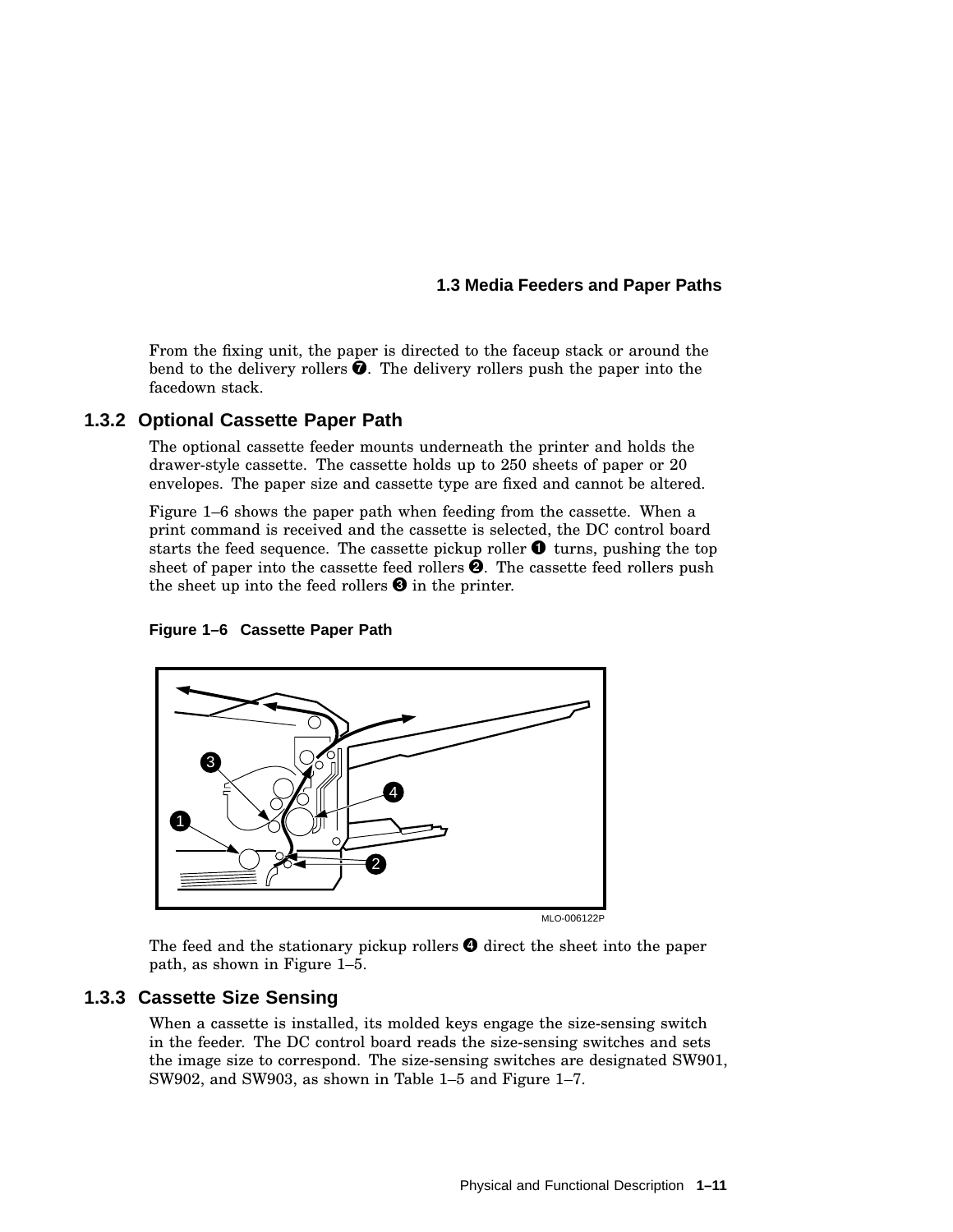# **1.3 Media Feeders and Paper Paths**

| <b>Cassette Paper</b><br><b>Size</b> | <b>Size Sensing Switches</b> |              |              |
|--------------------------------------|------------------------------|--------------|--------------|
|                                      | <b>SW901</b>                 | <b>SW902</b> | <b>SW903</b> |
| Executive                            | <b>ON</b>                    | <b>ON</b>    | <b>ON</b>    |
| Envelope                             | <b>ON</b>                    | <b>ON</b>    | OFF          |
| B5 <sup>1</sup>                      | <b>ON</b>                    | <b>OFF</b>   | <b>ON</b>    |
| Legal                                | ON                           | <b>OFF</b>   | <b>OFF</b>   |
| A4                                   | <b>OFF</b>                   | ON           | <b>ON</b>    |
| Feeder not installed                 | OFF                          | ON           | OFF          |
| Letter                               | OFF                          | <b>OFF</b>   | <b>ON</b>    |
| Cassette not installed               | OFF                          | OFF          | OFF          |

**Table 1–5 Cassette Size-Sensing**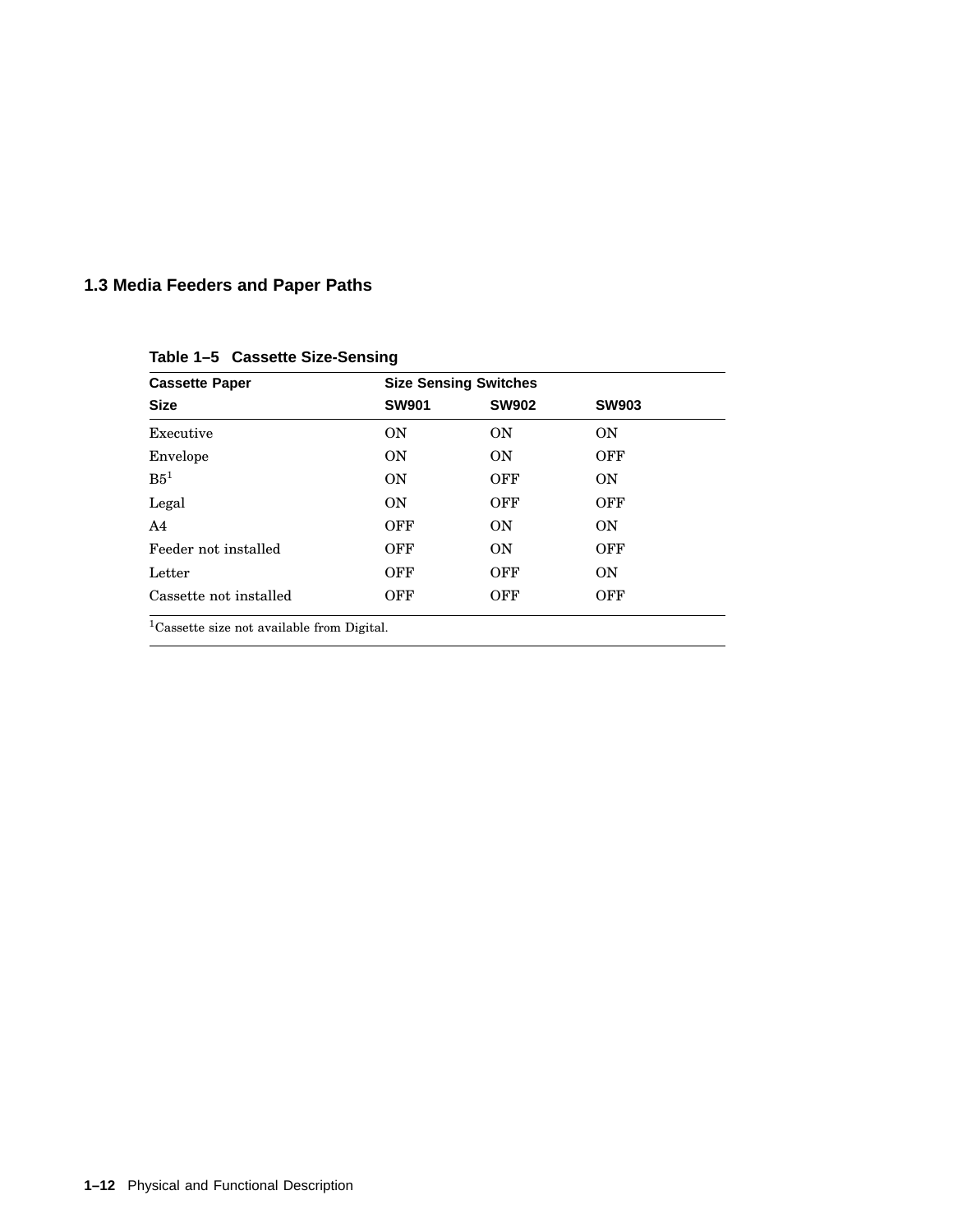#### **1.4 Switches, Sensors, and Solenoids**

### **1.4 Switches, Sensors, and Solenoids**

Figure 1–7 shows the location of each switch, sensor, and solenoid in the DEClaser 1100 series printer. See Section 9.2, Parts Locator, to find the locations of FRUs.

#### **Figure 1–7 Switches, Sensors, and Solenoids**



MLO-006123B

Switches:  $\bullet$  The HV door switch is a safety feature. See Section 1.11.

The following switches and designations are referred to in Figure 1–7 and on the wiring diagrams in Section 1.8.

• SW901, SW902, and SW903, the cassette size-sensing switches, are mounted on the cassette feeder board. (See Table 1–5.)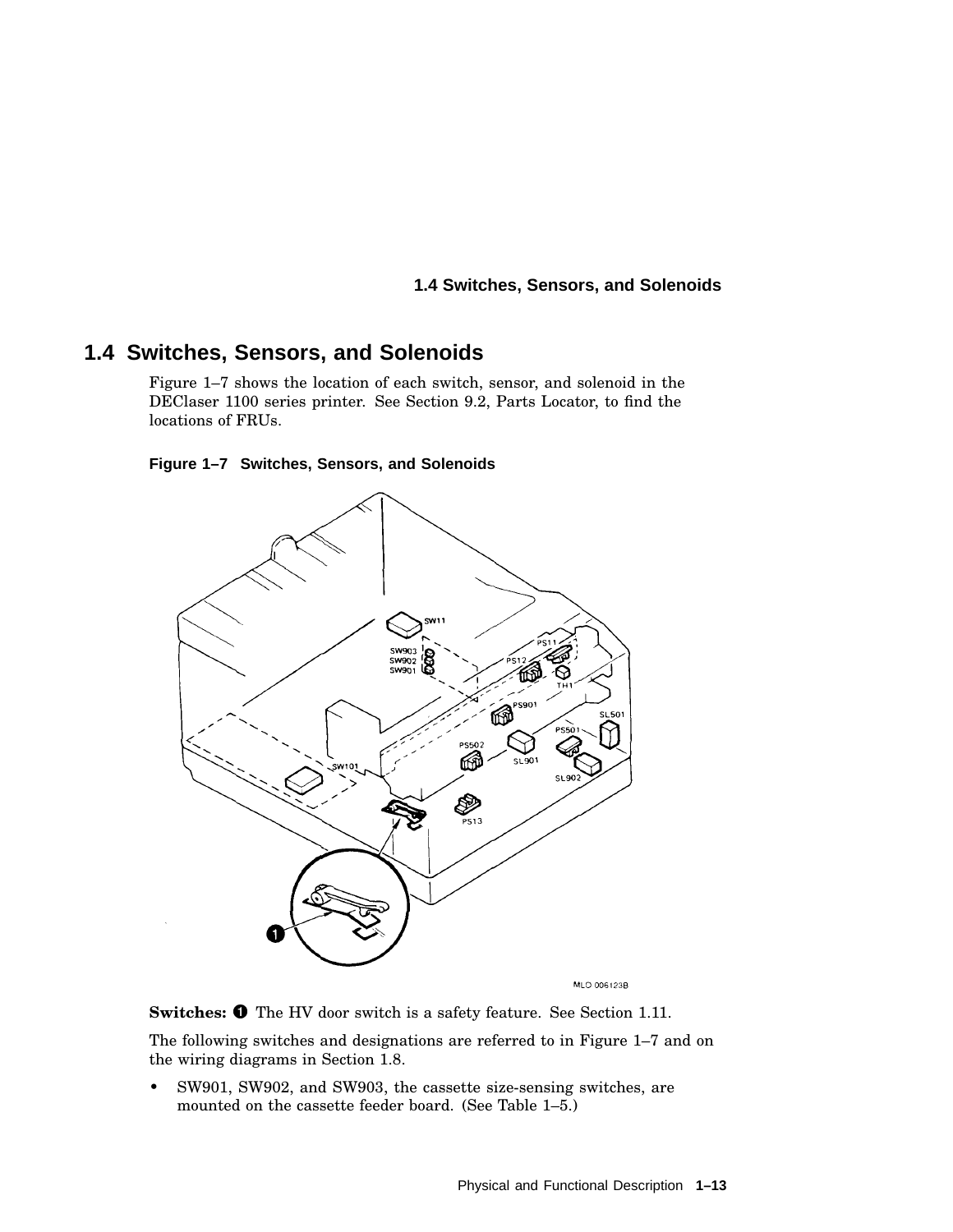#### **1.4 Switches, Sensors, and Solenoids**

- SW101, the LVPSA door switch, is mounted inside the LVPSA and interrupts the fixing heater current and +24 Vdc motor current. (See Section 1.9.)
- SW11 turns the ac power on and off.

#### **Sensors:**

The following sensors are designated and referred to in Figure 1–7 and on the wiring diagrams in Section 1.8.

- TH1 is the thermistor in the fixing unit. (See Section 1.10.)
- PS11 is the EP-L and front door open sensor.
- PS13 is the paper pickup sensor, part of the feed roller assembly.
- PS12 is the paper exit sensor.
- PS501 is the tray paper out sensor.
- PS502 is the fixing unit door open sensor.
- PS901 is the cassette feeder paper out sensor.

#### **Solenoids (SL):**

The following solenoids are designated SL in Figure 1–7 and on the wiring diagrams in Section 1.8.

- SL501 actuates the clutch that turns the tray pickup roller.
- SL901 actuates the clutch that turns the cassette pickup roller.
- SL902 actuates the clutch that turns the cassette feed roller.

### **1.5 Electronic Block Diagrams**

Figure 1–8 shows the major electronic components that operate the DEClaser 1100 series printer.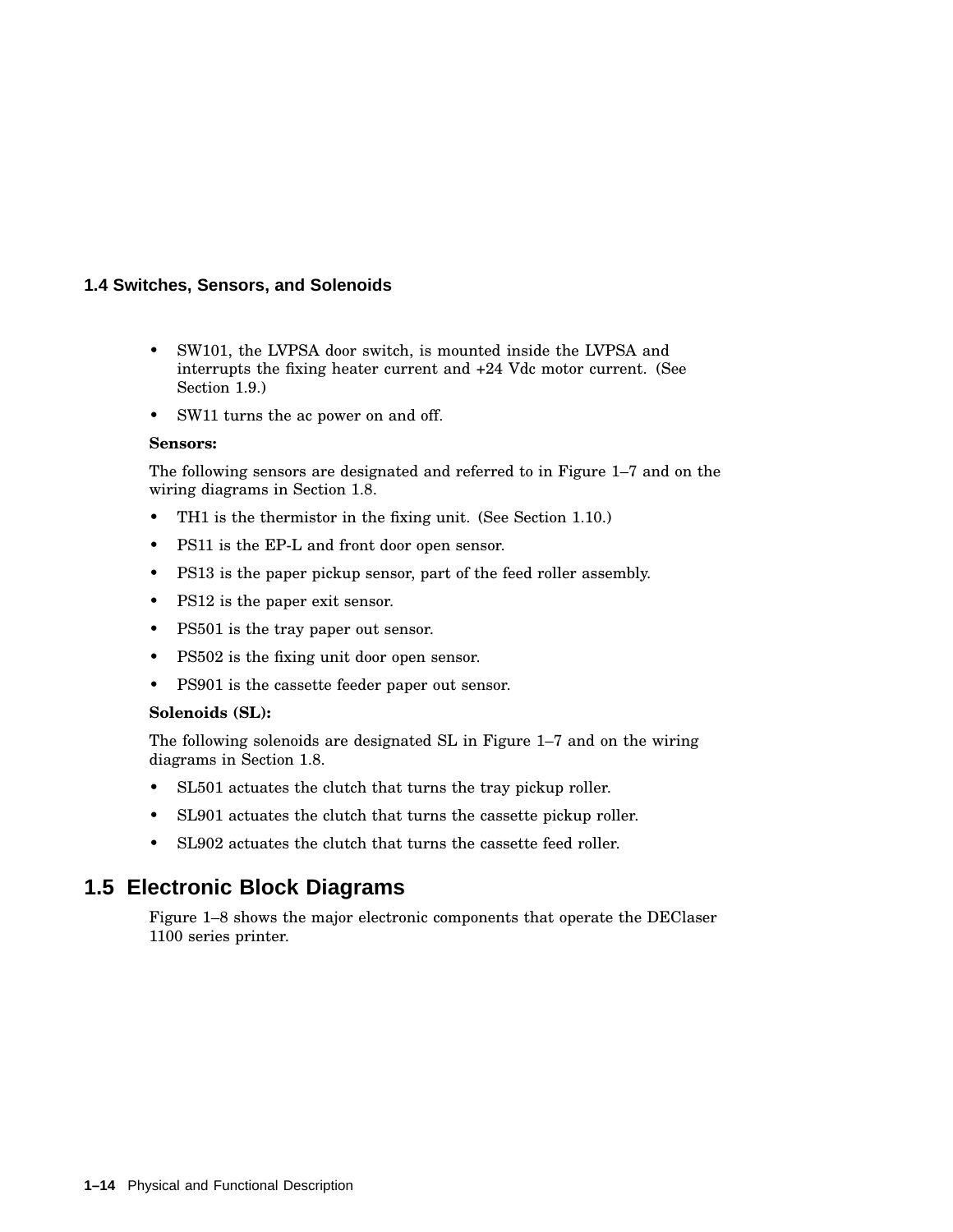### **1.5 Electronic Block Diagrams**



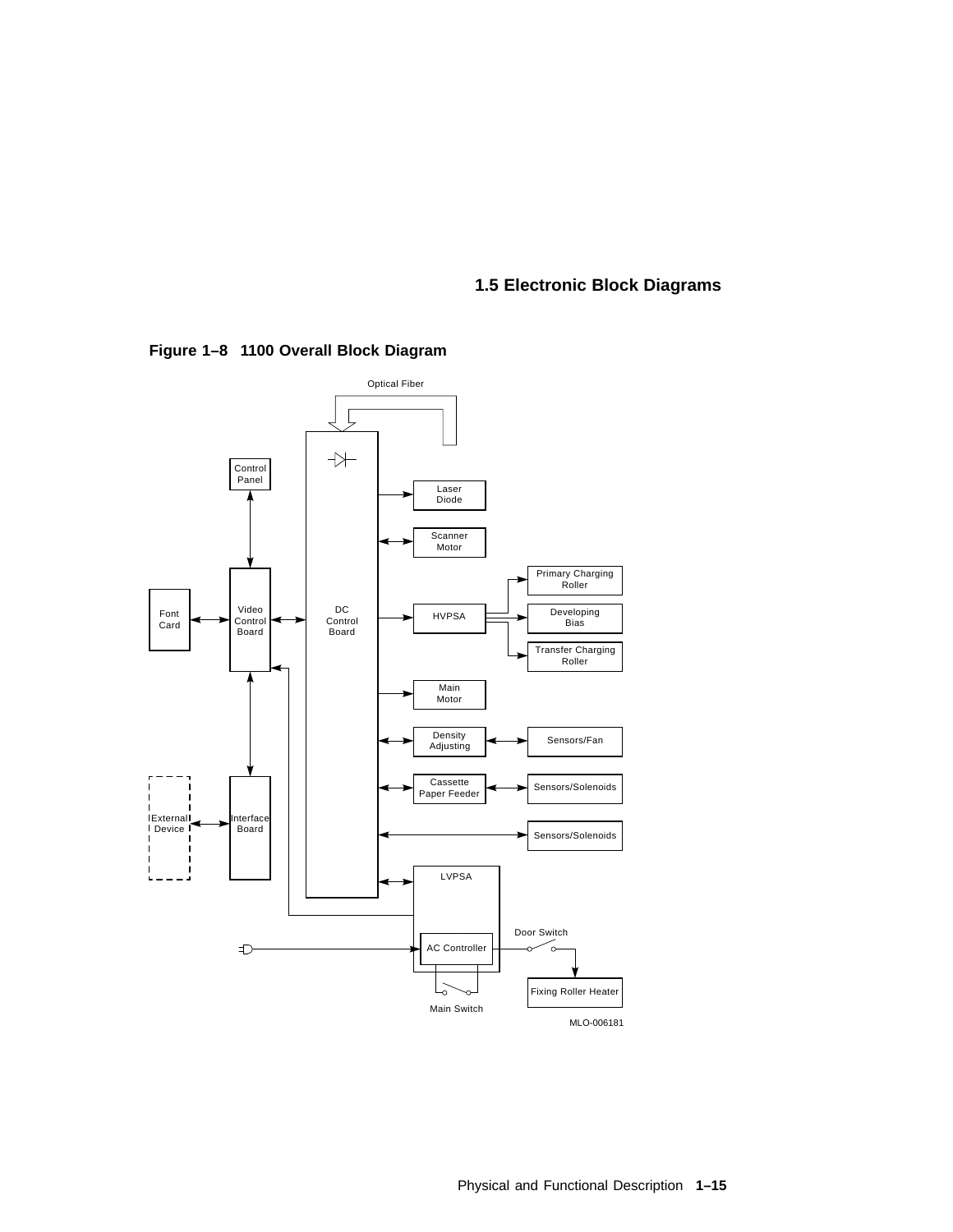### **1.6 Interface Board**

### **1.6 Interface Board**

The interface board can connect to a host system through the following interfaces.

- Serial RS232C
- DEC423 (Adaptor to the RS232 is required with the DEClaser 1100 and 1150 printers.)
- Parallel 8-bit Centronics
- Video (DEClaser 1100 and 1150 printers only)
- LocalTalk (DEClaser 1152 printer only)

Data passes directly through the interface board. See Section A.3 for pin-out and connector information.

**Note:** *The interface board affects the printing of the control panel test patterns. If the interface board is removed, all control panel invoked test patterns will result in a blank page. The engine test print will print correctly.*

# **1.7 DEClaser 1100 and 1150 Printer Video Control Board**

The DEClaser 1100 and 1150 video control board receives commands and image data from the host system through the interface board. The image data is compiled into a dot pattern and stored in the page memory to be output to the laser scanner assembly through the DC control board.

Figure 1–9 shows the major blocks of the video control board.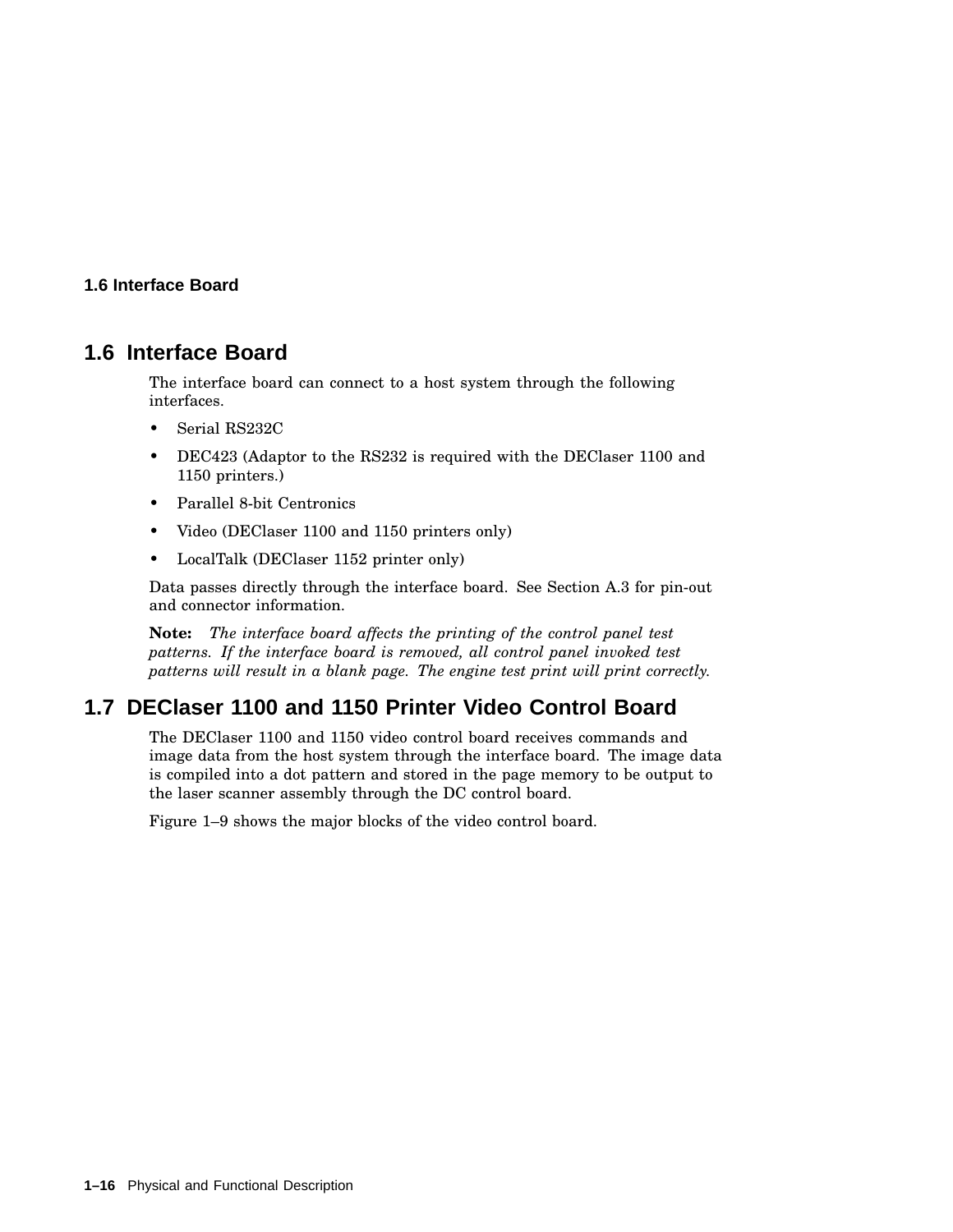### **1.7 DEClaser 1100 and 1150 Printer Video Control Board**



**Figure 1–9 The DEClaser 1100 and 1150 Video Control Board**

The main central processing unit (M–CPU) is a 32-bit microprocessor that controls all activity on the video control board.

The subcentral processing unit (S–CPU) is a 16-bit microprocessor that operates as a slave to the M–CPU. The S–CPU does the following:

- Controls the host system and video control board communication through the logic elements on the interface board.
- Reads and operates the keys, display, and all indicators on the control panel.
- Controls read/write access to the electrically erasable programmable read-only memory (EEPROM). The EEPROM is referred to as NVRAM by the control panel display (nonvolatile random-access memory).
- Operates the DC control board.

Gate array 1 (GA1) controls the direct memory access (DMA) process to the DRAM. The DRAM is accessed by the DC control board and by devices on the video control boards.

Gate array 2 (GA2) controls the transfer timing of the dot pattern data to the DC control board.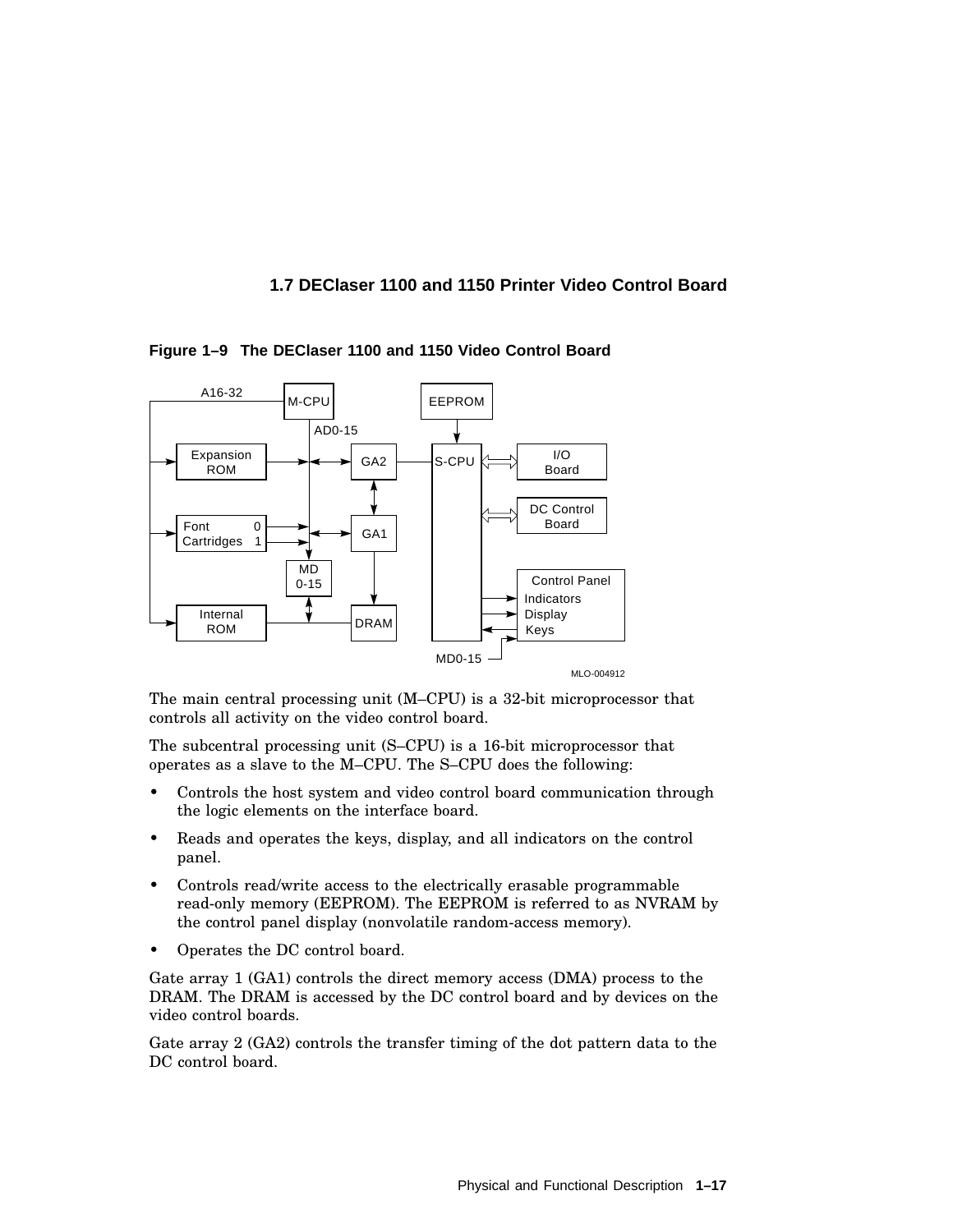### **1.7 DEClaser 1100 and 1150 Printer Video Control Board**

The DRAM is divided into the following three fields (the size is adjustable through the control panel setup menu):

- The page (input) buffer contains data received from the host system.
- The page memory contains the image data bitmap or dot pattern data.
- The font cache memory contains processed fonts.

The read-only memory (ROM) holds the image data that makes up the internal fonts and stores the firmware operating programs of the video control board.

## **1.8 DC Control Board Signals**

Figure 1–10 shows the input signals to the DC control board.

Figure 1–11 shows the output signals from the DC control board.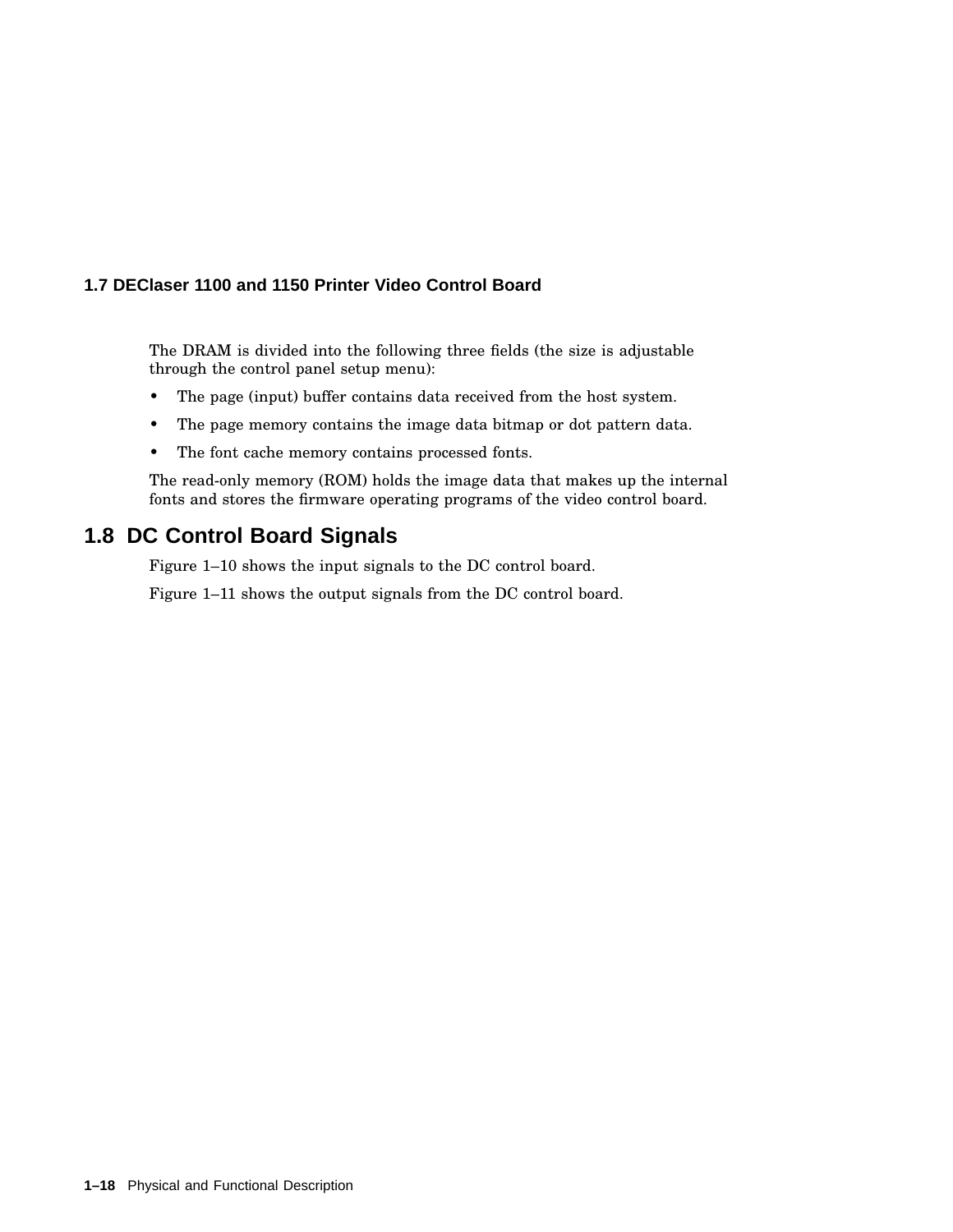### **1.8 DC Control Board Signals**



**Figure 1–10 DC Control Board Input Signals**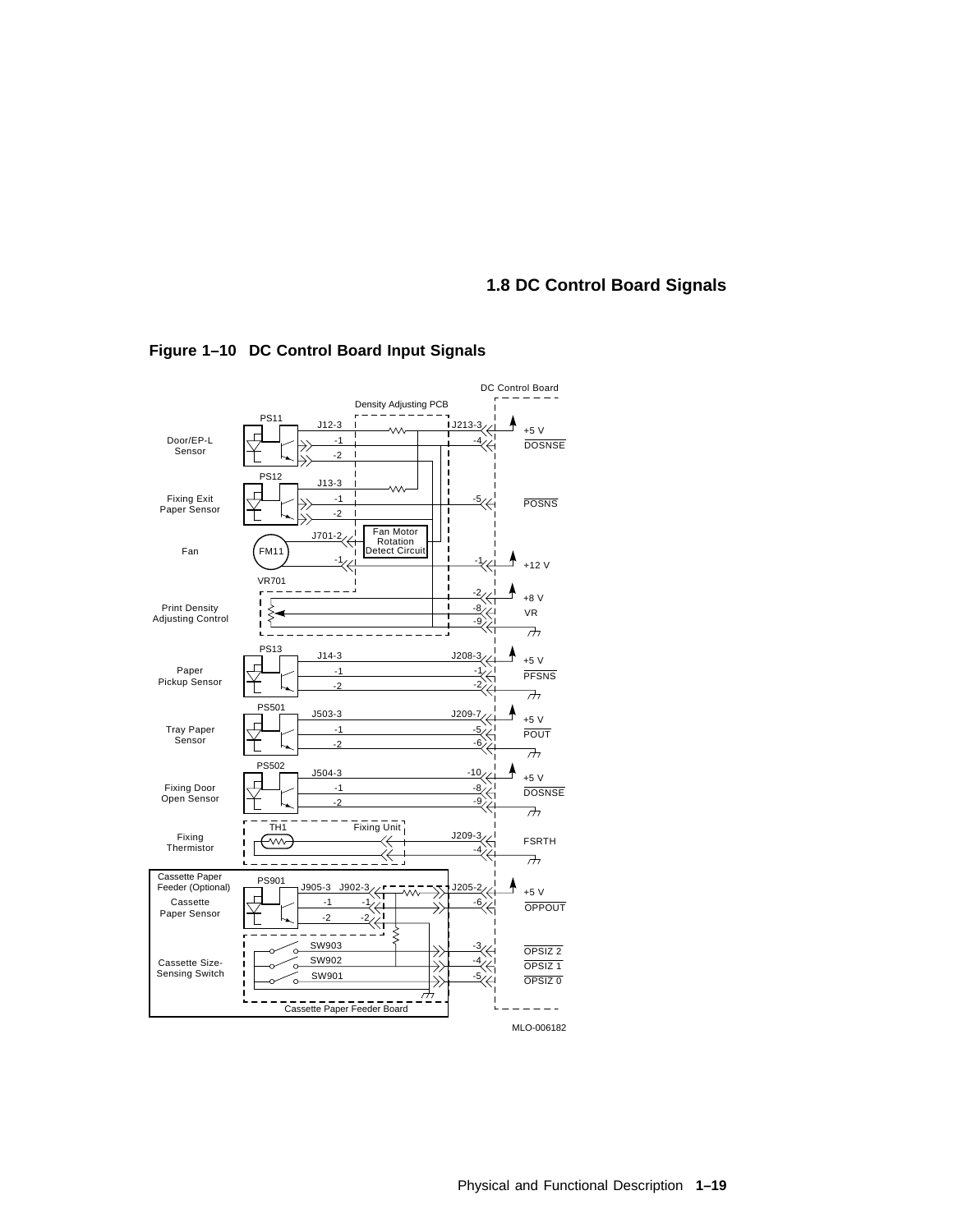### **1.8 DC Control Board Signals**



### **Figure 1–11 DC Control Board Output Signals**

MLO-006183

(continued on next page)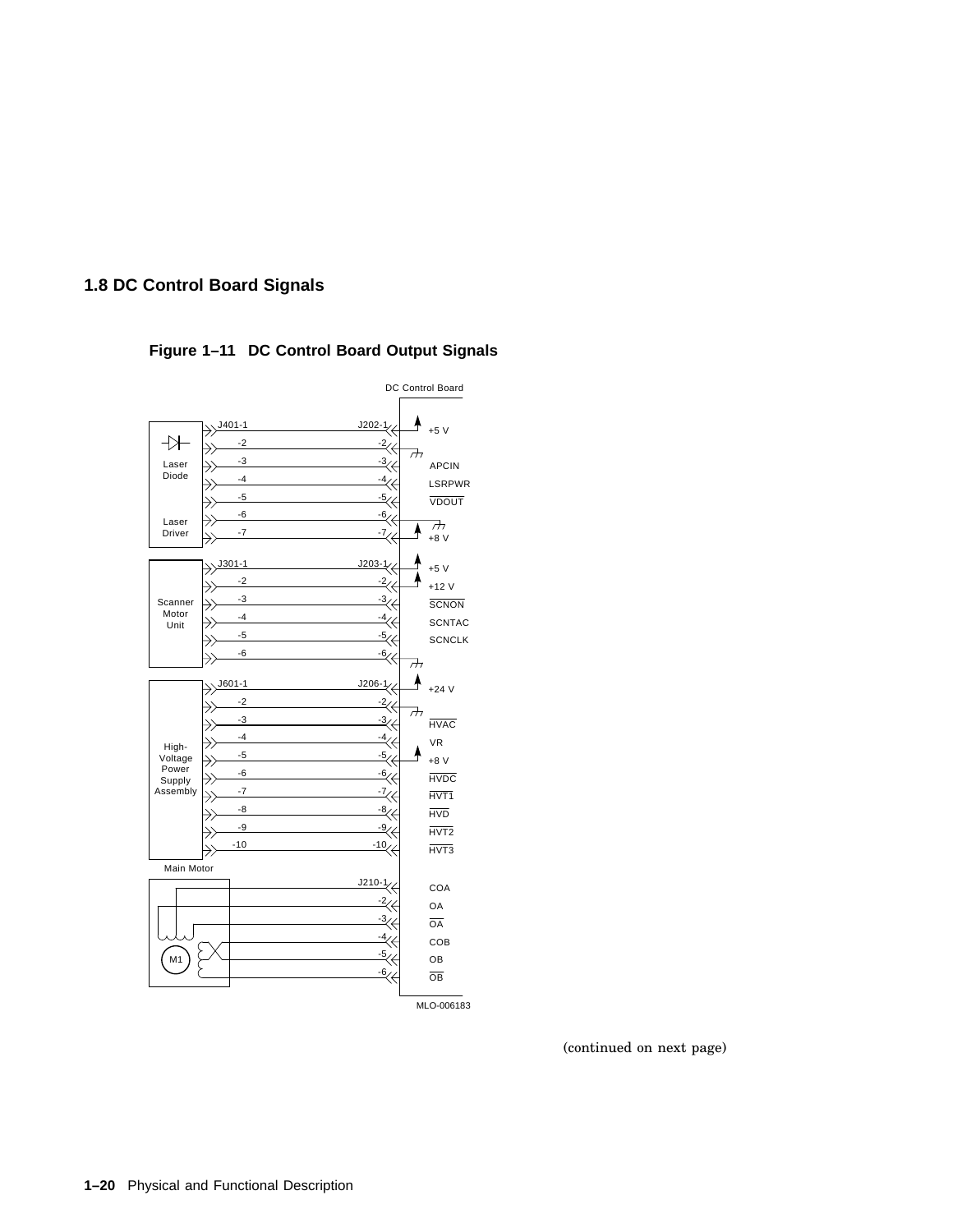### **1.8 DC Control Board Signals**



**Figure 1–11 (Cont.) DC Control Board Output Signals**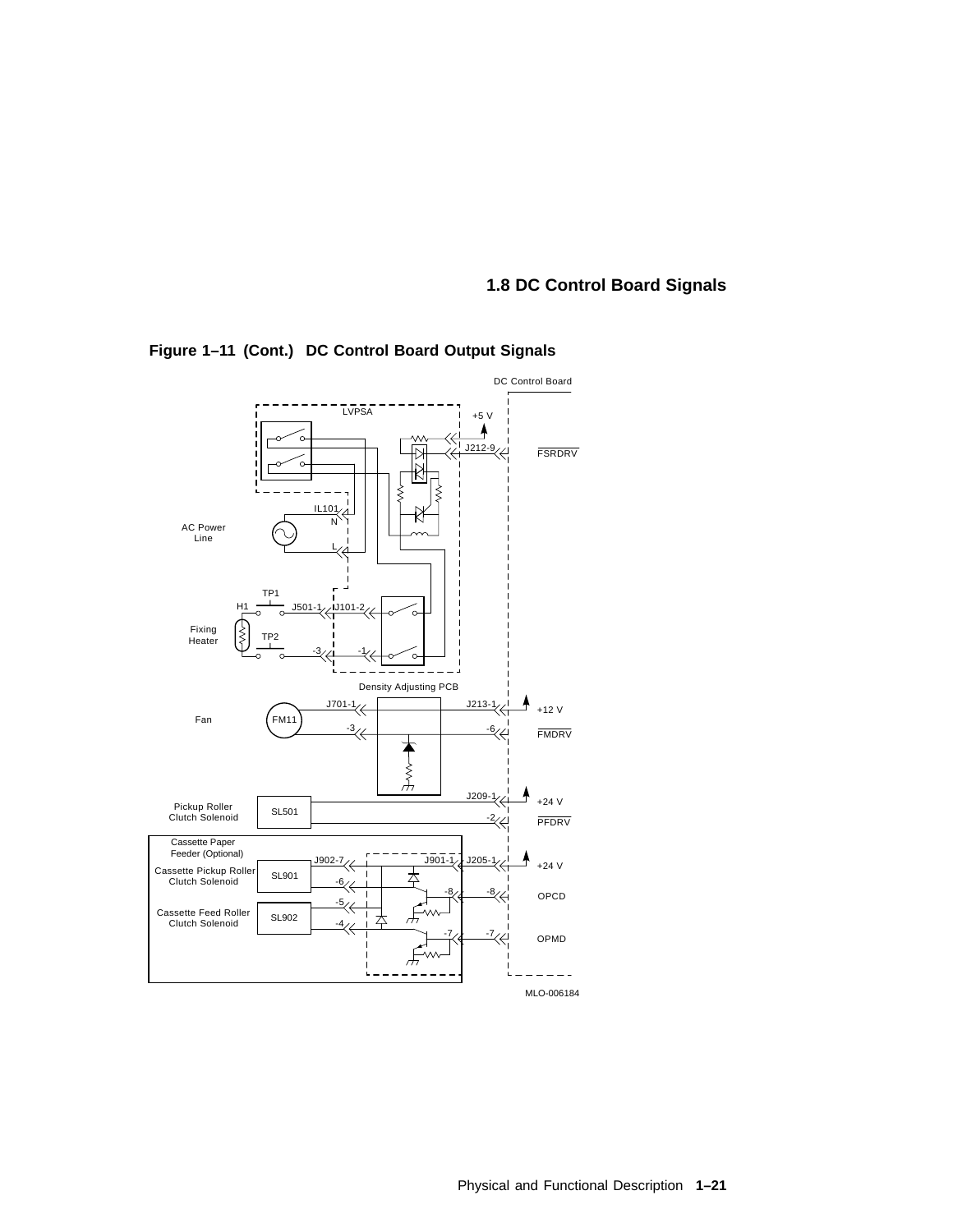#### **1.9 LVPSA, Main Motor, and Interlock Diagram**

## **1.9 LVPSA, Main Motor, and Interlock Diagram**

Figure 1–12 shows the major sections of the low-voltage power supply assembly (LVPSA).



#### **Figure 1–12 LVPSA Block Diagram**

The LVPSA consists of the following major components:

- DC regulators that supply 12-Vdc and 5-Vdc power
- High-current 24-Vdc regulator that drives the main motor
- Interlock door switches that are actuated by the door rod assembly and open as the front door opens
- AC controller that connects to and distributes line power
- CB101 reset circuit breaker
- Fixing roller heater drive circuit
- Fuse (F1) is inside the LVPSA and not accessible

The fixing roller heater drive controls the current for the fixing heater. The signal  $FSRDRV$  is generated on the DC control board. See Section 1.10 for more information about the fixing roller heater drive.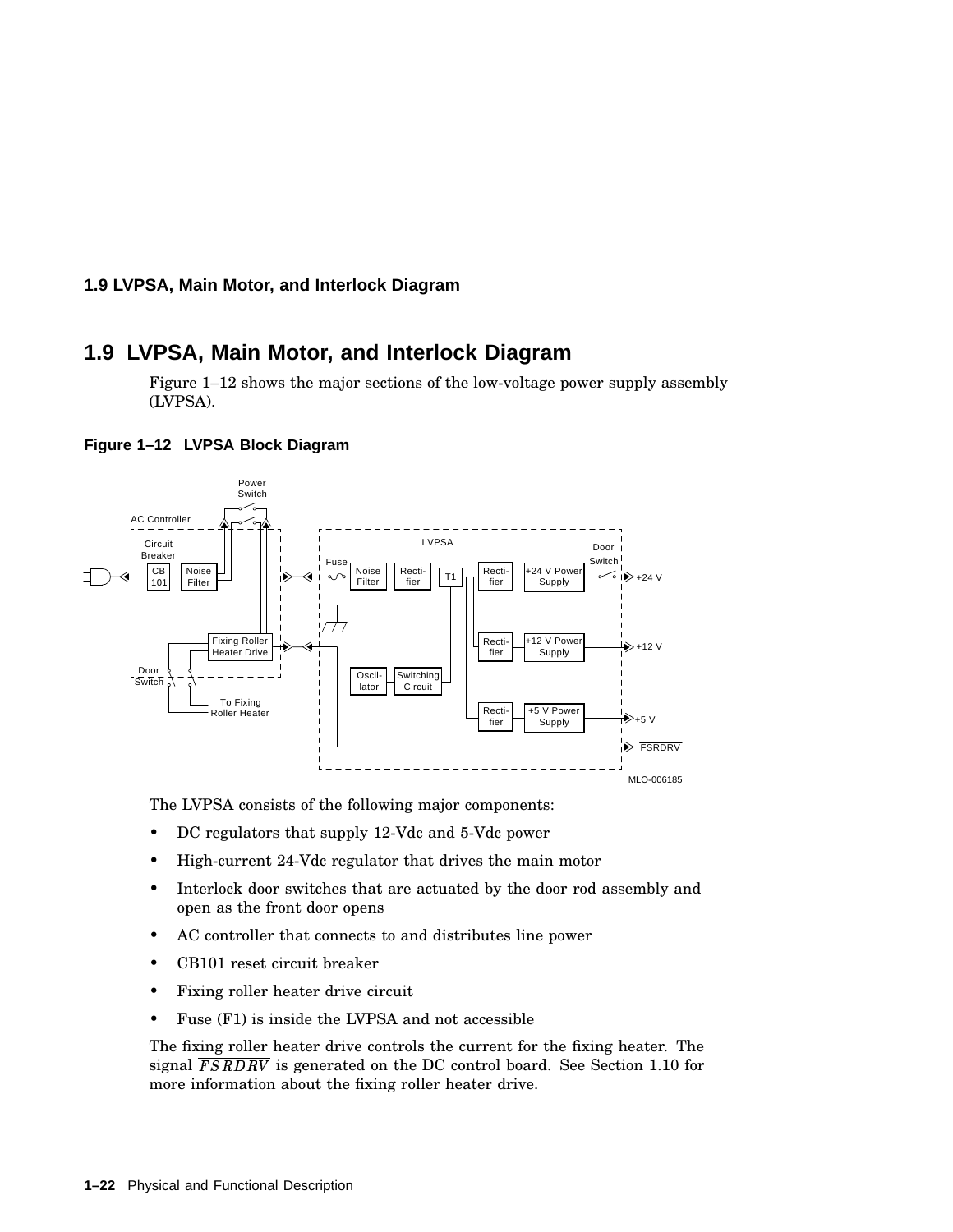#### **1.10 Fixing Heater Control Circuit**

## **1.10 Fixing Heater Control Circuit**

The fixing unit heater is maintained at a temperature of 120°C (248°F) in the standby mode. When a print command is received, the temperature is raised to the 150°C (302°F) operating temperature. Figure 1–13 shows an overall diagram of the fixing unit control circuits.

#### **Figure 1–13 Fixing Heater Diagram**



The signal  $FSRTH$  is an analog signal that increases with the temperature of the fixing roller. Heat from the upper roller increases the resistance of the thermistor (TH1) which increases the voltage of  $FSRTH$ .

The DC control board measures  $FSRTH$  and outputs the control signal FSRDRV to the fixing roller heater driver circuit in the LVPSA. A solid state relay (SSR) is used to turn the fixing heater current on and off.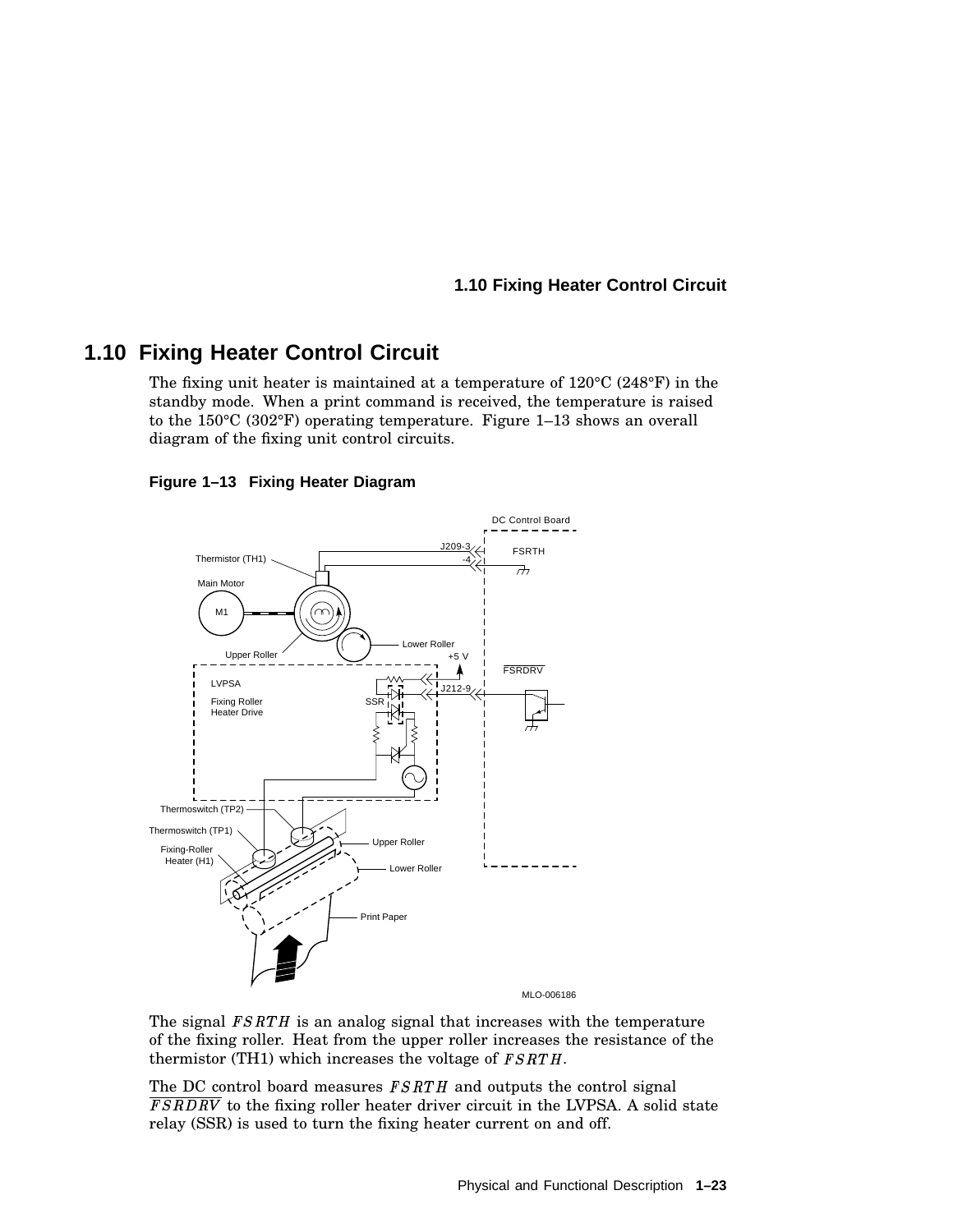#### **1.10 Fixing Heater Control Circuit**

The TP1 and TP2 thermoswitches are mounted above the heat roller and are in series with the heater element. If the temperature of the heat roller goes too high, one or both of the thermoswitches will open. When the fixing temperature cools, TP1 and TP2 should close.

A capacitor (not shown in Figure 1–13) on the DC control board keeps the error message on the display and the fixing current off until the printer power has been off for longer than 3 minutes.

The 50 SERVICE message is displayed if the fixing temperature:

- Fails to reach 50°C (122°F) within 40 seconds after power on.
- Fails to reach 100°C (212°F) within 40 seconds after reaching 50°C.
- Fails to reach 120°C (248°F) within 30 seconds after reaching 100°C.
- Fails to reach 140°C (284°F) within 30 seconds of receiving a print signal.
- If the temperature rises above 185°C (365°F).
- If the temperature drops below 90°C (194°F).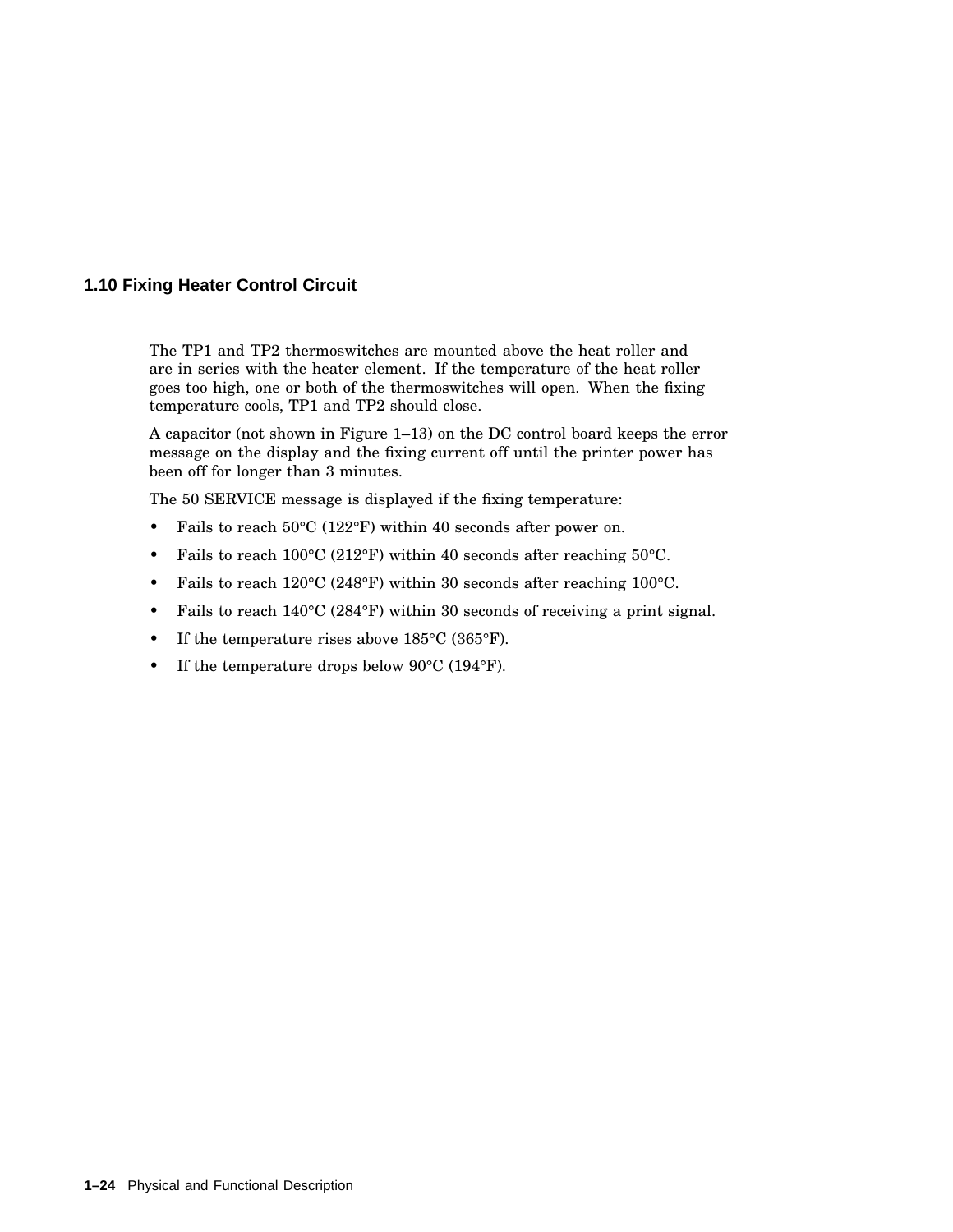**1.11 HVPSA Density Circuits**

## **1.11 HVPSA Density Circuits**

The HVPSA and density adjustment assemblies are replaced as FRUs. There are no internal field adjustments.

#### **1.11.1 Density Adjustment**

The density adjustment lets the user choose lighter or darker printing. The default shown in Figure 1–14 is the recommended normal position for the sliding adjuster.





As shown in Figure 1–15, VR701 is the density adjustment potentiometer. As VR701 is adjusted from dark to light, the VR signal varies from approximately 0–8 Vdc. VR varies the primary and development dc bias voltages which varies the quantity of toner on the drum and on the sheet.

- The darkest setting makes printed text dark, reduces background staining, and uses up the toner supply at a faster rate.
- The lightest setting makes the text lighter and increases background staining. The increased staining is imperceptible on flat cut sheets, but is more noticeable when printing envelopes. See Section 8.16 for additional information.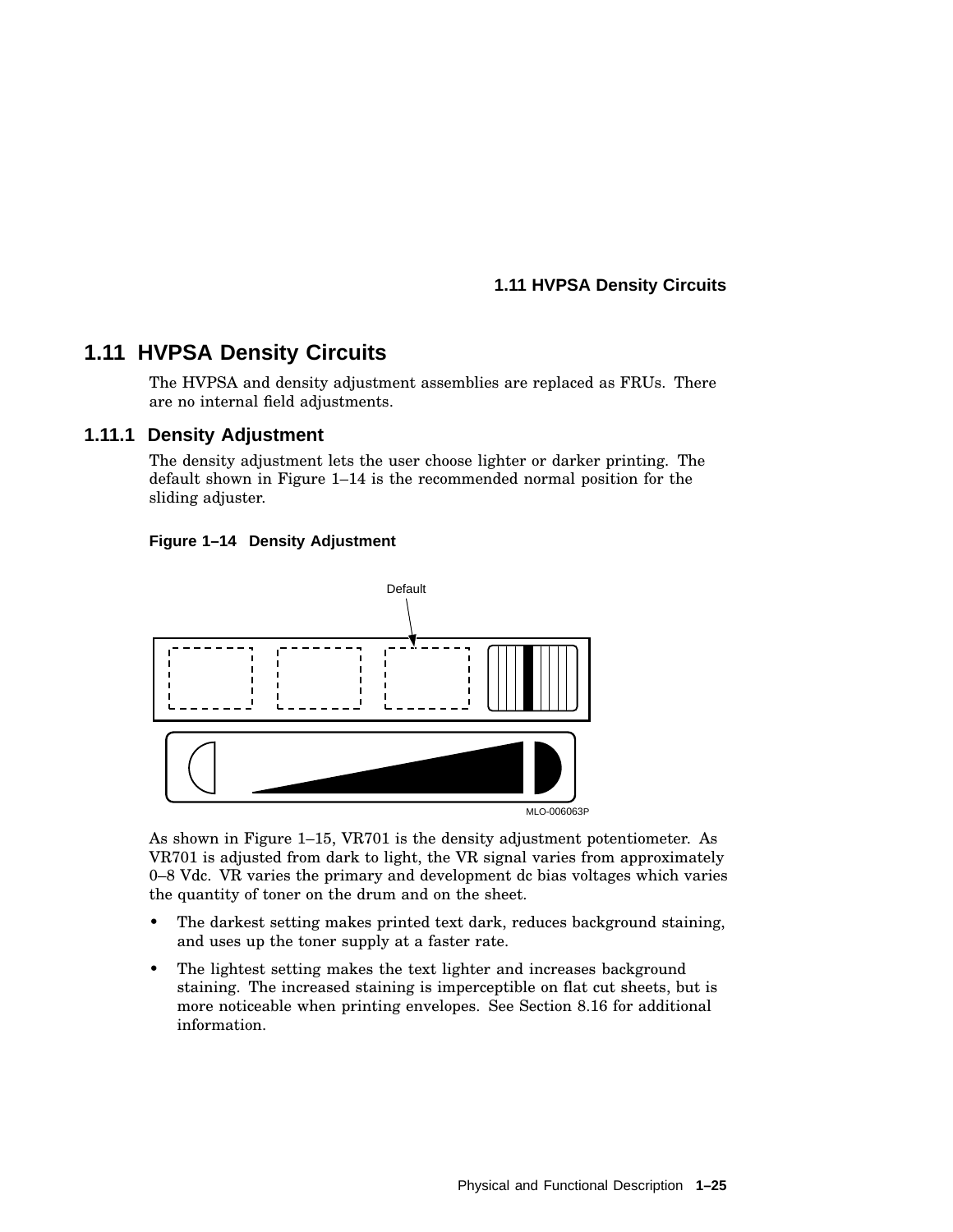#### **1.11 HVPSA Density Circuits**

#### **1.11.2 HVPSA Circuits**

Figure 1–15 gives signal names, connector numbers, and shows the circuitry that drives and loads the HVPSA.



**Figure 1–15 HVPSA Image Circuits**

The HVPSA is operated by the DC control board. The primary and development high-voltage power supplies connect to the EP-L cartridge by flat spring contacts. The transfer supply connects to the transfer roller in the front door assembly by a coil spring contact that you can see when the front door is open. The HV door switch shorts the supply to ground when the front door is opened.

The flat and coil springs are chrome plated and require no maintenance. Use a soft brush to clean away dust or paper chips, but avoid using commercially available liquid or aerosol contact cleaners. Do not attempt to scrape clean, bend back, or repair damaged contacts.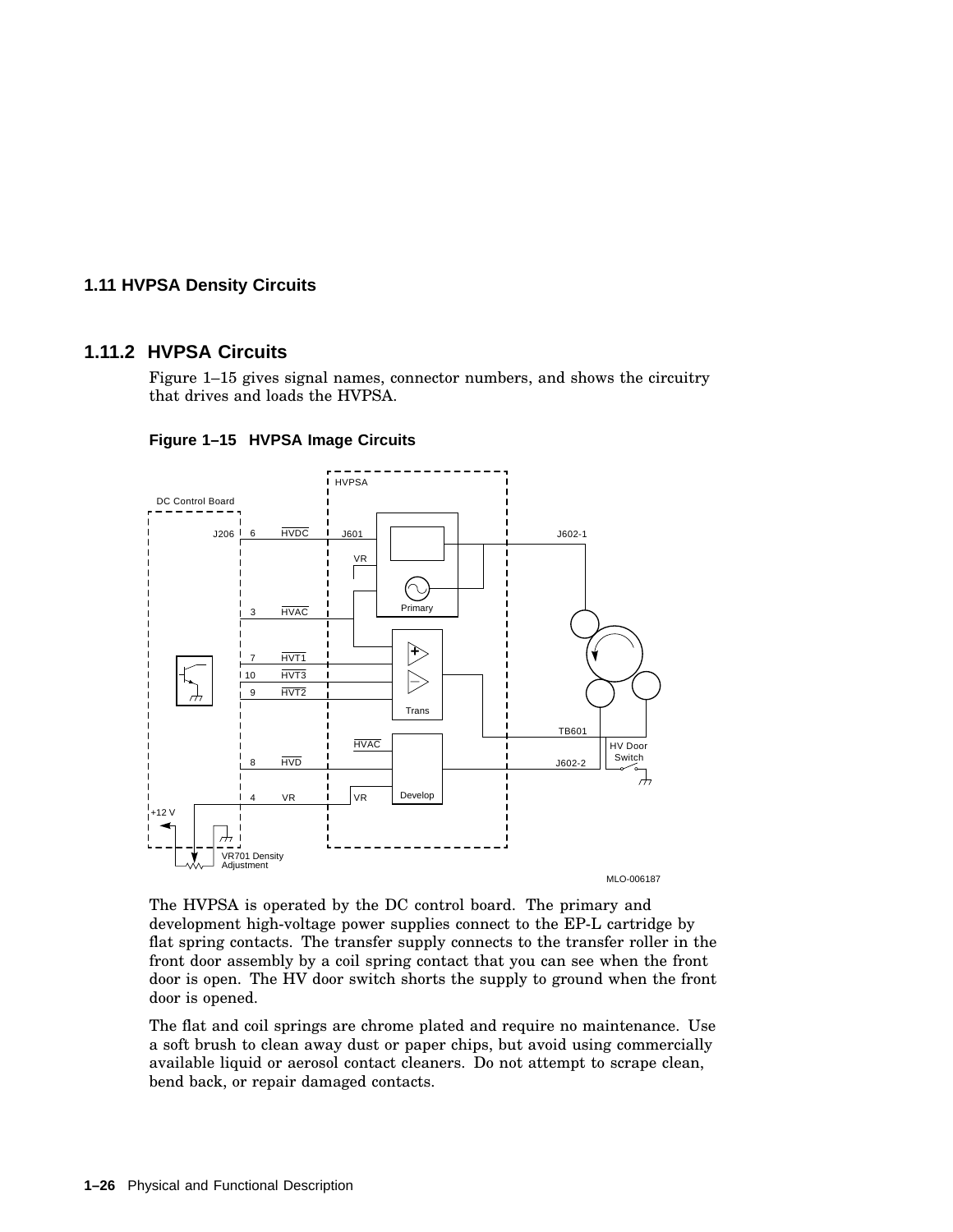# **2 DEClaser 1100 Printer Control Panel**

This chapter describes the operational modes, keys, and indicators of the DEClaser 1100 printer.

## **2.1 Control Panel Modes**

The DEClaser 1100 printer runs in either the online Ready or offline Ready mode of operation. The online indicator shows the online or offline status. The text 00 READY is displayed when the printer is ready to receive commands.

The online Ready mode means that the printer is ready to receive commands, text, or font files from the host system. Most of the keypad keys are disabled when the printer is online. If you press a disabled key, the control panel beeper sounds and the key is ignored.

**Note:** *The online Ready display text 00 READY can be replaced or modified by a firmware emulation cartridge, for example, the PostScript option cartridge that installs in font cartridge slot A.*

The offline Ready mode means that the printer is ready to receive commands from the control panel. You can activate any of the keypad functions shown in Figure 2–2 when the printer is in the offline Ready mode.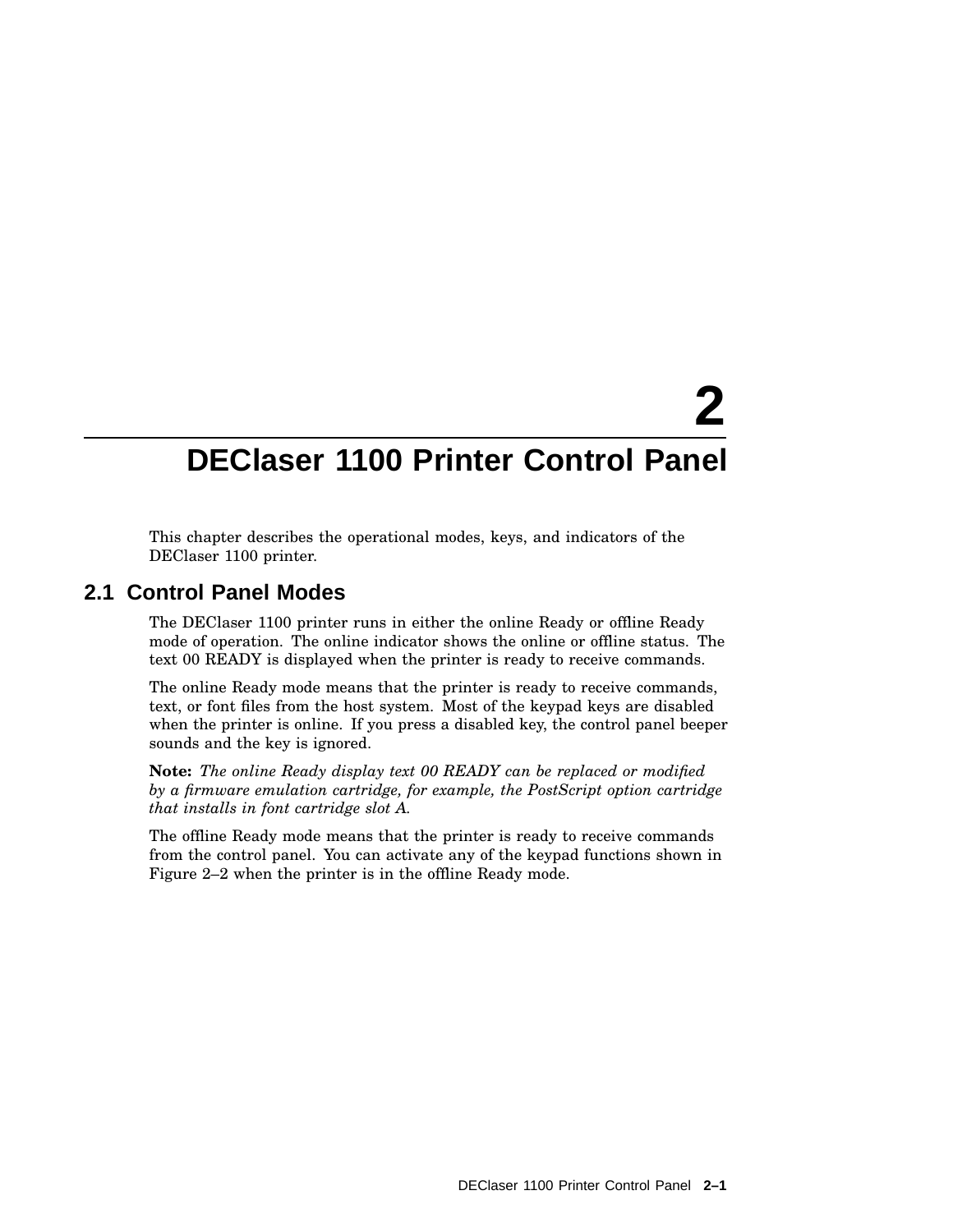## **2.2 DEClaser 1100 Printer Control Panel Keys and Indicators**

## **2.2 DEClaser 1100 Printer Control Panel Keys and Indicators**

Figure 2–1 shows the location of the DEClaser 1100 printer control panel indicators and keys. Table 2–1 describes how they work.



#### **Figure 2–1 DEClaser 1100 Printer Control Panel Indicators**

|  |  |  | Table 2-1 DEClaser 1100 Printer Control Panel Indicators and Keys |  |  |  |
|--|--|--|-------------------------------------------------------------------|--|--|--|
|--|--|--|-------------------------------------------------------------------|--|--|--|

|                    | <b>Indicator</b>   | <b>Function</b>                                                                                                                                                                                                                                                                   |
|--------------------|--------------------|-----------------------------------------------------------------------------------------------------------------------------------------------------------------------------------------------------------------------------------------------------------------------------------|
| Message<br>display |                    | A one-line, 16-character liquid crystal display. During online or<br>offline operation, a two-digit status code and a summary status<br>message are displayed. The setup menus are horizontally formatted.<br>See Section 2.3 and Section 2.4 for information on the Setup menus. |
|                    |                    | With the exception of 00, all two-digit status code numbers flash to<br>attract attention of the operator.                                                                                                                                                                        |
|                    | $\text{Ready}^1$   | The indicator is either on, off, or flashing. If on, the printer is ready.<br>If flashing, the printer is performing a function (for example, the<br>printer is warming up) and you must wait.                                                                                    |
|                    | Alarm <sup>2</sup> | Indicates that a status condition is disabling the printer. Alarm<br>conditions require the attention of an operator or service person. The<br>message display tells you the nature of the alarm indication.                                                                      |

<sup>&</sup>lt;sup>1</sup>Color when lit is green.

 $^2\mathrm{Color}$  when lit is orange.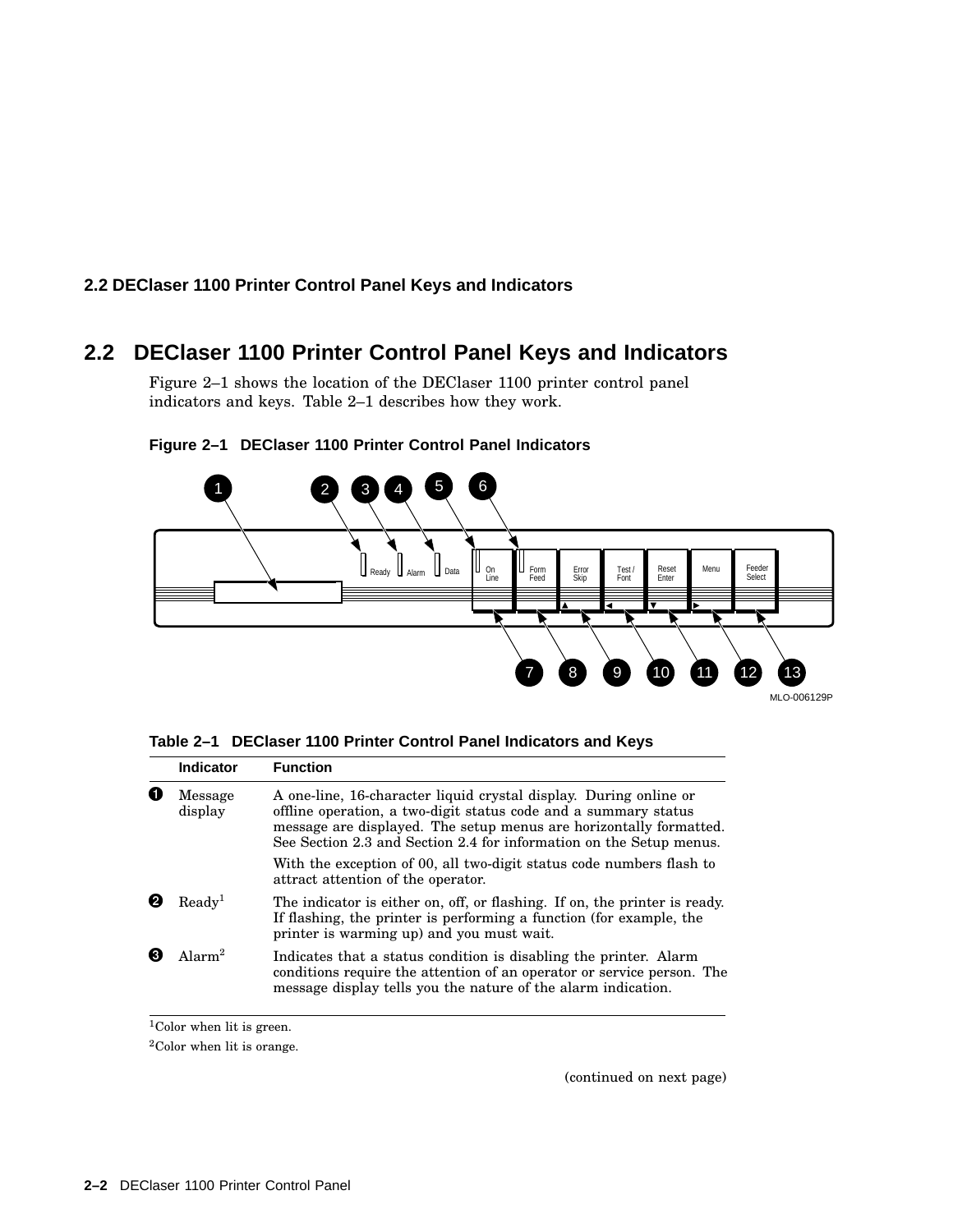## **2.2 DEClaser 1100 Printer Control Panel Keys and Indicators**

**Table 2–1 (Cont.) DEClaser 1100 Printer Control Panel Indicators and Keys**

|   | <b>Indicator</b>          | <b>Function</b>                                                                                                                                                                                                                                                 |  |  |  |
|---|---------------------------|-----------------------------------------------------------------------------------------------------------------------------------------------------------------------------------------------------------------------------------------------------------------|--|--|--|
| Ø | Data <sup>1</sup>         | Indicates the condition of the data in the buffer memory. The<br>indicator is either flashing, off, or on. If flashing, the buffer is<br>receiving print data from the host system. If off, the buffer is empty.<br>If on, there is print data in the buffer.   |  |  |  |
| О | online <sup>1</sup>       | The indicator is either on, off, or flashing. If on, the printer is online.<br>If off, the printer is offline. It flashes when the printer is switching<br>to the offline mode.                                                                                 |  |  |  |
| ❺ | Form<br>$\mathrm{Feed}^1$ | The indicator is either on, off, or flashing and works in conjunction<br>with $\vert$ Form Feed $\vert$ . If on, the printer is printing the remaining<br>buffered data. If off, there is no form feed activity. If flashing,<br>the print command is canceled. |  |  |  |
| Ø | online                    | Toggles the printer between the on line and offline modes. If the<br>printer is set offline while receiving data or printing, the reception is<br>abruptly terminated, but the full page is printed.                                                            |  |  |  |
| ❸ | Form Feed                 | Activates the form feed process to print remaining buffer data. The<br>key only works when the Data and Ready indicators are on, and<br>when the printer is off line.                                                                                           |  |  |  |
| ø | Error Skip                | Returns the printer to the offline Ready mode from an error or alarm<br>condition, and clears the Alarm indicator and the display message.<br>The Alarm indicator will light again if the error condition is not<br>corrected.                                  |  |  |  |
| ⊕ | Test/Font                 | Prints the test patterns that reside in the printer firmware. See<br>Section 4.2 for operating information.                                                                                                                                                     |  |  |  |
| ⊕ | Reset                     | The following reset functions are performed automatically at power-<br>up or when Reset is pressed:                                                                                                                                                             |  |  |  |
|   | Enter'                    | Clears the data from the buffer memory (DRAM).                                                                                                                                                                                                                  |  |  |  |
|   |                           | Selects the values stored in RAM as current settings.<br>$\bullet$                                                                                                                                                                                              |  |  |  |
|   |                           | If pressed for longer then 10 seconds, activates the character<br>٠<br>dump mode. See Section 2.15, for more information.                                                                                                                                       |  |  |  |
|   |                           | Invokes the selected macro values. See Table 2–3 and<br>Section A.2 for more information.                                                                                                                                                                       |  |  |  |

 $\frac{1}{1}$ Color when lit is green.

 $^3{\rm{See}}$  Table 2–2 for description of this menu-scrolling key.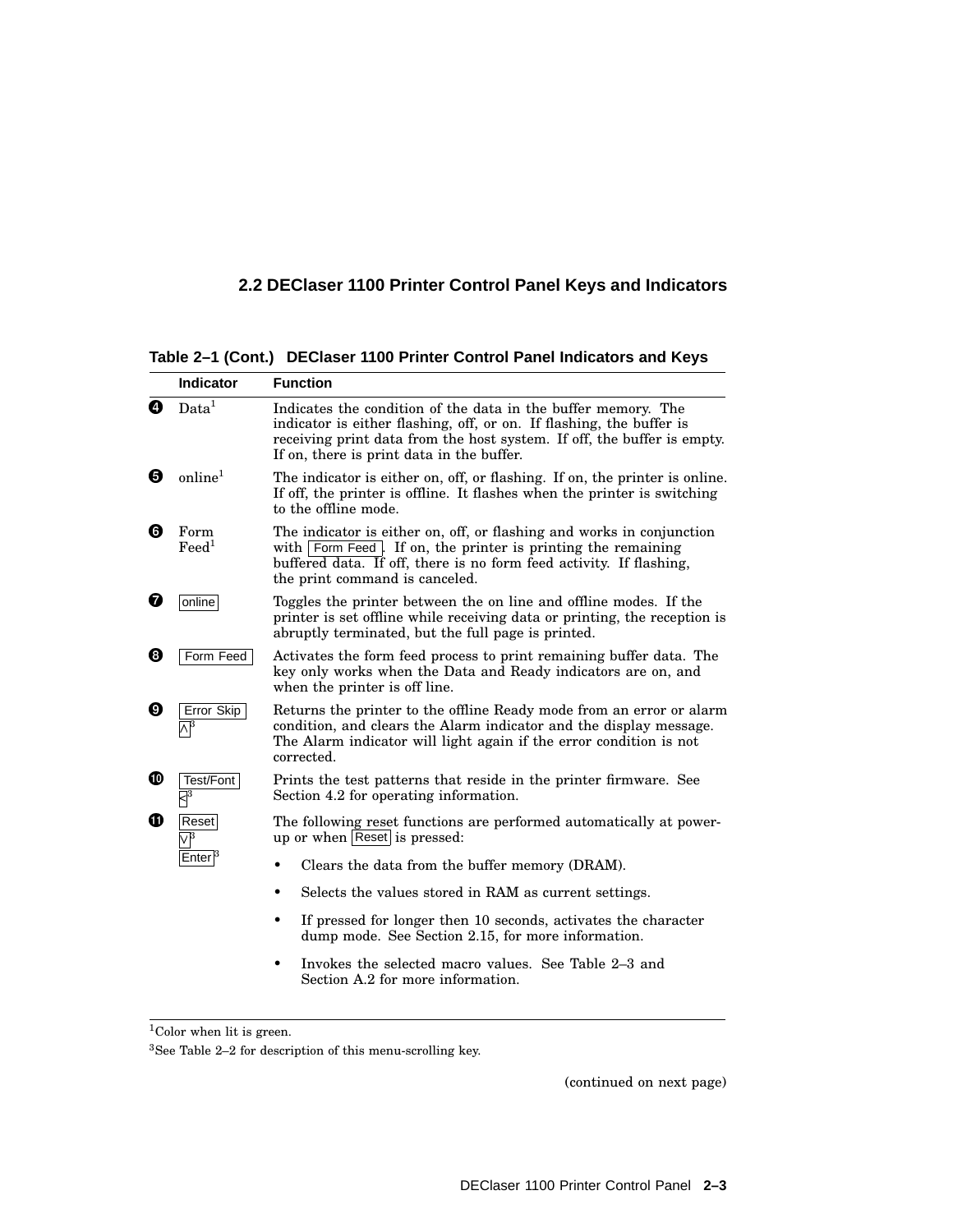## **2.2 DEClaser 1100 Printer Control Panel Keys and Indicators**

**Table 2–1 (Cont.) DEClaser 1100 Printer Control Panel Indicators and Keys**

|   | <b>Indicator</b> | <b>Function</b>                                                                                                                                                     |
|---|------------------|---------------------------------------------------------------------------------------------------------------------------------------------------------------------|
| ® | Menu<br>3        | Causes the printer to enter the Setup menu and redefines the<br>function of the dual-labeled keys. Section 2.3 gives more information<br>about the setup menus.     |
|   |                  | Pressing and holding Menu for longer than 3 seconds causes the<br>printer to enter the Port and Emulation Selection menu. See<br>Section 2.17 for more information. |
| ® | FeederSelect     | This key toggles the paper input selection between the cassette<br>and tray. The following information is displayed by pressing<br>Feeder Select  :                 |
|   |                  | Press and release to display the selected paper source.                                                                                                             |
|   |                  | Press twice to toggle the selected input if a paper feeder is<br>٠<br>installed.                                                                                    |
|   |                  | Press and hold to activate the tray page size menu. See<br>٠<br>Section 2.16 for more information.                                                                  |
|   |                  |                                                                                                                                                                     |

<sup>3</sup>See Table 2–2 for description of this menu-scrolling key.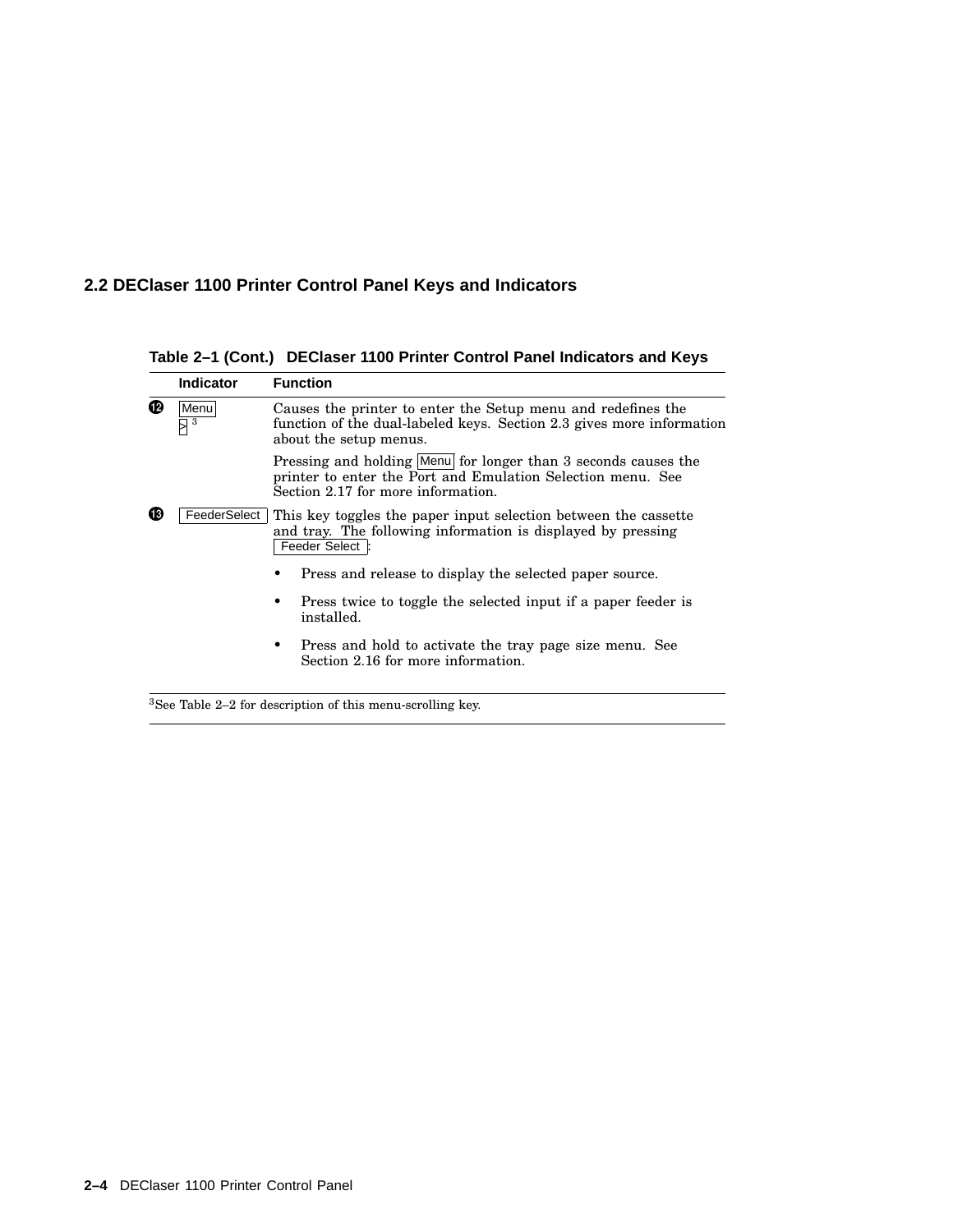## **2.3 Navigating Through the Setup Menu**

## **2.3 Navigating Through the Setup Menu**

Figure 2-2 shows the format of the Setup menu. Press Menu to enter the Setup menu.



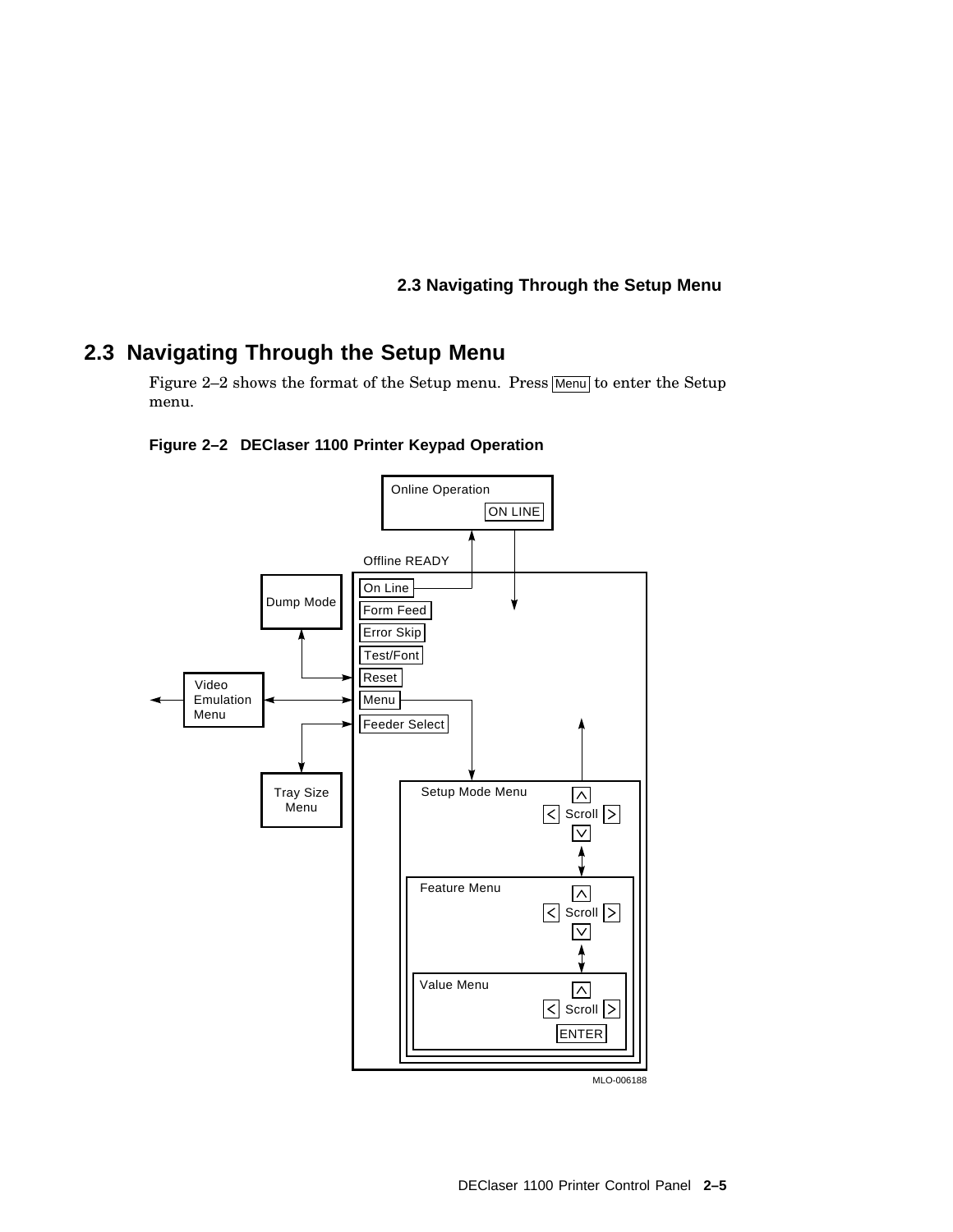#### **2.4 Setup Menu Format**

## **2.4 Setup Menu Format**

Figure 2–3 shows the format of the horizontal Setup menu. Press the scrolling keys to move through the selections. The selected text is left-justified and indicated by an underline cursor. Ignore any text, separated by a space, on the right of the display.





## **2.5 Moving, Selecting, and Saving Values**

The scrolling keys are activated when the control panel enters the Setup menu. Table 2–2 describes the action of the scrolling keys.

**Table 2–2 Menu Scrolling Keys**

| Key                       | <b>Function</b>                                                                                                                                                                                           |
|---------------------------|-----------------------------------------------------------------------------------------------------------------------------------------------------------------------------------------------------------|
| $\sqrt{ }$ and $\sqrt{ }$ | These keys shift up and down through the value, feature, and setup<br>levels of the Setup menus. Up-shifting stops at the offline Ready level.<br>Down-shifting stops after the value level.              |
| Enter                     | Enters the selected value into the operational memory space and marks<br>the value with an equal $(=)$ sign.                                                                                              |
| $>$ and $<$               | Use for scrolling through values, features, or Setup menus. When a<br>scrolling key is pressed, the text and cursor move. The selected text is<br>left-justified and is indicated by an underline cursor. |

Table 2–3 shows the DEClaser 1100 Printer (PPL3) Setup menus and the features and values of each Setup menu.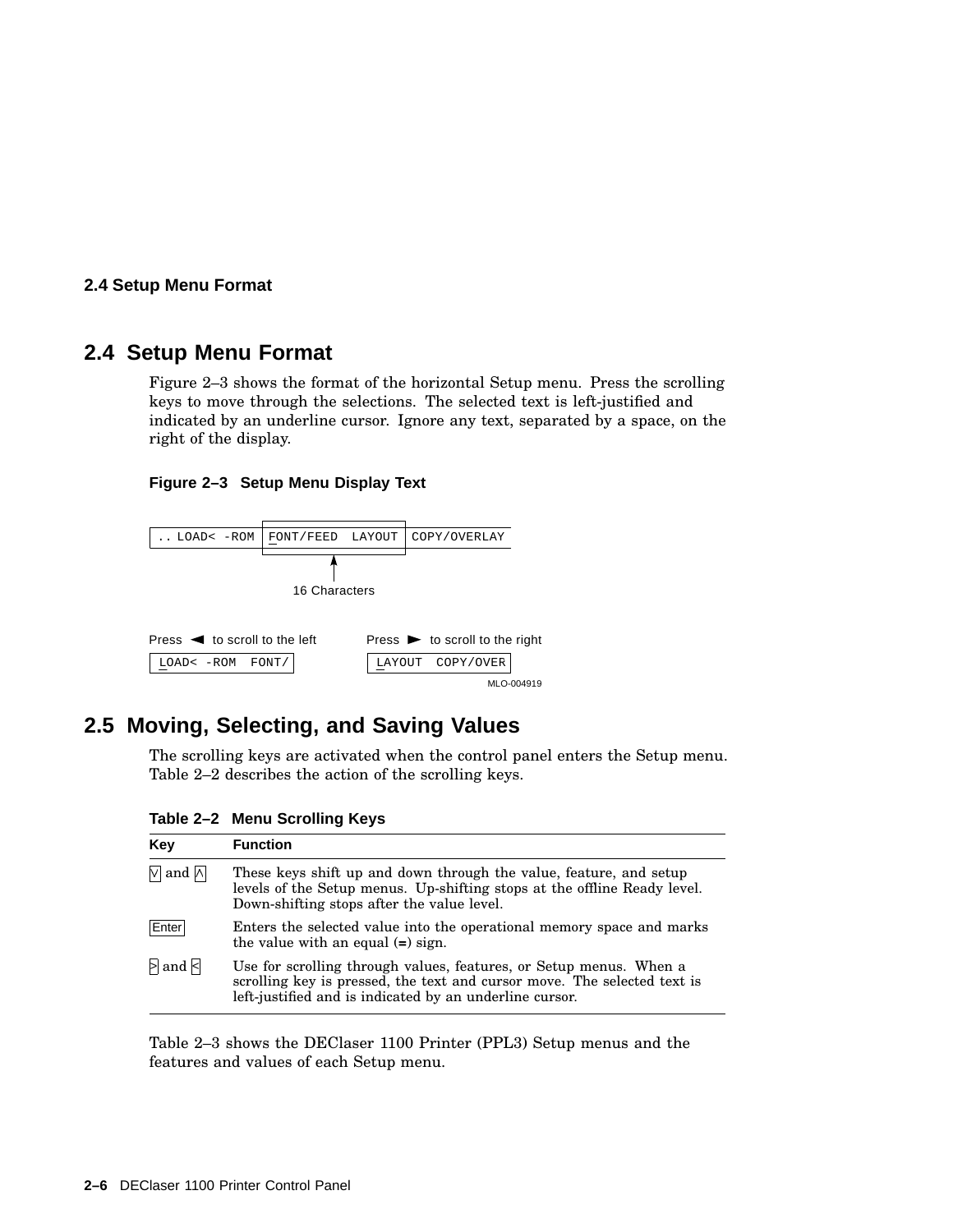## **2.5 Moving, Selecting, and Saving Values**

| <b>Setup</b>     | <b>Feature</b>     | <b>Value</b>                                                                                                               | For more information |
|------------------|--------------------|----------------------------------------------------------------------------------------------------------------------------|----------------------|
| <b>FONT/FEED</b> | feeder             | Cass.<br>$=$ Tray                                                                                                          | Section 2.6          |
| <b>LAYOUT</b>    | autoNL             | $=ON$<br><b>OFF</b>                                                                                                        | Section 2.7          |
| COPY/OVERLAY     | copy               | $= 01 - 99$                                                                                                                | Section 2.8          |
| <b>COMMAND</b>   | message            | English<br>$=$ Finnish<br>French<br>German<br>Italian<br>Japan<br>Norway<br>Port.<br>Spanish<br>Swedish<br>Danish<br>Dutch | Section 2.9          |
| <b>INITIAL</b>   | macro <sup>1</sup> | $=000 - 999$                                                                                                               | Section 2.10.1       |
|                  | paint              | =Partial<br>Full<br>Dual                                                                                                   | Section 2.10.2       |
|                  | paper              | Letter<br>$= A4$                                                                                                           | Section 2.10.3       |
| <b>INTERFACE</b> | i/f                | $=$ RS232C<br><b>CENTRO</b>                                                                                                | Section 2.11.1       |
|                  | baud <sup>2</sup>  | 19200<br>9600<br>4800<br>$= 2400$<br>1200<br>600<br>300                                                                    | Section 2.11.2       |

**Table 2–3 Setup, Feature, and Value Menus**

<sup>1</sup>This changed value is not effective until invoked. Press to  $\sqrt{\text{Reset}}$  invoke.

 $^2 \mathrm{This}$  value appears only if you select RS232C.

The bold values are the factory defaults that are selected when the LOAD<–ROM setup is entered. The equal (=) sign indicates the selected value. When you scroll into a value level, the selected value is displayed first.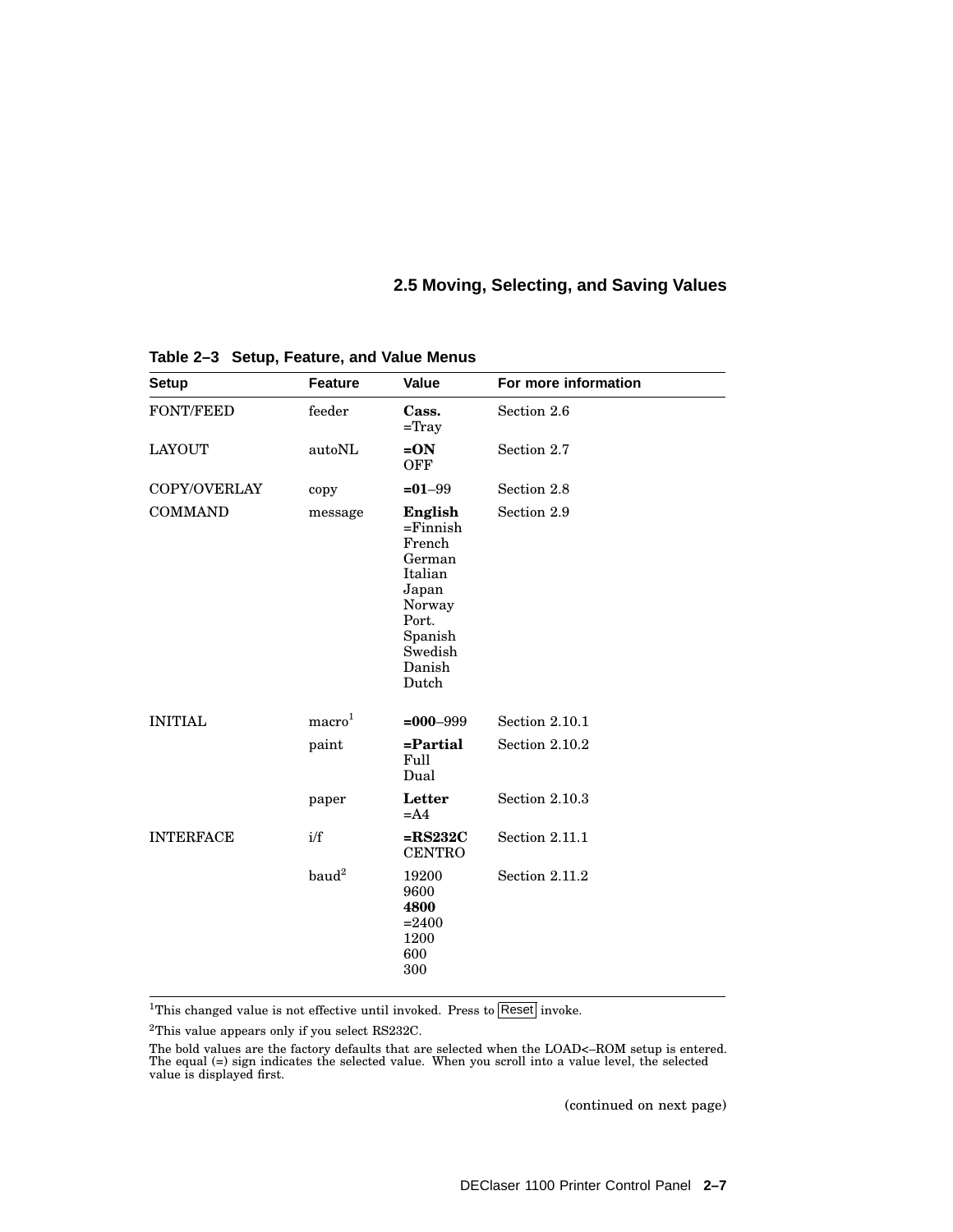## **2.5 Moving, Selecting, and Saving Values**

| <b>Setup</b>    | <b>Feature</b>                | <b>Value</b>                                             | For more information                            |
|-----------------|-------------------------------|----------------------------------------------------------|-------------------------------------------------|
|                 | rsmode <sup>2</sup>           | 8S<br>8SS<br>$=7OS$<br>7ES<br>70SS<br>7ESS<br>8OS<br>8ES | Section 2.11.3                                  |
|                 | $\mathrm{d}\mathrm{tr}^2$     | <b>READY-H</b><br>$=$ Fix $-H$                           | Section 2.11.4                                  |
|                 | xon/xoff $^2$                 | $= ON$<br>OFF                                            | Section 2.11.5                                  |
|                 | $\mathrm{etx}/\mathrm{ack}^2$ | $=ON$<br><b>OFF</b>                                      | Section 2.11.6                                  |
| $SAVE$ -> $RAM$ |                               |                                                          | Section 2.12                                    |
| SAVE->NVRAM     |                               |                                                          | Saves values for power failure.<br>Section 2.13 |
| LOAD<-ROM       |                               |                                                          | Loads factory values. Section 2.14              |

#### **Table 2–3 (Cont.) Setup, Feature, and Value Menus**

 $^2 \mathrm{This}$  value appears only if you select RS232C.

The bold values are the factory defaults that are selected when the LOAD<–ROM setup is entered. The equal (=) sign indicates the selected value. When you scroll into a value level, the selected value is displayed first.

## **2.6 FONT/FEED**

The following feature and values are available from the DEClaser 1100 printer (PPL3) FONT/FEED Setup menu:

feeder Cass. Tray

Comments: This feature operates exactly the same as pressing Feeder Select which toggles the input device selection between the cassette and the tray.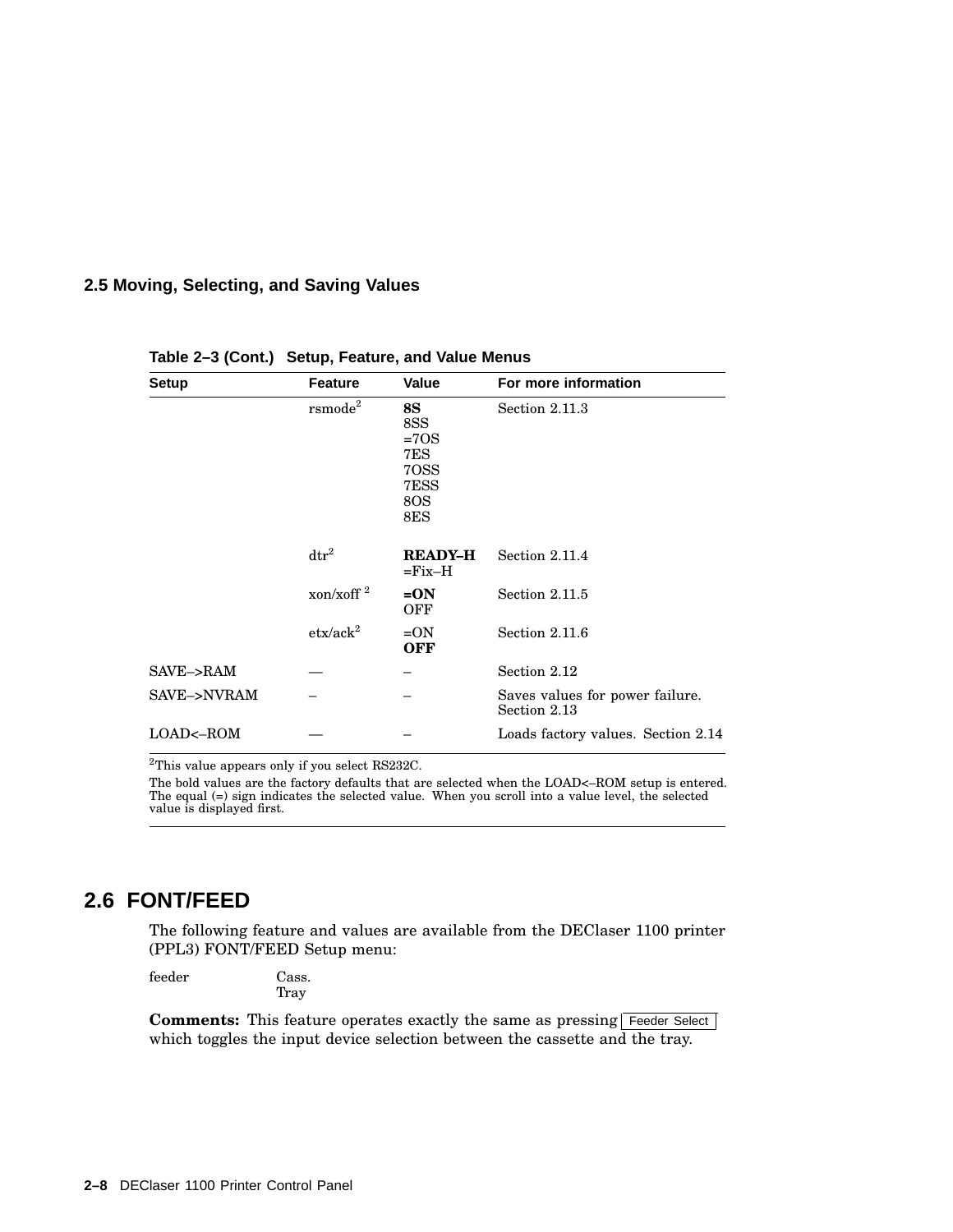#### **2.7 LAYOUT**

## **2.7 LAYOUT**

The following feature and values are available from the DEClaser 1100 printer (PPL3) LAYOUT Setup menu:

autoNL ON **OFF** 

**Comments:** Determines if the line of text is truncated or wrapped at the right margin. When set to ON, the printer automatically inserts a carriage return and line feed character to wrap the text on the next line. When set to OFF, the printer truncates the line at the right margin.

## **2.8 COPY/OVERLAY**

The following feature and values are available from the DEClaser 1100 (PPL3) COPY/OVERLAY Setup menu:

copy 01–99

**Comments:** Determines the number of copies of a page that the printer prints. For example, if set to 05, five copies of each page are printed before the printer accepts the next page from the host system. The number ranges from 01–99.

## **2.9 COMMAND**

The following features and values are available from the DEClaser 1100 printer (PPL3) COMMAND Setup menu: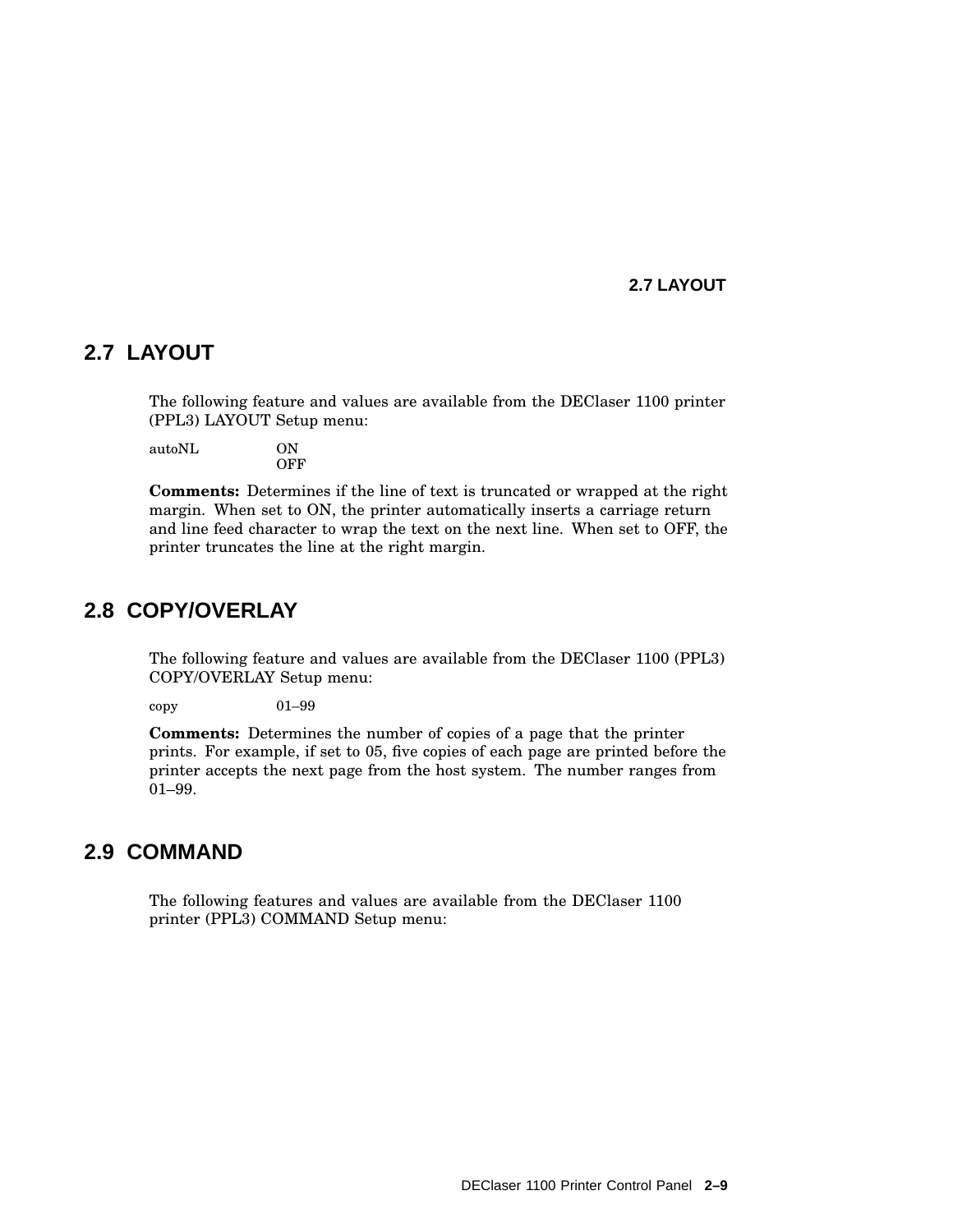#### **2.9 COMMAND**

message English Finnish French German Italian Japan Norway Port. Spanish Swedish Danish Dutch

**Comments:** Status, operator call, and other error messages are displayed in the selected language. Setup menus and service messages are always displayed in English.

## **2.10 INITIAL**

The following features and values are available from the DEClaser 1100 printer (PPL3) INITIAL Setup menu:

| macro | 000–999                    |
|-------|----------------------------|
| paint | Partial<br>Dual<br>$FU$ ll |
| paper | Letter<br>A4               |

#### **2.10.1 macro**

The DEClaser 1100 printer (PPL3) macro feature allows you to select an environment for local compatibility. It assigns the proper user preference character set, enables/disables the initialization message, and specifies the return response (device identification) when a Device Attributes (DA) request is received. The macro feature is slightly different from other menu features because three parameters (user preference character set, initialization message, and device ID) are *added together* to determine the macro value. The user preference, initialization message, and device ID values cannot be selected independently; they must be added together to form the macro value. See Section A.2 for more macro information.

After changing the macro number, you must press Reset to invoke the change. See Table 2–1 for more information.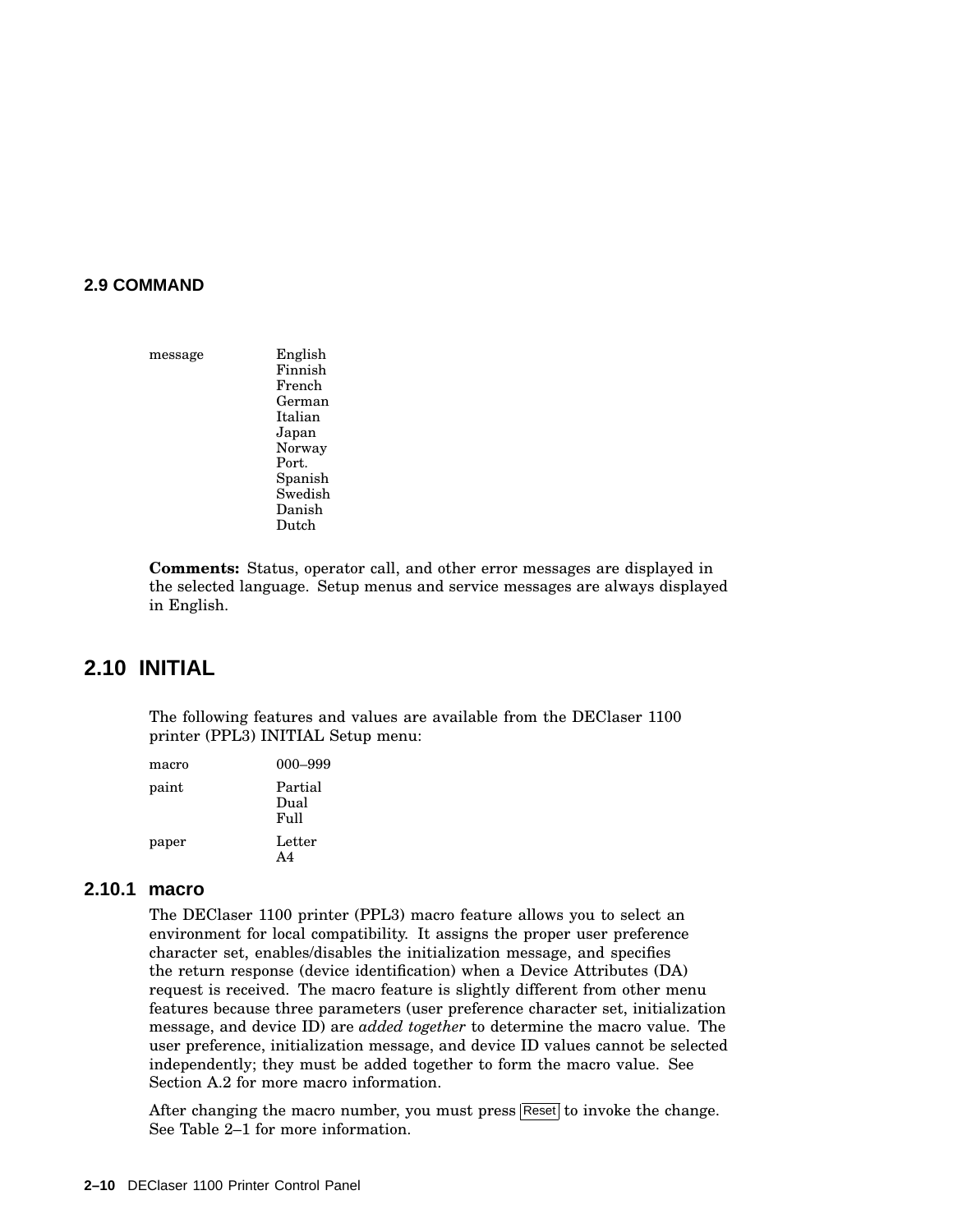#### **2.10 INITIAL**

## **2.10.2 paint**

The following values are displayed for the paint feature of the DEClaser 1100 printer (PPL3) INITIAL menu:

- Partial
- Full
- Dual

Which values are displayed depends on the amount of available memory:

- If the minimum amount of memory is installed (512 KB), you can only select the Partial value; Full and Dual are not displayed.
- If the 1-MB optional memory is installed, you can select Partial or Full; Dual is not displayed.
- If the 2-MB optional memory is installed, you can select Partial, Full, or Dual.

The paint selection allocates the page area of the available bitmapped memory. The bitmap stores the page or text and also caches downline loaded fonts.

- The Partial value is optimal for printing text and simple graphics that do not print on the entire sheet.
- The Full value bitmaps one full page and is necessary for complex graphics. A slight loss of speed may be noticed when printing text.
- The Dual value bitmaps two complete, full pages. This value enables faster printing of complex graphics, especially if printing on legal size paper.

#### **2.10.3 paper**

The following values are available from the paper feature of the DEClaser 1100 printer (PPL3) INITIAL menu:

- Letter
- A4

This value establishes the size of the tray image during power up. This saved value will override any value previously selected by the page format menu, as shown in Section 2.16. To save the paper value, select SAVE–>NVRAM.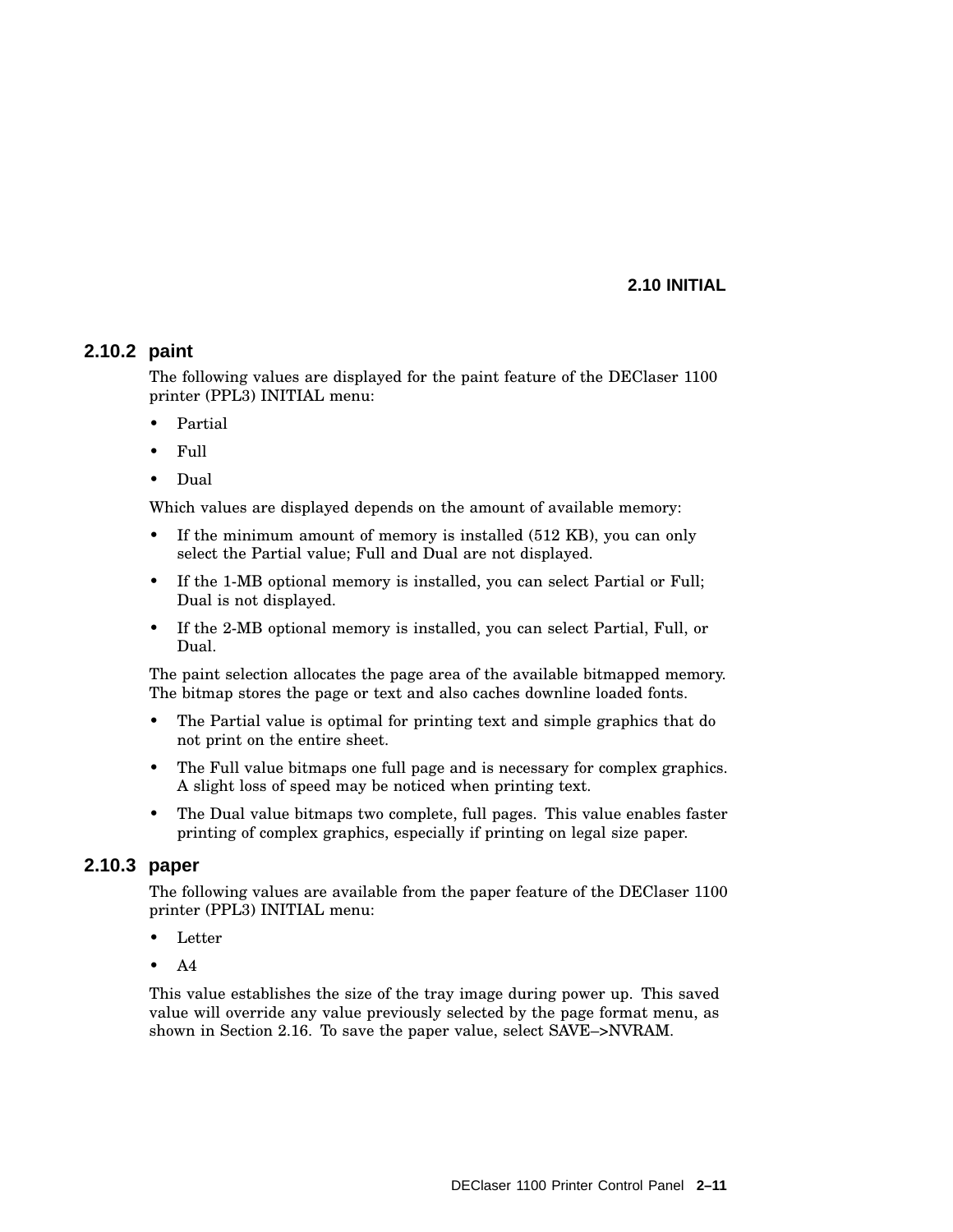## **2.11 INTERFACE**

## **2.11 INTERFACE**

The following features are available from the DEClaser 1100 printer (PPL3) INTERFACE Setup menu:

- i/f
- baud
- rsmode
- dtr
- xon/xoff
- etx/ack

## **2.11.1 i/f**

The following values are available from the i/f feature of the DEClaser 1100 printer (PPL3) INTERFACE menu:

- RS232C
- CENTRO

When you select CENTRO from the DEClaser 1100 printer (PPL3) INTERFACE menu, the parallel 8-bit Centronics port is activated. There are no features or values associated with the CENTRO selection. All speeds and signals are fixed.

If you select RS232C, the serial port is activated. See Section A.3.2 for serial port information. The following parameters are always printed on the TEST PRINT A sheet, but are displayed only when RS232C is selected:

- baud
- rsmode
- dtr
- xon/xoff
- etx/ack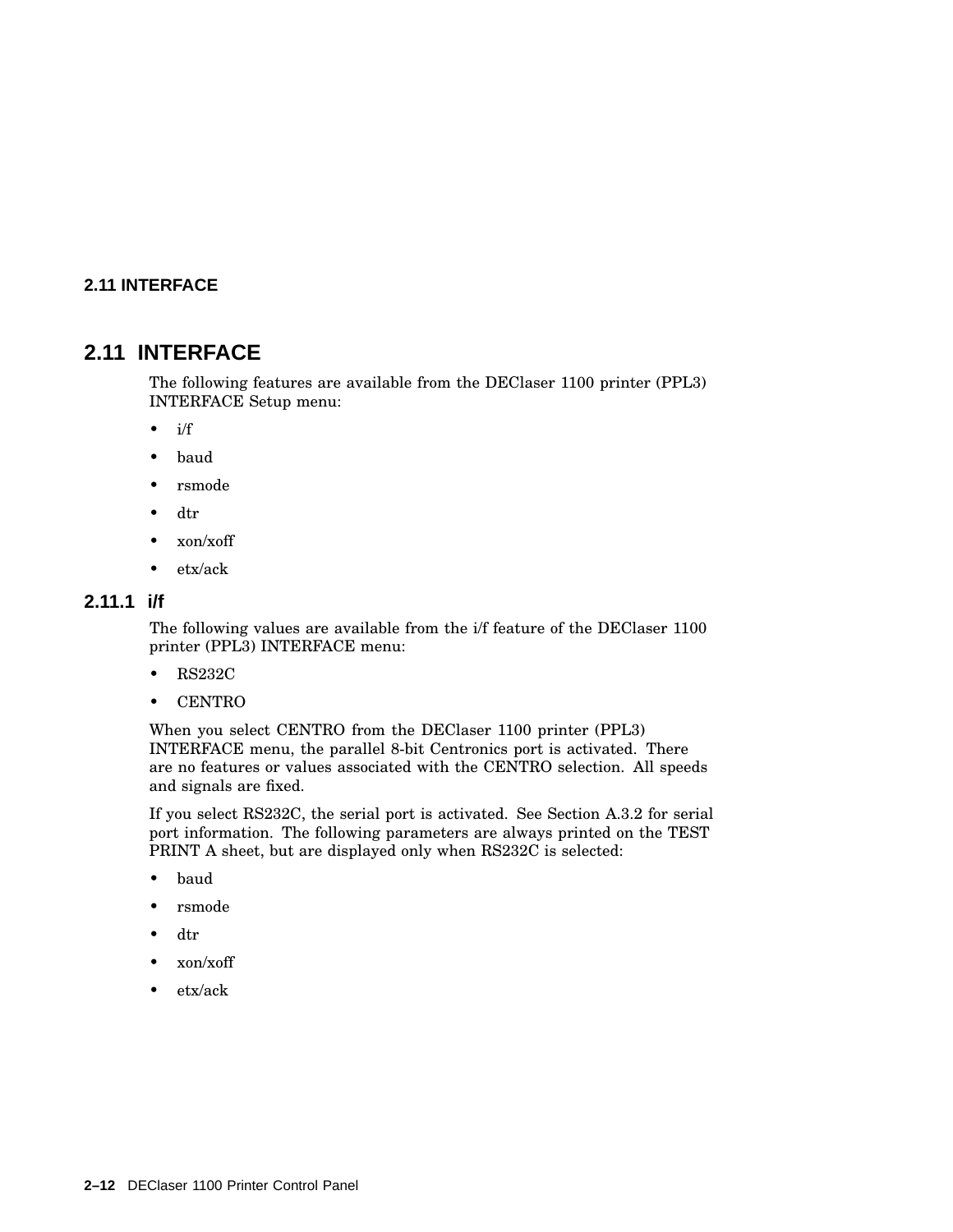#### **2.11 INTERFACE**

## **2.11.2 baud**

The following values are available from the baud feature of the DEClaser 1100 printer (PPL3) INTERFACE menu:

19200 9600 4800 2400 1200 600 300 The baud selection establishes the baud rate of the serial port. The printer's baud rate must match the baud rate of the host system or data communication equipment where the serial port is connected.

#### **2.11.3 rsmode**

The following values, available from the rsmode feature of the DEClaser 1100 printer (PPL3) INTERFACE menu, define the characteristics of the serial data byte and must match the values of the equipment that the serial port is connected to:

| 8S             | The following example shows the format:                          |
|----------------|------------------------------------------------------------------|
| 8SSS           | 8OS                                                              |
| 7OS            | where:                                                           |
| 7ES            | 8 is the number of data bits.                                    |
| 70SS           | O means odd parity, E means even parity. If no O or E, no parity |
| 7ESS           | checking.                                                        |
| 8OS            | S 1-S means one stop bit is used.                                |
| $8\mathrm{ES}$ |                                                                  |

#### **2.11.4 dtr**

The following values are available from the dtr feature of the DEClaser 1100 printer (PPL3) INTERFACE menu:

READY–H Fix–H

#### **2.11.5 xon/xoff**

The following values are available from the xon/xoff feature of the DEClaser 1100 printer (PPL3) INTERFACE menu. Selecting ON, enables XON/XOFF flow control.

ON **OFF**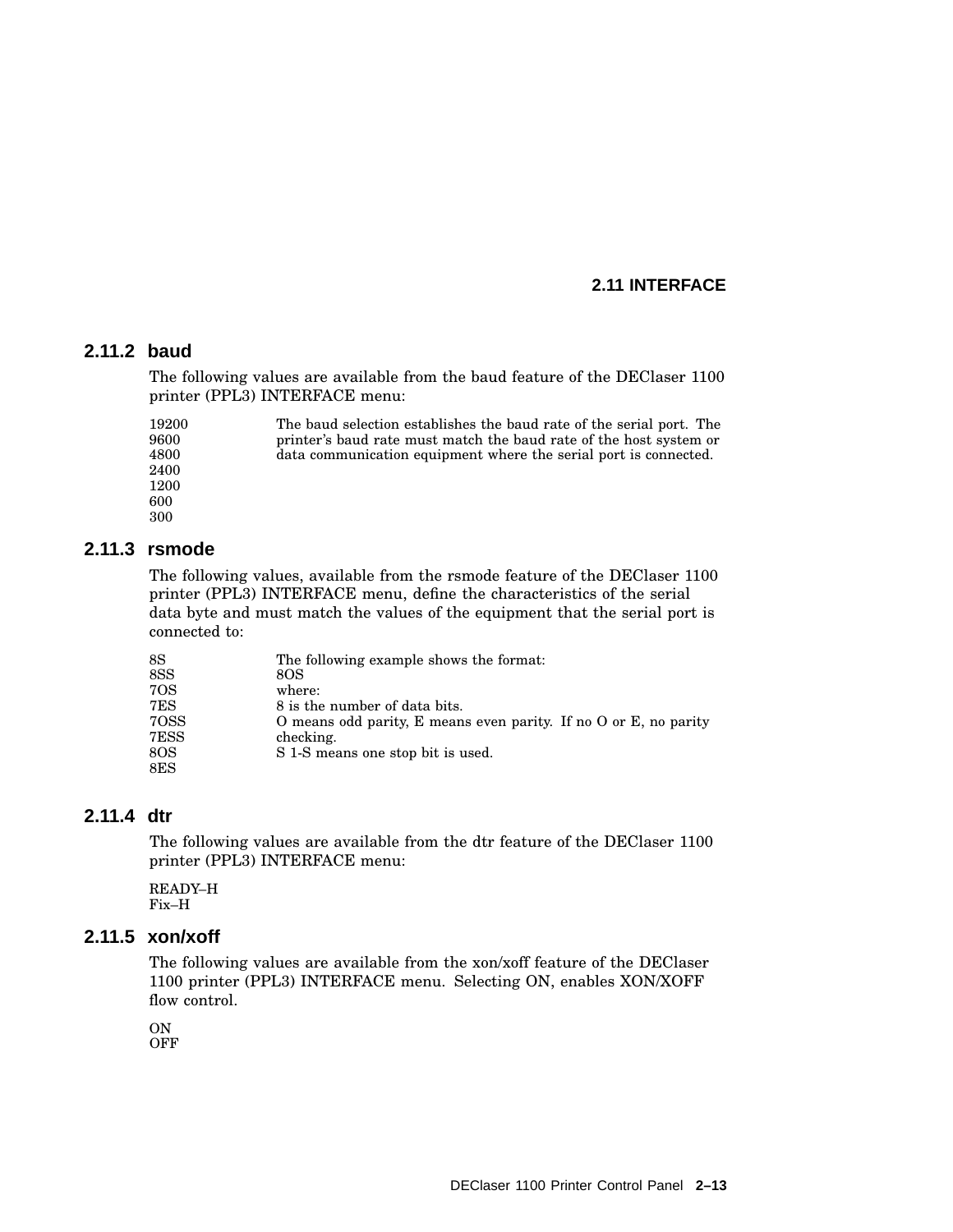## **2.11 INTERFACE**

#### **2.11.6 etx/ack**

The following values are available from the etx/ack feature of the DEClaser 1100 printer (PPL3) INTERFACE menu. Selecting ON, enables ETX/ACK.

ON **OFF** 

## **2.12 SAVE–>RAM**

SAVE–>RAM writes the selected values of feeder, autoNL, and copy into RAM. There are no features or values associated with this setup. The message "OK" is displayed to show that the function is accomplished.

## **2.13 SAVE–>NVRAM**

SAVE–>NVRAM writes all the selected values into NVRAM. The contents of NVRAM are retained through a power-down cycle. There are no features or values associated with this setup. The message "OK" is displayed to show that the function is accomplished.

## **2.14 LOAD<–ROM**

LOAD<–ROM loads all factory default values from the video control board ROM to selected values. There are no features or values associated with this setup. The message "OK" is displayed to show that the function is accomplished. A SAVE–>NVRAM must be performed before the factory values are saved.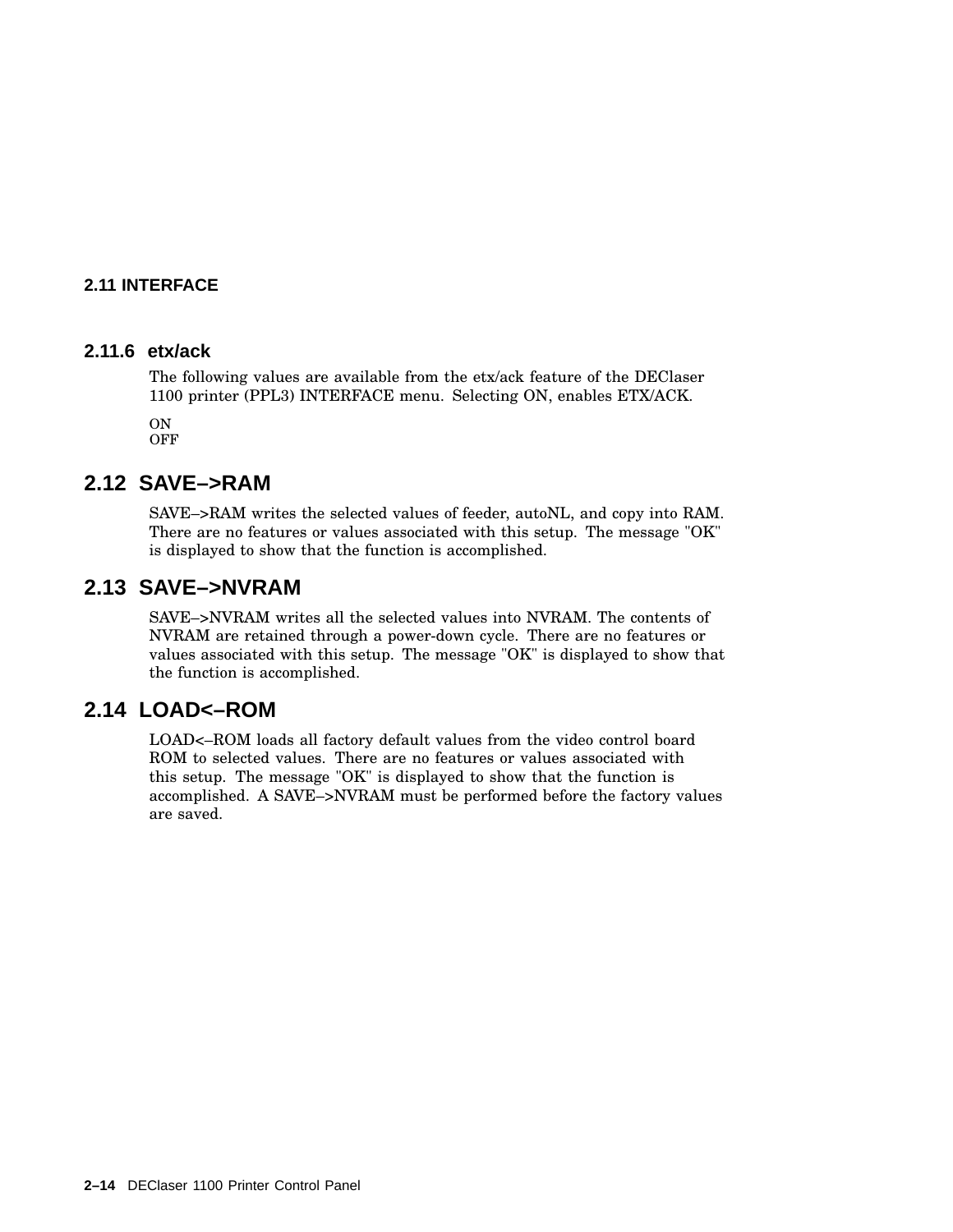#### **2.15 Control Representation Mode**

## **2.15 Control Representation Mode**

The Control Representation or Character Dump mode is used to print out raw (unprocessed) data or commands sent from the host computer. When the mode is activated and the printer is online, the printer prints all the normally invisible control characters, such as carriage returns and line feeds.

For additional information about the Control Representation mode, consult the *Digital ANSI-Compliant Printing Protocol Level 3 Programming Reference Manual*.

Use the following procedure to activate the Character Dump mode:

- 1. If the printer is online, press online to place the printer off line.
- 2. Press and hold Reset for about 10–20 seconds.
- 3. Release Reset when you see the message 03 DUMP replacing 03 RESET display.
- 4. After you release the key, the text 00 READY DUMP is displayed and the printer is in the Character Dump mode.
- 5. Press online to place the printer online.

The printer is now in the Character Dump, online Ready mode and will accept data or commands from the host system.

To exit the Character Dump mode, press <u>online</u> to set the printer offline, then press Reset .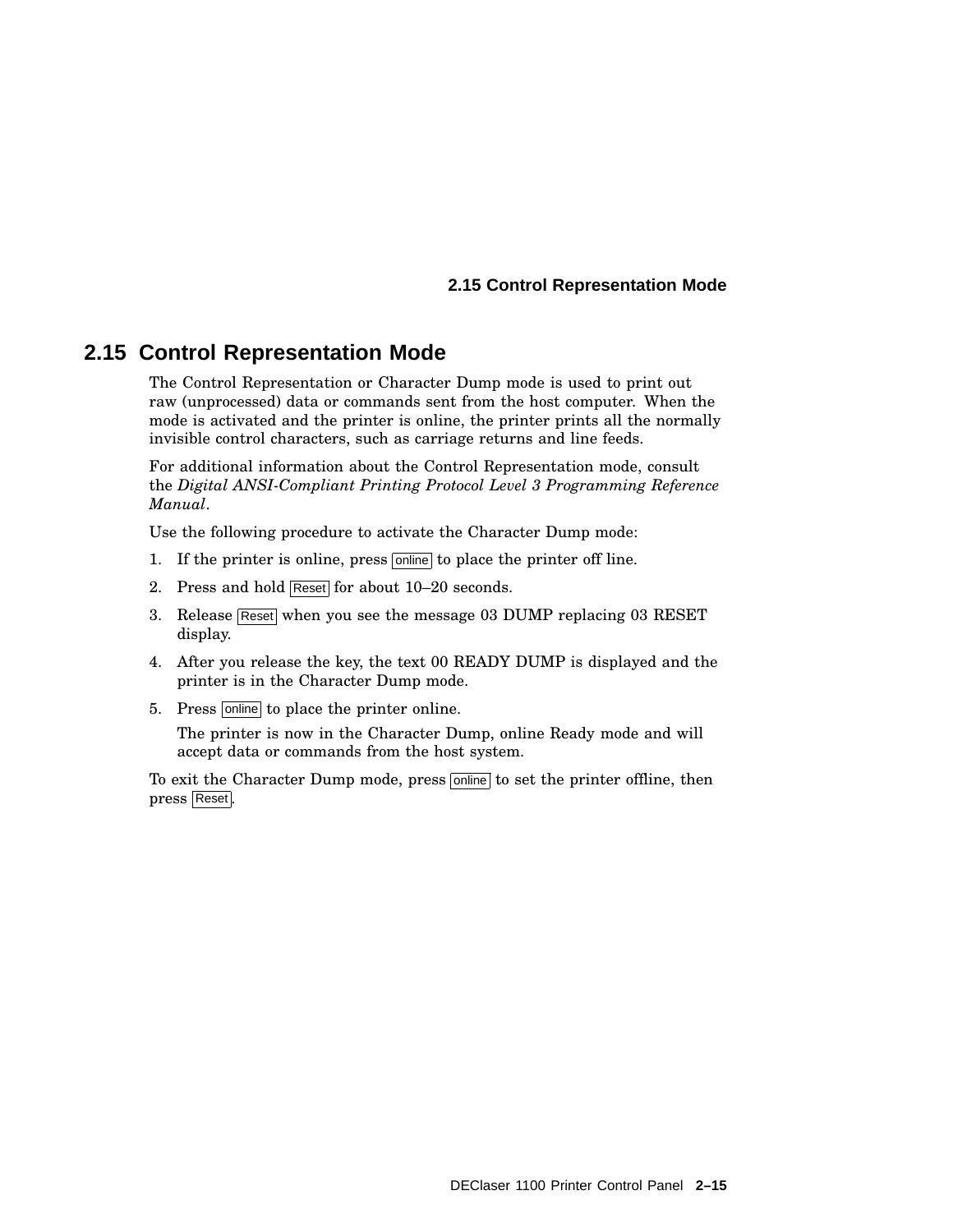#### **2.16 Tray (Page Format) Size Menu**

## **2.16 Tray (Page Format) Size Menu**

The Page Format Size menu sets the size of the printed image when tray feeding is selected. The page format or tray image size is set by:

- Host-transmitted escape sequences
- Page Format menu
- Power-up default

When the power is turned off then on, any value previously selected by the Page Format menu is lost and one of two power-up values are loaded. The power-up default is selected through the paper value of the INITIAL Setup menu. See Section 2.10.3 for more information.

Use the following procedure to change the tray image size from the Page Format menu:

- 1. Press online to set the printer offline.
- 2. Press and hold Feeder Select until one of the following display messages appears:

```
TRAY = LETTER
TRAY = LEGAL
TRAY = EXEC
TRAY = A4
```
- 3. Press Feeder Select to scroll through the above messages.
- 4. Press online when the desired value is displayed. No selection step is necessary. The 00 READY DEC text is displayed and the page format size is selected.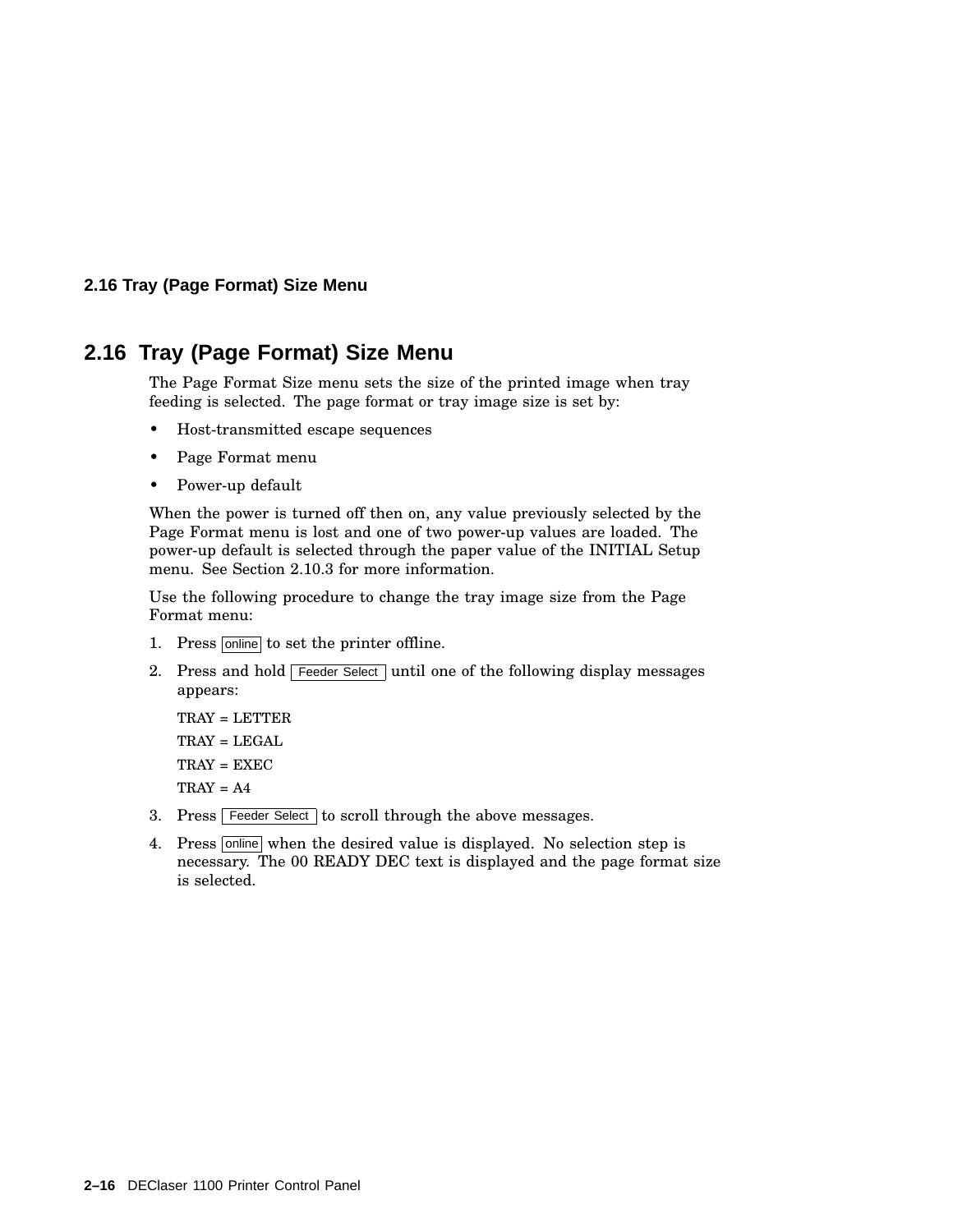#### **2.17 Emulation and Video Mode Menu**

## **2.17 Emulation and Video Mode Menu**

The DEClaser 1100 printer can be programmed to emulate several printing protocols. The emulation affects the entire operation of the printer.

When DEC 00 is displayed, the resident Digital ANSI-Compliant Printing Protocol level 3 (DEC PPL3) emulator is invoked. See *Digital ANSI-Compliant Printing Protocol Level 3 Programming Reference Manual* and *Digital ANSI-Compliant Printing Protocol Level 3 Programming Supplement* for more information.

Other emulations can be loaded from program cards that install in specific font cartridge slots. Each emulation and program card has its own operator and installation documentation. A different emulation can be selected by commands transmitted from the host system or from the control panel.

Perform the following procedure to change the selected emulation:

- 1. Press online to set the printer offline.
- 2. Press and hold Menu for longer than 3 seconds to enter the emulation and video selection menu. The name of the currently selected emulation will be displayed.
- 3. Use  $\triangleright$  or  $\triangleright$  to scroll through the following text: The equal (=) sign indicates the selected item.

 $MODE = DEC$  00 MODE VIDEO

4. Press Reset to invoke the selected emulation and to return the printer to the online Ready mode.

Powering the printer off and on does not affect the emulation selection, unless the program card has been removed. In that event, the printer will default to DEC 00 emulation.

Consult the Canon LBP–LX video interface specification for more information about the operation and characteristics of the video port. Section A.3.3 gives pin-out information for the video connector.

**Caution:** *Before inserting or removing a card, turn off the printer power. If the font or program card is inserted or removed while the printer power is on, the printer will cease to operate and damage may occur to the printer or the card. Turn the power off then on to restore the operation of the printer.*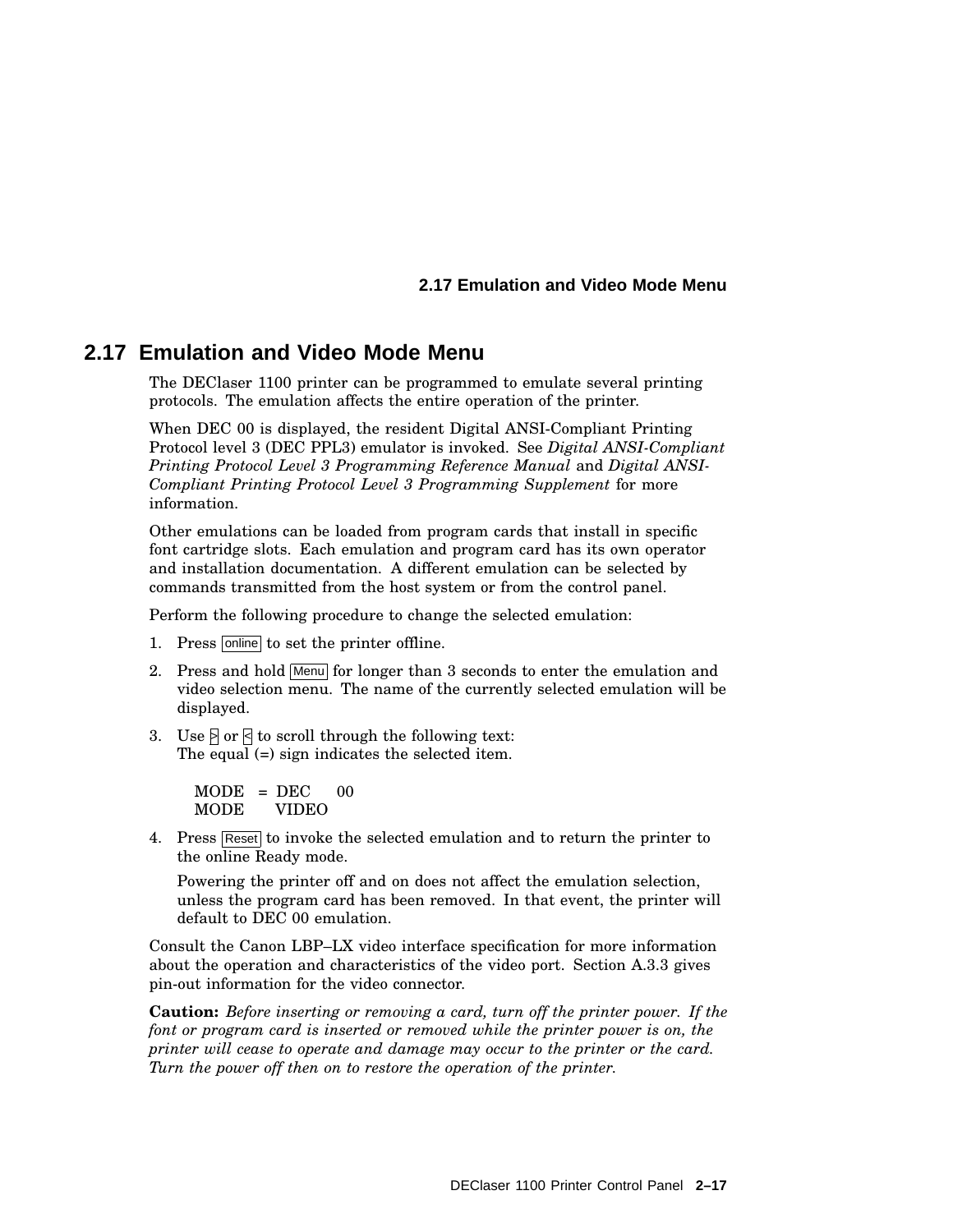# **3**

# **DEClaser 1152 Printer Control Panel**

This chapter describes the keys, indicators, and operational modes of the DEClaser 1152 printer control panel.

The DEClaser 1152 printer runs in either the online Ready or offline Ready mode of operation. The On Line indicator shows the online or offline status. The text PS READY/IDLE is displayed when the printer is ready to receive commands.

The online Ready mode means that the printer is ready to receive commands, text, or font files from the host system. Most of the keypad keys are disabled when the printer is on line. If you press a disabled key, the control panel beeper sounds and the key is ignored.

The offline Ready mode means that the printer is ready to receive commands from the control panel. You can activate any of the keypad functions shown in Figure 3–2 when the printer is in the offline Ready mode.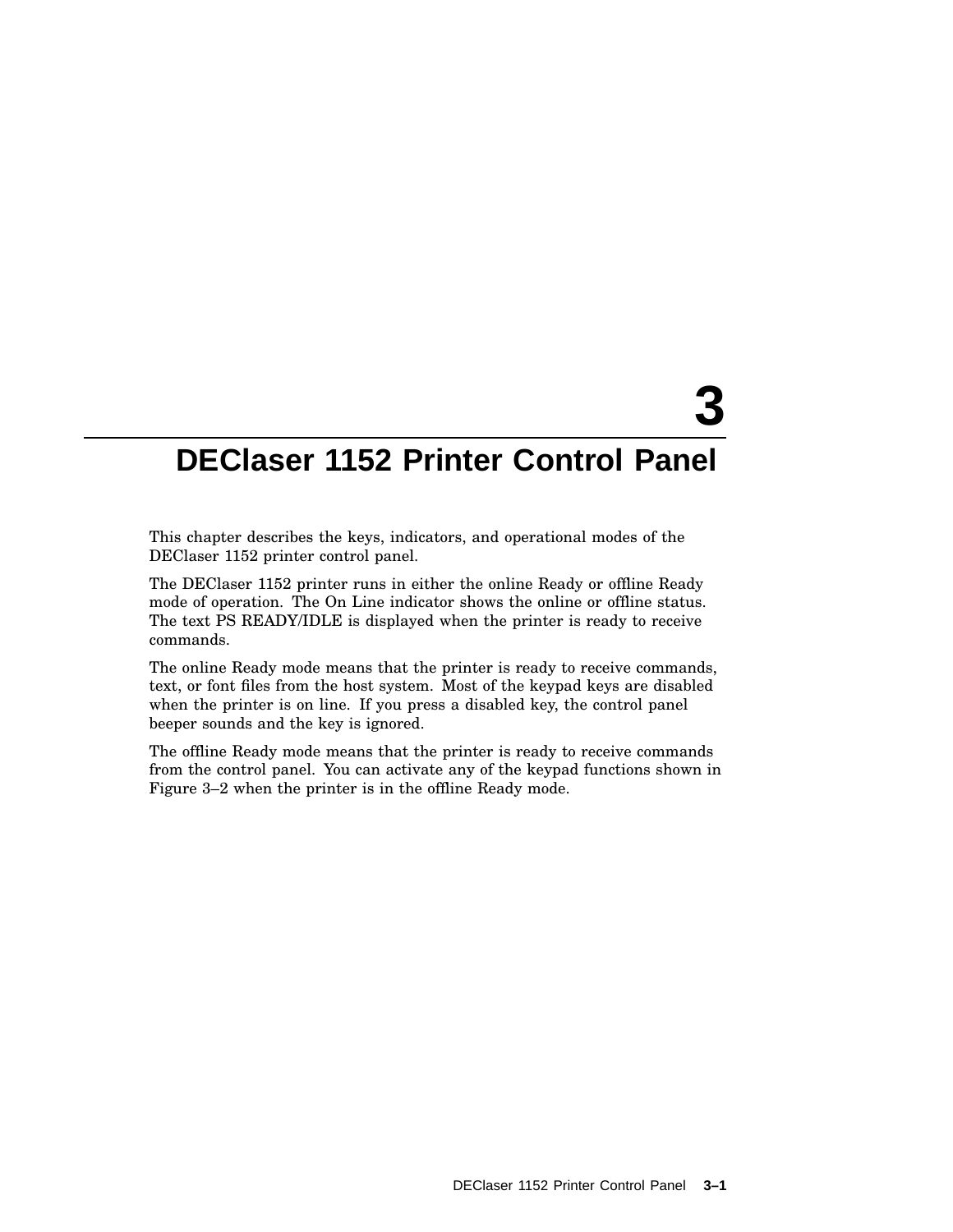## **3.1 DEClaser 1152 Control Panel Keys and Indicators**

## **3.1 DEClaser 1152 Control Panel Keys and Indicators**

Figure 3–1 shows the location of the DEClaser 1152 control panel indicators and keys. Table 3–1 describes how they work.

|                                             |                     |                   | and the company of the company of the |                | <b>CONTRACTOR</b> |                  |  |
|---------------------------------------------|---------------------|-------------------|---------------------------------------|----------------|-------------------|------------------|--|
| $\Box$ Data<br><b>⊔</b> Ready<br>Alarm<br>u | <b>U</b> On<br>Line | Test<br>u<br>Font |                                       | Reset<br>Enter | Menu              | Feeder<br>Select |  |
|                                             |                     |                   |                                       |                |                   |                  |  |
|                                             |                     |                   |                                       |                |                   |                  |  |

| Table 3-1 DEClaser 1152 Control Panel Indicators and Keys |  |
|-----------------------------------------------------------|--|
|-----------------------------------------------------------|--|

| <b>Indicator</b>  | <b>Function</b>                                                                                                                                                                                                                                                                                                                                                                        |  |
|-------------------|----------------------------------------------------------------------------------------------------------------------------------------------------------------------------------------------------------------------------------------------------------------------------------------------------------------------------------------------------------------------------------------|--|
| $\text{Ready}^1$  | The indicator is either on, off, or flashing. If on, the printer is ready.<br>If flashing, the printer is performing a function (for example, the<br>printer is warming up) and you must wait.                                                                                                                                                                                         |  |
| $\text{Alarm}^2$  | Indicates that a status condition is disabling the printer. Alarm<br>conditions require the attention of an operator or service person.<br>The message display tells you the nature of the alarm indication.                                                                                                                                                                           |  |
| Data <sup>1</sup> | Indicates the condition of the data in the buffer memory. The<br>indicator is either flashing, off, or on. If flashing, the buffer is<br>receiving print data from the host system. If off, the buffer is empty.<br>If on, there is print data in the buffer.                                                                                                                          |  |
| On Line           | Toggles the printer between the online and offline modes. If the<br>printer is set offline while receiving data or printing, the reception<br>is abruptly terminated, but the full page is printed. When the<br>printer is online, the indicator is on. When the printer is offline, the<br>indicator is off. When the printer is switching to offline mode, the<br>indicator flashes. |  |
| Test/Font         | Prints a test print or cleaning paper.                                                                                                                                                                                                                                                                                                                                                 |  |

 $^1\mathrm{Color}$  when lit is green.

 $^2\mathrm{Color}$  when lit is orange.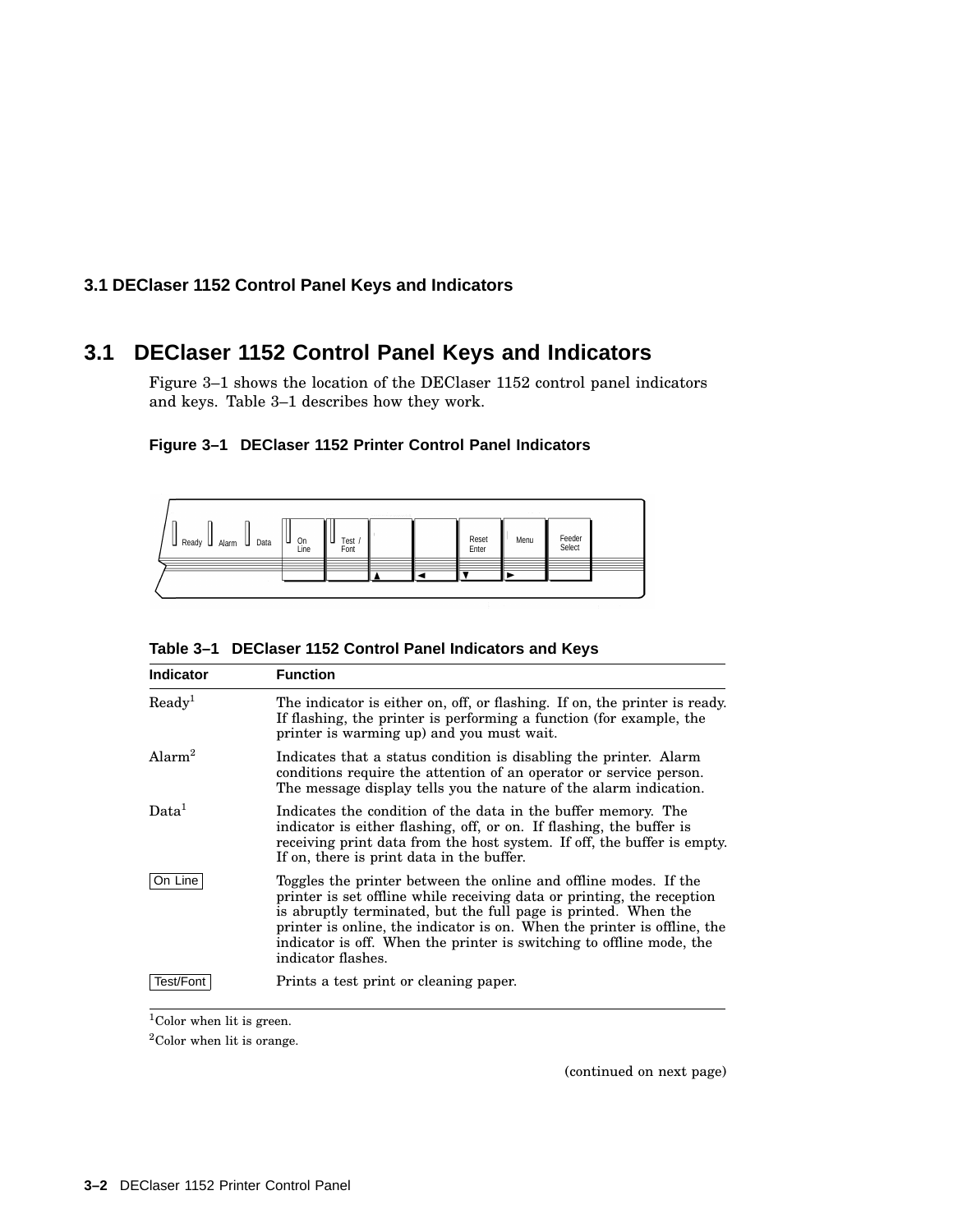# **3.1 DEClaser 1152 Control Panel Keys and Indicators**

**Table 3–1 (Cont.) DEClaser 1152 Control Panel Indicators and Keys**

| <b>Indicator</b>     | <b>Function</b>                                                                                                                                    |  |  |
|----------------------|----------------------------------------------------------------------------------------------------------------------------------------------------|--|--|
| Reset<br>Enter       | The following reset functions are performed automatically at power-<br>up or when Reset is pressed:                                                |  |  |
|                      | Clears the data from the buffer memory (DRAM).                                                                                                     |  |  |
|                      | Selects the values stored in RAM as current settings.                                                                                              |  |  |
| Menu                 | Causes the printer to enter Menu mode. Section 3.2 gives more<br>information about the Menu mode.                                                  |  |  |
| <b>Feeder Select</b> | This key toggles the paper input selection between the cassette<br>and tray. The following information is displayed by pressing<br>Feeder Select : |  |  |
|                      | Press and release displays the selected paper source.                                                                                              |  |  |
|                      | Pressing twice toggles the selected input if a paper feeder is<br>installed.                                                                       |  |  |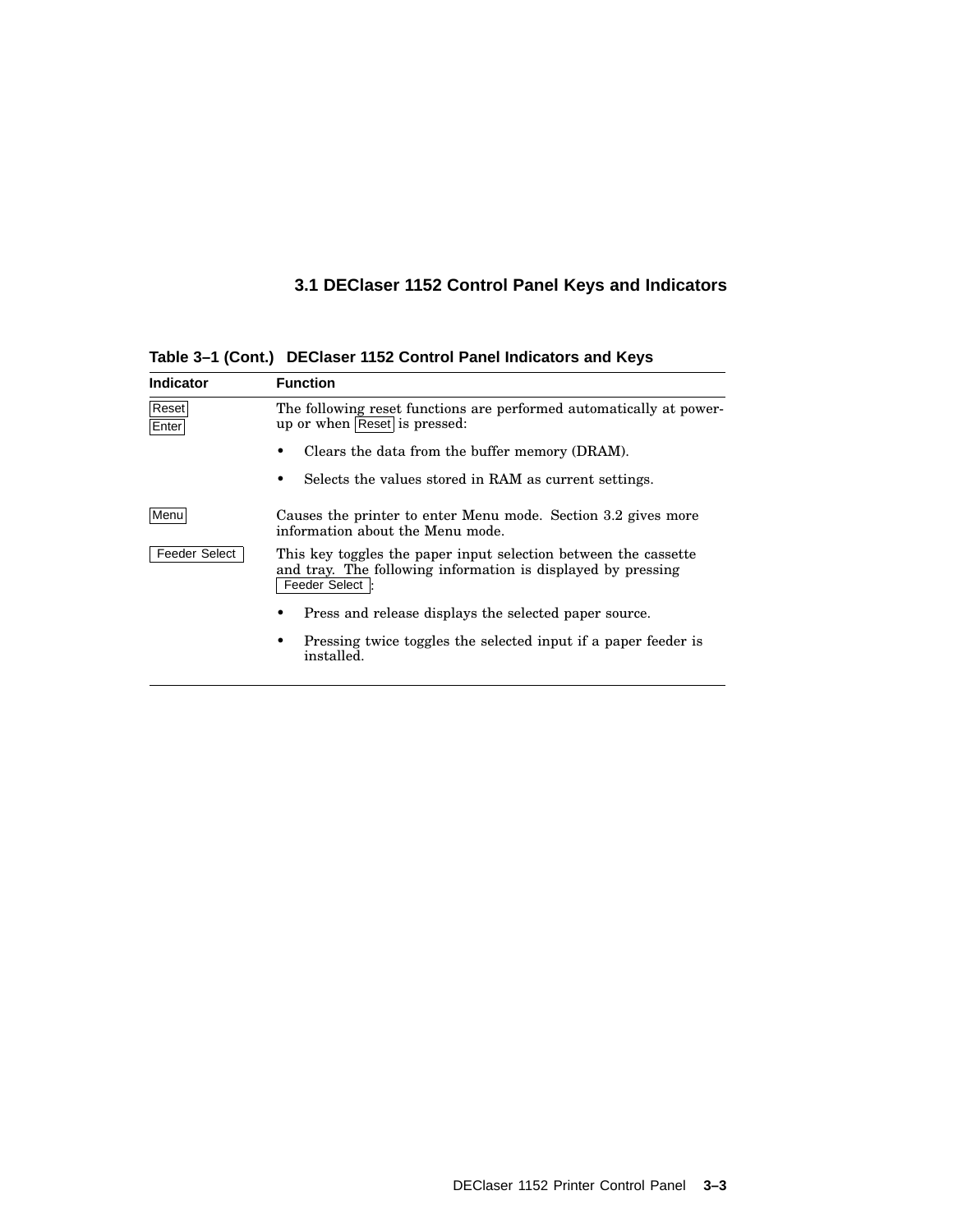## **3.2 Navigating Through the Setup Menus**

## **3.2 Navigating Through the Setup Menus**

Figure 3–2 shows how to proceed through the Setup menus in Menu mode. Press Menu to enter Menu mode.





The scrolling keys are activated when the control panel enters Menu mode. Table 3–2 describes the action of the scrolling keys.

**Table 3–2 Menu Scrolling Keys**

| Key                                   | <b>Function</b>                                                                                                                                                                              |
|---------------------------------------|----------------------------------------------------------------------------------------------------------------------------------------------------------------------------------------------|
| $\sqrt{ }$ and $\sqrt{ }$             | These keys shift up and down through the value, feature, and setup<br>levels of the Setup menus. Up-shifting stops at the offline Ready level.<br>Down-shifting stops after the value level. |
| Enter                                 | Enters the selected value into the operational memory space.                                                                                                                                 |
| $\triangleright$ and $\triangleright$ | Use for scrolling through values, features, or Setup menus.                                                                                                                                  |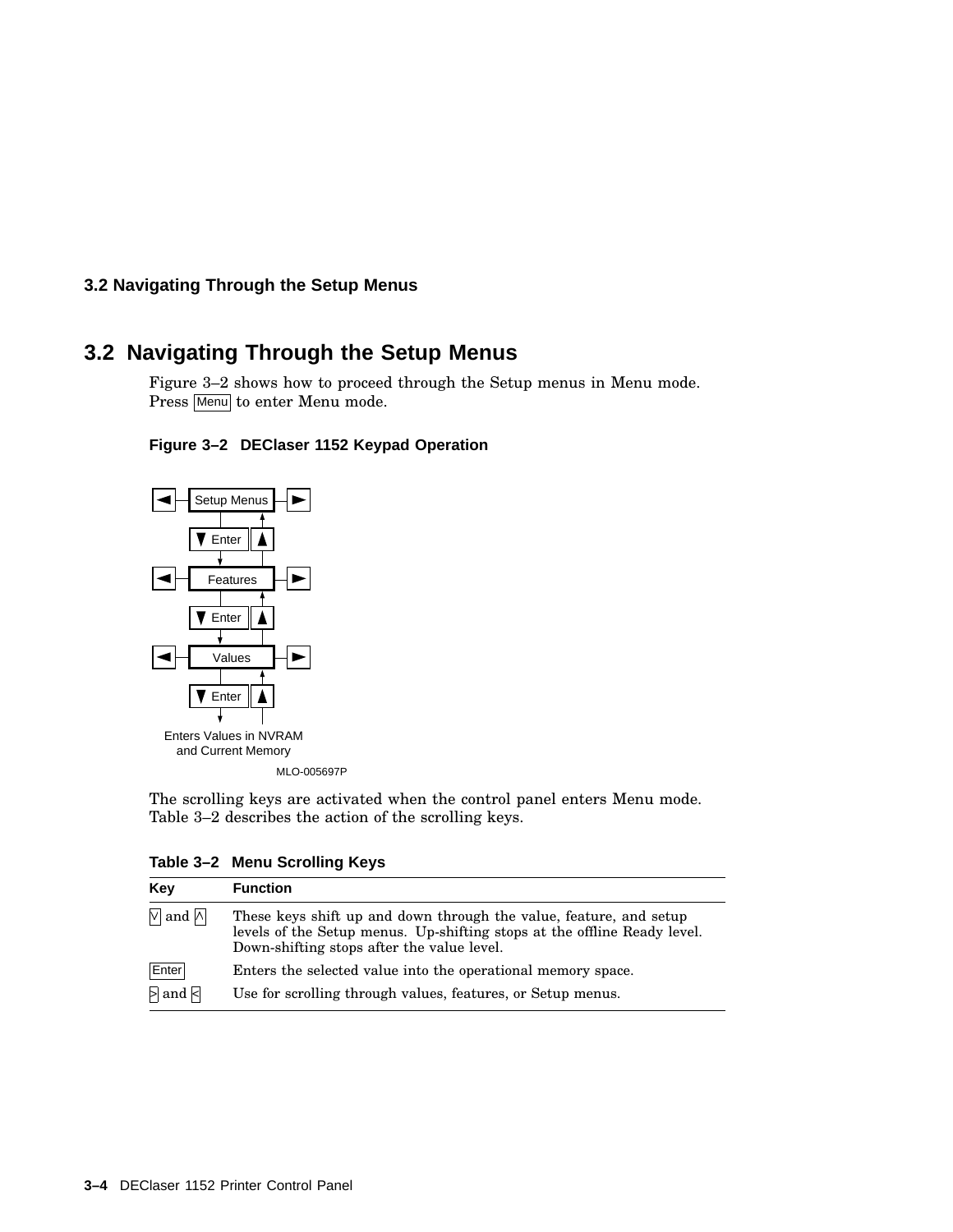## **3.3 Menu Descriptions**

This section describes the menus, features, and values of the printer.

The main menu choices for the DEClaser 1152 printer are as follows:

INTERFACE PS PCL SETUP PAPER HANDLING MISCELLANEOUS

Table 3–3, Table 3–8, Table 3–10, and Table 3–11 show the features and values for these main menu choices.

#### **3.3.1 Interface Selection**

This feature selects the interface(s) used to communicate with the host computer(s).

Multiple simultaneous active interfaces are a feature of PostScript level 2. For example, the Centronics interface and a serial interface can be active at the same time.

If a serial line is connected and active when the interpreter switches to PCL4, the following occurs:

- The protocol switches from "normal" to "raw".
- The flow control changes to "receive xon/xoff" if the previous mode was xon/xoff.

If a serial line is connected and active when the interpreter switches to PostScript, the following occurs:

- The protocol switches from "raw" to "normal".
- The flow control changes to "xon/xoff" if the previous mode was receive xon/xoff.

## **3.3.2 INTERFACE Menu**

The DEClaser 1152 printer supports parallel, serial, and LocalTalk interface connections. The interfaces of the printer must match the interfaces used by the host computers.

In Table 3–3, default values are shown in uppercase in the ''Values'' column.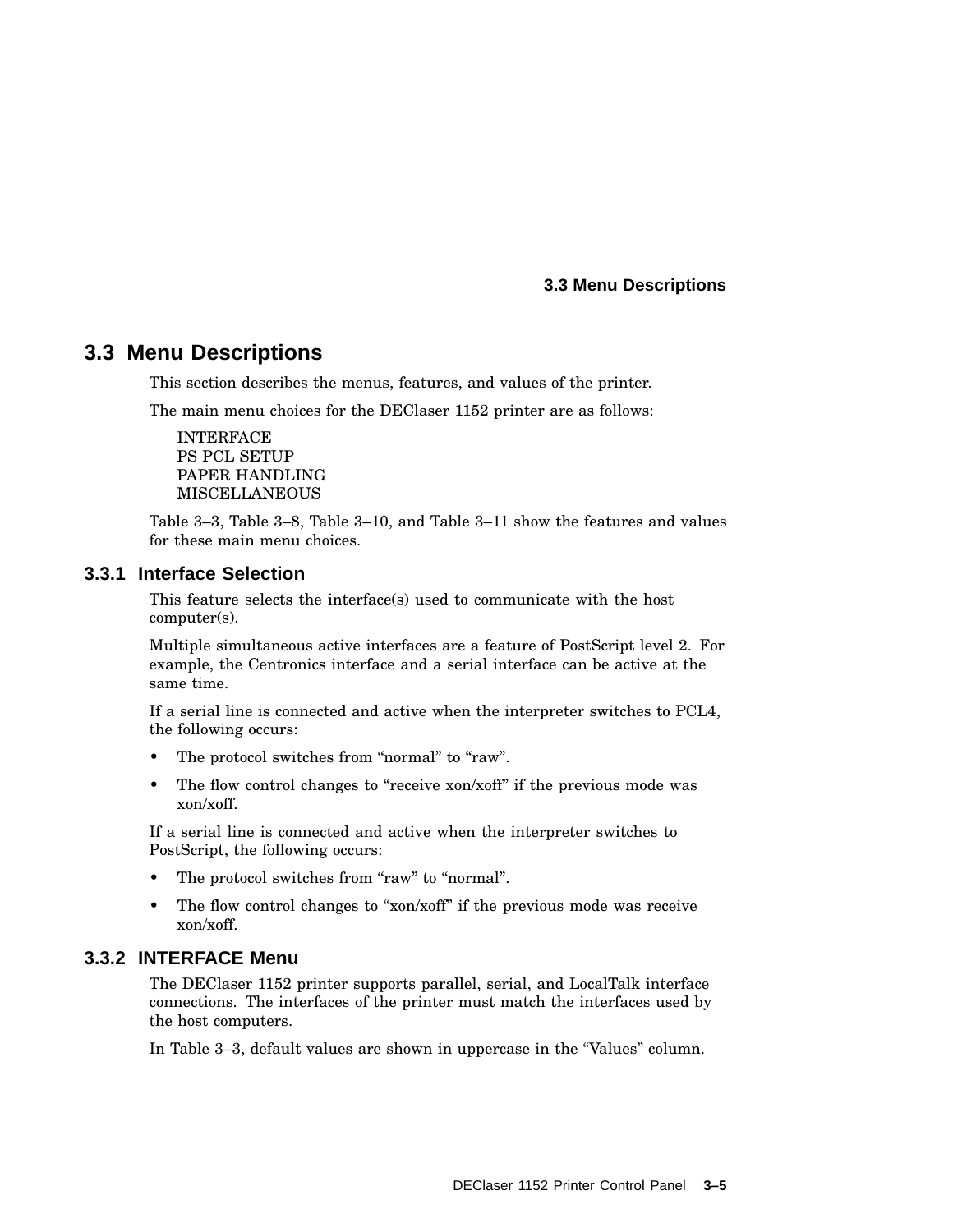Although the SERIAL menu item and the SERIALB menu item share the same parameters and values, they are separate interfaces. Changing the settings in one does not change the same settings in the other. Use Table 3–3 as a reference for the features and values used by the SERIAL and the SERIALB menu items.

**Note:** *SERIAL is enabled by default, SERIALB is not.*

| Menu Item                          | <b>Features</b>                | <b>Values</b>                                                                                                                                        |
|------------------------------------|--------------------------------|------------------------------------------------------------------------------------------------------------------------------------------------------|
| I/F: SERIAL<br><b>I/F: SERIALB</b> | <b>SER: ENABLED</b>            | ENA: YES<br>ENA:no                                                                                                                                   |
|                                    | <b>SER: INTERPRETER</b>        | <b>INT: POSTSCRIPT</b><br>INT: pcl4                                                                                                                  |
|                                    | <b>SER: PROTOCOL</b>           | <b>PRO: NORMAL</b><br>PRO: raw<br>PRO: binary                                                                                                        |
|                                    | $SER: BAUD$ $RATE1$            | RATE: 300 baud<br>RATE: 600 baud<br>RATE: 1200 baud<br>RATE: 2400 baud<br>RATE: 4800 baud<br>RATE: 9600 BAUD<br>RATE: 19.2K baud<br>RATE: 38.4K baud |
|                                    | SER: PARITY <sup>1</sup>       | PARITY: NO<br>PARITY: odd<br>PARITY: even<br>PARITY: space<br>PARITY: mark                                                                           |
|                                    | SER: FLOW CONTROL <sup>1</sup> | <b>FLOW: XON/XOFF</b><br>FLOW: dtr<br>FLOW: etx/ack                                                                                                  |
|                                    | SER: DATA BITS <sup>1</sup>    | DATA BITS: EIGHT<br>DATA BITS: seven                                                                                                                 |
|                                    | SER: STOP BITS <sup>1</sup>    | STOP BITS: ONE<br>STOP BITS: two                                                                                                                     |
|                                    | SER: CHECKPARITY <sup>1</sup>  | CHKP: yes<br>CHKP: NO                                                                                                                                |

**Table 3–3 INTERFACE Menu**

<sup>1</sup>Available only when I/F: SERIAL or I/F: SERIALB is selected.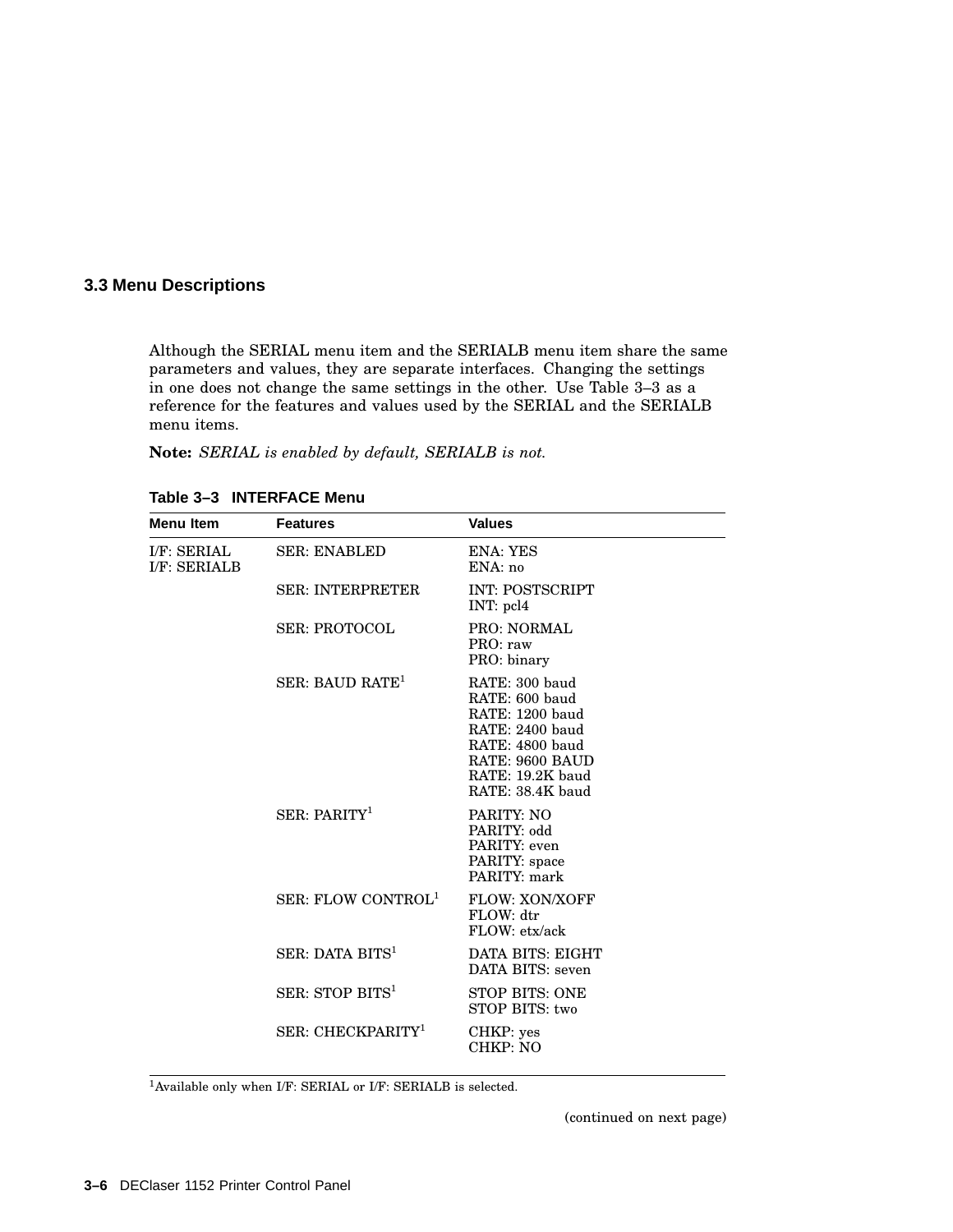| <b>Menu Item</b> | <b>Features</b>         | <b>Values</b>                                   |
|------------------|-------------------------|-------------------------------------------------|
| I/F: PARALLEL    | <b>PAR: ENABLED</b>     | ENA: YES<br>ENA: no                             |
|                  | <b>PAR: INTERPRETER</b> | <b>INT: POSTSCRIPT</b><br>$INT:$ pcl4           |
|                  | PAR: PROTOCOL           | <b>PRO: NORMAL</b><br>PRO: raw<br>PRO: binary   |
|                  | PAR: OUTPUTDEVICE       | OUT: serial<br>OUT: serialb<br><b>OUT: NONE</b> |
| I/F: LocalTalk   | <b>LOC: ENABLED</b>     | ENA: YES<br>ENA: no                             |
|                  | <b>LOC: INTERPRETER</b> | <b>INT: POSTSCRIPT</b><br>$INT:$ pcl4           |

## **Table 3–3 (Cont.) INTERFACE Menu**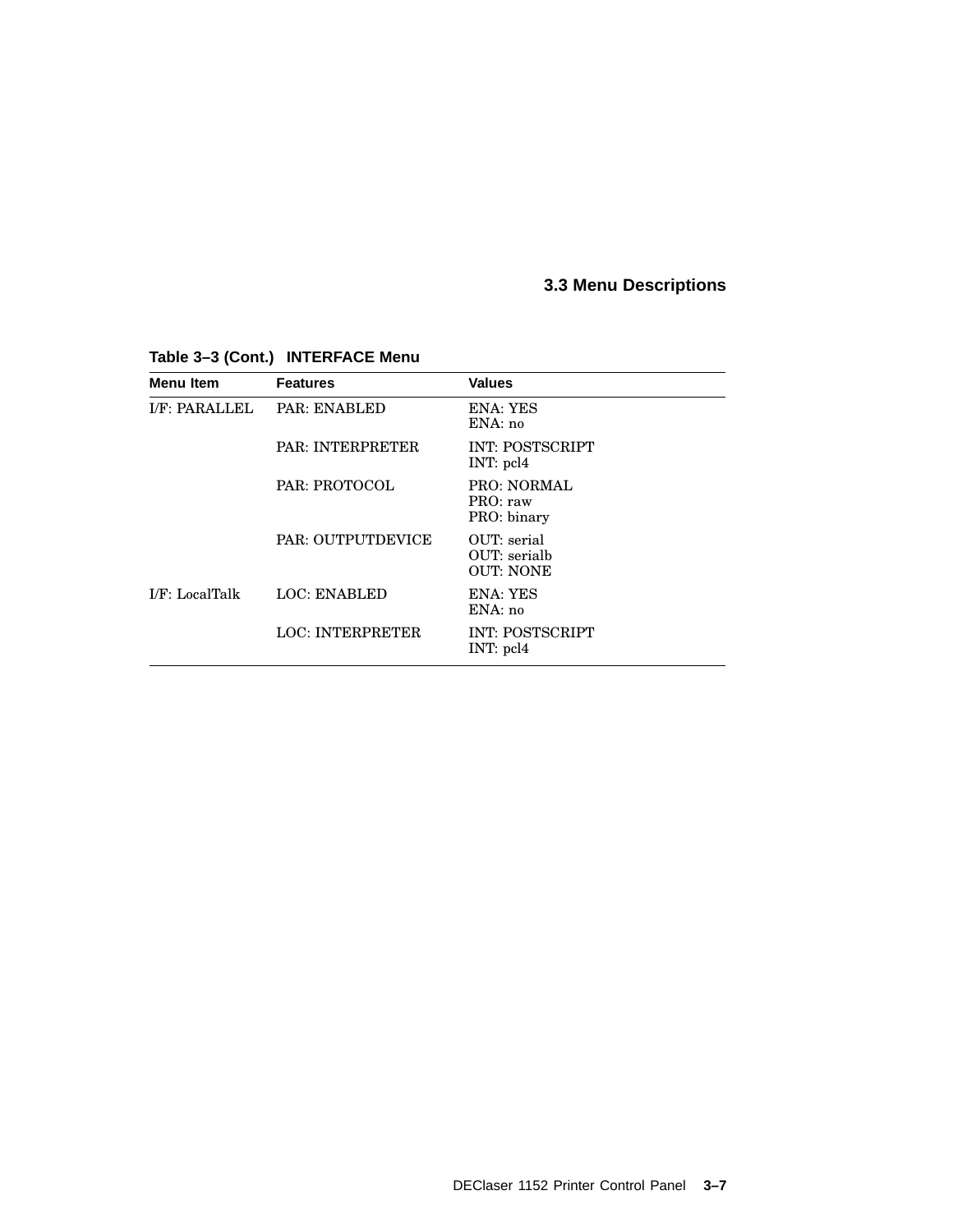#### **3.3.2.1 I/F: SERIAL (I/F: SERIALB) Menu**

Table 3–4 contains the values to use to set the serial communication features of the printer. Default values are shown in uppercase in the "Values" column.

| <b>Feature</b>          | <b>Values</b>          | <b>Description</b>                                                                                                                                                                                                                                                                                             |
|-------------------------|------------------------|----------------------------------------------------------------------------------------------------------------------------------------------------------------------------------------------------------------------------------------------------------------------------------------------------------------|
| <b>SER: ENABLED</b>     |                        | Determines whether data arriving on the<br>serial interface port should be considered as a<br>job to be scheduled for execution.                                                                                                                                                                               |
|                         | ENA: YES               | Data to the serial port is accepted as a job.                                                                                                                                                                                                                                                                  |
|                         | ENA: no                | Data to the serial port is not scheduled for<br>interpretation, but an interpreter may be able<br>to read the port as PostScript data.                                                                                                                                                                         |
| <b>SER: INTERPRETER</b> |                        | Determines the type of executable job the<br>arriving data represents.                                                                                                                                                                                                                                         |
|                         | <b>INT: POSTSCRIPT</b> | The serial port is set to recognize a PostScript<br>file.                                                                                                                                                                                                                                                      |
|                         | INT: pcl4              | The serial port is set to recognize a PCL file.                                                                                                                                                                                                                                                                |
| <b>SER: PROTOCOL</b>    |                        | The communications rules that are available<br>on the printer.                                                                                                                                                                                                                                                 |
|                         | <b>PRO: NORMAL</b>     | Certain control characters have special<br>meanings and indicate something about<br>the job being received. "Normal" is used only<br>with the PostScript interpreter.                                                                                                                                          |
|                         | PRO: raw               | Everything received by the device driver<br>is data to be passed on, unchanged, to the<br>printer emulator. "Raw" is used only by<br>the PCL4 emulator, not by the PostScript<br>interpreter.                                                                                                                  |
|                         | PRO: binary            | The full range of 8-bit data can be sent.<br>Emulators and the PostScript interpreter can<br>use this mode. <i>Note: It is recommended to</i><br>not use "binary" unless an Adobe Print Driver<br>is being used. Refer to the Adobe Binary<br>Communications Protocol, Technical Note<br>#5081, (May 4, 1991). |
|                         |                        | $\lambda$ at $\lambda$ and $\lambda$                                                                                                                                                                                                                                                                           |

**Table 3–4 I/F: SERIAL (I/F: SERIALB) Menu**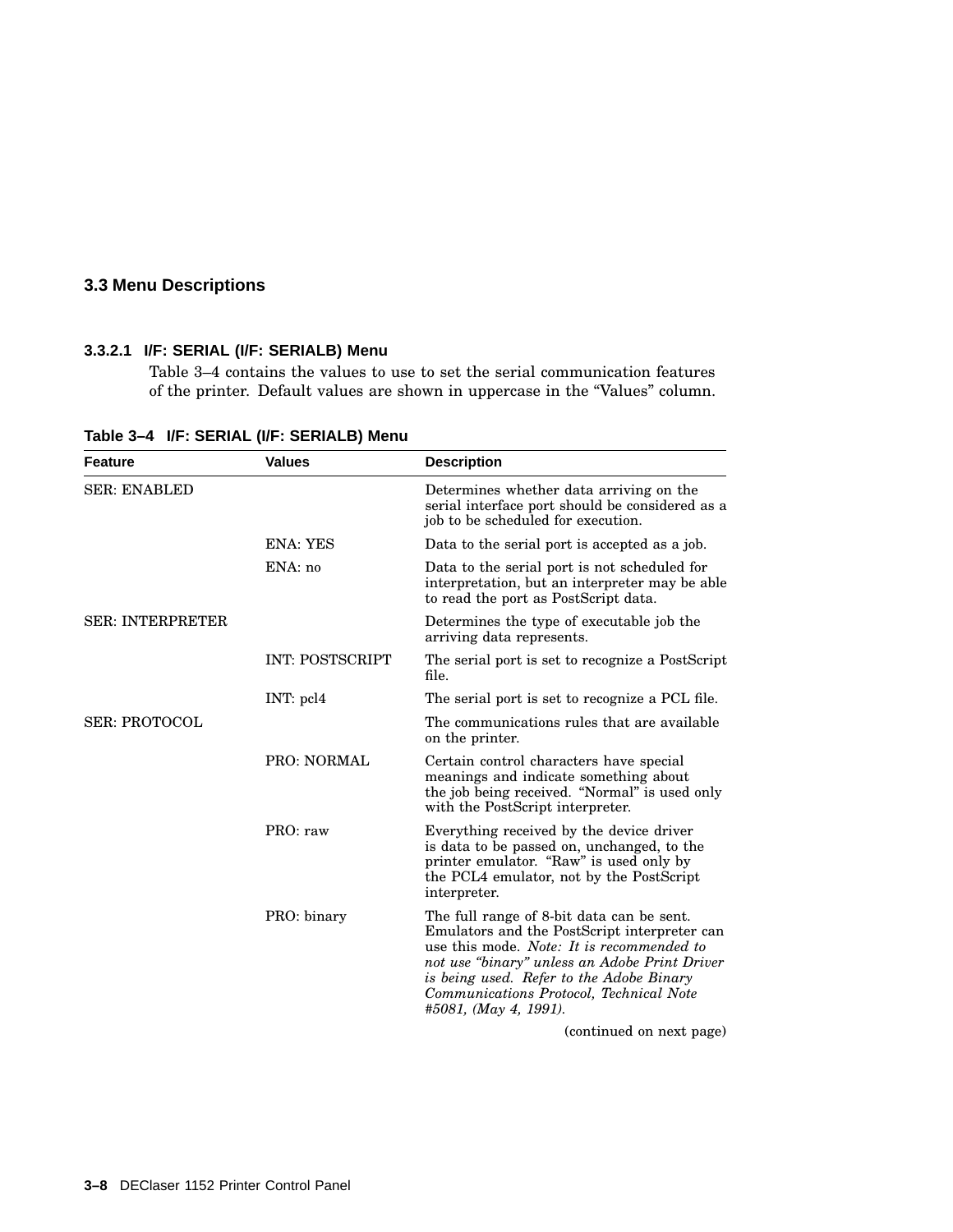| <b>Feature</b>        | <b>Values</b>                                                                                                                                        | <b>Description</b>                                                                                                                                                                                                                                                                                                                                            |
|-----------------------|------------------------------------------------------------------------------------------------------------------------------------------------------|---------------------------------------------------------------------------------------------------------------------------------------------------------------------------------------------------------------------------------------------------------------------------------------------------------------------------------------------------------------|
| <b>SER: BAUD RATE</b> | RATE: 300 baud<br>RATE: 600 baud<br>RATE: 1200 baud<br>RATE: 2400 baud<br>RATE: 4800 baud<br>RATE: 9600 BAUD<br>RATE: 19.2K baud<br>RATE: 38.4K baud | Sets the transmit and receive speed the<br>printer uses to communicate with the host<br>computer.                                                                                                                                                                                                                                                             |
| <b>SER: PARITY</b>    |                                                                                                                                                      | A part of the data format the printer uses to<br>communicate with the host computer. The<br>printer looks for the type of parity checking<br>bit in each character. A system can use<br>an odd, even, space, mark, or no parity<br>checking, or may elect to use no checking.<br>The selected settings will only be enforced if<br>CHECKPARITY is set to YES. |
|                       | PARITY: NO                                                                                                                                           | No parity bit is sent. This setting is valid<br>only with 8 data bits.                                                                                                                                                                                                                                                                                        |
|                       | PARITY: odd                                                                                                                                          | Each character received is checked for odd<br>parity; each character transmitted will have<br>an odd number of bits (odd parity). This<br>setting is valid only with the following<br>combinations: 7 data bits, 1 or 2 stop bits<br>and 8 data bits, 1 stop bit.                                                                                             |
|                       | PARITY: even                                                                                                                                         | Each character received is checked for even<br>parity; each character transmitted will have<br>an even number of bits (even parity). This<br>setting is valid only with the following<br>combinations: 7 data bits, 1 or 2 stop bits<br>and 8 data bits, 1 stop bit.                                                                                          |
|                       | PARITY: space                                                                                                                                        | Always sends a 0 in the parity bit.                                                                                                                                                                                                                                                                                                                           |
|                       | PARITY: mark                                                                                                                                         | Always sends a 1 in the parity bit.                                                                                                                                                                                                                                                                                                                           |
|                       |                                                                                                                                                      | (continued on next page)                                                                                                                                                                                                                                                                                                                                      |

## **Table 3–4 (Cont.) I/F: SERIAL (I/F: SERIALB) Menu**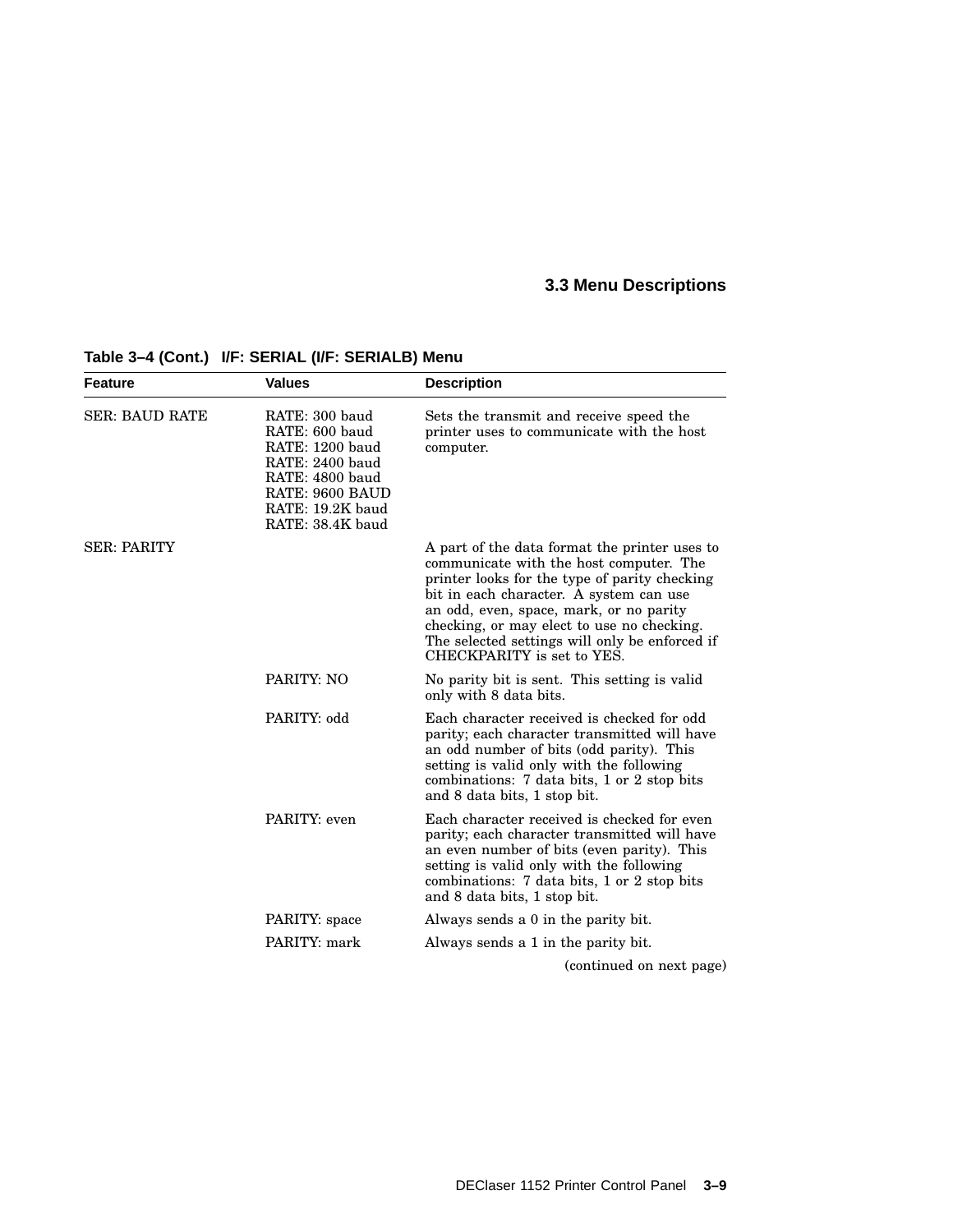| Feature               | <b>Values</b>    | <b>Description</b>                                                                                                                                                                                                                                                                                                                                                                                                                                                                                                                            |
|-----------------------|------------------|-----------------------------------------------------------------------------------------------------------------------------------------------------------------------------------------------------------------------------------------------------------------------------------------------------------------------------------------------------------------------------------------------------------------------------------------------------------------------------------------------------------------------------------------------|
| SER: FLOW CONTROL     | FLOW: XON/XOFF   | Uses software to control the flow of data<br>to the input buffer of the printer. It<br>is sometimes referred to as software<br>handshaking protocol, a method the printer<br>and the host computer use to exchange xon<br>xoff signals. These signals prevent the input<br>buffer from overflowing with data. If the<br>input buffer becomes full and handshaking is<br>not enabled, the overflowing data will be lost.<br>Xon/xoff must be enabled in systems that use<br>this software handshaking protocol to prevent<br>the loss of data. |
|                       | FLOW: dtr        | Uses hardware to regulate the flow of data to<br>the input buffer of the printer. The printer<br>transmits a signal to the DTR line of the<br>serial port when it is ready to receive data.<br>This is sometimes referred to as the hardware<br>handshaking protocol.                                                                                                                                                                                                                                                                         |
|                       | FLOW: etx/ack    | This feature is another type of handshaking<br>protocol that is used on some systems to<br>prevent data overflow. It uses software to<br>regulate the flow of data to the input buffer<br>by exchanging signals with the host computer.                                                                                                                                                                                                                                                                                                       |
|                       |                  | Note: The end of text/acknowledge feature<br>is not supported on Digital systems. Use xon<br>/xoff or DTR if you have a Digital system.                                                                                                                                                                                                                                                                                                                                                                                                       |
| SER: DATA BITS        |                  | The number of data bits the printer expects<br>to see in each character it receives.                                                                                                                                                                                                                                                                                                                                                                                                                                                          |
|                       | DATA BITS: EIGHT | The printer is set to receive and transmit<br>characters composed of eight bits. This<br>setting is valid with 1 or 2 stop bits and no<br>parity.                                                                                                                                                                                                                                                                                                                                                                                             |
|                       | DATA BITS: seven | The printer is set to receive and transmit<br>characters composed of seven bits. This<br>setting is valid with 1 or 2 stop bits and even<br>or odd parity.                                                                                                                                                                                                                                                                                                                                                                                    |
| <b>SER: STOP BITS</b> |                  | Specifies the number of stop bits. Some<br>systems use one stop bit while other systems<br>require two.                                                                                                                                                                                                                                                                                                                                                                                                                                       |
|                       |                  | (continued on next page)                                                                                                                                                                                                                                                                                                                                                                                                                                                                                                                      |

## **Table 3–4 (Cont.) I/F: SERIAL (I/F: SERIALB) Menu**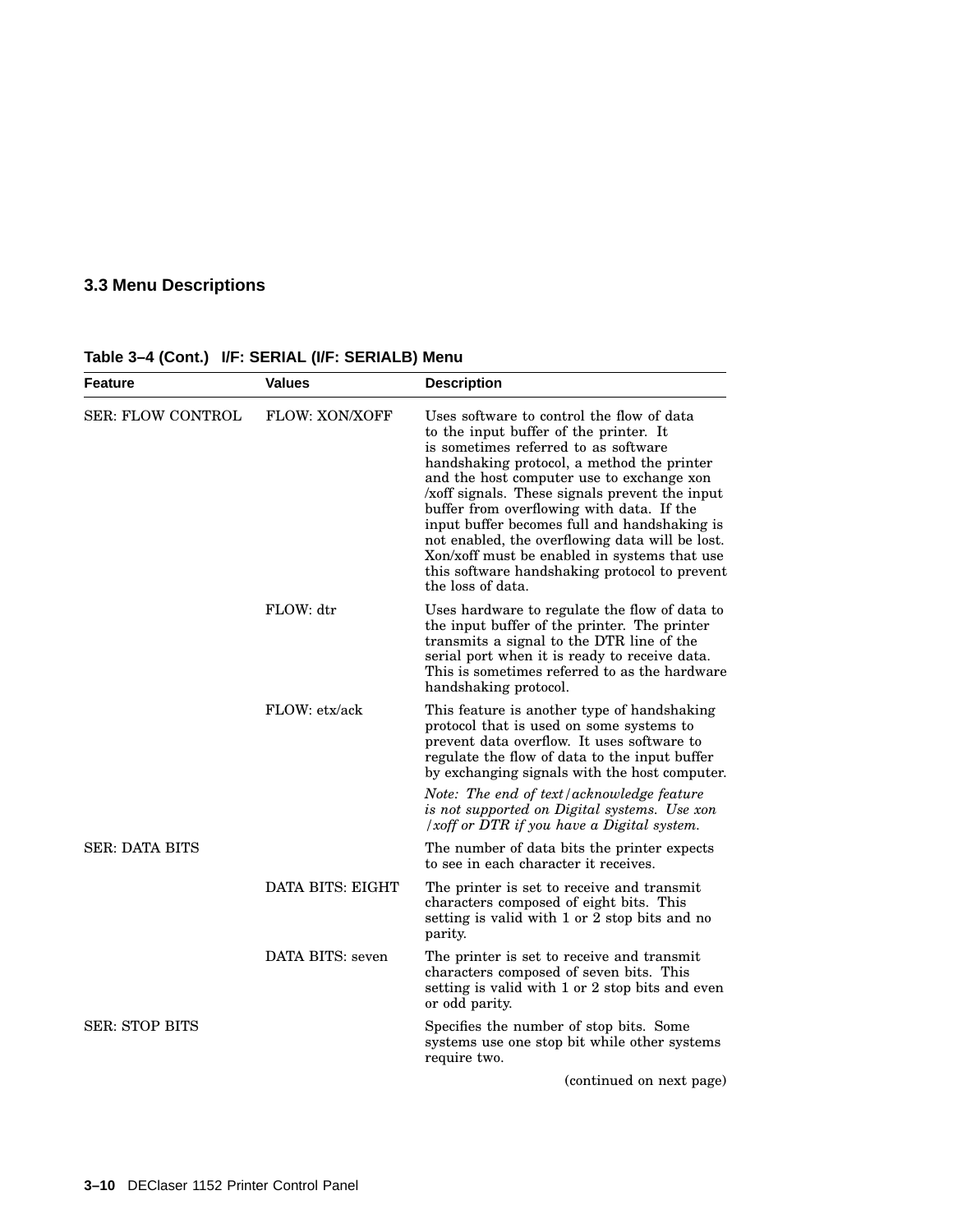| Feature          | <b>Values</b>         | <b>Description</b>                                                                                                                                                        |
|------------------|-----------------------|---------------------------------------------------------------------------------------------------------------------------------------------------------------------------|
|                  | STOP BITS: ONE        | One stop bit is used in the data format.<br>This setting is valid with the following<br>combinations: 7 data bits and even or odd<br>parity, 8 data bits and any parity.  |
|                  | STOP BITS: two        | Two stop bits are used in the data format.<br>This setting is valid with the following<br>combinations: 7 data bits and even or odd<br>parity, 8 data bits and no parity. |
| SER: CHECKPARITY | CHKP: yes<br>CHKP: NO | This indicates whether the parity checking<br>setting of SER: PARITY is enforced.                                                                                         |
|                  |                       |                                                                                                                                                                           |

#### **Table 3–4 (Cont.) I/F: SERIAL (I/F: SERIALB) Menu**

Table 3–5 defines restrictions on the interaction between communications options.

| <b>Option</b> | <b>Choices</b>                | <b>Effected by Other Choices</b>                                                                                                                                                            |
|---------------|-------------------------------|---------------------------------------------------------------------------------------------------------------------------------------------------------------------------------------------|
| Parity        | NO, EVEN, ODD,<br>SPACE, MARK | If 8 data bits and 2 stop bits have been selected and<br>then you attempt to select EVEN, ODD, SPACE,<br>or MARK parity, then the printer "beeps" and NO<br>parity remains selected.        |
|               |                               | If 7 data bits and 1 or 2 stop bits have been selected<br>and you attempt to select NO parity, then the<br>printer "beeps" and the current EVEN, ODD,<br>SPACE, or MARK parity is retained. |
| Data Bits     | 8,7                           | If EVEN, ODD, SPACE, or MARK parity and 2 stop<br>bits have been selected and you attempt to select 8<br>data bits, then the printer "beeps" and 7 data bits<br>remain selected.            |
|               |                               | If NO parity and 1 or 2 stop bits have been selected<br>and you attempt to select 7 bits, then the printer<br>"beeps" and 8 data bits remain selected.                                      |
| Stop Bits     | 1,2                           | If 8 data bits and EVEN, ODD, SPACE, or MARK<br>parity have been selected and you attempt to select<br>2 stop bits, then the printer "beeps" and 1 stop bit<br>remains selected.            |

**Table 3–5 Restrictions on the Interaction Between Communications Options**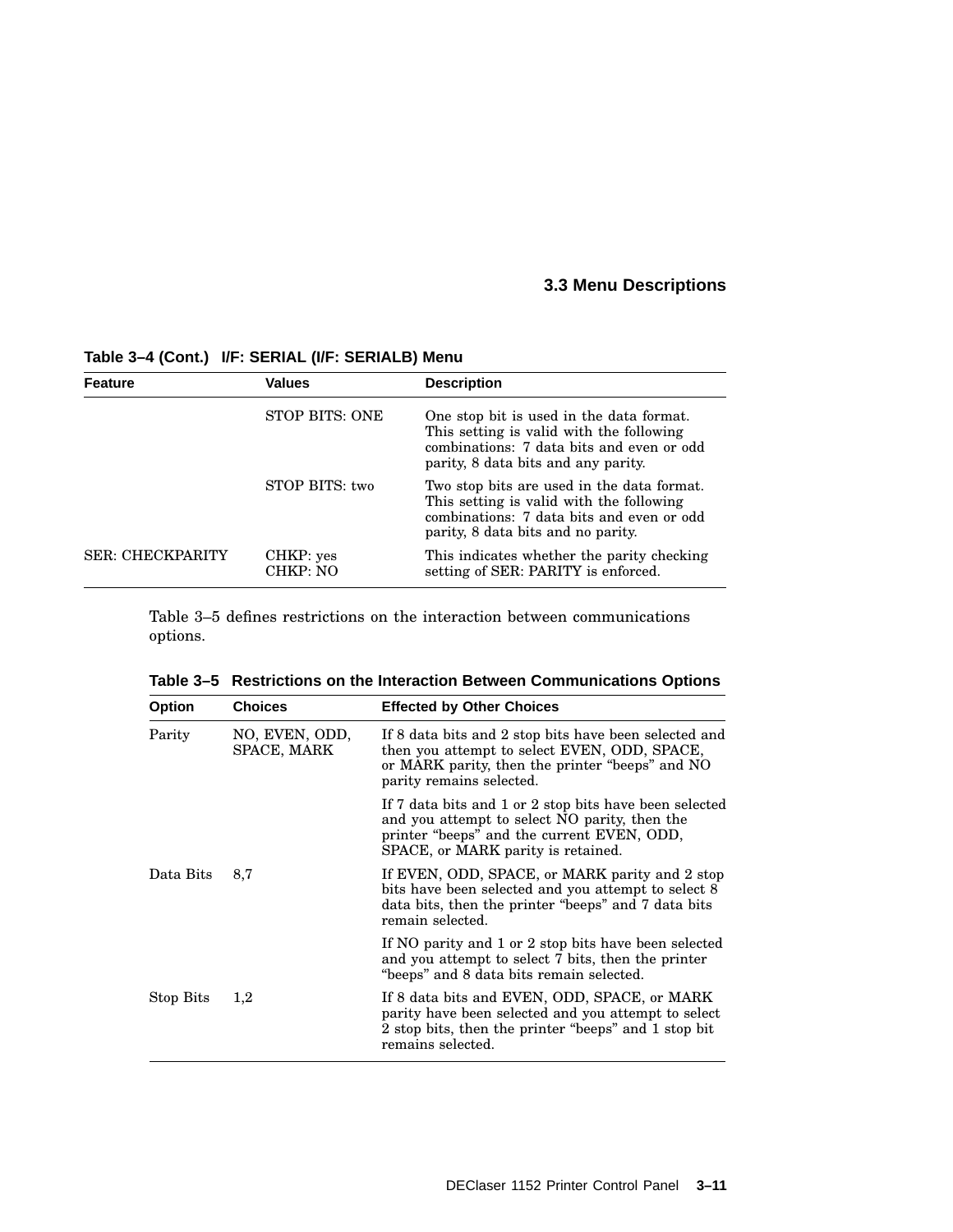#### **3.3.2.2 I/F: PARALLEL Menu**

Table 3–6 contains the values to use to set the parallel (Centronics) communication features of the printer. Default values are shown in uppercase in the "Values" column.

| <b>Feature</b>       | <b>Values</b>          | <b>Description</b>                                                                                                                                                                                    |
|----------------------|------------------------|-------------------------------------------------------------------------------------------------------------------------------------------------------------------------------------------------------|
| PAR: ENABLED         |                        | Determines whether data arriving<br>on the parallel (Centronics)<br>interface port should be considered<br>as a job to be scheduled for<br>execution by the PostScript<br>interpreter or an emulator. |
|                      | <b>ENA: YES</b>        | Data to the parallel port is accepted<br>as a job.                                                                                                                                                    |
|                      | ENA: no                | Data to the parallel port is ignored.                                                                                                                                                                 |
| PAR: INTERPRETER     |                        | Determines the type of executable<br>job the arriving data represents.                                                                                                                                |
|                      | <b>INT: POSTSCRIPT</b> | The parallel port is set to recognize<br>a PostScript file.                                                                                                                                           |
|                      | INT: pcl4              | The parallel port is set to recognize<br>a PCL file.                                                                                                                                                  |
| <b>PAR: PROTOCOL</b> |                        | The communications rules that are<br>available on the printer.                                                                                                                                        |
|                      | <b>PRO: NORMAL</b>     | Certain control characters have<br>special meanings and indicate<br>something about the job being<br>received. "Normal" is used only<br>with the PostScript interpreter.                              |
|                      | PRO: raw               | All characters received by the<br>parallel port are to be passed on,<br>unchanged, to the interpreter.<br>"Raw" is used only by the PCL4<br>emulator, not by the PostScript<br>interpreter.           |
|                      | PRO: binary            | The full range of 8-bit data can be<br>sent. Emulators and the PostScript<br>interpreter can use this mode.                                                                                           |
|                      |                        | (continued on next page)                                                                                                                                                                              |

**Table 3–6 I/F: PARALLEL Menu**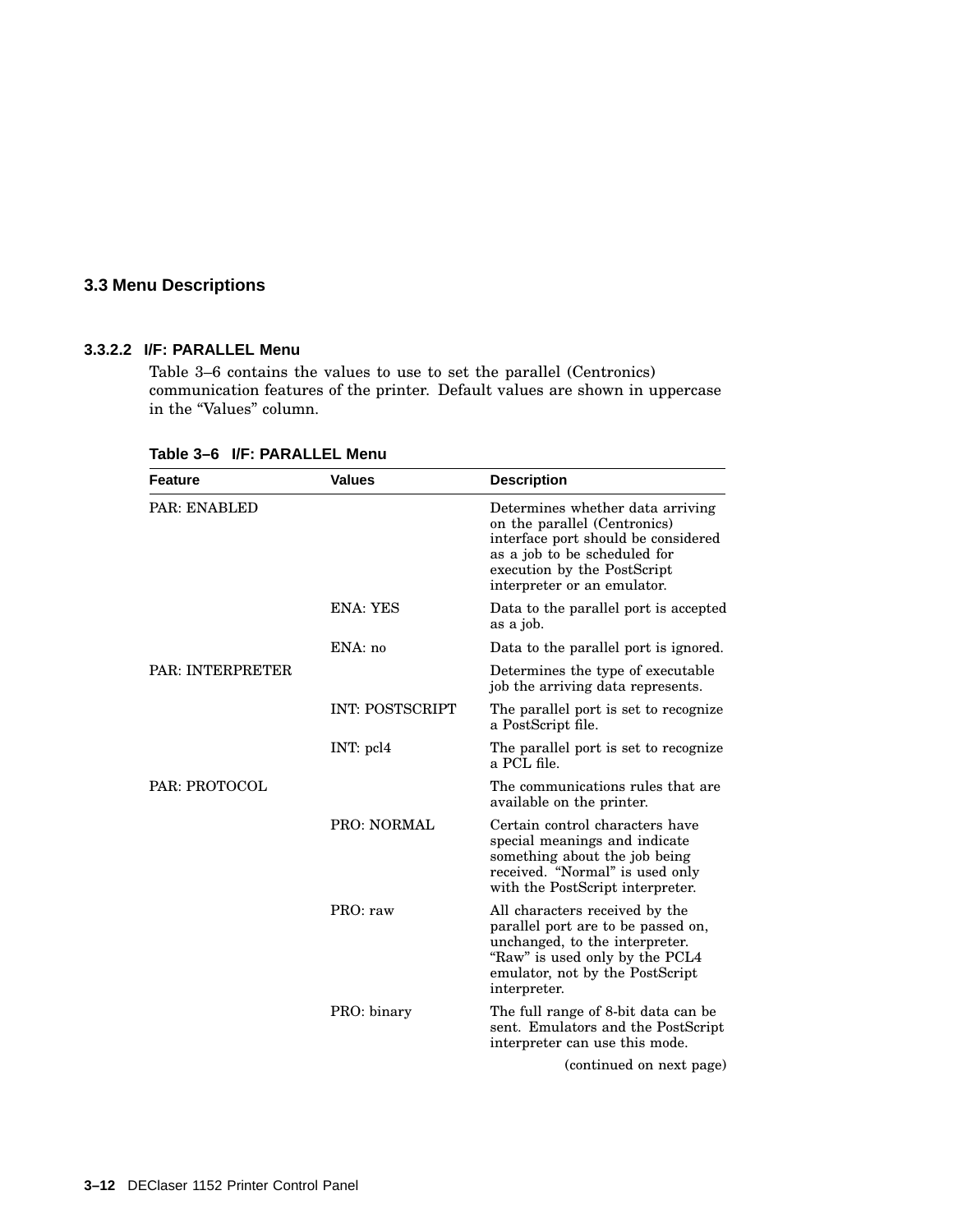| <b>Feature</b>           | <b>Values</b>                                   | <b>Description</b>                                                                                                                                                                                                                                                                    |
|--------------------------|-------------------------------------------------|---------------------------------------------------------------------------------------------------------------------------------------------------------------------------------------------------------------------------------------------------------------------------------------|
| <b>PAR: OUTPUTDEVICE</b> | OUT: serial<br>OUT: serialb<br><b>OUT: NONE</b> | The parallel (Centronics) interface<br>cannot send data back to the host<br>computer. OUTPUTDEVICE allows<br>PostScript to send back channel<br>messages on an alternate return<br>channel. Note: If the selected<br>output device is not enabled, back<br>channel data will be lost. |

**Table 3–6 (Cont.) I/F: PARALLEL Menu**

#### **3.3.2.3 I/F: LocalTalk Menu**

Table 3–7 contains the values to use to set the LocalTalk communication features of the printer. Default values are shown in uppercase in the ''Values'' column.

| <b>Feature</b>      | <b>Values</b>          | <b>Description</b>                                                                                                           |
|---------------------|------------------------|------------------------------------------------------------------------------------------------------------------------------|
| <b>LOC: ENABLED</b> |                        | Determines whether data arriving<br>on the LocalTalk port should be<br>considered as a job to be scheduled<br>for execution. |
|                     | ENA: YES               | Data to the LocalTalk port is<br>accepted as a job.                                                                          |
|                     | ENA:no                 | Data to the LocalTalk port is<br>ignored.                                                                                    |
| LOC: INTERPRETER    |                        | Determines the type of executable<br>job the arriving data represents.                                                       |
|                     | <b>INT: POSTSCRIPT</b> | The LocalTalk port is set to<br>recognize a PostScript file.                                                                 |
|                     | $INT:$ pcl4            | The LocalTalk port is set to<br>recognize a pcl file.                                                                        |

**Table 3–7 I/F: LocalTalk Menu**

## **3.3.3 PCL4 SETUP Menu**

Operator panel messages will be the same for both the PostScript and the PCL4 protocols. You should print a test page to determine which protocol is active for a particular port.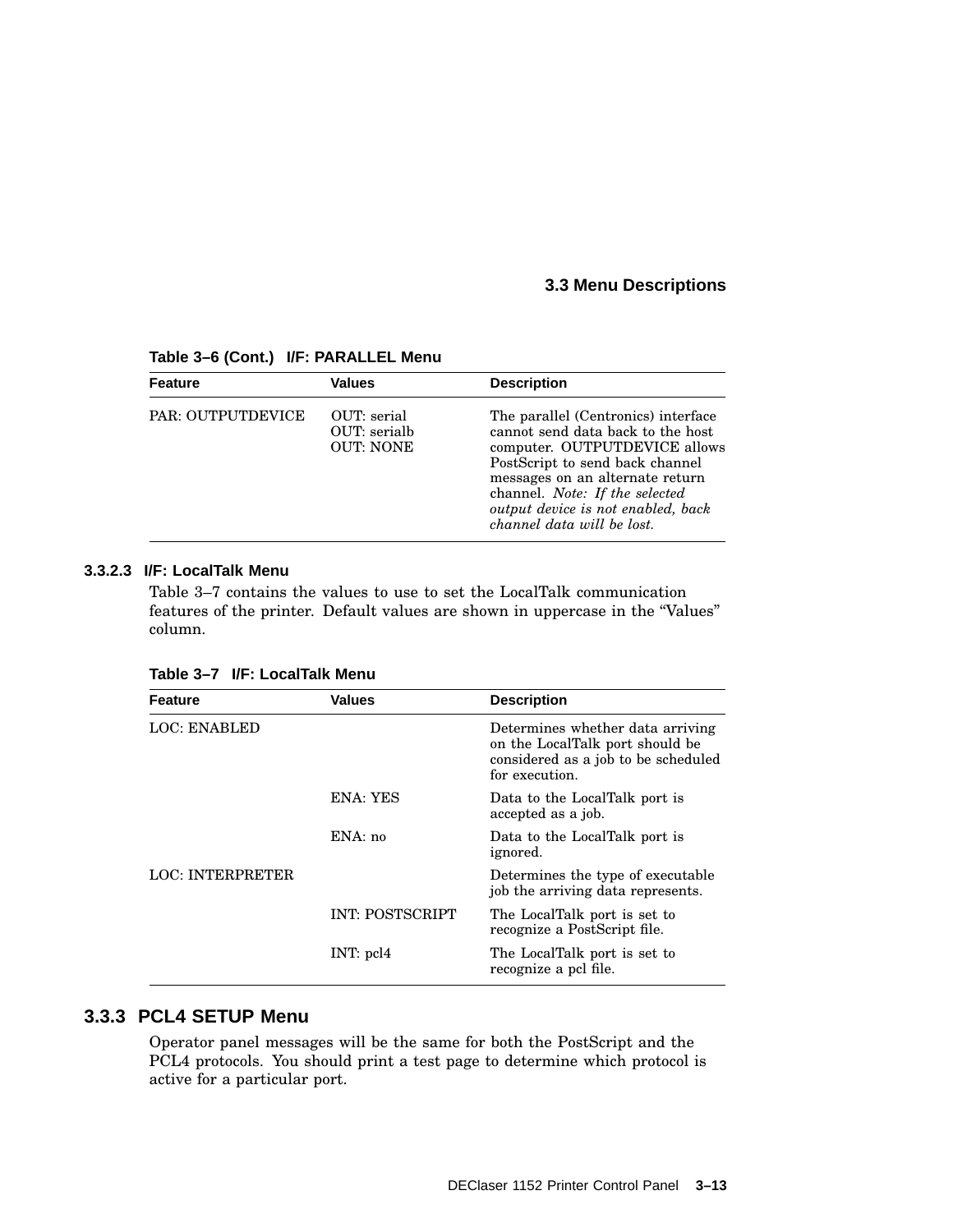Table 3–8 contains the values to use to set the PCL4 features of the printer. Default values are shown in uppercase in the "Values" column.

**Table 3–8 PCL4 SETUP Menu**

| <b>Feature</b>          | <b>Values</b>                        | <b>Description</b>                                                                                                                              |
|-------------------------|--------------------------------------|-------------------------------------------------------------------------------------------------------------------------------------------------|
| <b>PCL: COPIES</b>      | COPIES: $1^1$ to<br>COPIES: 99       | Specifies the number of copies to<br>print from 1 to 99.                                                                                        |
| <b>PCL: ORIENTATION</b> | <b>ORIENT: PORTRAIT</b>              | Sets the printing so that the<br>characters are parallel to the<br>short edge of the paper. This<br>page is printed in portrait<br>orientation. |
|                         | ORIENT: landscape                    | Sets the printing so that the<br>characters are parallel with the<br>long edge of the paper.                                                    |
| PCL: LPI                | LPI: 1.0 to LPI: 12.0<br>LPI: $6.01$ | Specifies the lines per inch on<br>a printed page. This setting<br>increments in steps of 0.1 inch.                                             |

 $^1\mathrm{Default}$  setting.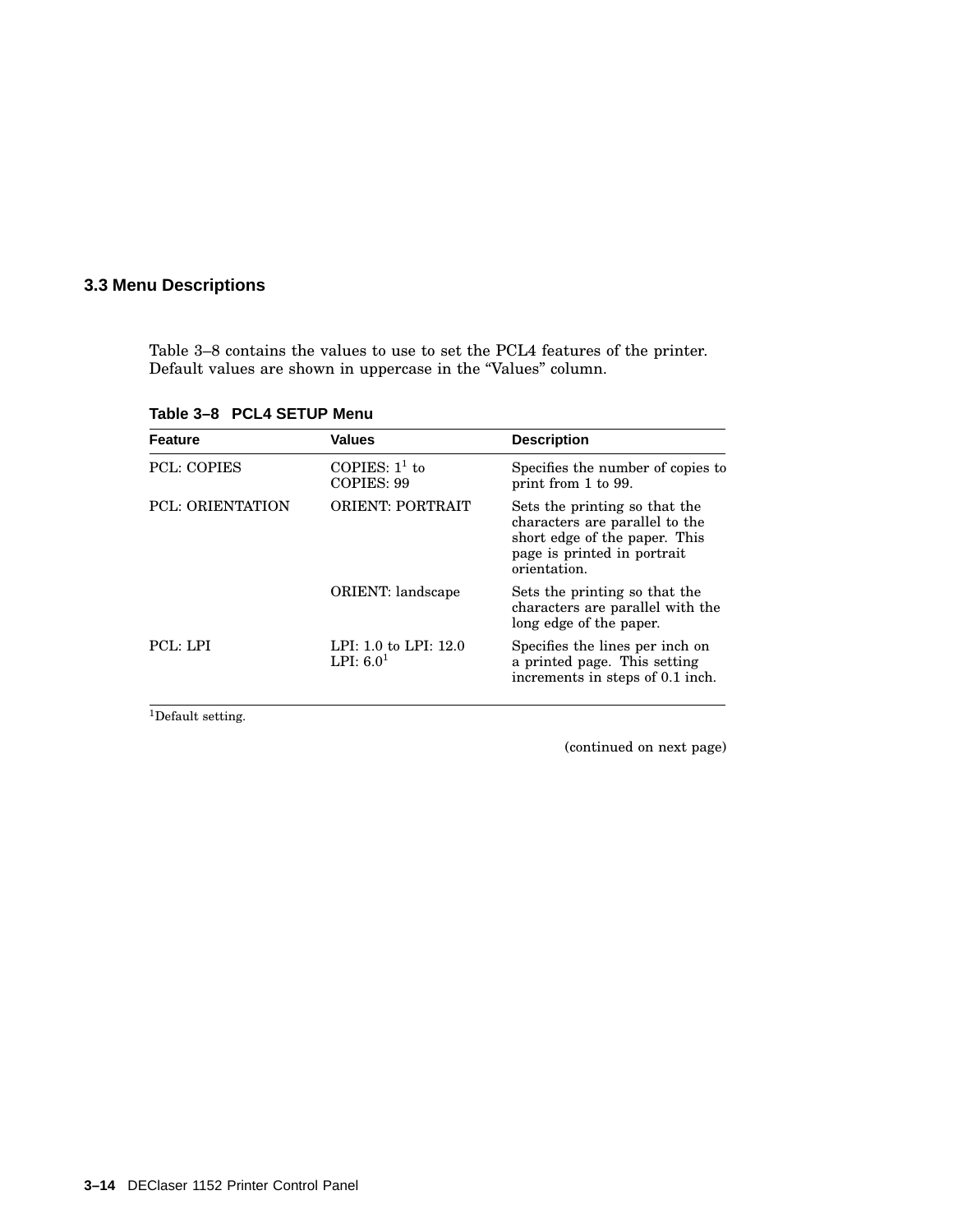| <b>Feature</b>         | <b>Values</b>                                                                                                                                                                                                                                                                                                                                                                                                                                                                                                                                                                      | <b>Description</b>                       |
|------------------------|------------------------------------------------------------------------------------------------------------------------------------------------------------------------------------------------------------------------------------------------------------------------------------------------------------------------------------------------------------------------------------------------------------------------------------------------------------------------------------------------------------------------------------------------------------------------------------|------------------------------------------|
| <b>PCL: SYMBOL SET</b> | <b>SYM: ROMAN 8</b><br>SYM: pc-8<br>SYM: nor iso-60<br>$SYM:$ nor iso-61<br>SYM: roman ext<br>SYM: uk iso-4<br>SYM: fren iso-25<br>SYM: fren iso-69<br>SYM: german<br>SYM: germ iso-21<br>SYM: greek<br>SYM: ital iso-15<br>SYM: jis iso-14<br>SYM: chine iso-57<br>SYM: technical-7<br>SYM: math-8<br>SYM: ecma-94 11<br>SYM: ocr-a<br>SYM: ocr-b<br>SYM: swed iso-10<br>SYM: swed iso-11<br>SYM: spanish<br>$SYM:$ span iso-17<br>SYM: span iso-85<br>SYM: port iso-16<br>SYM: port iso-84<br>SYM: ascii iso-6<br>SYM: legal<br>$SYM:$ irv iso-2<br>SYM: pc-8 dn<br>SYM: pi font | A symbol set is collection of<br>glyphs. |
| <b>PCL: FONT PAGE</b>  | EXECUTE?                                                                                                                                                                                                                                                                                                                                                                                                                                                                                                                                                                           | Prints the font test page.               |

**Table 3–8 (Cont.) PCL4 SETUP Menu**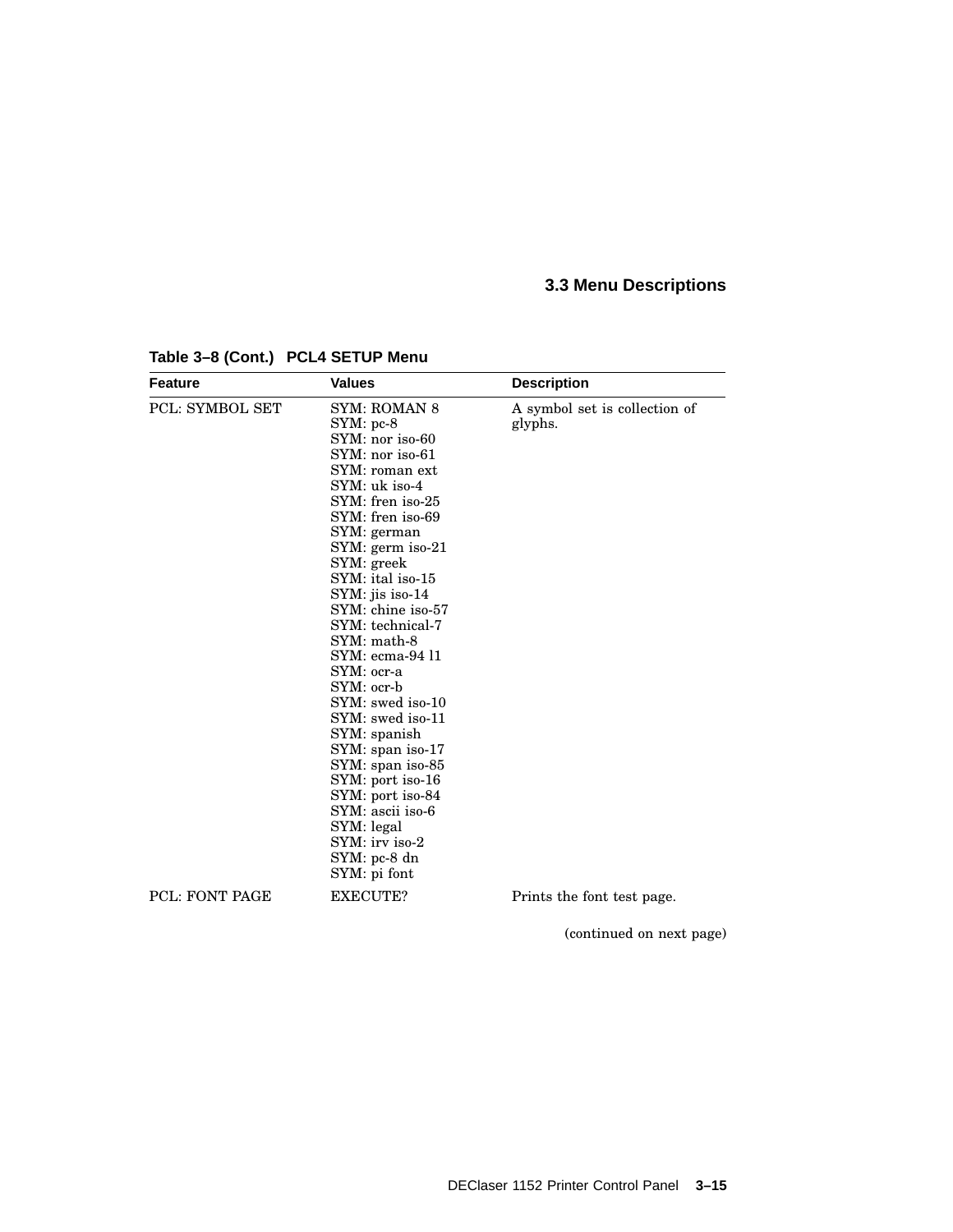| <b>Feature</b>         | <b>Values</b>                                                                                                                                                                                                                                                                                                                               | <b>Description</b>                                |
|------------------------|---------------------------------------------------------------------------------------------------------------------------------------------------------------------------------------------------------------------------------------------------------------------------------------------------------------------------------------------|---------------------------------------------------|
| PCL: $FONT2$           | <b>FONT: COURIER</b><br>FONT: courier-O<br>FONT: courier-B<br>FONT: courier-BO<br>FONT: helyetica<br>FONT: helvetica-O<br>FONT: helvetica-B<br>FONT: helvetica-BO<br>FONT: times-roman<br>FONT: times-I<br>FONT: times-B<br>FONT: times-BI<br>FONT: helynrrw<br>FONT: helynrrw-O<br>FONT: helynrrw-B<br>FONT: helynrrw-BO<br>FONT: $other3$ | Specifies the font style for the<br>printed page. |
| <b>PCL: FONT SIZE</b>  | $SIZE: 8$ to $SIZE: 90$<br>SIZE: 12 <sup>1</sup>                                                                                                                                                                                                                                                                                            | Specifies the font size for the<br>printed page.  |
| <b>PCL: FONT PITCH</b> | PITCH: 4 cpi to<br>PITCH: 20 cpi<br>PITCH: $10$ cpi <sup>1</sup>                                                                                                                                                                                                                                                                            | Specifies the font pitch for the<br>printed page. |

**Table 3–8 (Cont.) PCL4 SETUP Menu**

 $1$ Default setting.

 $^2 \mathrm{These}$  are the 17 built-in fonts for the DEClaser 1152 printer.

 ${}^{3}$ This menu option is used for font cartridges that can be installed in the printer. These cartridge fonts can be selected using the values in Table 3–9.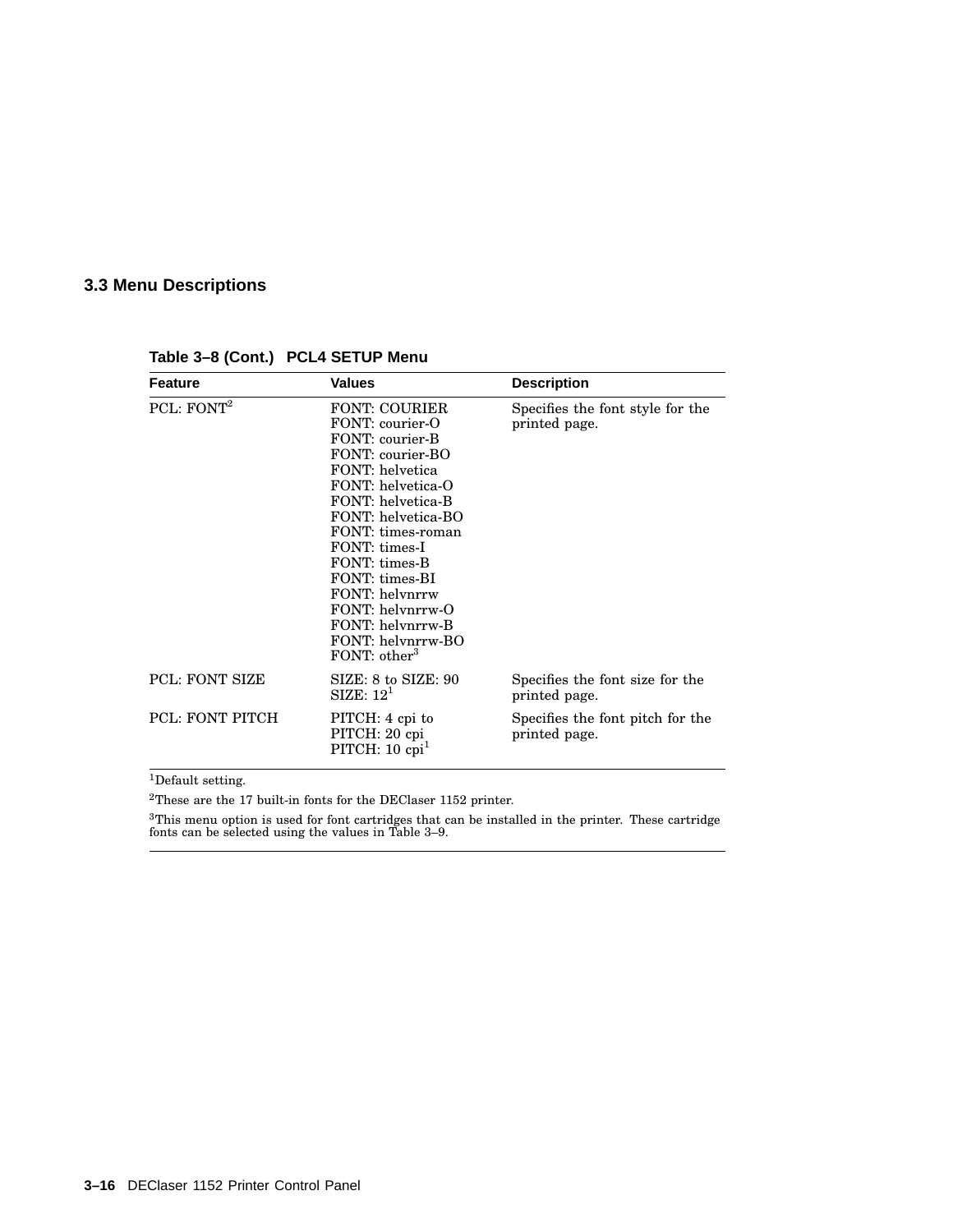#### **3.3.3.1 Selecting Fonts**

You can use the features and values in Table 3–9 to access the fonts in any font cartridge you install in the DEClaser 1152 printer. Default values are shown in uppercase in the "Values" column.

| <b>Feature</b>                 | <b>Value</b>          | <b>Description</b>                                                                                                                                                                                                                                                                                                                  |
|--------------------------------|-----------------------|-------------------------------------------------------------------------------------------------------------------------------------------------------------------------------------------------------------------------------------------------------------------------------------------------------------------------------------|
| FONT: FACE NUMBER <sup>1</sup> | FACE #: $0-255$       | This is an integer assigned to a<br>particular typeface by Hewlett-<br>Packard Company. For example,<br>typeface 3 is Courier. The<br>default typeface is Courier. See<br>Hewlett-Packard PCLx Technical<br><i>Reference Manual</i> (where x is<br>the version number of PCL you<br>have) for a list of numbers and<br>definitions. |
| <b>FONT: SPACING</b>           | SPC: proportional     | Assigns a different size space<br>to each printed character. The<br>characters in this book are<br>proportionally spaced.                                                                                                                                                                                                           |
|                                | <b>SPC: FIXED</b>     | Assigns the same size space to<br>each printed character.                                                                                                                                                                                                                                                                           |
| <b>FONT: STYLE</b>             | <b>STYLE: UPRIGHT</b> | Sets the style of the characters<br>to upright print. This line is<br>printed in the upright style.                                                                                                                                                                                                                                 |
|                                | STYLE: <i>italic</i>  | Sets the style of the characters<br>to italic print. This line is<br>printed in the italic style.                                                                                                                                                                                                                                   |

**Table 3–9 Selecting Fonts**

 $1$ Not all typefaces are available from this printer. The menu choices shown in Table 3–9 allows access to any future font cartridge you might use.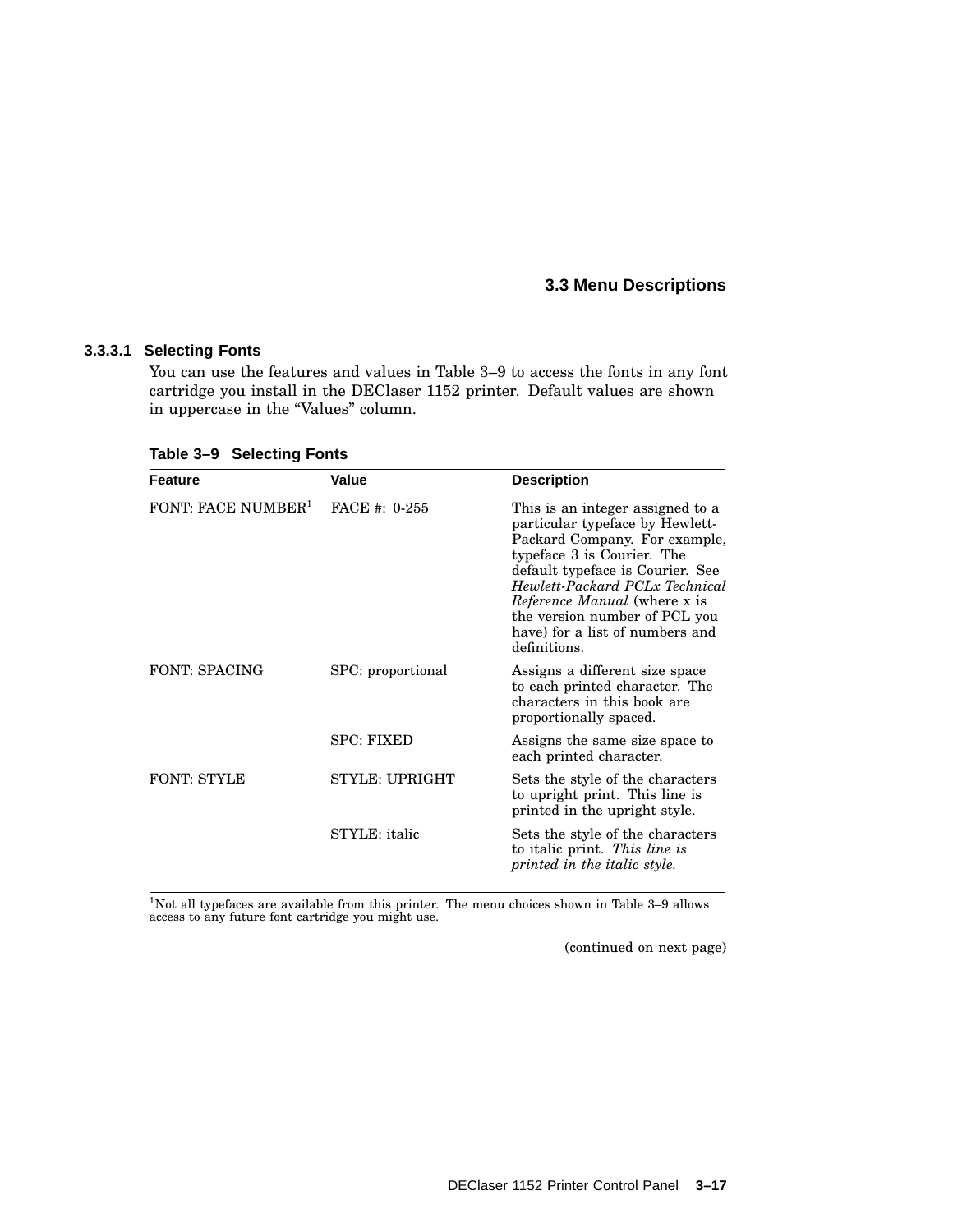**Feature Value Description** FONT:  $WEIGHT^1$  WEIGHT: ultrathin WEIGHT: extrathin WEIGHT: thin WEIGHT: ex-light WEIGHT: light WEIGHT: demilight WEIGHT: semilight WEIGHT: MEDIUM WEIGHT: semibold WEIGHT: demibold WEIGHT: bold WEIGHT: extrabold WEIGHT: black WEIGHT: ex-black WEIGHT: ultrblack Selects the weight of the printed characters.

**Table 3–9 (Cont.) Selecting Fonts**

<sup>1</sup>Not all typefaces are available from this printer. The menu choices shown in Table 3–9 allows access to any future font cartridge you might use.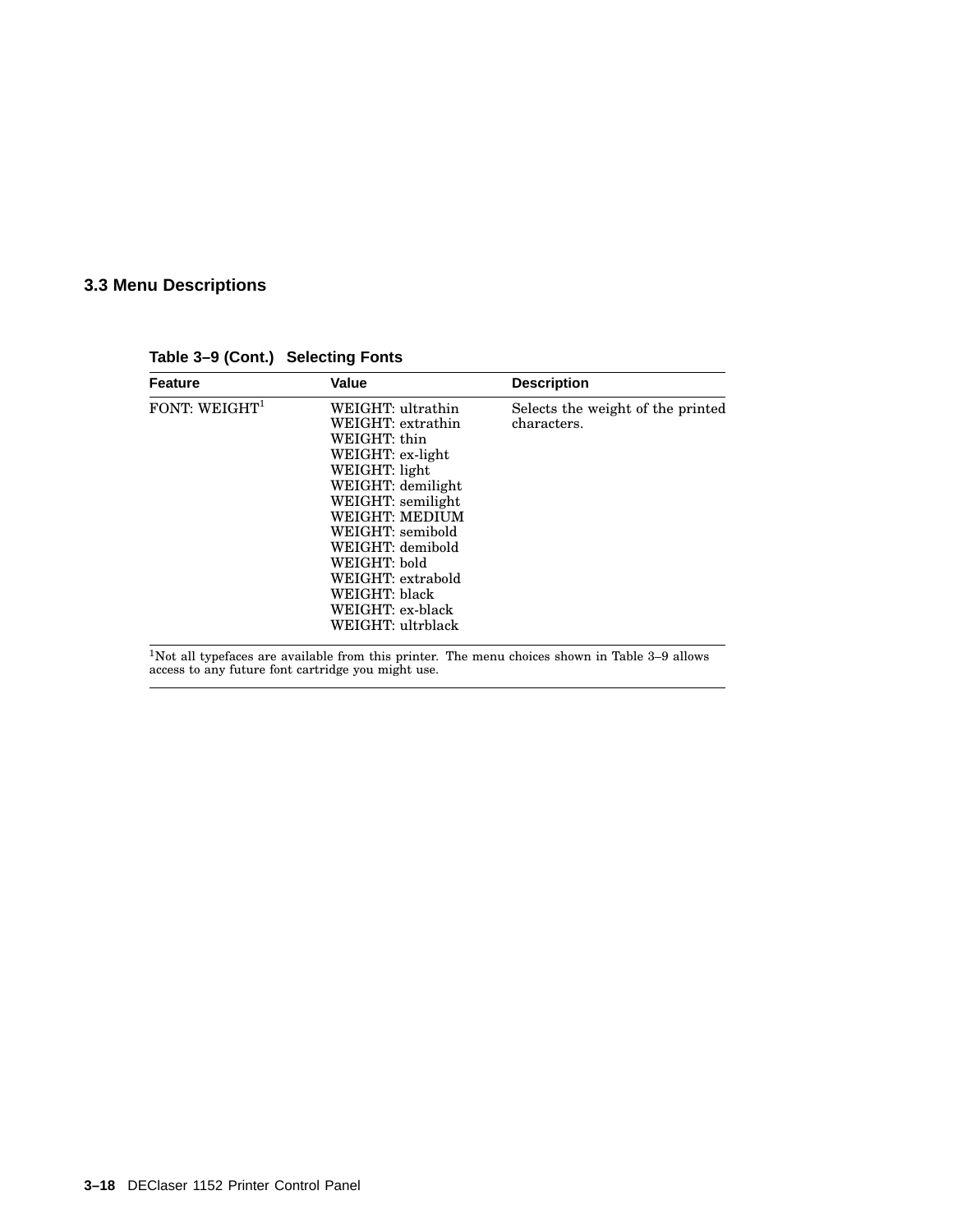#### **3.3.4 PAPER HANDLING Menu**

Table 3–10 contains the values to use to set the paper handling features of the printer. Default values are shown in uppercase in the "Values" column.

| <b>Menu Item</b>       | <b>Values</b>       | <b>Description</b>                                                                                         |
|------------------------|---------------------|------------------------------------------------------------------------------------------------------------|
| <b>DEFAULT FEEDER</b>  |                     | FEED: CASSETTE <sup>1</sup> Selects the paper cassette to<br>automatically feed paper into the<br>printer. |
|                        | FEED: front         | Selects the multipurpose tray.                                                                             |
| <b>FRONT PAGE SIZE</b> |                     | The following values specify media<br>sizes for multipurpose tray feed<br>operation:                       |
|                        | <b>FRNT: LETTER</b> | Specifies letter size $(8.5 \text{ in. } x 11.0 \text{ in.})$                                              |
|                        | FRNT: a4            | Specifies A4 size $(210 \text{ mm} \times 297 \text{ mm})$                                                 |
|                        | FRNT: legal         | Specifies legal size $(8.5 \text{ in. x } 14.0 \text{ in.})$                                               |
|                        | FRNT: exec          | Specifies executive size $(7.25 \text{ in. } x\ 10.5)$<br>in.)                                             |
|                        | FRNT: $a5^2$        | Specifies A5 size $(148 \text{ mm} \times 210 \text{ mm})$                                                 |
|                        | FRNT: c5            | Specifies $C5$ size $(162 \text{ mm} \times 229 \text{ mm})$                                               |
|                        | FRNT: dl            | Specifies DL size $(C5/6)$ (110 mm x 220)<br>mm)                                                           |
|                        | FRNT: 4.125x9.5     | Specifies $4.125$ in. x $9.5$ in.                                                                          |
|                        | FRNT: 3.875x7.5     | Specifies $3.875$ in. x $7.5$ in.                                                                          |
|                        | FRNT: b5            | Specifies B5 size (182 mm x 257 mm)                                                                        |
|                        | FRNT: halfletter    | Specifies half letter size $(5.5 \text{ in. } x 8.5)$<br>in.)                                              |
|                        | <b>FRNT: 2/3 A4</b> | Specifies two thirds A4 size (198 mm x)<br>$210$ mm)                                                       |
|                        | <b>FRNT: 7x9</b>    | Specifies 7.0 in. x 9.0 in.                                                                                |

**Table 3–10 PAPER HANDLING Menu**

 $1$ Cassette is the default feeder if it is installed. If the cassette is not installed, multipurpose tray is the default feeder.

<sup>2</sup>To prevent paper jams, use 90 g/m<sup>2</sup> (24 lb.) paper when A5 size paper is required.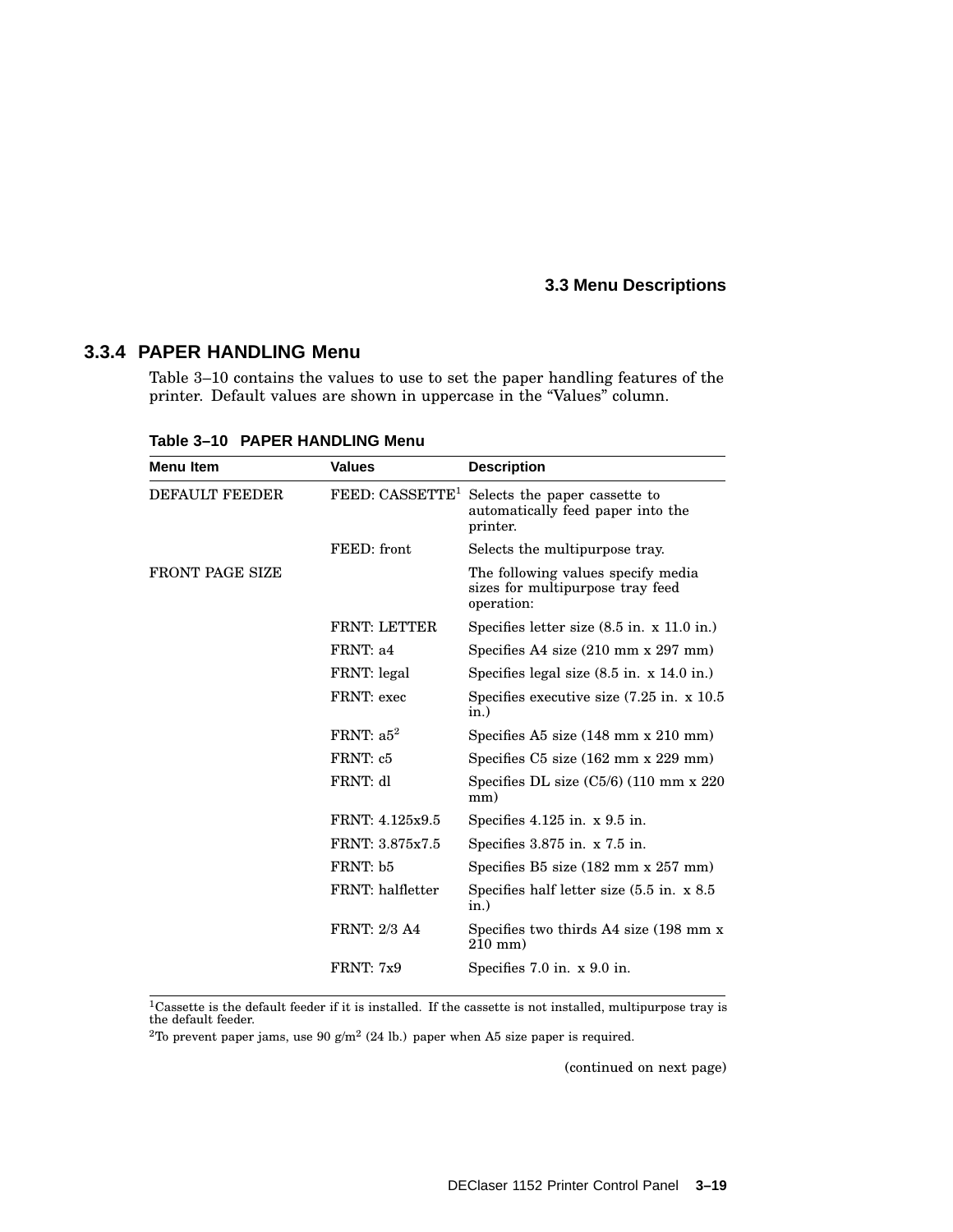| Menu Item                    | <b>Values</b>   | <b>Description</b>                                                              |
|------------------------------|-----------------|---------------------------------------------------------------------------------|
| ENV. CASS. SIZE <sup>3</sup> |                 | The following values specify envelope<br>sizes used with the envelope cassette. |
|                              | ENV: 4.125X9.54 | Specifies $4.125$ in. x $9.5$ in.                                               |
|                              | ENV: $a5^2$     | Specifies A5 size $(148 \text{ mm} \times 210 \text{ mm})$                      |
|                              | ENV: c5         | Specifies $C5$ size $(162 \text{ mm} \times 229 \text{ mm})$                    |
|                              | ENV: dl         | Specifies DL size $(C5/6)$ (110 mm x 220)<br>mm)                                |
|                              | ENV: 3.875x7.5  | Specifies $3.875$ in. x $7.5$ in.                                               |
|                              | ENV: halfletter | Specifies half letter size $(5.5 \times 8.5 \text{ in.})$<br>paper.             |

#### **Table 3–10 (Cont.) PAPER HANDLING Menu**

<sup>2</sup>To prevent paper jams, use 90 g/m<sup>2</sup> (24 lb.) paper when A5 size paper is required.

 ${}^{3}\text{The envelope cassette is designed to feed envelopes. Using the cassette to feed flat media may result in skewed printing and multiple feeds or jams. Test the media in the envelope cassette to ensure proper operation.$ 

<sup>4</sup>Default value.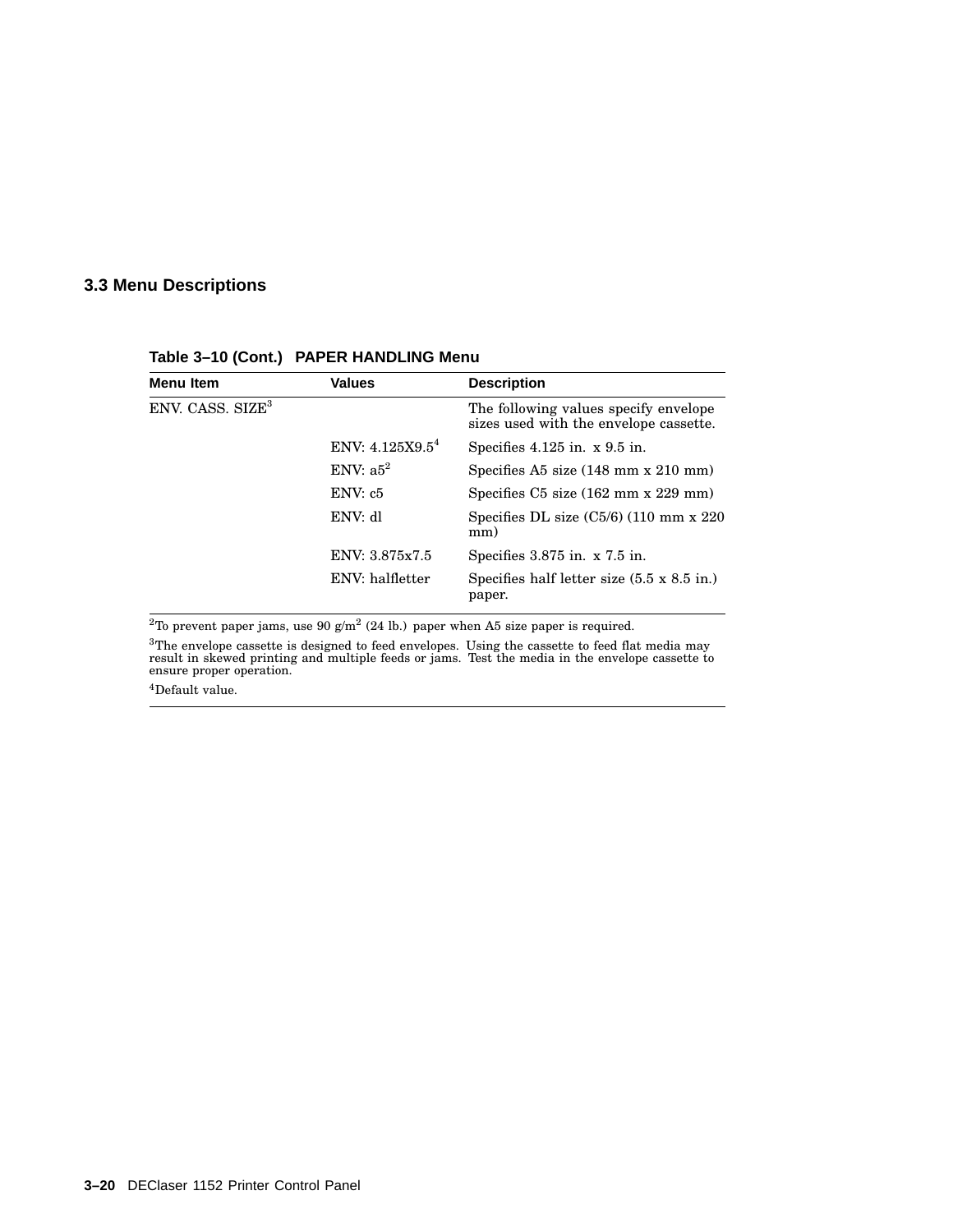#### **3.3.5 MISCELLANEOUS Menu**

Table 3–11 contains the values to use to set the following printer features: Default values are shown in uppercase in the "Values" column.

- Do start page
- Do jam recovery
- Wait timeout
- Language
- Job reset
- Set factory defaults

| <b>Features</b>        | <b>Values</b>    | <b>Description</b>                                                                                                                                                                                                                                                                                                    |
|------------------------|------------------|-----------------------------------------------------------------------------------------------------------------------------------------------------------------------------------------------------------------------------------------------------------------------------------------------------------------------|
| DO START PAGE          | START PAGE: YES  | Generates the PostScript<br>startup page each time the<br>PostScript interpreter is<br>initialized. This page contains<br>useful information, such as<br>the version number of the<br>PostScript interpreter and the<br>name of the available fonts. The<br>start page also confirms the<br>readiness of the printer. |
|                        | START PAGE: no   | Disables the PostScript startup<br>page.                                                                                                                                                                                                                                                                              |
| <b>DO JAM RECOVERY</b> | RECOVER JAM: yes | Enables the printer to perform<br>complete jam recovery so that<br>data from the jammed pages is<br>not lost. There may be some<br>adverse effect on throughput<br>speed when this value is<br>selected.                                                                                                              |
|                        |                  | (continued on nort noge)                                                                                                                                                                                                                                                                                              |

#### **Table 3–11 MISCELLANEOUS Menu**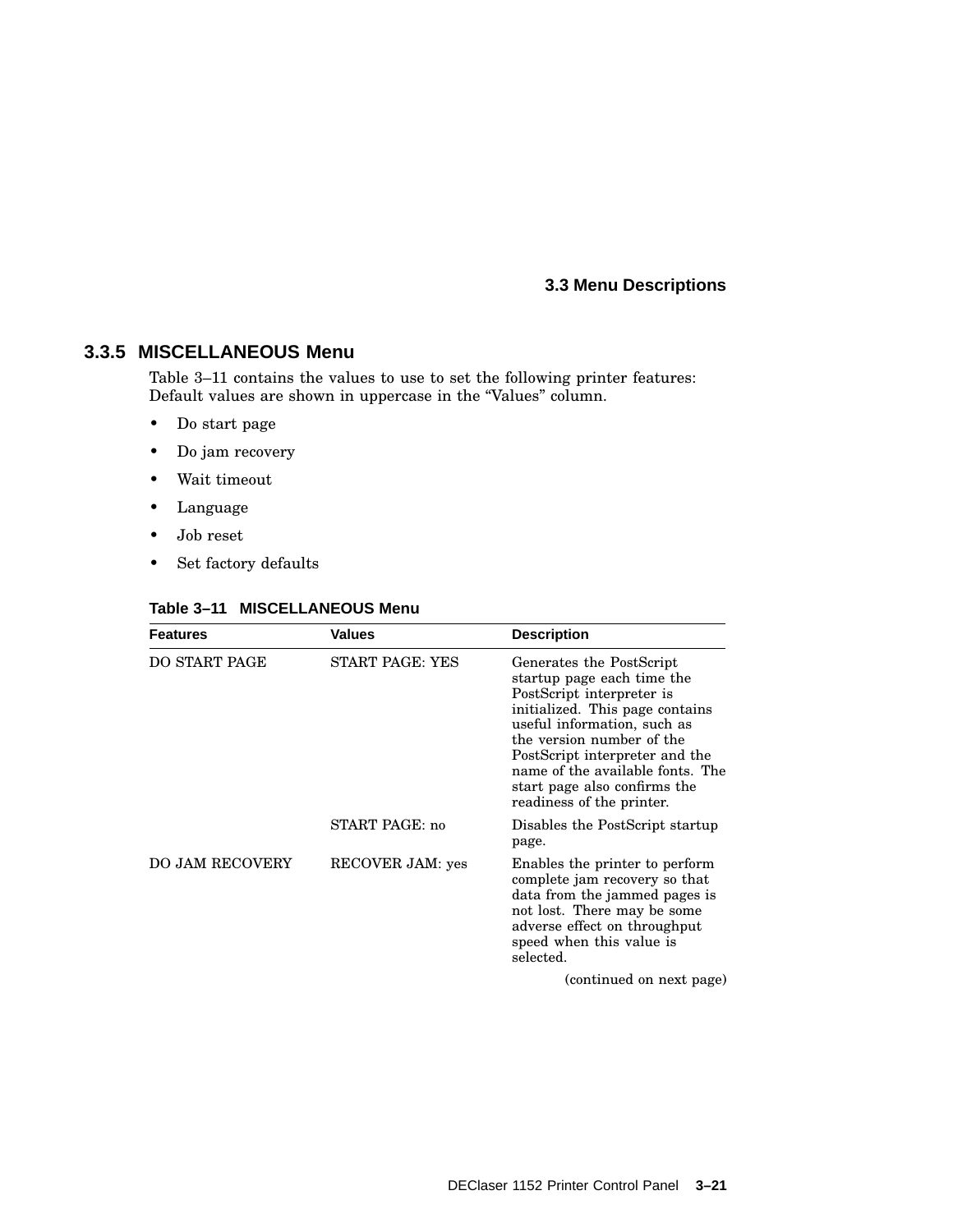| <b>Features</b> | <b>Values</b>                                                                                                                                                                           | <b>Description</b>                                                                                                                                                                                                                                                                                                                |
|-----------------|-----------------------------------------------------------------------------------------------------------------------------------------------------------------------------------------|-----------------------------------------------------------------------------------------------------------------------------------------------------------------------------------------------------------------------------------------------------------------------------------------------------------------------------------|
|                 | <b>RECOVER JAM: NO</b>                                                                                                                                                                  | Disables the guarantee of<br>complete jam recovery. However,<br>the printer attempts to recover<br>jams when possible. Choose this<br>value if you want to ensure the<br>best possible throughput speed<br>from the printer.                                                                                                      |
| WAIT TIMEOUT    |                                                                                                                                                                                         | The WAIT TIMEOUT feature<br>(if not set to infinite) limits the<br>time the printer waits to receive<br>additional input for a job that is<br>in progress. This timeout period<br>protects the printer from being<br>accessed indefinitely by a host<br>that crashes or is disconnected<br>when sending a file to the<br>printer. |
|                 | TIMEOUT: 20 secs                                                                                                                                                                        | Limits the time the printer<br>waits for additional input to 20<br>seconds.                                                                                                                                                                                                                                                       |
|                 | TIMEOUT: 40 SECS                                                                                                                                                                        | Limits the time the printer<br>waits for additional input to 40<br>seconds.                                                                                                                                                                                                                                                       |
|                 | TIMEOUT: 60 secs                                                                                                                                                                        | Limits the time the printer<br>waits for additional input to 60<br>seconds.                                                                                                                                                                                                                                                       |
|                 | TIMEOUT: infinite                                                                                                                                                                       | Places no limits to the time<br>the printer waits for additional<br>input.                                                                                                                                                                                                                                                        |
| <b>LANGUAGE</b> | LANG: ENGLISH<br>LANG: Finnish<br>LANG: French<br>LANG: German<br>LANG: Italian<br>LANG: Norwegian<br>LANG: Portuguese<br>LANG: Spanish<br>LANG: Swedish<br>LANG: Danish<br>LANG: Dutch | Displays front panel messages<br>in the selected language.                                                                                                                                                                                                                                                                        |
|                 |                                                                                                                                                                                         | (continued on next page)                                                                                                                                                                                                                                                                                                          |

**Table 3–11 (Cont.) MISCELLANEOUS Menu**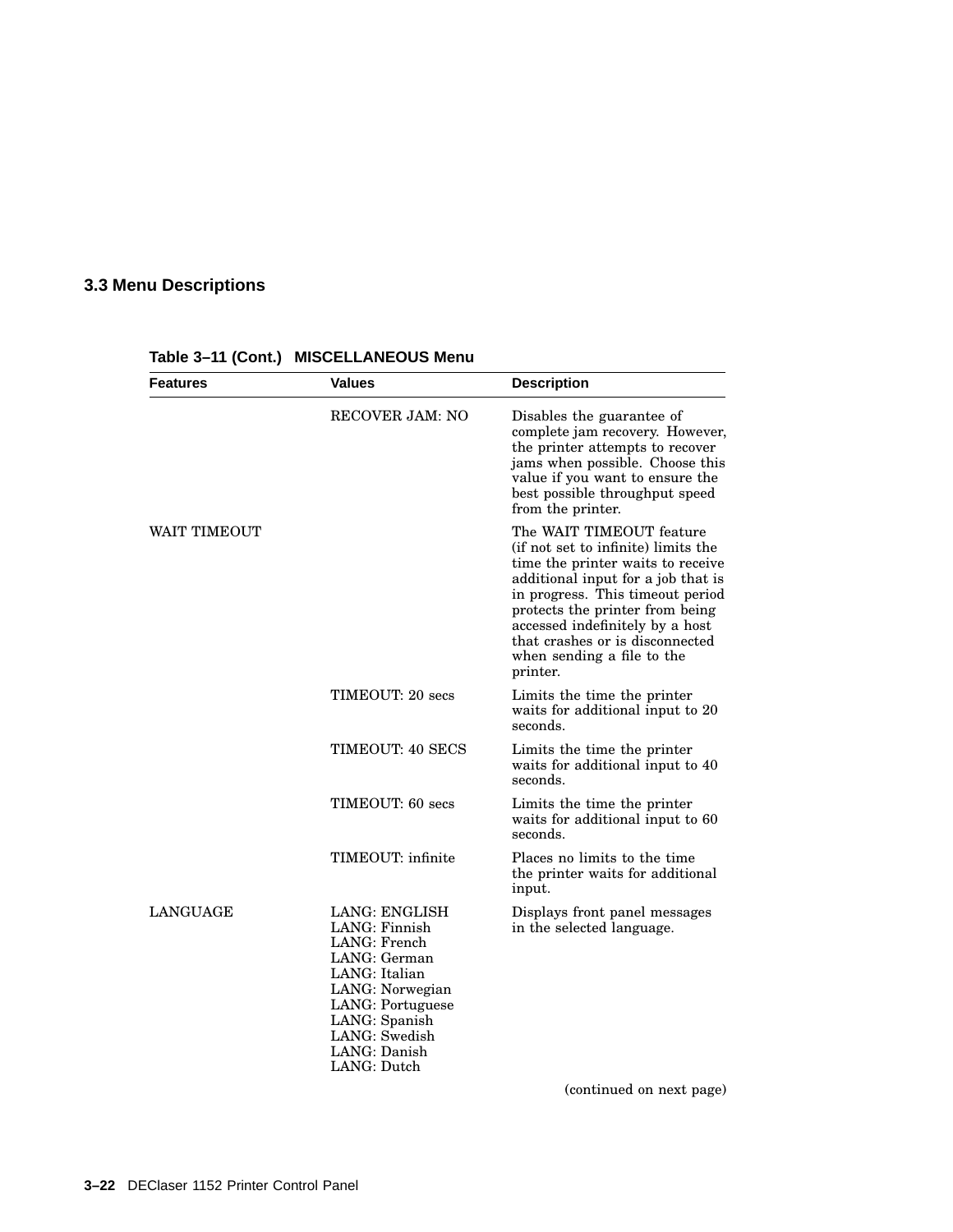| <b>Features</b>         | <b>Values</b>     | <b>Description</b>                                                                                |
|-------------------------|-------------------|---------------------------------------------------------------------------------------------------|
| <b>JOB RESET</b>        | <b>RESET: YES</b> | Allows resetting of the current<br>job from the front panel.                                      |
|                         | RESET: no         | Disables the resetting of the<br>current job from the front panel.                                |
| <b>SET FACTORY DEFS</b> | A SETTING         | Sets all features of the printer<br>to their factory default settings<br>using letter size paper. |
|                         | b setting         | Sets all features of the printer<br>to their factory default settings<br>using A4 size paper.     |

**Table 3–11 (Cont.) MISCELLANEOUS Menu**

# **3.4 Selecting the Input Tray**

Pressing FEEDER SELECT produces the following choices:

FEED: CASSETTE FEED: front

These settings are not persistent across power cycles, can be overridden by software, and the cassette selection is visible only when the optional cassette is installed.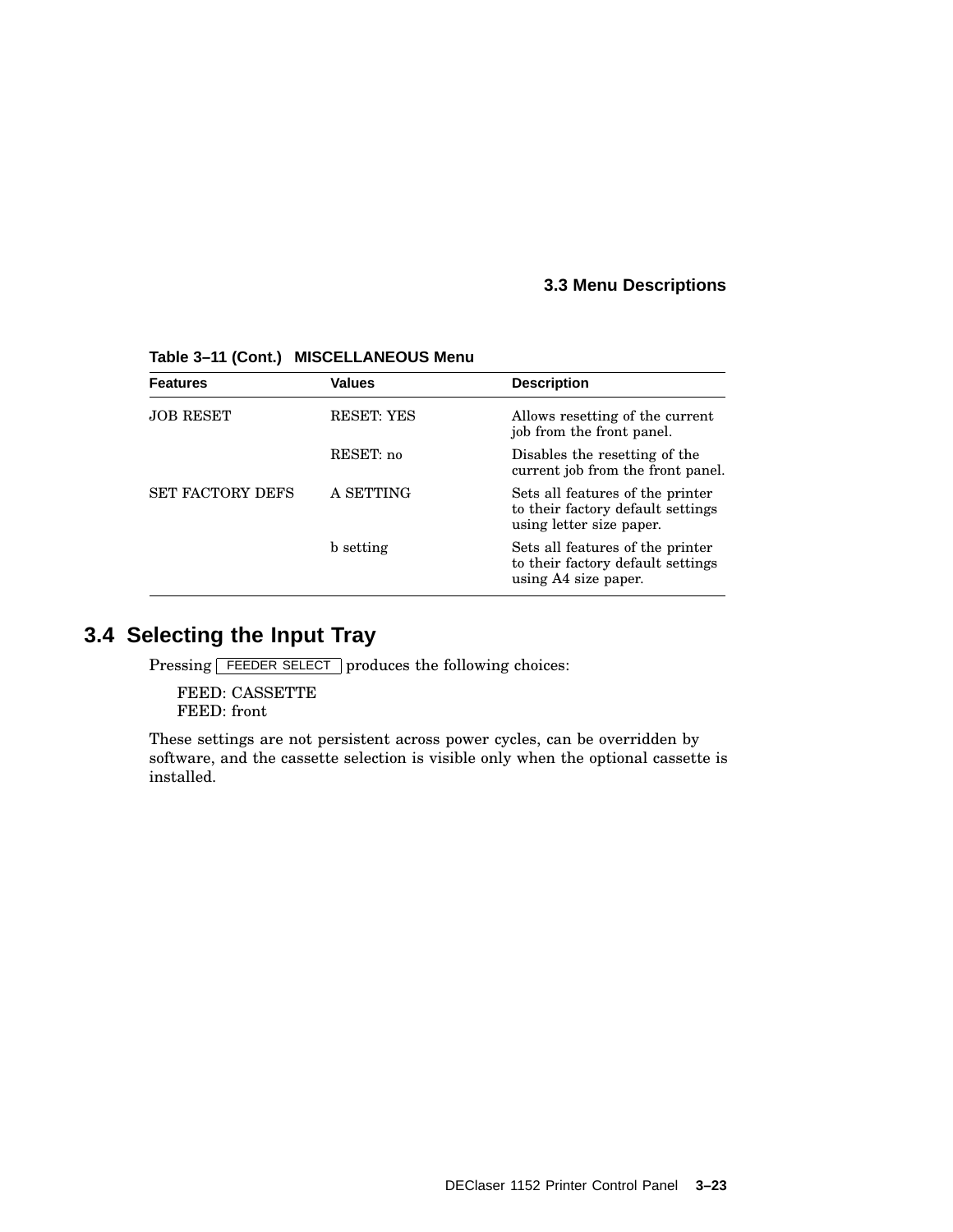# **4 DEClaser 1100 Printer Test Prints**

This chapter explains how to print and use the following test prints on the DEClaser 1100 printer:

- Test Print A
- Test Print B
- Font List A
- Cleaning test
- Engine test print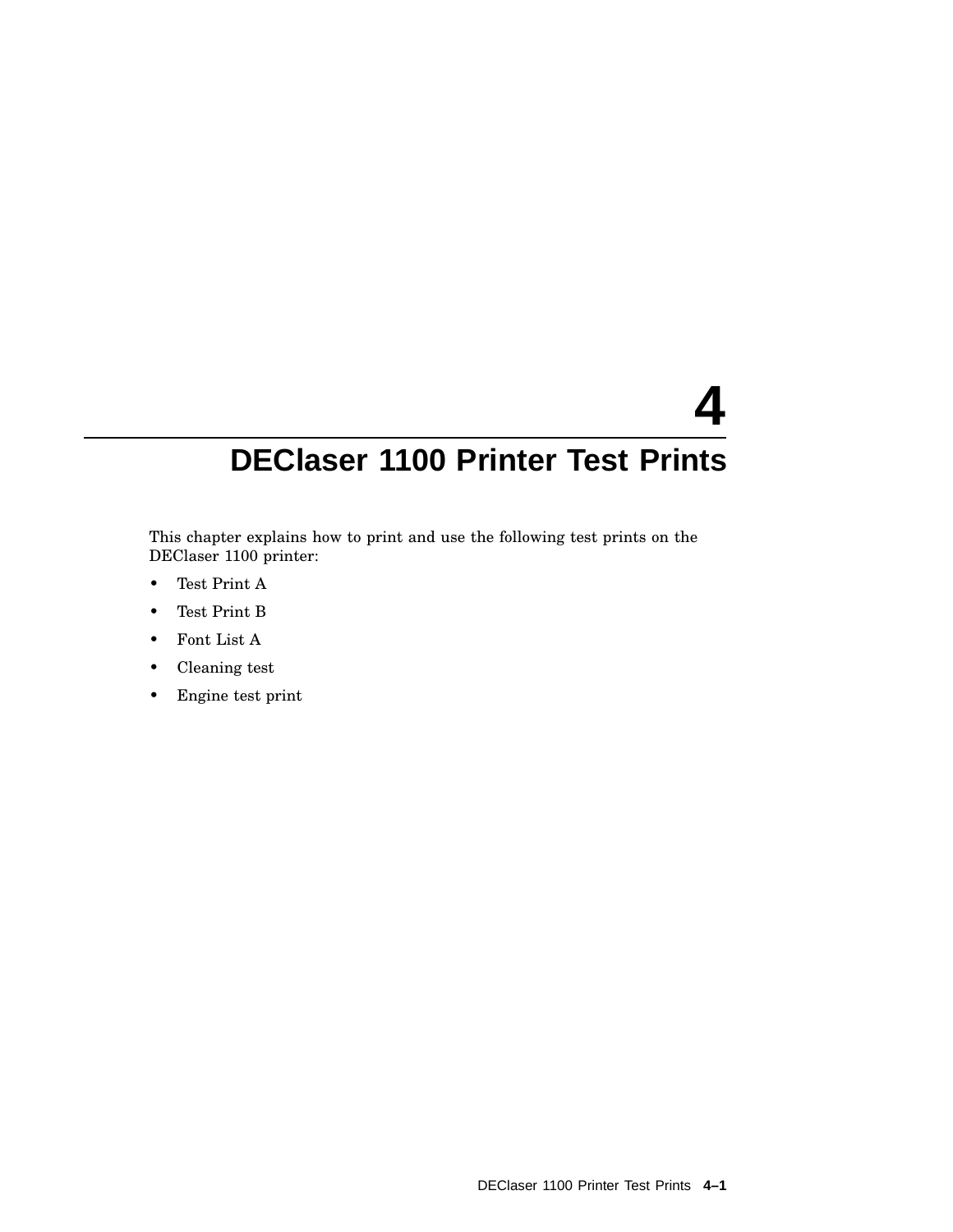#### **4.1 DEClaser 1100 Printer Test Print A**

# **4.1 DEClaser 1100 Printer Test Print A**

Figure 4–1 is an example of Test Print A. To print Test Print A, press and release [Test/Font] briefly. TEST PRINT A is displayed during the printing process.

Table 4–1 lists a brief description of each item in the TEST PRINT block.

| Version   | Line lists the current revision level of the printer firmware.                                                                                                                                                                                                                               |
|-----------|----------------------------------------------------------------------------------------------------------------------------------------------------------------------------------------------------------------------------------------------------------------------------------------------|
| Total Ram | Lists the amount of random-access memory (RAM) available in the<br>printer. Figure 4–1 shows there are 512 KB of RAM. This is the<br>minimum amount of memory and represents the internal stock<br>memory. This number increases by 1 or 2 Mbytes when you add a<br>memory expansion option. |
| Font Card | Shows the number of installed font cartridges.                                                                                                                                                                                                                                               |
| Free Ram  | Indicates the amount of unused or available dynamic RAM (DRAM)<br>space.                                                                                                                                                                                                                     |

**Table 4–1 DEClaser 1100 Test Print Block**

The Current Settings block shows:

- The selected value of each setup menu
- The area of memory where the values can be stored. For example, ( RAM + NVRAM ) means the current setting can be stored in RAM or NVRAM. Chapter 2 explains the Setup menu settings.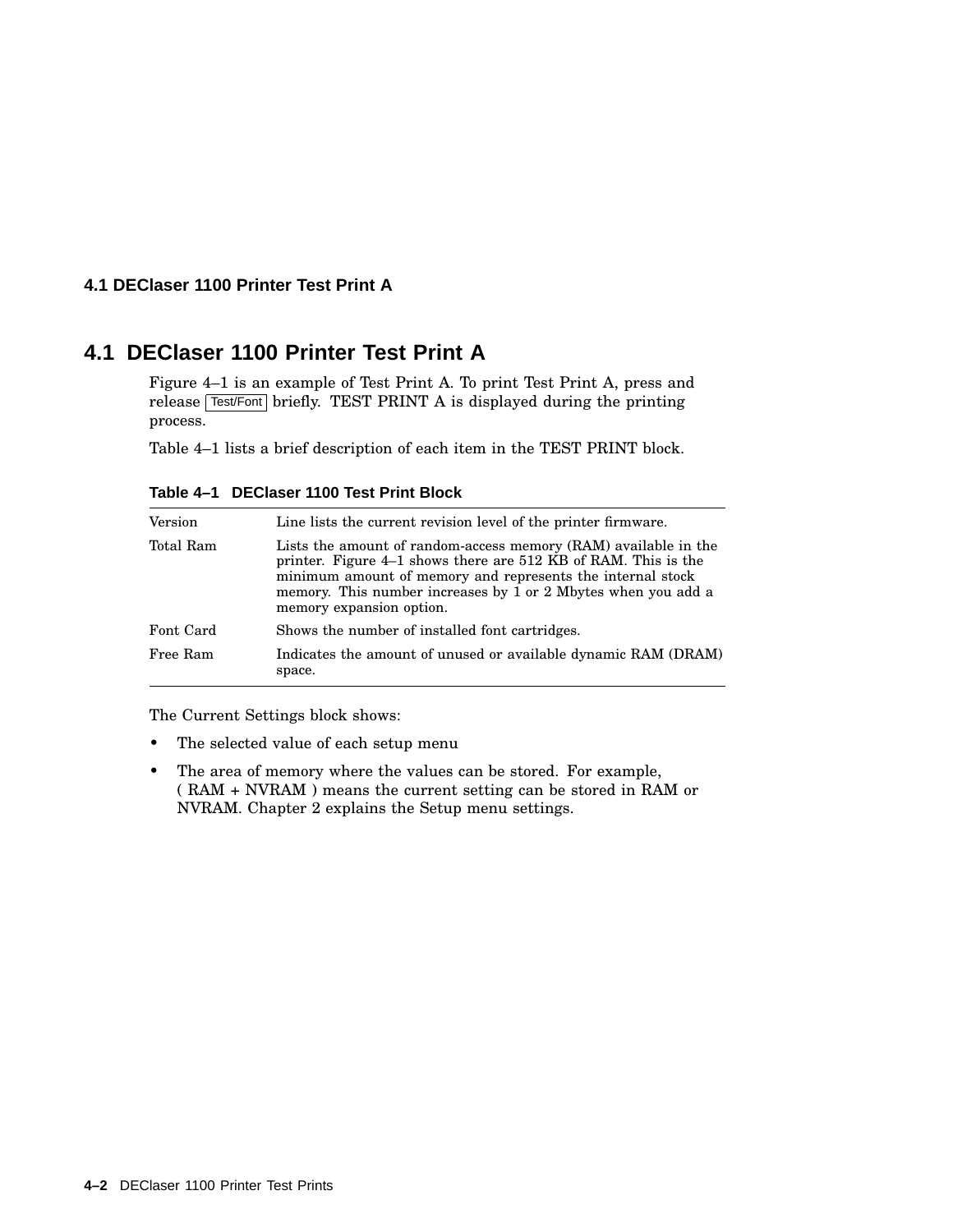**4.1 DEClaser 1100 Printer Test Print A**





MLO-005821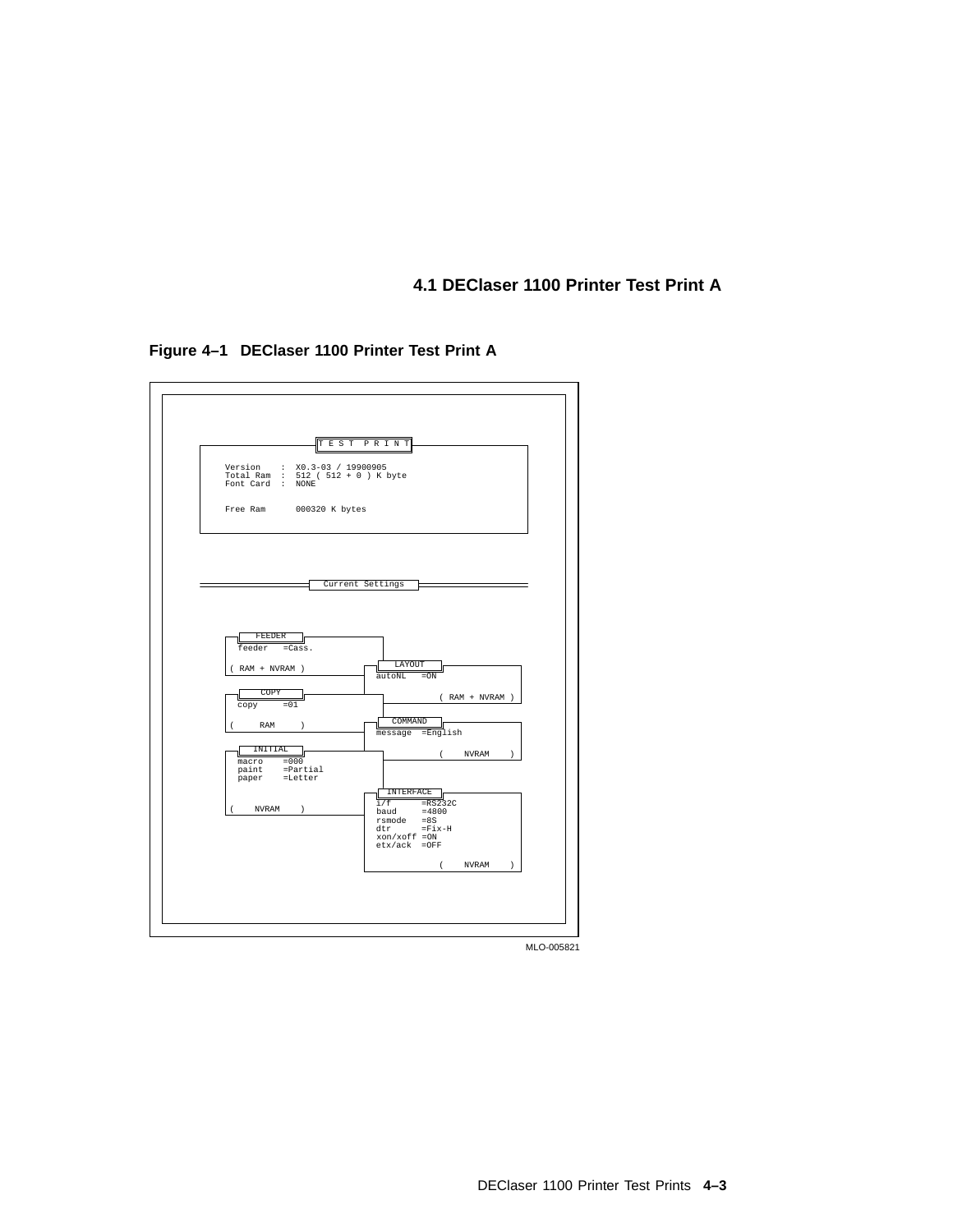#### **4.2 DEClaser 1100 Printer Test Print B**

# **4.2 DEClaser 1100 Printer Test Print B**

Test print B, shown in Figure 4–2, consists of an incrementing alphanumeric test pattern.

To print TEST PRINT B, press and hold **Test/Font** for about 5 seconds or until the 01 TEST PRINT B message is displayed. The printer then continuously prints the test pattern until you press Test/Font or On Line.

TEST PRINT B pattern is a useful for troublshooting the following:

- The pattern of sequentially changing characters is printed across the entire page and is readable. You can easily see any missing characters, changes in image density, and most image defects.
- The TEST PRINT B pattern runs continuously, which exercises the printer and enables you to thoroughly test the printer in offline operation.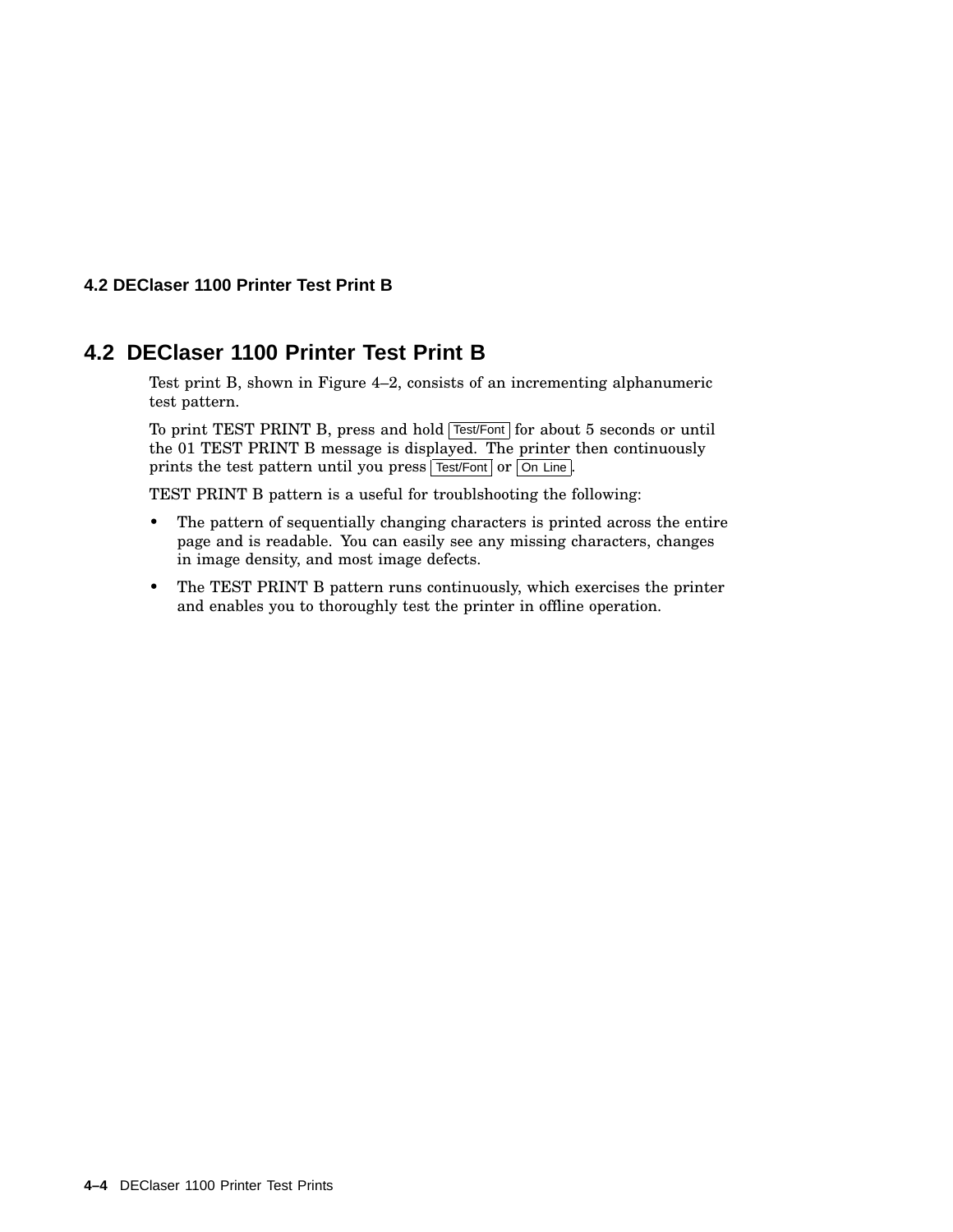**4.2 DEClaser 1100 Printer Test Print B**

**Figure 4–2 DEClaser 1100 Printer Test Print B**

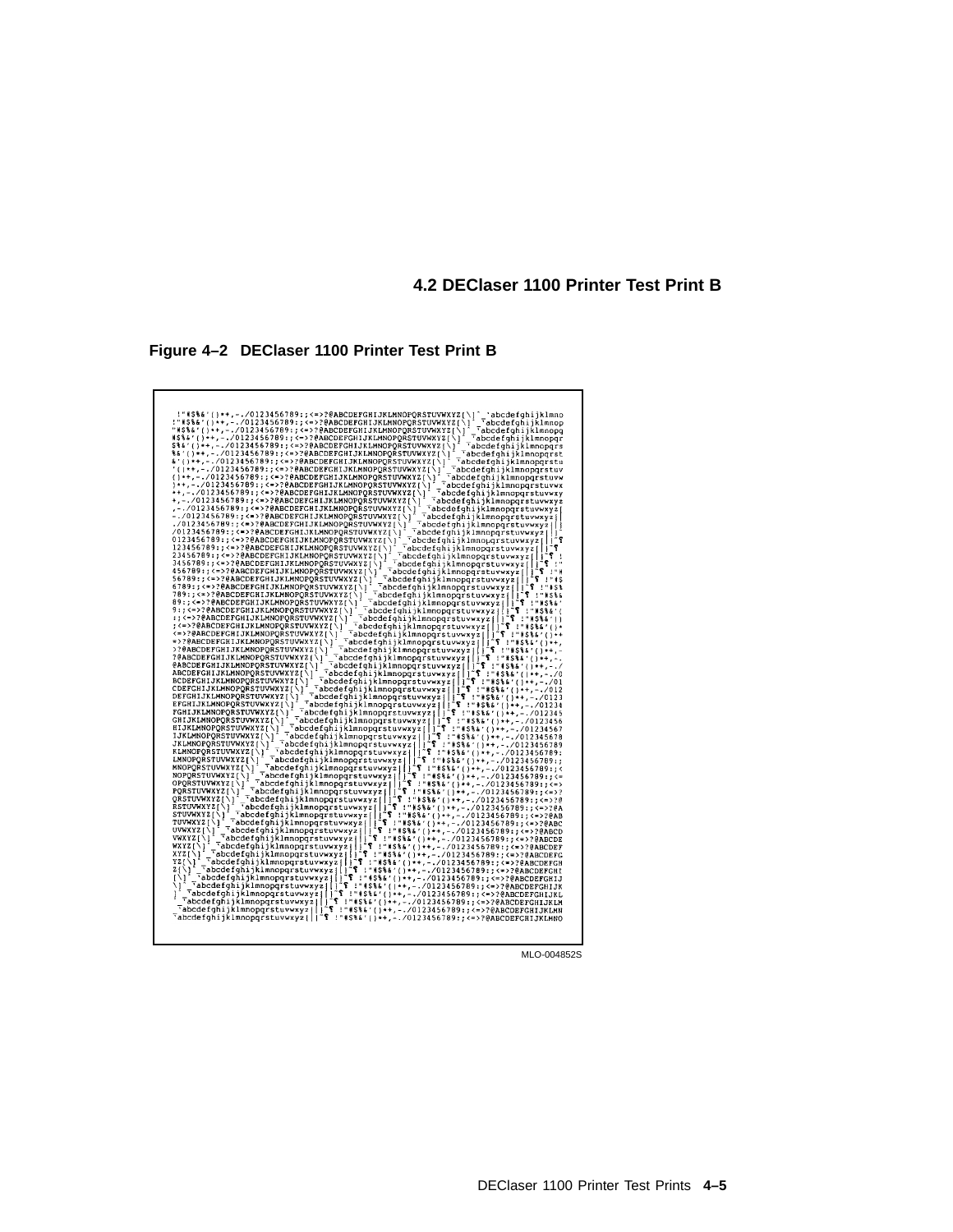#### **4.3 DEClaser 1100 Printer Font List A**

## **4.3 DEClaser 1100 Printer Font List A**

Font List A is a list of internal, cartridge, and downline loaded fonts.

Press Test/Font twice to print font list A. The text 06 FONT LIST A is displayed while the font list is printing.

Fonts are selected by escape sequences sent from the host computer. You cannot select a font from the control panel. For information about selecting fonts, refer to the following documents:

- *Digital ANSI-Compliant Printing Protocol Level 3 Programming Reference Manual*
- *Digital ANSI-Compliant Printing Protocol Level 3 Programming Supplement*

# **4.4 DEClaser 1100 Printer Cleaning Test**

The cleaning test print is shown in Figure 4–3.

The two-pass cleaning test cleans the fixing unit rollers. Perform the cleaning test when:

- Installing a new EP-L cartridge
- Staining occurs at the top or bottom of transparencies
- Paper frequently jams in the fixing unit

The following procedure describes the cleaning test:

1. Press and hold **Test/Font** until the message 08 CLEANING PAP. is displayed.

If an A4 or letter size cassette is installed, cassette feeding is automatically selected. If any other size cassette is installed or if no feeder is installed, tray feeding is selected and one of the following messages is displayed:

PT LOAD LETTER PT LOAD A4

- 2. After loading the requested size sheet, press  $\overline{On Line}$  to print the cleaning test print. The message 08 CLEANING PAP. is displayed during the printing process.
- 3. After the sheet is ejected, the 08 SET THE PAPER message is displayed. Place the sheet printed side up in the tray.
- 4. Press Test/Font to start the second pass of the cleaning test.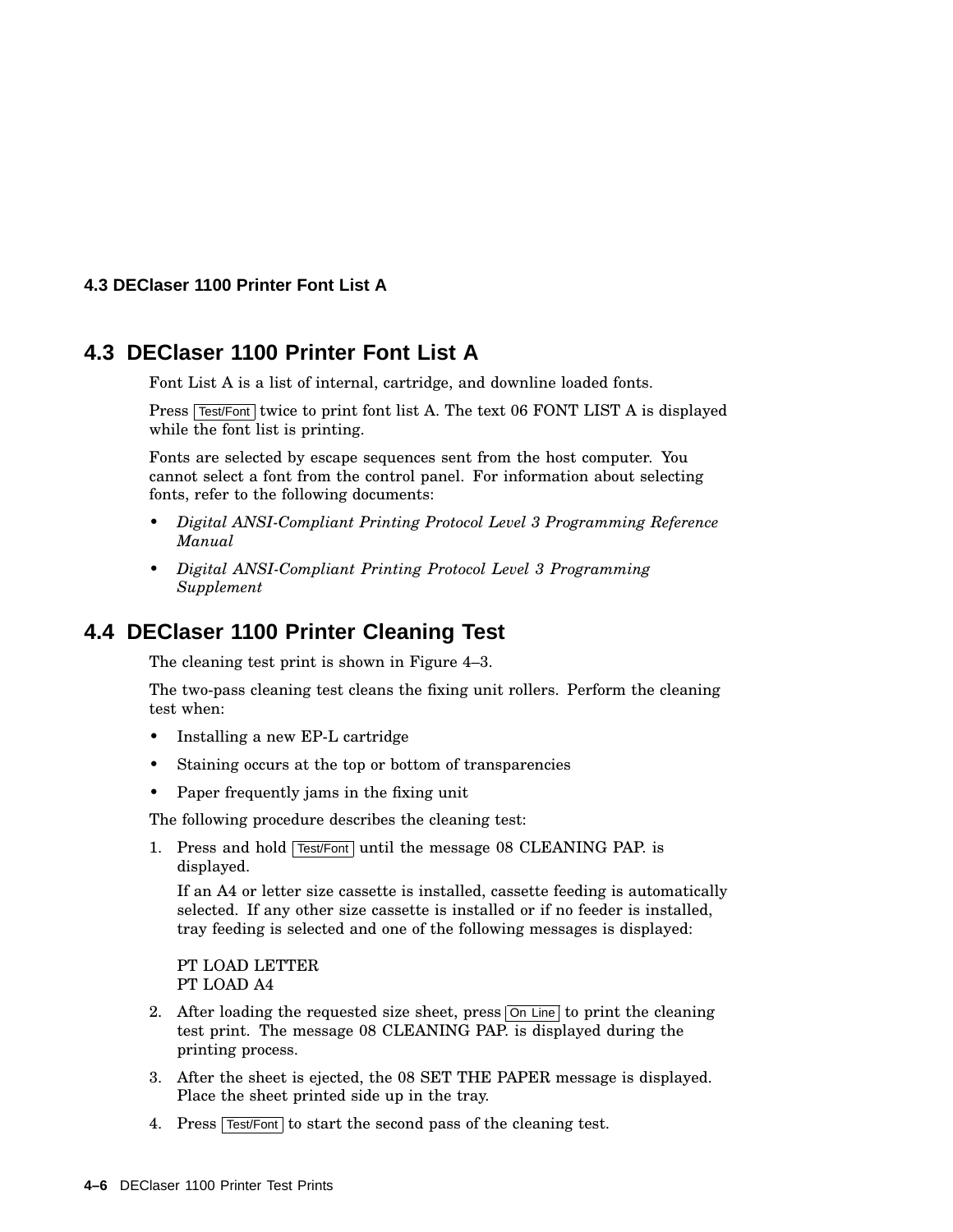#### **4.4 DEClaser 1100 Printer Cleaning Test**

5. The message 08 CLEANING is displayed as the sheet passes through and cleans the paper path rollers. No printing is done during the second pass.

**Figure 4–3 DEClaser 1100 Printer Cleaning Test Print**



MLO-006189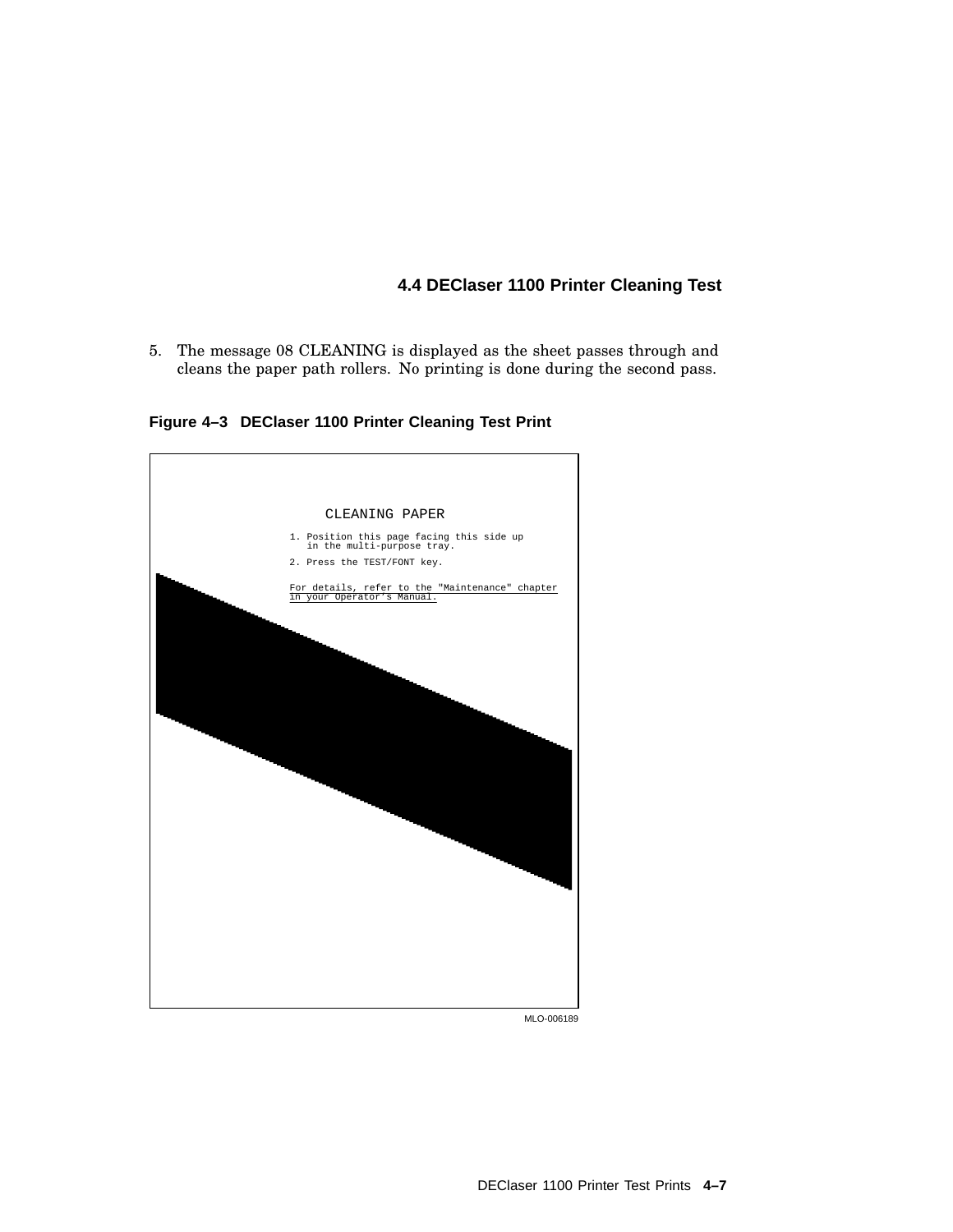#### **4.5 DEClaser 1100 Printer Engine Test Print**

# **4.5 DEClaser 1100 Printer Engine Test Print**

Figure 4–4 is an example of the Engine Test print.

Figure 1–3 shows the location of the TEST PRINT button. Use a pencil or other suitable tool to press it and the printer will respond as follows:

- 1. If the printer is on line and printing, the current job finishes printing.
- 2. The On Line indicator goes off.
- 3. The orange Alarm indicator lights.
- 4. The 15 ENGINE TEST message is displayed.
- 5. One copy of the test pattern is printed.
- 6. After printing, the printer returns to the offline Ready mode.

The Engine Test print is used for the following purposes:

- To check toner dispersion and line weight.
- To verify the condition of the print engine if the video control board, control panel, or interface board are not installed.

The white area of the Engine Test print should be free of toner or smudges, and the lines must print cleanly across the entire page with no faded areas. If the print quality is poor, refer to Section 8.1.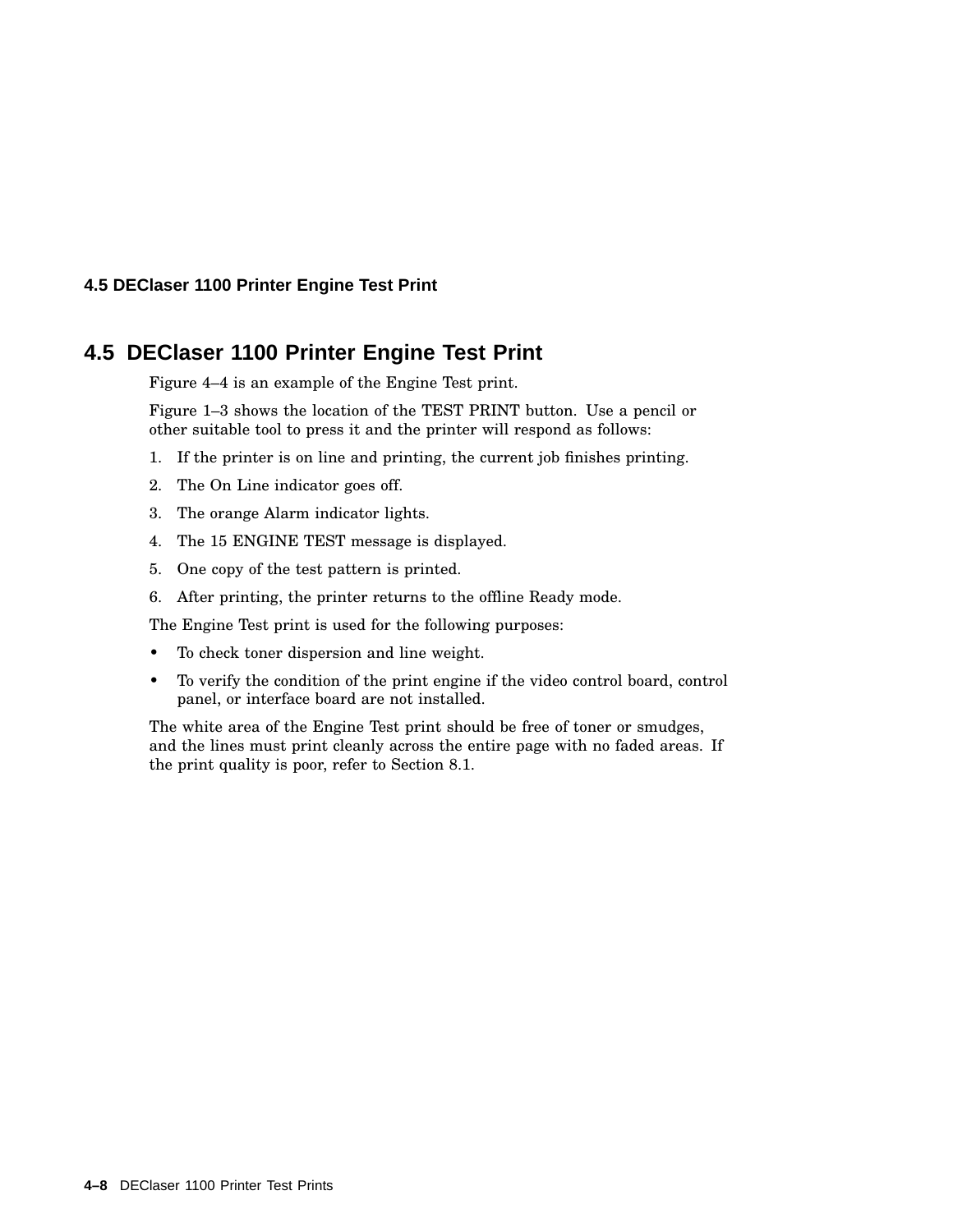**4.5 DEClaser 1100 Printer Engine Test Print**



**Figure 4–4 DEClaser 1100 Printer Engine Test Print**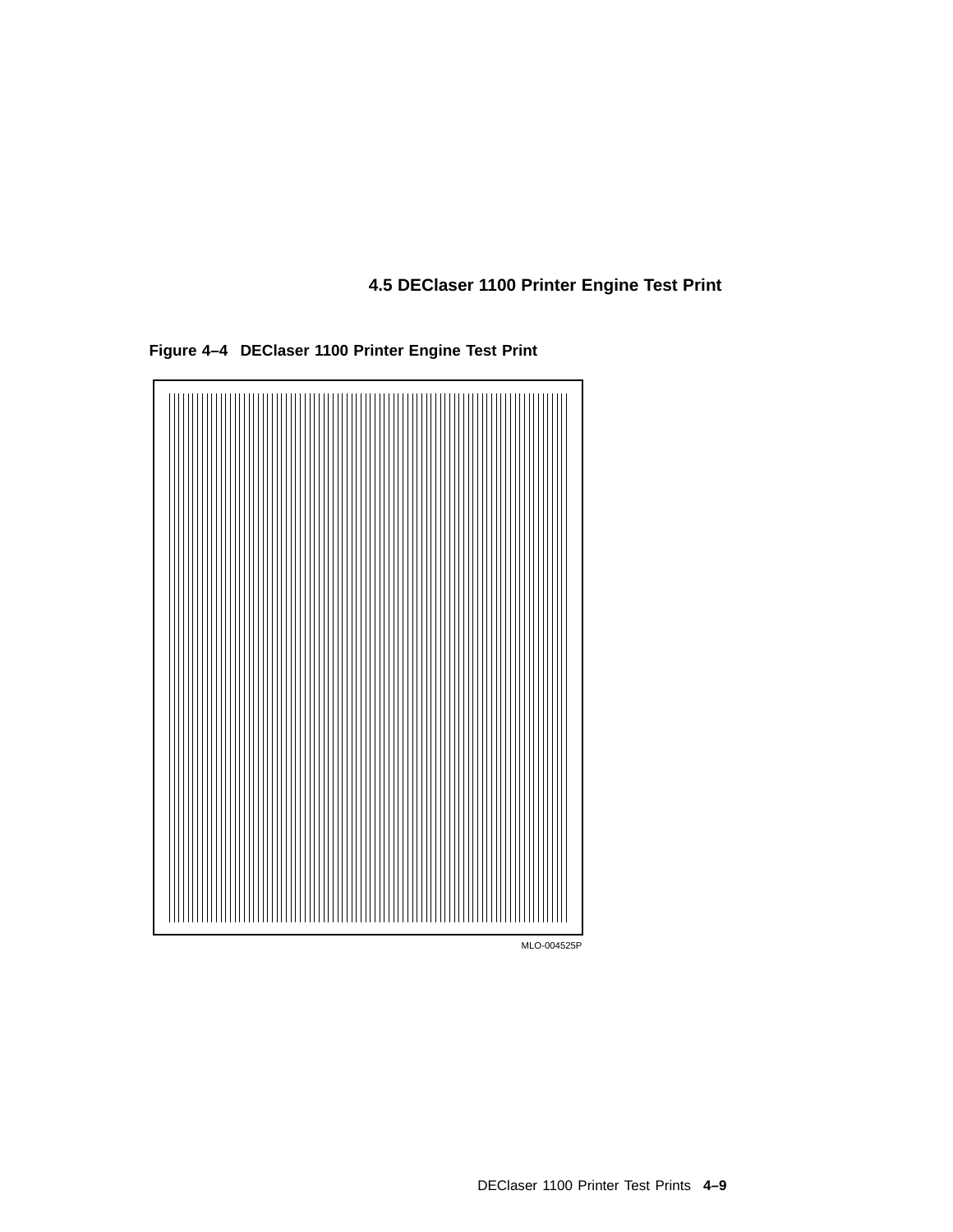# **5**

# **DEClaser 1152 Printer Test Prints**

This chapter explains how to print and use the following test prints on the DEClaser 1152 printer:

- Test Print
- PCL Emulator Test Page
- Cleaning test
- Engine test print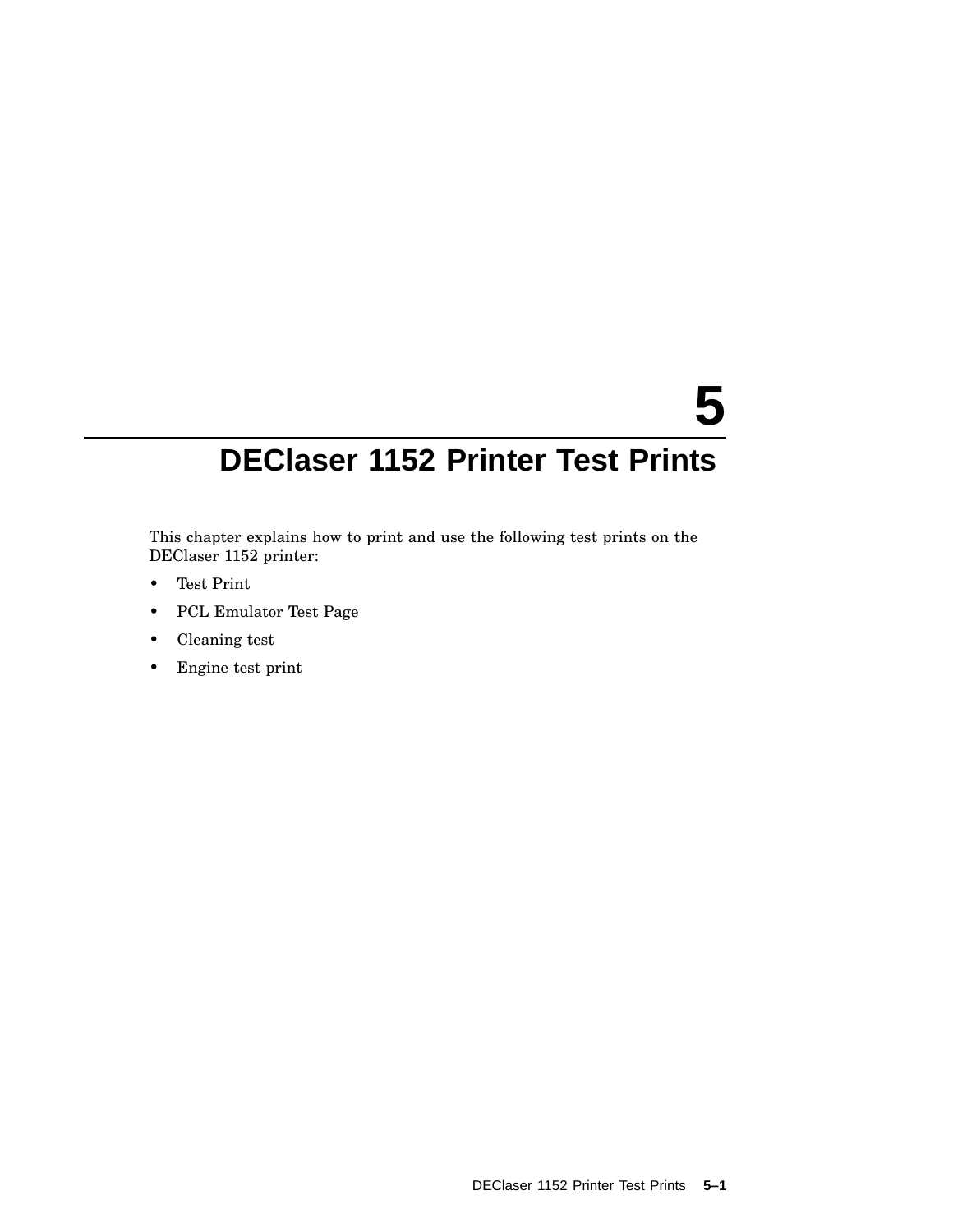#### **5.1 DEClaser 1152 Printer Test Print**

# **5.1 DEClaser 1152 Printer Test Print**

Figure 5–1 shows a sample test print. A Test Print shows the current printer settings.

Use the following procedure to print a Test Print:

- 1. Press On Line to put the printer off line.
- 2. Press and release Test/Font.

**Note:** *Holding down* Test/Font *for 3 seconds or longer causes a cleaning paper to print.*

The test print prints.

3. Press On Line.

Table 5–1 describes the items on the Test Print page.

| <b>Item</b>                   | <b>Description</b>                                                                                                                                                                                                                                                   |
|-------------------------------|----------------------------------------------------------------------------------------------------------------------------------------------------------------------------------------------------------------------------------------------------------------------|
| Version                       | This is the version of internal firmware the printer<br>has installed.                                                                                                                                                                                               |
| Pages Printed                 | This is the total number of pages printed to date.                                                                                                                                                                                                                   |
| Installed RAM                 | This indicates the total amount of installed<br>megabytes of RAM.                                                                                                                                                                                                    |
| Defined Font Outlines         | This lists the names of the installed fonts.                                                                                                                                                                                                                         |
| <b>Communication Settings</b> | This shows the current settings of all the<br>communication interfaces.                                                                                                                                                                                              |
|                               | <b>Note:</b> The Serial and the Parallel sections list the<br>interpreter as LaserJetIIP. The front panel of the<br>printer shows the interpreter as PCL4. The reason<br>for the difference is there is not enough space on the<br>front panel to print LaserJetIIP. |
| Cartridge 1/Cartridge 2       | This shows the active font cartridge slot.                                                                                                                                                                                                                           |

#### **Table 5–1 DEClaser 1152 Printer Test Print**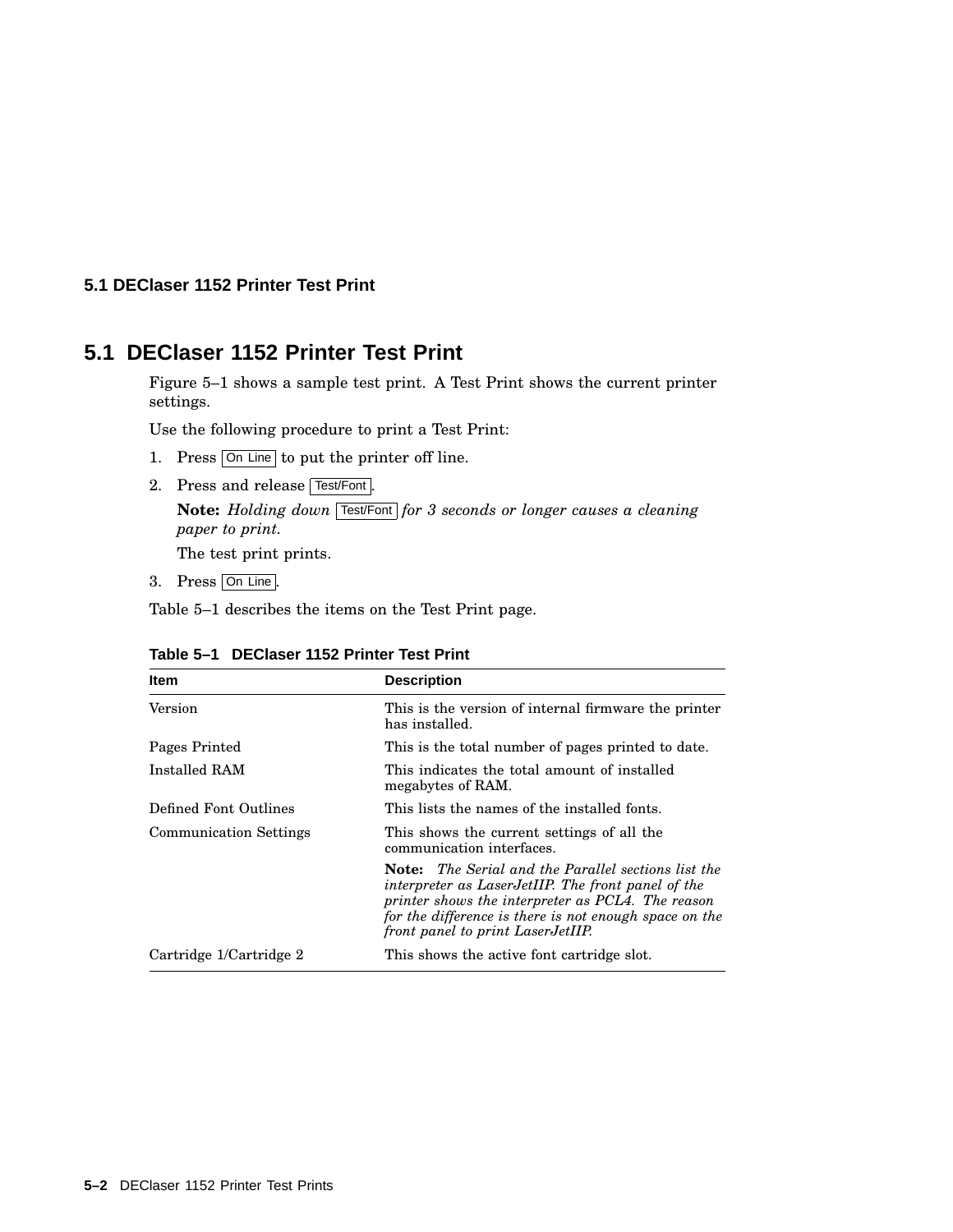**5.1 DEClaser 1152 Printer Test Print**



**Figure 5–1 DEClaser 1152 Printer Test Print**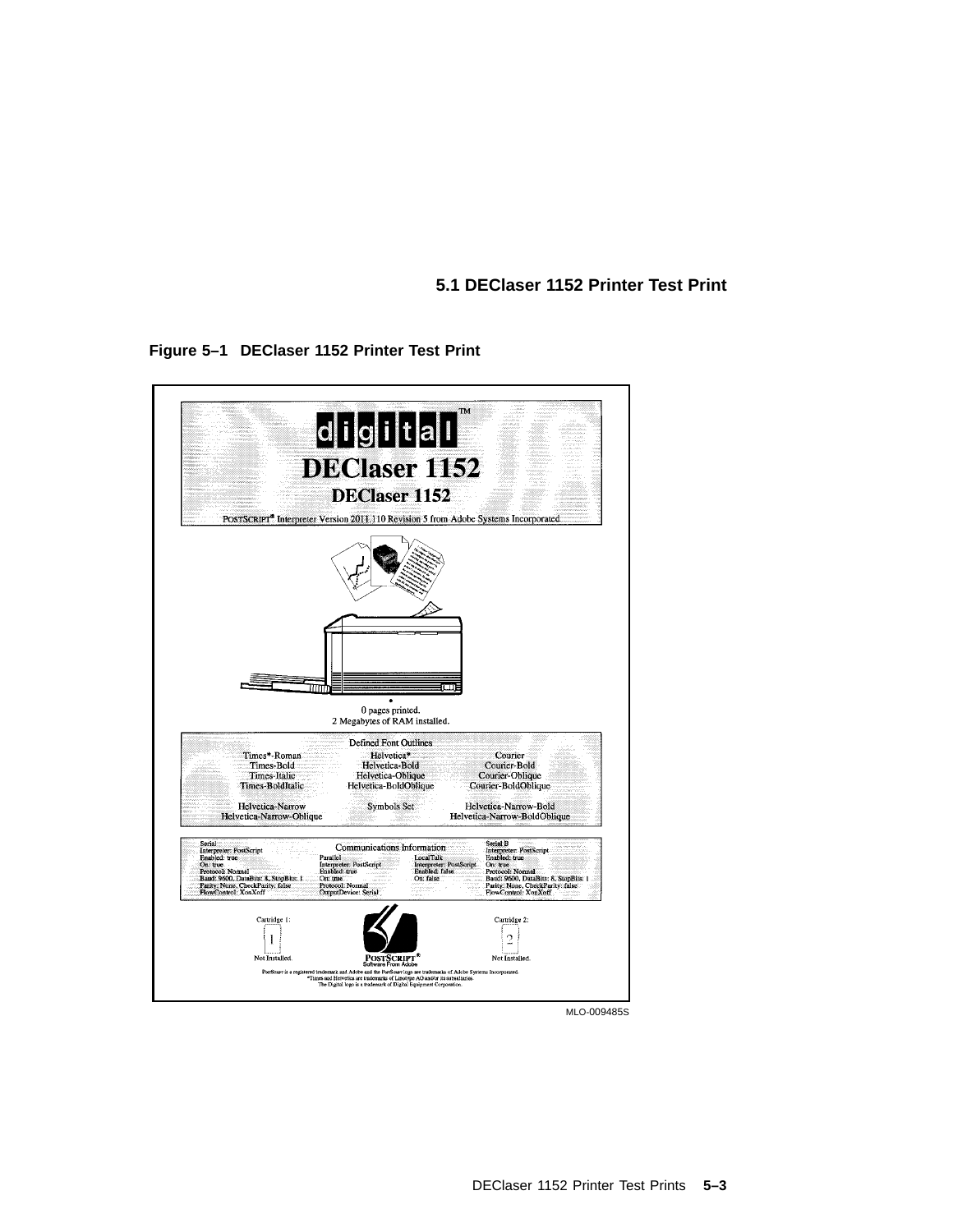#### **5.2 DEClaser 1152 Printer PCL Emulator Test Page**

# **5.2 DEClaser 1152 Printer PCL Emulator Test Page**

Figure 5–2 shows a sample PCL Emulator Test Page, which lists the internal, cartridge, and downline loaded fonts. To print the PCL Emulator Test Page, using the following procedure:

- 1. Enter Menu mode.
- 2. Select PS PCL SETUP.
- 3. Select PCL: FONT PAGE.
- 4. Press ENTER. **EXECUTE?** displays on the front panel.
- 5. Press ENTER .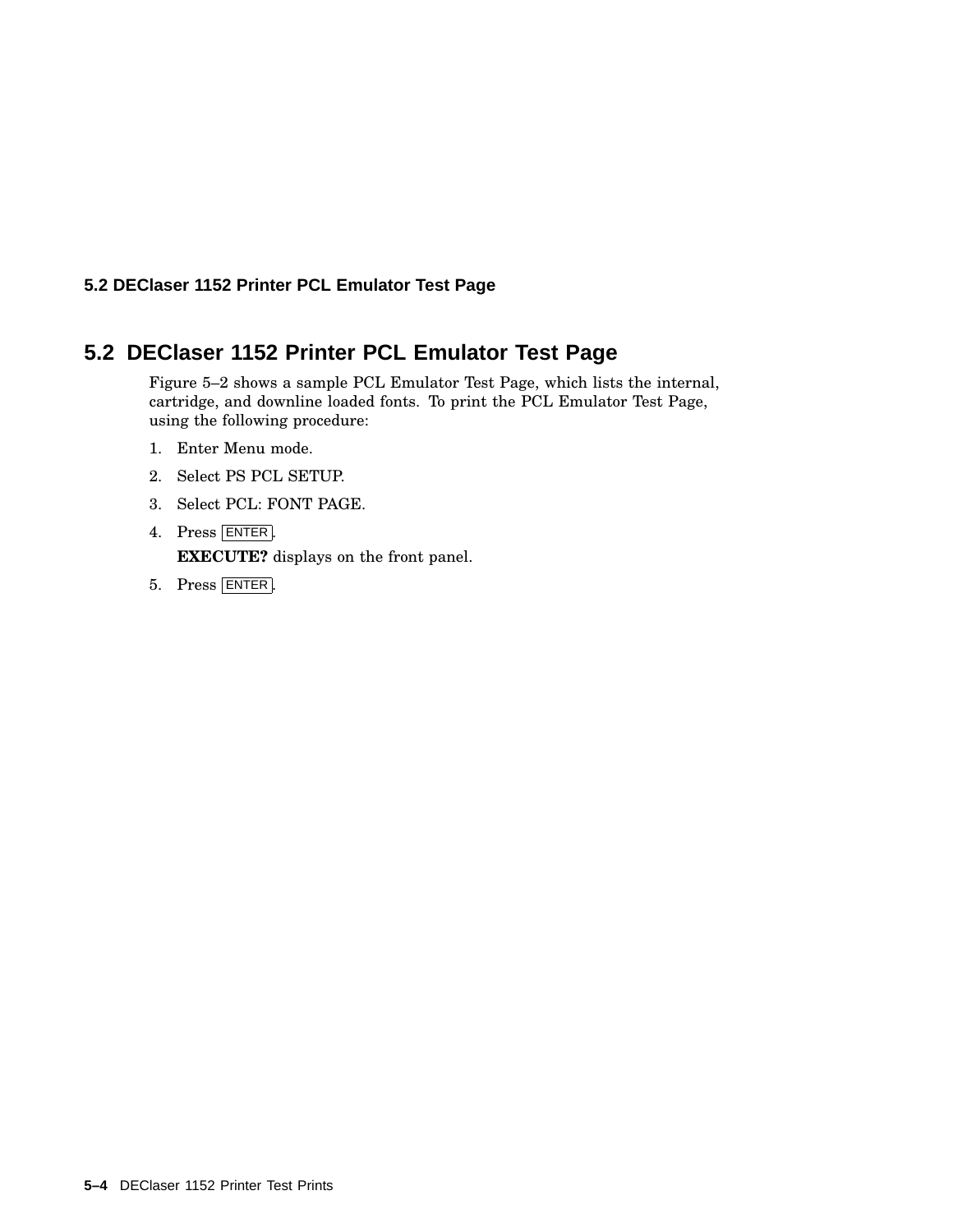# **5.2 DEClaser 1152 Printer PCL Emulator Test Page**

**Figure 5–2 DEClaser 1152 Printer PCL Emulator Test Page**

| Internal Scalable Typefaces:                   |                         |                              |                           |                     |
|------------------------------------------------|-------------------------|------------------------------|---------------------------|---------------------|
|                                                |                         |                              |                           |                     |
|                                                |                         |                              |                           |                     |
| Name<br>Courier                                | Face #                  | Spacing<br>Fixed             | Style<br><b>Upright</b>   | Weight<br>Medium    |
| CourierPC                                      | 3<br>3                  | Fixed                        | Upright                   | Medium              |
| CourierPC850                                   | 3                       | Fixed                        | Upright                   | Medium              |
| CourierPC8dn                                   | 3                       | Fixed                        | Upright                   | Medium              |
| Courier-Oblique                                | 3                       | Fixed                        | Italic                    | Medium              |
| CourierPC-Oblique                              | 3                       | Fixed                        | Italic                    | Medium              |
| CourierPC850-Oblique                           | 3                       | Fixed                        | Italic                    | Medium              |
| CourierPC8dn-Oblique                           | 3                       | Fixed                        | Italic                    | Medium              |
| Courier-Bold                                   | 3                       | Fixed                        | Upright                   | Bold                |
| CourierPC-Bold                                 | 3                       | Fixed                        | Upright                   | Bold                |
| CourierPC850-Bold                              | 3                       | Fixed                        | Upright                   | Bold                |
| CourierPC8dn-Bold                              | 3                       | Fixed                        | Upright                   | <b>Bold</b>         |
| Courier-Bold                                   | 3                       | Fixed                        | Upright                   | Bold                |
| Courier-Bold                                   | 3                       | Fixed                        | Upright                   | Bold                |
| Courier-BoldOblique                            | 3                       | Fixed                        | <b>Italic</b>             | Bold                |
| CourierPC-BoldOblique                          | 3                       | Fixed                        | Italic                    | Bold                |
| CourierPC850-BoldOblique                       | 3                       | Fixed                        | <b>Italic</b>             | Bold                |
| CourierPC8dn-BoldOblique                       | 3                       | Fixed                        | Italic                    | Bold                |
| Helvetica                                      | 4                       | Proportional                 | Upright                   | Medium              |
| Helvetica                                      | 4                       | Proportional                 | Upright                   | Medium              |
| Helvetica-Oblique                              | $\overline{\mathbf{4}}$ | Proportional                 | Italic                    | Medium              |
| Helvetica-Oblique                              | 4                       | Proportional                 | Italic                    | Medium              |
| Helvetica-Bold                                 | 4                       | Proportional                 | Upright                   | Bold                |
| Helvetica-Bold                                 | 4                       | Proportional                 | Upright                   | Bold                |
| Helvetica-BoldOblique                          | 4                       | Proportional                 | Italic                    | Bold                |
| Helvetica-BoldOblique                          | 4                       | Proportional                 | Italic                    | Bold                |
| Times-Roman                                    | 5                       | Proportional                 | Upright                   | Medium              |
| Times-Italic                                   | 5                       | Proportional                 | Italic                    | Medium              |
| Times-Italic                                   | 5                       | Proportional                 | Italic                    | Medium              |
| Times-Bold                                     | 5                       | Proportional                 | Upright                   | Bold                |
| Times-BoldItalic                               | 5                       | Proportional                 | Italic                    | Bold                |
| Times-BoldItalic                               | 5                       | Proportional                 | Italic                    | Bold                |
| Helvetica-Narrow                               | 12                      | Proportional                 | Upright                   | Medium              |
| Helvetica-Narrow                               | 12<br>12                | Proportional                 | Upright                   | Medium              |
| Helvetica-Narrow-Oblique                       | 12                      | Proportional                 | Italic                    | Medium              |
| Helvetica-Narrow-Oblique                       | 12                      | Proportional                 | Italic                    | Medium              |
| Helvetica-Narrow-Bold<br>Helvetica-Narrow-Bold | 12                      | Proportional<br>Proportional | <b>Upright</b><br>Upright | <b>Bold</b><br>Bold |
| Helvetica-Narrow-BoldOblique                   | 12                      | Proportional                 | Italic                    | Bold                |
| Palatino-Roman                                 | 15                      | Proportional                 | <b>Upright</b>            | Medium              |
| Palatino-Italic                                | 15                      | Proportional                 | Italic                    | Medium              |
| Palatino-Bold                                  | 15                      | Proportional                 | Upright                   | Bold                |
| Palatino-BoldItalic                            | 15                      | Proportional                 | Italic                    | Bold                |
| Souvenir-Light                                 | 16                      | Proportional                 | Upright                   | Light               |
| Souvenir-LightItalic                           | 16                      | Proportional                 | Italic                    | Light               |
| Souvenir-Demi                                  | 16                      | Proportional                 | Upright                   | Demi Bold           |
| Souvenir-Demiltalic                            | 16                      | Proportional                 | Italic                    | Demi Bold           |
| NewCenturySchlbk-Roman                         | 23                      | Proportional                 | <b>Upright</b>            | Medium              |
| NewCenturySchlbk-Italic                        | 23                      | Proportional                 | Italic                    | Medium              |
| NewCenturySchlbk-Bold                          | 23                      | Proportional                 | Upright                   | Bold                |
| NewCenturySchlbk-BoldItalic                    | 23                      | Proportional                 | Italic                    | Bold                |
| AvantGarde-Book                                | 31                      | Proportional                 | Upright                   | Medium              |
| AvantGarde-BookOblique                         | 31                      | Proportional                 | Italic                    | Medium              |
| AvantGarde-Demi                                | 31                      | Proportional                 | Upright                   | Demi Bold           |

MLO-009528P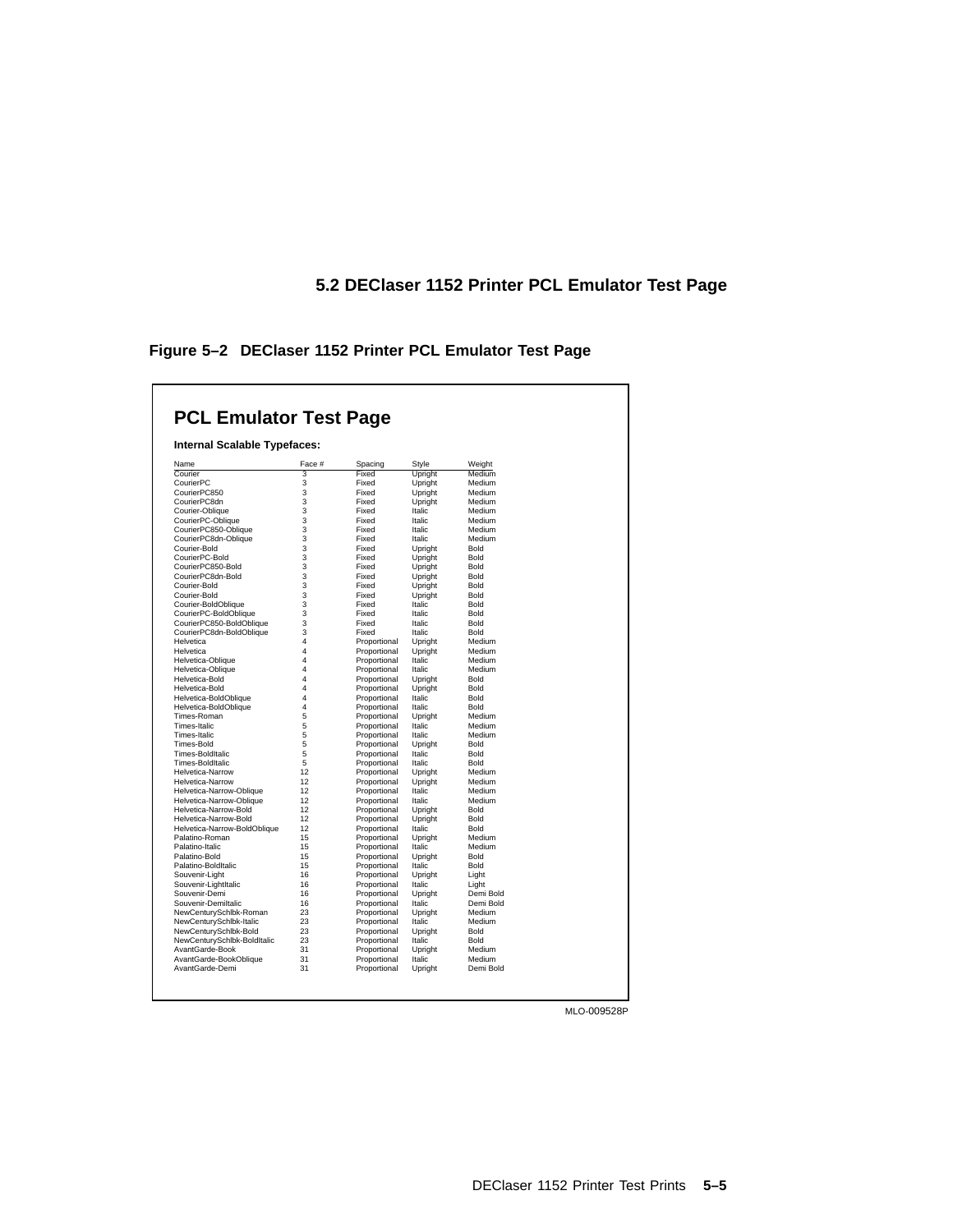#### **5.3 DEClaser 1152 Printer Cleaning Test Page**

# **5.3 DEClaser 1152 Printer Cleaning Test Page**

Figure 5–3 shows a Cleaning Test page.

The two-pass cleaning test cleans the fixing unit rollers. Perform the cleaning test when:

- Installing a new EP-L cartridge
- Staining occurs at the top or bottom of transparencies
- Paper frequently jams in the fixing unit

**Note:** *Always use plain white paper to generate the cleaning paper. It can be A4-size, letter-size, or legal-size paper.*

Use the following procedure to clean the fixing assembly:

- 1. Be sure the printer is not printing and the display reads **PS READY/IDLE**.
- 2. Press On Line.
	- The On Line indicator shuts off.
	- **PS OFFLINE** displays on the control panel.
- 3. Press and hold down Test/Font until the display reads **CLEANING PAPER** and the LED lights on the Test/Font button.
	- The cleaning paper prints.
- 4. Insert the printed cleaning paper into the paper tray with the printed side facing up.
- 5. Press  $\sqrt{\frac{F_{\text{est}}}{F_{\text{out}}}}$  to run the cleaning paper through the printer.
	- The cleaning paper moves to the output tray, indicating that the fixing assembly is clean.
- 6. Press On Line .
	- The On Line indicator lights.
	- **PS READY/IDLE** displays on the control panel.
	- $\rightarrow$  Discard the cleaning paper.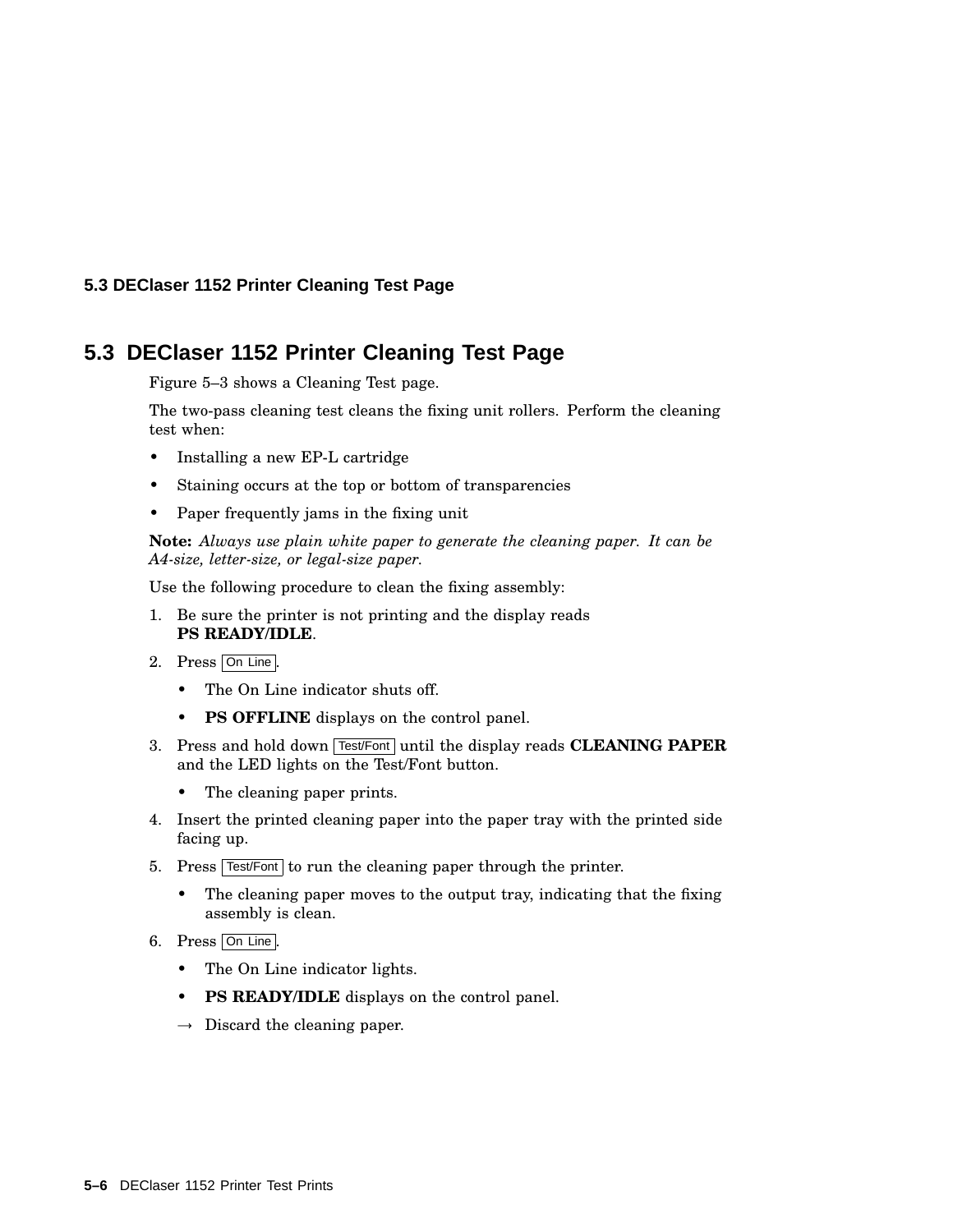# **5.3 DEClaser 1152 Printer Cleaning Test Page**

**Figure 5–3 DEClaser 1152 Printer Cleaning Test Print**



MLO-006189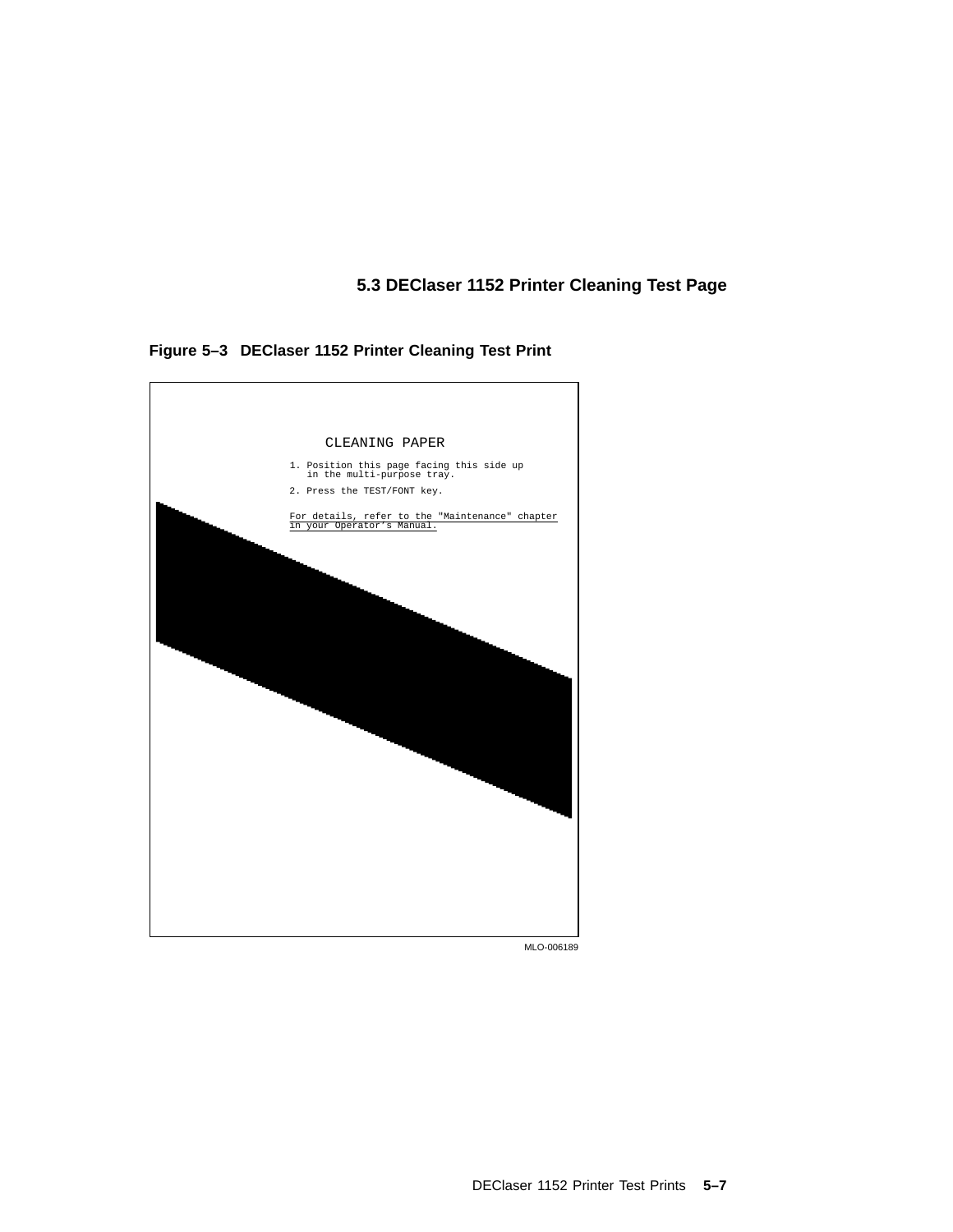#### **5.4 DEClaser 1152 Printer Engine Test Print**

# **5.4 DEClaser 1152 Printer Engine Test Print**

Figure 5–4 is an example of the Engine Test print.

Figure 1–3 shows the location of the TEST PRINT button. Press the TEST PRINT button with a pencil or other suitable tool to print an engine test print.

The Engine Test print is used for the following purposes:

- To check toner dispersion and line weight
- To verify the condition of the print engine if the video control board, control panel, or interface board are not installed

The white area of the Engine Test print should be free of toner or smudges, and the lines must print cleanly across the entire page with no faded areas. If the print quality is poor, refer to Section 8.1.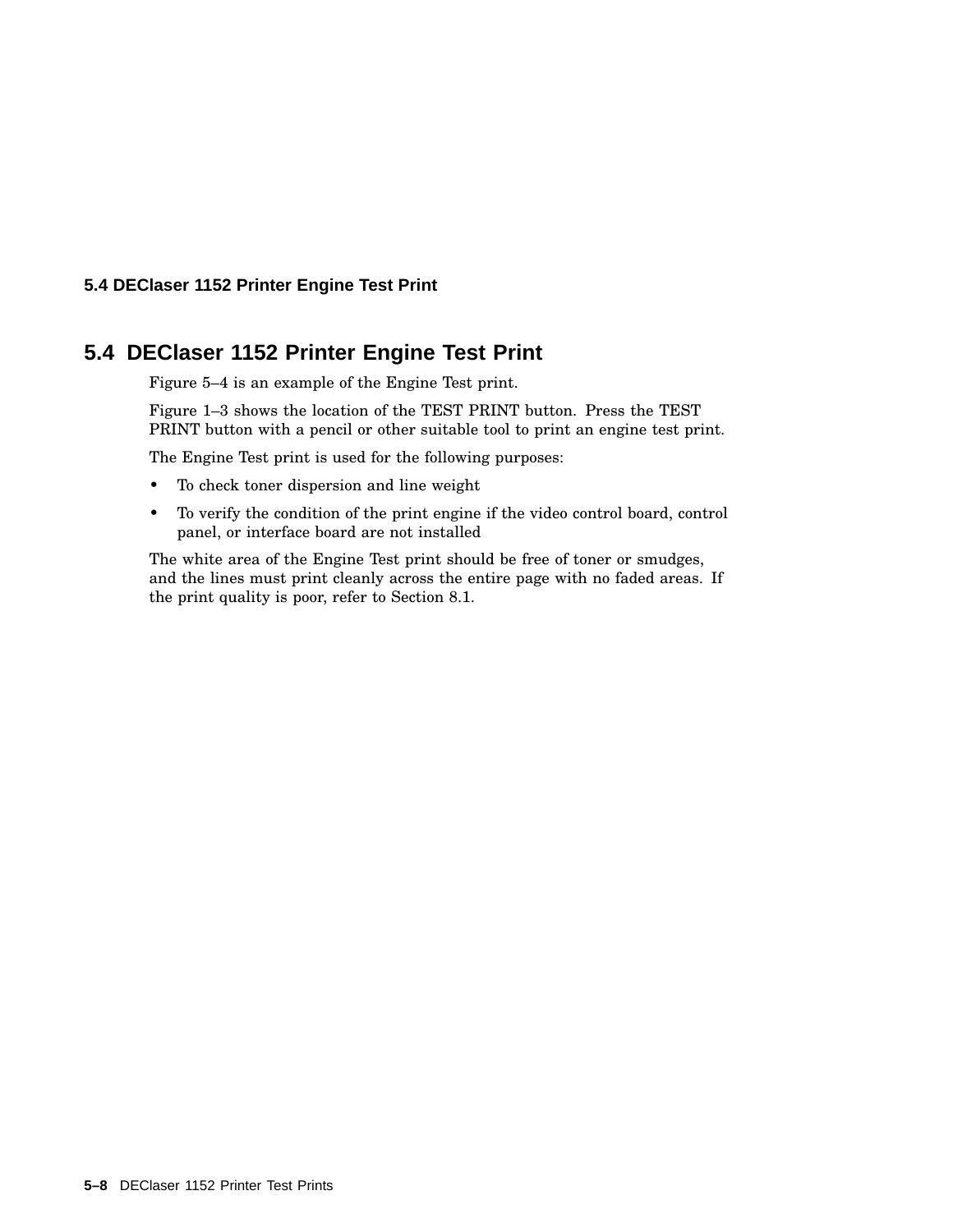**5.4 DEClaser 1152 Printer Engine Test Print**



**Figure 5–4 DEClaser 1152 Printer Engine Test Print**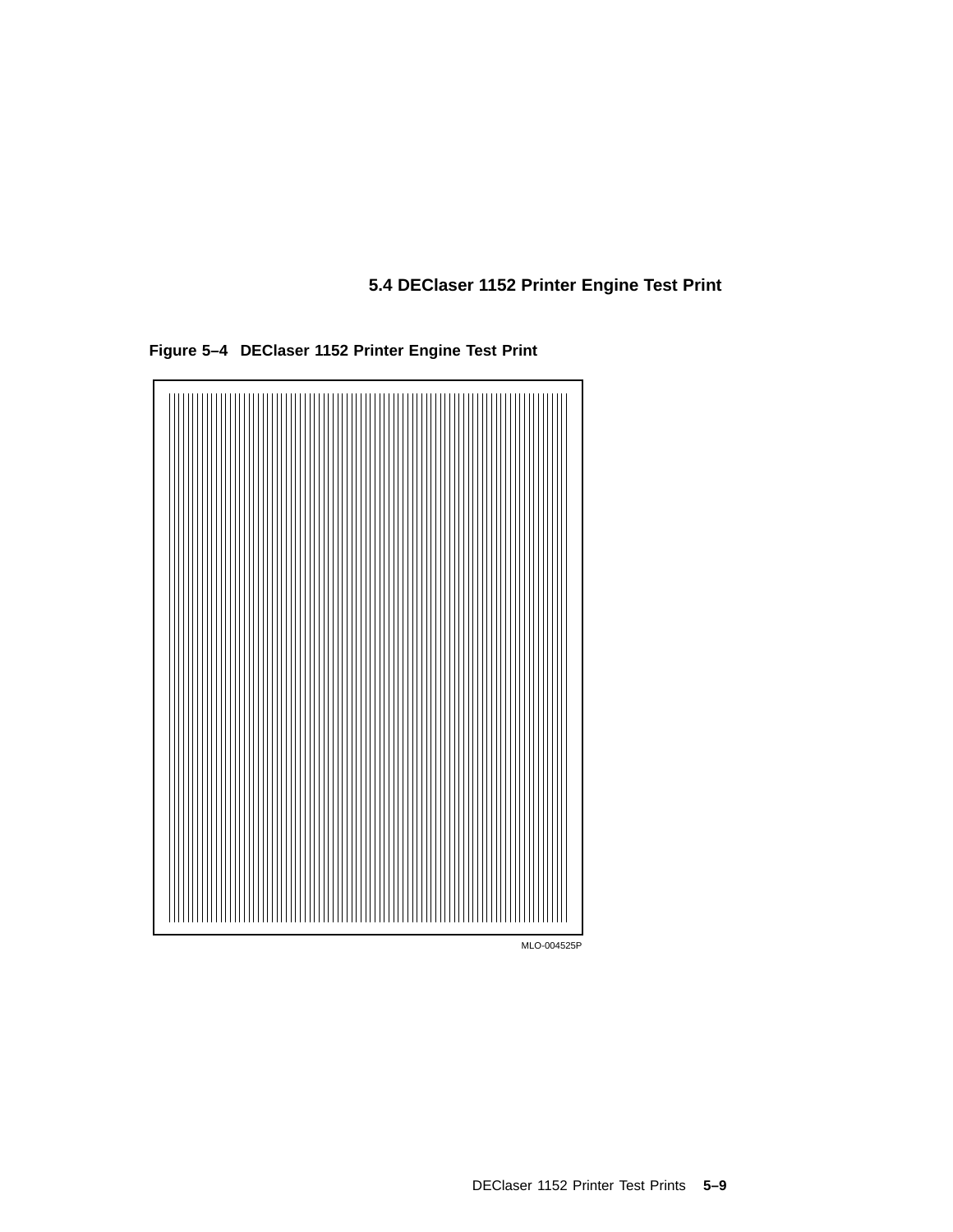# **6 Control Panel Messages FIPs**

Chapter 6 describes the control panel messages of the DEClaser 1100 and 1152 printers.

# **6.1 Control Panel Messages**

Use the following list for directions to the tables that interpret the control panel display text and provides troubleshooting information. All control panel messages are displayed with the Alarm indicator, except 00 READY DEC.

- Status messages, Table 6–1
- Operator call messages, Table 6–3
- Functional messages, Table 6–4
- Service messages, Table 6–5

#### **6.2 Status Messages**

Table 6–1 lists the messages on the DEClaser 1100 printer. Table 6–2 lists the status messages on the DEClaser 1152 printer.

| <b>Number</b><br><b>Message</b> | <b>Description and Action</b>                                                                                                                                                          |
|---------------------------------|----------------------------------------------------------------------------------------------------------------------------------------------------------------------------------------|
| 00 READY DEC                    | The printer is ready to print. If the On Line indicator is<br>on, print files can be sent from the host. If the On Line<br>indicator is off, the printer is in the offline Ready mode. |
| 01 TEST PRINT B                 | The printer is generating and printing Test Print B. See<br>Section 4.2 for more information about Test Print B.                                                                       |
|                                 | (continued on next page)                                                                                                                                                               |

**Table 6–1 DEClaser 1100 Printer Status Messages**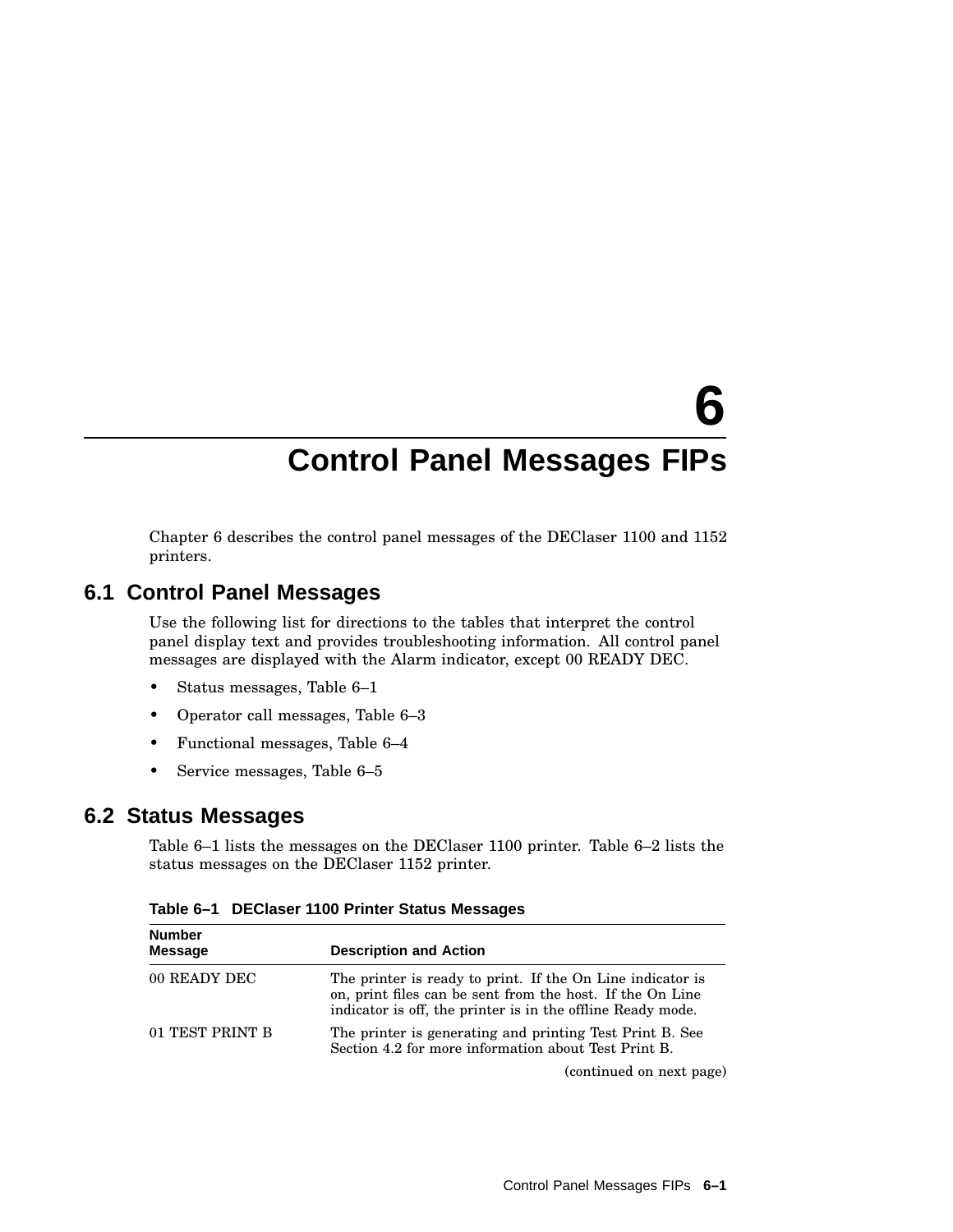# **6.2 Status Messages**

| <b>Number</b><br><b>Message</b> | <b>Description and Action</b>                                                                                                                                                                       |
|---------------------------------|-----------------------------------------------------------------------------------------------------------------------------------------------------------------------------------------------------|
| 02 WARMING UP                   | The printer is waiting for the fixing unit to reach operating<br>temperature. If the fixing unit fails to reach the correct<br>operating temperature, the 50 SERVICE message is<br>displayed.       |
| 03 RESET                        | This message is displayed for about four seconds to confirm<br>that the reset function is completed. Pressing Reset or<br>transmitting a SET command from the host initiates the<br>reset function. |
| 04 TEST STOP                    | This message is displayed to show that the generation<br>and printing of a test pattern is stopping. The message is<br>displayed while the remaining paper is printed and ejected.                  |
| 05 TEST PRINT A                 | This message is displayed during the generation and<br>printing of Test Print A.                                                                                                                    |
| 06 FONT LIST A                  | This message is displayed during the generation and<br>printing of the FONT LIST.                                                                                                                   |
| 08 CLEANING PAP.                | This message is displayed while the fixing unit cleaning<br>pattern is printing.                                                                                                                    |
| 08 SET THE PAPER                | This message prompts you to set the cleaning sheet, faceup,<br>in the paper tray.                                                                                                                   |

**Table 6–1 (Cont.) DEClaser 1100 Printer Status Messages**

| Table 6–2 DEClaser 1152 Status Messages |  |
|-----------------------------------------|--|
|-----------------------------------------|--|

| <b>Message</b>         | <b>Description and Action</b>                                                                                                                                                          |
|------------------------|----------------------------------------------------------------------------------------------------------------------------------------------------------------------------------------|
| <b>PS INITIALIZING</b> | The PostScript interpreter is initializing. This occurs at<br>power up.                                                                                                                |
| <b>PS READY/IDLE</b>   | The printer is ready to print. If the On Line indicator is<br>on, print files can be sent from the host. If the On Line<br>indicator is off, the printer is in the offline Ready mode. |
| <b>PS OFFLINE</b>      | The printer is in an offline state.                                                                                                                                                    |
| <b>PS HOLDING</b>      | This is an intermediate message showing the state of the<br>$I/O$ serializer.                                                                                                          |
| <b>PS PROCESSING</b>   | The interpreter is processing data.                                                                                                                                                    |
| <b>PS WAITING</b>      | This message displays when the printer is printing and the<br>input buffer is waiting for more data.                                                                                   |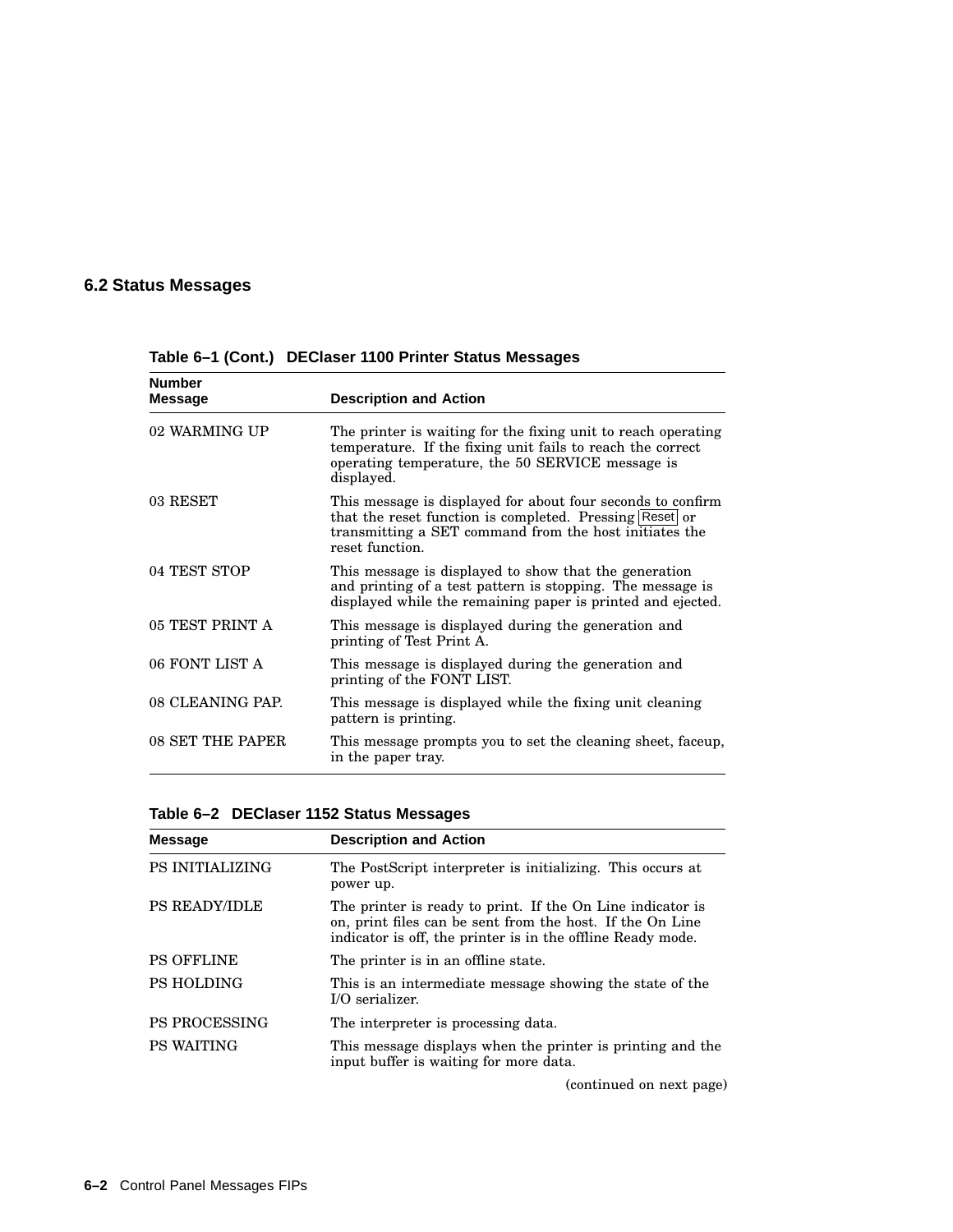#### **6.2 Status Messages**

| <b>Message</b>          | <b>Description and Action</b>                                                                                                                                                                                       |
|-------------------------|---------------------------------------------------------------------------------------------------------------------------------------------------------------------------------------------------------------------|
| PS WAIT FOR IDLE        | This message displays when job reset is set to no on the<br>front panel and the user presses ONLINE while a job was<br>printing.                                                                                    |
| <b>PS TEST PRINT</b>    | This message appears while processing and printing the test<br>page. The control panel keys are buffered during the test<br>print. You cannot perform a control panel reset of the test<br>print.                   |
| <b>CLEANING PAPER</b>   | This message is displayed while the fixing unit cleaning<br>paper is printing.                                                                                                                                      |
| <b>LOAD PAPER</b>       | This message means the printer is ready to receive the<br>cleaning paper or manually fed paper.                                                                                                                     |
| <b>PS RESET TO STOP</b> | The message appears when the job reset is set to yes on the<br>front panel and the user presses ONLINE to take the printer<br>off line. To flush the job, press RESET. To continue the job,<br>press any other key. |
| <b>PS RESETTING JOB</b> | This message displays while the communications buffer is<br>being cleared and the job is reset.                                                                                                                     |

**Table 6–2 (Cont.) DEClaser 1152 Status Messages**

## **6.3 Operator Call FIP**

When an operator call condition occurs, the printer goes off line and an operator call message is displayed. The message clears automatically as soon as the condition is corrected.

Table 6–3 lists all operator call messages, explains the message, and provides troubleshooting information if the message cannot be cleared or is displayed for no apparent reason.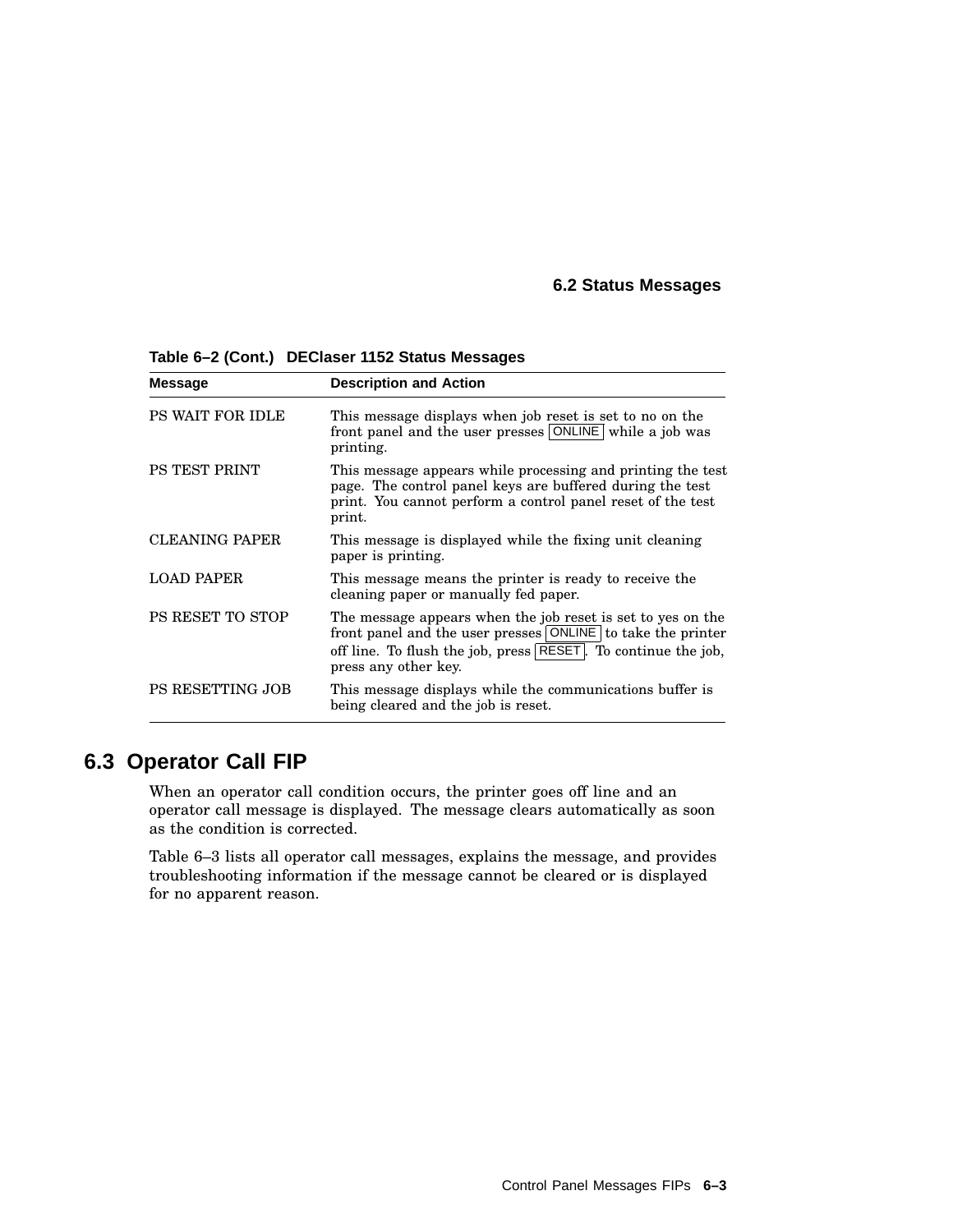| <b>Number</b><br><b>Message</b> | <b>Description and Action</b>                                                                                                                                  |
|---------------------------------|----------------------------------------------------------------------------------------------------------------------------------------------------------------|
| <b>10 CHECK PAPER</b>           | This message indicates a feeding problem from the selected<br>input device and is caused by bad media or a circuit<br>malfunction of the feed roller solenoid. |
|                                 | Troubleshooting: Respond to this error with the following<br>steps.                                                                                            |
|                                 | 1.<br>Remove the paper and perform the following checks:                                                                                                       |
|                                 | Inspect the paper for static electricity, adhesive<br>٠<br>contamination, or damage.                                                                           |
|                                 | Thoroughly fan the paper and load it in the tray or<br>٠<br>cassette.                                                                                          |
|                                 | 2. Perform the following steps if the problem occurs when<br>feeding from the cassette:                                                                        |
|                                 | Remove the cassette and inspect the condition of<br>the cassette solenoids (SL901 and SL902). Fix or<br>replace any damaged FRU that you find.                 |
|                                 | Swap the cassette feeder board.                                                                                                                                |
|                                 | Swap the DC control board.                                                                                                                                     |
|                                 | (continued on next page)                                                                                                                                       |

**Table 6–3 Operator Call Messages**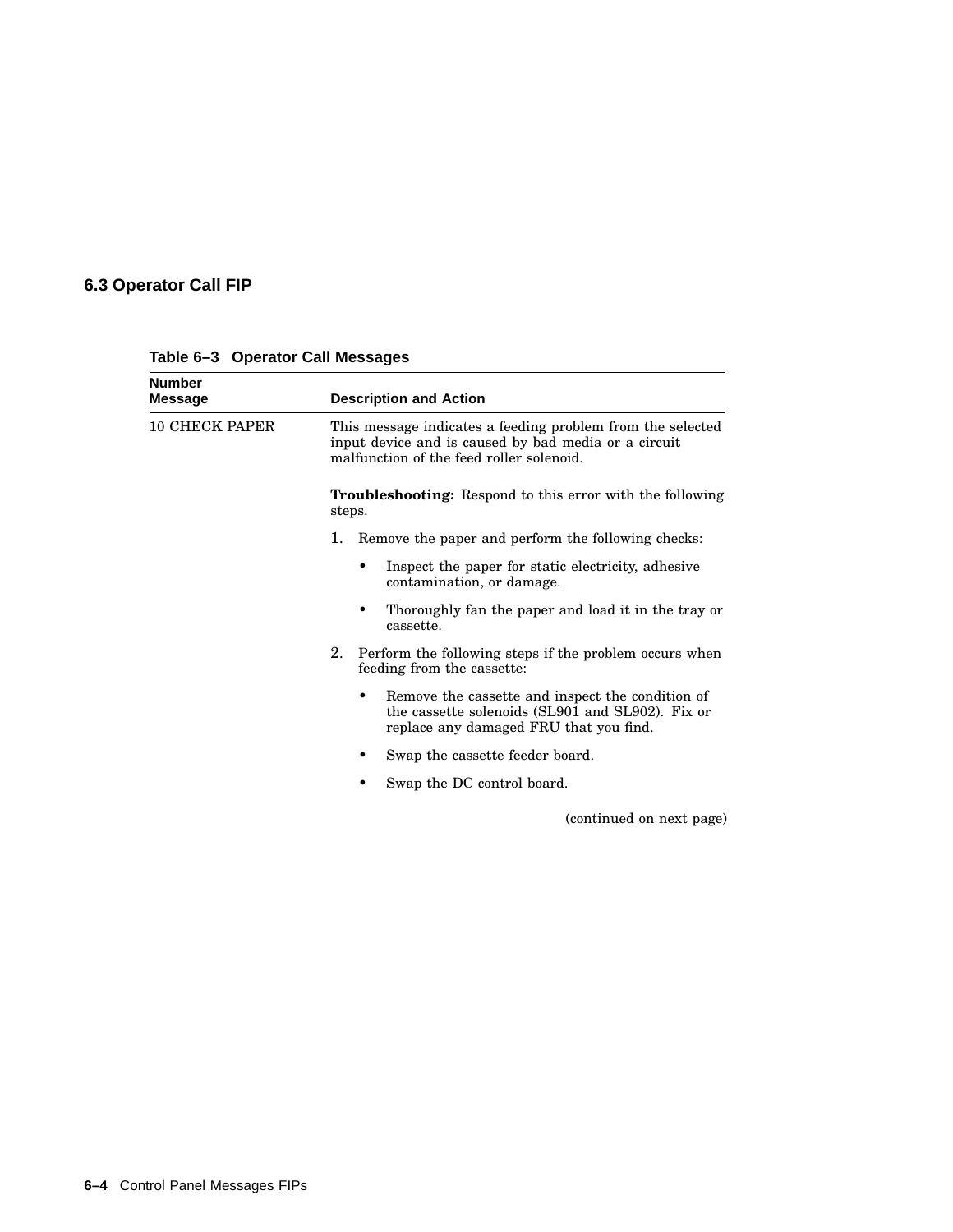| <b>Number</b><br><b>Message</b> | <b>Description and Action</b>                                                                                                                                 |  |  |  |
|---------------------------------|---------------------------------------------------------------------------------------------------------------------------------------------------------------|--|--|--|
|                                 | Paper check errors when feeding from the paper tray.                                                                                                          |  |  |  |
|                                 | 3.<br>Perform the following steps if the problem occurs when<br>feeding from the paper tray:                                                                  |  |  |  |
|                                 | Open the front door and inspect the condition of the<br>solenoid (SL501) that actuates the tray feed clutch.<br>Fix or replace any damaged FRU that you find. |  |  |  |
|                                 | Inspect the 9-pin plug connecting to J209 on the<br>DC control board.                                                                                         |  |  |  |
|                                 | Check the cables that run between J209 and the<br>front door.                                                                                                 |  |  |  |
|                                 | Swap the DC control board.                                                                                                                                    |  |  |  |
|                                 | Swap the front door unit.                                                                                                                                     |  |  |  |
| 11 PAPER OUT <sup>1</sup>       | The cassette is empty or no cassette is installed.                                                                                                            |  |  |  |
|                                 | The paper out sensor and linkage detects an empty cassette.                                                                                                   |  |  |  |
|                                 | <b>Troubleshooting:</b> Inspect and swap the following<br>components, in the order listed, to fix a paper out fault:                                          |  |  |  |
|                                 | 1.<br>Inspect and swap the cassette.                                                                                                                          |  |  |  |
|                                 | 2.<br>Swap the feeder assembly or paper out sensor.                                                                                                           |  |  |  |
|                                 | 3.<br>Swap the DC control board.                                                                                                                              |  |  |  |
|                                 | Swap the video control board.<br>4.                                                                                                                           |  |  |  |

## **Table 6–3 (Cont.) Operator Call Messages**

 $^1\!$  This message is not displayed if the feeder option is not installed.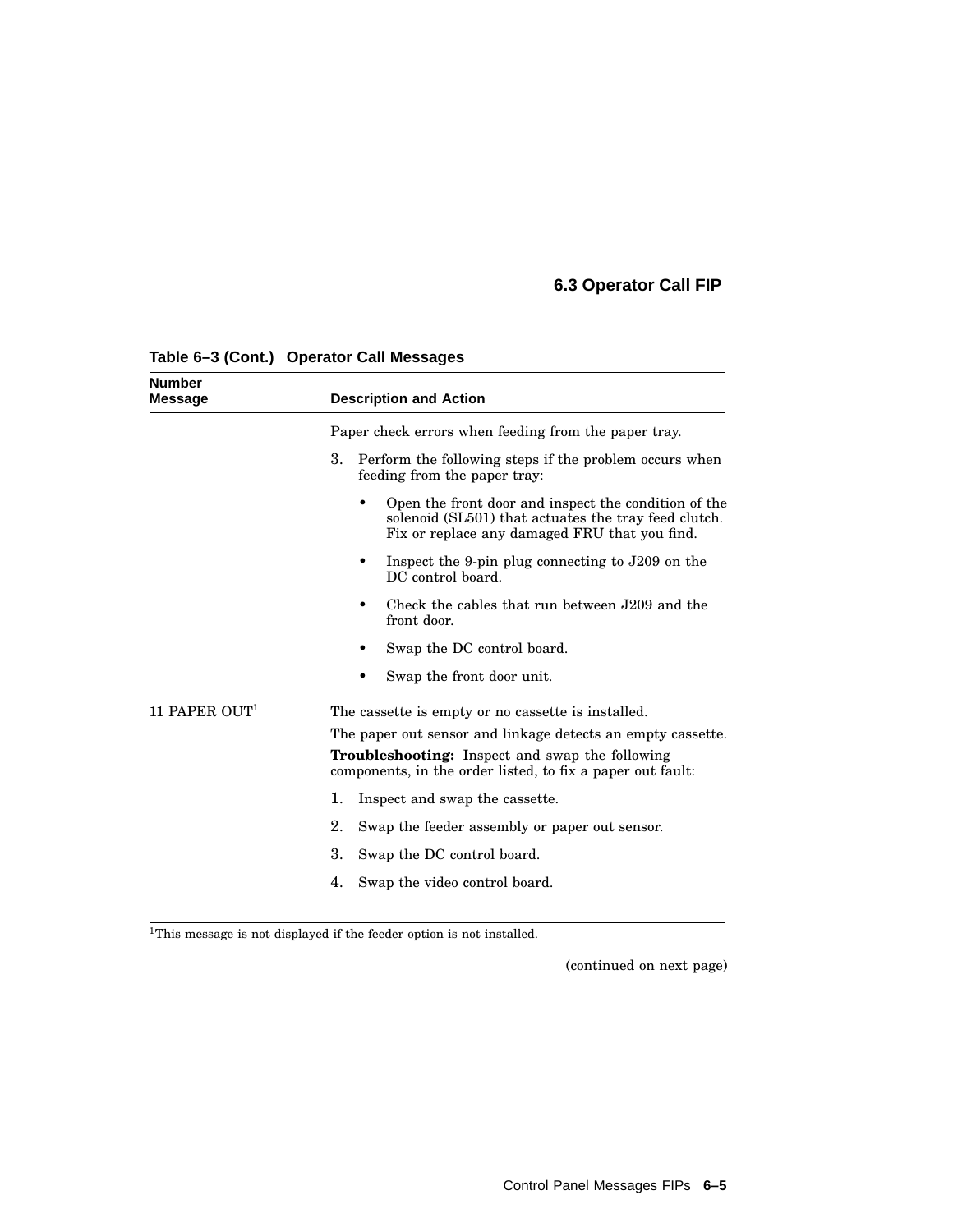| <b>Number</b><br><b>Message</b> | <b>Description and Action</b>                                                                                                                                                                                                  |                                                                                                                                                                                                                                                                  |  |  |
|---------------------------------|--------------------------------------------------------------------------------------------------------------------------------------------------------------------------------------------------------------------------------|------------------------------------------------------------------------------------------------------------------------------------------------------------------------------------------------------------------------------------------------------------------|--|--|
| 11 TRAY PAPER xx                | $xx$ indicates the paper size. This message prompts you to<br>load the empty tray with a specific size paper. The tray<br>must be selected. The paper size is determined by the Page<br>Format menu, as shown in Section 2.16. |                                                                                                                                                                                                                                                                  |  |  |
|                                 | When the tray is empty, the lever of the paper out tray<br>sensor (PS501) drops down. PS501 then signals the DC<br>control board which sends the error to the video control<br>board which displays the message.               |                                                                                                                                                                                                                                                                  |  |  |
|                                 | After you load the paper, PS501 detects it and the printer<br>returns to online READY and continues printing.                                                                                                                  |                                                                                                                                                                                                                                                                  |  |  |
|                                 | <b>Troubleshooting:</b> Perform the following steps to fix an 11<br>TRAY PAPER error:                                                                                                                                          |                                                                                                                                                                                                                                                                  |  |  |
|                                 | 1.                                                                                                                                                                                                                             | Inspect the operation of the tray paper sensor linkage.<br>It should move freely and not bind or stick. If you press<br>the sensor, the printer will feed and ultimately cause a<br>jam.<br>If the sensor or linkage is damaged, replace the front<br>door unit. |  |  |
|                                 | 2.                                                                                                                                                                                                                             | Inspect the 9-pin plug connecting to J209 on the DC<br>control board.                                                                                                                                                                                            |  |  |
|                                 | 3.                                                                                                                                                                                                                             | Check the cables that run between J209 and the front<br>door.                                                                                                                                                                                                    |  |  |
|                                 | 4.                                                                                                                                                                                                                             | Swap the DC control board.                                                                                                                                                                                                                                       |  |  |
|                                 | 5.                                                                                                                                                                                                                             | Swap the video control board.                                                                                                                                                                                                                                    |  |  |
|                                 | 6.                                                                                                                                                                                                                             | Swap the front door unit.                                                                                                                                                                                                                                        |  |  |
|                                 |                                                                                                                                                                                                                                | (continued on next page)                                                                                                                                                                                                                                         |  |  |

**Table 6–3 (Cont.) Operator Call Messages**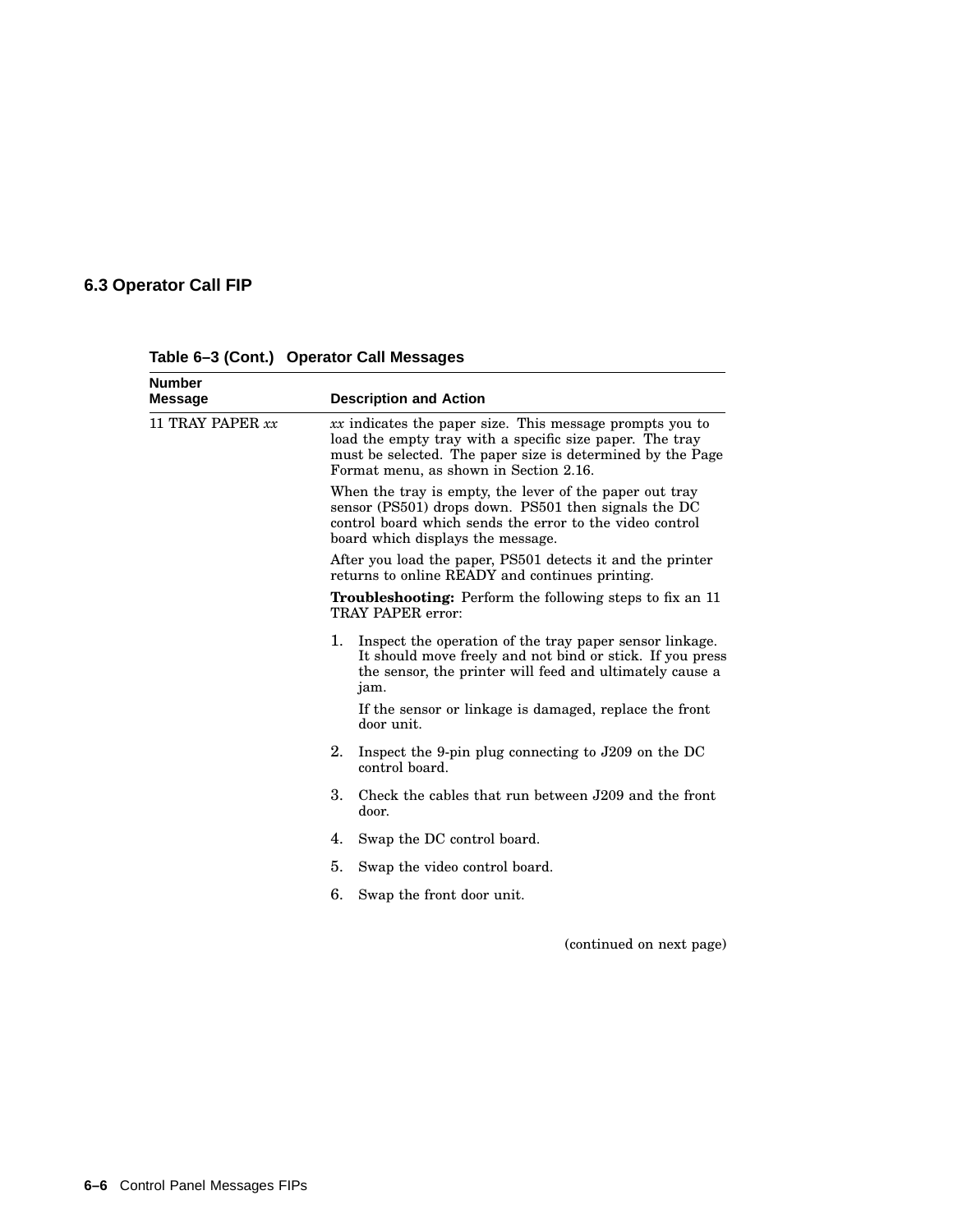| <b>Number</b><br><b>Message</b> | <b>Description and Action</b>                                                                                                                                                                                                                                   |  |  |
|---------------------------------|-----------------------------------------------------------------------------------------------------------------------------------------------------------------------------------------------------------------------------------------------------------------|--|--|
| 12 PRINTER OPEN <sup>2</sup>    | Any one of the following causes this message to appear.                                                                                                                                                                                                         |  |  |
|                                 | The front door of the printer is open.                                                                                                                                                                                                                          |  |  |
|                                 | The fixing door is open.                                                                                                                                                                                                                                        |  |  |
|                                 | No EP-L cartridge is installed.                                                                                                                                                                                                                                 |  |  |
|                                 | The cooling fan is not turning.                                                                                                                                                                                                                                 |  |  |
|                                 | The door sensor is actuated by the tang on the shutter of<br>the EP-L cartridge. When the front door is closed, a gear<br>rack on the end of the door rod flips up the shutter lever.<br>The shutter lever lifts the EP-L shutter and interrupts the<br>sensor. |  |  |
|                                 | The fixing door sensor is actuated by a tang on the left side<br>of the fixing door. The fixing door must be fully closed to<br>actuate the sensor.                                                                                                             |  |  |
|                                 | A sensor in the fan is actuated by the rotation of the<br>armature.                                                                                                                                                                                             |  |  |

#### **Table 6–3 (Cont.) Operator Call Messages**

 $^{2}$ If the two errors occur simultaneously, the 13 PAPER JAM message takes priority over the 12 DOOR OPEN message.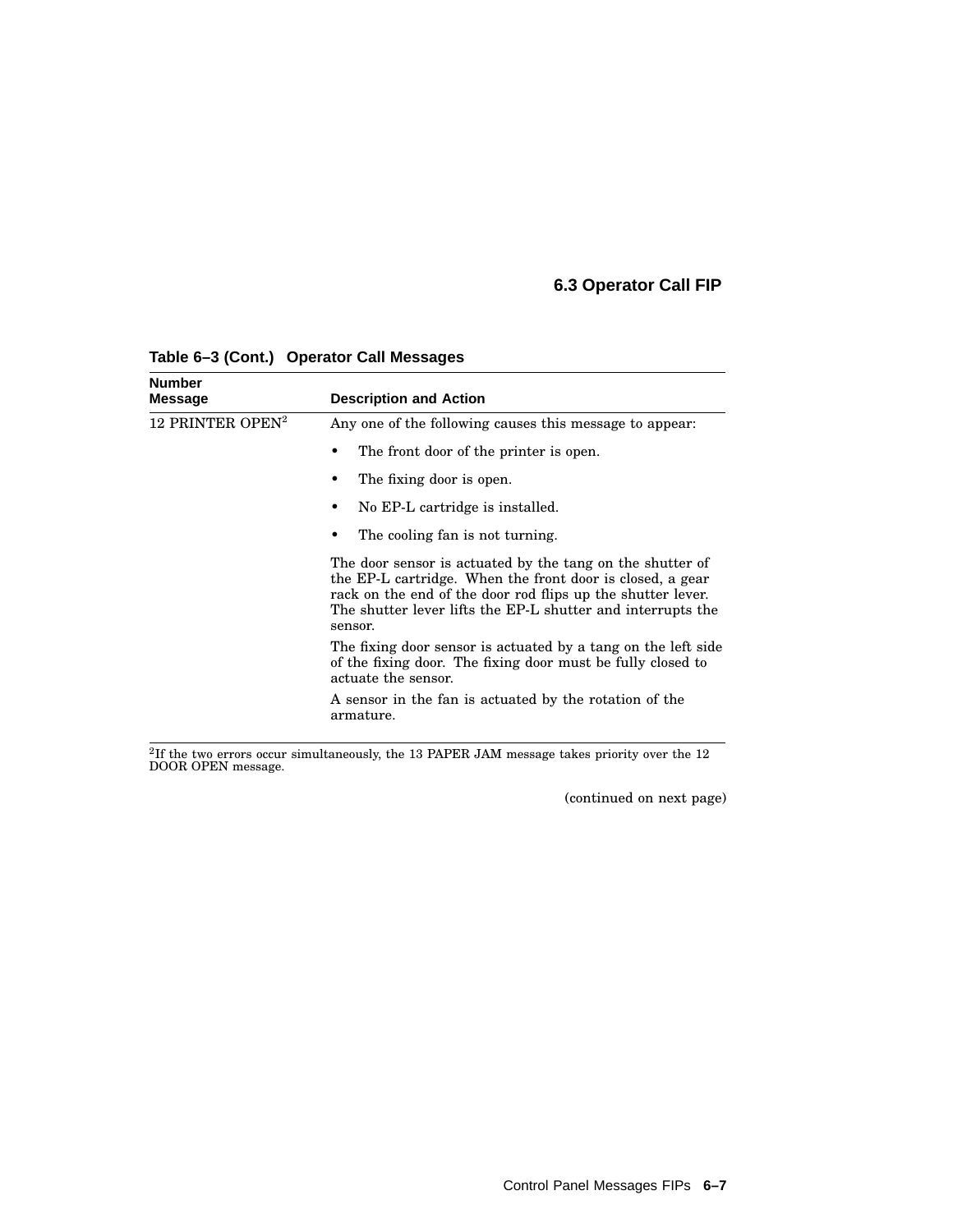| <b>Number</b><br><b>Message</b>         |    | <b>Description and Action</b>                                                                    |
|-----------------------------------------|----|--------------------------------------------------------------------------------------------------|
| 12 PRINTER OPEN <sup>2</sup><br>(Cont.) |    | <b>Troubleshooting:</b> Do the following to fix a 12 PRINTER<br><b>OPEN</b> malfunction:         |
|                                         | 1. | Carefully inspect the operation of each door. Fix or<br>replace any components that are damaged. |
|                                         | 2. | If the fan blades are not turning or turn slowly, replace<br>the fan.                            |
|                                         | 3. | Check the following for damage, misconnection, or<br>misseating:                                 |
|                                         |    | 3-pin plug connecting to J701 of the density adjust<br>board                                     |
|                                         |    | 9-pin plug connecting to $J213$ on the DC control<br>board                                       |
|                                         |    | 9-pin plug connecting to J209 on the DC control<br>board                                         |
|                                         |    | Cables running between J209 and the front door<br>٠                                              |
|                                         |    | Door sensor connectors                                                                           |
|                                         | 4. | Swap the following FRUs to isolate malfunction:                                                  |
|                                         |    | EP-L cartridge<br>a.                                                                             |
|                                         |    | $b$<br>Fan                                                                                       |
|                                         |    | Door sensor<br>c.                                                                                |
|                                         |    | d.<br>Density adjustment board                                                                   |
|                                         |    | DC control board<br>е.                                                                           |
|                                         |    | f.<br>Front door unit                                                                            |

**Table 6–3 (Cont.) Operator Call Messages**

 $^{2}$ If the two errors occur simultaneously, the 13 PAPER JAM message takes priority over the 12 DOOR OPEN message.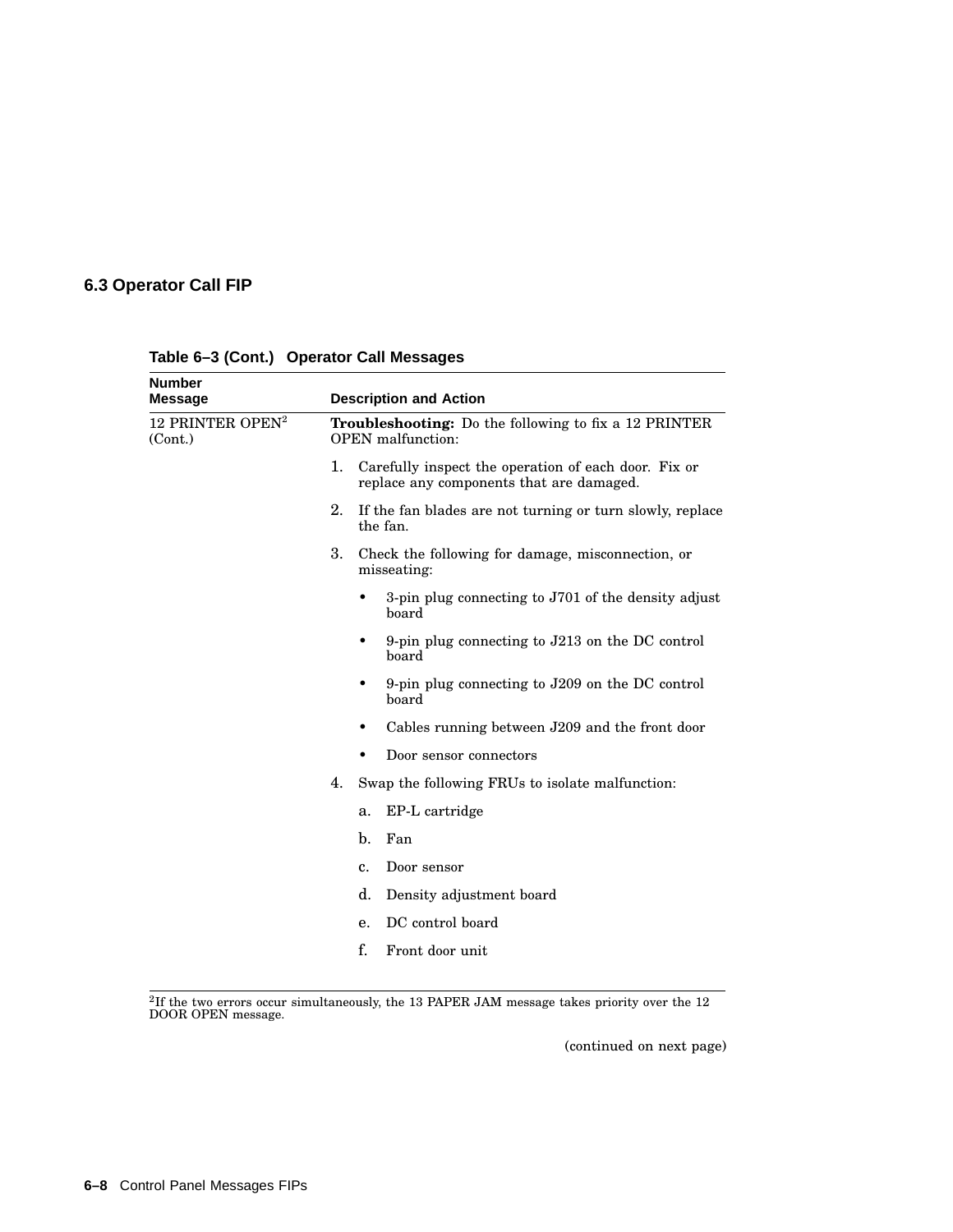| <b>Number</b><br><b>Message</b> | <b>Description and Action</b>                                                                                                                                                                                                                              |  |  |
|---------------------------------|------------------------------------------------------------------------------------------------------------------------------------------------------------------------------------------------------------------------------------------------------------|--|--|
| 13 PAPER $JAM^2$                | This message is displayed when paper is jammed in the<br>printer paper path and the DC control board inhibits printer<br>operation.                                                                                                                        |  |  |
|                                 | The jam display message clears when you open and close<br>the front door or fixing door, or when you press Error Skip                                                                                                                                      |  |  |
|                                 | At power up or before the printer goes on line, the rollers<br>turn for a time to eject any stalled paper from the paper<br>path. If the paper is jammed or the exit or paper feed<br>sensors are inoperative, the 13 PAPER JAM message is<br>redisplayed. |  |  |
|                                 | The printer may require repair if you cannot clear the<br>error message and display or if jams occur shortly after the<br>printer resumes feeding.                                                                                                         |  |  |
|                                 | <b>Troubleshooting:</b> To begin troubleshooting a jam, turn to<br>the jam FIP, Chapter 7.                                                                                                                                                                 |  |  |

**Table 6–3 (Cont.) Operator Call Messages**

 $^{2}$ If the two errors occur simultaneously, the 13 PAPER JAM message takes priority over the 12 DOOR OPEN message.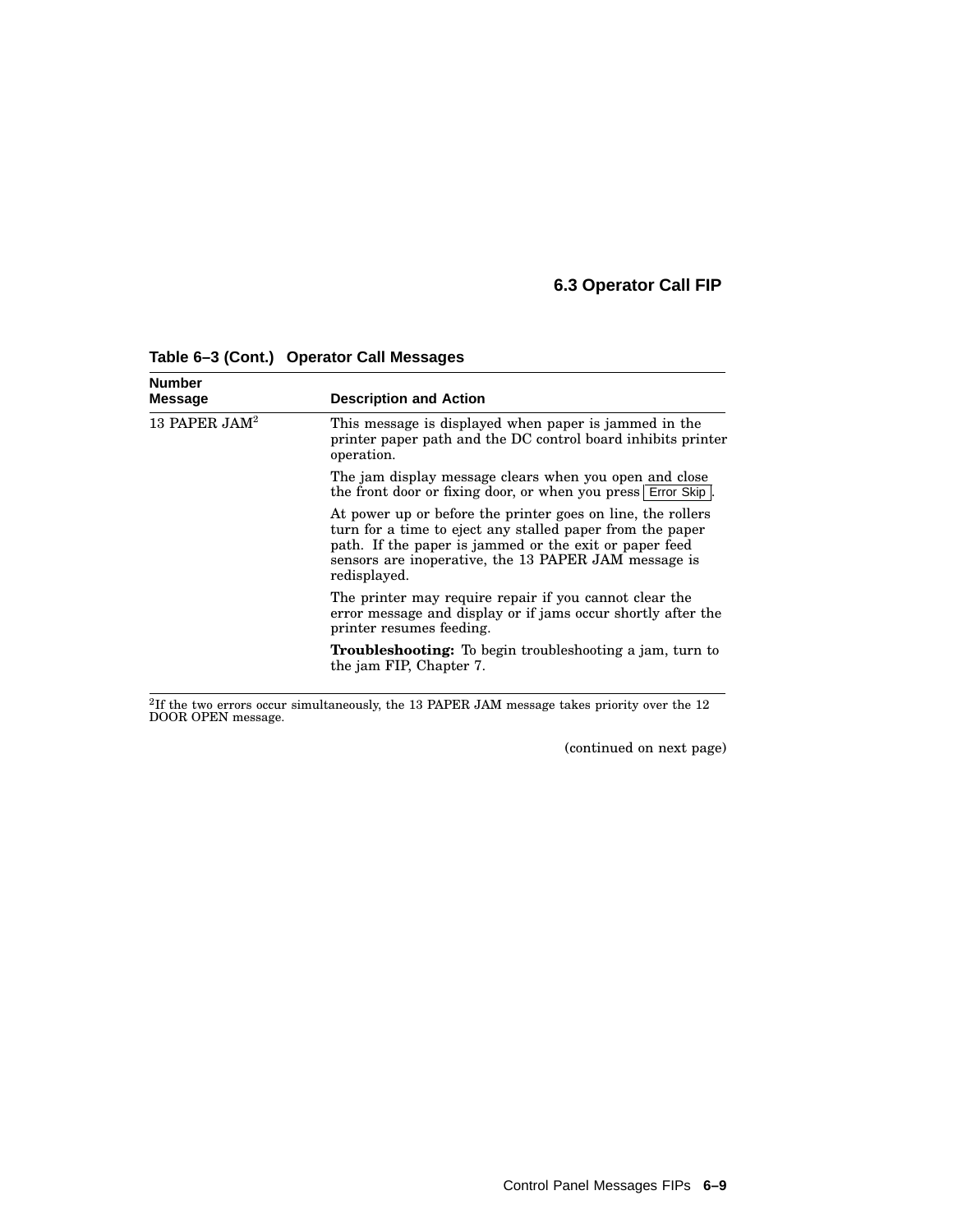| <b>Number</b><br>Message                                                    | <b>Description and Action</b>                                                                                                                                                                                                                                                                                  |                                                                                                         |  |  |
|-----------------------------------------------------------------------------|----------------------------------------------------------------------------------------------------------------------------------------------------------------------------------------------------------------------------------------------------------------------------------------------------------------|---------------------------------------------------------------------------------------------------------|--|--|
| PT LOAD A4<br>PT LOAD B5<br>PT LOAD LETTER<br>PT LOAD LEGAL<br>PT LOAD EXEC | This message is displayed when the host system sends a<br>command to change the size of the paper in the tray. The<br>tray may or may not be empty. The printer goes off line<br>waiting for the paper tray sensor to detect paper. After you<br>load the paper, the printer goes on line and starts to print. |                                                                                                         |  |  |
| LOAD PAPERnn                                                                | <i>nn</i> is a user defined number in the range of 80–99 that is<br>transmitted from the host system.                                                                                                                                                                                                          |                                                                                                         |  |  |
|                                                                             | <b>Troubleshooting:</b> Use the following procedure to isolate<br>the malfunction and fix the printer:                                                                                                                                                                                                         |                                                                                                         |  |  |
|                                                                             | 1.                                                                                                                                                                                                                                                                                                             | Inspect the operation of the tray paper sensor linkage.<br>It should move freely and not bind or stick. |  |  |
|                                                                             | $2_{-}$                                                                                                                                                                                                                                                                                                        | Check the following for damage, misconnection, or<br>misseating:                                        |  |  |
|                                                                             |                                                                                                                                                                                                                                                                                                                | 9-pin J209 connector on the DC control board                                                            |  |  |
|                                                                             |                                                                                                                                                                                                                                                                                                                | Cables running between J209 and the front door                                                          |  |  |
|                                                                             | 3.                                                                                                                                                                                                                                                                                                             | Swap the following to isolate the failing component:                                                    |  |  |
|                                                                             |                                                                                                                                                                                                                                                                                                                | Front door unit                                                                                         |  |  |
|                                                                             |                                                                                                                                                                                                                                                                                                                | DC control board                                                                                        |  |  |

**Table 6–3 (Cont.) Operator Call Messages**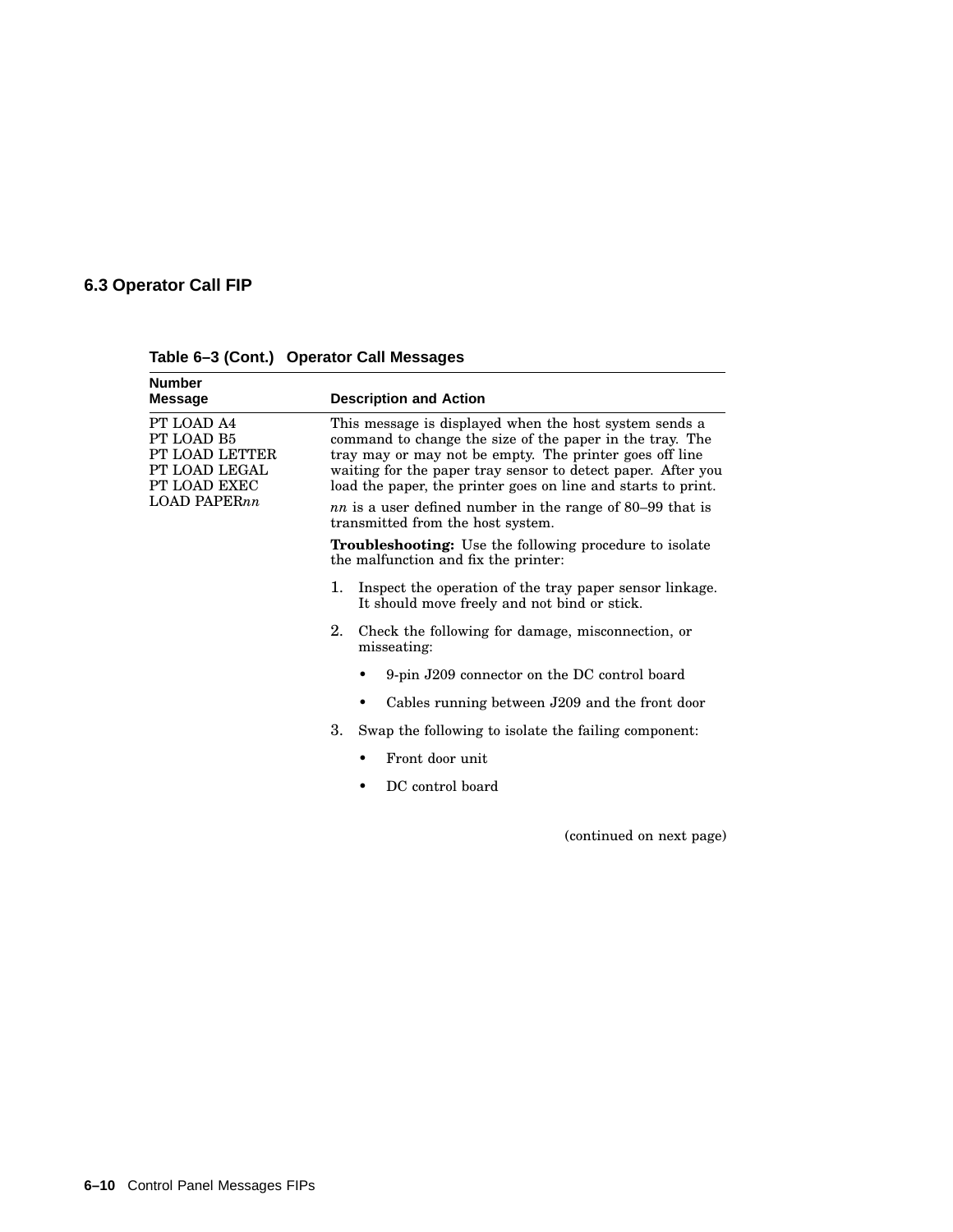| <b>Number</b><br><b>Message</b>                                                                        | <b>Description and Action</b>                                                                                                                                                                                                                                                                                                                                 |  |  |
|--------------------------------------------------------------------------------------------------------|---------------------------------------------------------------------------------------------------------------------------------------------------------------------------------------------------------------------------------------------------------------------------------------------------------------------------------------------------------------|--|--|
| PC LOAD A4<br>PC LOAD B5<br><b>PC LOAD LETTER</b><br>PC LOAD LEGAL<br>PC LOAD EXEC<br>PC LOAD PAPER nn | This message <sup>1</sup> is displayed when the host system sends a<br>command to change the size of the installed cassette. Install<br>the requested size cassette and press On Line or Error Skip<br>to continue.                                                                                                                                           |  |  |
|                                                                                                        | <i>nn</i> is a user defined number in the range of 80–99 that is<br>transmitted from the host system.                                                                                                                                                                                                                                                         |  |  |
|                                                                                                        | Troubleshooting: Use the following procedure to isolate<br>the malfunction and fix the printer:                                                                                                                                                                                                                                                               |  |  |
|                                                                                                        | 1.<br>Inspect the condition of the size keys that are molded<br>into the cassette. See Table 1–5 for more information<br>on the cassette size keys.                                                                                                                                                                                                           |  |  |
|                                                                                                        | 2.<br>Remove the cassette. Manually actuate and inspect the<br>operation of the size-sensing levers and switches.                                                                                                                                                                                                                                             |  |  |
|                                                                                                        | 3.<br>Swap the feeder or the feeder control board.                                                                                                                                                                                                                                                                                                            |  |  |
|                                                                                                        | 4.<br>Swap the DC control board.                                                                                                                                                                                                                                                                                                                              |  |  |
| $OC$ nnnn<br>(13 characters)                                                                           | This is the operator comment text that is transmitted from<br>the host computer. To clear the message and continue, press<br>On Line   or   Error Skip  <br>This message is displayed during the generation and<br>printing of the print engine internal test pattern, which<br>is initiated when you press the TEST PRINT button on the<br>DC control board. |  |  |
| <b>15 ENGINE TEST</b>                                                                                  |                                                                                                                                                                                                                                                                                                                                                               |  |  |
|                                                                                                        | <sup>1</sup> This message is not displayed if the feeder ontion is not installed                                                                                                                                                                                                                                                                              |  |  |

**Table 6–3 (Cont.) Operator Call Messages**

<sup>1</sup>This message is not displayed if the feeder option is not installed.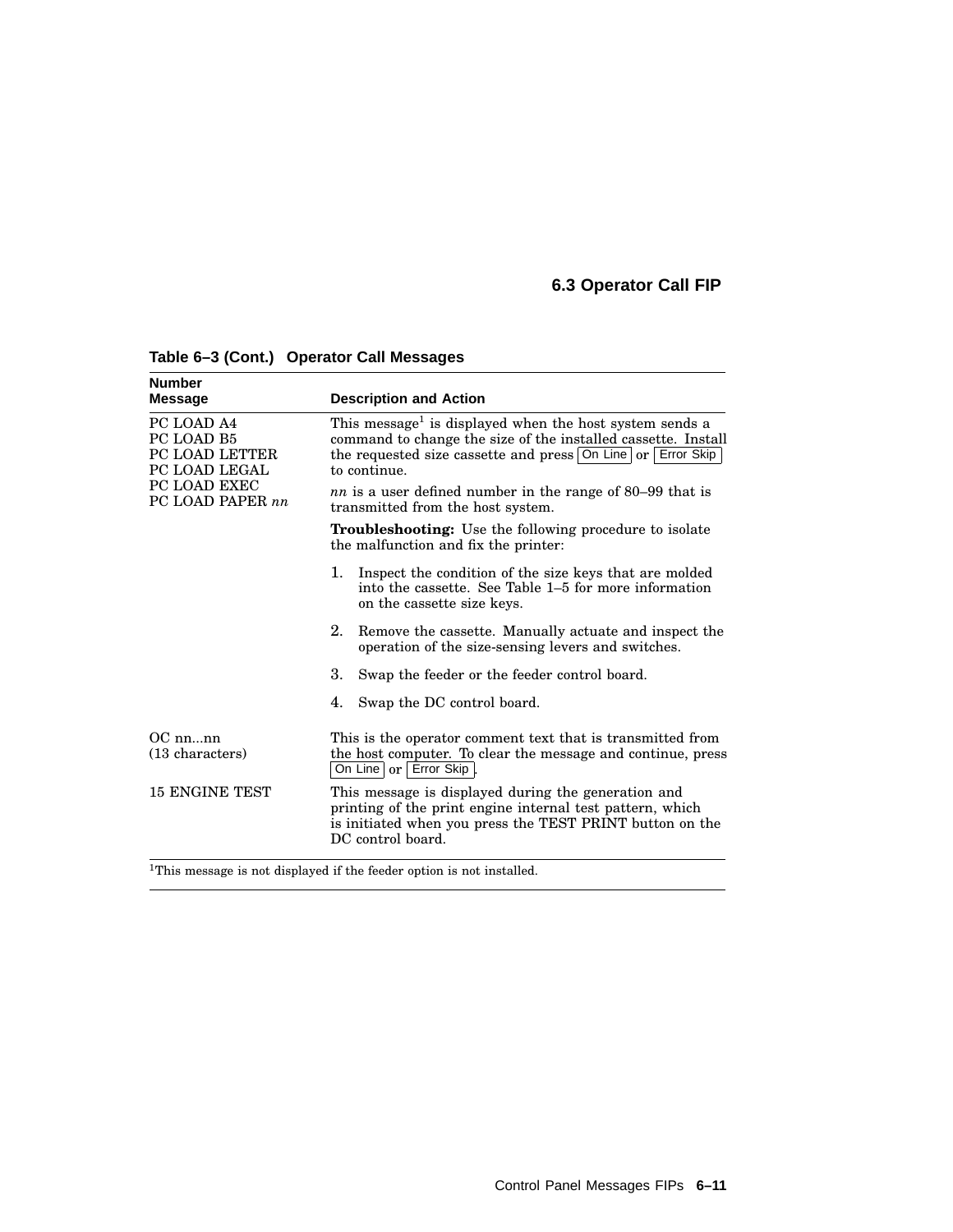#### **6.4 DEClaser 1100 Printer Functional FIP**

## **6.4 DEClaser 1100 Printer Functional FIP**

The DEClaser 1100 printer functional error messages are firmware errors as opposed to hardware errors. They are set when resident firmware detects an error condition such as a memory checksum, memory overflow, or communication errors. The error condition can be caused by incorrect operation or by a malfunctioning control board in the printer.

Table 6–4 lists all status messages, explains the message, and provides troubleshooting information if the message faults.

| <b>Description and Action</b>                                                                                                                                                                                       |
|---------------------------------------------------------------------------------------------------------------------------------------------------------------------------------------------------------------------|
| A font cartridge was removed or inserted while the printer<br>was powered on. To clear this error, power off the printer,<br>then on. Always insert or remove a font cartridge while the<br>printer is powered off. |
| Swap the video control board if you cannot clear the error.                                                                                                                                                         |
| There is insufficient memory space for the loading of an<br>additional font or there are too many downline loaded fonts.<br>Memory can be cleared by a software command from the<br>host or by pressing Reset.      |
| The host system is overflowing the page (input) buffer<br>memory.                                                                                                                                                   |
| Press   Error Skip  , then   On Line   to print the overflow data on<br>the next page.                                                                                                                              |
| To avoid this error, delete unused character sets and use the<br>full paint mode. If this error occurs frequently, the customer<br>can install optional memory to increase available RAM.                           |
| The host system is loading the page buffer faster than<br>the printer can print. Press Error Skip, then   On Line   to<br>continue printing on the next page.                                                       |
| Set the paint = full value from the initial Setup menu.                                                                                                                                                             |
| (continued on next page)                                                                                                                                                                                            |
|                                                                                                                                                                                                                     |

**Table 6–4 DEClaser 1100 Printer Functional Messages**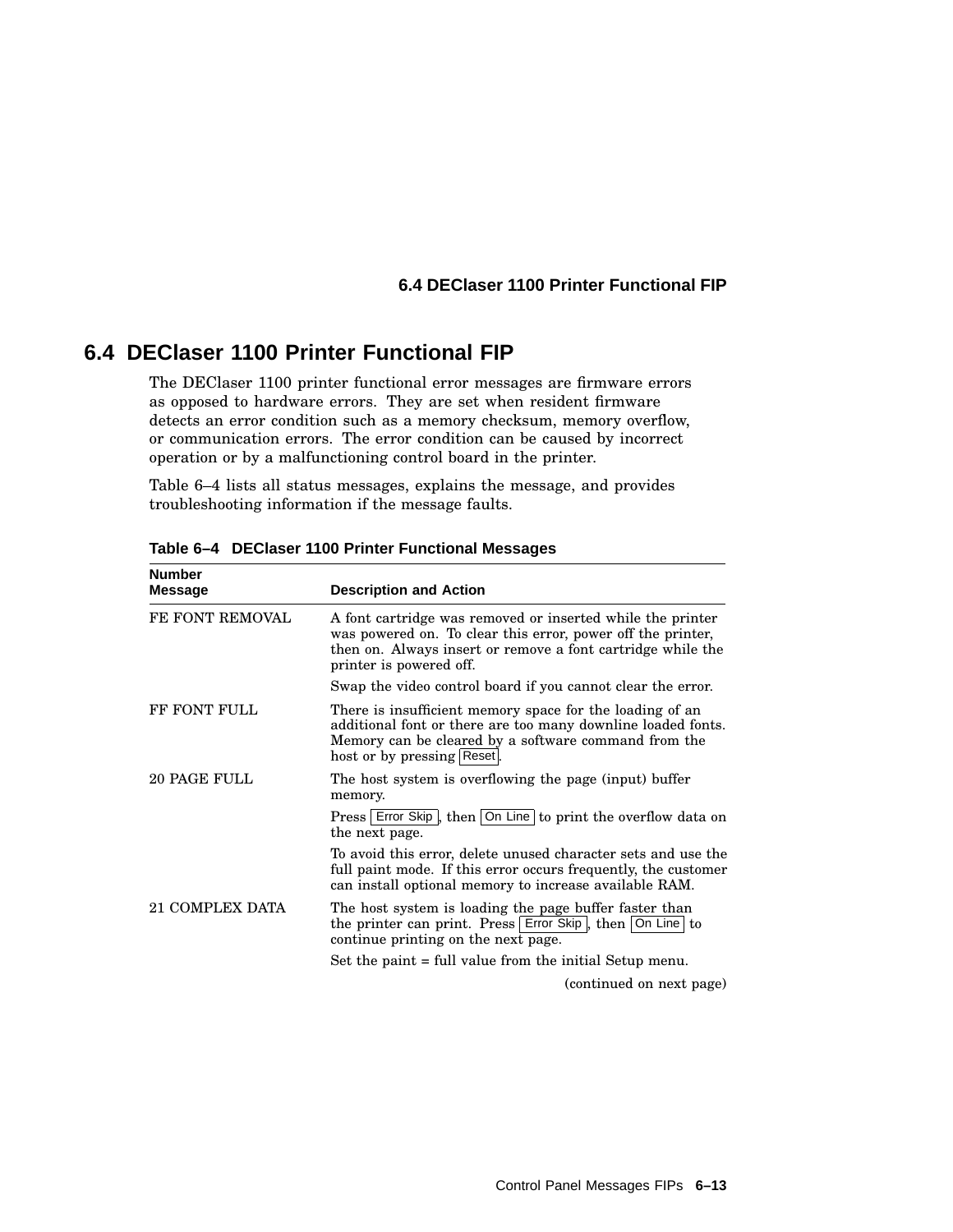## **6.4 DEClaser 1100 Printer Functional FIP**

| <b>Number</b><br>Message | <b>Description and Action</b>                                                                                                                                                                                |  |  |
|--------------------------|--------------------------------------------------------------------------------------------------------------------------------------------------------------------------------------------------------------|--|--|
| <b>22 LINE ERROR</b>     | The host is sending data when the printer is in the busy<br>state. This causes an overflow of the receive buffer memory.<br>Press Error Skip, then On Line to continue. The overflow<br>data does not print. |  |  |
|                          | This error can occur for the following reasons:                                                                                                                                                              |  |  |
|                          | If the customer powers up the printer before powering<br>٠<br>up the attached host system                                                                                                                    |  |  |
|                          | If the baud rate, flow control, or other interface<br>$\bullet$<br>parameters are set incorrectly                                                                                                            |  |  |
|                          | If this error occurs frequently, check the data cable between<br>the host and printer and make sure the printer interface<br>settings match the settings of the host.                                        |  |  |
|                          | If you cannot clear this error, swap the Interface board and<br>then the Video control board.                                                                                                                |  |  |
| <b>23 MEMORY FULL</b>    | An overflow occurred while the host was downline loading<br>user defined character patterns to the printer.                                                                                                  |  |  |
|                          | Press   Error Skip  , then   On Line   to continue receiving data<br>and ignore the data that caused the error.                                                                                              |  |  |
|                          | If this error occurs too frequently, the customer can increase<br>memory by installing an optional RAM expansion.                                                                                            |  |  |
| 24 FULL PAINT REJ        | Insufficient memory space to use full paint mode. The<br>customer can increase memory space by installing an<br>optional RAM expansion.                                                                      |  |  |
|                          | Press Error Skip, then On Line to continue printing in<br>partial paint mode.                                                                                                                                |  |  |
|                          | (continued on next page)                                                                                                                                                                                     |  |  |

**Table 6–4 (Cont.) DEClaser 1100 Printer Functional Messages**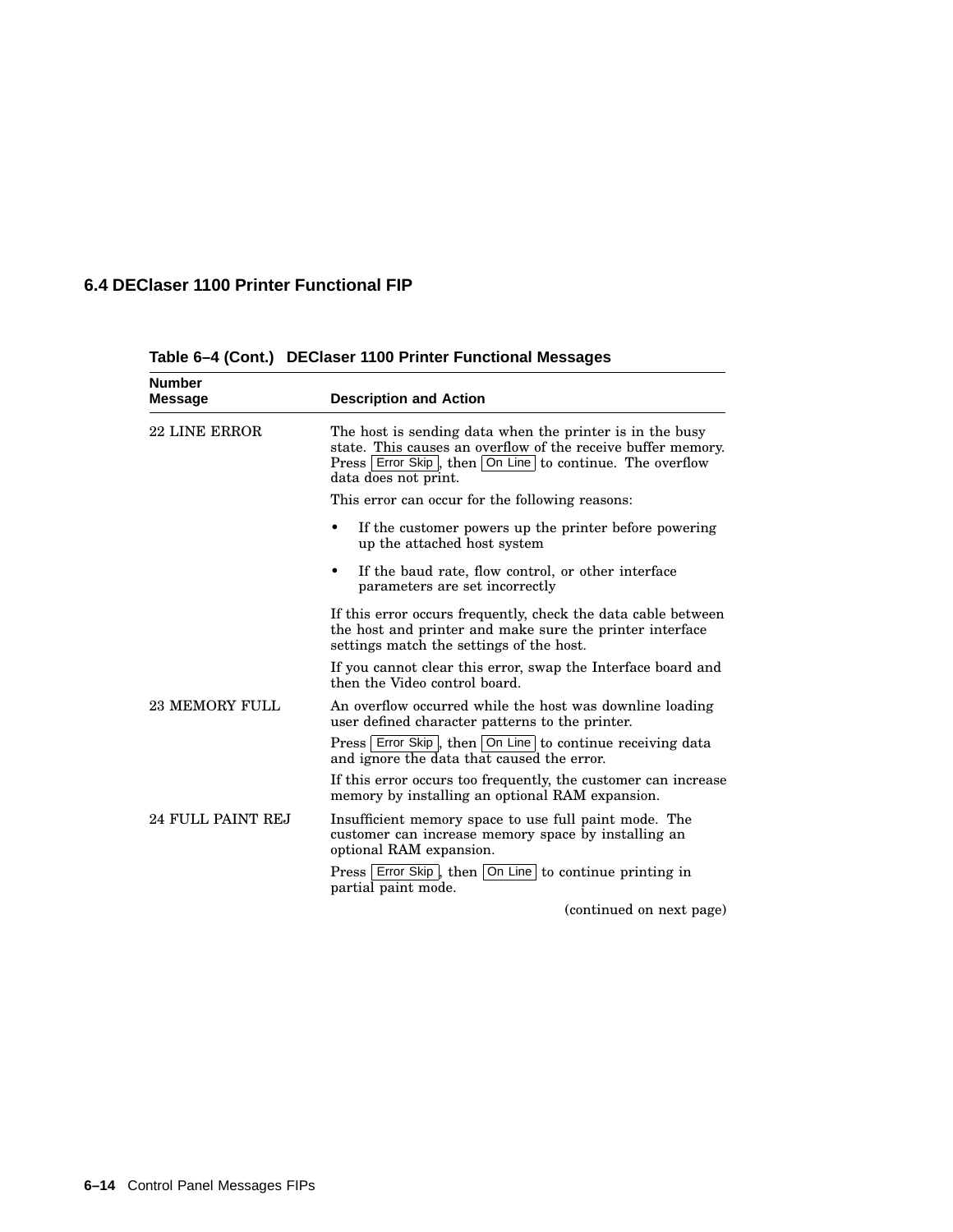## **6.4 DEClaser 1100 Printer Functional FIP**

| Number<br>Message     | <b>Description and Action</b>                                                                                                                                                                                                               |  |  |
|-----------------------|---------------------------------------------------------------------------------------------------------------------------------------------------------------------------------------------------------------------------------------------|--|--|
| 25 VECTOR REJ         | Vector graphics commands from the host system cannot be<br>used because the printer is not in full paint mode. You have<br>two possible actions:                                                                                            |  |  |
|                       | Press Error Skip, then On Line to continue printing.<br>$\bullet$<br>Subsequent vector graphics commands are treated as<br>text and printed.                                                                                                |  |  |
|                       | Stop sending data from the host, select the paint = full<br>$\bullet$<br>value from the initial setup menu, then send the data<br>from the host again.                                                                                      |  |  |
|                       | Note: Vector graphics commands cause the printer to fill in<br>closed areas of circles, ellipses, and other shapes.                                                                                                                         |  |  |
| <b>26 MEMORY FULL</b> | The work memory used by the video control board has<br>overflowed and the current operation cannot be done. If this<br>happens frequently, the customer can increase the available<br>memory by installing an optional RAM expansion board. |  |  |
|                       | Press Error Skip, then On Line to continue receiving data<br>from the host. The offending operation is ignored.                                                                                                                             |  |  |
| $27 - 39$             | Not used.                                                                                                                                                                                                                                   |  |  |
| <b>40 LINE ERROR</b>  | The printer detects errors in the serial data received from<br>the host. The printer stops printing before the offending<br>page and displays the error message.                                                                            |  |  |
|                       | Do the following:                                                                                                                                                                                                                           |  |  |
|                       | 1. Press Error Skip, then On Line to continue receiving<br>data.                                                                                                                                                                            |  |  |
|                       | 2.<br>Inspect the data cable and connectors between the host<br>and printer and make sure the printer interface settings<br>match the settings of the host.                                                                                 |  |  |
| <b>41 PRINT CHECK</b> | A soft error occurred that can cause a print defect. Remove<br>and discard the top sheet from the stack. Then press<br>Error Skip to continue printing and to reprint the discarded<br>sheet.                                               |  |  |
|                       | Troubleshooting: If the problem occurs frequently, use<br>the troubleshooting procedure listed under 51 SERVICE in<br>Table 6–5.                                                                                                            |  |  |

**Table 6–4 (Cont.) DEClaser 1100 Printer Functional Messages**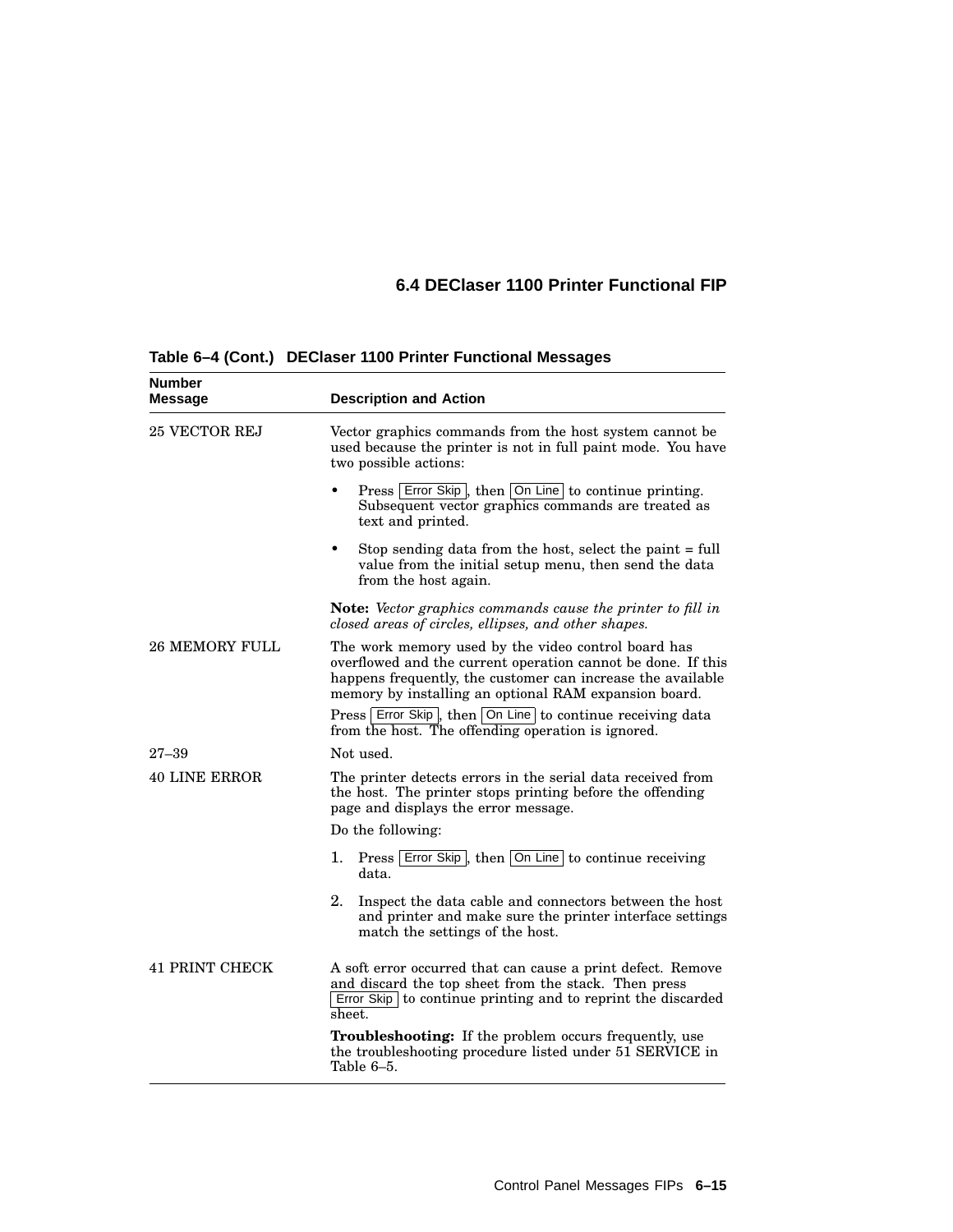#### **6.5 Service FIP**

A service message is displayed to indicate a hardware malfunction. When it occurs, the printer is disabled. To clear the service error, the printer must be powered off, then on.

Table 6–5 lists all service error messages, explains the message, and provides troubleshooting information if the message faults.

**Number Message Description and Action** 50 SERVICE This message indicates a malfunctioning fixing unit temperature. Section 1.10 describes each failure condition. **Troubleshooting:** Use the following procedure to correct the fixing unit temperature problem: 1. If the error occurs at power up, the malfunction might be corrected, but you may not have allowed a full 3 minutes of power-off time for the error to clear. 2. Inspect the connection of the 2-pin connector to J101 of the LVPSA. Section 10.8 shows the location of J101. 3. Inspect the 10-pin plug connecting to J209 on the DC control board. 4. Inspect or swap the fixing unit. Make sure the fixing unit connectors are undamaged and the pins align correctly with the sockets. If you find any damage, replace the fixing unit. 5. Swap the LVPSA assembly. 6. Swap the DC control board. 7. Swap the front door assembly.

**Table 6–5 Service Messages**

(continued on next page)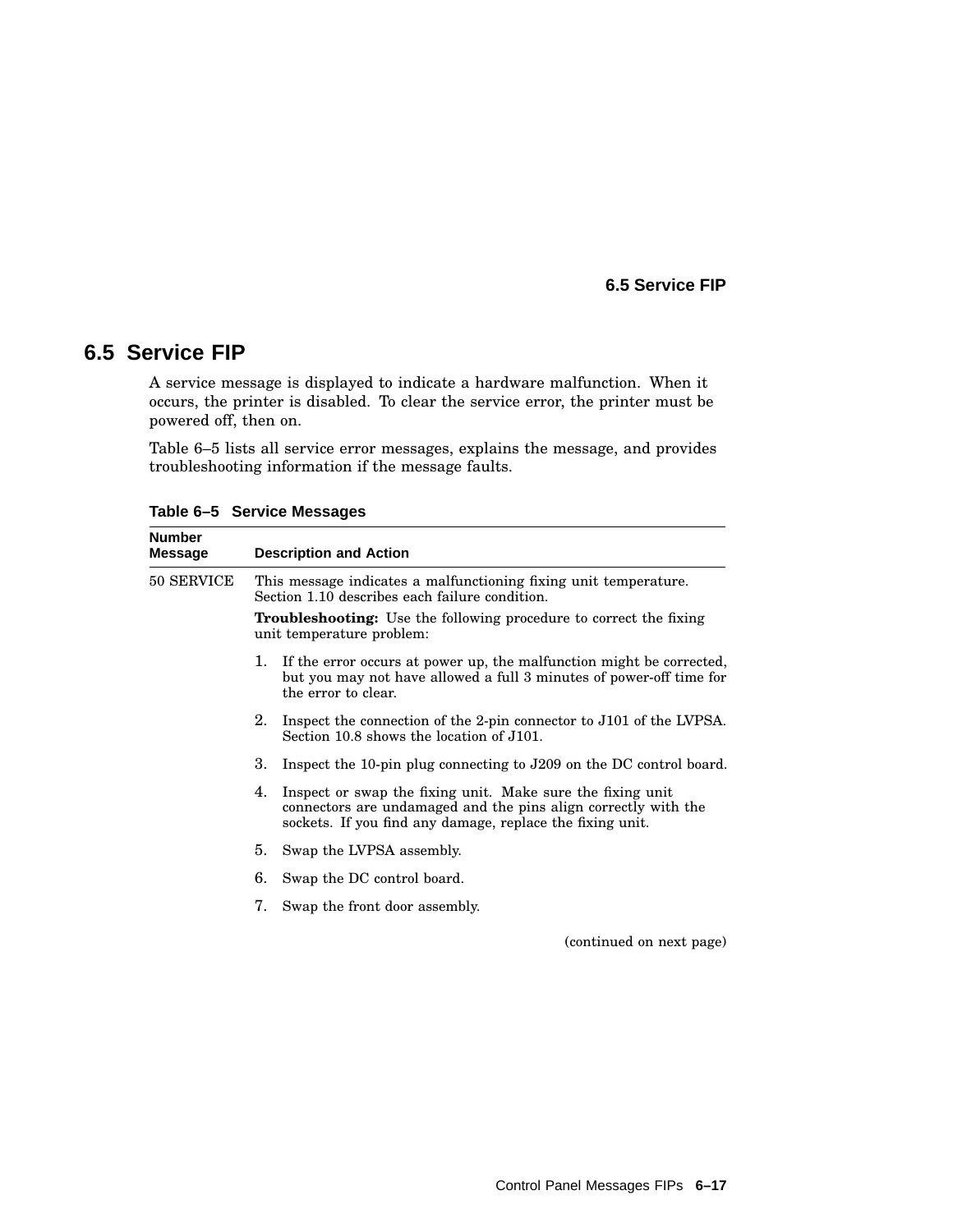| <b>Number</b><br><b>Message</b> | <b>Description and Action</b> |    |                                                                                                                                                                                                                                                                                                      |
|---------------------------------|-------------------------------|----|------------------------------------------------------------------------------------------------------------------------------------------------------------------------------------------------------------------------------------------------------------------------------------------------------|
| 51 SERVICE                      | line.                         |    | This message is displayed when the video control board fails to detect<br>the beam detect (BD) signal from the DC control board. The DC control<br>board monitors the intensity of the laser beam light through the fiber<br>optic cable and generates the BD signal to indicate the start of a scan |
|                                 |                               |    | <b>Troubleshooting:</b> Perform the following steps:                                                                                                                                                                                                                                                 |
|                                 | 1.                            |    | Check the following for damage, misconnection, or misseating:                                                                                                                                                                                                                                        |
|                                 |                               |    | Connectors at each end of the fiber optic cable                                                                                                                                                                                                                                                      |
|                                 |                               |    | 7-pin J202 and J401 plugs that connect the DC control board<br>to the laser diode assembly                                                                                                                                                                                                           |
|                                 |                               |    | 6-pin J203 and J301 plugs connecting the DC control board to<br>the scanner assembly                                                                                                                                                                                                                 |
|                                 |                               |    | J204 (fiber optic connector) on the DC control board                                                                                                                                                                                                                                                 |
|                                 |                               |    | Condition of the tang on the EP-L cartridge that operates the<br>laser safety shutter                                                                                                                                                                                                                |
|                                 |                               | ٠  | Condition of the laser cavity cover. Is the cover seated and<br>properly secured? Does the safety shutter function properly?                                                                                                                                                                         |
|                                 | 2.                            |    | Swap the following components:                                                                                                                                                                                                                                                                       |
|                                 |                               | a. | EP-L cartridge                                                                                                                                                                                                                                                                                       |
|                                 |                               | b. | DC control board                                                                                                                                                                                                                                                                                     |
|                                 |                               | c. | Laser assembly                                                                                                                                                                                                                                                                                       |
|                                 |                               | d. | Scanner assembly                                                                                                                                                                                                                                                                                     |
|                                 |                               |    | (continued on next page)                                                                                                                                                                                                                                                                             |

**Table 6–5 (Cont.) Service Messages**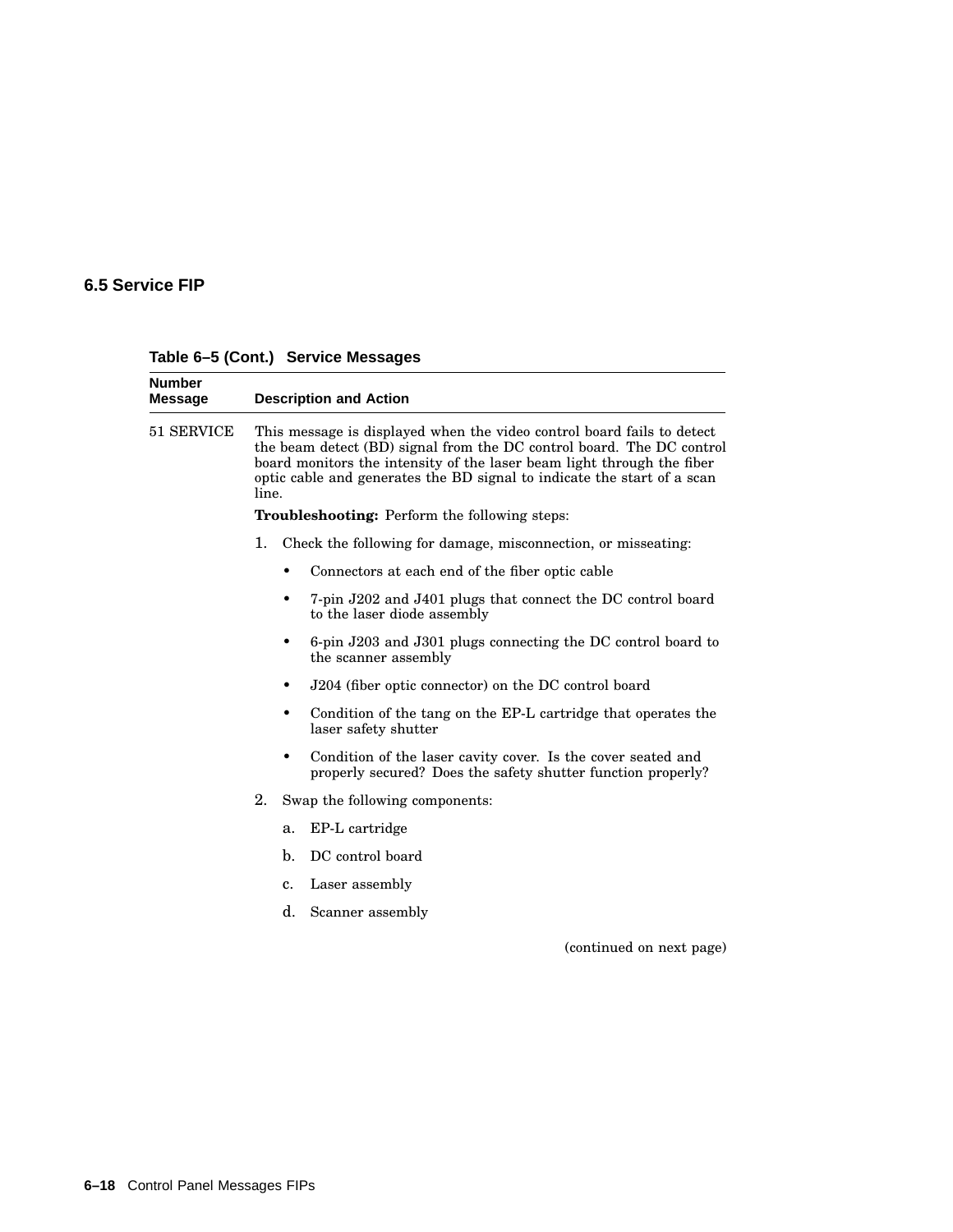| Number<br>Message                                                                | <b>Description and Action</b>                                                                                                                                                                                                                                                                                         |  |  |  |
|----------------------------------------------------------------------------------|-----------------------------------------------------------------------------------------------------------------------------------------------------------------------------------------------------------------------------------------------------------------------------------------------------------------------|--|--|--|
| 52 SERVICE                                                                       | The scanner motor is not up to speed. Check the scanner assembly<br>electrical connectors for good connections.                                                                                                                                                                                                       |  |  |  |
|                                                                                  | <b>Troubleshooting:</b> Perform the following steps:                                                                                                                                                                                                                                                                  |  |  |  |
|                                                                                  | 1.<br>Inspect the 6-pin J203 and J301 plugs connecting the DC control<br>board to the scanner assembly.                                                                                                                                                                                                               |  |  |  |
|                                                                                  | 2.<br>Swap the scanner assembly.                                                                                                                                                                                                                                                                                      |  |  |  |
|                                                                                  | 3.<br>Swap the DC control board.                                                                                                                                                                                                                                                                                      |  |  |  |
|                                                                                  | 4.<br>Swap the LVPSA.                                                                                                                                                                                                                                                                                                 |  |  |  |
| SERVICE<br>53–59                                                                 | Not used.                                                                                                                                                                                                                                                                                                             |  |  |  |
| 60 SERVICE<br><b>61 SERVICE</b><br>63 SERVICE<br><b>68 SERVICE</b><br>71 SERVICE | This range of numbers indicates a failure of an electronic on-board<br>component or the failure of a connection or communication pathway<br>between components. The errors are detected by the on-board CPUs.<br>See Section A.1, Extended Service Messages, for more information on<br>this range of error messages. |  |  |  |
| 72 SERVICE<br>73 SERVICE                                                         | <b>Troubleshooting:</b> Swap the following components:                                                                                                                                                                                                                                                                |  |  |  |
| <b>74 SERVICE</b>                                                                | 1.<br>Video control board                                                                                                                                                                                                                                                                                             |  |  |  |
|                                                                                  | 2.<br>DC control board                                                                                                                                                                                                                                                                                                |  |  |  |
|                                                                                  | 3.<br>Interface board                                                                                                                                                                                                                                                                                                 |  |  |  |
| 70 SERVICE                                                                       | This is the expansion RAM memory error.<br><b>Troubleshooting:</b> Swap the following components:                                                                                                                                                                                                                     |  |  |  |
|                                                                                  | 1.<br>RAM expansion board                                                                                                                                                                                                                                                                                             |  |  |  |
|                                                                                  | 2.<br>Video control board                                                                                                                                                                                                                                                                                             |  |  |  |
|                                                                                  | 3.<br>DC control board                                                                                                                                                                                                                                                                                                |  |  |  |
|                                                                                  | $\mathbf{4}$ .<br>Interface board                                                                                                                                                                                                                                                                                     |  |  |  |
|                                                                                  |                                                                                                                                                                                                                                                                                                                       |  |  |  |

#### **Table 6–5 (Cont.) Service Messages**

(continued on next page)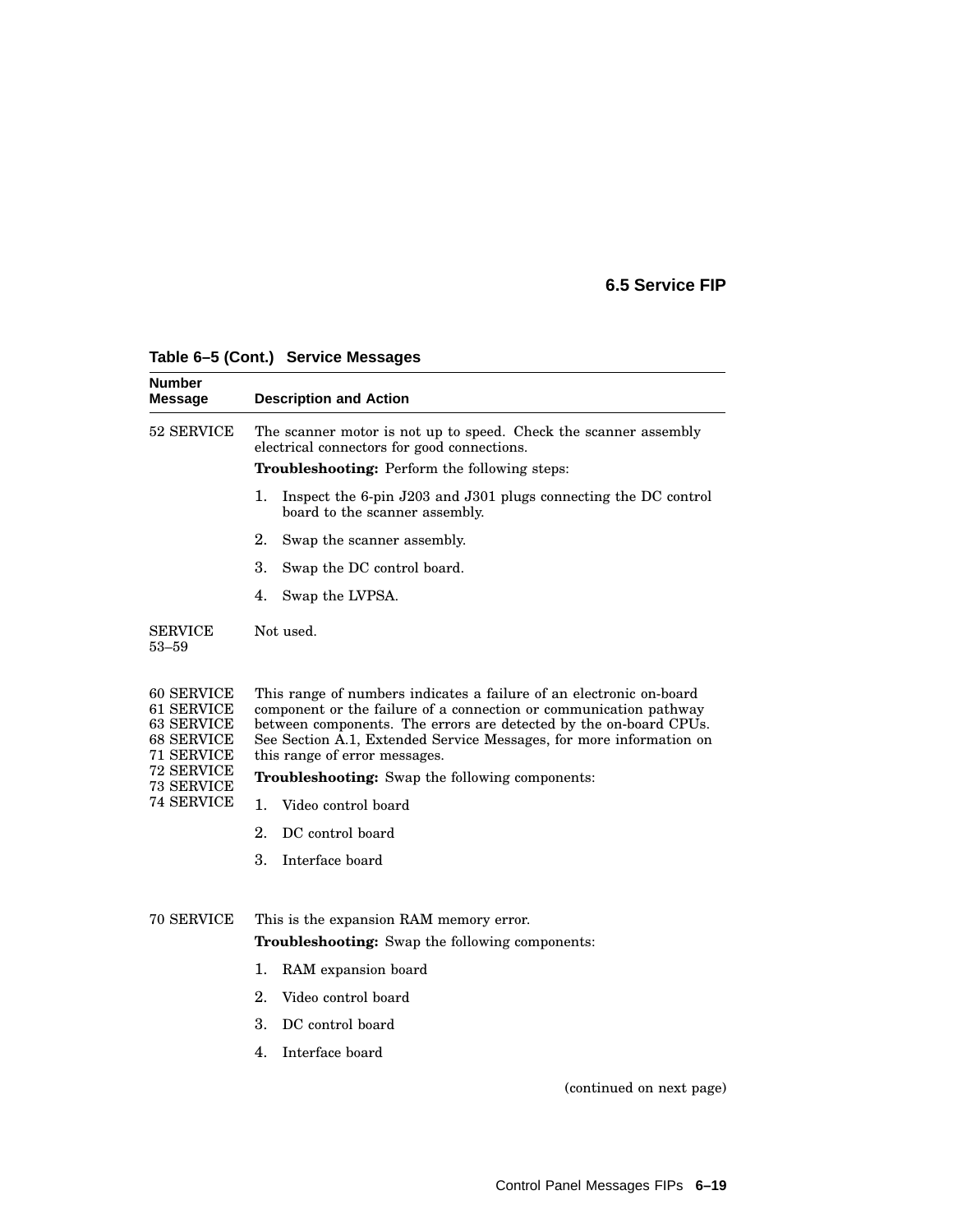| <b>Number</b><br><b>Message</b>                                                                                                                                | <b>Description and Action</b>                                                                                                                                                                                                                                                                                                                                                                                                                                                                                   |
|----------------------------------------------------------------------------------------------------------------------------------------------------------------|-----------------------------------------------------------------------------------------------------------------------------------------------------------------------------------------------------------------------------------------------------------------------------------------------------------------------------------------------------------------------------------------------------------------------------------------------------------------------------------------------------------------|
| 75 SERVICE<br>80 SERVICE<br>81 SERVICE<br><b>82 SERVICE</b><br>83 SERVICE<br>84 SERVICE<br>85 SERVICE<br>86 SERVICE<br>87 SERVICE<br>$A0-FF$<br><b>SERVICE</b> | This range of numbers indicates a failure of an electronic on-board<br>component or the failure of a connection or communication pathway<br>between components. The errors are detected by the on-board CPUs.<br>See Section A.1, Extended Service Messages, for more information on<br>this range of error messages.<br><b>Troubleshooting:</b> Swap the following components:<br>Font Card<br>1.<br>RAM expansion board<br>2.<br>3.<br>Video control board<br>DC control board<br>4.<br>5.<br>Interface board |
|                                                                                                                                                                |                                                                                                                                                                                                                                                                                                                                                                                                                                                                                                                 |

**Table 6–5 (Cont.) Service Messages**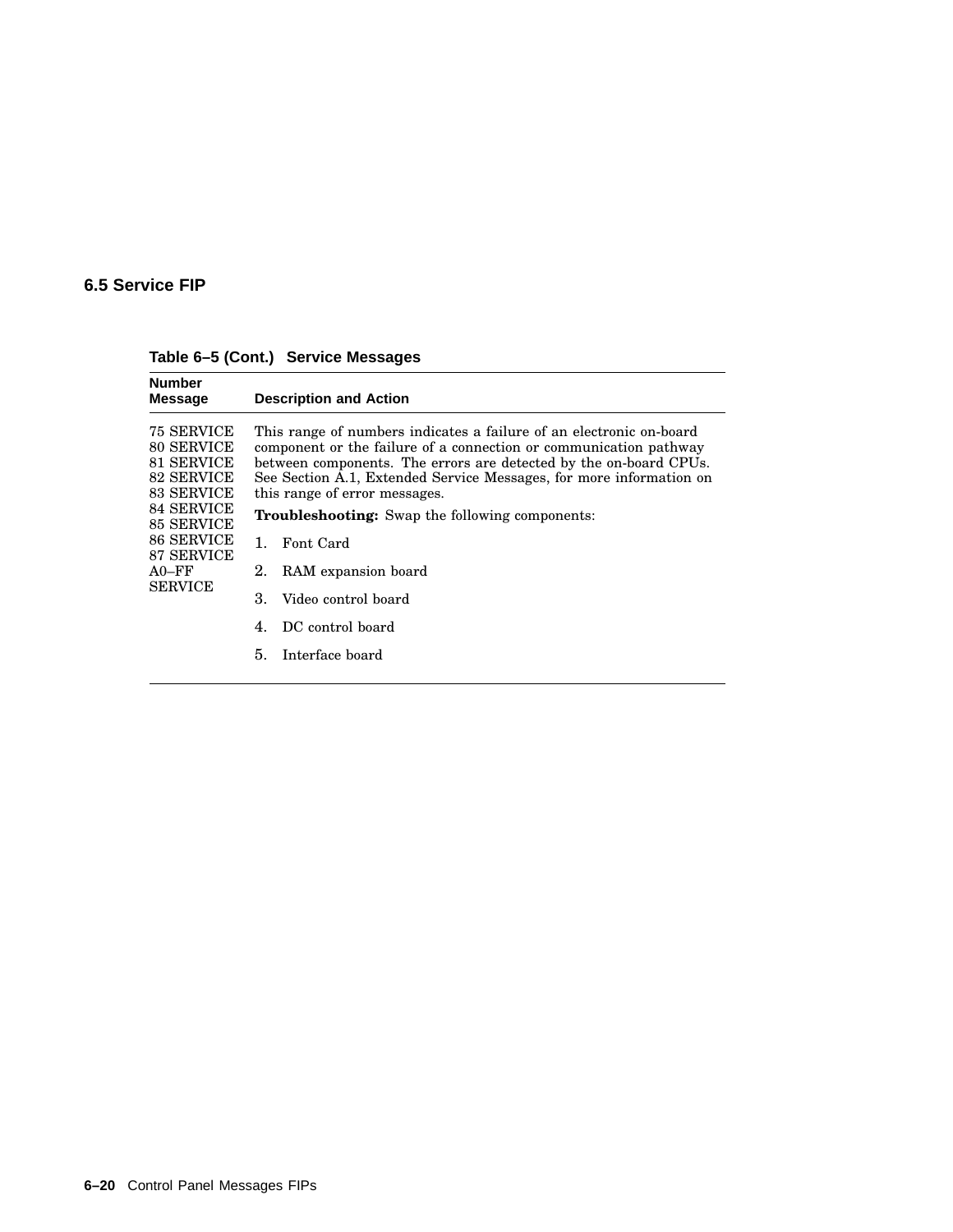# **7 Paper Jam FIPs**

This chapter describes jam and image defect sections of the DEClaser 1100 series printer fault isolation procedures (FIPs). Power down the printer before removing jammed paper.

**Note:** *Before servicing a DEClaser 1100 printer, do the following:*

- *• Remove any installed font cartridge.*
- *• Make sure the DEC 00 emulation is selected, as shown in Section 2.17.*
- *• Make sure RS232C value is selected from the i/f feature of the interface menu, as shown in Table 2–3.*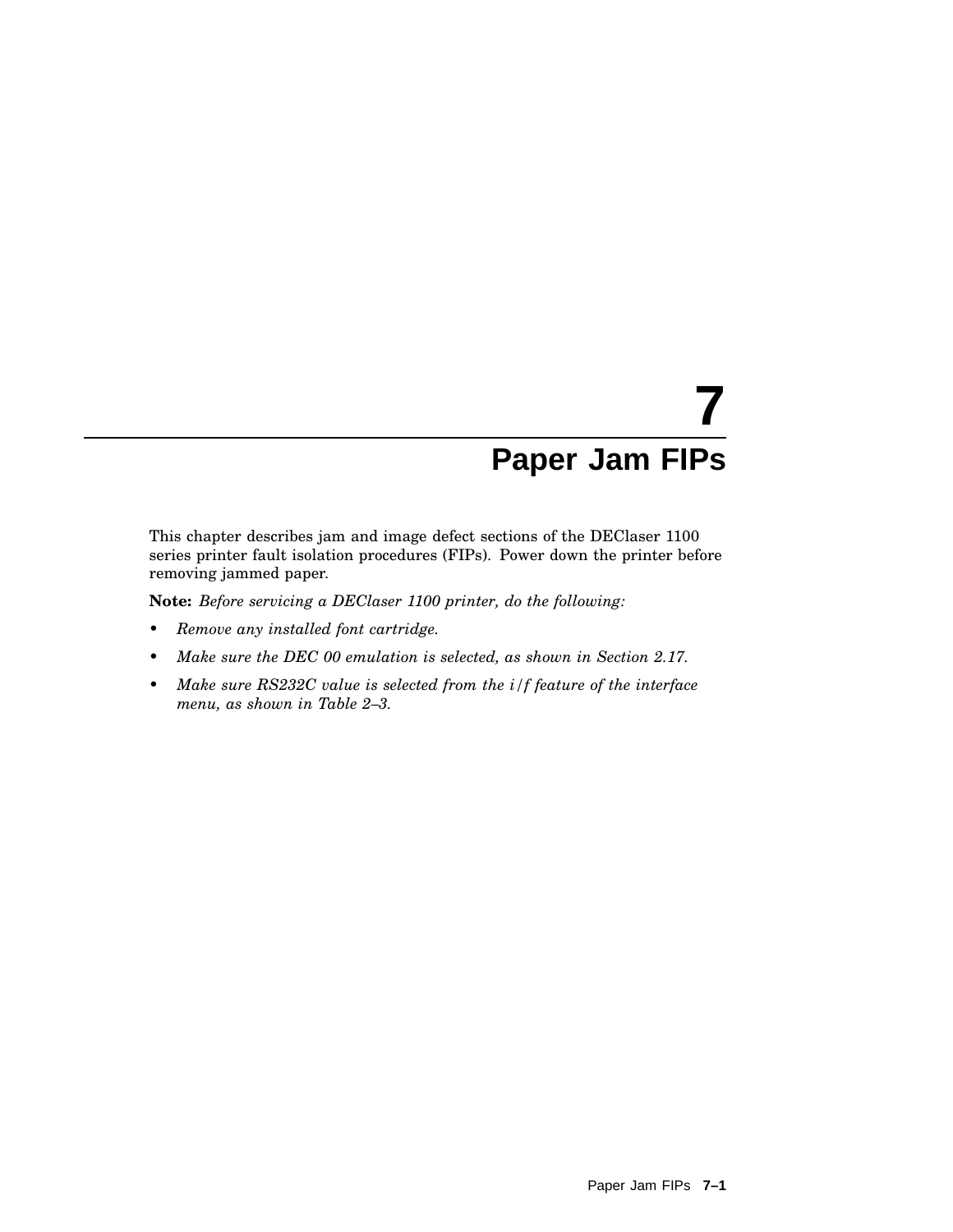#### **7.1 Jams and Paper Misfeeding**

## **7.1 Jams and Paper Misfeeding**

**FIP Note:** *This section is the FIP for troubleshooting paper jamming or paper feeding problems. Chapter 6, Control Panel Messages FIPs, verifies the malfunction and points you to the next troubleshooting section.*

1. Inspect and clear any paper from the paper path. Power on the printer. What message is displayed?

| If the Message Is               | Then Do This                         |
|---------------------------------|--------------------------------------|
| 13 Paper Jam                    | Go to the power up jam, Section 7.3. |
| 00 Ready<br>or<br>PS Ready Idle | Go to the step 2.                    |

2. Set the printer off line. Select and load the paper tray. Print a test print. What does the printer do?

| If the Printer                            | Do this       |
|-------------------------------------------|---------------|
| Prints the test print with<br>no problem. | Go to step 3. |
| Displays the message<br>13 PAPER JAM.     | Go to step 4. |

3. Print a test print from the cassette.

| If the Printer                            | Do this                                          |
|-------------------------------------------|--------------------------------------------------|
| Prints the test print with<br>no problem. | Go to step 5.                                    |
| Displays the message<br>13 PAPER JAM.     | Go to the cassette pickup area jam, Section 7.5. |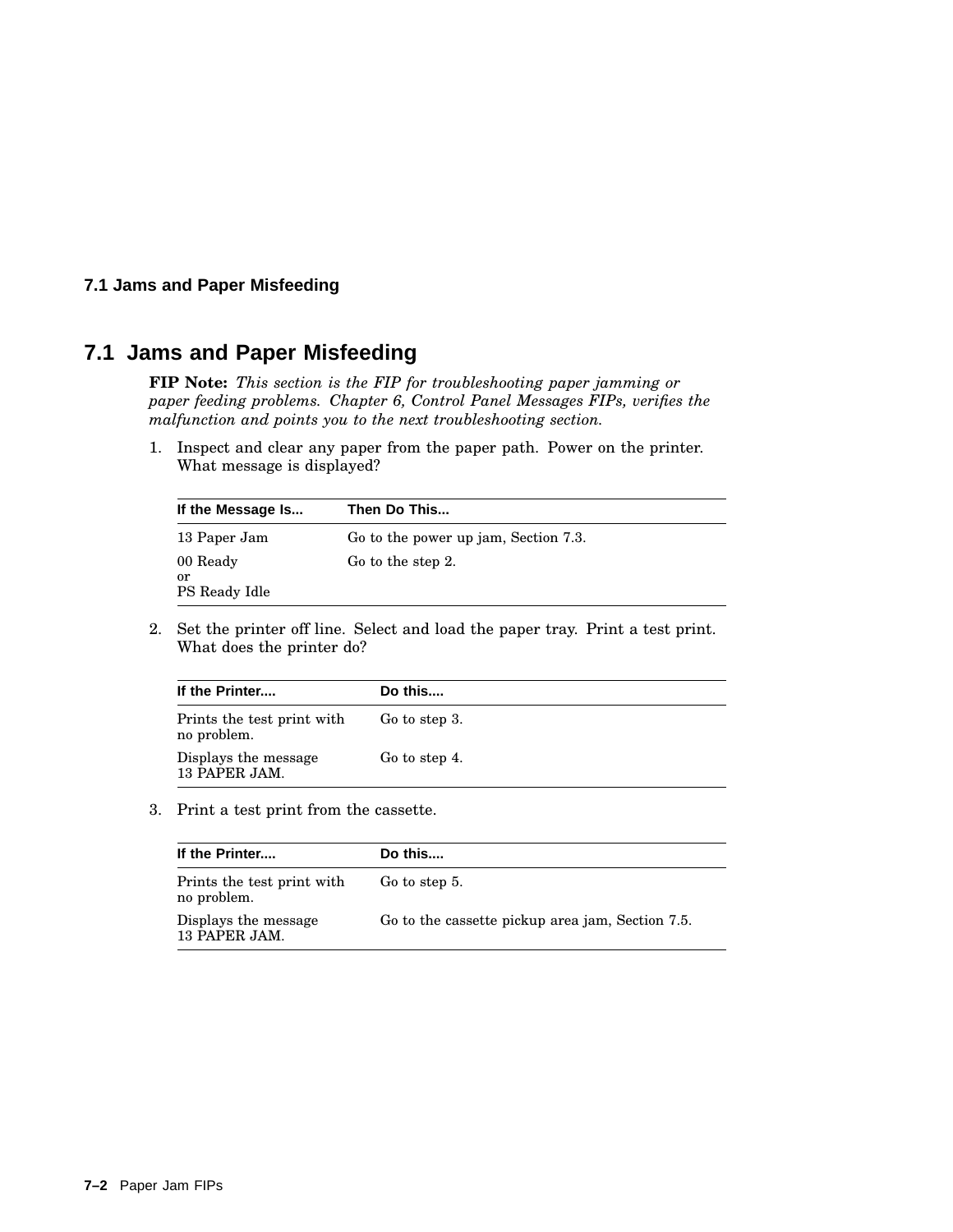#### **7.1 Jams and Paper Misfeeding**

4. Determine where the jam first occurs.

| Does                                                                | If No                                          | If Yes                                                             |  |
|---------------------------------------------------------------------|------------------------------------------------|--------------------------------------------------------------------|--|
| The sheet feed, the tray<br>pickup lift, the pickup<br>roller turn? | Go to the jam entry<br>submenu, Section 7.1.1. | Check if the leading edge<br>actuates the paper feed<br>sensor.    |  |
|                                                                     |                                                | If it doesn't, go to<br>the tray area jam,<br>Section 7.4.         |  |
|                                                                     |                                                | If it does, go to fixing<br>and delivery area jam,<br>Section 7.6. |  |

5. Print many copies of the test print from the cassette and tray.

| If Jams Occur                                  | If Jams Do Not Occur                     |  |
|------------------------------------------------|------------------------------------------|--|
| Determine the location of the jam:             | Perform TCC, as described in Appendix C. |  |
| Tray area (Section 7.4)<br>$\bullet$           |                                          |  |
| Cassette pickup area<br>٠<br>(Section 7.5)     |                                          |  |
| Fixing and delivery area<br>٠<br>(Section 7.6) |                                          |  |

#### **7.1.1 Jam Entry Submenu**

If the sheet does not feed, the tray pickup elevator does not lift, or the pickup roller does not turn, remove the right-side panel. Press Test/Font and check the gear on the main motor shaft: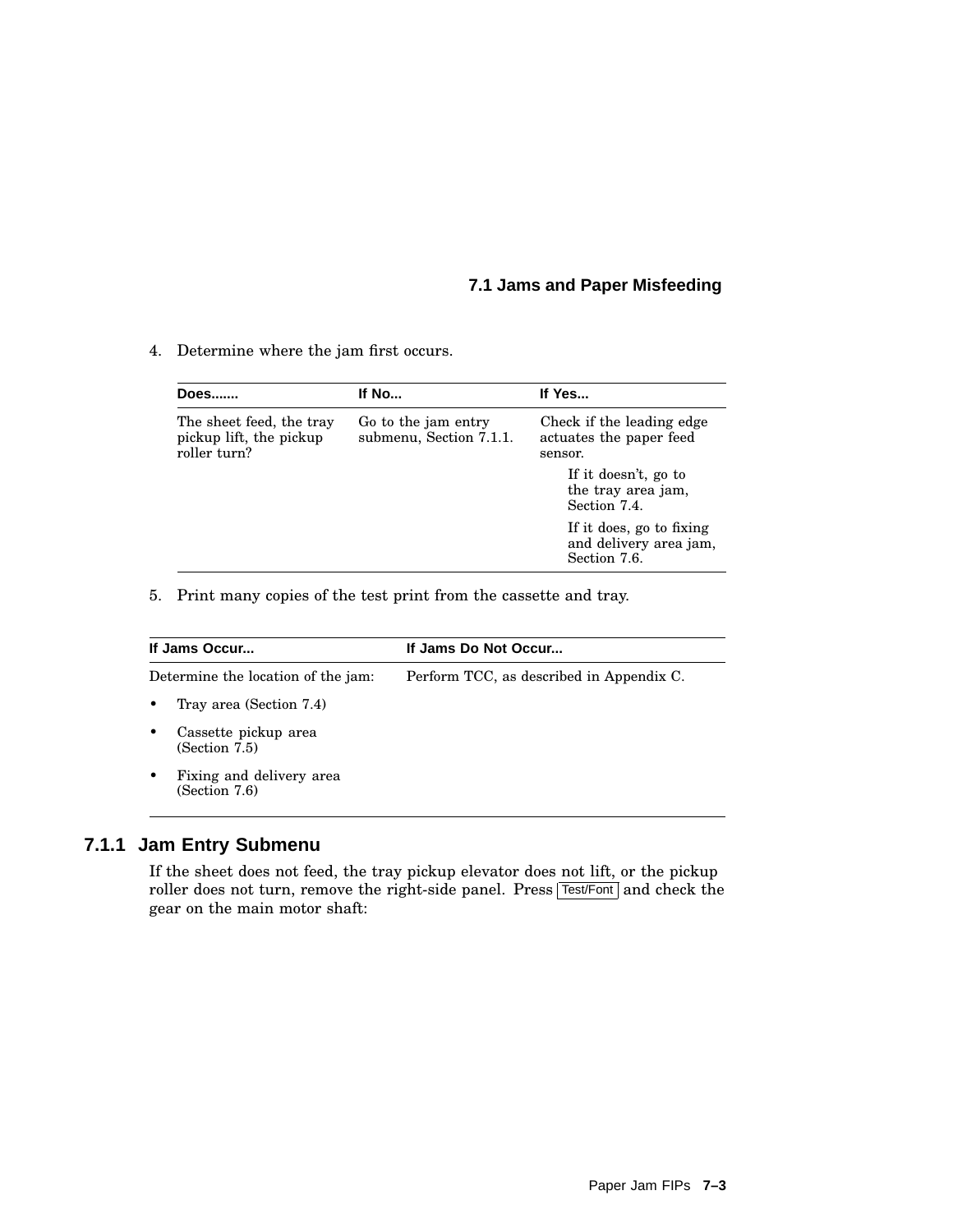#### **7.1 Jams and Paper Misfeeding**

|                      | If the Shaft Rotates                                           | If the Shaft Does Not Rotate                   |  |  |  |
|----------------------|----------------------------------------------------------------|------------------------------------------------|--|--|--|
| Check the following: |                                                                | Check the following:                           |  |  |  |
|                      | Drive assembly gears                                           | Operation of the door rod and interlock switch |  |  |  |
|                      | Feed roller gear that drives<br>the front door gears           | 6-pin J210 connector on the DC control board   |  |  |  |
|                      | Pickup roller gear and clutch<br>assembly                      |                                                |  |  |  |
|                      | 10-pin $J209$ plug that<br>connects to the DC control<br>board |                                                |  |  |  |
| Swap the following:  |                                                                | Swap the following:                            |  |  |  |
|                      | Drive assembly                                                 | <b>LVPSA</b>                                   |  |  |  |
|                      | Tray pickup roller assembly                                    | DC control board                               |  |  |  |
|                      | DC control board                                               | Main motor                                     |  |  |  |
|                      | Front door assembly                                            |                                                |  |  |  |
|                      | Feed assembly                                                  |                                                |  |  |  |

## **7.2 Detecting and Clearing Jams**

Jams are detected by the paper pickup (PS13) and fixing unit exit (PS12) sensors. The DC control board examines the sensors as the sheet proceeds through the paper path. If the sheet fails to arrive under a sensor or remains under the sensor too long, the DC control board stops the main motor, shuts down the fixing heater, and sends the error to the video control board. The 13 PAPER JAM message is then displayed by the video control board.

**FIP Note:** *Section 1.3.1 and Section 1.3.2 describe the paper path and components of the paper path. Figure 1–7 shows where PS12 and PS13 can be found.*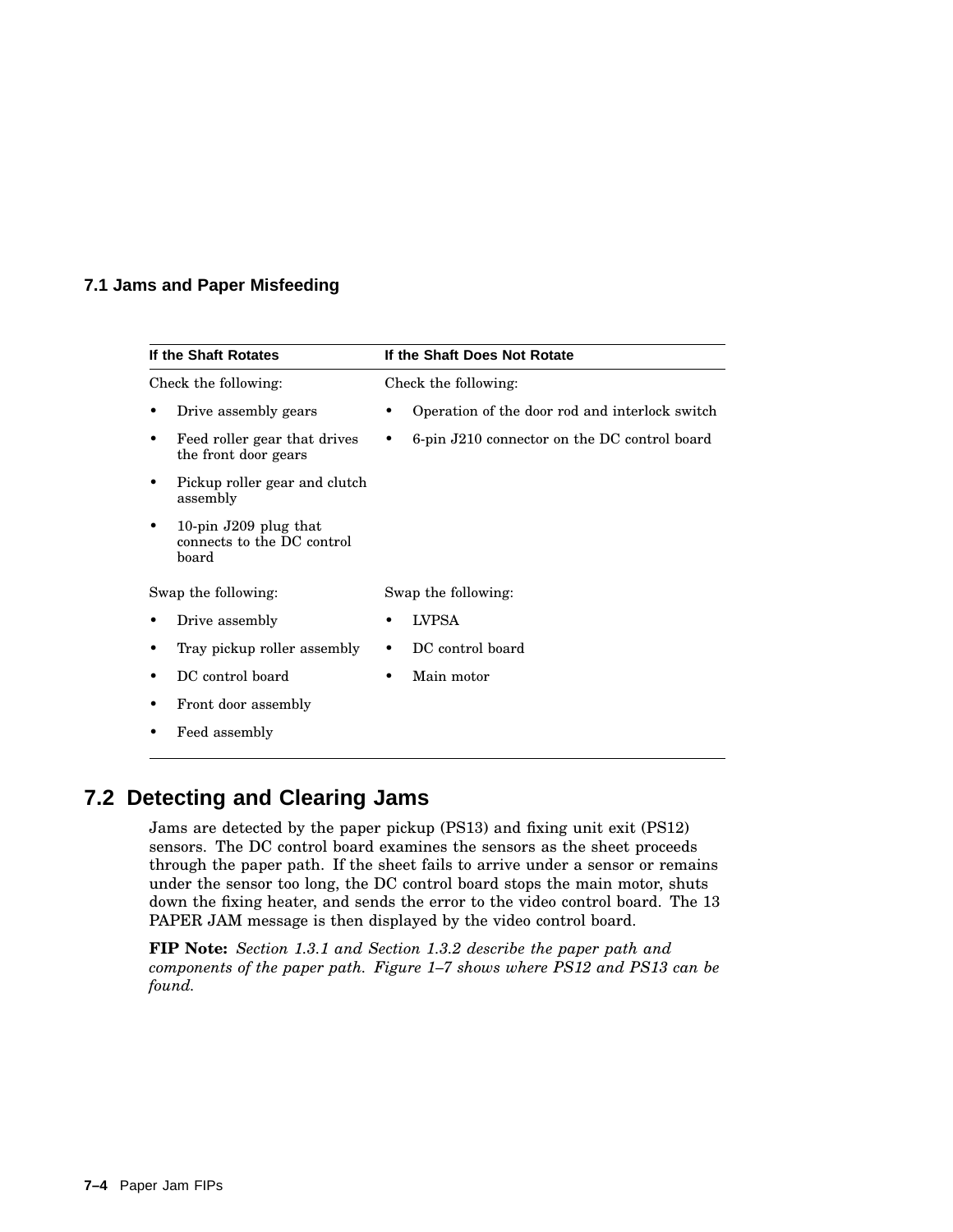#### **7.2 Detecting and Clearing Jams**

Press **Error Skip** or open and close the front or fixing door to clear a 13 PAPER JAM message. The following rounding cycle happens as the jams detection circuits clear:

- The main motor runs.
- Any paper caught in the paper path is ejected.
- If the pickup rollers are not parked at the home position, they will rotate and feed the top sheet of paper.

## **7.3 Power-Up Jams**

An electrical malfunction of the DC control board, sensors, or wiring can produce a power-up or phantom alarm. The term phantom describes a jam alarm that occurs when there is no paper in the paper path. Phantom jams can occur intermittently or can be predictable and can occur during operation or when the printer is idle. Phantom jams cannot be directly connected or linked to a malfunctioning roller or paper path guide.

Perform the following steps to fix a power-up or phantom jam alarm:

- 1. Examine the linkage arms that operate the paper pickup (PS13) and exit sensors (PS12). Look for anything that may interfere with the operation of the sensor linkages, such as shreds of paper or dirt. Manually toggle the linkages to see if they move freely and fall to the home position in the paper path. Fix or replace any damaged component.
- 2. Inspect the plug that connects PS12 and PS13 to the wiring harness. Look for damage, misconnection, or misseating.
- 3. Inspect the 3-pin J208 plug that connects to the DC control board. Look for misconnection or bent pins.
- 4. Swap the following components:
	- DC control board
	- Exit sensor PS12
	- Density adjustment board
	- Feed roller assembly which contains the PS13 paper pickup sensor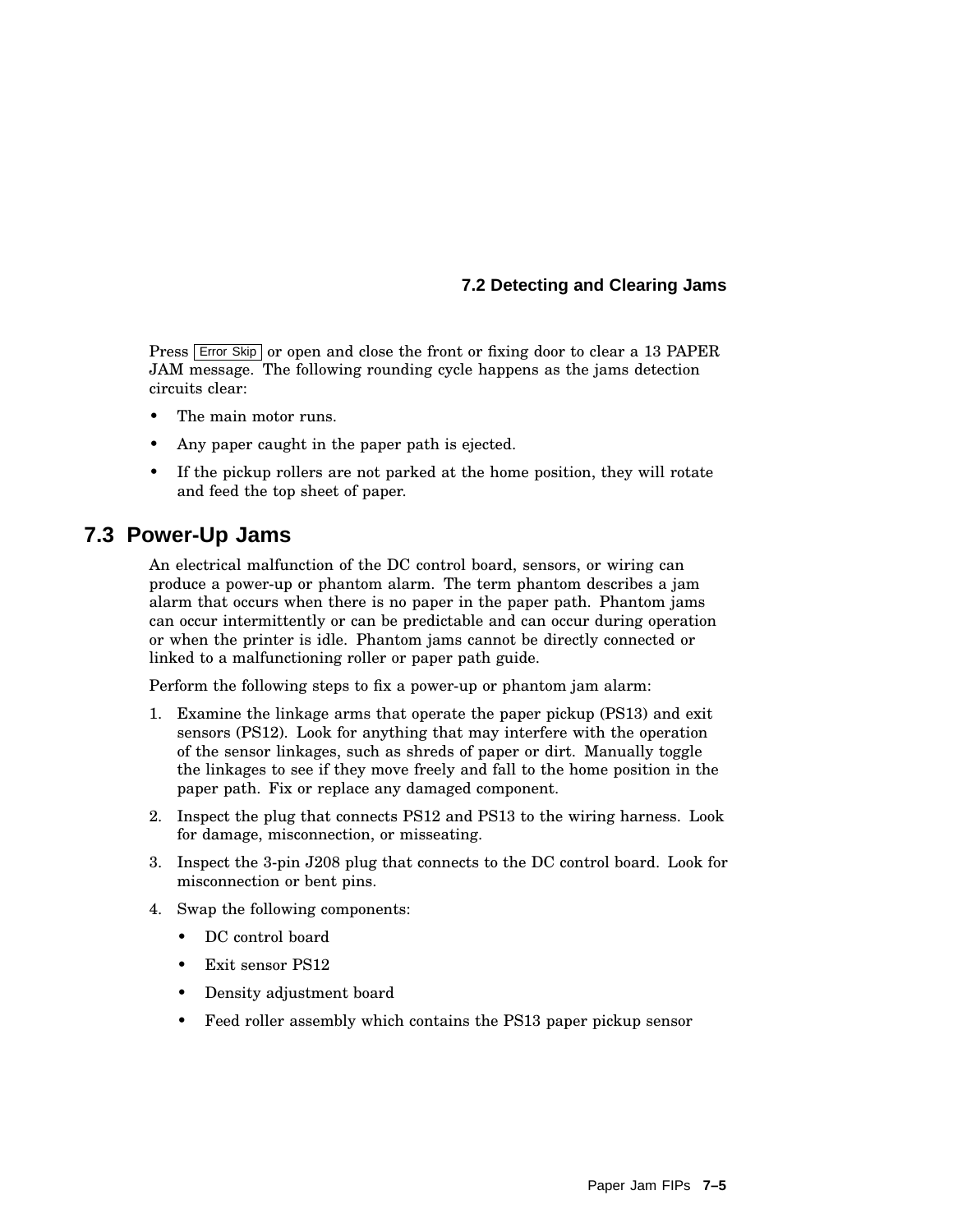## **7.4 Tray Area Pickup Jams**

## **7.4 Tray Area Pickup Jams**

**FIP Note:** *Paper fails to feed from the paper tray or multiple feeds occur.*

| <b>Symptoms</b>                                                                                                          | <b>Action</b>                                                                                                                                                                                                                     |
|--------------------------------------------------------------------------------------------------------------------------|-----------------------------------------------------------------------------------------------------------------------------------------------------------------------------------------------------------------------------------|
| Tray pickup roller fails to turn.<br>Pickup roller fails to push<br>leading edge to paper<br>paper pickup (PS13) sensor. | Open the door, remove the pickup roller, and do the<br>following:                                                                                                                                                                 |
|                                                                                                                          | Inspect the condition of the surface of the<br>tray pickup roller. Surface should be free of<br>dirt, pliable, and not cut or worn. If damaged,<br>replace the pickup roller assembly.                                            |
|                                                                                                                          | Look for missing gear teeth or for signs of any<br>other type of damage. If damaged, replace the<br>pickup roller assembly.                                                                                                       |
|                                                                                                                          | Inspect the condition of the solenoid that<br>actuates the tray pickup roller clutch. The<br>armature should move freely and the spring<br>should be in good condition. If parts are<br>missing, replace the front door assembly. |
|                                                                                                                          | Inspect the 10-pin J209 connector that connects<br>to the DC control board.                                                                                                                                                       |
|                                                                                                                          | Swap the following components:                                                                                                                                                                                                    |
|                                                                                                                          | Pickup roller<br>1.                                                                                                                                                                                                               |
|                                                                                                                          | 2.<br>Front door assembly                                                                                                                                                                                                         |
|                                                                                                                          | 3.<br>Drive unit gears                                                                                                                                                                                                            |
|                                                                                                                          | DC control board<br>4.                                                                                                                                                                                                            |

**Table 7–1 Tray and Pickup Jams**

(continued on next page)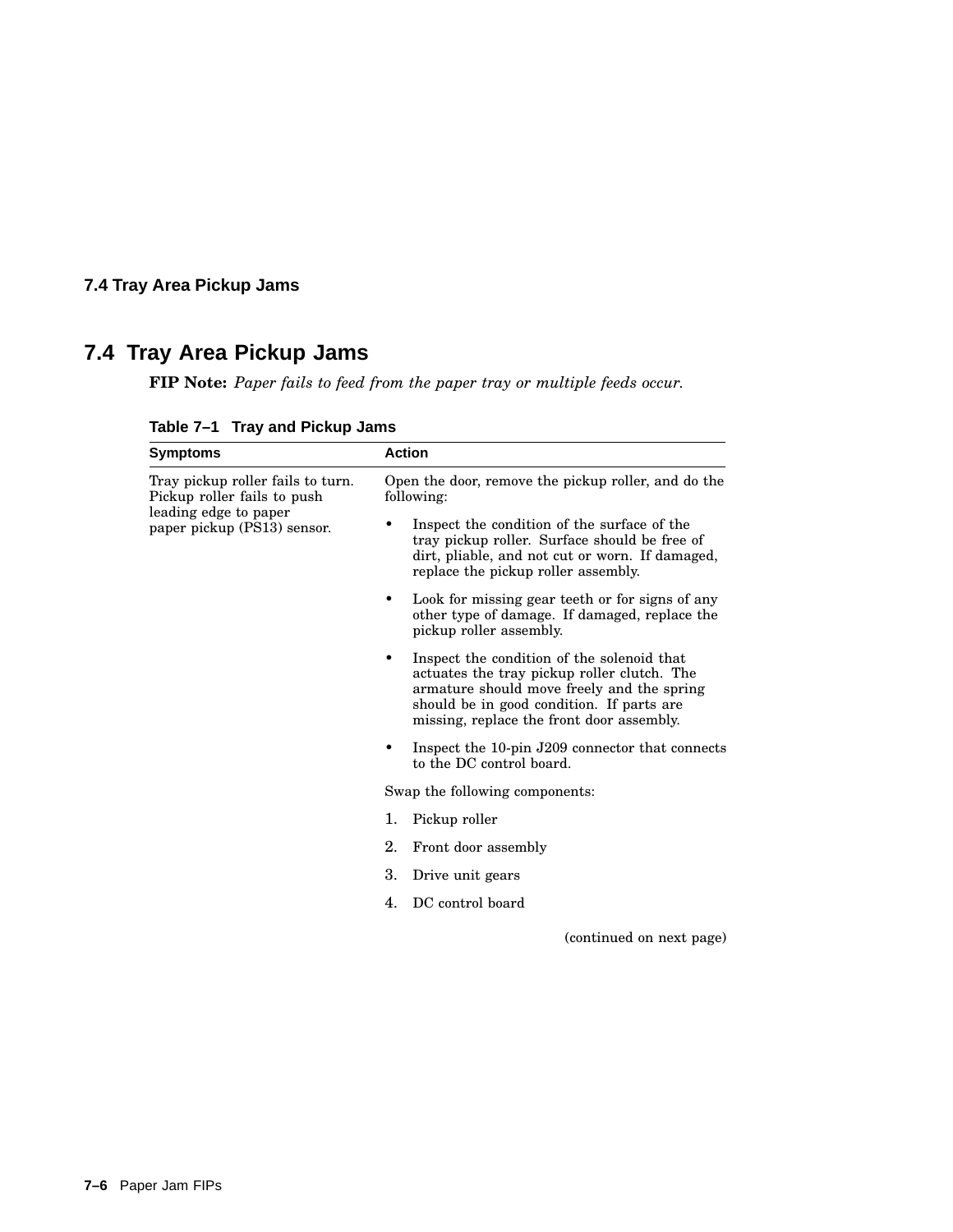## **7.4 Tray Area Pickup Jams**

| <b>Symptoms</b>                                 | <b>Action</b>                                                                                                                                               |
|-------------------------------------------------|-------------------------------------------------------------------------------------------------------------------------------------------------------------|
| Shingle or multiple feeding<br>from paper tray. | Shingle feeding occurs when the leading edge and<br>trailing edges overlap.                                                                                 |
|                                                 | Inspect the condition of the separation pad, the<br>pickup clutch and the solenoid (SL501) that<br>operates the pickup clutch. Swap the following<br>parts: |
|                                                 | Separation pad<br>ı.                                                                                                                                        |
|                                                 | 2.<br>Tray pickup roller                                                                                                                                    |
|                                                 | DC control board<br>З.                                                                                                                                      |
|                                                 | Front door assembly<br>4.                                                                                                                                   |

**Table 7–1 (Cont.) Tray and Pickup Jams**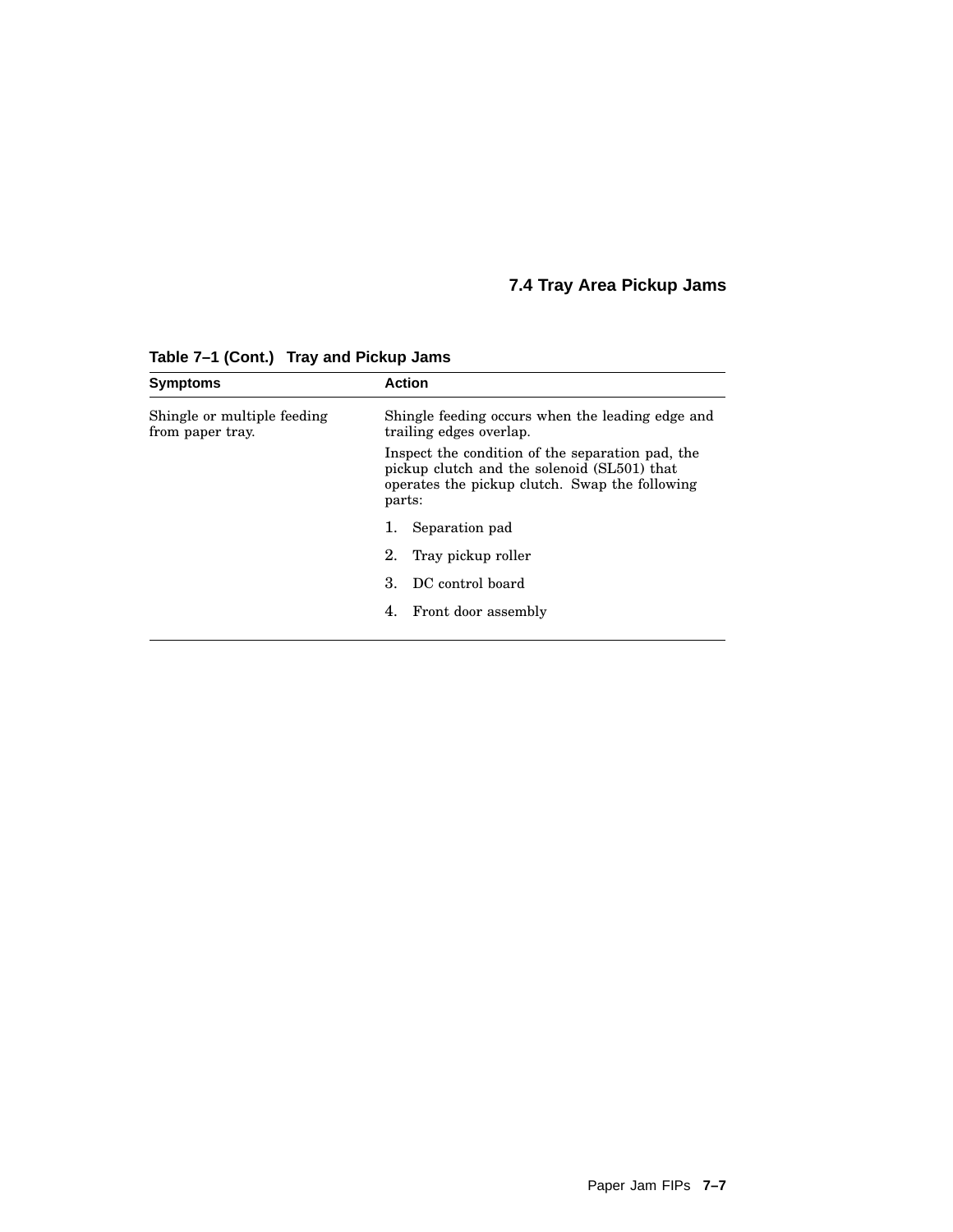#### **7.5 Cassette Area Pickup Jams**

## **7.5 Cassette Area Pickup Jams**

Paper feeds successfully from the tray but jams occur when feeding from the cassette. Use the following list to inspect the cassette, paper feeder, and paper supply. If you find any damaged components in the paper feeder, replace the entire feeder assembly.

- 1. Make sure the cassette is and can be fully pushed in.
- 2. Remove the cassette and inspect for the following:
	- Paper overloading
	- Incorrect type of paper
	- Nonstandard size of paper
	- Paper not under the hold-down tabs
	- Wrinkled, folded, or damaged paper
	- Broken, damaged, or deformed plastic
	- Bent, missing, or damaged metal guides
- 3. Inspect the plastic guides in the paper feeder that the cassette slides into.
- 4. Remove the paper feeder from the printer.
- 5. Inspect the condition of all mechanical components of the paper feeder. Look for damaged gears, pickup and feed clutches, and SL901 and SL902 clutch solenoids.
- 6. Inspect the surface of the pickup and feed rollers.
- 7. Remove the EP-L cartridge and turn the printer over on its side. Inspect the paper path that directs the sheet up into the feed rollers. Look for obstructions or burrs in the plastic that may impede or interfere with the paper.
- 8. Make sure the 6-pin J902 plug on the cassette feeder board is fully connected to the DC control board.
- 9. Make sure the 9-pin J205 plug is connected to the DC control board.

**Troubleshooting:** Perform the following steps to fix a cassette jamming problem:

- 1. Try fresh paper.
- 2. Try a different cassette.
- 3. Swap the feeder control board.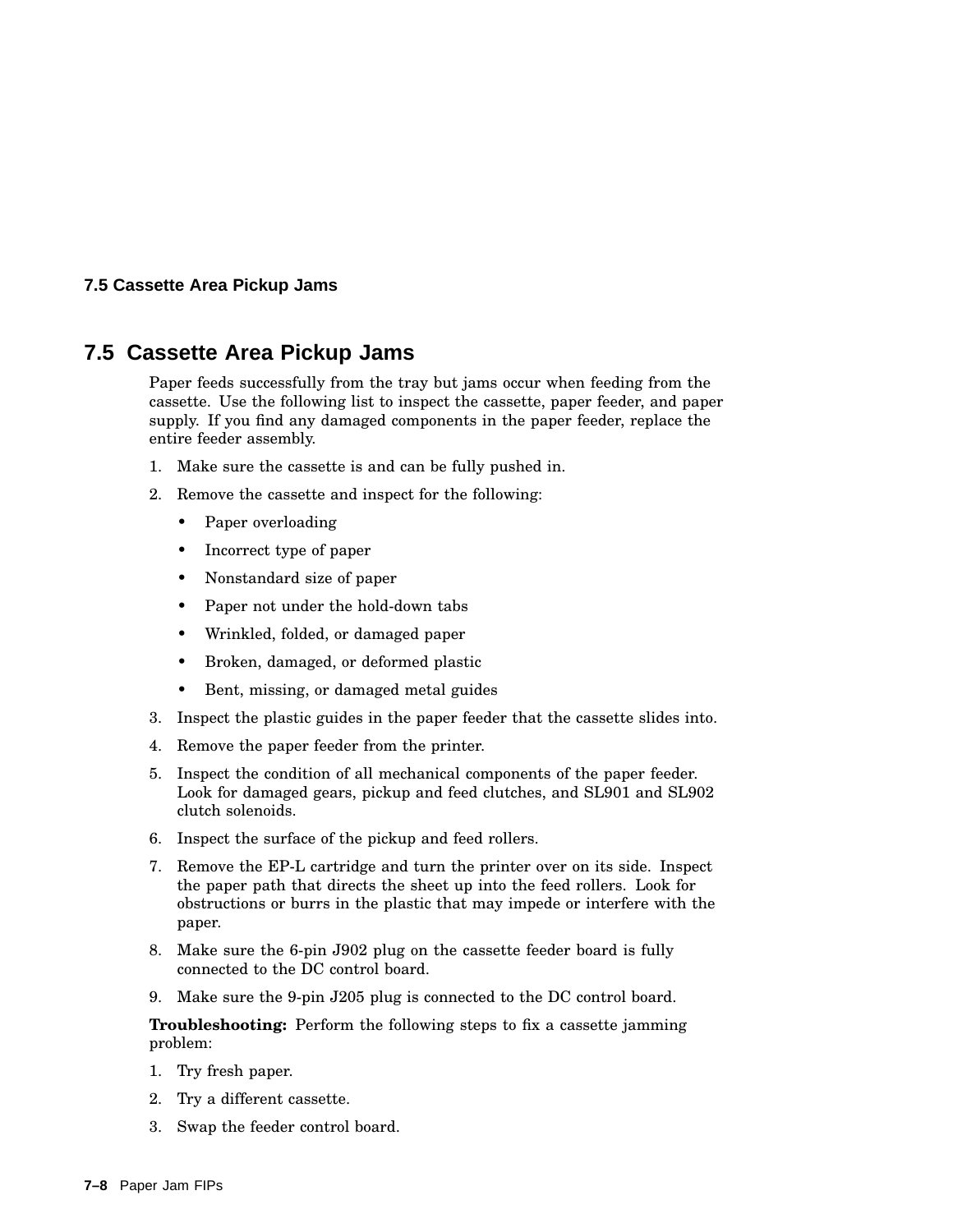**7.5 Cassette Area Pickup Jams**

- 4. Swap the feeder unit.
- 5. Swap the DC control board.
- 6. Swap the video controller board.

## **7.6 Fixing and Delivery Area Jams**

**FIP Note:** *Paper jams occur in the paper path after a successful pick up and feed from the paper tray. If the jam involves multiple sheet feeding or other pickup failures, go to Section 7.4.*

The paper may be sitting in the paper path undamaged or may be folded up around an obstruction.

**Preliminary Inspection:** First open the front door of the printer and use the following list to thoroughly inspect the condition of the paper path. Fix or replace any components that are damaged.

- 1. Inspect mechanical operational condition of the following sensors and DC control board connectors:
	- PS13 paper pickup sensor linkage and J208
	- PS12 exit sensor linkage, connector, and J213
- 2. Inspect the surface condition of the paper path rollers that push the sheet through the paper path.
	- Large and small feed rollers
	- Transfer roller and OPC drum and drive gears
	- Fixing unit rollers
	- Facedown delivery rollers
- 3. Inspect the surface condition of the following paper path guide plates. Look for broken plastic, surface contamination, or out of alignment components.
	- EP-L cartridge guides
	- Fixing unit entrance guides
	- Transfer roller entrance guides
	- Stack selector mechanism and facedown paper path guides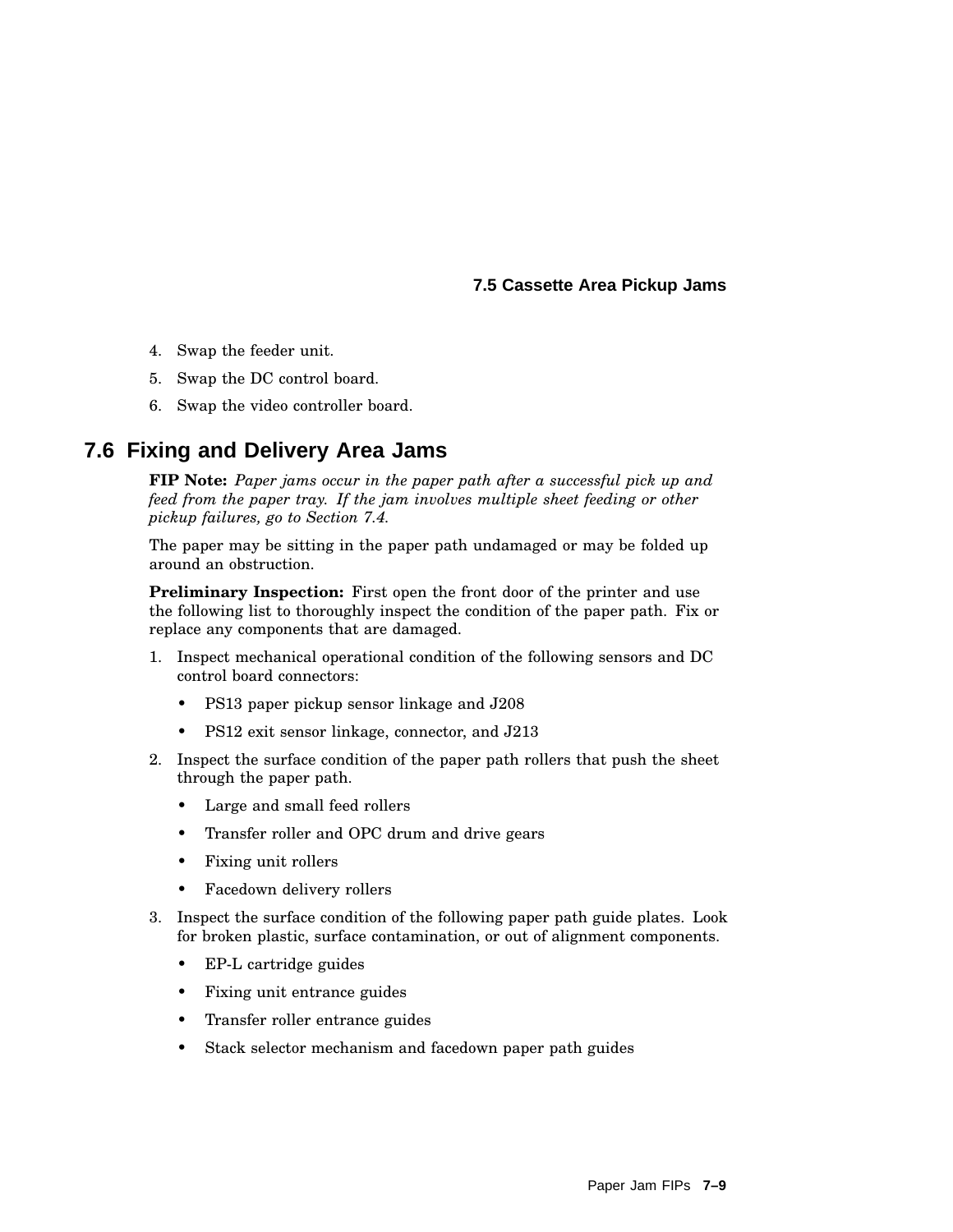## **7.6 Fixing and Delivery Area Jams**

**Troubleshooting:** Match the type of jam in the symptom column and perform the action.

| Symptom                                                                                    | <b>Action</b>                                                                                                                                                                                                            |
|--------------------------------------------------------------------------------------------|--------------------------------------------------------------------------------------------------------------------------------------------------------------------------------------------------------------------------|
| Paper stops under the pickup<br>sensor and/or before the<br>exit sensor or fixing rollers. | Caused by a malfunction of the sensor circuit or<br>feed rollers. Because the pickup was successful,<br>the feed roller drive gears and shaft are most<br>likely working satisfactory. Swap the following<br>components: |
|                                                                                            | 1.<br>Feed rollers and pickup sensor assembly                                                                                                                                                                            |
|                                                                                            | $2^{\circ}$<br>PS12 exit sensor                                                                                                                                                                                          |
|                                                                                            | 3.<br>Density adjustment board                                                                                                                                                                                           |
|                                                                                            | DC control board<br>4.                                                                                                                                                                                                   |
| Paper jams or folds under the<br>EP-L cartridge shutter.                                   | This type jam occurs when the OPC drum and/or<br>transfer roller fails to turn. Perform the following<br>steps:                                                                                                          |
|                                                                                            | 1.<br>When the front door is closed, make sure the<br>release button is completely depressed. The<br>OPC drum and transfer roller will not turn<br>unless the release button is fully depressed.                         |
|                                                                                            | 2.<br>Inspect the release mechanism for bending or<br>damage. If damaged, fix or replace the drive<br>assembly.                                                                                                          |
|                                                                                            | 3.<br>Swap the drum drive unit.                                                                                                                                                                                          |
|                                                                                            | 4.<br>Swap the EP-L cartridge.                                                                                                                                                                                           |
|                                                                                            | Swap the transfer roller.<br>5.                                                                                                                                                                                          |
| Sheet folds up or fails to enter<br>fixing rollers.                                        | This occurs if the fixing unit rollers fail to turn.<br>Perform the following steps:                                                                                                                                     |
|                                                                                            | Swap the fixing unit.<br>ı.                                                                                                                                                                                              |
|                                                                                            | 2.<br>Replace the front door assembly.                                                                                                                                                                                   |
|                                                                                            | (continued on next page)                                                                                                                                                                                                 |

**Table 7–2 Fixing and Delivery Jams**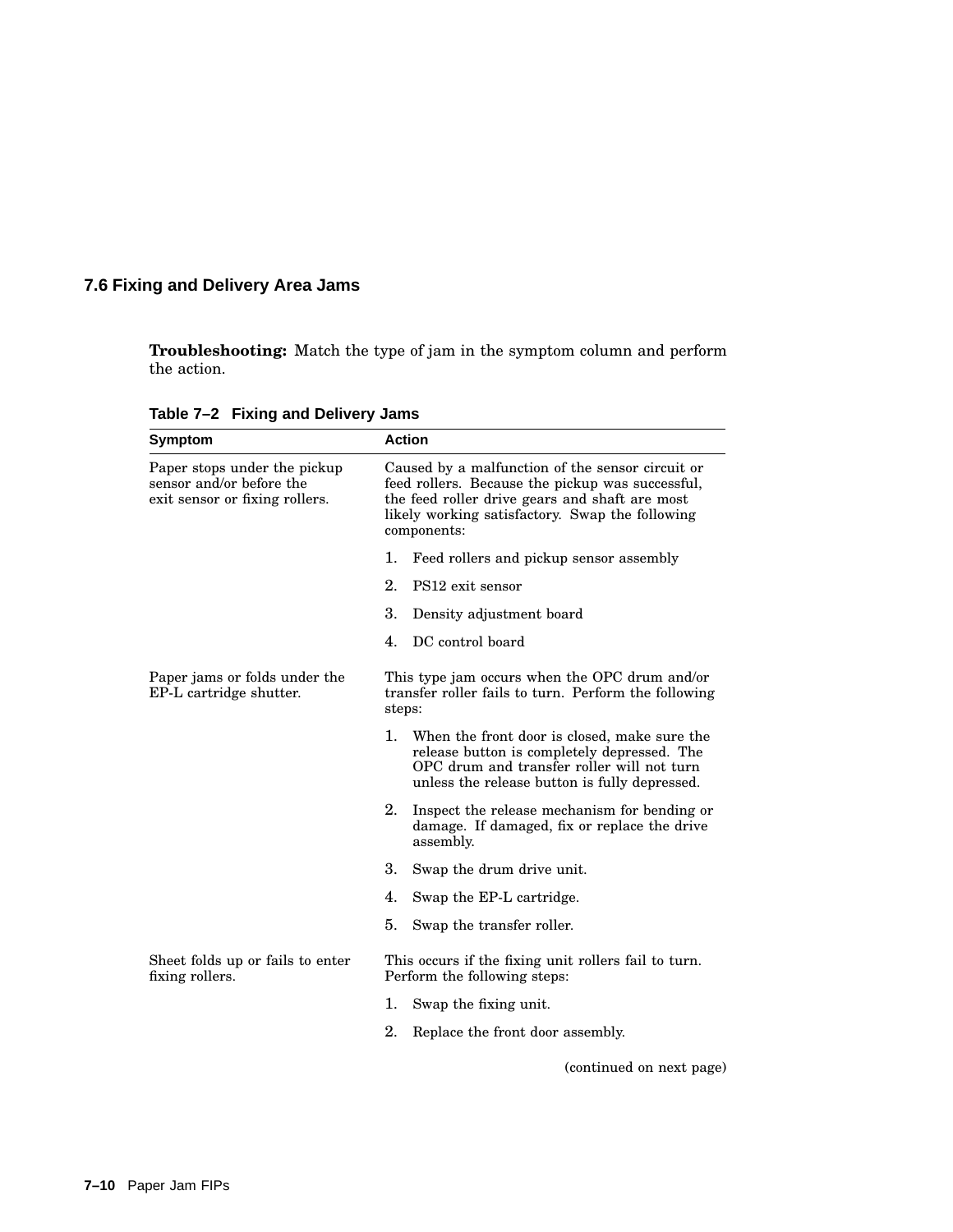## **7.6 Fixing and Delivery Area Jams**

| The sheet actuates the exit sensor, then either stops |
|-------------------------------------------------------|
|                                                       |
|                                                       |
|                                                       |
|                                                       |
|                                                       |
|                                                       |
|                                                       |

**Table 7–2 (Cont.) Fixing and Delivery Jams**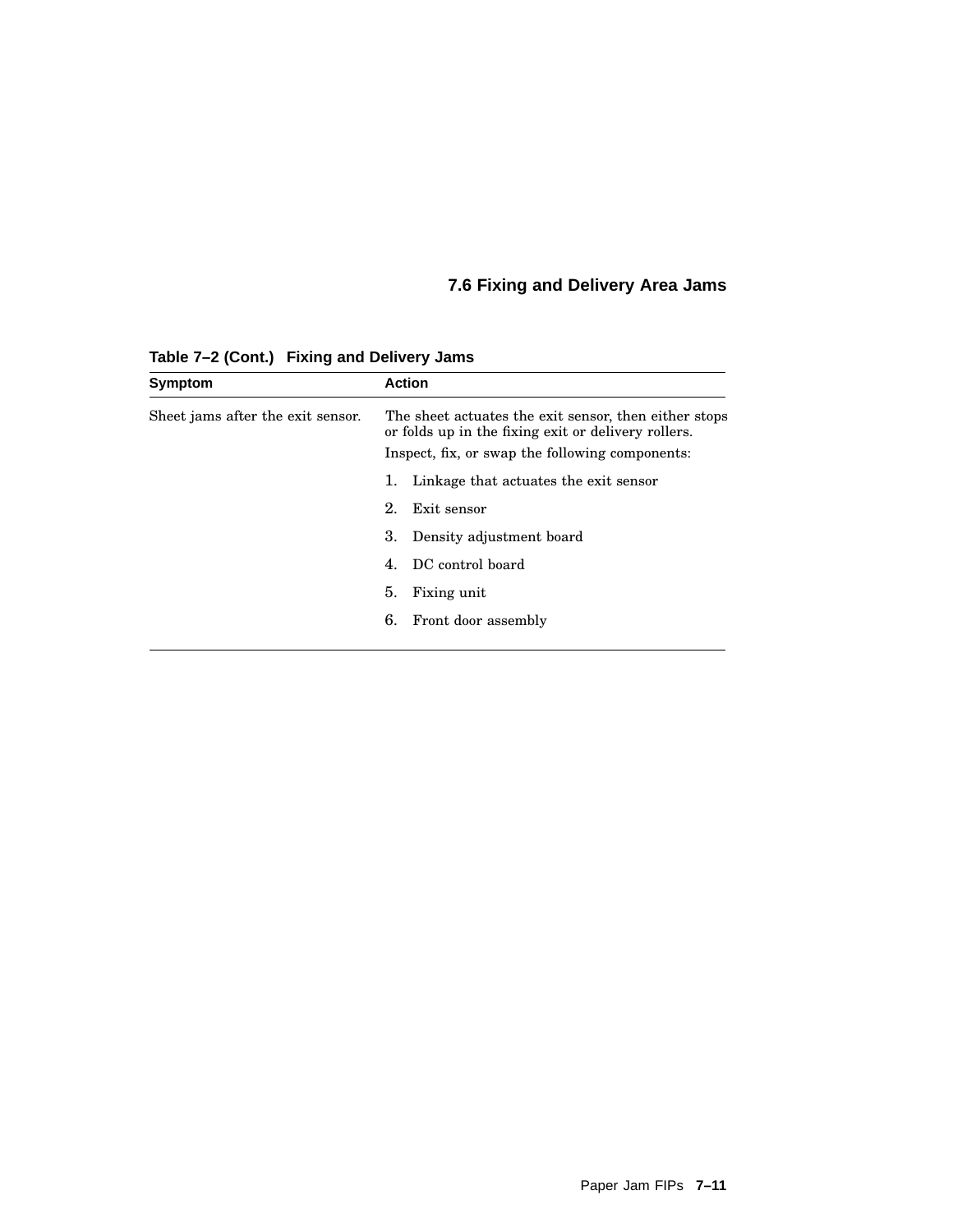## **8 Image Defects FIPS**

This chapter describes the image defect fault isolation procedures (FIPS) for the DEClaser 1100 series print engine.

## **8.1 Image Defects FIP**

**Caution:** *Refilled EP-L cartridges may work well but can cause minor image defects or serious damage to the printer. Look for the refill plug to determine if you have a refilled cartridge.*

You must evaluate the quality of the printed image whenever you service the DEClaser 1100 printer. Inspect test prints for satisfactory print image quality. Figure 8–1 and Table 8–1 provide examples of the common types of image defects and refer you to the correct repair section.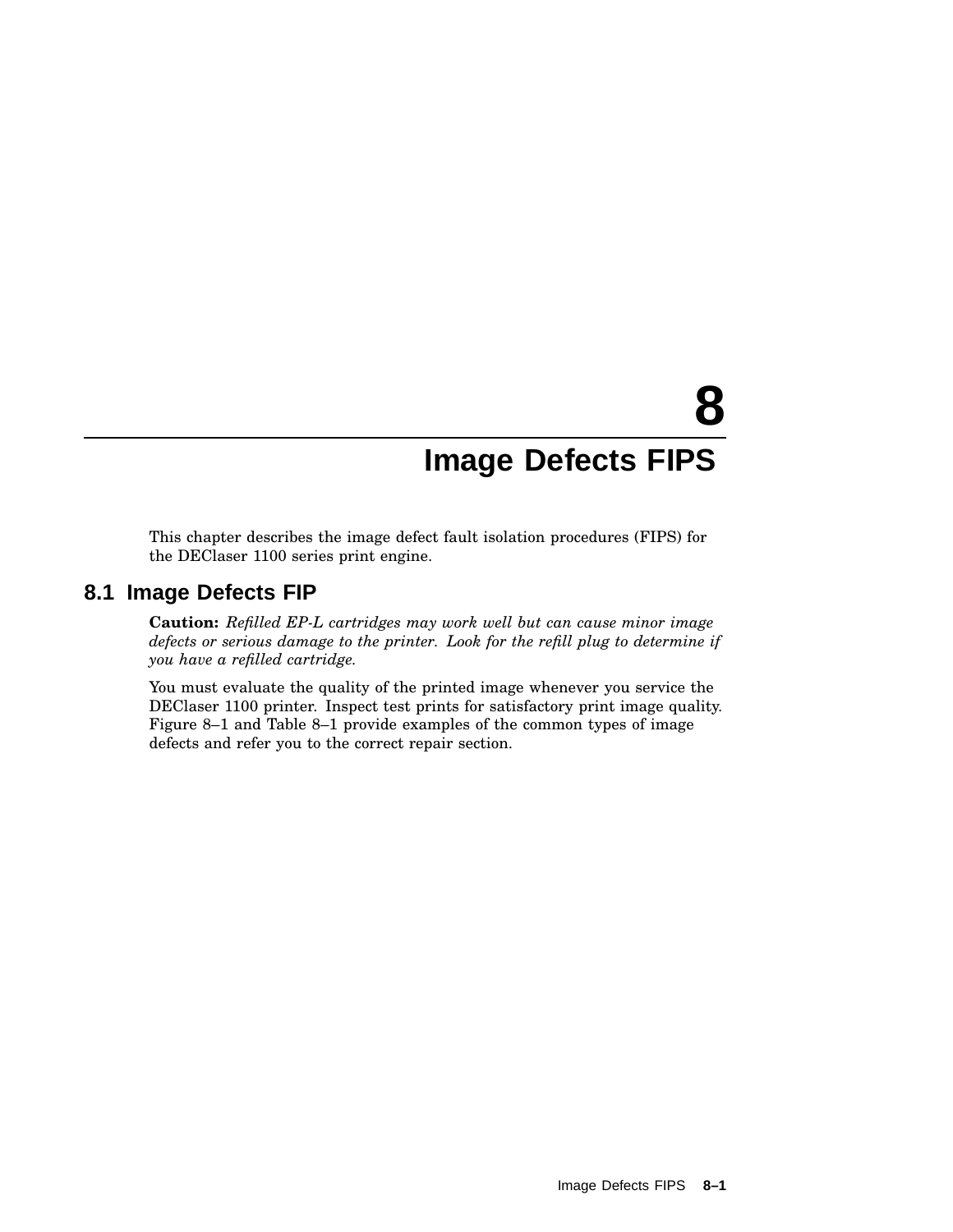## **8.1 Image Defects FIP**

| <b>Image Defect</b>                            | <b>See Section</b> |
|------------------------------------------------|--------------------|
| Light printing                                 | 8.2                |
| Dark printing                                  | 8.3                |
| Sheet is completely blank                      | 8.4                |
| Sheet is all black                             | 8.5                |
| In-line vertical spots                         | 8.6                |
| Toner on reverse side of paper                 | 8.7                |
| Vertical black streaks                         | 8.8                |
| Black, irregular, and smudged vertical bands   | 8.9                |
| Black, irregular, and smudged horizontal bands | 8.10               |
| Blank spots in dark areas                      | 8.11               |
| Solid white vertical lines in dark areas       | 8.12               |
| Bad leading edge registration                  | 8.13               |
| <b>Bad Fixing</b>                              | 8.14               |
| Wrinkled and torn paper                        | 8.15               |
| Background staining on envelopes               | 8.16               |

**Table 8–1 Image Defect Lookup Table**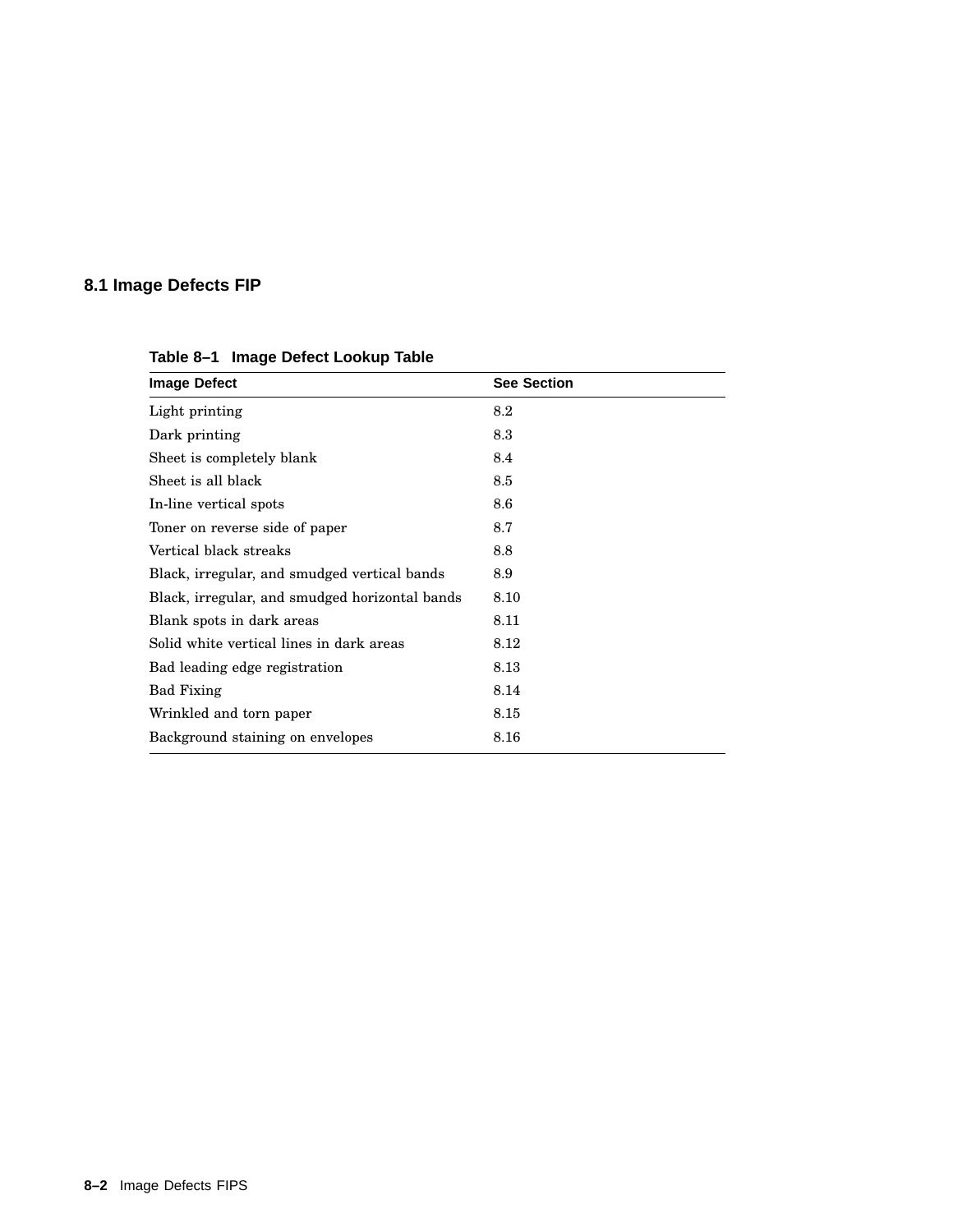## **8.1 Image Defects FIP**





**Figure 8–1 Image Defect Examples**







Irregular and **Blank spots** Blank spots Solid vertical smudged horizontal bands



Faulty registration Poor fixing





**LP** 



blank





vertically in a line of paper streaks smudged vertical



white lines

MLO-006194





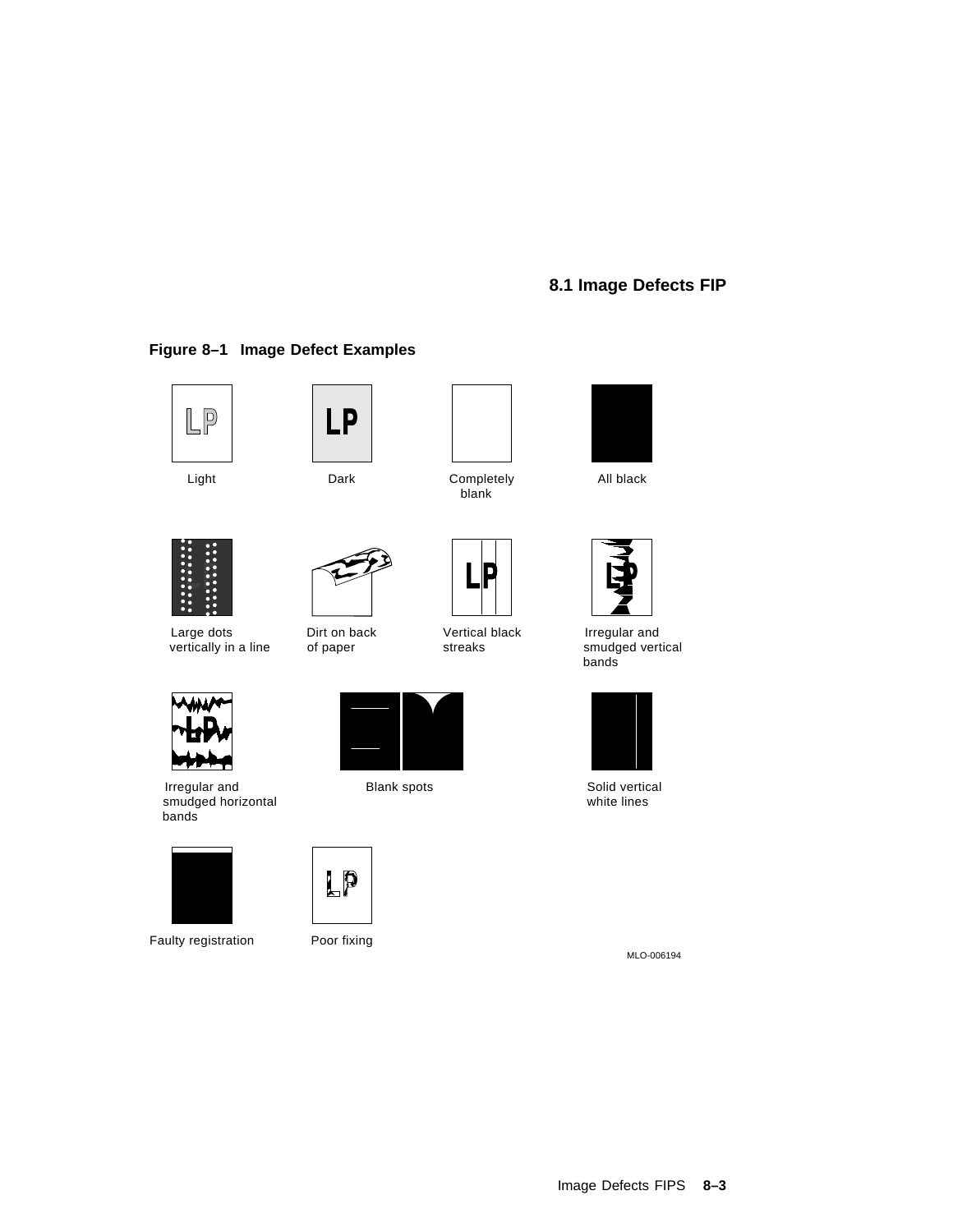#### **8.2 Light Printing**

## **8.2 Light Printing**



The text and dark areas of the printed image are too light. Light printing or low density can be caused by the toner or paper supply, or by a malfunction of the high-voltage supplies or of the transfer circuits. Perform the following steps and checks:

- The normal position for the density adjuster is the second detent position from the left, as shown in Figure 1–14.
- Try new paper from a different source. Use a recommended paper.
- The supply of toner in the EP-L cartridge might be caked or exhausted. Agitate and lightly rap the EP-L cartridge to break up compacted or caked toner. Caking happens when the toner gets damp, or if it has been sitting too long. Damp toner can dry out if the cartridge is left in a dry room for a day or so.
- Are the high-voltage connectors of the HVPSA and EP-L cartridge dirty or damaged?
- Inspect the 10-pin J206 plug that connects to the DC control board.
- Inspect the 10-pin J601 plug that connects to the HVPSA.

Swap the following FRUs to correct the problem:

- 1. EP-L cartridge
- 2. Transfer charging roller
- 3. Density adjustment board
- 4. DC control board
- 5. Video control board
- 6. HVPSA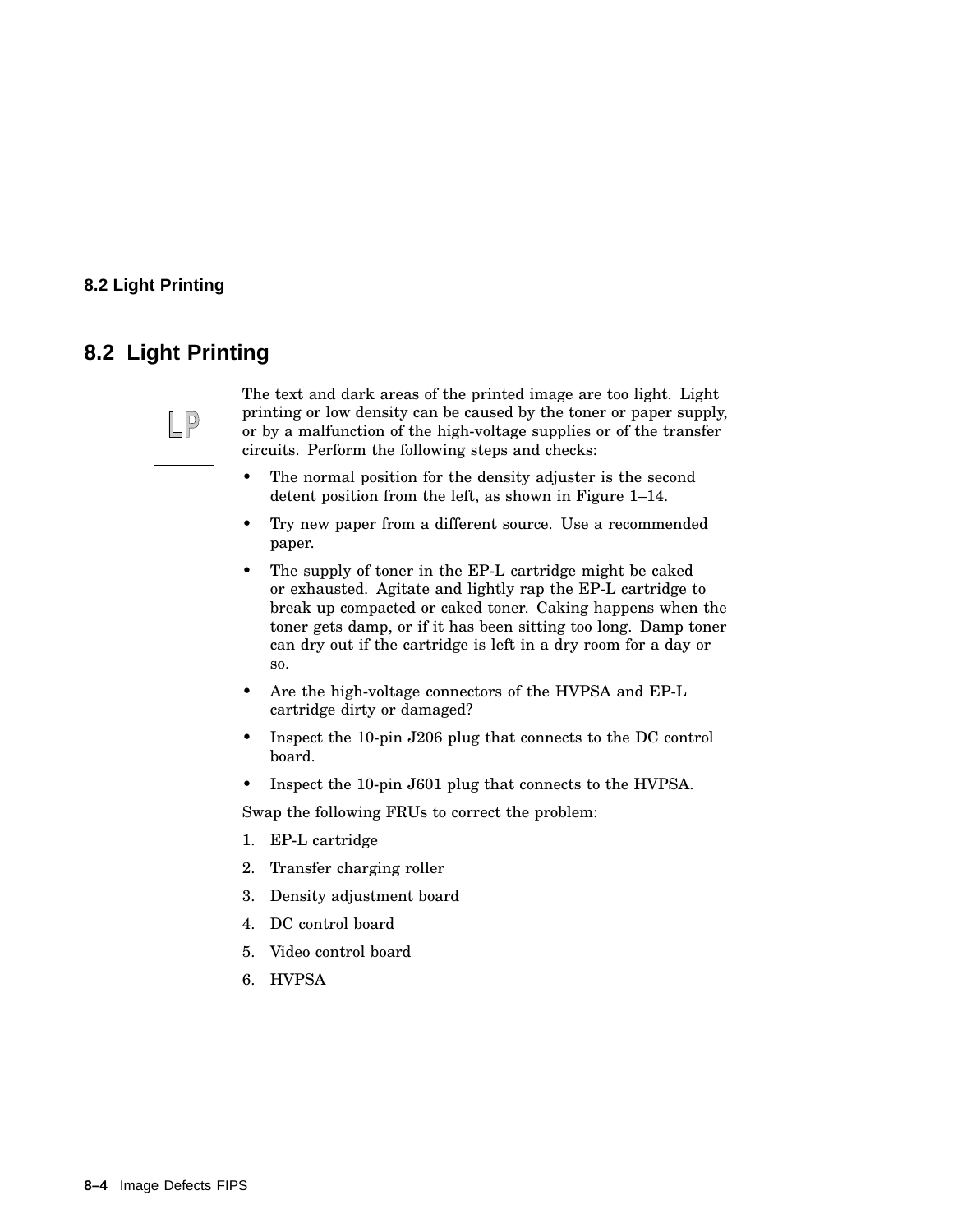#### **8.3 Dark Printing**

## **8.3 Dark Printing**



The printed text is too dark and heavy. Inspect the following elements and replace if damaged:

- Density adjustment may be set too dark. Figure 1–14 shows the correct setting.
- High-voltage connectors of the HVPSA and EP-L cartridge
- 10-pin J206 plug that connects to the DC control board
- 10-pin J601 plug that connects to the HVPSA

Swap the following FRUs to correct the problem:

- 1. EP-L cartridge
- 2. Density adjustment board
- 3. DC control board
- 4. HVPSA

## **8.4 Sheet Is Completely Blank**



The sheet is completely white; no toner is printed on the sheet. Inspect the following and replace if damaged:

- If the EP-L cartridge was recently installed, check that the toner seal was completely removed.
- High-voltage connectors from the HVPSA to the transfer roller
- Interface board.

The Interface board affects the printing of the control panel test patterns. If the Interface board is removed, all control panel invoked test patterns will result in a blank page. The Engine Test print will print correctly.

If the engine test pattern prints, you know the HVPSA and EP-L cartridge work satisfactorily and that most of the DC control board functions.

Swap the following FRUs to correct the problem:

- 1. EP-L cartridge
- 2. Interface board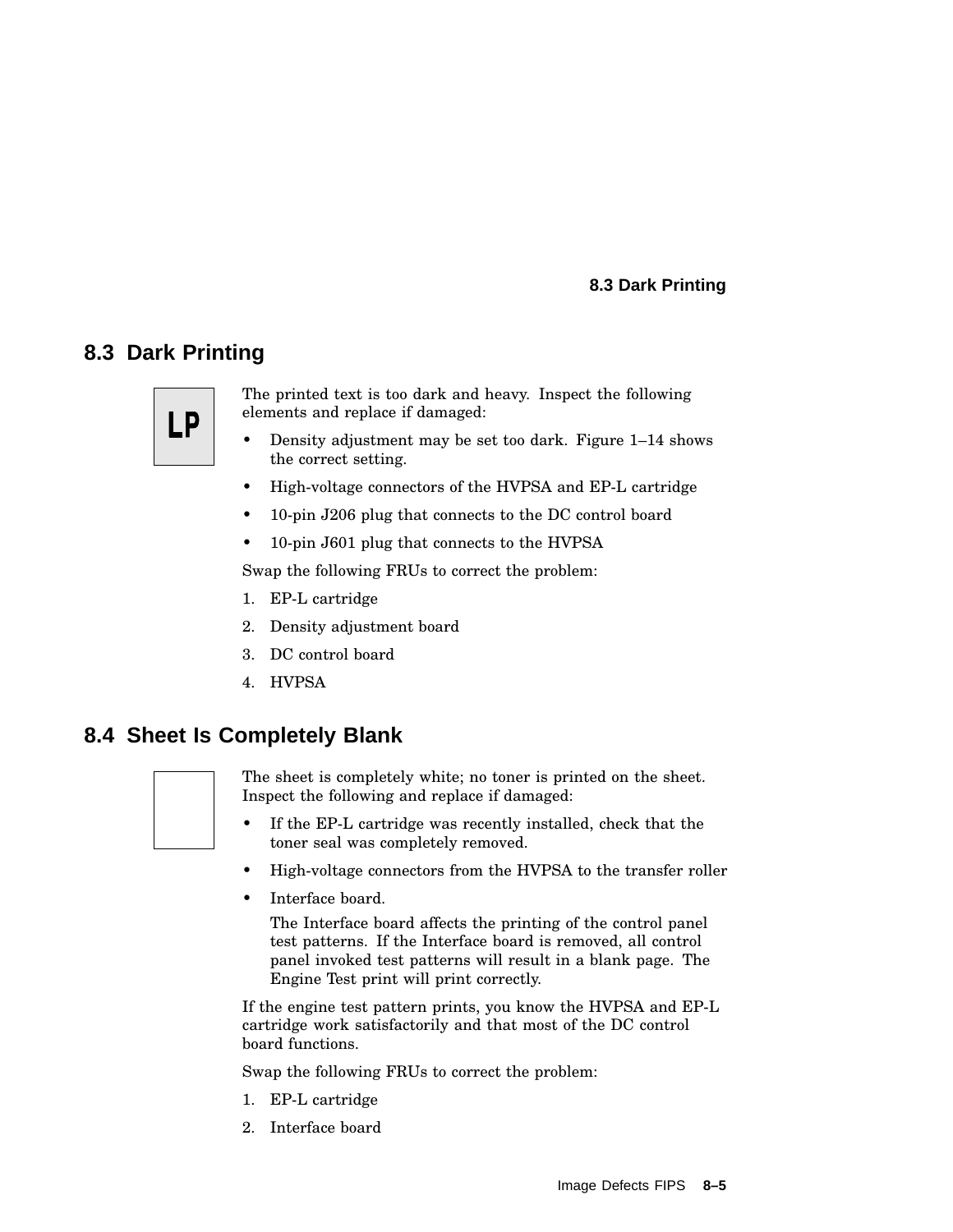#### **8.4 Sheet Is Completely Blank**

- 3. Video control board
- 4. HVPSA
- 5. DC control board

#### **8.5 Sheet Is All Black**



Inspect the connectors of the HVPSA and EP-L cartridge for dirt or damage. Swap the following FRUs to correct the problem:

- 1. EP-L cartridge
- 2. HVPSA
- 3. DC control board

## **8.6 In-line Vertical Spots**



Inspect the high-voltage HVPSA connectors and the ground connections of the static eliminator. Do the following:

- 1. Clean the static charge eliminator.
- 2. Replace the transfer charging roller.
- 3. Replace the HVPSA.

## **8.7 Toner on Reverse Side of Paper**



Toner, spilled into the paper path, gets on the reverse side of the sheet. Completely clean the following paper path components and find the toner leak.

- 1. Clean the fixing unit rollers using the procedure shown in Section 4.4. Perform two or three cleaning passes if necessary. Replace the fixing unit if the rollers do not clean.
- 2. Thoroughly vacuum and clean the entire paper path, especially the following components:
	- All paper path guides
	- Transfer charging roller
	- Cassette or tray pickup roller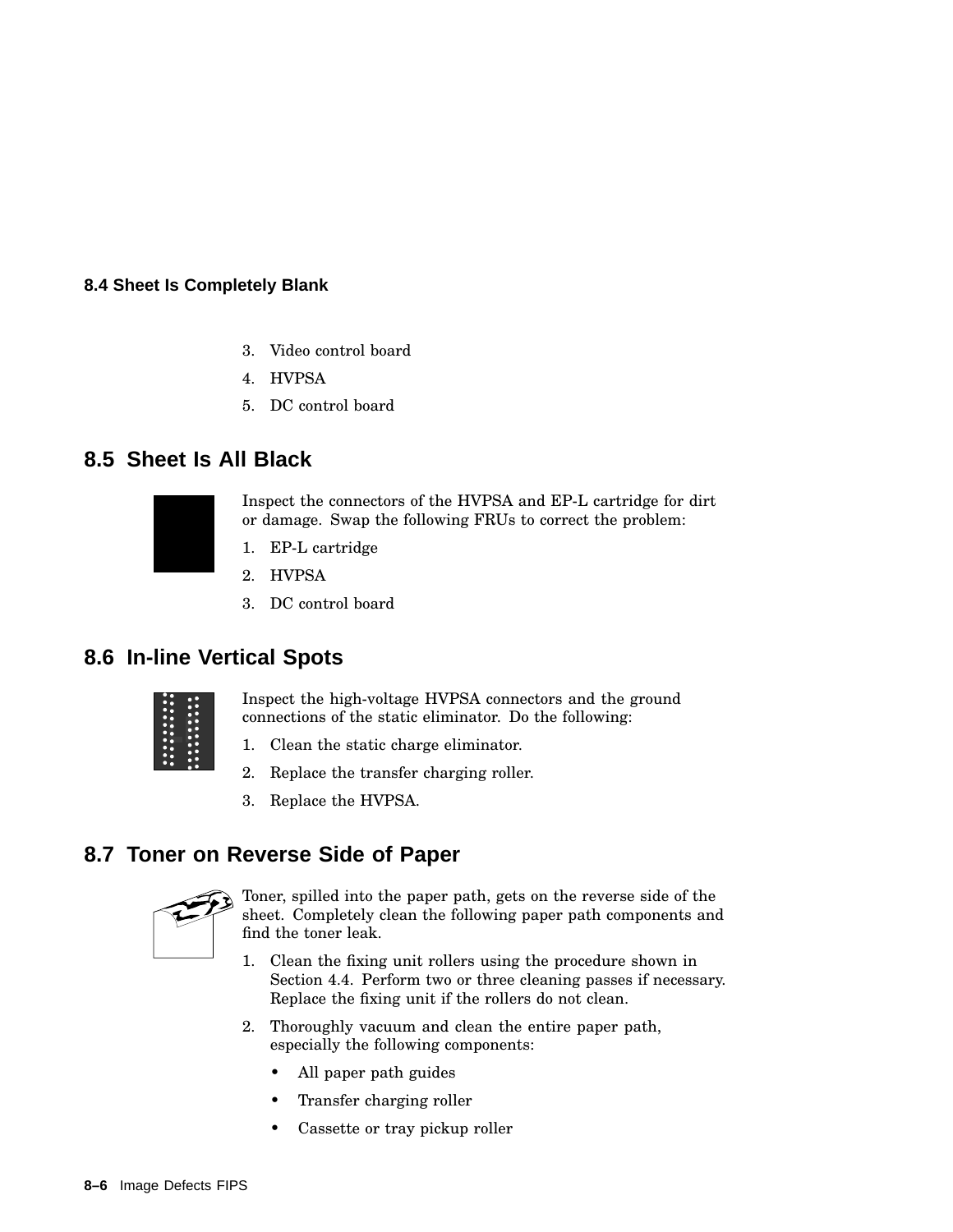#### **8.7 Toner on Reverse Side of Paper**

- Fixing unit pressure roller
- 3. Inspect the EP-L cartridge for signs of leaking toner.
- 4. Swap the fixing unit.

## **8.8 Vertical Black Streaks**



The symptoms are caused by a dirty primary charge roller, by failure of the OPC drum, or by failure of the fixing unit.

Lift the drum shield. If you can see the streaks on the surface of the OPC drum, replace the EP-L cartridge. If you can see the streaks on the surface of the fixing unit, replace the fixing unit. Swap the following FRUs:

- 1. EP-L cartridge
- 2. Fixing unit

## **8.9 Black, Irregular, and Smudged Vertical Bands**



Caused by a failure of a cleaning component in the EP-L cartridge. Replace the EP-L cartridge.

## **8.10 Black, Irregular, and Smudged Horizontal Bands**



Caused by a failure of a component in the fixing unit or EP-L cartridge. Examine the spacing between the bands and do the following:

- 1. If the spacing of the bands is regular, replace the EP-L cartridge.
- 2. If the spacing of the bands is random or irregular, replace the fixing unit.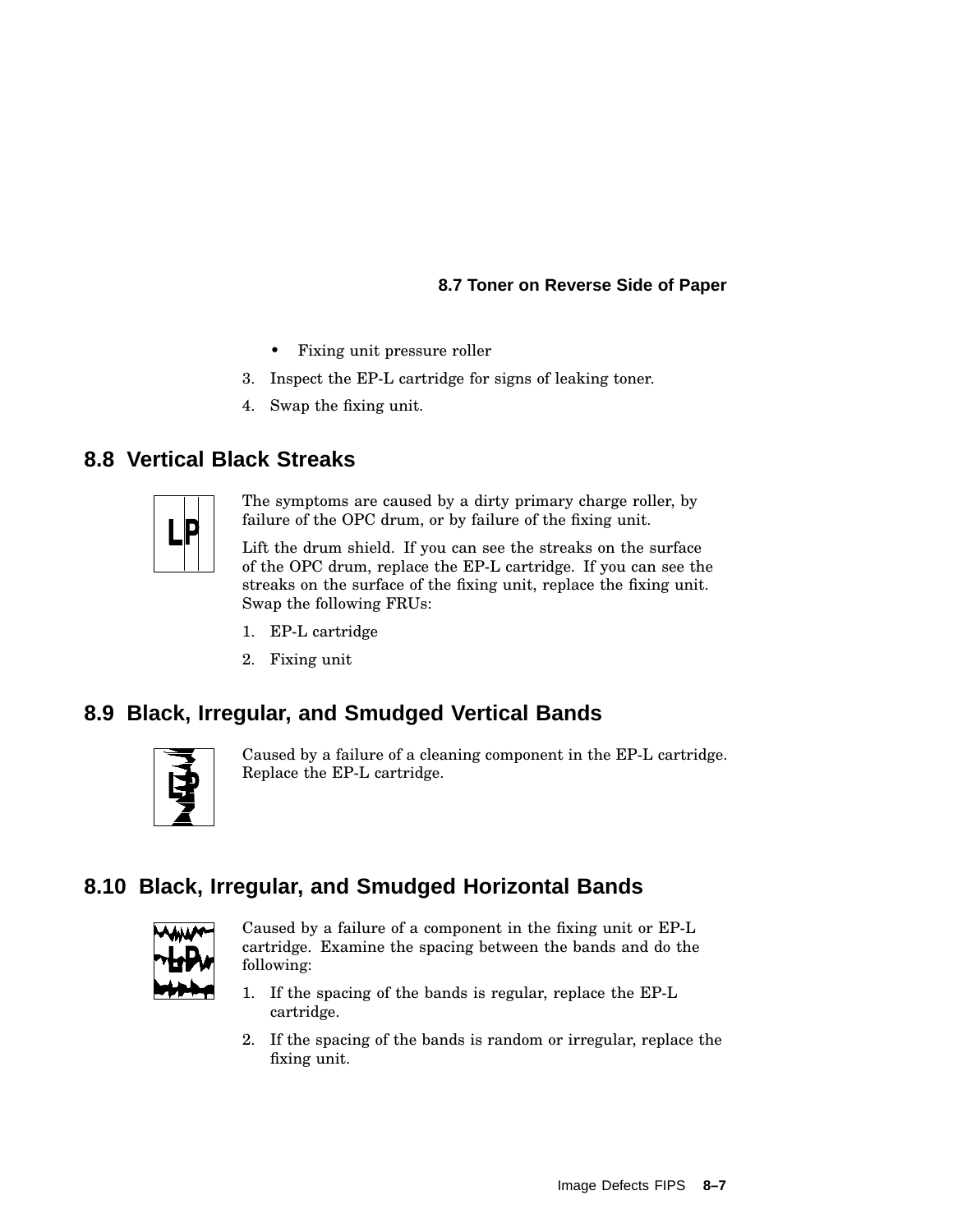**8.11 Blank Spots in Dark Areas**

## **8.11 Blank Spots in Dark Areas**



The dark areas of the paper have large splotchy white spots. Damp toner or paper or an over-exposed OPC drum can cause these symptoms. Storing the EP-L cartridge in cold temperatures or high humidity makes the toner damp and causes caking. Prolonged exposure to room level lighting will damage the OPC drum. Perform the following steps:

- 1. Inspect the condition of the high-voltage connectors that connect the EP-L cartridge to the HVPSA.
- 2. Remove the EP-L cartridge and agitate according to the direction on the cartridge.
- 3. Try some dry paper from the center of a new package.
- 4. Swap the EP-L cartridge.

If you suspect damp toner or a light damaged drum, try storing the cartridge in a dark, dry, room temperature location for a day or so. The OPC drum may recover and the toner should dry out.

- 5. Swap the EP-L cartridge.
- 6. Swap the HVPSA.

## **8.12 Solid White Vertical Lines in Dark Areas**



This symptom can be caused by an obstruction in the laser beam path or by unevenly distributed toner in the EP-L cartridge. Perform the following steps:

- 1. Remove and agitate the EP-L cartridge, as shown on the cartridge label.
- 2. Look for foreign matter that can obstruct the path of the laser beam.
- 3. Swap the EP-L cartridge.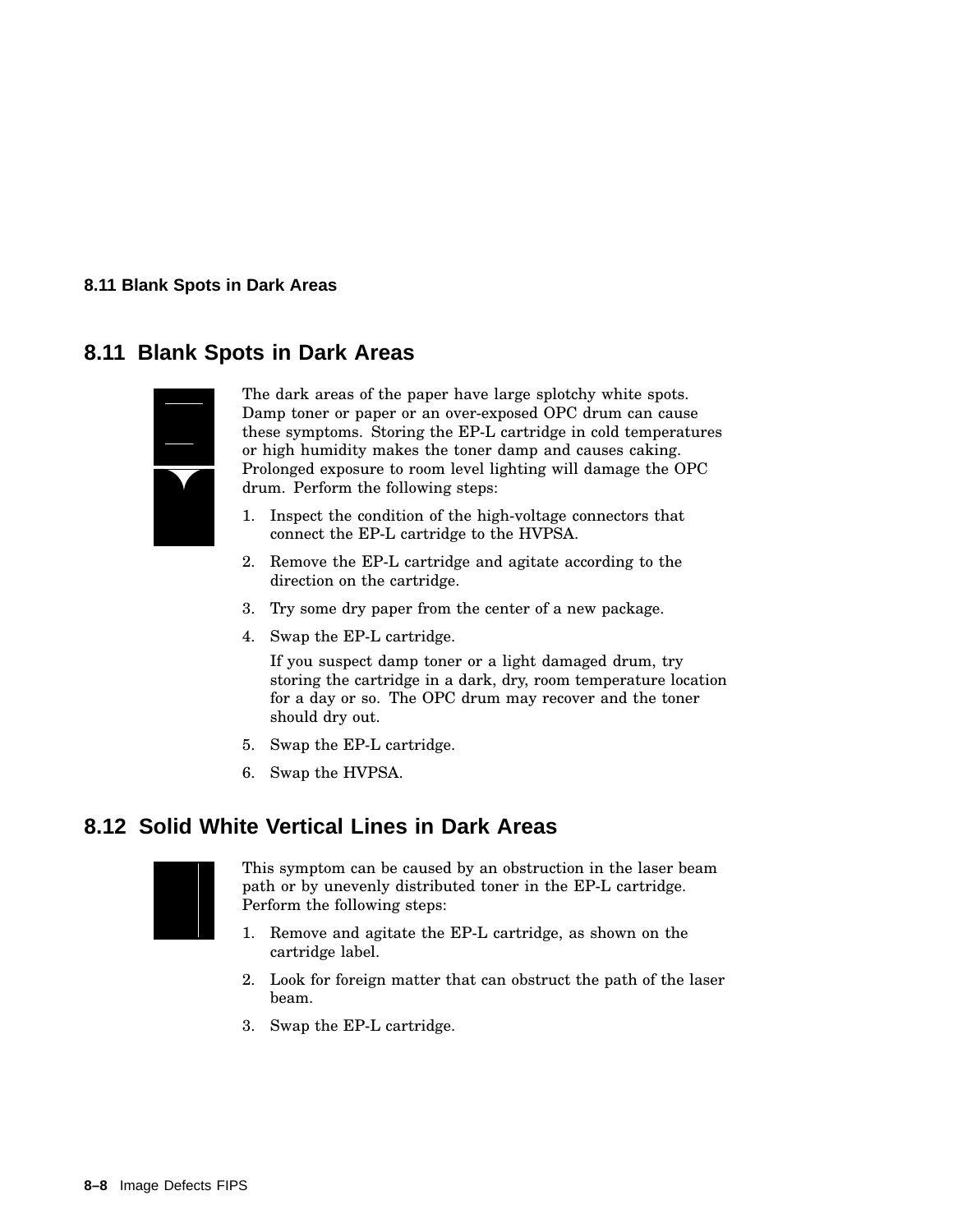#### **8.13 Bad Leading Edge Registration**

## **8.13 Bad Leading Edge Registration**



The registration is factory set and should require no adjustment in the field. Use the following procedure to verify correct registration:

- 1. Use the following procedure to measure the leading edge registration:
	- a. Print one sheet of the Engine Test print, as shown in Section 5.4.
	- b. Use a metric ruler to measure the distance between the leading edge of the paper and the start of the vertical bars.
	- c. The image is positioned correctly if the distance measured above is 3.6 mm. Adjusting VR201 can shift the image  $+2.40$  mm.

If the alignment is slightly off and all components of the printer are in good shape, try adjusting VR201 on the DC control board to correct the error.

- 2. The cassette or tray may be overloaded with paper.
- 3. If an incorrect type of paper is being used, try some different paper.
- 4. Swap the paper feed and pickup sensor assembly.
- 5. Swap the DC control board.

## **8.14 Bad Fixing**



- The text or image can be brushed off or easily rubbed off. Perform the following steps:
- 1. The paper may be bad. Try new paper from a different source.
- 2. Is the correct type of paper being used?
- 3. Inspect the transfer roller for dirt or surface deformation or damage.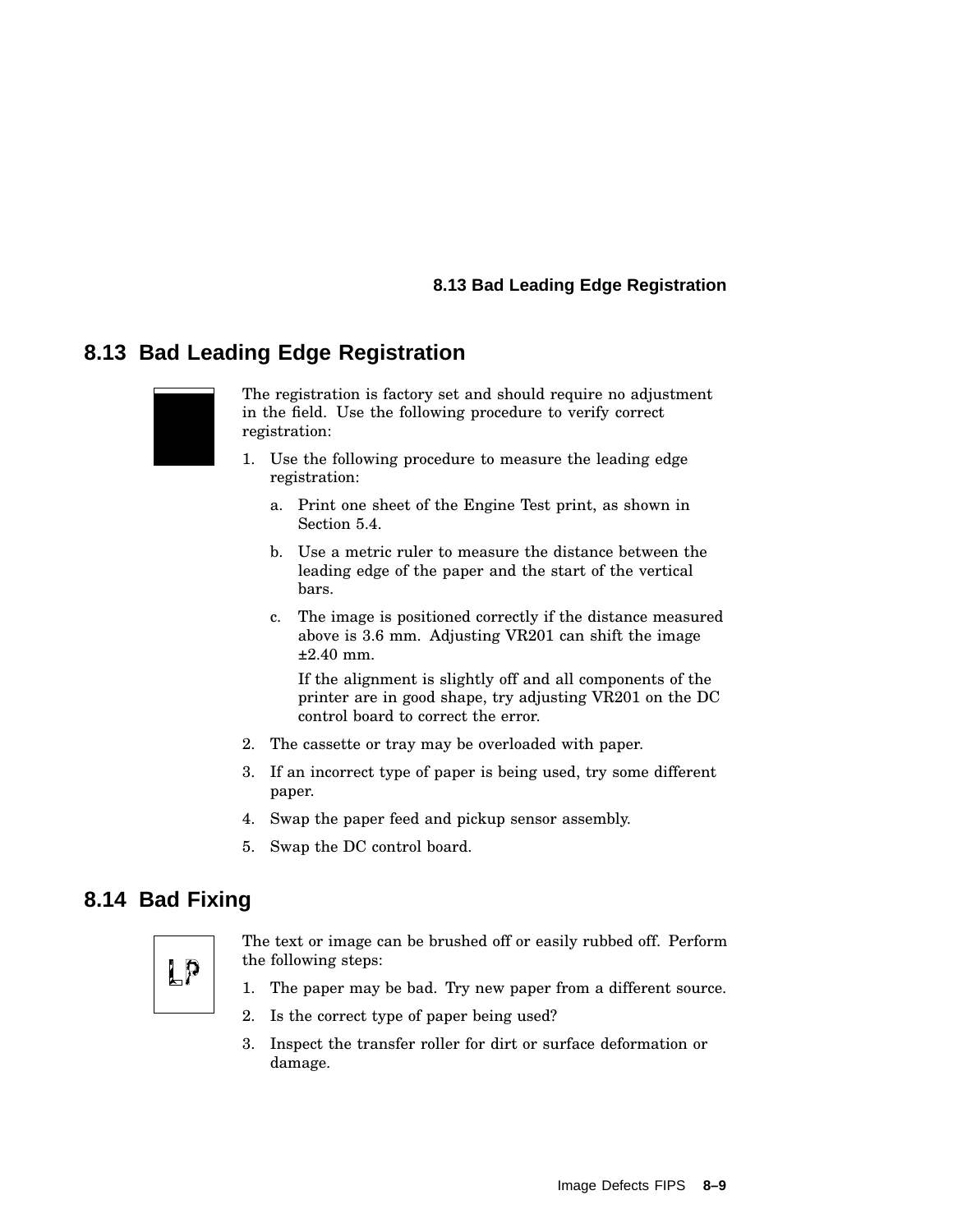#### **8.14 Bad Fixing**

- 4. Clean the fixing unit rollers using the procedure shown in Section 4.4. Perform two or three cleaning passes if necessary. Replace the fixing unit if the rollers cannot be cleaned.
- 5. Swap the fixing unit.
- 6. Swap the DC control board.

#### **8.15 Wrinkled and Torn Paper**

The paper feeds and prints without jamming but wrinkles or skews (turns) in the paper path. Inspect the following and fix, swap, or replace any damaged or worn components:

- 1. Try some paper from a different source. Inspect the paper supply.
	- Is the correct type of paper being used?
	- Is the paper the correct size? The cassettes hold standard size paper only. Nonstandard size sheets must be fed through the adjustable paper tray.
	- Is the paper wrinkled, damp, or is the stack compressed? Remove and fan the stack. Paper should easily slide off the stack, not stick or bind to the lower sheets.
	- Is the paper tray guide adjusted correctly? Wrinkling and skew results if the adjustable guide is too tight or too loose.
	- Is the tray or cassette overloaded?
- 2. Clean and inspect the paper path guides. Look for broken or badly seated components and clean up any contamination.
- 3. Clean the fixing unit rollers, using the procedure shown in Section 4.4. Perform two or three cleaning passes if necessary. Replace the fixing unit if the rollers do not clean.
- 4. Inspect or swap the following paper path rollers. Look for dirt, glazing, nicks, or cuts. Replace any FRU that has deteriorated rollers.
	- Tray pickup roller
	- Cassette feed rollers
	- Feed rollers
	- Fixing rollers
	- Faceup delivery rollers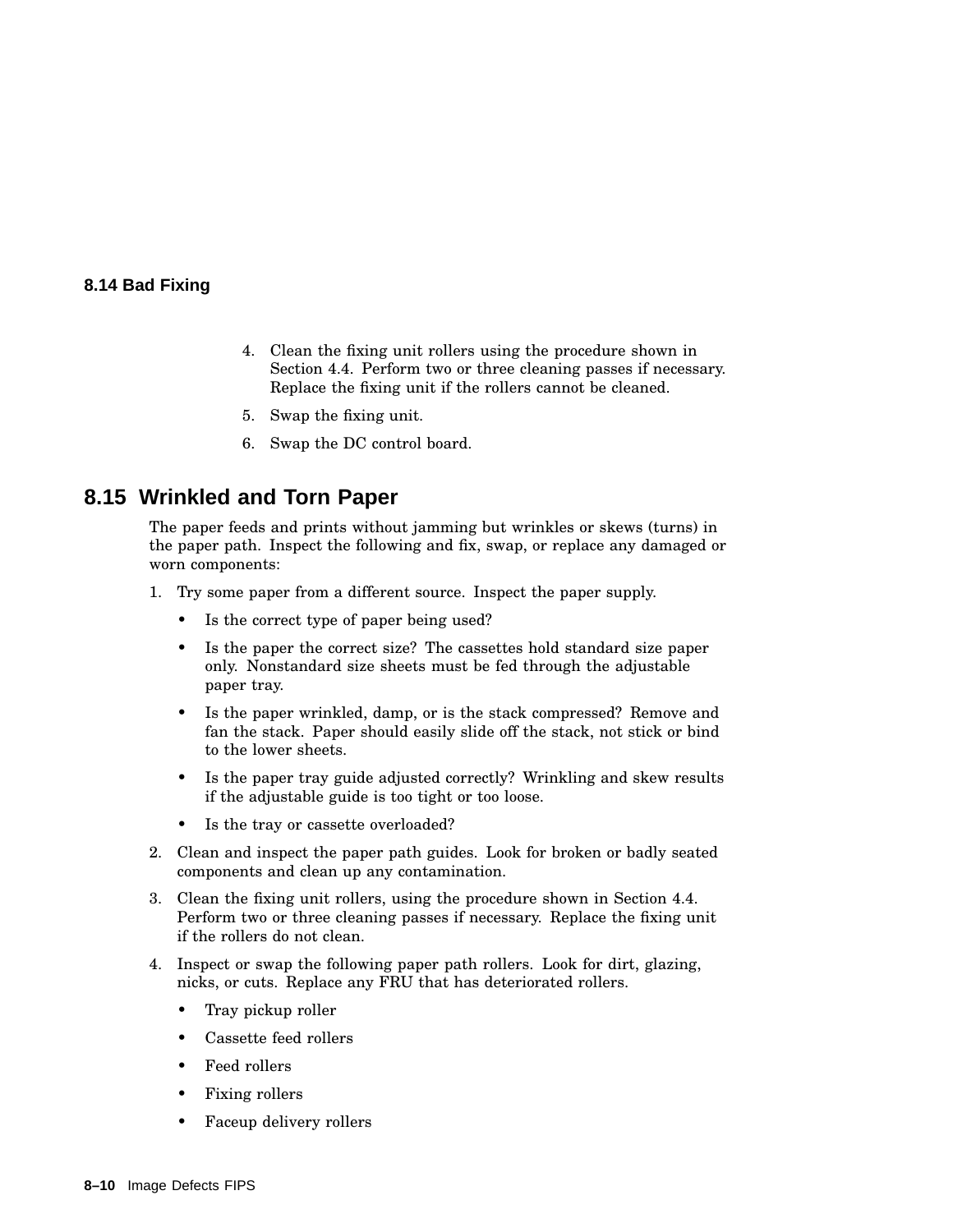#### **8.16 Background Staining on Envelopes**

## **8.16 Background Staining on Envelopes**

Light background staining occurs in white areas of envelope. Staining is not noticeable when printing cut sheets.

• Is the density adjustment set too light? Try moving the density adjuster to the darker setting. This should decrease the amount of background staining. See Section 1.11 for more information.

Swap the following FRUs to correct the problem:

- 1. EP-L cartridge
- 2. HVPSA
- 3. DC control board
- 4. Density adjustment board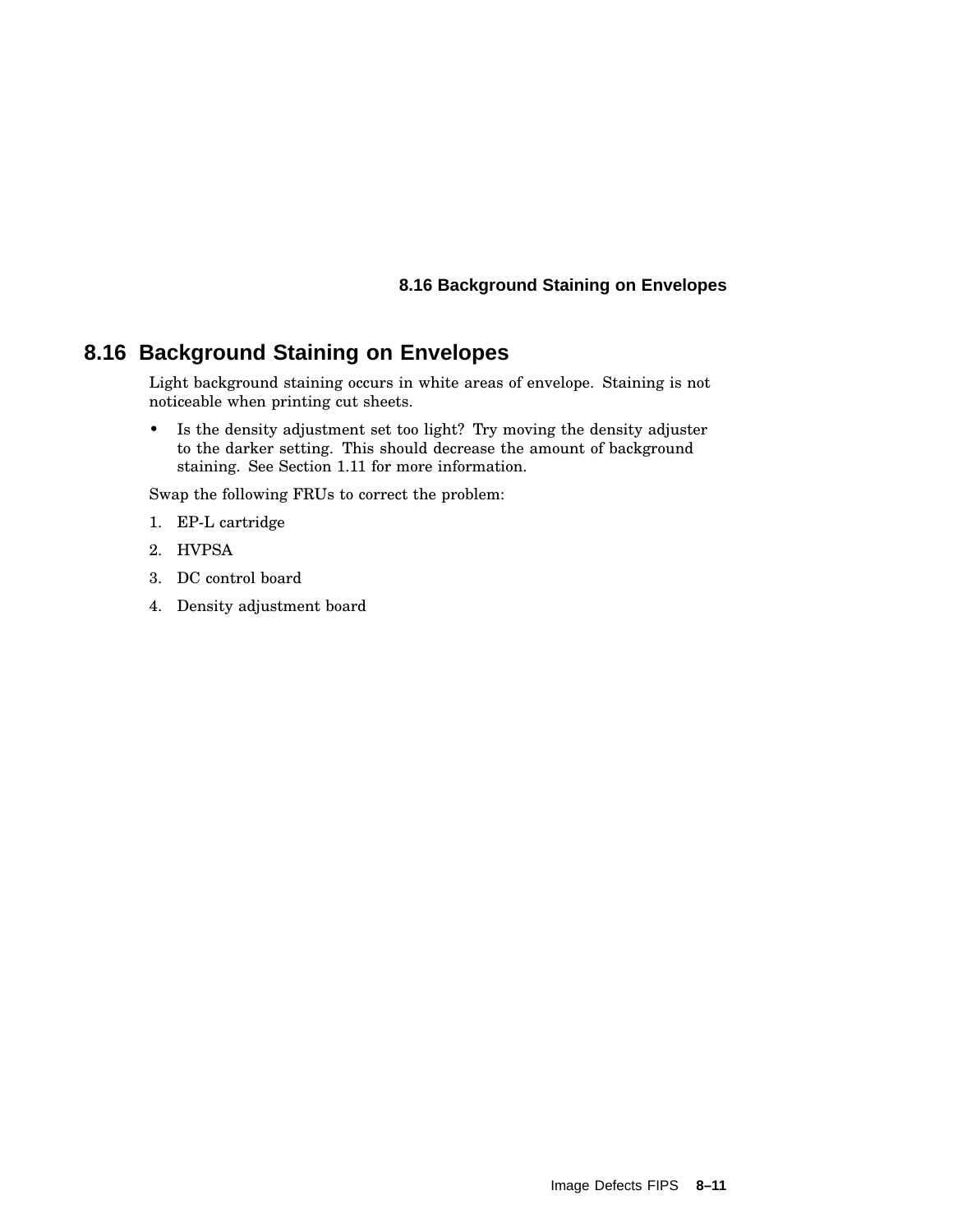# **9**

## **Recommended Spares List and Parts Locator**

## **9.1 Recommended Spares List (RSL)**

Table 9–1 identifies the spare parts that are stocked for servicing the printer. If you need a part that is not on the RSL, consult the *DEClaser 1100 Printer Illustrated Parts Breakdown* for the part number or order information.

| 1100<br><b>Number</b> | 1152<br><b>Number</b> | <b>Description</b>                                      |
|-----------------------|-----------------------|---------------------------------------------------------|
| 29-29018-01           | 29-30382-01           | Video controller board                                  |
| 29-29051-01           | (same)                | Door rod assembly                                       |
| 29-29050-01           | (same)                | Photo–interrupter used for door and exit sensing        |
| 29-29017-01           | 29-30569-01           | Control Panel                                           |
| 29-29019-01           | (same)                | Multipurpose (Front) tray                               |
| 29-29002-01           | (same)                | Lens assembly                                           |
| 29-29004-01           | (same)                | Feed rollers and paper pickup sensor (PS13)<br>assembly |
| $29 - 29015 - 01$     | $29 - 30567 - 01$     | Front cover (door) unit, 115V                           |
| 29-29016-01           | 29-30568-01           | Front cover unit, 240V                                  |
| $29 - 29009 - 01$     | (same)                | Fan                                                     |
| 29-29006-01           | (same)                | AC inlet assembly, 115 Vac (LVPSA)                      |
| $29 - 29021 - 01$     | (same)                | AC inlet assembly, 240 Vac (LVPSA)                      |
| $29 - 29010 - 01$     | (same)                | DC stepping (main) motor                                |
|                       |                       | (continued on next page)                                |

**Table 9–1 DEClaser 1100/1152 Printers Recommended Spares List (RSL)**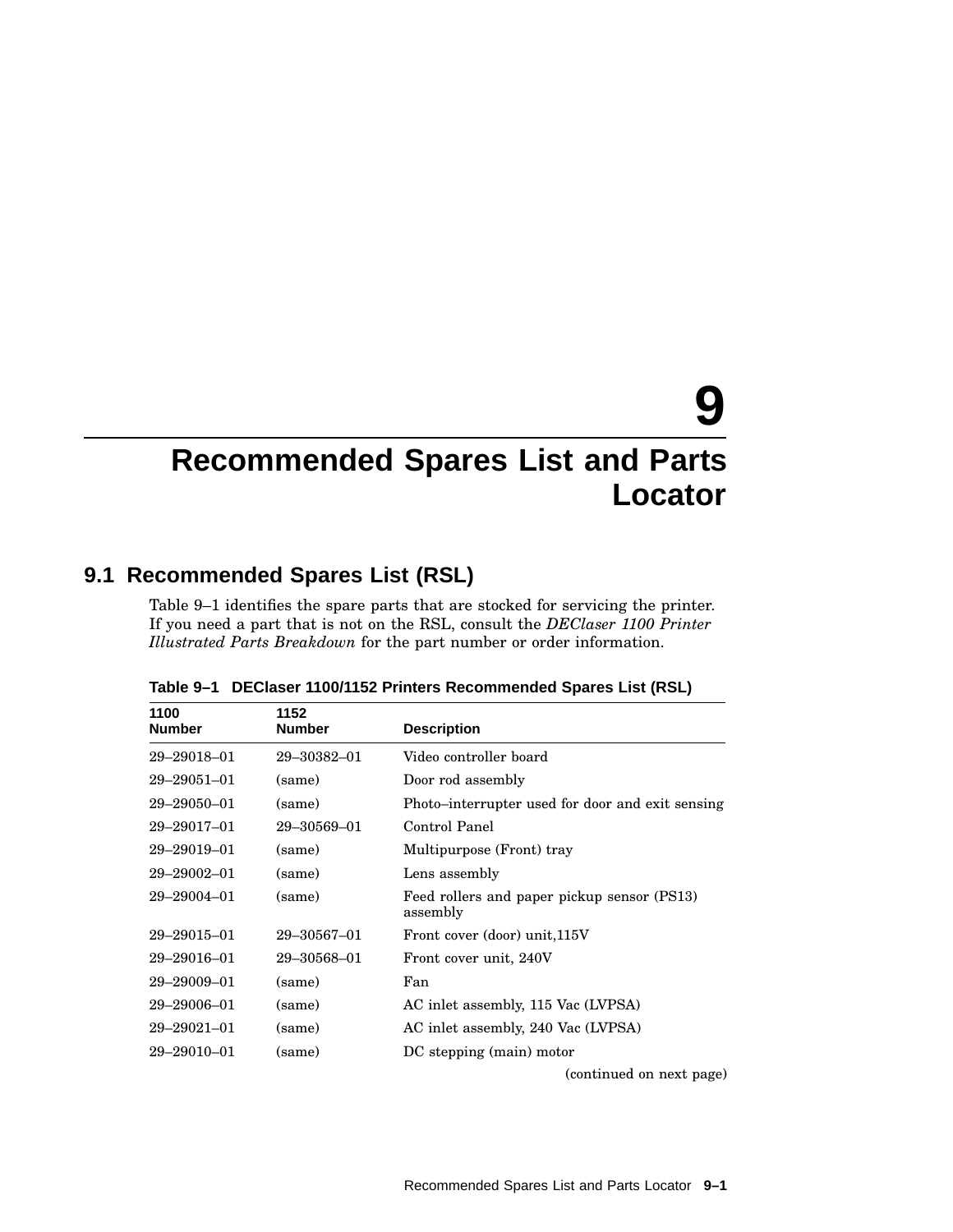## **9.1 Recommended Spares List (RSL)**

|                       | (RSL)                 |                                                |
|-----------------------|-----------------------|------------------------------------------------|
| 1100<br><b>Number</b> | 1152<br><b>Number</b> | <b>Description</b>                             |
| 29-29005-01           | (same)                | Tray pickup roller assembly                    |
| 29-29007-01           | (same)                | Separation pad                                 |
| 29-29000-01           | (same)                | Laser assembly                                 |
| 29-29001-01           | (same)                | Scanner assembly                               |
| 29-28994-01           | (same)                | Transfer charging roller                       |
| 29-29014-01           | (same)                | Fixing unit assembly, 115V                     |
| 29-29020-01           | (same)                | Fixing unit assembly, 240V                     |
| 29-29003-01           | (same)                | Drive assembly                                 |
| 29-29008-01           | (same)                | Density adjustment board                       |
| 29-29013-01           | 29-30383-01           | Interface board assembly                       |
| 29-28997-01           | (same)                | DC control board                               |
| 29-28999-01           | (same)                | High-voltage power supply assembly (HVPSA)     |
| 29-28998-01           | (same)                | Cassette feeder board                          |
| NA                    | 21-23613-04           | EEPROM (NVM)                                   |
| $LNO7X-TF1$           | (same)                | Optional paper feeder unit and letter cassette |
| $LNO7X-TG1$           | (same)                | Optional paper feeder unit and A4 cassette     |
| $LNO7X-AA1$           | (same)                | Toner/Supplies Cartridge Kit (EP-L)            |
| $LNO7X-TB1$           | (same)                | Legal cassette                                 |
| $LMO7X-TC1$           | (same)                | Letter cassette                                |
| $LNO7X-TD1$           | (same)                | Envelope cassette                              |
| $LNO7X-TE1$           | (same)                | Executive cassette                             |
| $LNO7X-TA1$           | (same)                | A4 cassette                                    |
| $LNO7X-MA1$           | NA                    | 1-MB optional RAM board                        |
| $LNO7X-MC1$           | <b>NA</b>             | 1-MB optional RAM expansion board              |
| <b>NA</b>             | $LNO7X-UF1$           | 2–MB RAM board                                 |

#### **Table 9–1 (Cont.) DEClaser 1100/1152 Printers Recommended Spares List**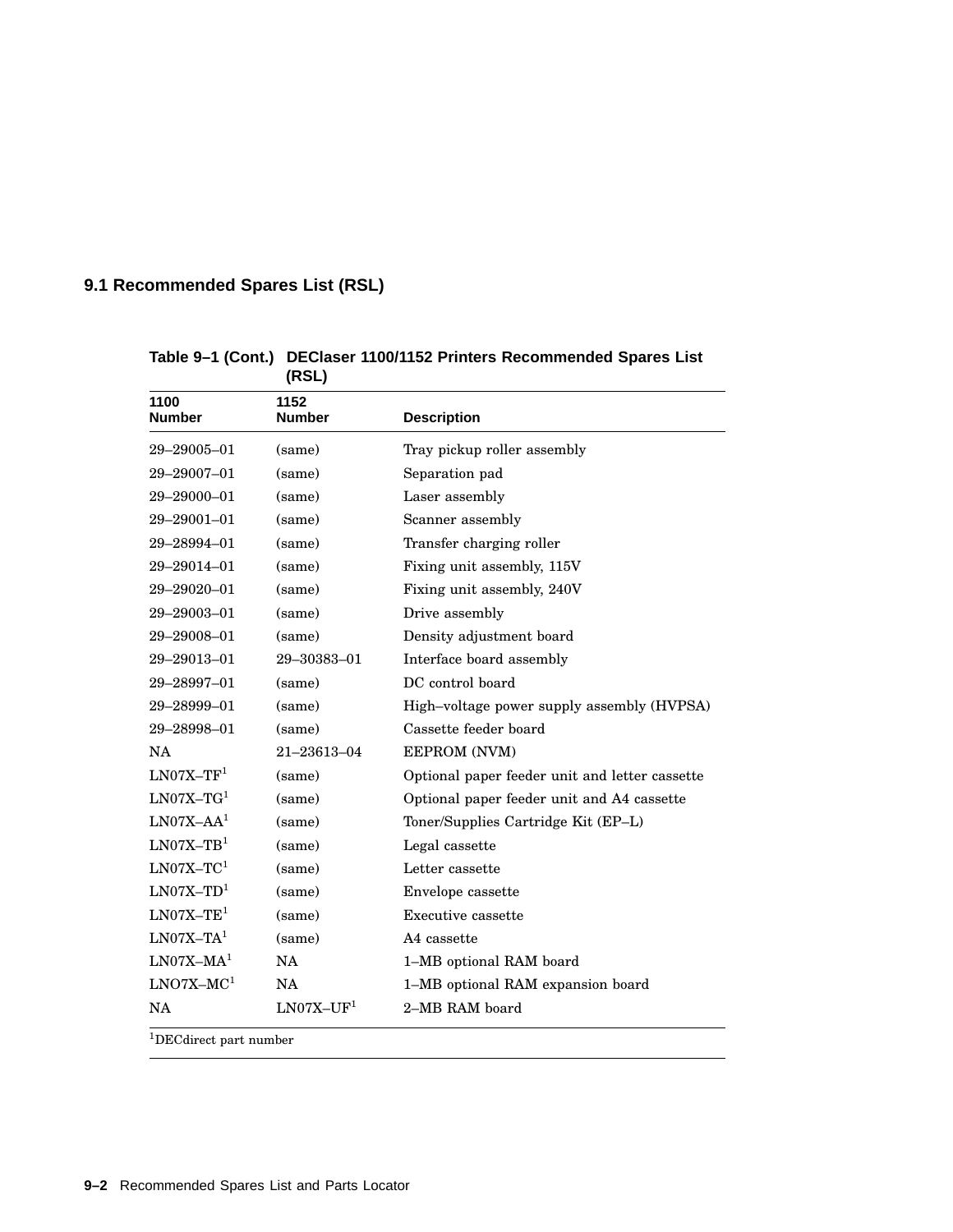#### **9.2 Parts Locator**

Figure 9–1 shows the locations of some of the major parts. Table 9–2 identifies the part and the section number of its removal and replacement procedure. The EP-L cartridge and drum drive assembly are not shown.

#### **Figure 9–1 Parts Locator 1**

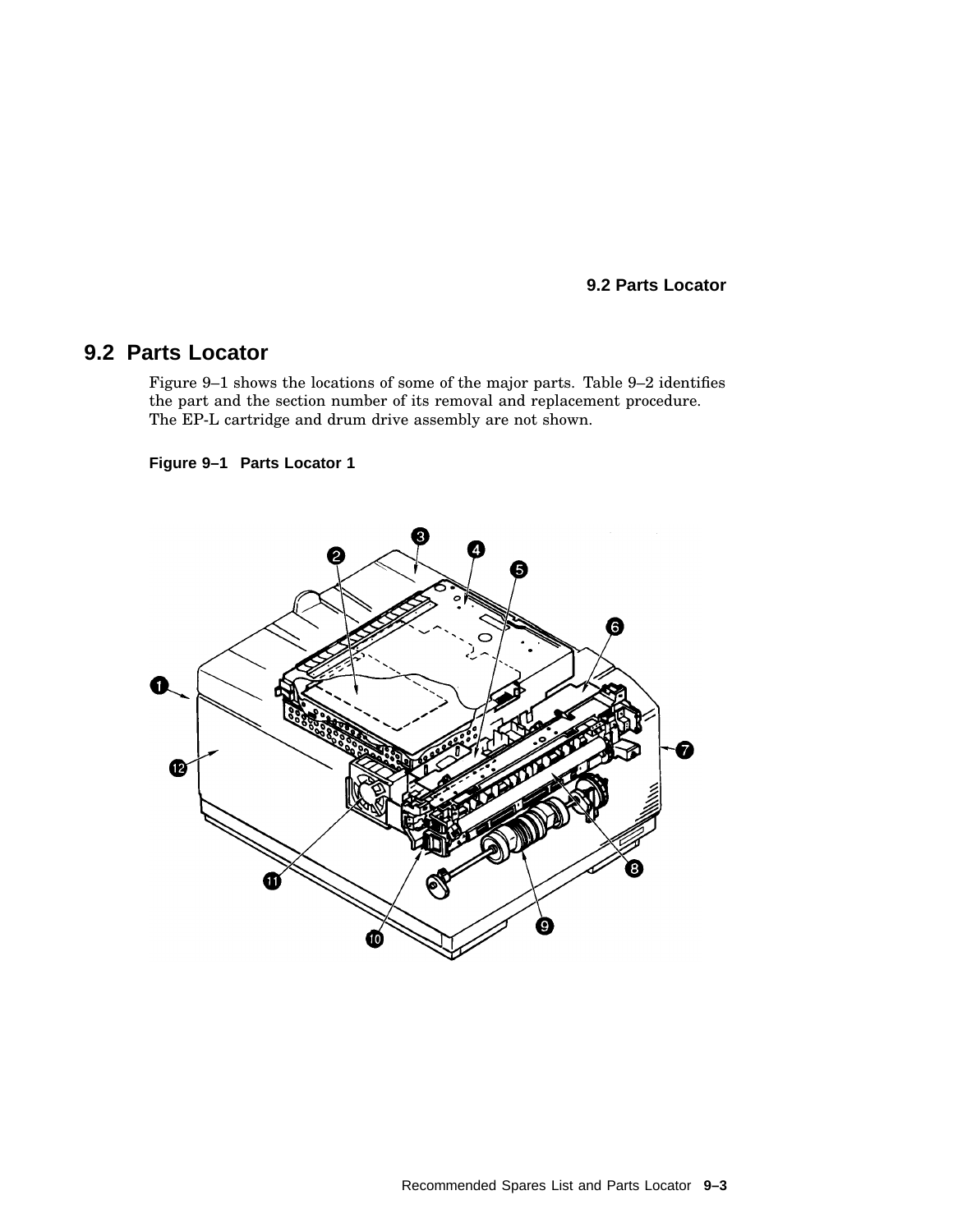**Table 9–2 Parts Locator 1**

|   | <b>Component</b>                        | <b>Procedure</b> |
|---|-----------------------------------------|------------------|
| 0 | Rear cover                              | Section 10.1     |
| Ø | Video control board<br>and optional RAM | Section 10.20.1  |
| ❸ | Upper cover                             | Section 10.2     |
| Ø | <b>VCU</b>                              | Section 10.20    |
| 0 | Density adjustment<br>board             | Section 10.17    |
| ❺ | Exit and door/EP-L<br>sensors           | Section 10.24    |
| Ø | Front cover (door) unit                 | Section 10.5.1   |
| ❸ | Transfer charging roller                | Section 10.14    |
| Ø | Tray pickup roller                      | Section 10.10    |
| ⊕ | Fixing unit                             | Section 10.15    |
| ⊕ | Fan                                     | Section 10.7     |
| œ | Right side cover                        | Section 10.3     |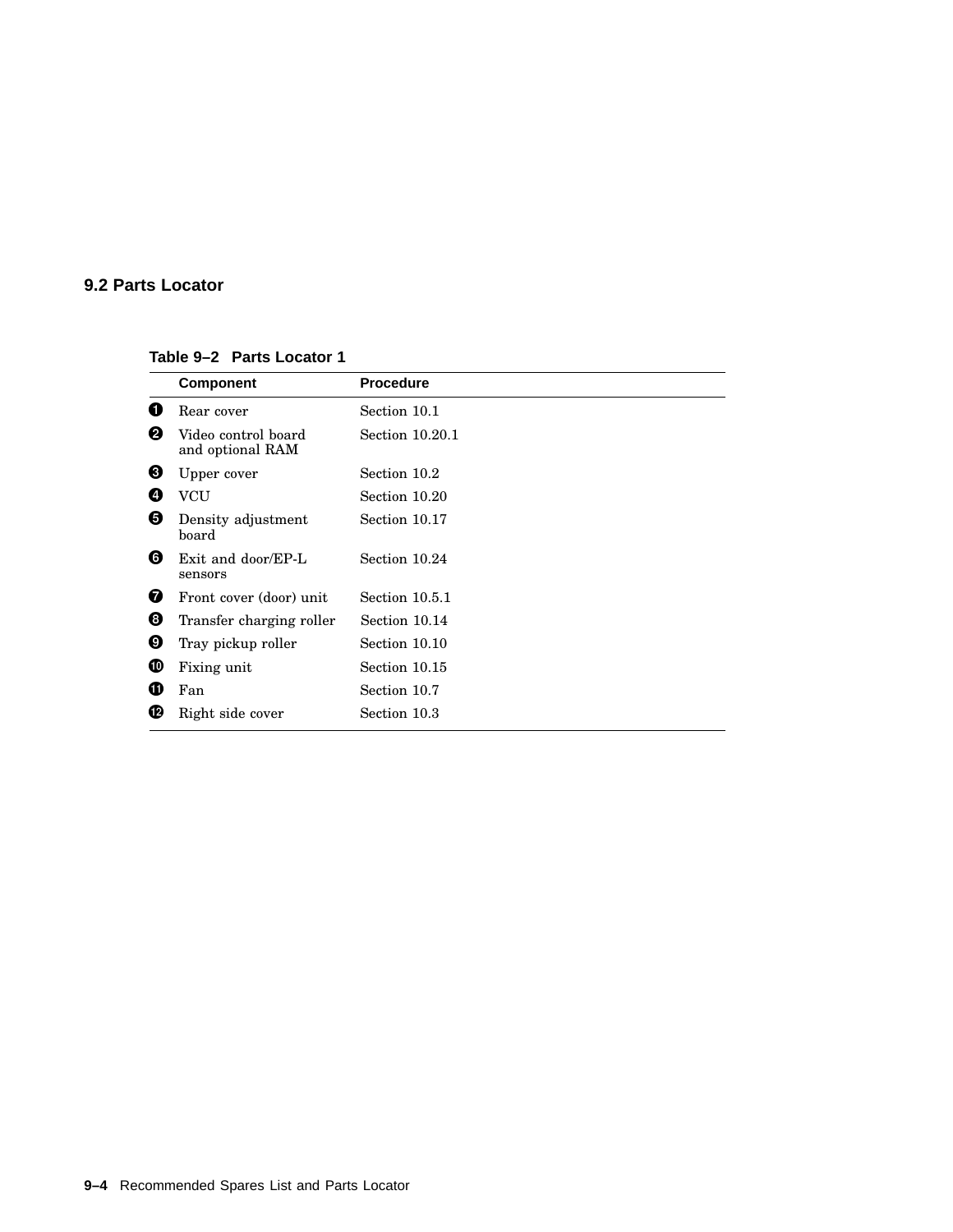Figure 9–2 shows the locations of some of the major parts. Table 9–3 identifies the part and the section number of its removal and replacement procedure. The EP-L cartridge and drum drive assembly are not shown.



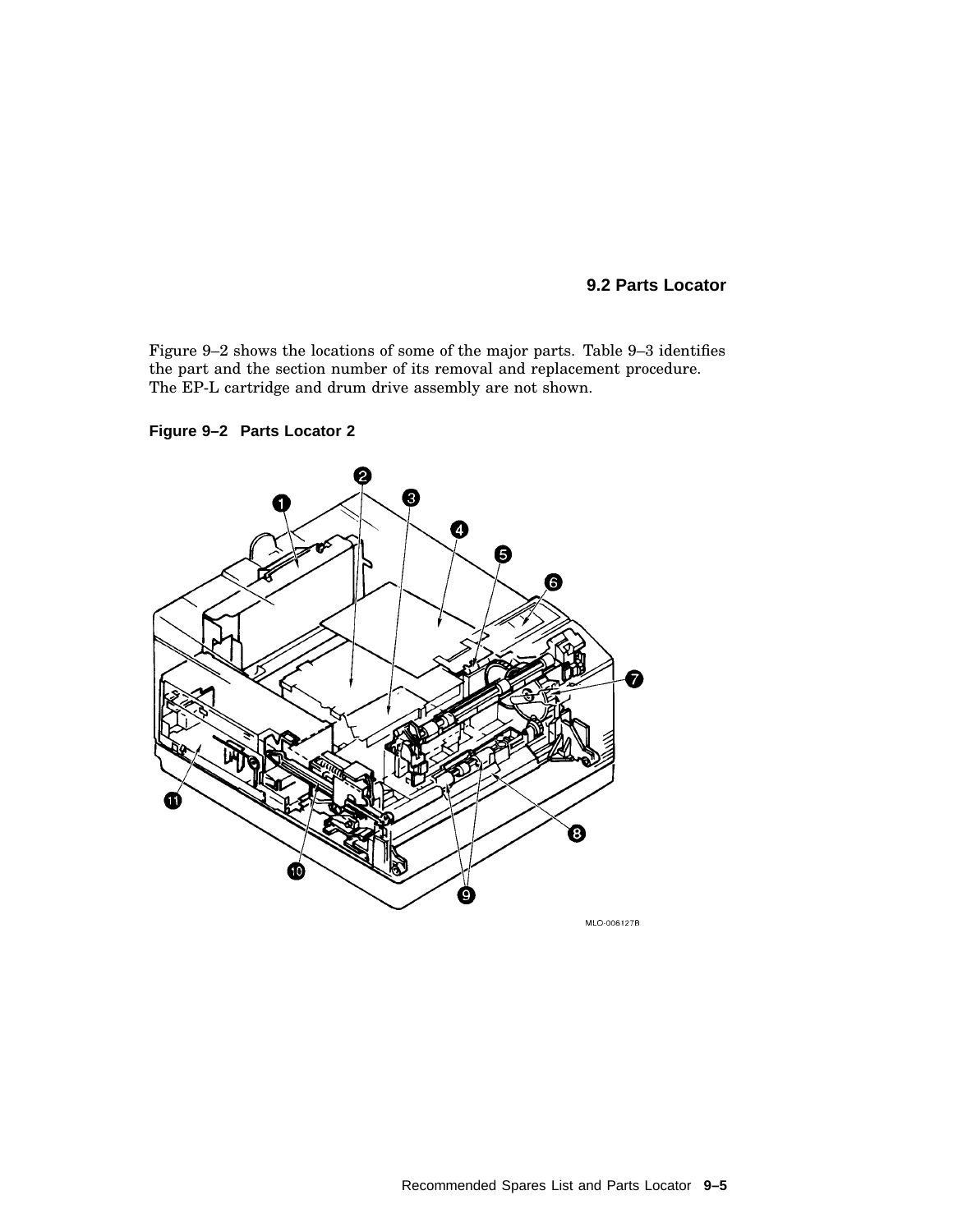#### **Table 9–3 Parts Locator 2**

|   | <b>Component</b>                                        | <b>Procedure</b>                    |
|---|---------------------------------------------------------|-------------------------------------|
| O | Interface board                                         | Section 10.18                       |
| 0 | Laser and scanner                                       | Section 10.12.1 and Section 10.12.2 |
| ❸ | <b>HVPSA</b>                                            | Section 10.21                       |
| Ø | DC control board                                        | Section 10.19                       |
| 0 | Main motor                                              | Section 10.9                        |
| G | Control panel                                           | Section 10.6                        |
| Ø | Drive assembly                                          | Section 10.16                       |
| 0 | Separation pad                                          | Section 10.11                       |
| ø | Feed rollers and paper pickup<br>sensor (PS13) assembly | Section 10.25                       |
| ⑩ | Door rod assembly                                       | Section 10.23                       |
| Œ | LVPSA                                                   | Section 10.8                        |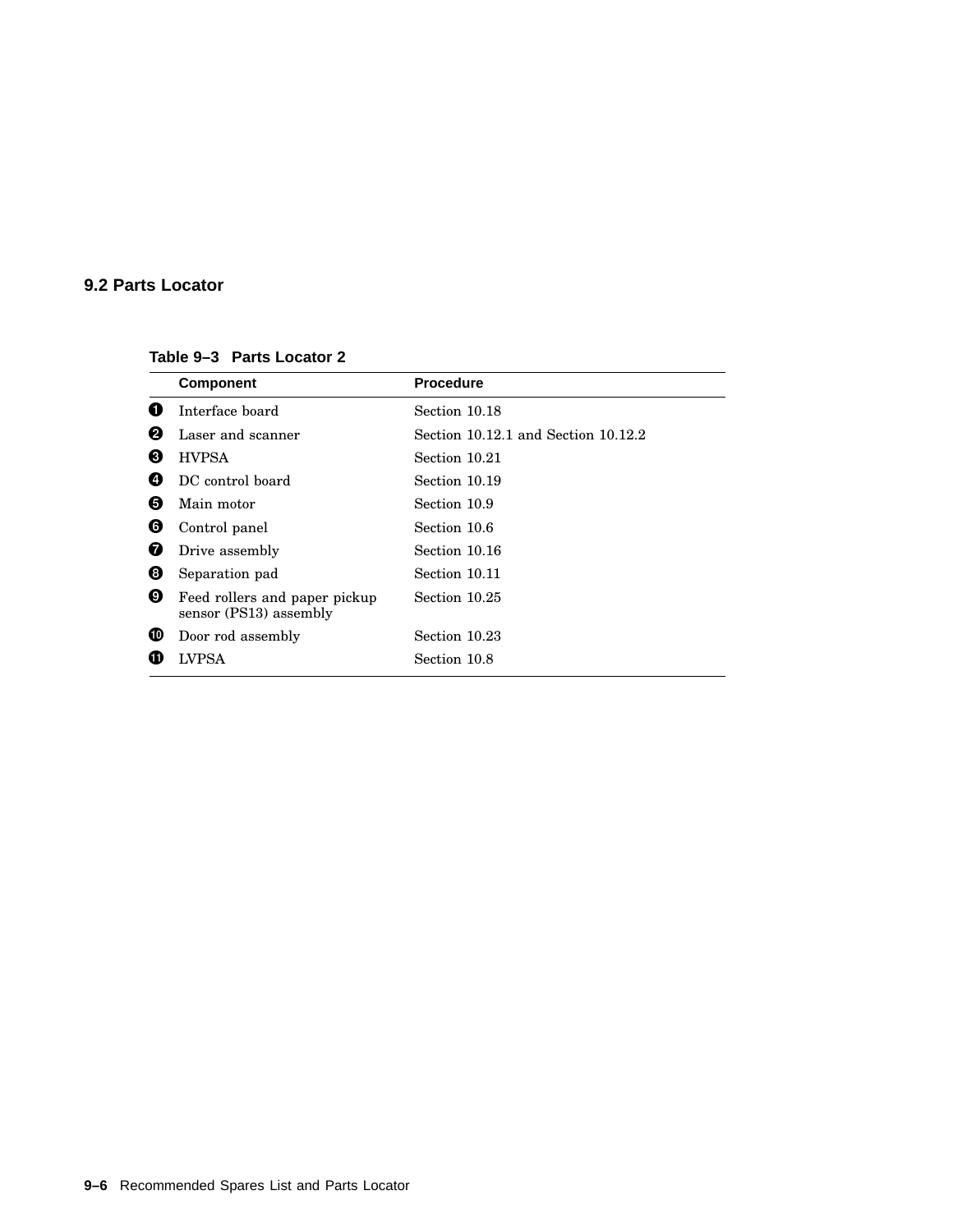Figure 9–3 shows the location of the major assemblies of the paper feeder. Table 9–4 identifies the part and gives the page number of its removal and replacement procedure, if a procedure exists. FRU swapping is the recommended repair procedure for most of the feeder malfunctions.



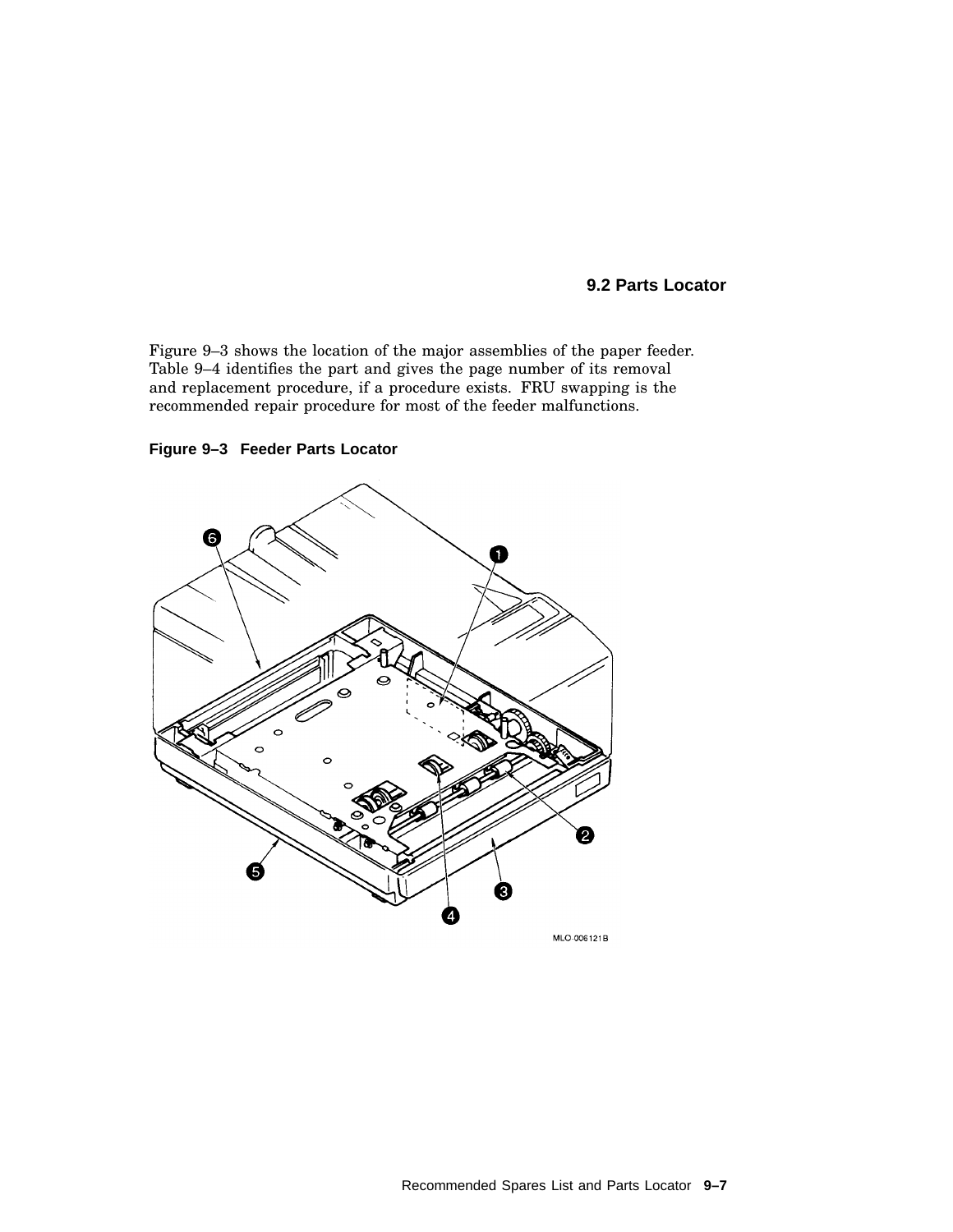## **9.2 Parts Locator**

**Table 9–4 Feeder Parts Locator**

| <b>Component</b>           | <b>Procedure</b>                     |
|----------------------------|--------------------------------------|
| Cassette feeder board      | Section 10.22                        |
| Feed roller shaft          | No removal and replacement procedure |
| Cassette                   | No removal and replacement procedure |
| Pickup roller shaft        | No removal and replacement procedure |
| Optional paper feeder unit | Section 10.4                         |
| Stop cover                 | No removal and replacement procedure |
|                            |                                      |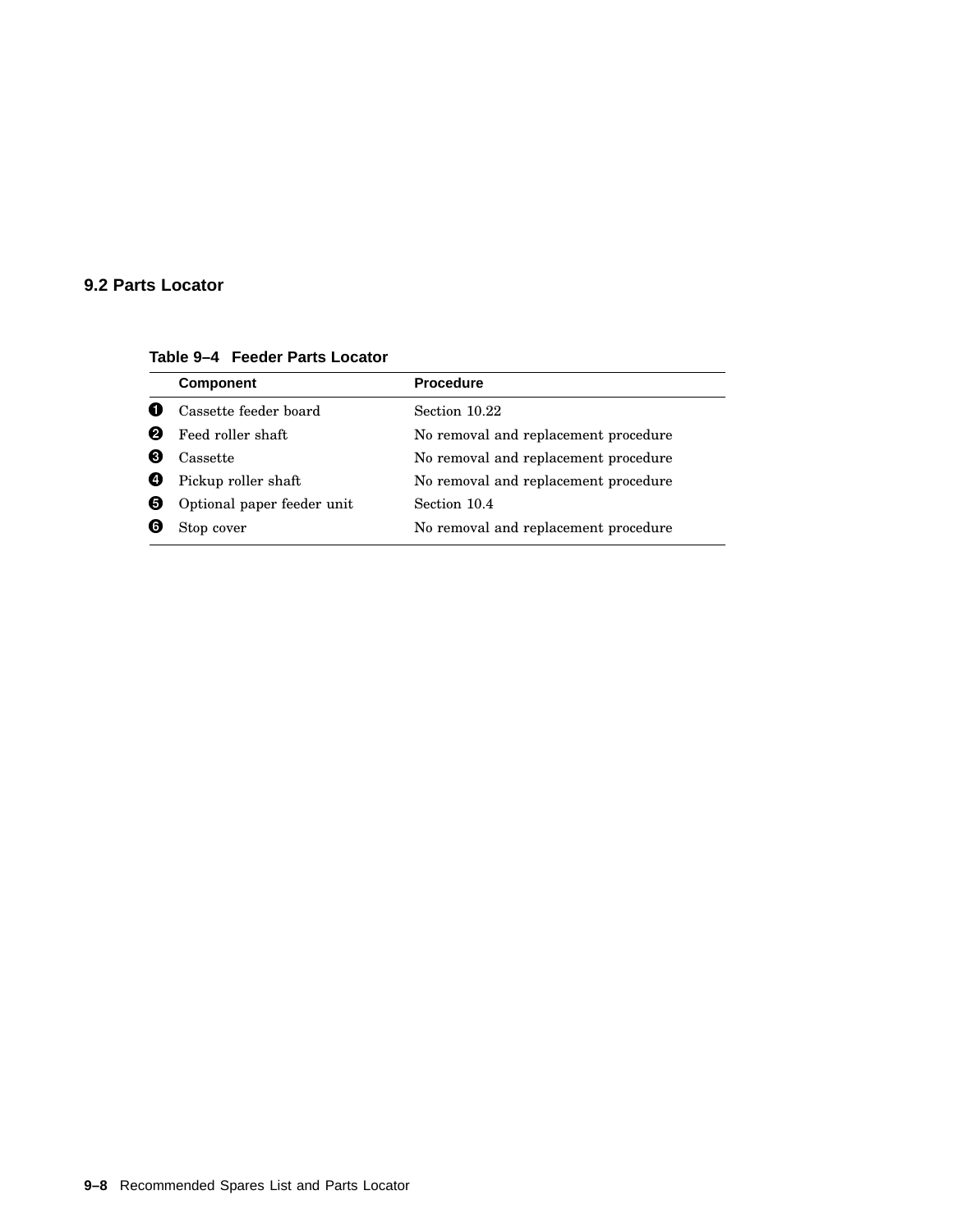# **10 Removal and Replacement Procedures and RSL**

This chapter contains the recommended spares list (RSL) and the removal and replacement procedures for the field replaceable units (FRUs) of the DEClaser 1100 series printer. To remove an FRU, you find the procedure and then follow the steps. To replace an FRU, you reverse the procedure, unless otherwise noted.

The removal of most FRUs requires the removal of other components. For that reason, a procedural step can refer you to another procedure. For example, to remove the DC control board, you must perform the procedure to remove the video control unit (VCU) and the upper and side covers. You should always remove and replace the components in the order shown in the procedures.

**Warning:** *Before you disassemble the DEClaser 1100 printer, make sure the power switch is off and the ac line cord is disconnected from the rear of the printer.*

*If you must operate a disassembled printer, power the printer on, do the required task, then turn the power off, and pull the plug.*

*Use of controls or adjustment procedures other than those specified in this manual may result in hazardous laser light exposure to yourself or to other persons in the room. The safety information presented in Safety Warnings only applies while the scanner cover is fully installed.*

*Before servicing the optical components, you must have attended the training specified in Section D.1.*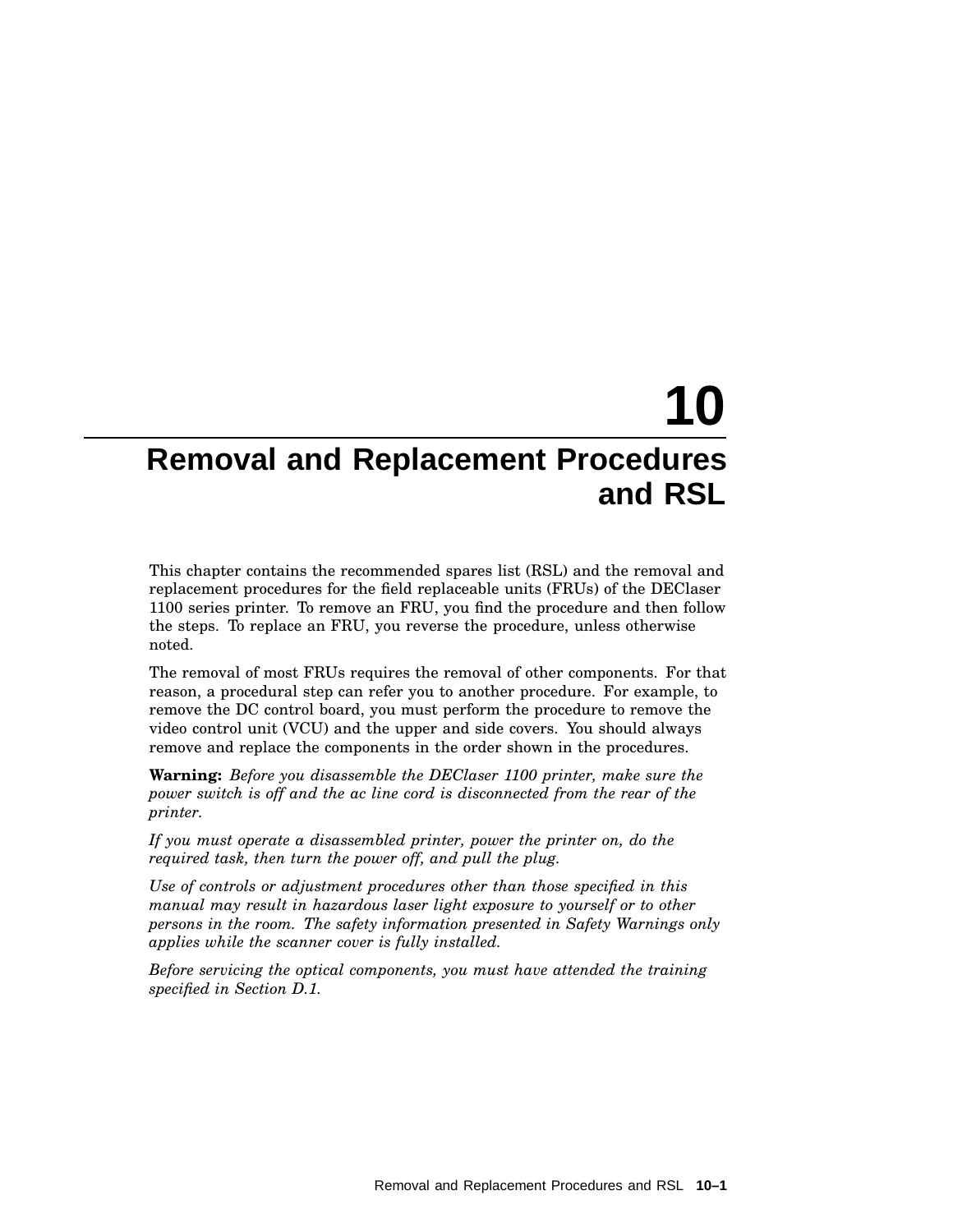#### **10.1 Rear Cover**

## **10.1 Rear Cover**

Use the following procedure to remove and replace the rear cover from the DEClaser 1100 printer:

- 1. Move the printer so the rear cover hangs over the edge of the table or desk.
- 2. Loosen the two captive screws that hold the top of the rear cover to the bulkhead.
- 3. Open the rear cover.
- 4. Press down the two hinge tabs  $\bullet$  and pull the rear cover away from the printer to disengage the rear cover hinges.

**Caution:** *Handle the hinge clips gently. The hinge clips are made of soft plastic that will easily cut or nick. When nicked, the hinge will not securely engage.*

5. Remove the cover.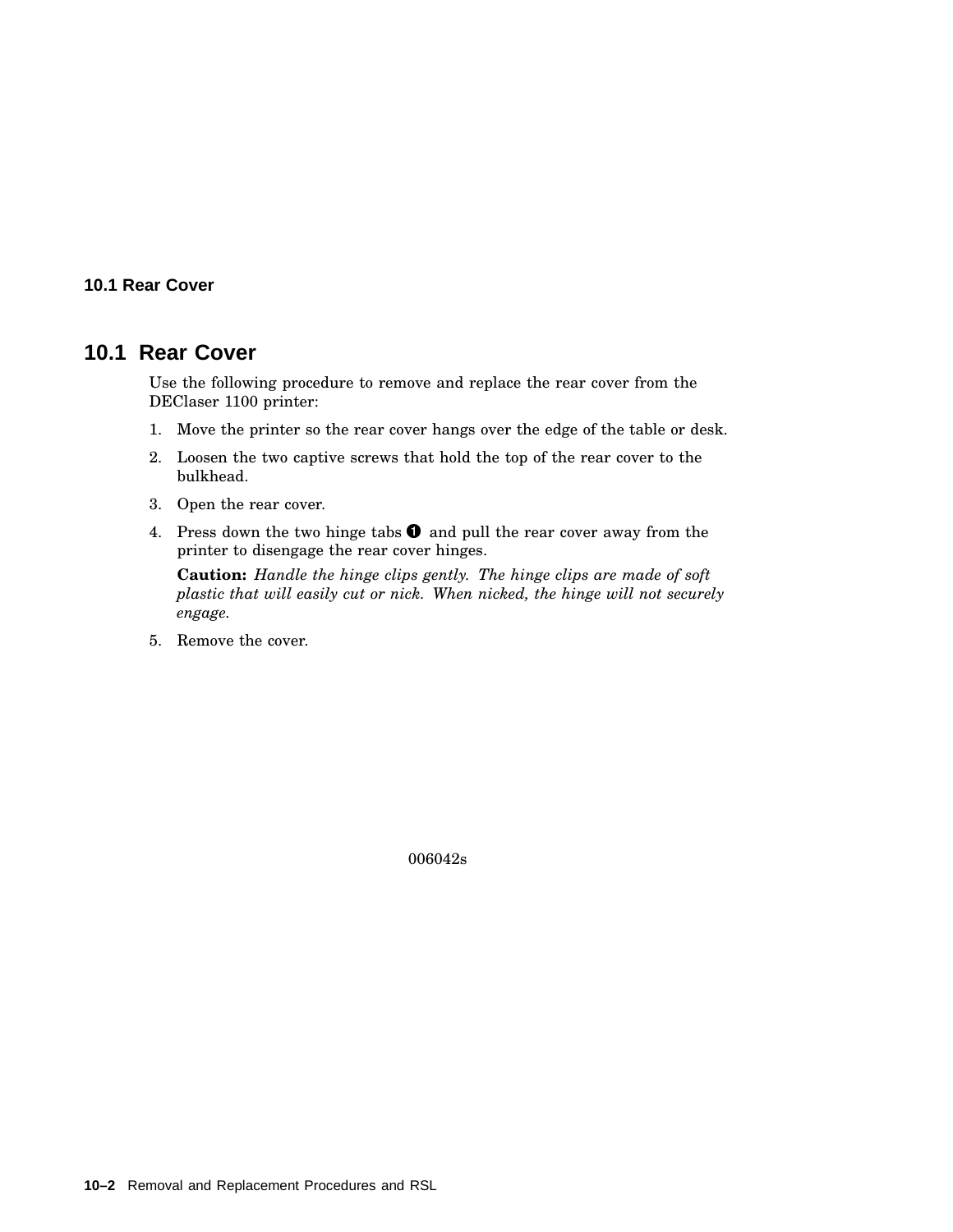**10.2 Upper Cover**

# **10.2 Upper Cover**

Use the following procedure to remove and replace the upper cover from the DEClaser 1100 printer:

- 1. Loosen the two top screws and open the rear cover, as shown in Section 10.1.
- 2. Open the front door.
- 3. Remove the two screws that hold the upper cover to the chassis flanges.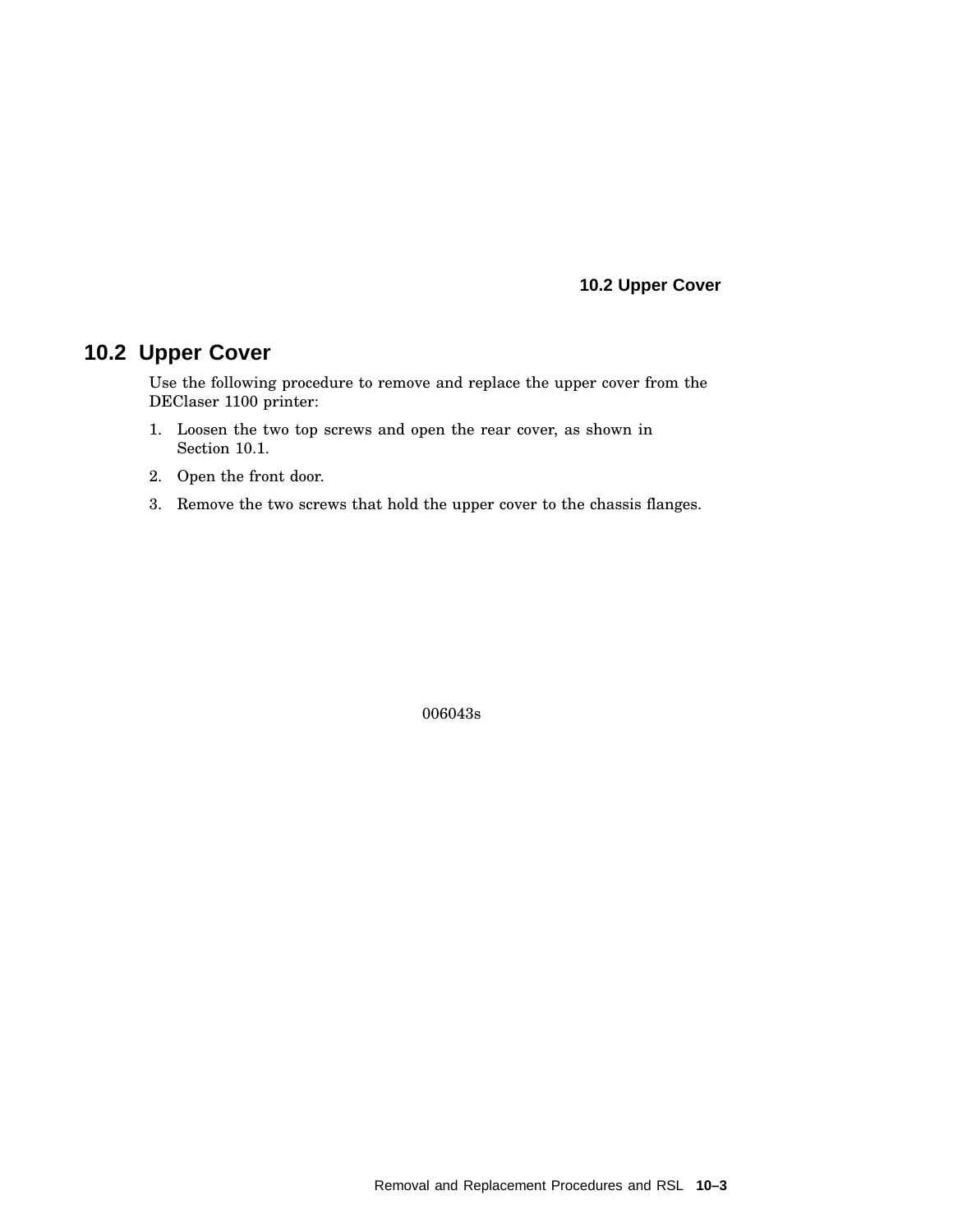## **10.2 Upper Cover**

- 4. Lift the upper cover to gain access to the control panel connector.
- 5. Unplug the control panel connector from the video control board.
- 6. Remove the upper cover.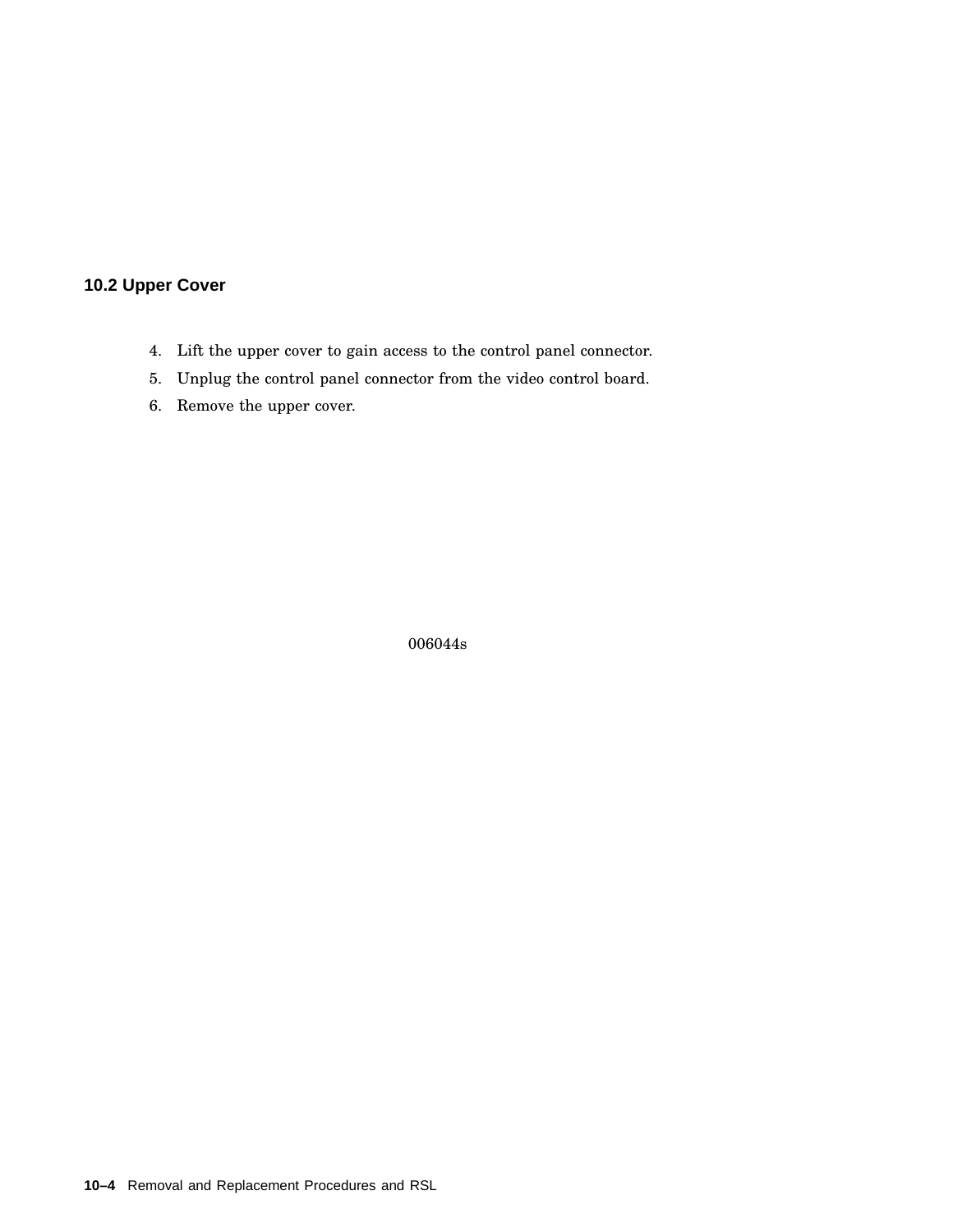## **10.3 Right and Left Side Covers**

# **10.3 Right and Left Side Covers**

Use the following procedure to remove and replace the right and left side covers:

- 1. Remove the upper cover, as shown in Section 10.2.
- 2. Wiggle the side covers to disengage the hook  $\bullet$  and remove the side covers.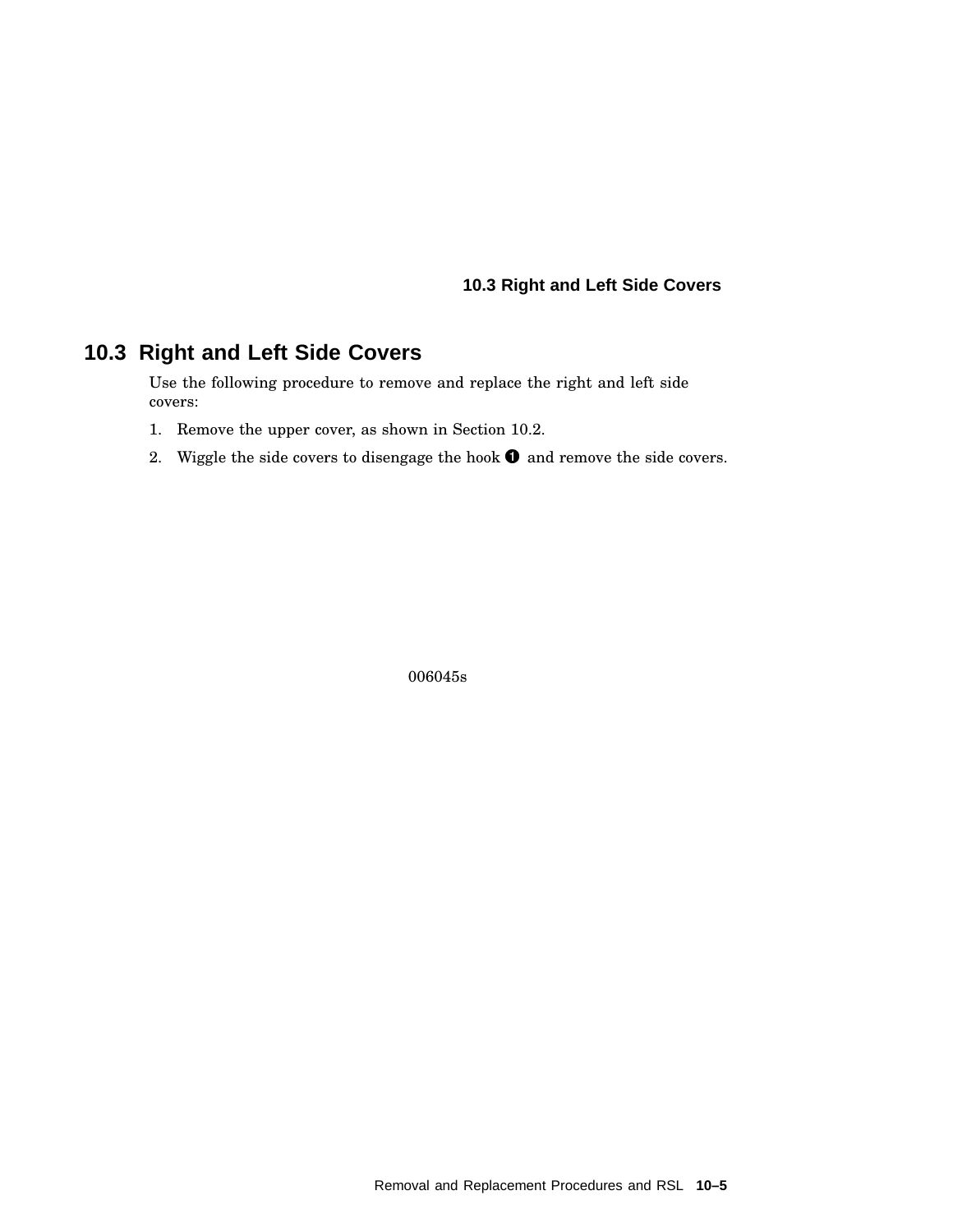#### **10.4 Optional Paper Feeder Unit**

# **10.4 Optional Paper Feeder Unit**

Use the following procedure to remove and replace the paper feeder unit.

- 1. Remove the EP-L cartridge, as shown in Section 10.13.
- 2. Remove the cassette from the paper feeder.
- 3. Lay the printer on its upper cover.
- 4. Remove the four thumb screws that hold the feeder to the printer bulkhead. Arrows are embossed into the sheet metal to mark the location of each screw.
- 5. Pry up one side of the feeder unit to disconnect the 9-pin connector. When you replace the printer on the feeder, engage the alignment pins first. Then, lower the feeder onto the 9-pin connector.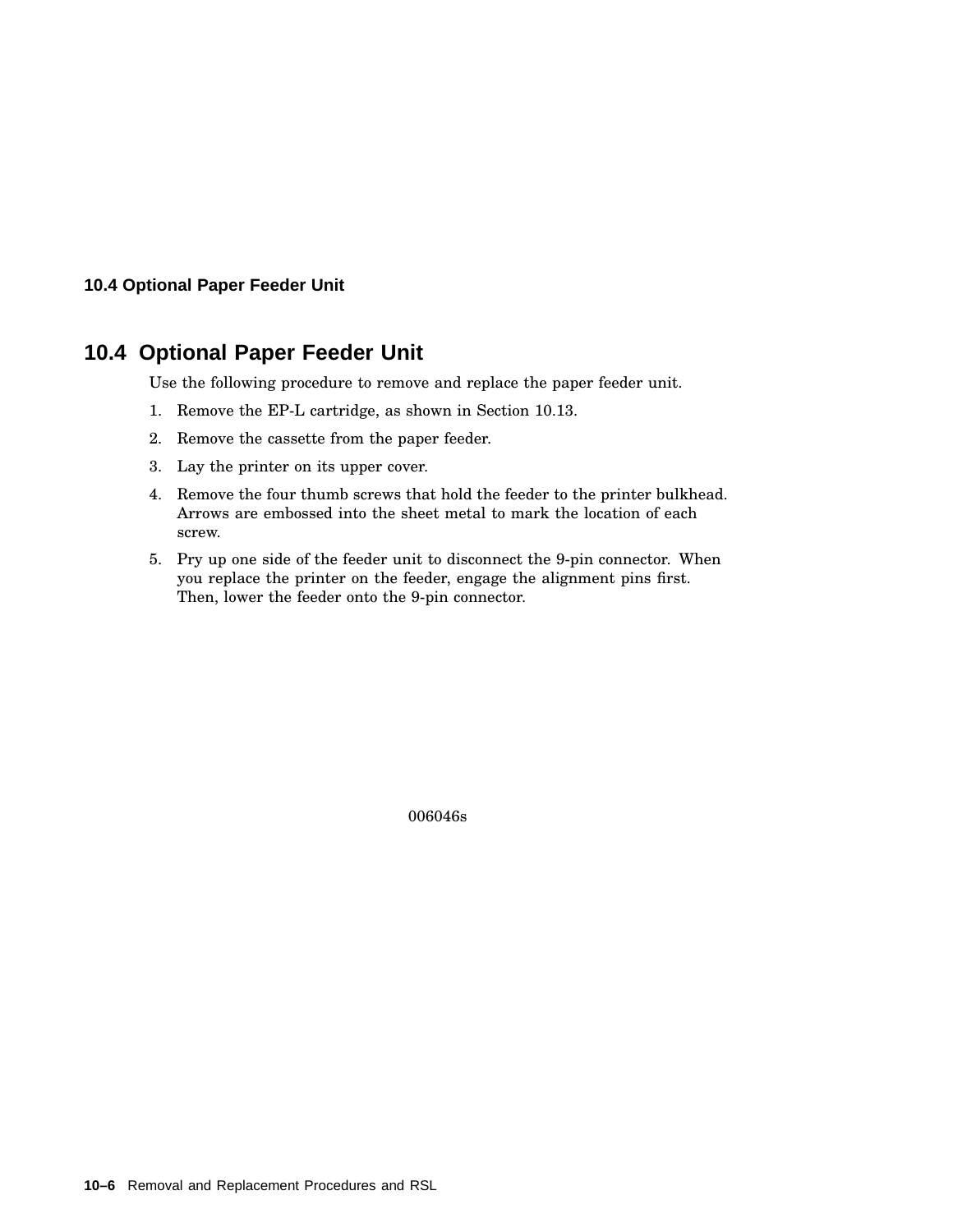# **10.5 Front (Multipurpose) Tray**

Use the following procedure to remove and replace the front tray from the front door of the DEClaser 1100 printer. The front tray is also referred to as the multipurpose tray.

- 1. Remove the paper feeder unit, if installed, as shown in Section 10.4.
- 2. Move the printer so the tray is hanging over the edge of the desk.
- 3. Press each side, as shown, slightly bending the tray, until the hooks  $\bullet$ disengage from the door.
- 4. Drop the tray down until the hinge pins freely separate from the door.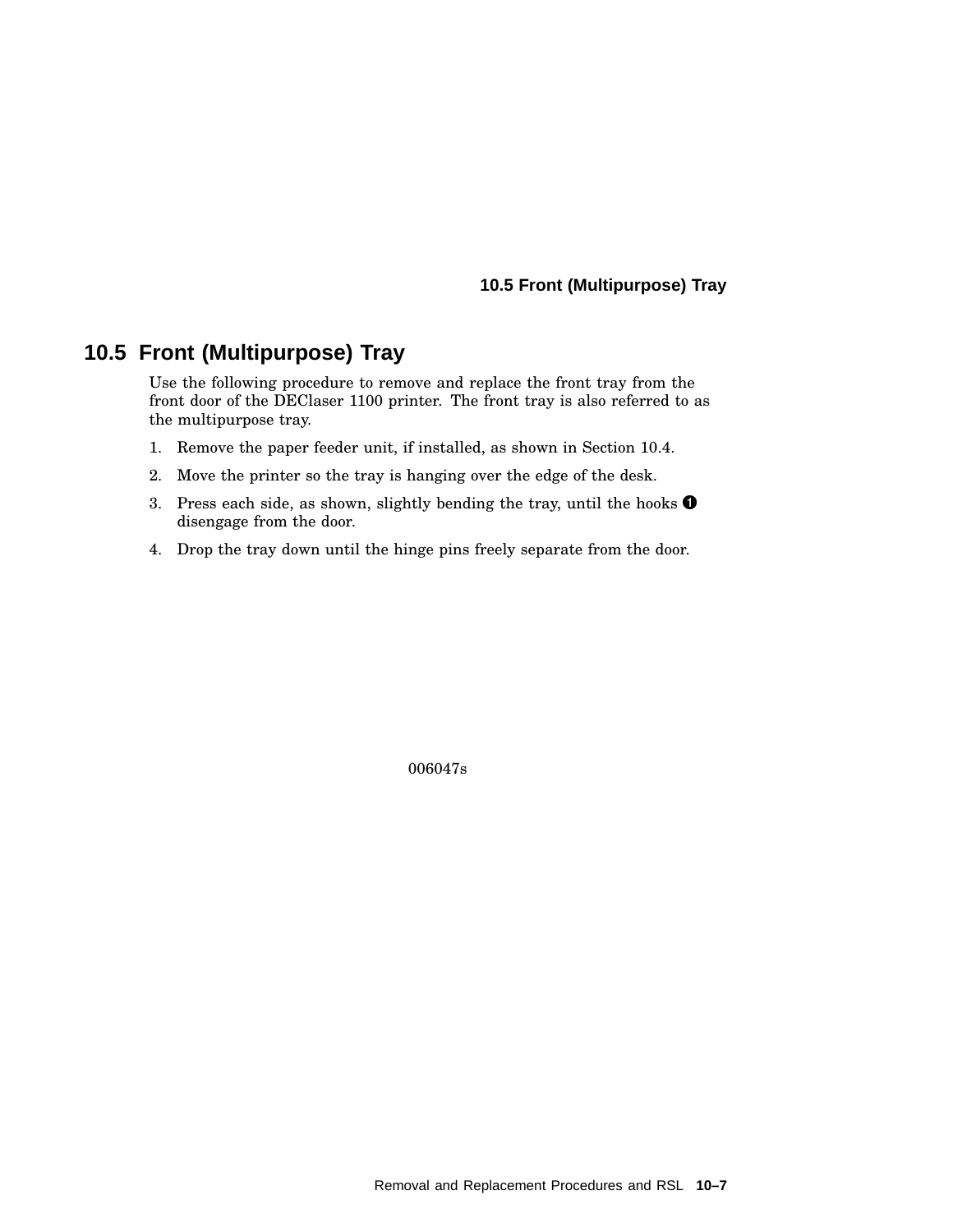#### **10.5.1 Front Cover (Door) Unit**

Use the following procedure to remove and replace the front cover (door).

**Caution:** *Use the standard antistatic equipment and procedures when you handle this sensitive electronic component.*

- 1. Remove the following components:
	- a. Front (multipurpose) tray, as shown in Section 10.5
	- b. EP-L cartridge, as shown in Section 10.13
	- c. Fixing unit, as shown in Section 10.15
	- d. Upper cover, as shown in Section 10.2
	- e. Right and left side covers, as shown in Section 10.3
	- f. VCU, as shown in Section 10.20
- 2. Pinch the locking tab and unplug the 2-pin connector J101 from the LVPSA.
- 3. Pull the cable free of the molded restraints.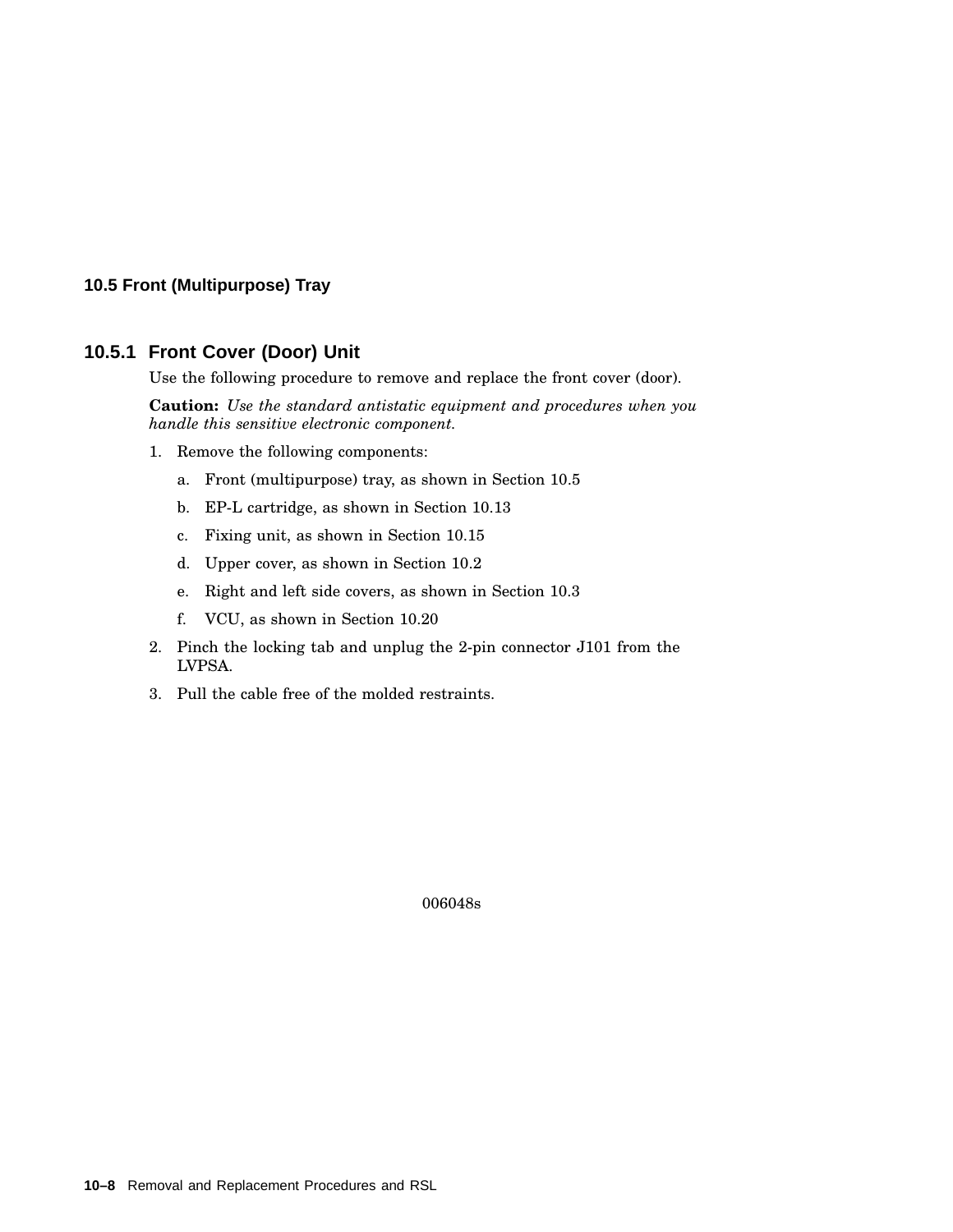- 4. Unplug the 10-pin J209 connector  $\bullet$  from the DC control board.
- 5. Remove the single screw that holds the braided ground clip to the baseplate.
- 6. Using a suitable tool, pry out the center pin  $\bullet$  from the lower cable restraint.
- 7. Remove the wires from the restraints.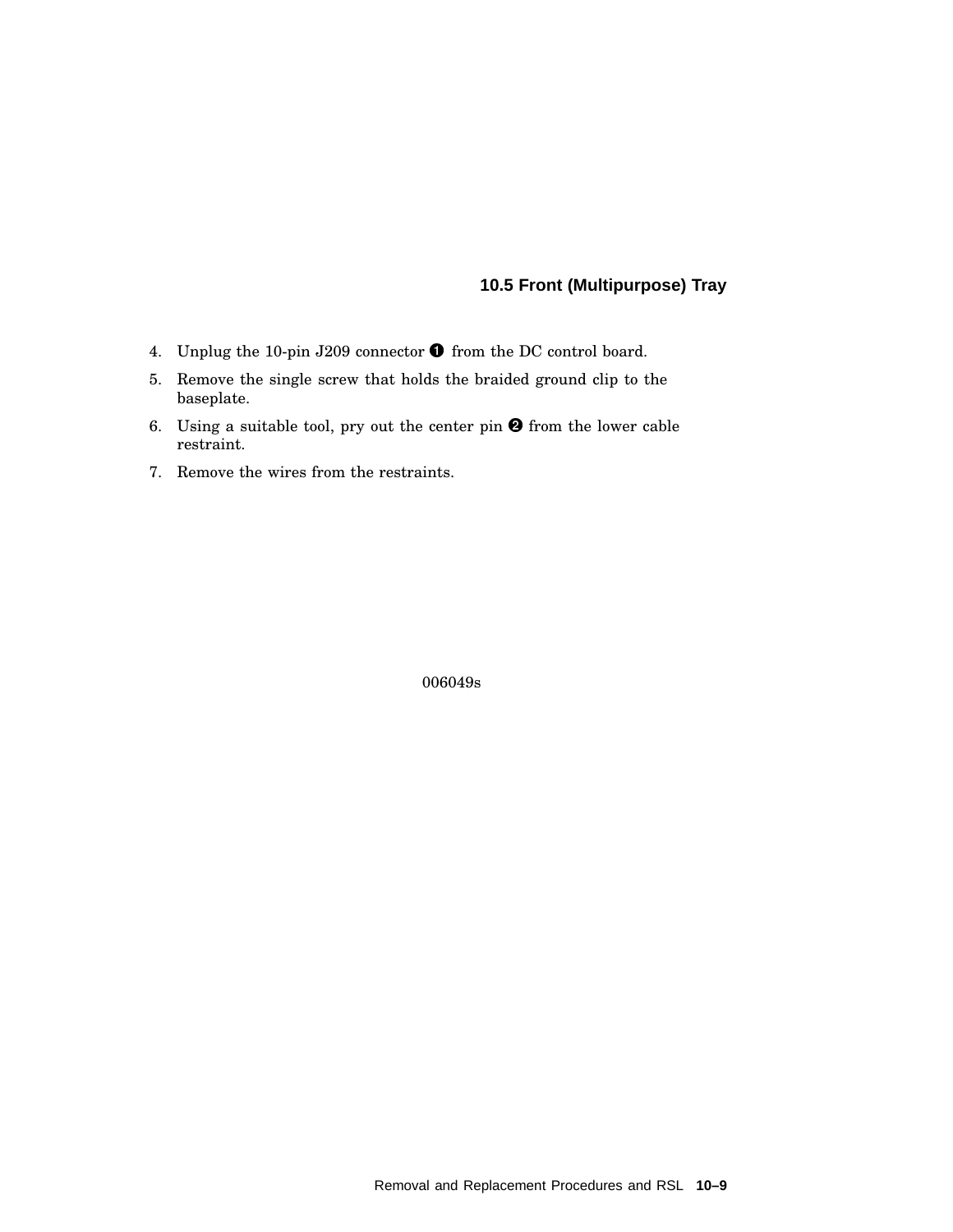8. Use a small screwdriver to gently unsnap and remove the cable cover.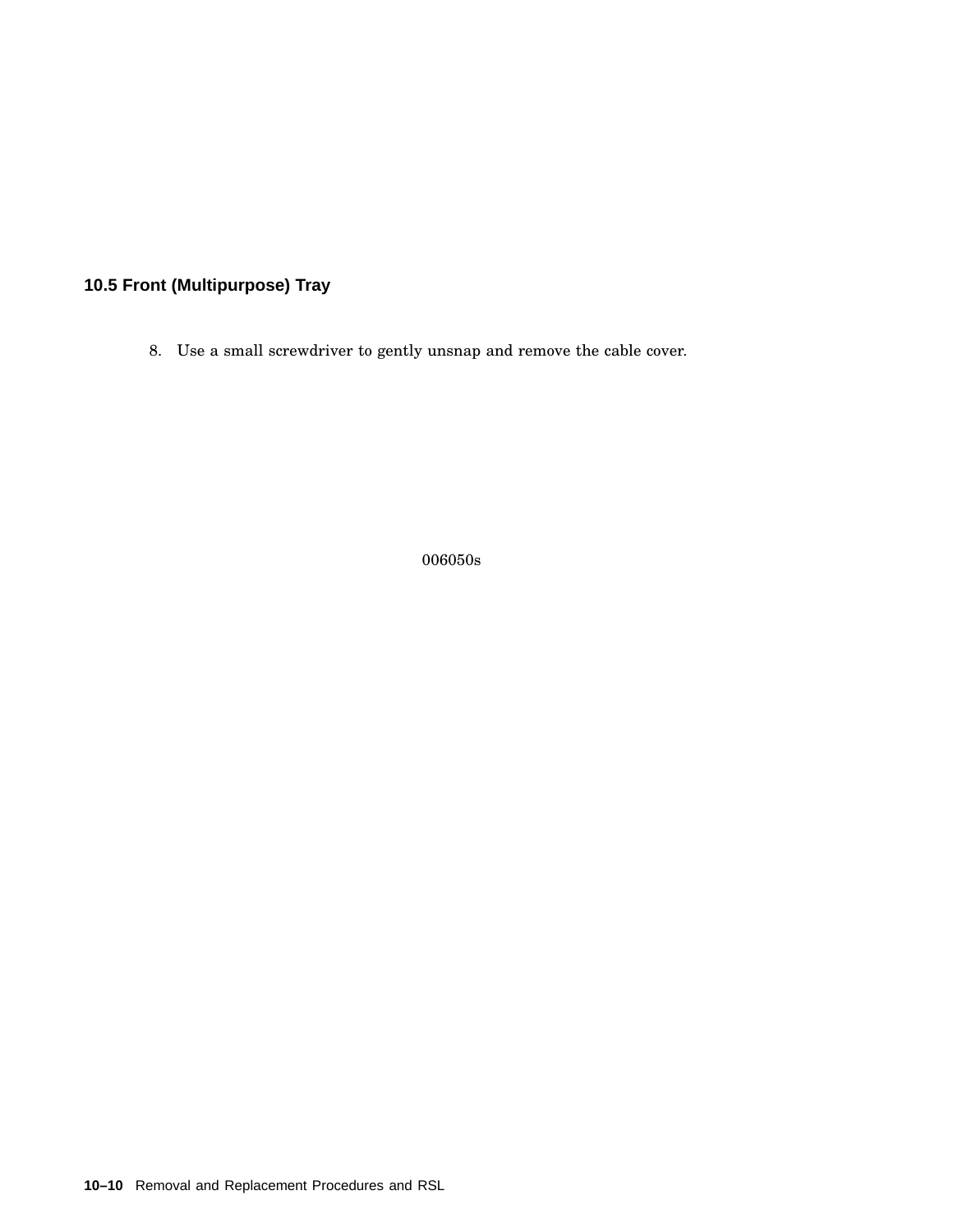- 9. Restrain the top of the door rod with one hand. When you remove the screw in the next step, the spring-loaded door rod can loudly snap back and surprise you.
- 10. Hold the door rod and remove the screw that holds the door rod to the door. Allow the door rod to gently retract.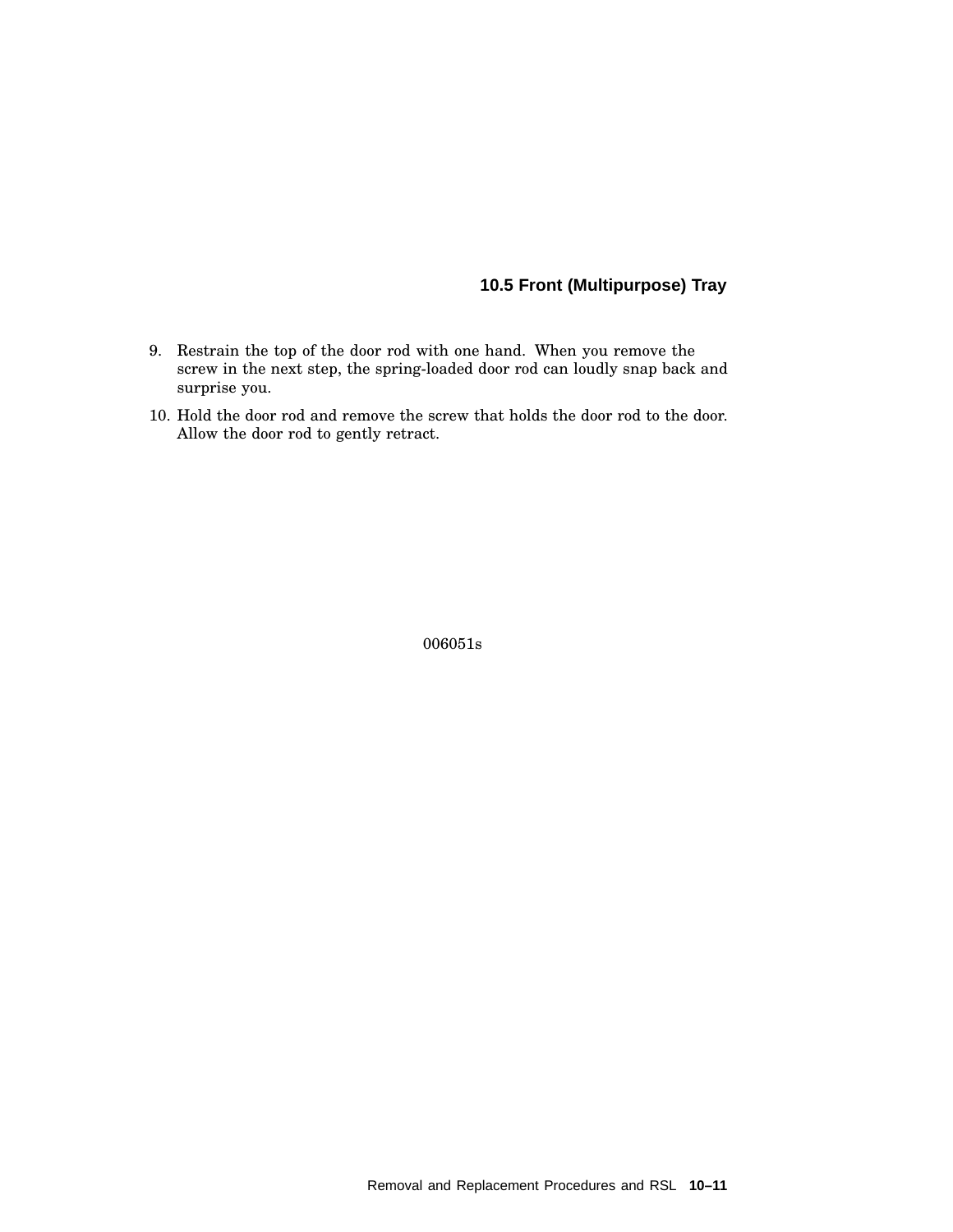- 11. Move the printer till the door hangs over the front edge of the table.
- 12. Use a small screwdriver to pry loose the plastic hinge pins  $\Theta$ .
- 13. Remove the two hinge pins.
- 14. Remove the front door.

006052s.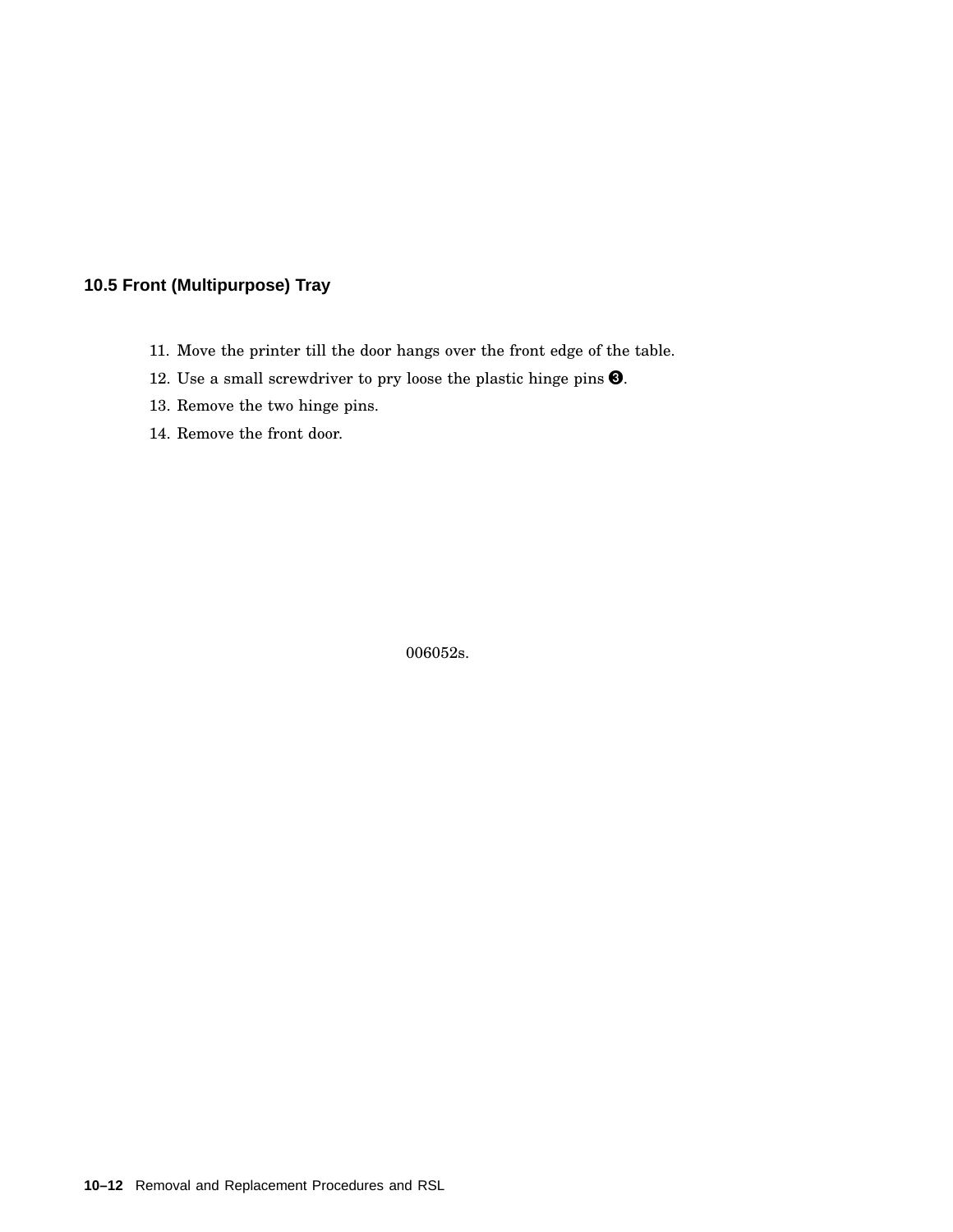#### **10.6 Control Panel**

# **10.6 Control Panel**

Use the following procedure to remove and replace the control panel:

**Caution:** *Use the standard antistatic equipment and procedures when you handle this sensitive electronic component.*

- 1. Remove the upper cover, as shown in Section 10.2. Place the upper cover down on a work surface.
- 2. Remove the two screws that hold the control panel plate to the upper cover.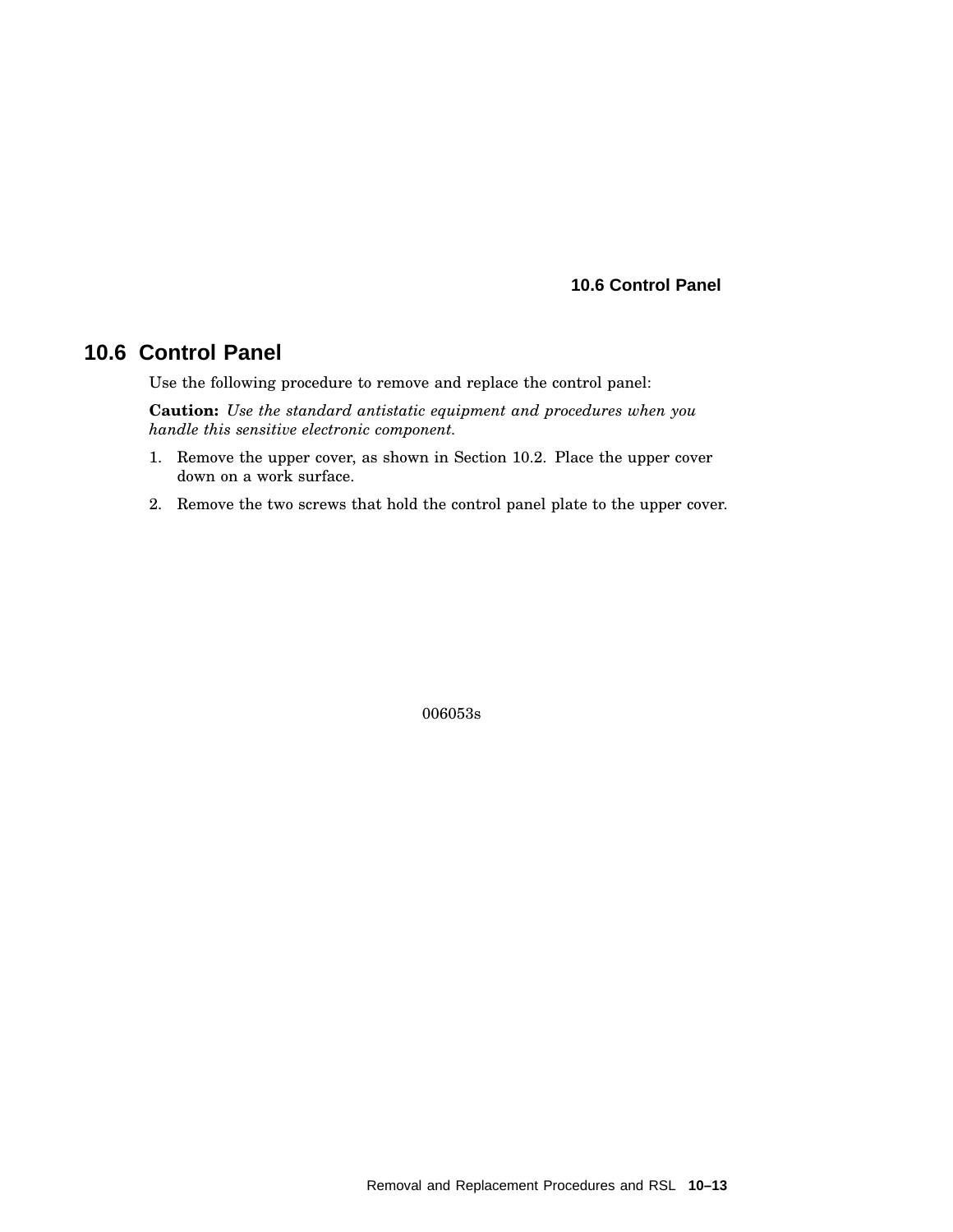## **10.6 Control Panel**

- 3. Unsnap and lift the control panel plate.
- 4. Unplug the 2-pin beeper connector  $\bullet$  and remove the control panel plate.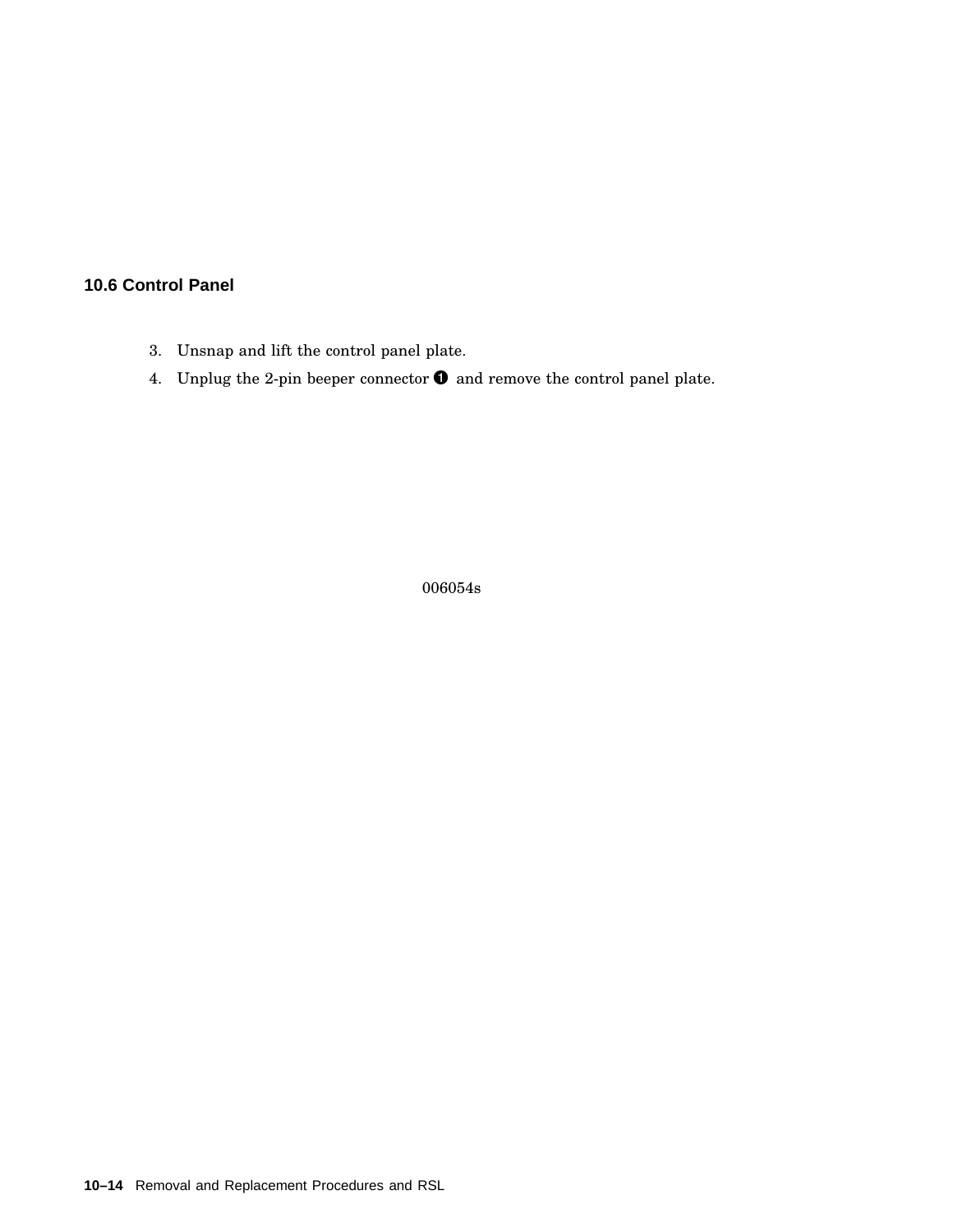### **10.6 Control Panel**

- 5. Remove the three screws that hold the control panel to the upper cover. When replacing the control panel, make sure to correctly configure the mounting  $\bigcirc$  and ground  $\bigcirc$  clips.
- 6. Remove the control panel.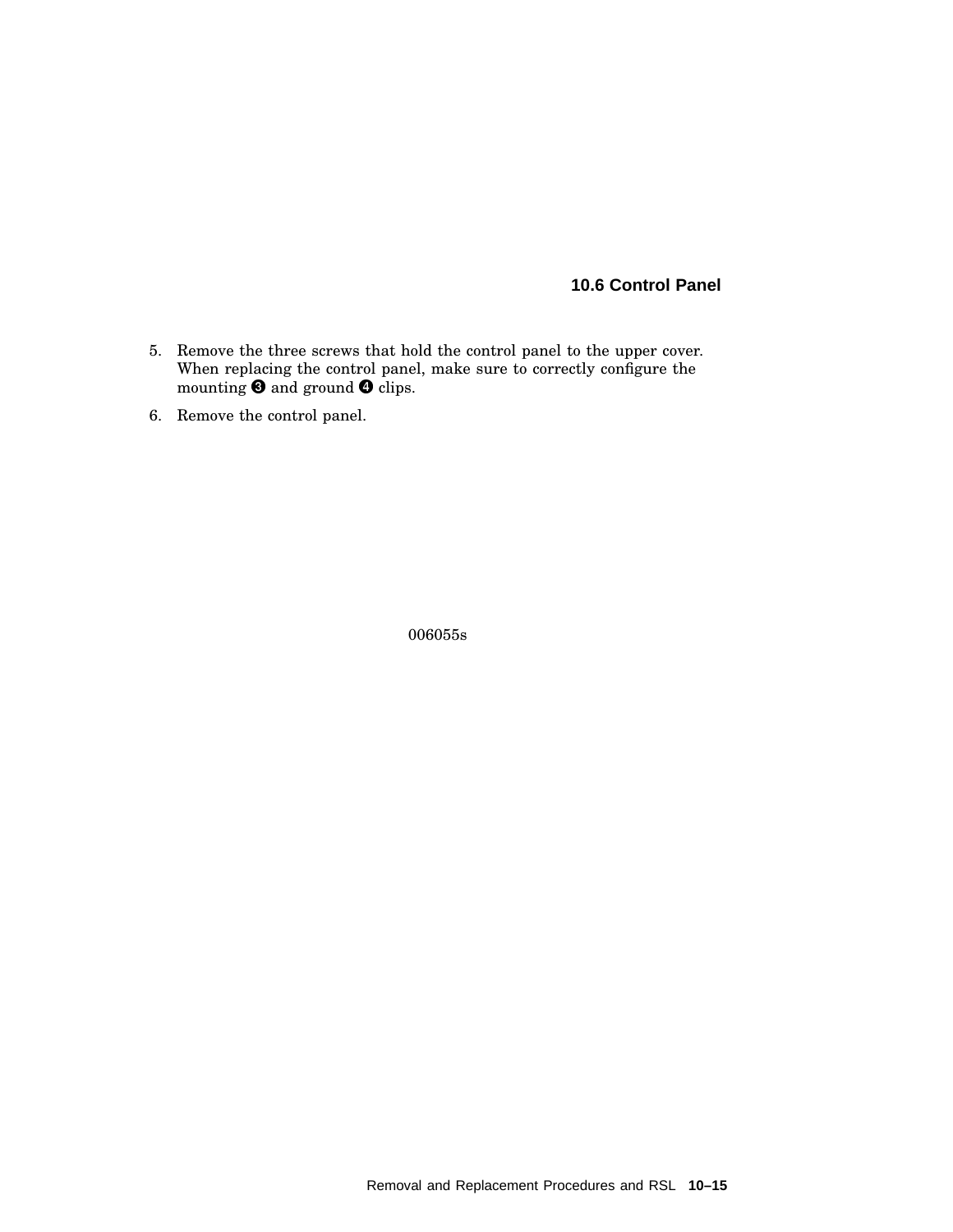#### **10.7 Fan**

# **10.7 Fan**

Use the following procedure to remove and replace the fan (FM1) from the DEClaser 1100 printer:

**Caution:** *Use the standard antistatic equipment and procedures when you handle this sensitive electronic component.*

- 1. Remove the upper cover, as shown in Section 10.2.
- 2. Remove the left side cover, as shown in Section 10.3.
- 3. Use small diagonal cutters to cut the plastic cable tie.
- 4. Unplug the 3-pin connector from J701  $\bullet$  on the density adjustment board.
- 5. Tilt, lift, and remove the fan.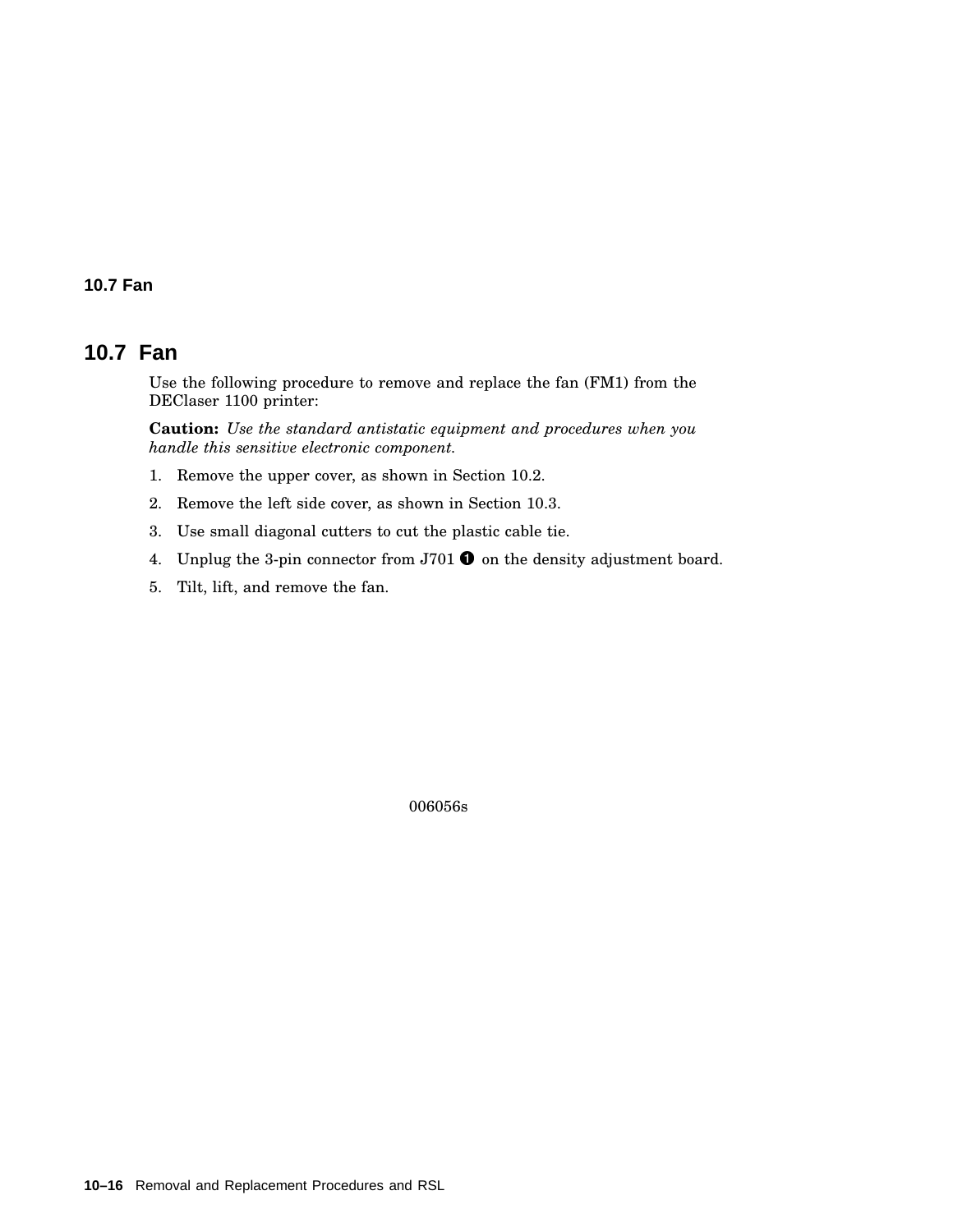# **10.8 Low-Voltage Power Supply Assembly (LVPSA)**

The LVPSA consists of the ac input, low-voltage power supplies, and the high-current controller for the heater in the fixing unit.

Use the following procedure to remove and replace the low-voltage power supply assembly (LVPSA):

**Caution:** *Use the standard antistatic equipment and procedures when you handle this sensitive electronic component.*

- 1. Remove the following components:
	- a. Upper cover, as shown in Section 10.2
	- b. Right and left side covers, as shown in Section 10.3
	- c. VCU, as shown in Section 10.20
- 2. Remove the four screws that hold the end plate to the printer chassis.
- 3. Remove the end plate.
- 4. Remove the screw that holds the LVPSA to the side of the baseplate.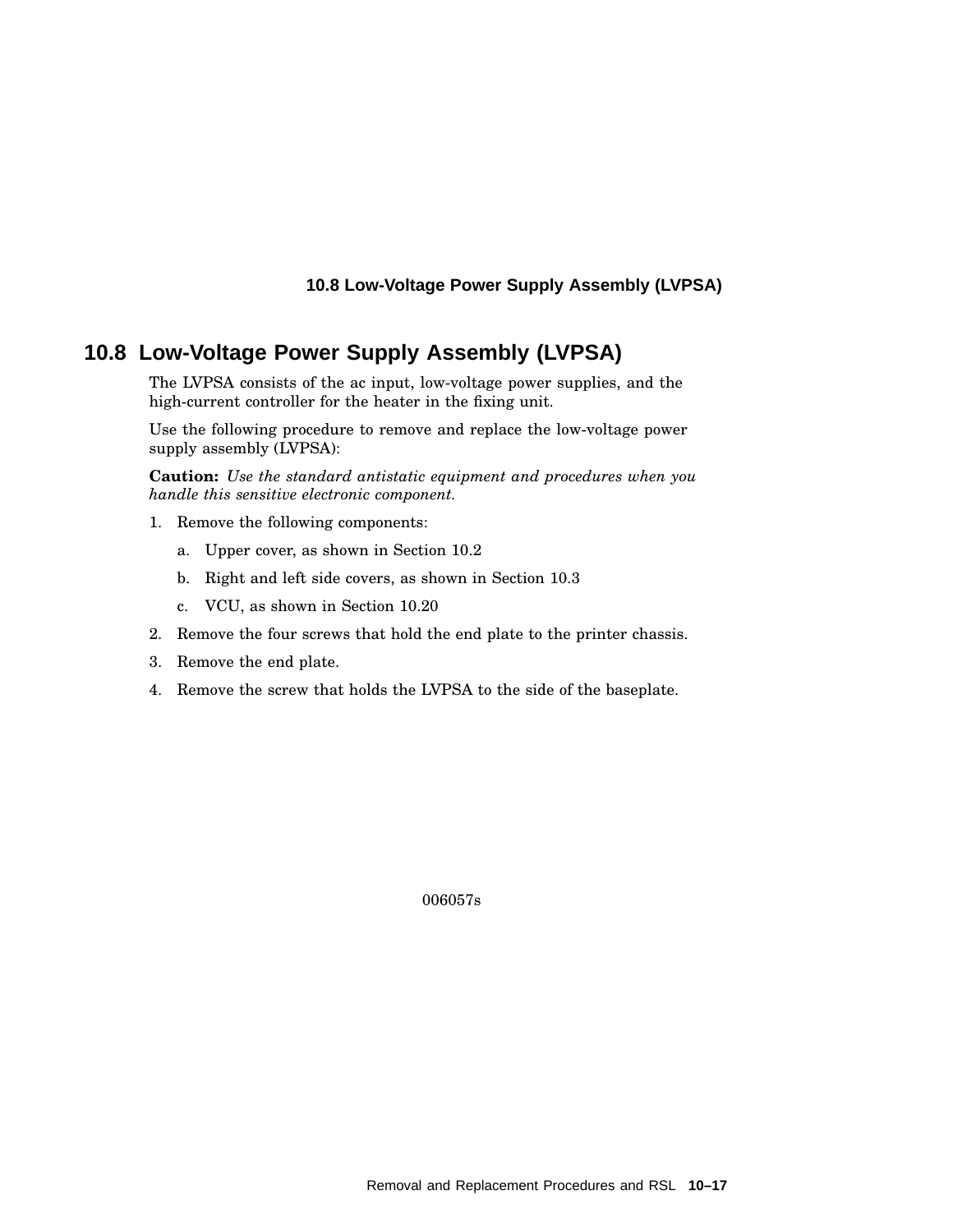- 5. Unplug the 4-prong connector  $\bullet$  from the ac power switch.
- 6. Use the following procedure to unclip the stake that holds the wire tie  $\bullet$  to the baseplate.
	- If a cassette is installed, remove it.
	- Lift the rear of the printer to gain access to the stake.
	- Use needlenose pliers to pinch the clips and push the stake through the baseplate hole.
- 7. Remove the screw that holds the foot of the LVPSA to the printer baseplate.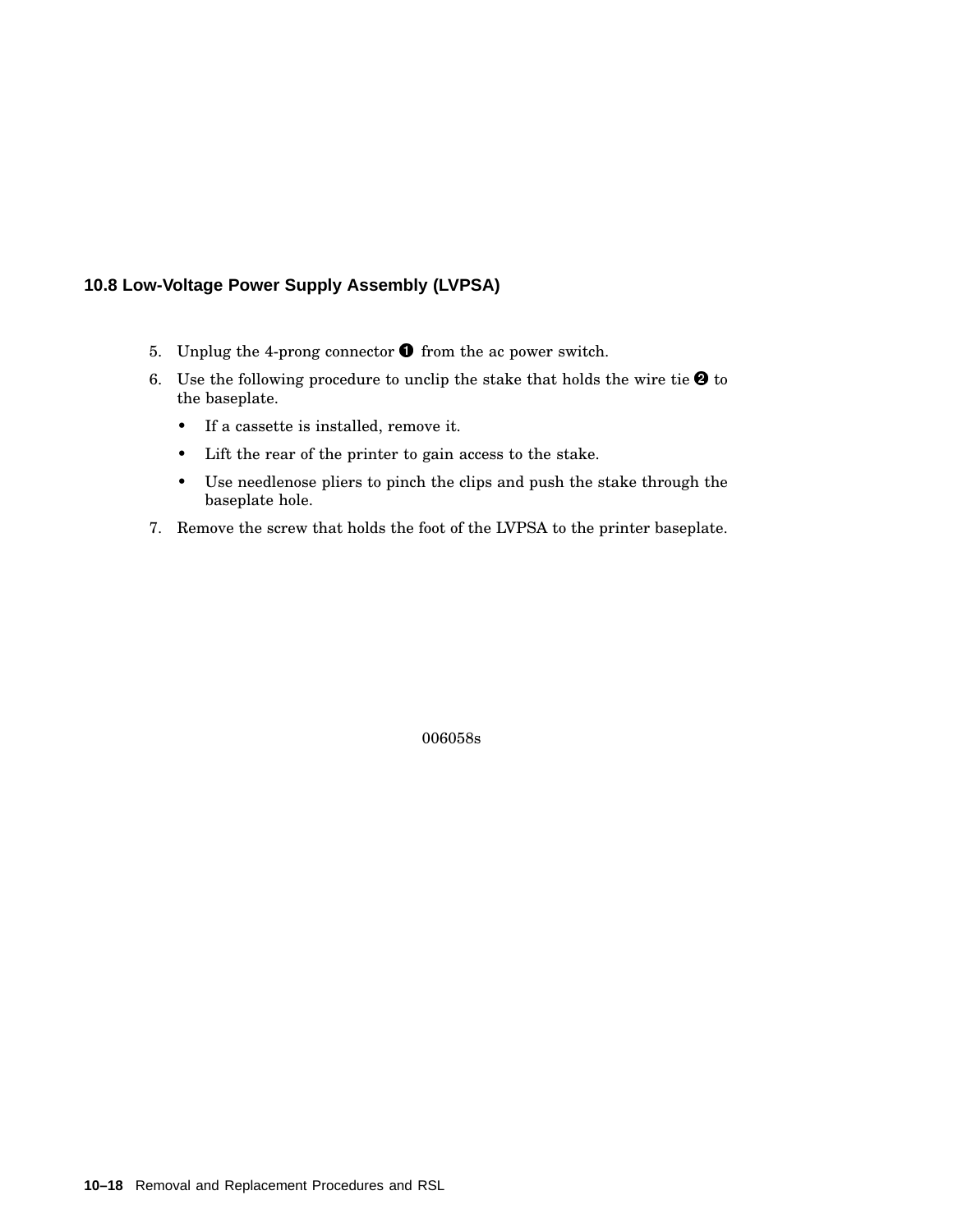- 8. Unplug the 9-pin J212 connector from the DC control board.
- 9. Unclip and remove the power supply cable.
- 10. Remove the power supply cable from the its restraints  $\bigcirc$ .

006059s.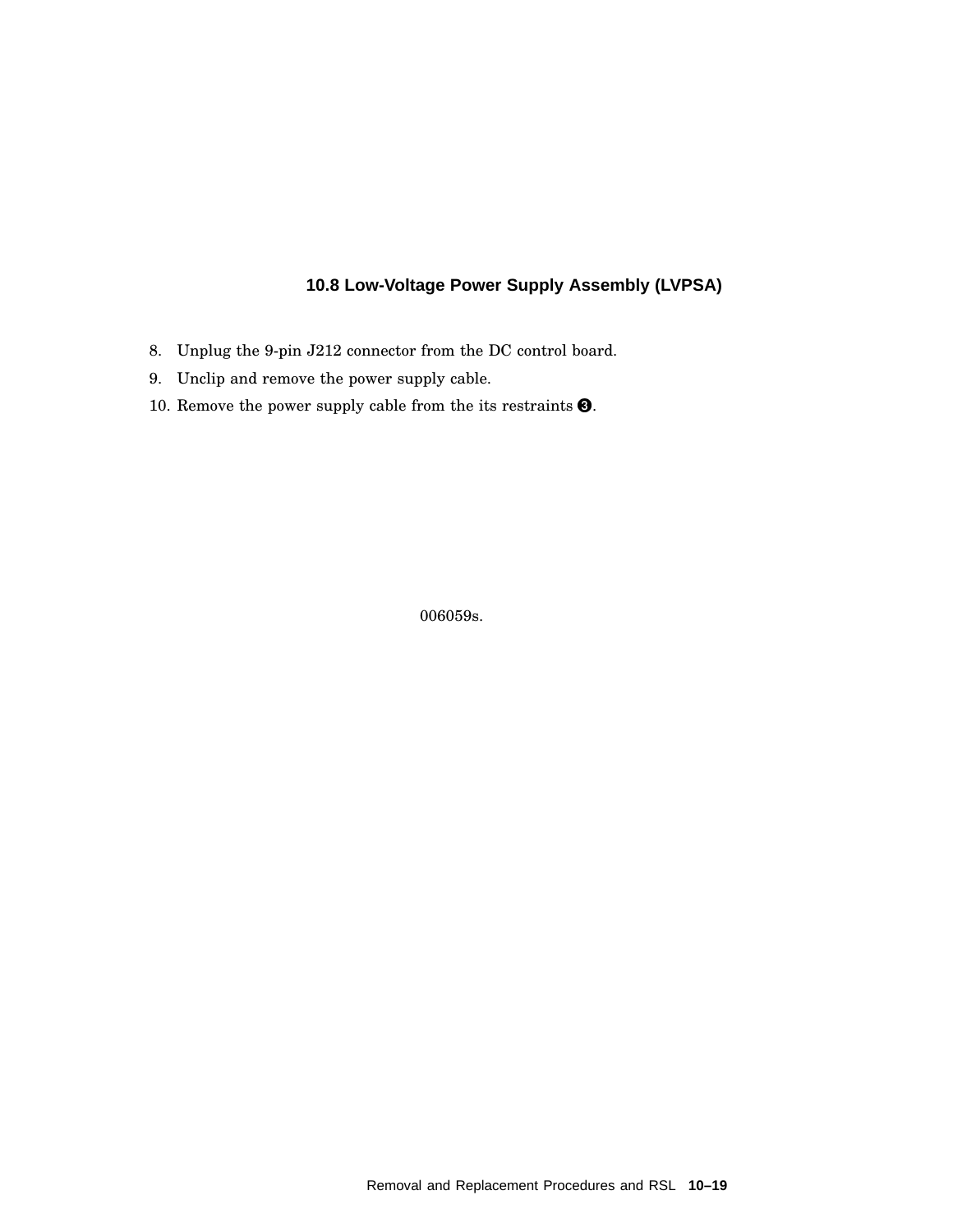- 11. Pinch the locking tab and unplug the 2-pin connector J101 from the LVPSA.
- 12. Remove the screw that holds the LVPSA to the printer baseplate.
- 13. Lift and remove the LVPSA.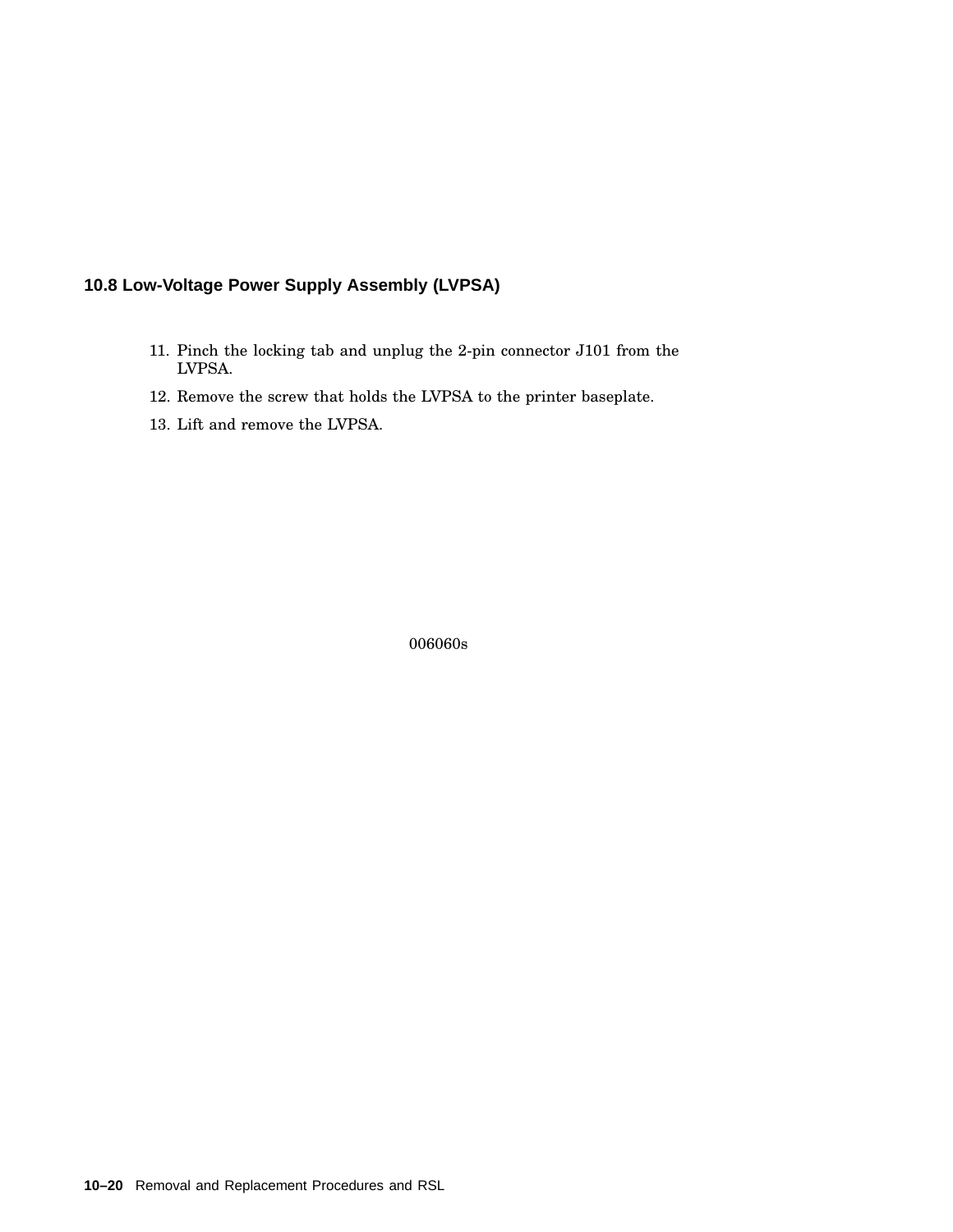#### **10.9 Stepping (Main) Motor**

# **10.9 Stepping (Main) Motor**

Use the following procedure to remove and replace the stepping motor:

**Caution:** *Use the standard antistatic equipment and procedures when you handle this sensitive electronic component.*

- 1. Remove the following components:
	- a. Upper cover, as shown in Section 10.2
	- b. Right and left side covers, as shown in Section 10.3
	- c. VCU, as shown in Section 10.20
	- d. DCU, as shown in Section 10.19
- 2. Remove the two screws that hold the flange of the stepping motor to the plastic bulkhead.
- 3. Remove the two wire harnesses from the molded restraints.
- 4. Remove the stepping motor.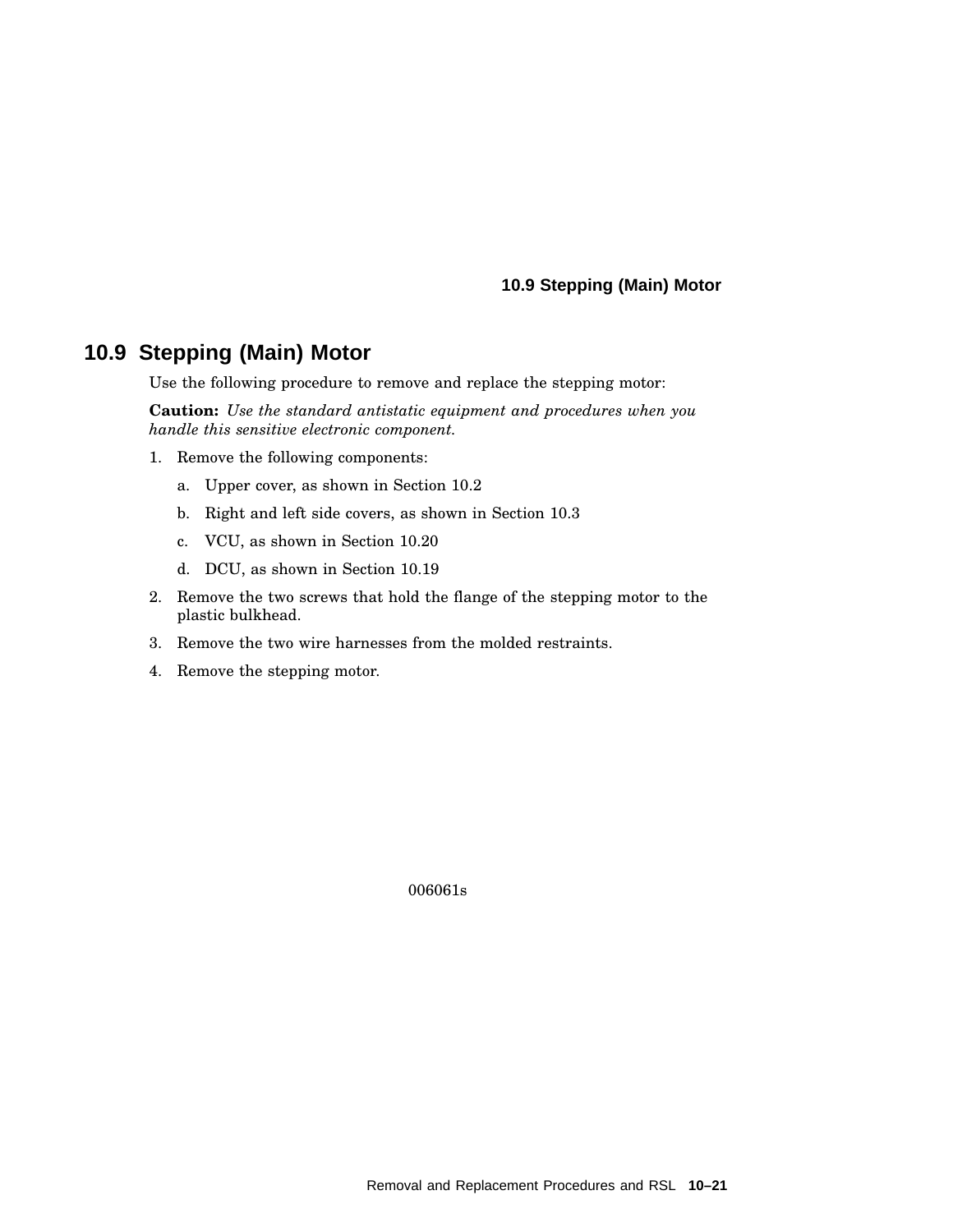#### **10.10 Paper Tray Pickup Roller**

# **10.10 Paper Tray Pickup Roller**

Use the following procedure to remove and replace the pickup roller from the front door:

- 1. Open the front door and remove the EP-L cartridge, as shown in Section 10.13.
- 2. Remove the three screws that hold each end of the pickup roller shaft to the front door.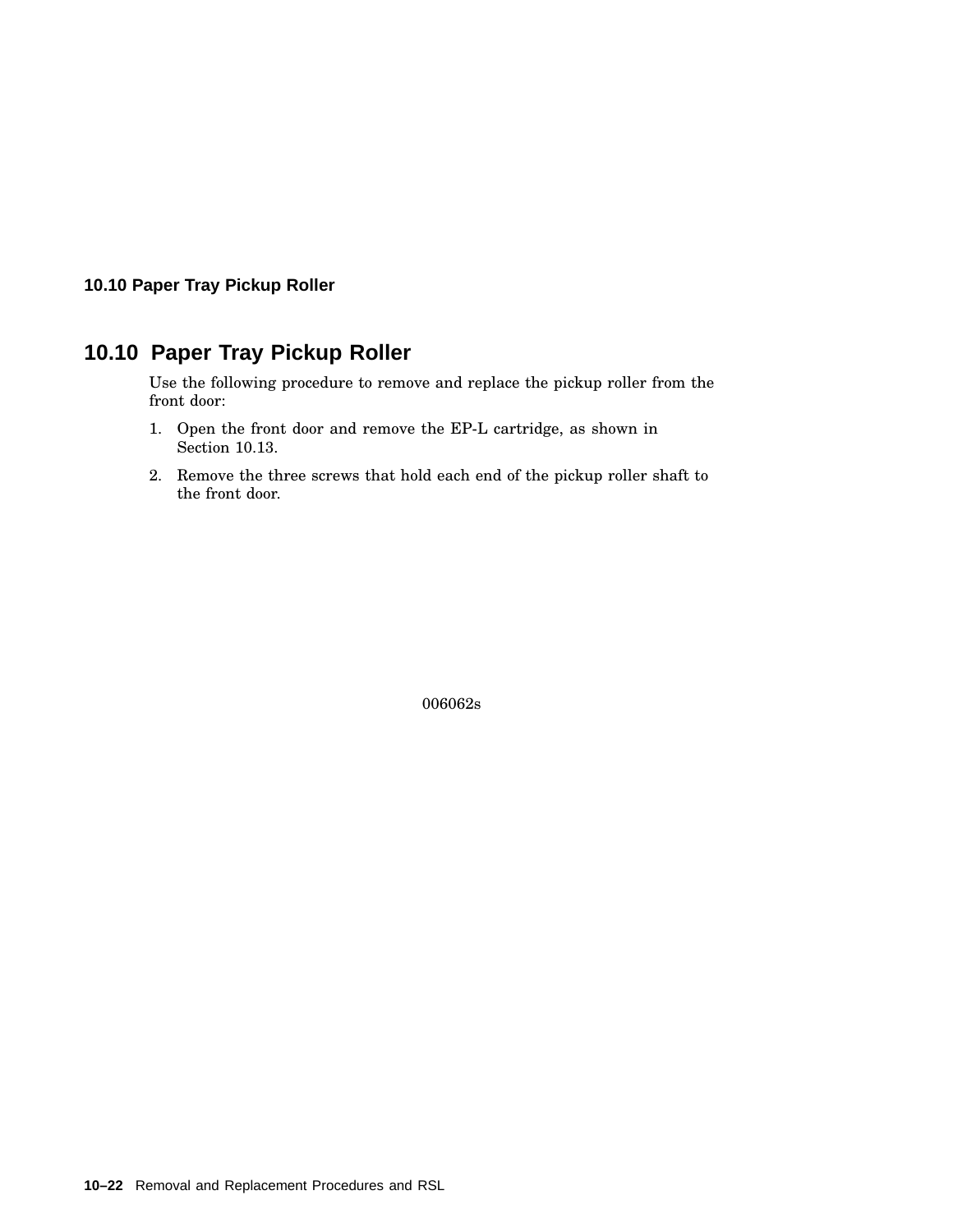#### **10.10 Paper Tray Pickup Roller**

3. Lift and disengage the shaft from the ground saddle  $\bullet$ . When replacing the pickup roller, make sure the shaft is in the ground saddle and each end bearing is correctly seated.

**Caution:** *Do not disassemble the pickup roller assembly. A special tool and alignment procedures are necessary to replace components on the pickup roller shaft.*

4. Remove the pickup roller from the front door.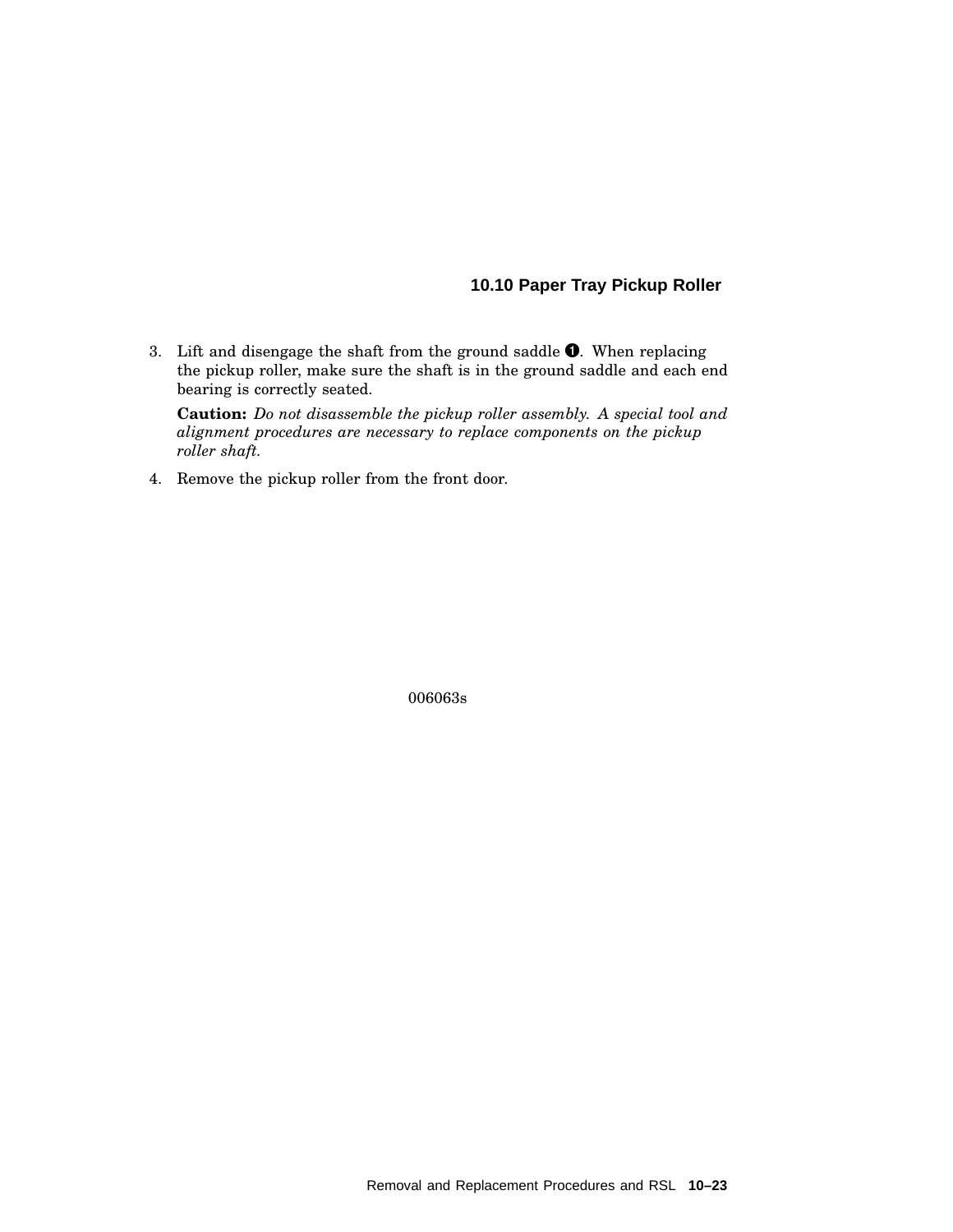#### **10.11 Separation Pad**

# **10.11 Separation Pad**

Use the following procedure to remove and replace the separation pad:

- 1. Open the front door and remove the EP-L cartridge, as shown in Section 10.13.
- 2. Pull on the plastic tab to unsnap and loosen the separation pad from the bulkhead of the printer chassis.
- 3. Remove the separation pad.

**Caution:** *Do not touch the surface of the separation pad with your fingers. Finger oil can contaminate the surface and decrease the service life of the pad.*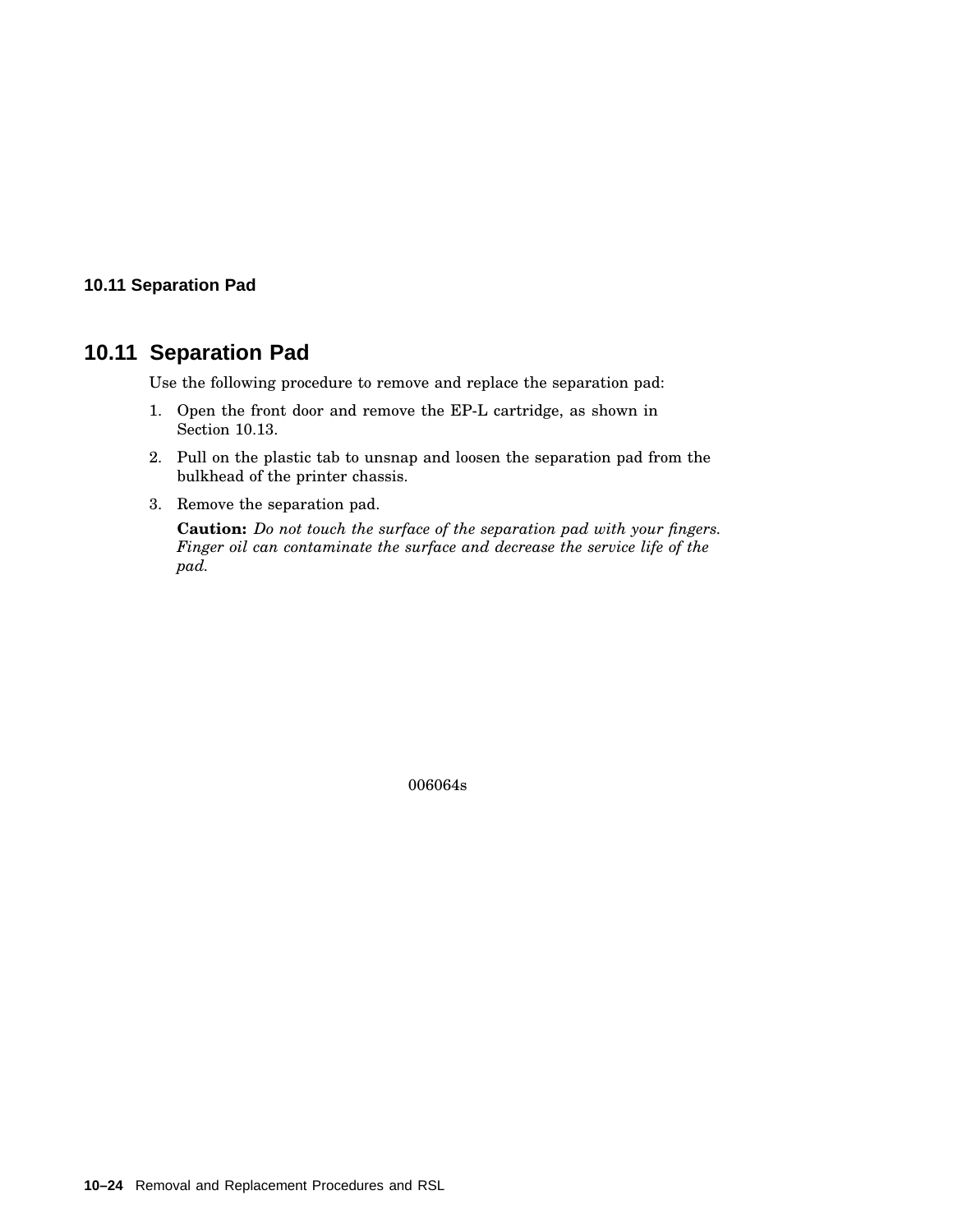# **10.12 Handling the Optical Components**

If the optical components of the printer are mishandled, image defects or beam detection errors can result. Beam detection errors are immediately detectable, but image defects may go unnoticed and show up later as a problem. Replace any component that you suspect is damaged.

The following types of damage can occur to the optical components:

- Mechanical damage is caused by dropping or other forms of rough handling or by misadjustment of the mirrors or lenses in the optical cavity.
- Contamination damage of the mirrors or lenses is caused by the biological oils and acids found in fingerprints. Some mirrored surfaces are affected more than others. The oils cause a decrease in beam intensity. The acids can etch, stain, and over time deteriorate the surface of a mirror or lens.
- Electrical damage is caused when static electricity discharges through sensitive electronic components. Always use the antistatic equipment.

**Warning:** *Use of controls or adjustment procedures other than those specified in this manual may result in hazardous laser light exposure to yourself or to other persons in the room. The safety information presented in Safety Warnings only applies while the scanner cover is fully installed.*

*Before servicing the optical components, you must have attended the training specified in Section D.1.*

Table 10–1 gives a short description of each part. Figure 10–1 shows the locations of various components within the optical cavity.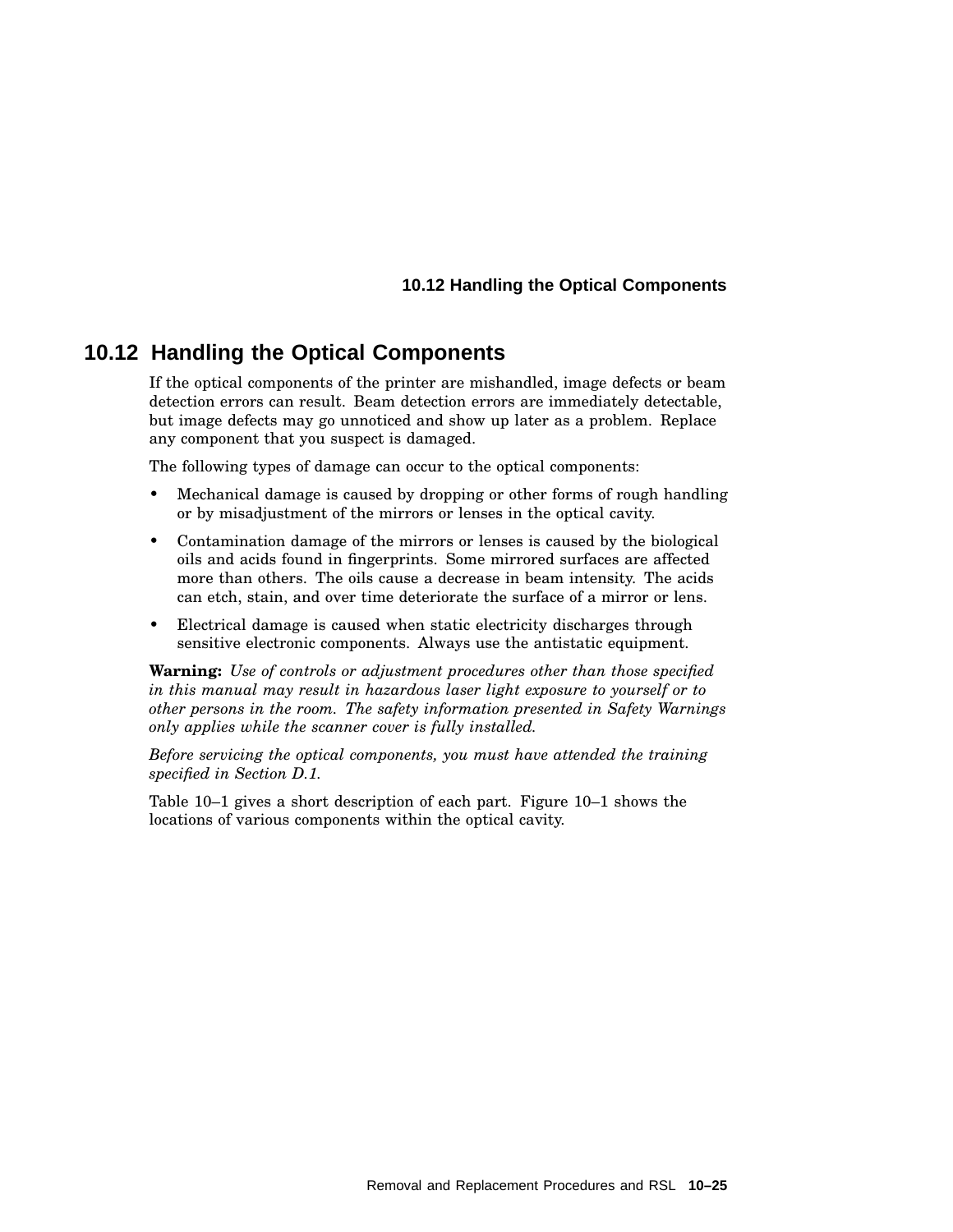|   | <b>Component</b>                                 | <b>Description</b>                                                                                                                                                                                                                                                                                              |
|---|--------------------------------------------------|-----------------------------------------------------------------------------------------------------------------------------------------------------------------------------------------------------------------------------------------------------------------------------------------------------------------|
| Ω | Scan lens                                        | The scan lens adjusts the scan to assure<br>correct linearity of the beam on the surface of<br>the drum.                                                                                                                                                                                                        |
| 0 | Scanning assembly                                | The high-speed mirror causes the laser light<br>to scan through the scan lens.                                                                                                                                                                                                                                  |
| ❸ | Laser assembly                                   | Generates an invisible beam of infrared light<br>and focuses the light onto the surface of the<br>scanning mirror.                                                                                                                                                                                              |
| Ø | Beam start mirror                                | The beam is reflected into the beam detect<br>lens by the beam start mirror. Slight<br>adjustment of this assembly causes a large<br>shift of the side-to-side registration, or<br>causes beam detect errors. For additional<br>information about beam detect errors, see the<br>SERVICE 51 entry in Table 6-5. |
|   |                                                  | <b>Warning:</b> Do not remove or adjust the beam<br>start mirror while in the field.                                                                                                                                                                                                                            |
| 0 | Beam detect<br>lens and fiber<br>optic connector | The lens focuses the beam into the fiber optic<br>cable. The detector on the DC control board<br>converts the light into the BD signal. The BD<br>signal causes the printer to feed paper and<br>send data.                                                                                                     |

## **Table 10–1 Optical Cavity**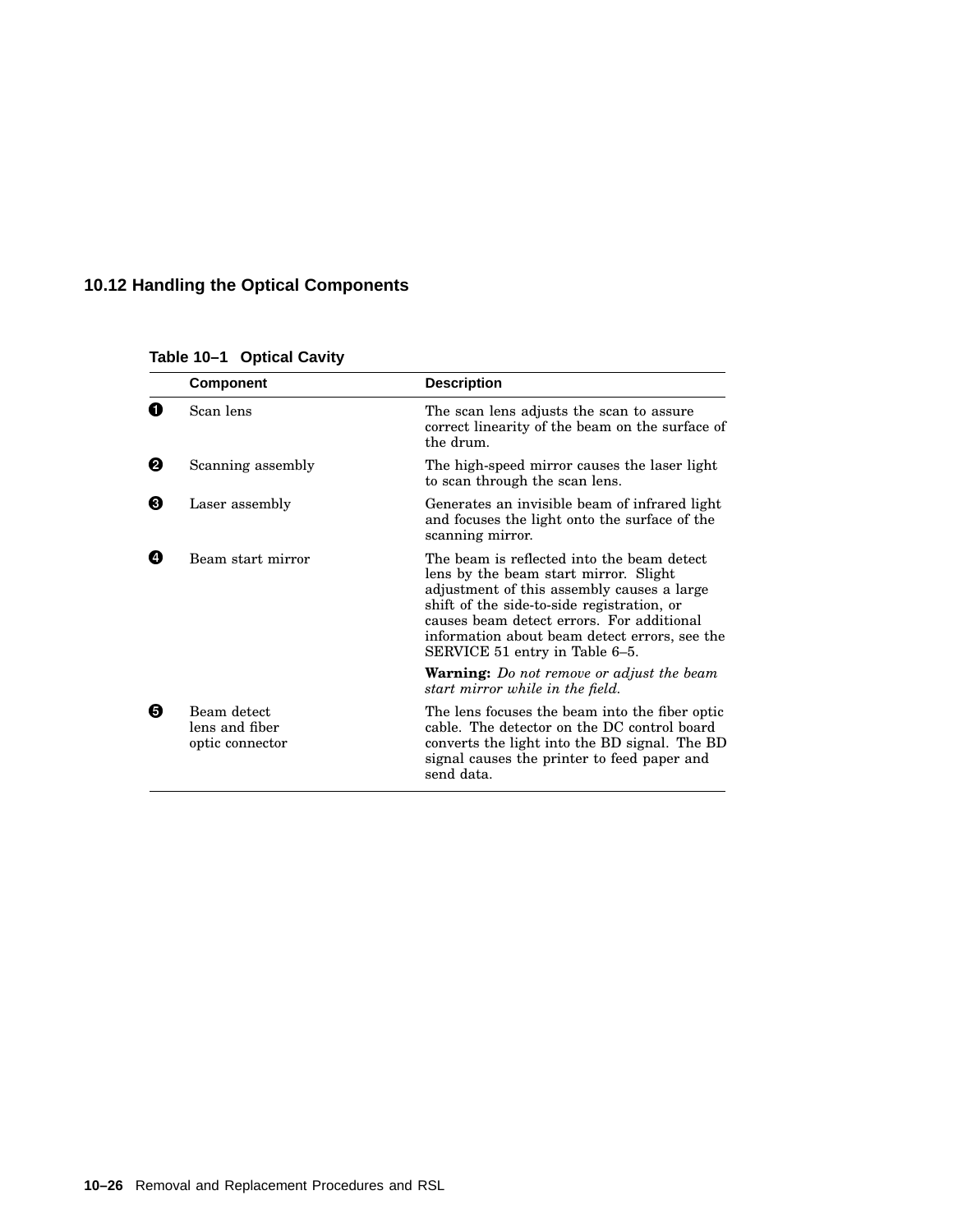**Figure 10–1 Optical Cavity Components**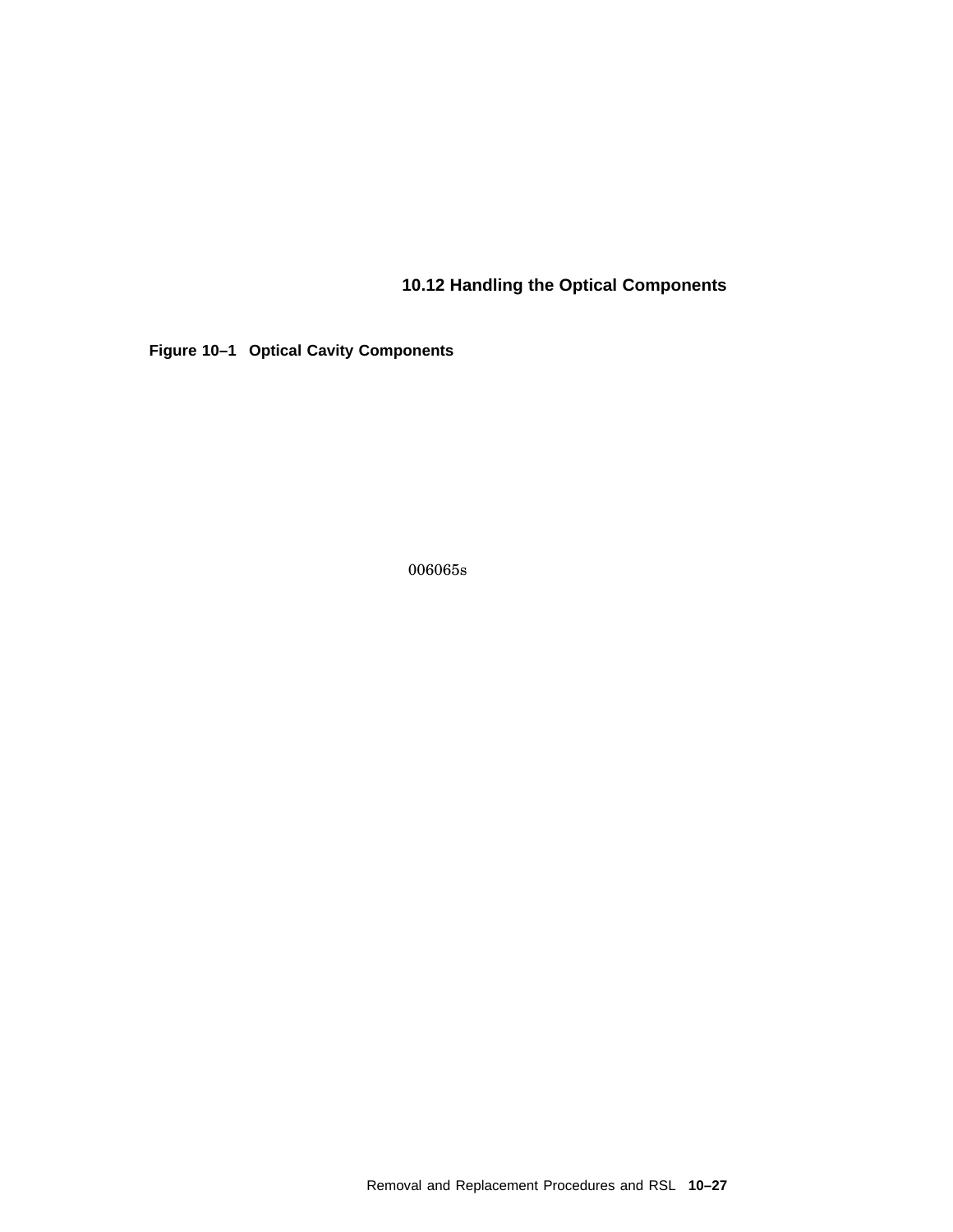#### **10.12.1 Laser Assembly**

Figure 10–2 shows the laser assembly:

- **O** is the laser diode housing.
- **@** is the lens housing.

**Caution:** *If the lens and diode housings are disassembled, do not use the scanner assembly.*

*The laser diode is very sensitive to static electricity. Use the static mat and wristband and avoid excessive handling.*

#### **Figure 10–2 Laser Assembly**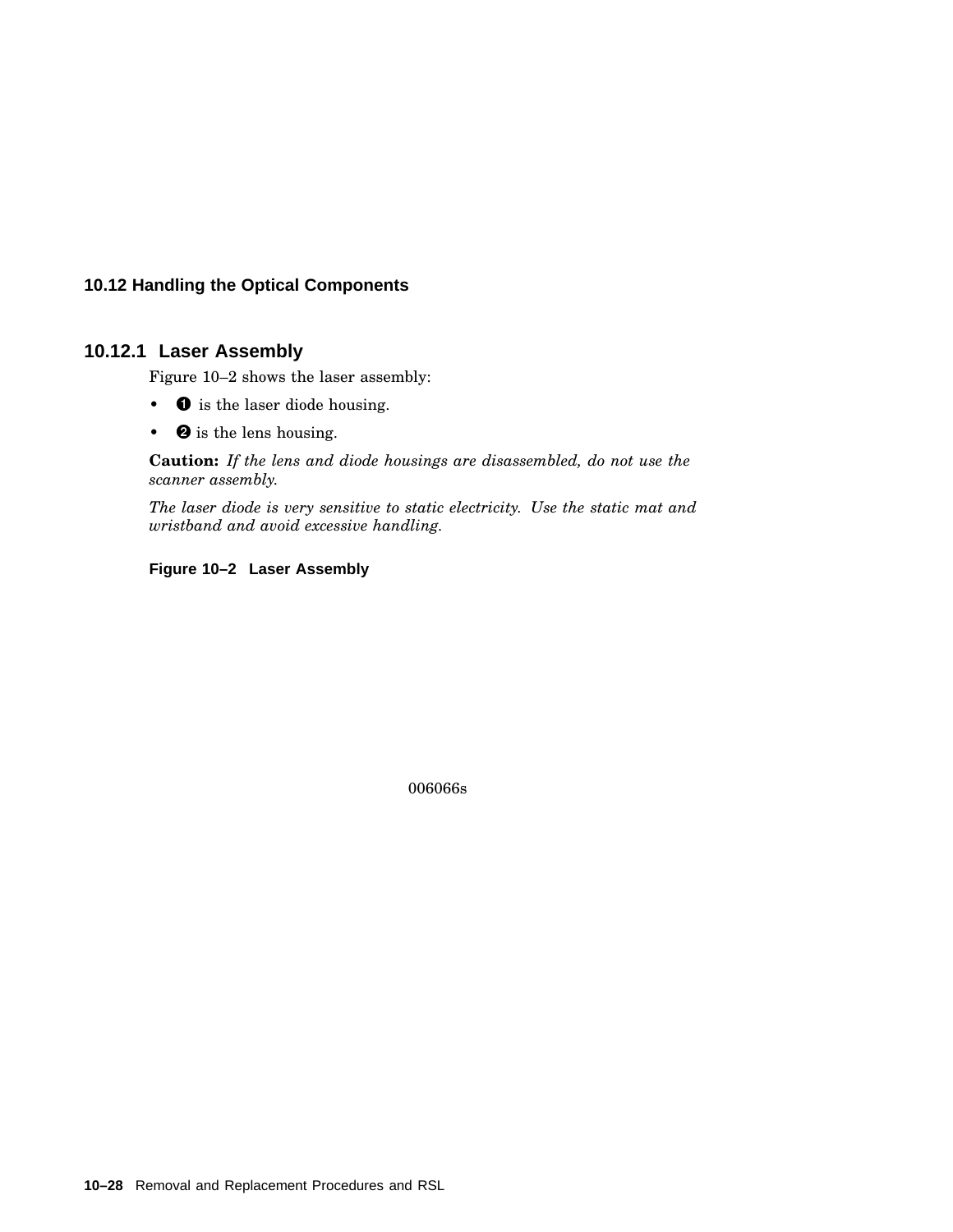Use the following procedure to remove and replace the laser assembly:

**Warning:** *Use of procedures other than those specified here can result in hazardous laser light exposure to yourself or to other persons in the room.*

*Before servicing the optical components, you must have attended the training specified in Section D.1.*

- 1. Make sure the power is off and the ac line cord is unplugged.
- 2. Remove the following components:
	- a. Upper cover, as shown in Section 10.2
	- b. Right and left side covers, as shown in Section 10.3
	- c. VCU, as shown in Section 10.20
	- d. DCU, as shown in Section 10.19
- 3. Disconnect the 7-pin J401 connector from the laser assembly. See the following illustration to locate the correct two recessed screws. **Caution:** *If you loosen the wrong screws, replace the laser assembly.*
- 4. Remove the two recessed screws that hold the laser assembly to the optical cavity.
- 5. Remove the laser assembly.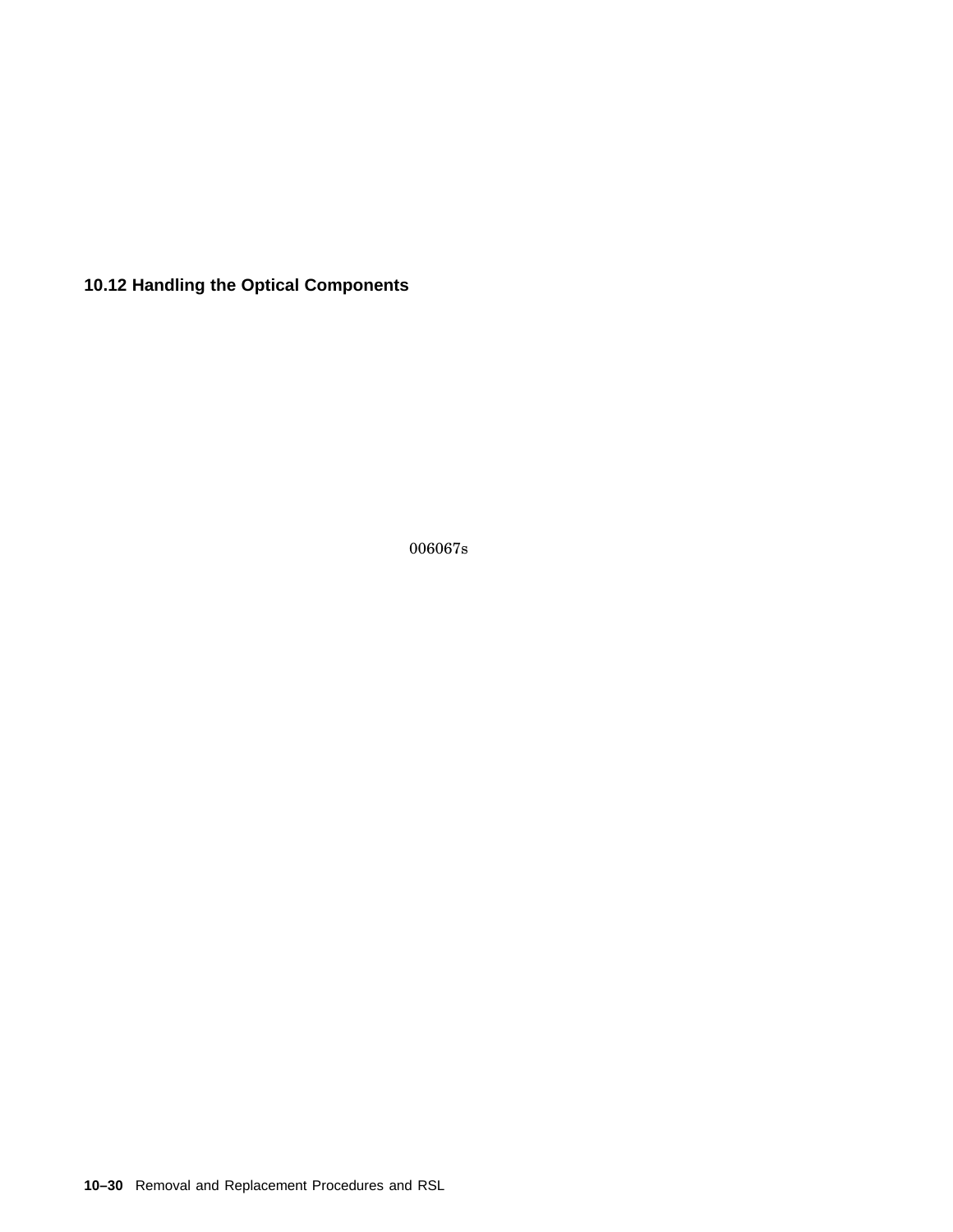#### **10.12.2 Handling the Scanner Assembly**

Figure 10–3 shows the laser scanner assembly and the location of the mirrored surfaces  $\bullet$ . A strong mechanical shock in the axial direction causes damage to the armature and bearings.

**Caution:** *Do not use an assembly that has been dropped, abused, or has had the mirrored surface touched.*

**Figure 10–3 Scanner Assembly**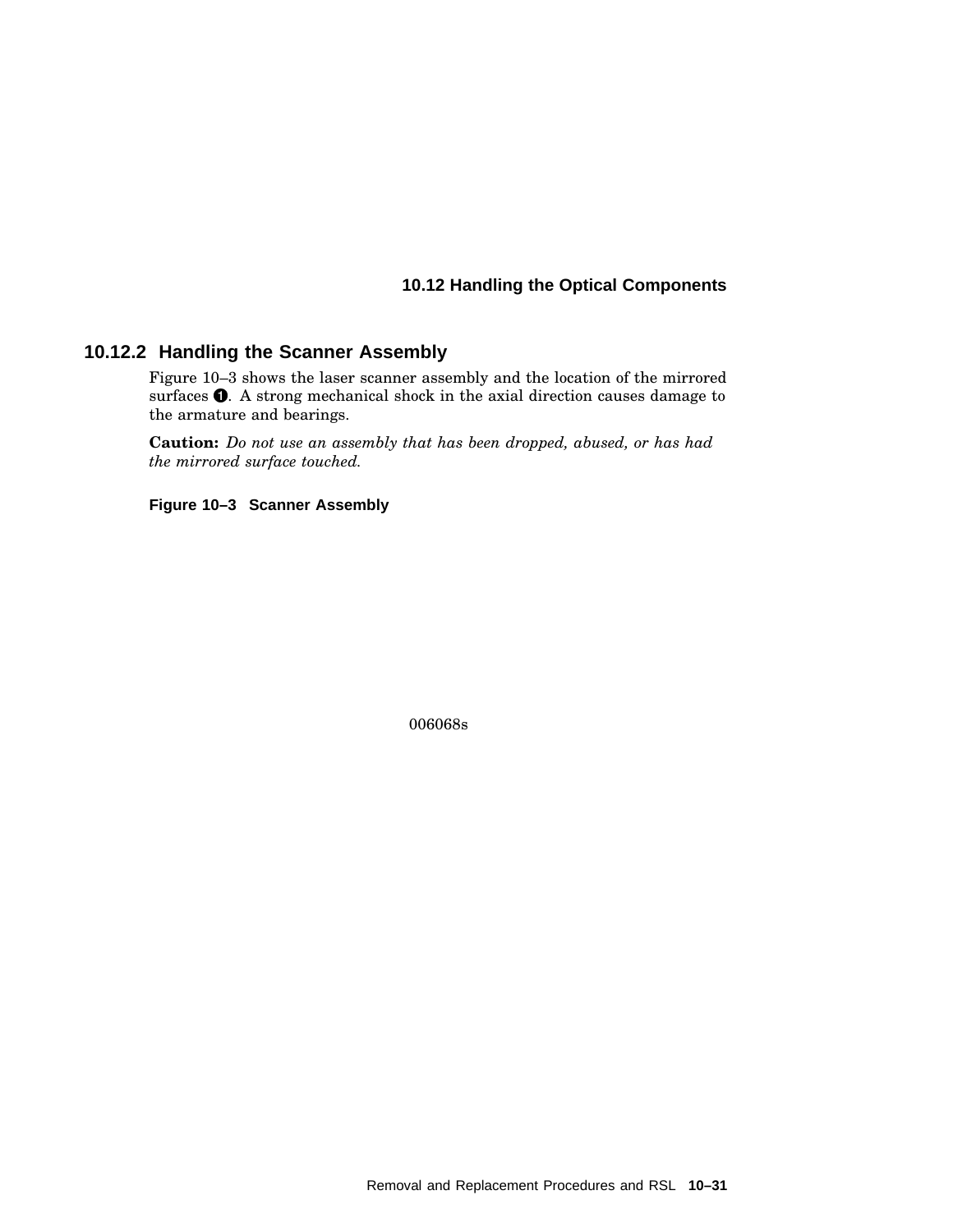#### **10.12.2.1 Lens and Scanner Assembly**

This procedure consists of two parts. To remove and replace the lens assembly, perform steps 1–5. Perform all steps to remove and replace the scanner assembly.

Use the following procedure to remove and replace the lens or scanner assembly:

**Caution:** *Use the static mat and wristband and avoid excessive handling.*

- 1. Make sure the power is off and the ac line cord is unplugged.
- 2. Remove the following components:
	- a. Upper cover, as shown in Section 10.2
	- b. Right and left side covers, as shown in Section 10.3
	- c. VCU, as shown in Section 10.20
	- d. DCU, as shown in Section 10.19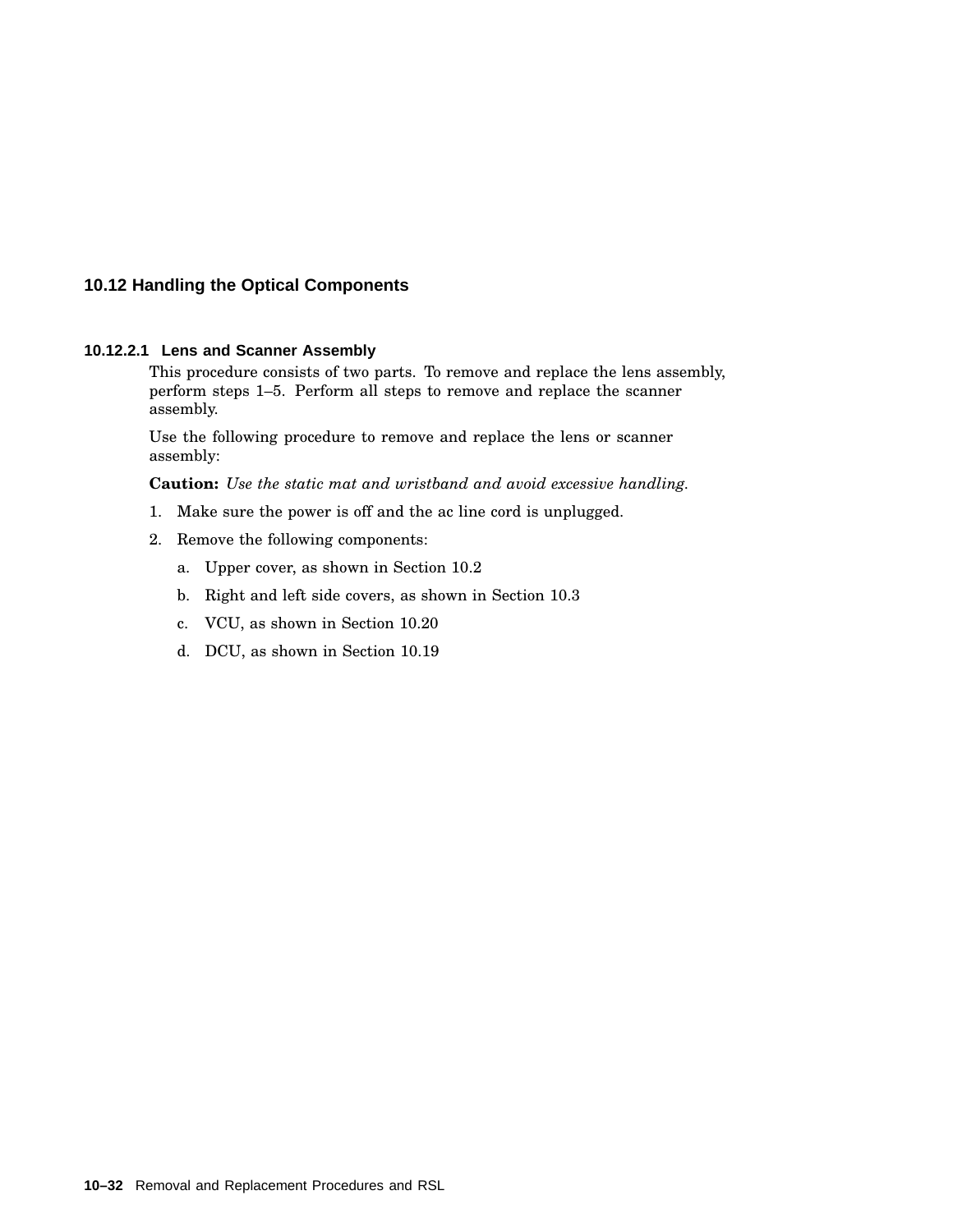**Warning:** *Use of procedures other than those specified here can result in hazardous laser light exposure to yourself or to other persons in the room. Before servicing the optical components, you must have attended the training specified in Section D.1.*

- 3. Remove the screw that holds the top of the optical cavity.
- 4. Release the four clips and remove the top of the optical cavity.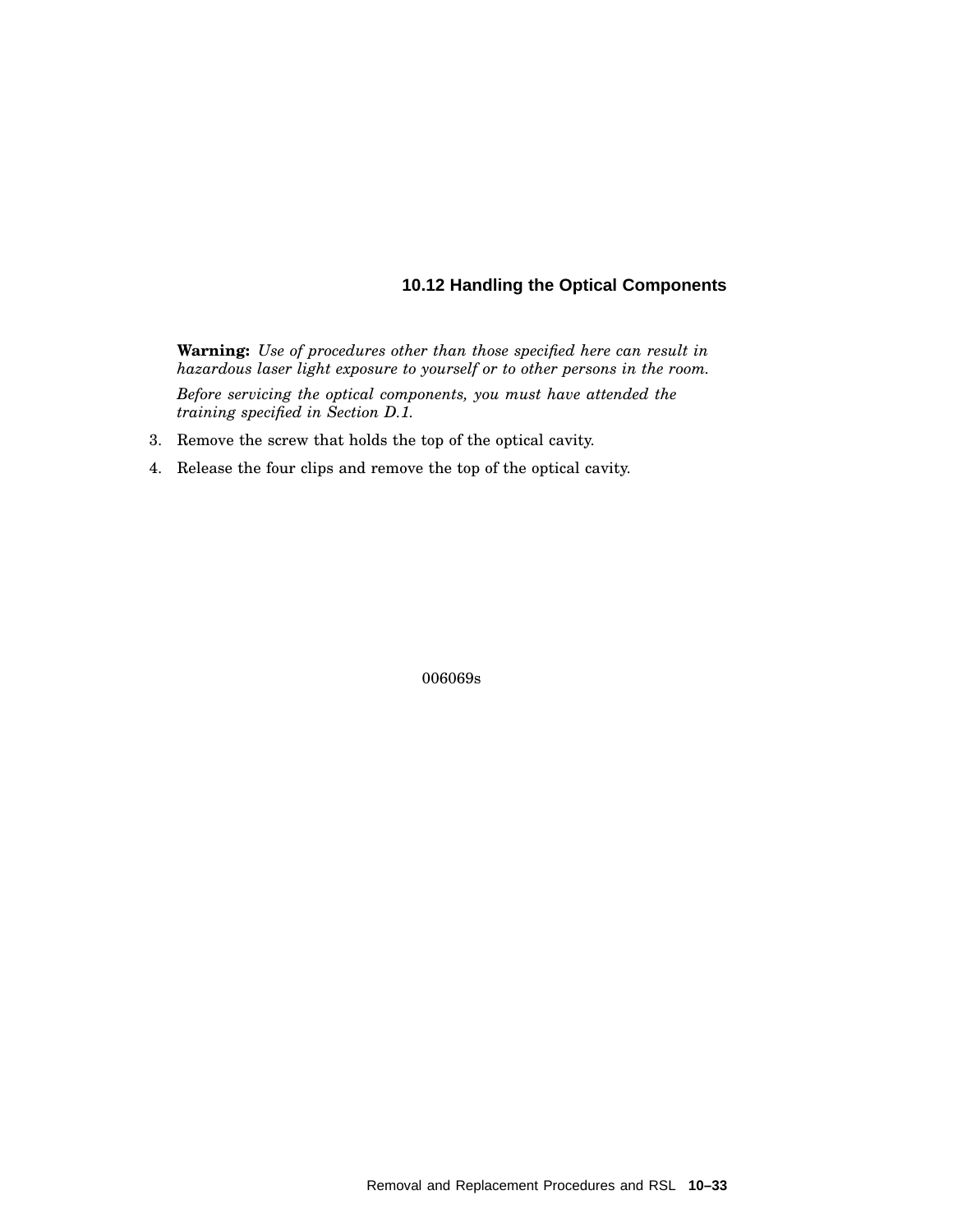- 5. Remove the three screws that hold the plastic lens assembly. **Caution:** *Be careful when handling the scanner lens. Do not drop the assembly or touch the surface of the lens.*
- 6. Lift the lens assembly off the alignment pins and remove the lens assembly. If your intention is to replace the lens assembly, stop the procedure at this point. Continue the procedure to replace the scanner assembly.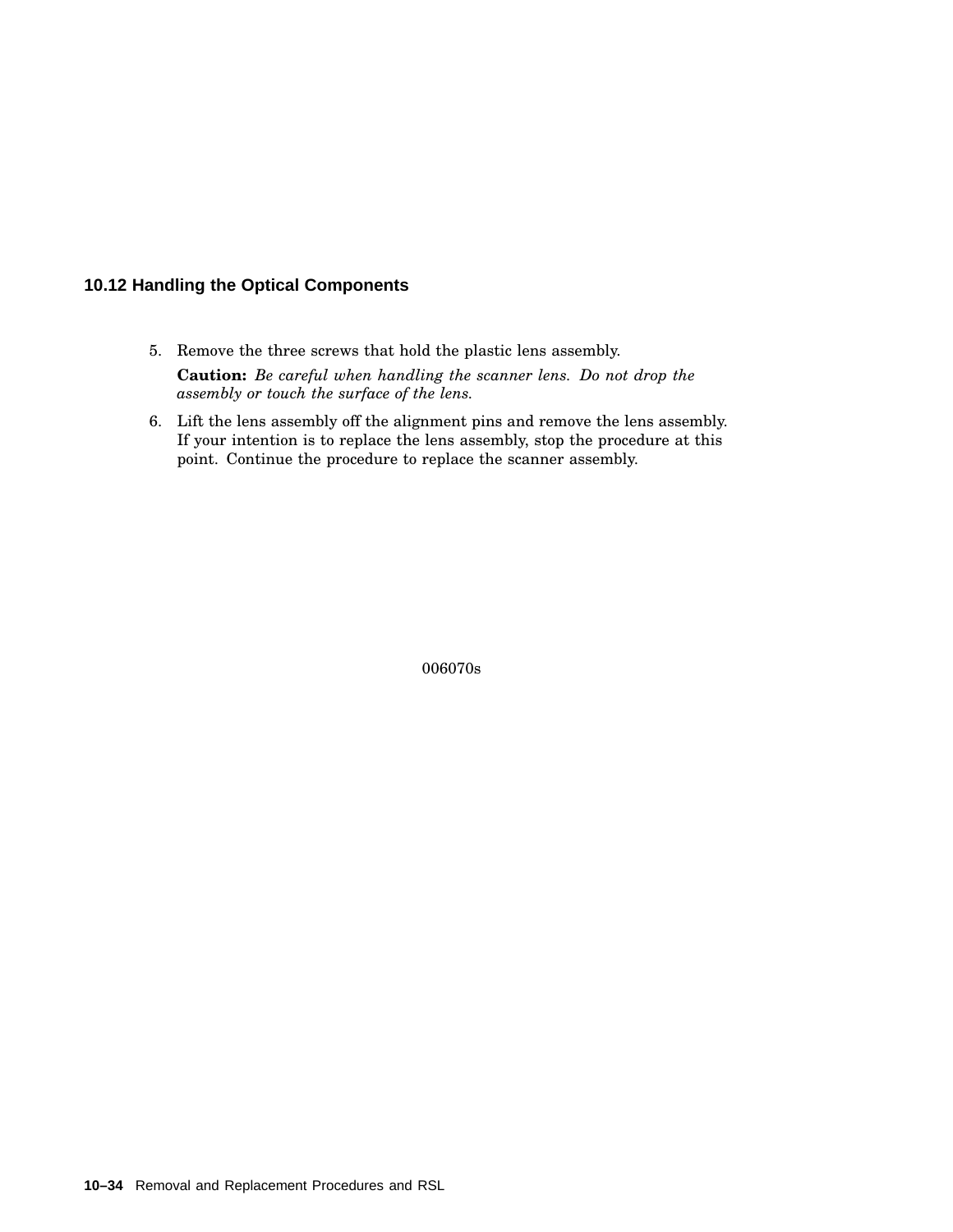- 7. Disconnect the 6-pin J301 connector from the scanner assembly.
- 8. Remove the three screws that hold the scanner assembly. The scanner assembly screws are noticeably longer than the lens assembly screws.
- 9. Lift and remove the scanner assembly from the laser cavity.

006071s.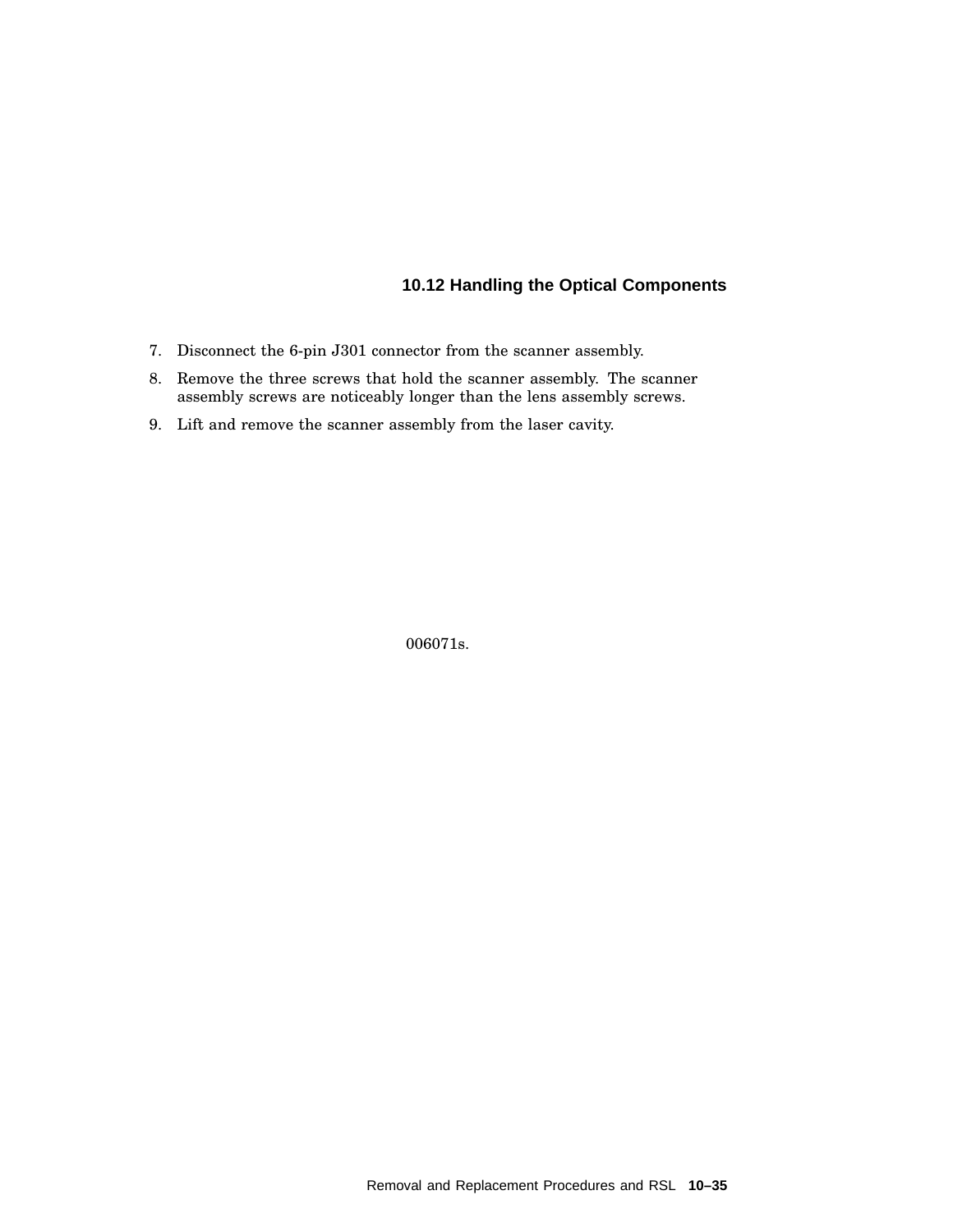### **10.13 EP-L Cartridge**

# **10.13 EP-L Cartridge**

Use the following procedure to remove and replace the EP-L cartridge:

**Caution:** *Do not attempt to disassemble the EP-L cartridge.*

*Refilled EP-L cartridges may work well but can cause minor image defects or serious damage to the printer. Look for the refill plug to determine if you have a refilled cartridge.*

**Caution:** *The EP-L cartridge is not light proof. Prolonged exposure (more than 5 minutes) to room light can cause damage that will produce noticeable image defects.*

- 1. Open the front door of the printer.
- 2. Grasp the EP-L tab and pull the cartridge out of the printer.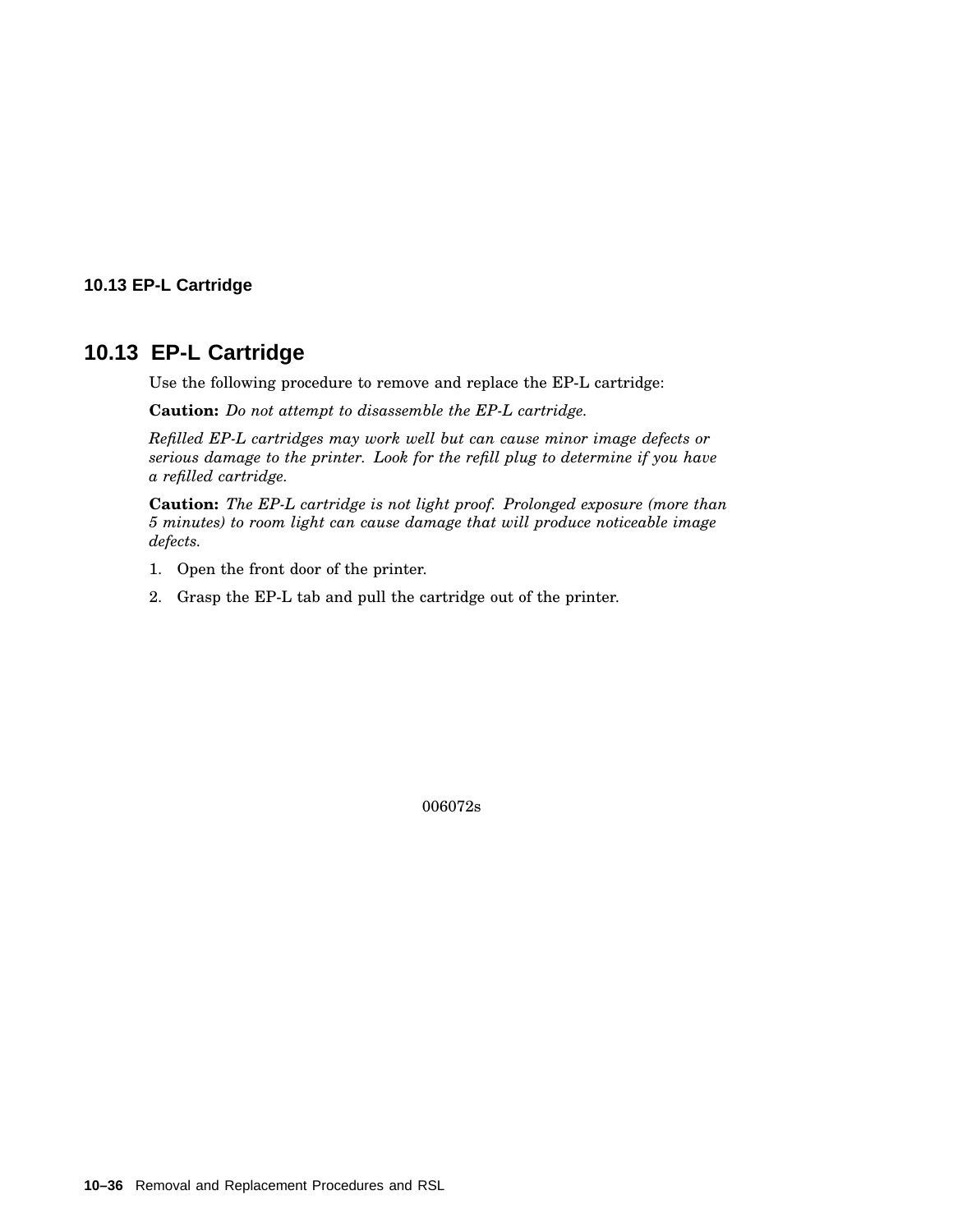# **10.13 EP-L Cartridge**

3. If installing a new EP-L cartridge, pull the orange tab to release the toner supply.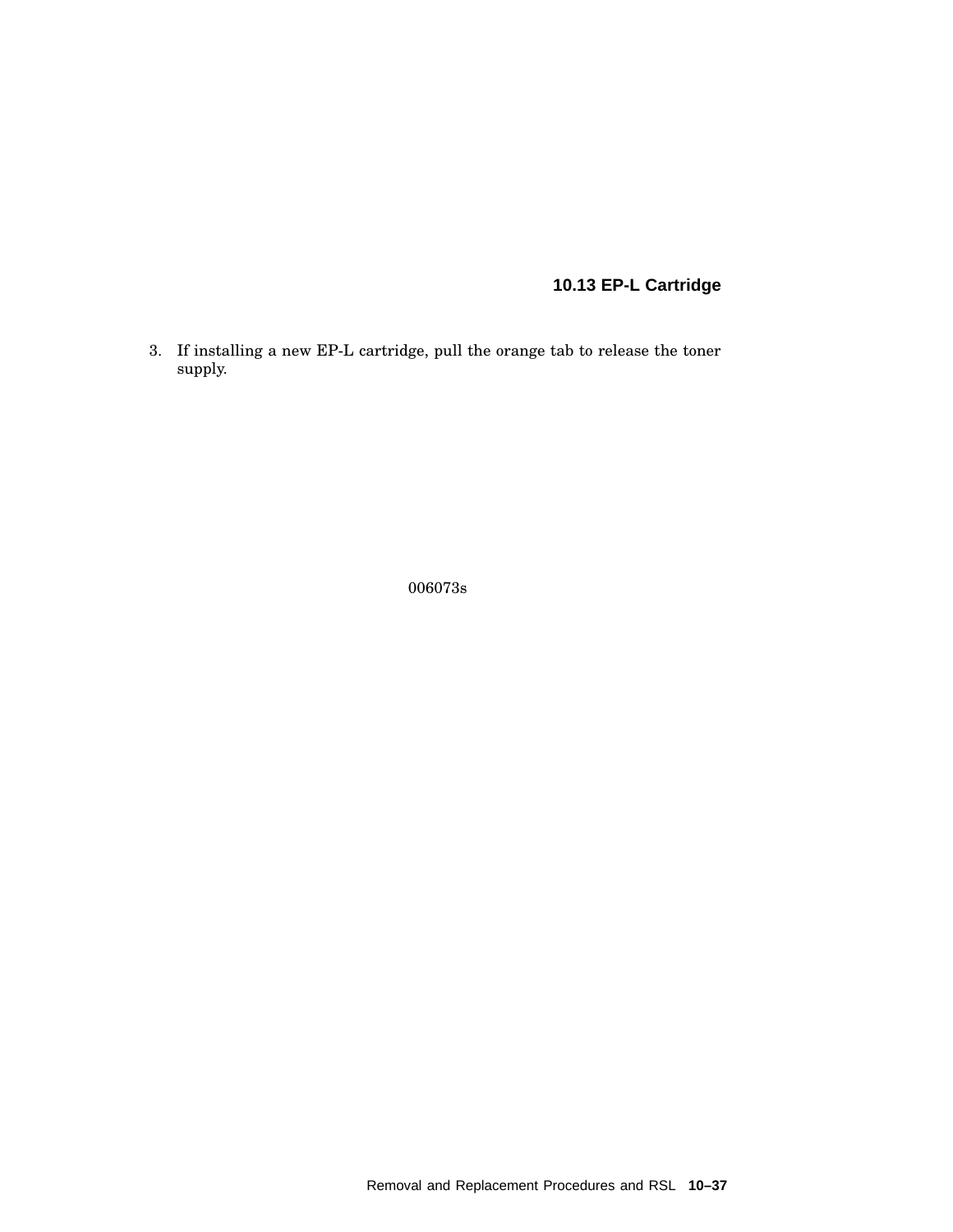#### **10.14 Transfer Charging Roller**

# **10.14 Transfer Charging Roller**

Use the following procedure to remove and replace the transfer charging roller from the front cover:

**Caution:** *Do not touch the surface of the transfer roller with your fingers. Finger oil can contaminate the surface causing image defects and a decrease of the service life.*

- 1. Open the front cover of the printer.
- 2. Unhook each end  $\bullet$  of the transfer roller shaft.
- 3. Disengage the ground saddle  $\bullet$  from the shaft of the pickup roller and remove the transfer roller and guide assembly.

006074s.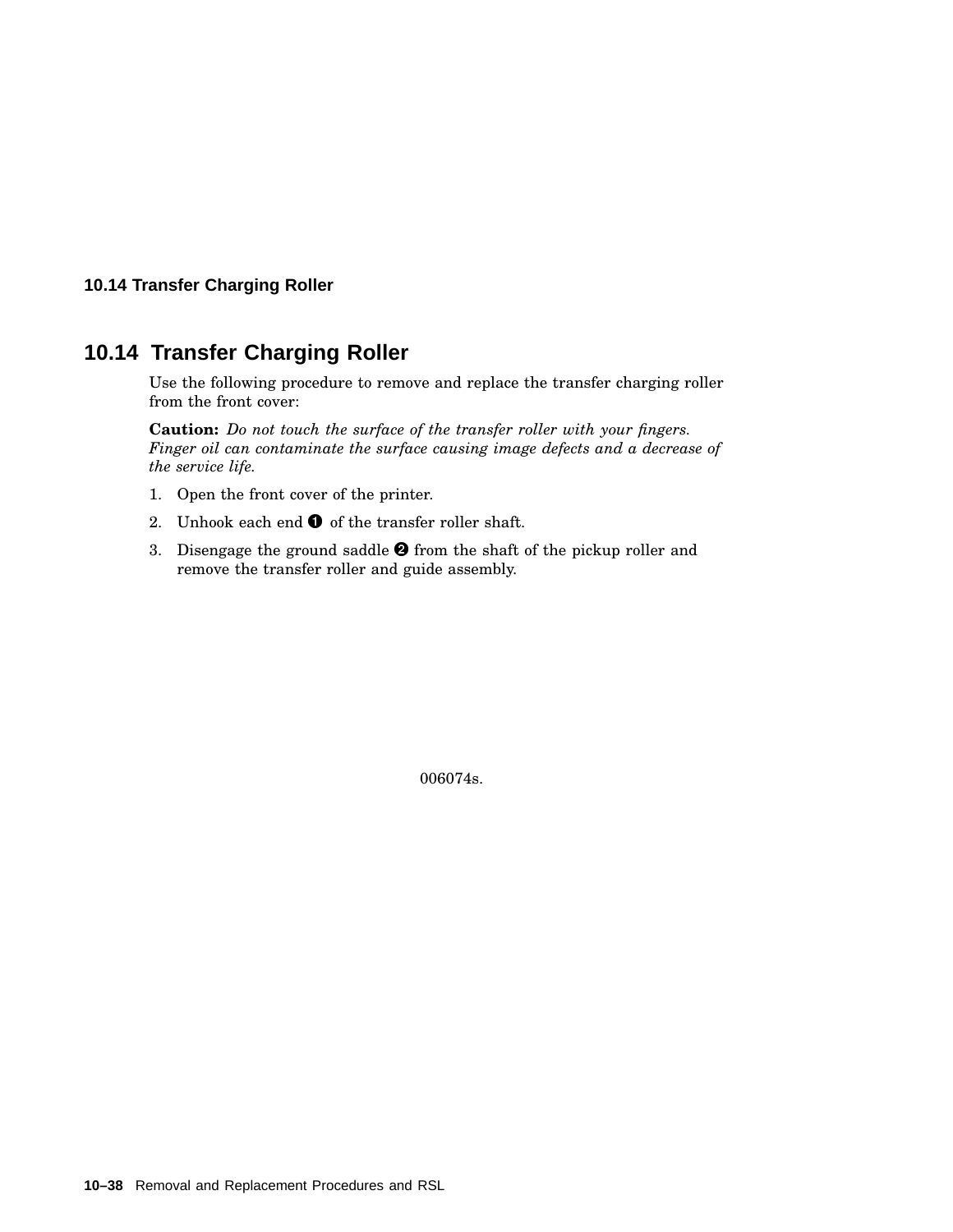# **10.14 Transfer Charging Roller**

4. Unhook each end of the transfer roller shaft from the guide.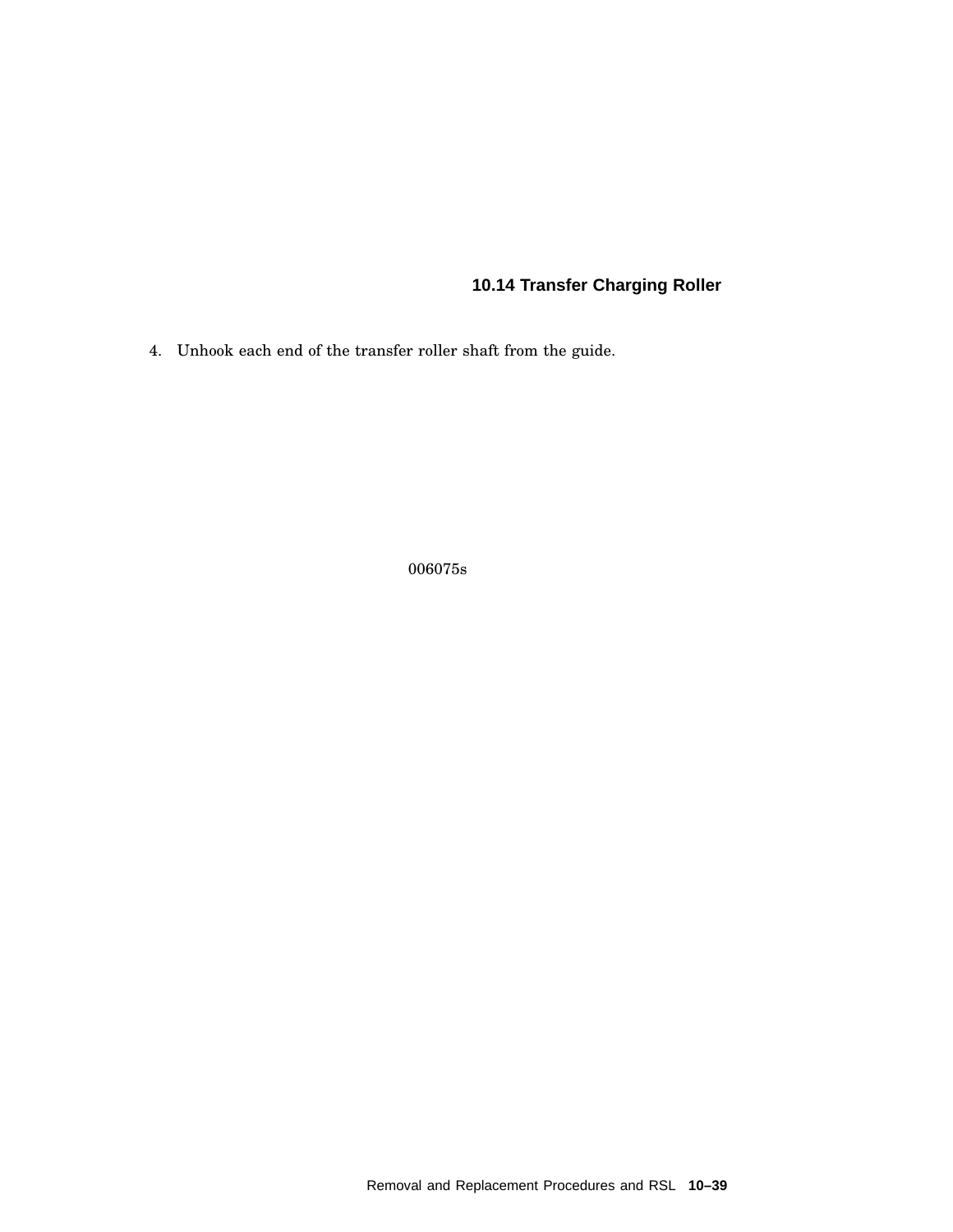## **10.15 Fixing Unit**

## **10.15 Fixing Unit**

Use the following procedure to remove and replace the fixing unit:

**Caution:** *Use the standard antistatic equipment and procedures when you handle this sensitive electronic component.*

- 1. Remove the EP-L cartridge, as shown in Section 10.13.
- 2. Remove the five shoulder screws that hold the fixing unit to the front cover.
- 3. Open the jam clearance plate  $\bullet$ .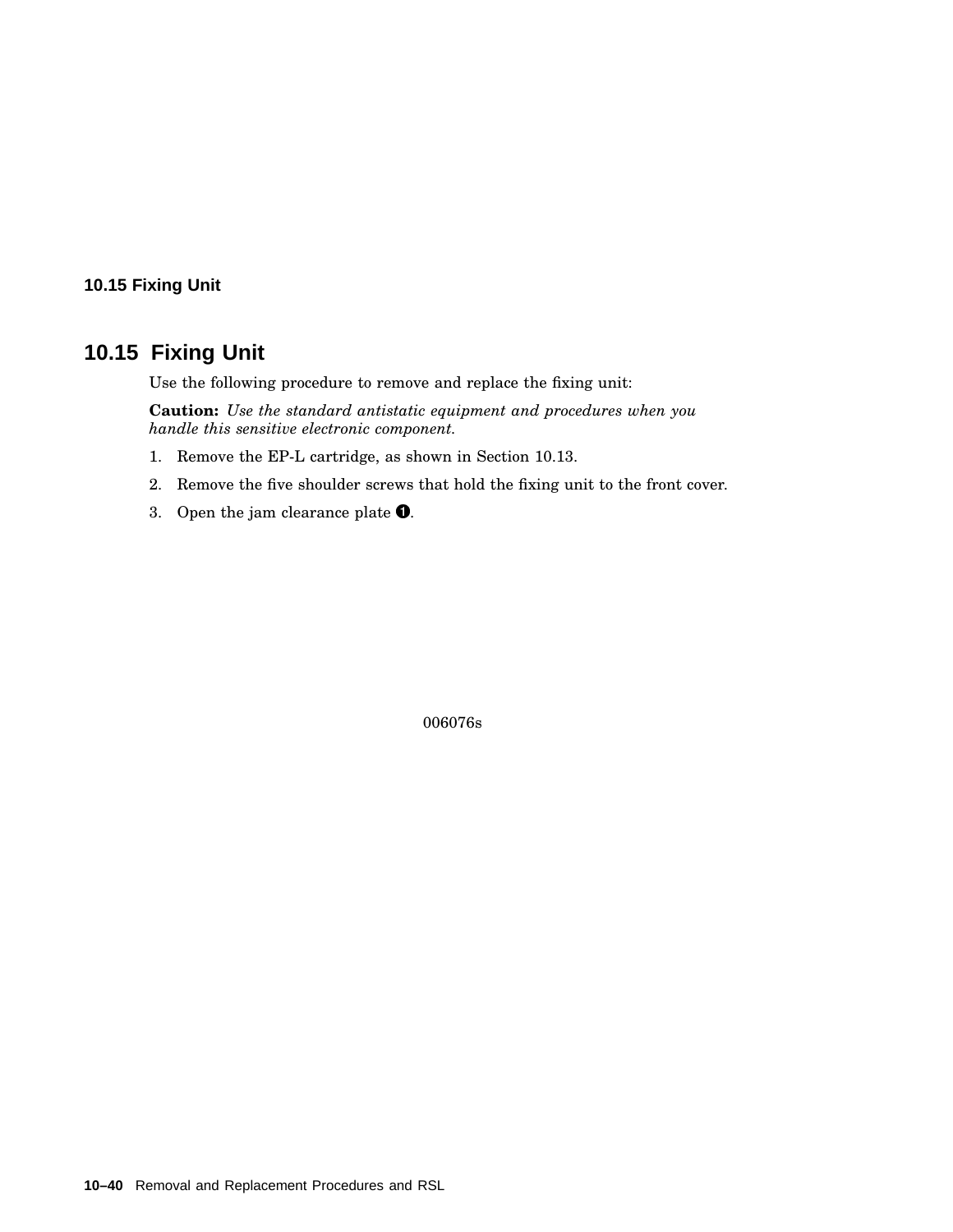## **10.15 Fixing Unit**

4. Use the following procedure to unhook the left and then the right end of the fixing unit:

Use your fingers and thumb to slightly bend the edge of the front cover and lift the fixing unit. When the cover bends, it unhooks from the fixing unit, allowing you to remove the fixing unit.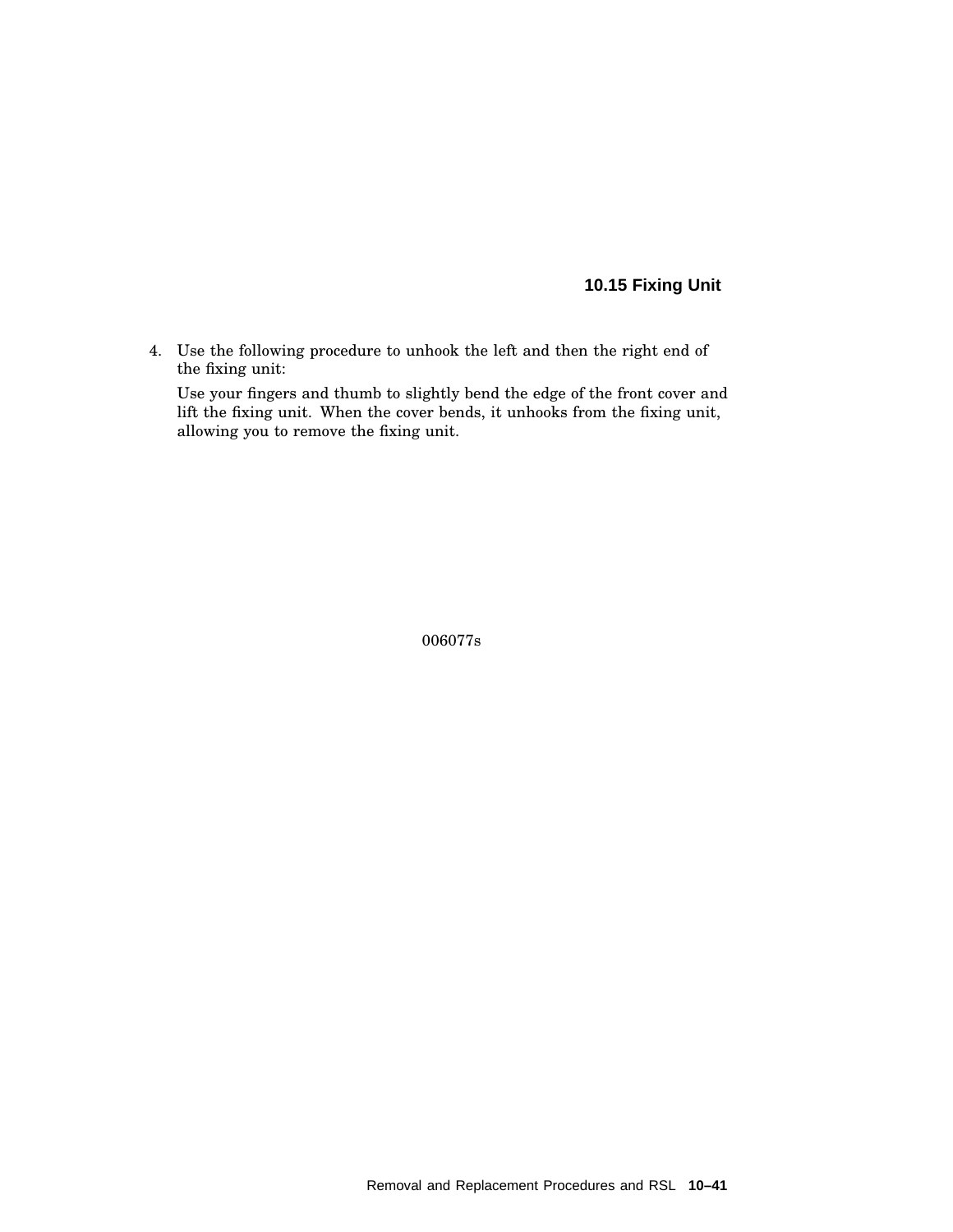**10.15 Fixing Unit**

5. Lift, unplug, and remove the fixing unit from the front cover.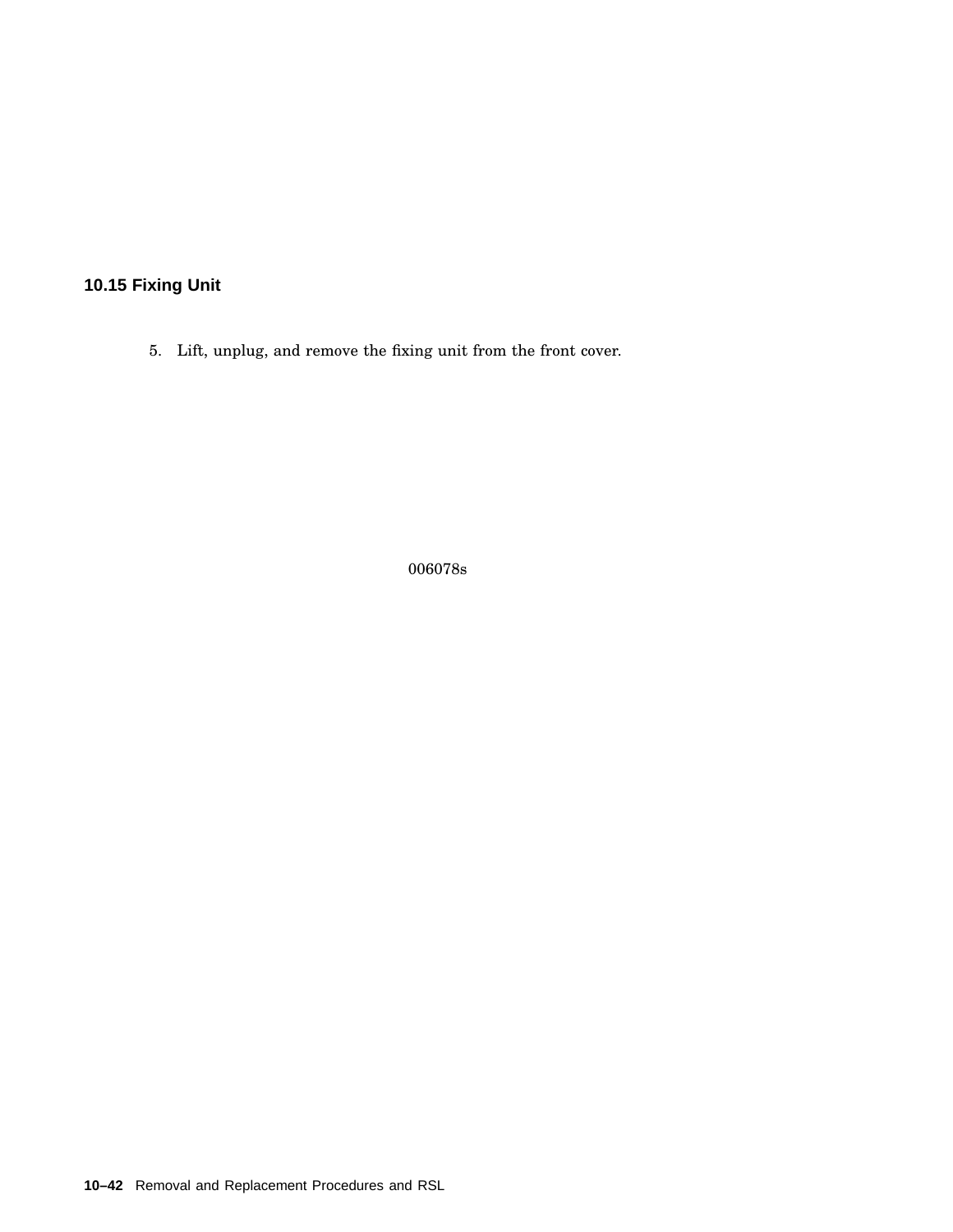**10.16 Drive Assembly**

## **10.16 Drive Assembly**

The drive assembly transfers mechanical power from the motor to all mechanical components of the printer.

Use the following procedure to remove and replace the drive assembly:

**Caution:** *Make sure you do not overtighten the screws that screw directly into the plastic bulkhead.*

- 1. Remove the following components:
	- a. EP-L cartridge, as shown in Section 10.13
	- b. Upper cover, as shown in Section 10.2
	- c. Right and left side covers, as shown in Section 10.3
- 2. Using needlenose pliers, pry out the center pin from the lower cable restraint.
- 3. Remove the wires from the restraint.

006079s.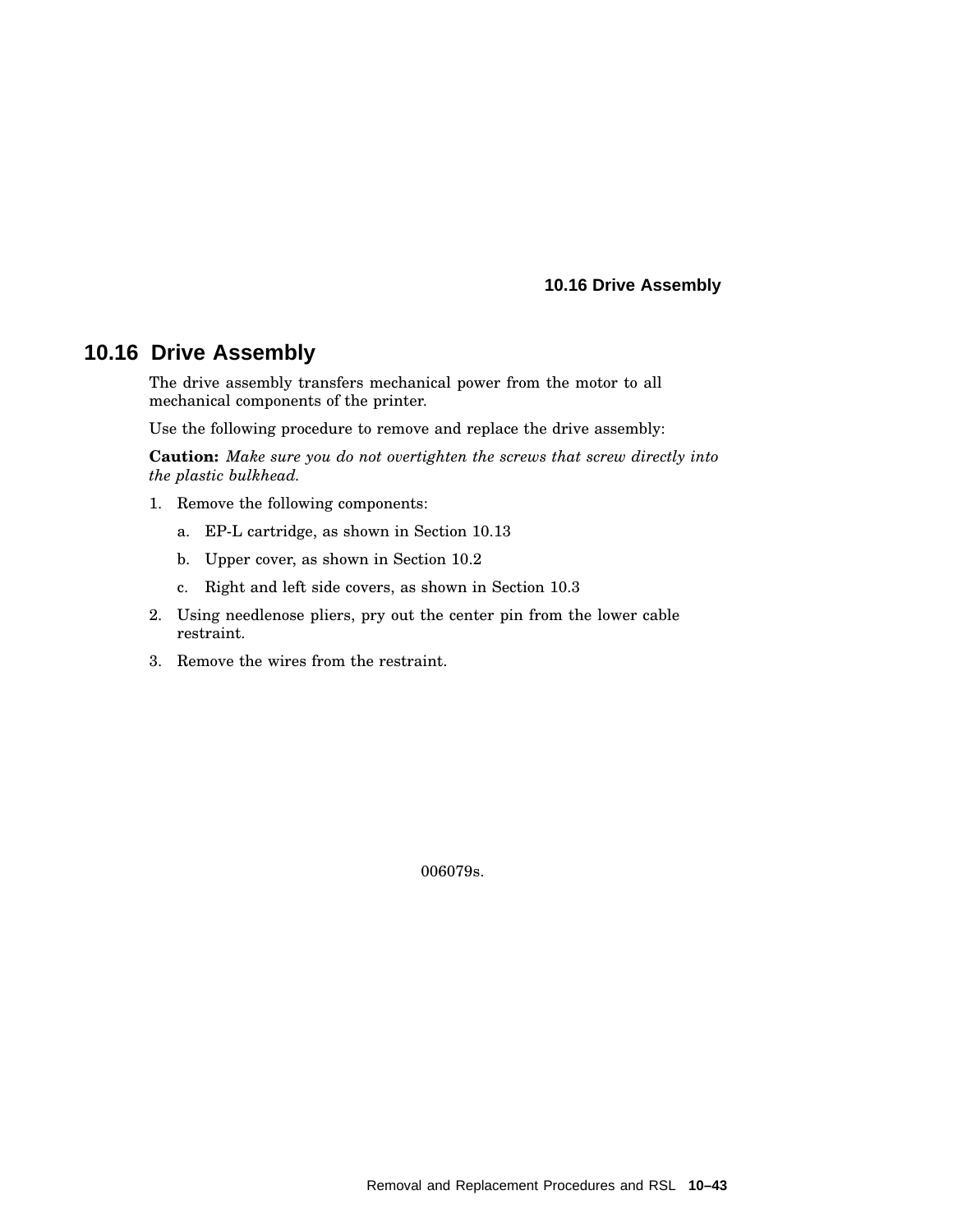## **10.16 Drive Assembly**

- 4. Remove the wires from the cable clip.
- 5. Remove the screw holding the ground strap to the chassis.
- 6. Remove the three screws that hold the drive assembly to the bulkhead of the printer.
- 7. Remove the drive assembly.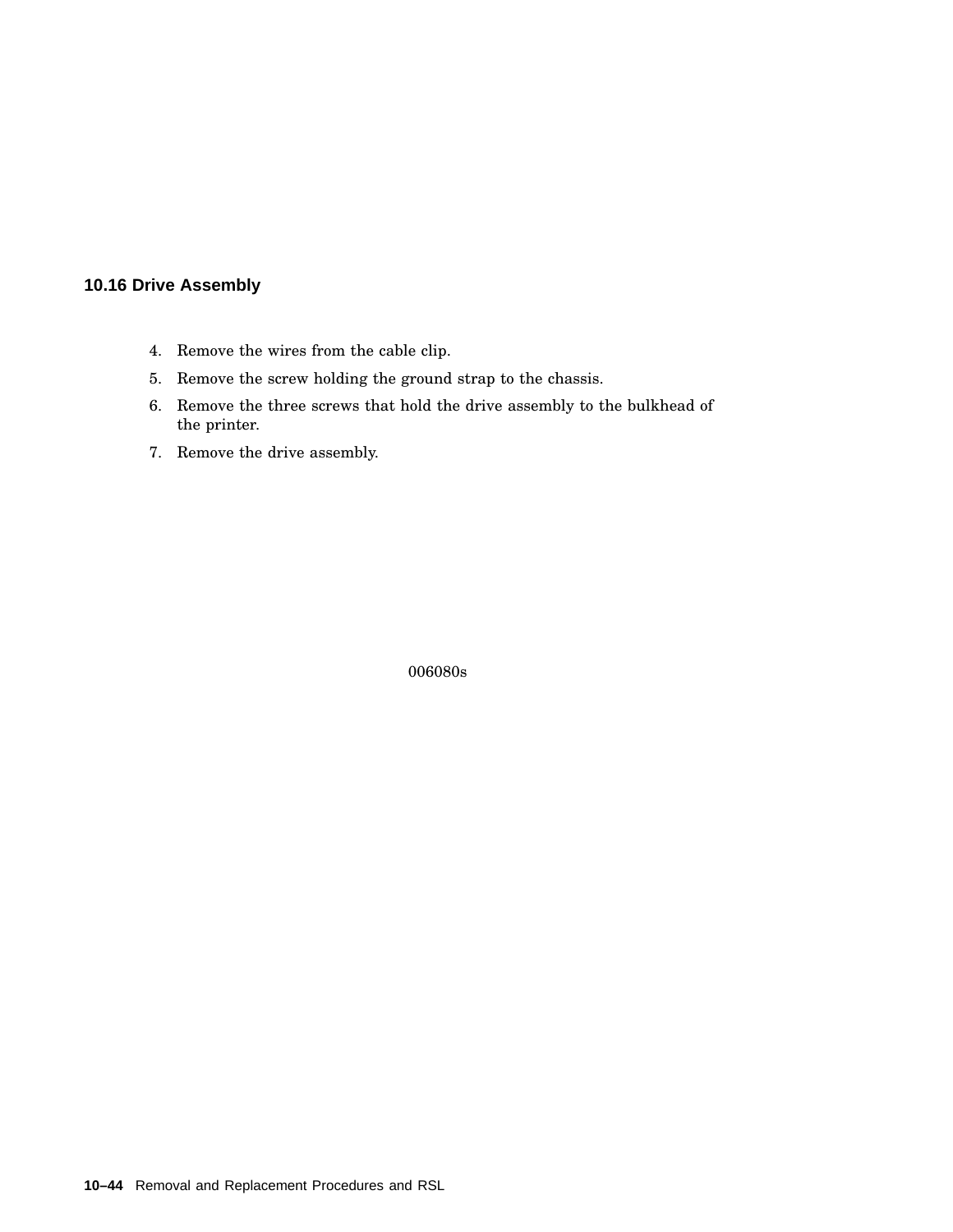**10.16 Drive Assembly**

### **10.16.1 Drum Drive Unit**

Use the following procedure to remove and replace the drum drive unit gears:

**Caution:** *Make sure you do not overtighten the screws that screw directly into the plastic bulkhead.*

- 1. Remove the following components:
	- a. EP-L cartridge, as shown in Section 10.13
	- b. Upper cover, as shown in Section 10.2
	- c. Right and left side covers, as shown in Section 10.3
	- d. Drive assembly, as shown in Section 10.16
- 2. Remove the three screws that hold the drum drive assembly to the plastic bulkhead.
- 3. Remove the drum drive assembly.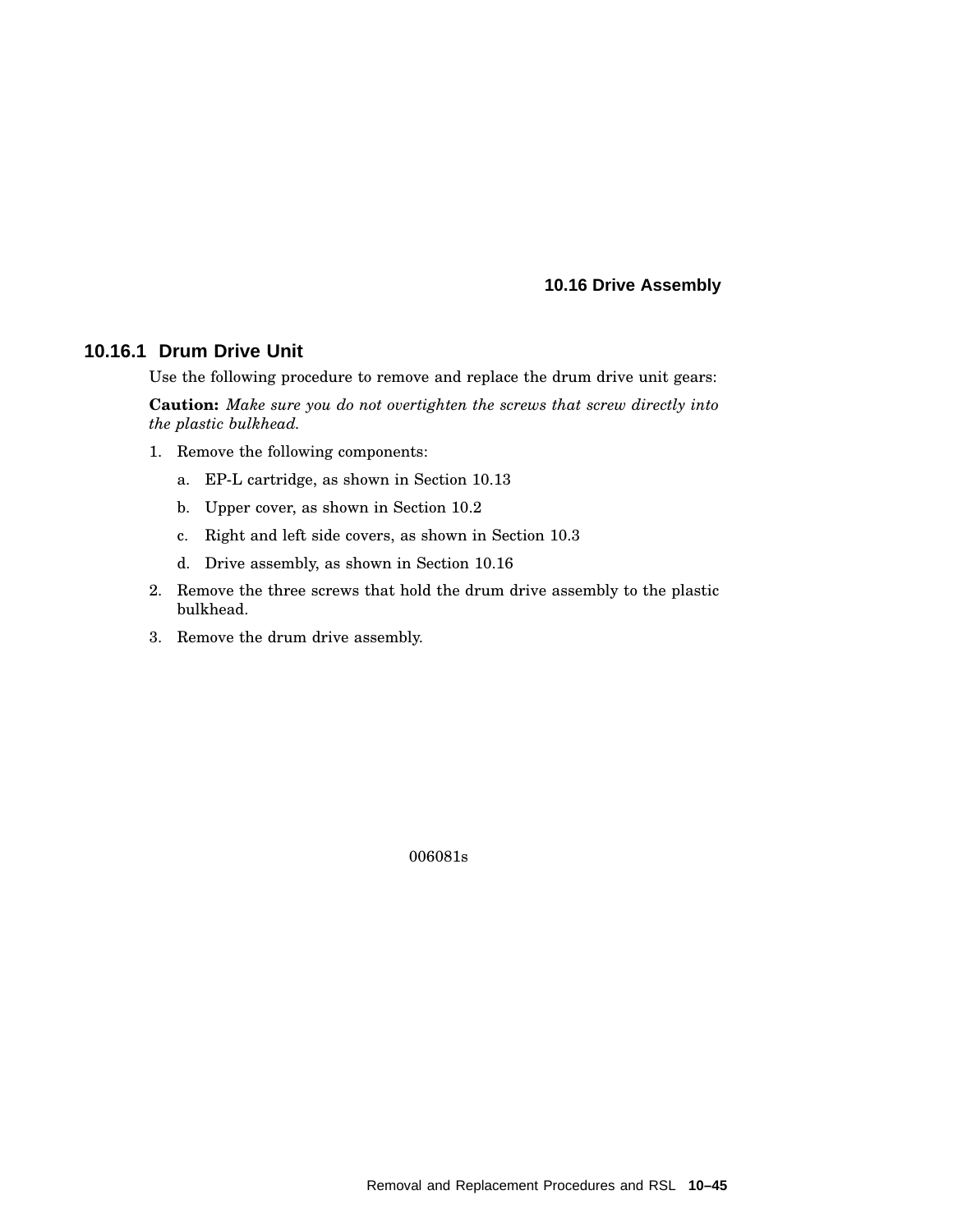### **10.17 Density Adjustment Board**

## **10.17 Density Adjustment Board**

Use the following procedure to remove and replace the density adjustment board:

**Caution:** *Use the standard antistatic equipment and procedures when you handle this sensitive electronic component.*

- 1. Remove the following components:
	- a. EP-L cartridge, as shown in Section 10.13
	- b. Upper cover, as shown in Section 10.2
	- c. VCU, as shown in Section 10.20
- 2. Unplug the 9-pin J215 connector  $\bullet$  from the DC control board.
- 3. Unclip the wire harness clips  $\bullet$ .
- 4. Remove the wire from the clips.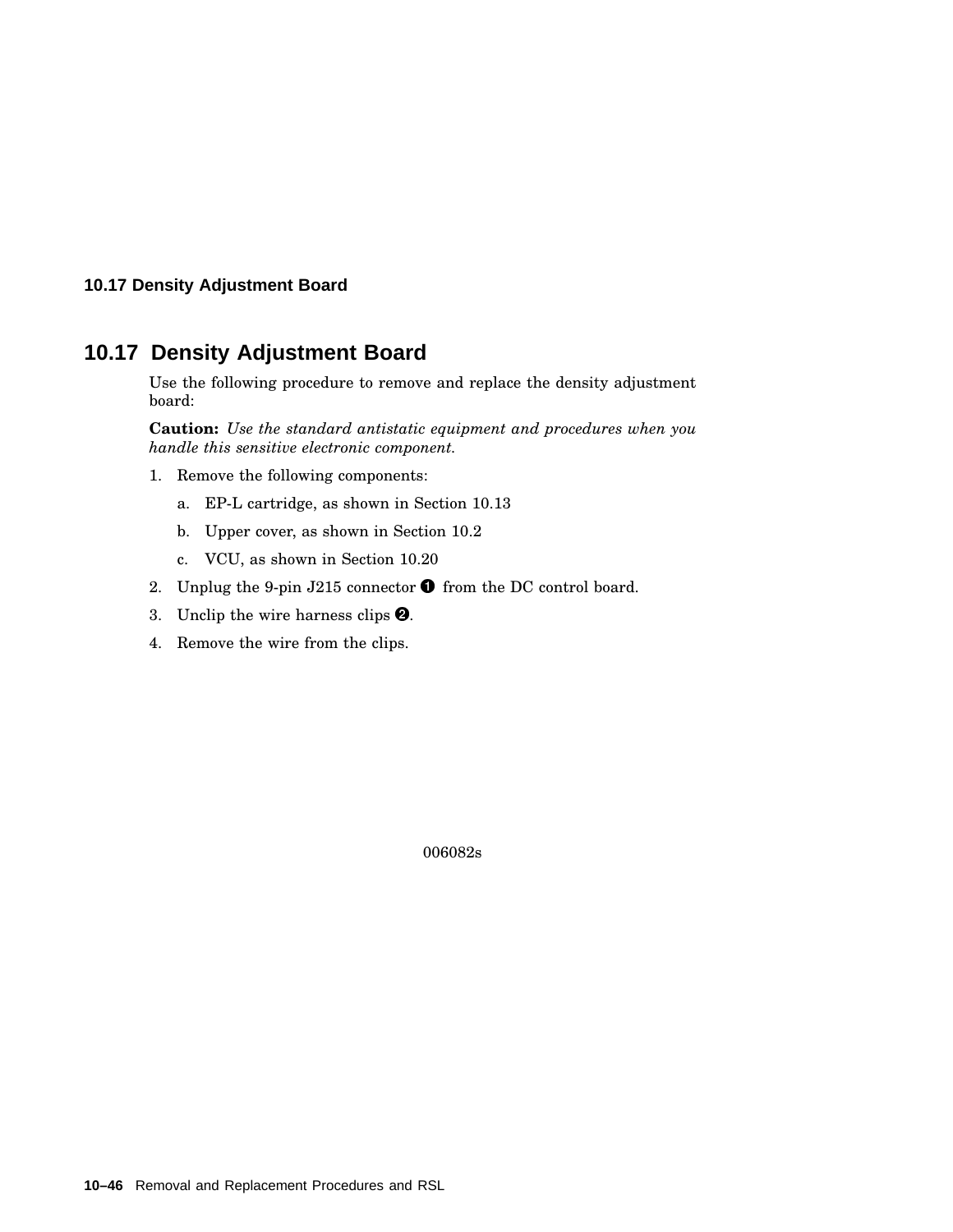## **10.17 Density Adjustment Board**

- 5. Remove the two screws that hold the sensor bracket to the plastic bulkhead.
- 6. Lift the sensor bracket and unplug the 3-pin connectors from the door and paper exit sensors.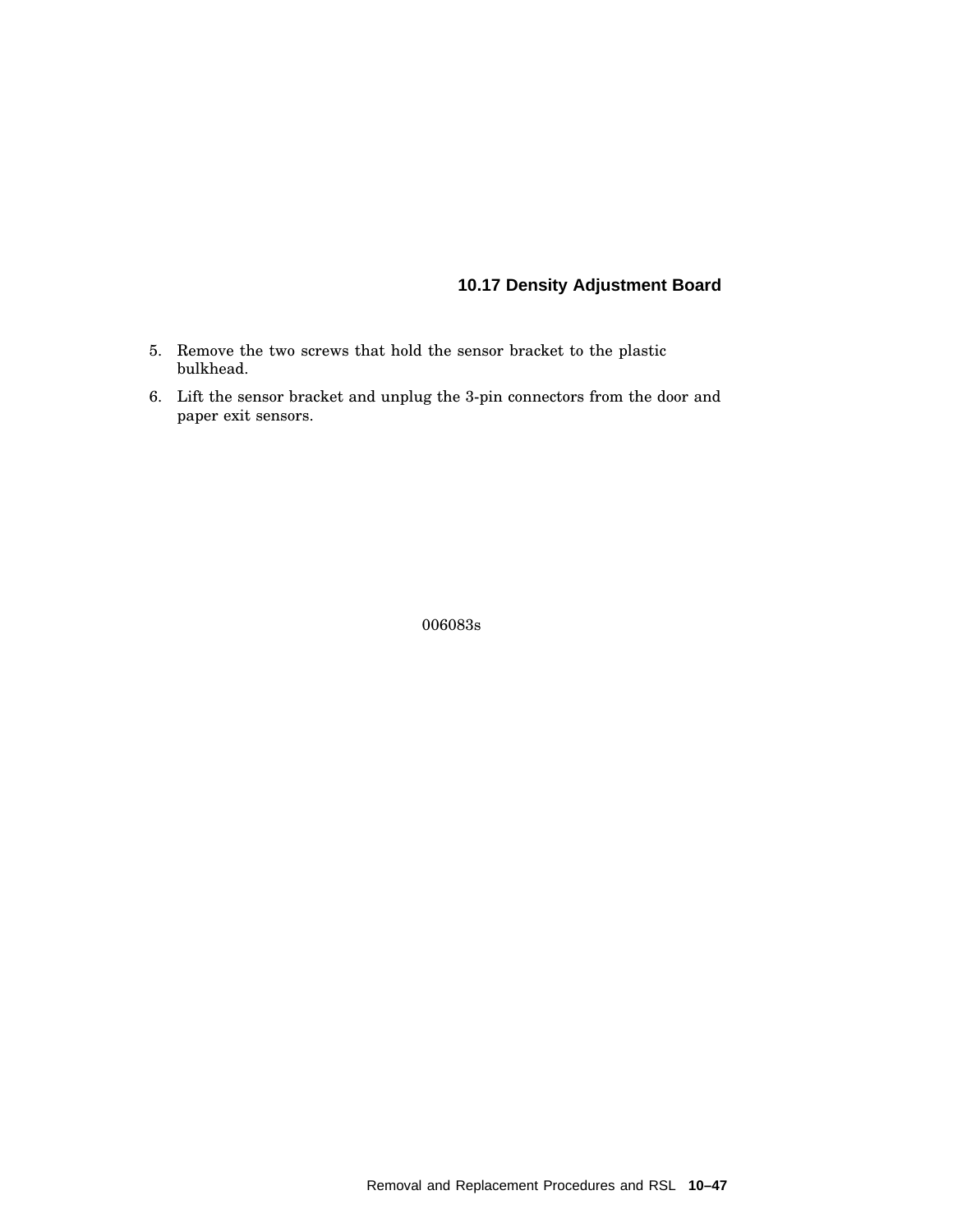## **10.17 Density Adjustment Board**

- 7. Unplug the 3-pin J701 fan connector from the density adjustment board.
- 8. Remove the two screws that hold the density adjustment board to the plastic chassis.
- 9. Remove the density adjustment board.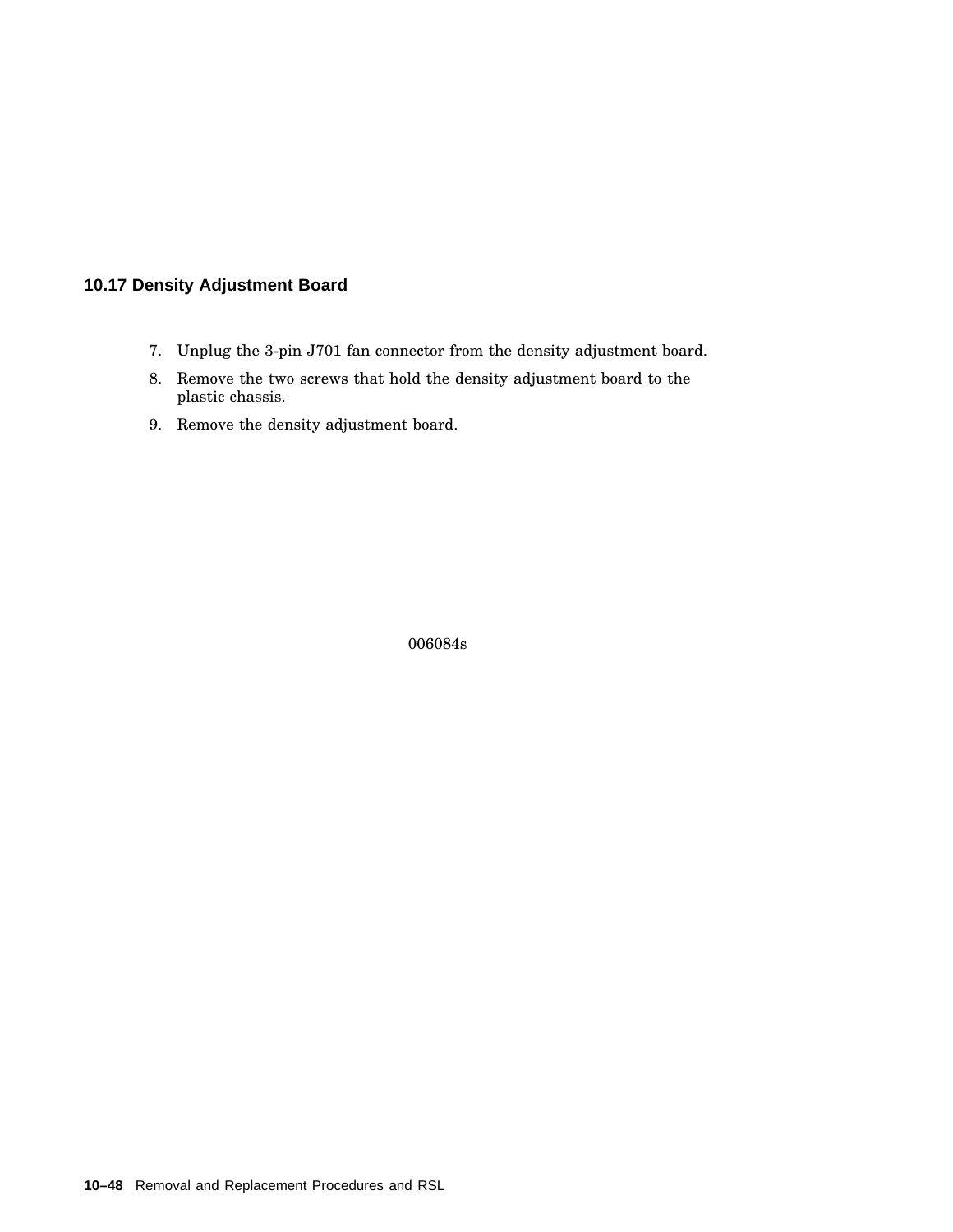**10.18 Interface Board**

## **10.18 Interface Board**

Use the following procedure to remove and replace the interface board:

**Caution:** *Use the standard antistatic equipment and procedures when you handle this sensitive electronic component.*

1. Unscrew the two captive screws and open the rear panel.

006085s

**Note:** *The illustration shows the interface board of the DEClaser 1100 printer. Although the interface board for the DEClaser 1152 printer is different, its removal and replacement procedure is the same.*

**Caution:** *The interface boards for the DEClaser 1100 and DEClaser 1152 printers are not interchangeable. Installing the wrong board can damage the printer.*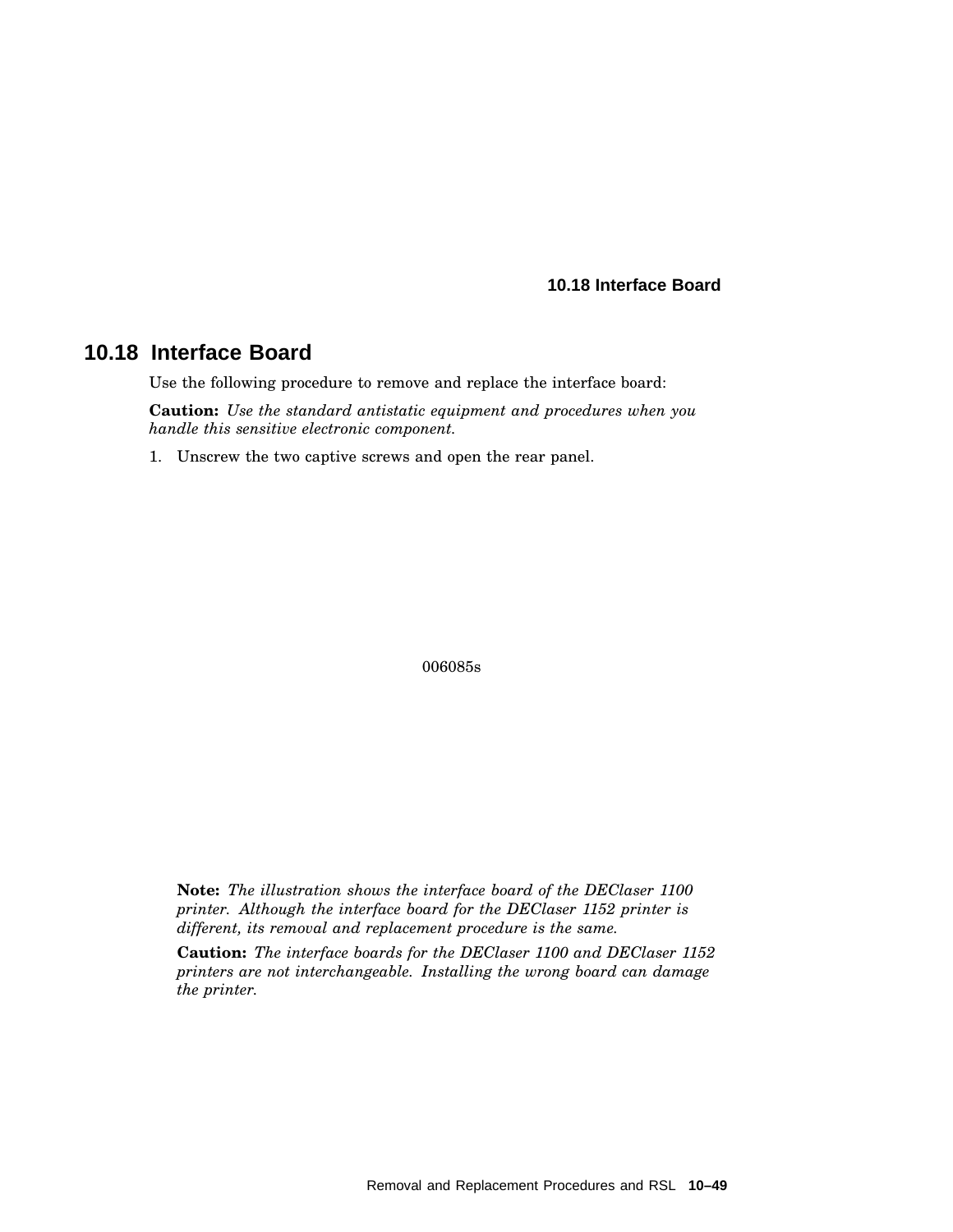## **10.18 Interface Board**

- 2. Remove the two screws that hold the interface board shield to the printer bulkhead.
- 3. Pull the handle  $\bullet$  to unplug, unclip, and remove the interface board assembly.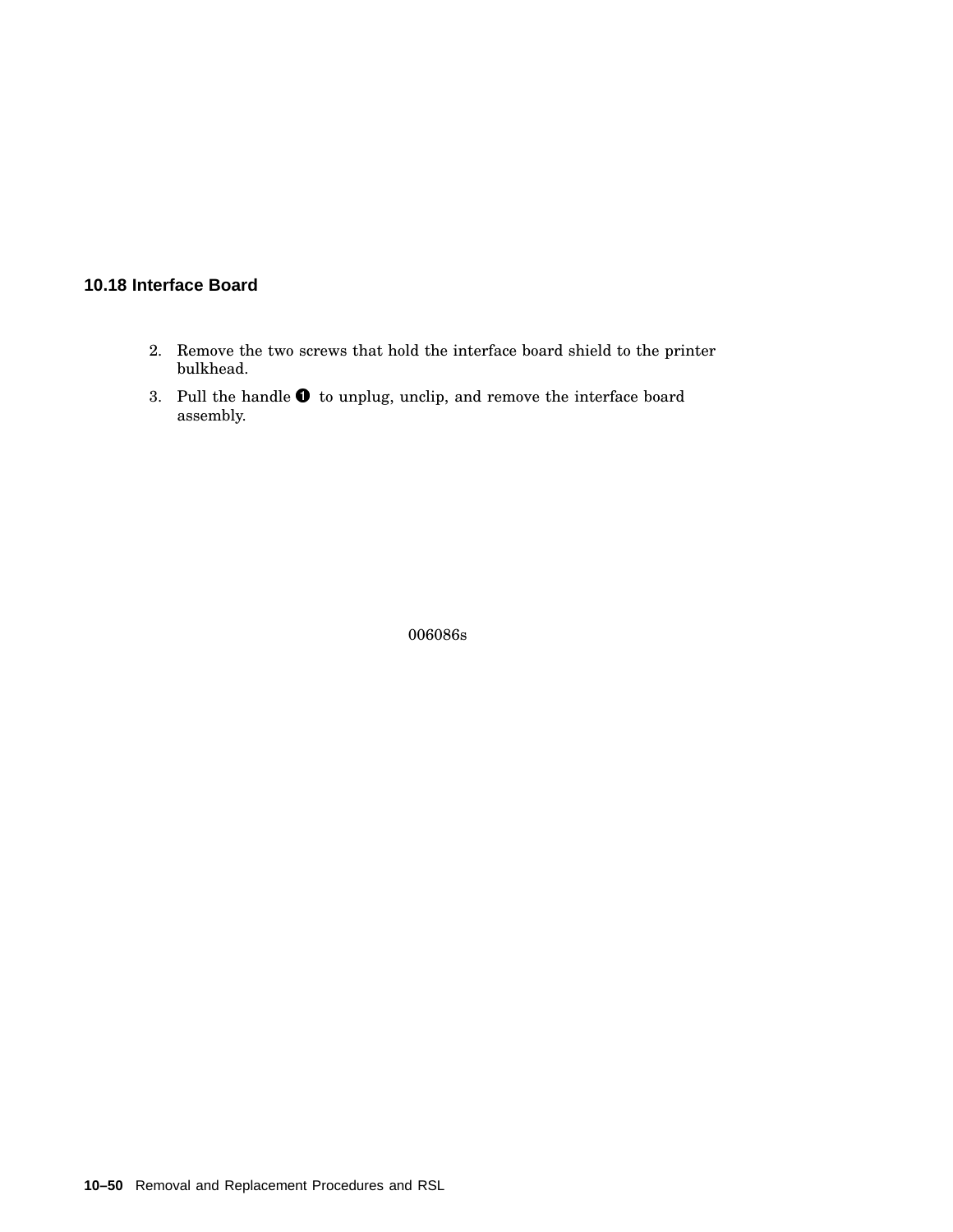# **10.19 DC Control Unit (DCU) or DC Control Board**

This procedure is in three parts.

- Part 1 shows how to disconnect the DC control board connectors.
- Part 2 shows how to remove and replace the DCU.
- Part 3 shows how to remove and replace the DC control board.

#### **Part 1, The Connectors**

Use the following procedure to disconnect the DC control board. Turn to one of the following two procedures to remove or replace the DCU or DC control board.

**Caution:** *Use the standard antistatic equipment and procedures when you handle this sensitive electronic component.*

- 1. Remove the following components:
	- a. Upper cover, as shown in Section 10.2
	- b. Right and left side covers, as shown in Section 10.3
	- c. VCU, as shown in Section 10.20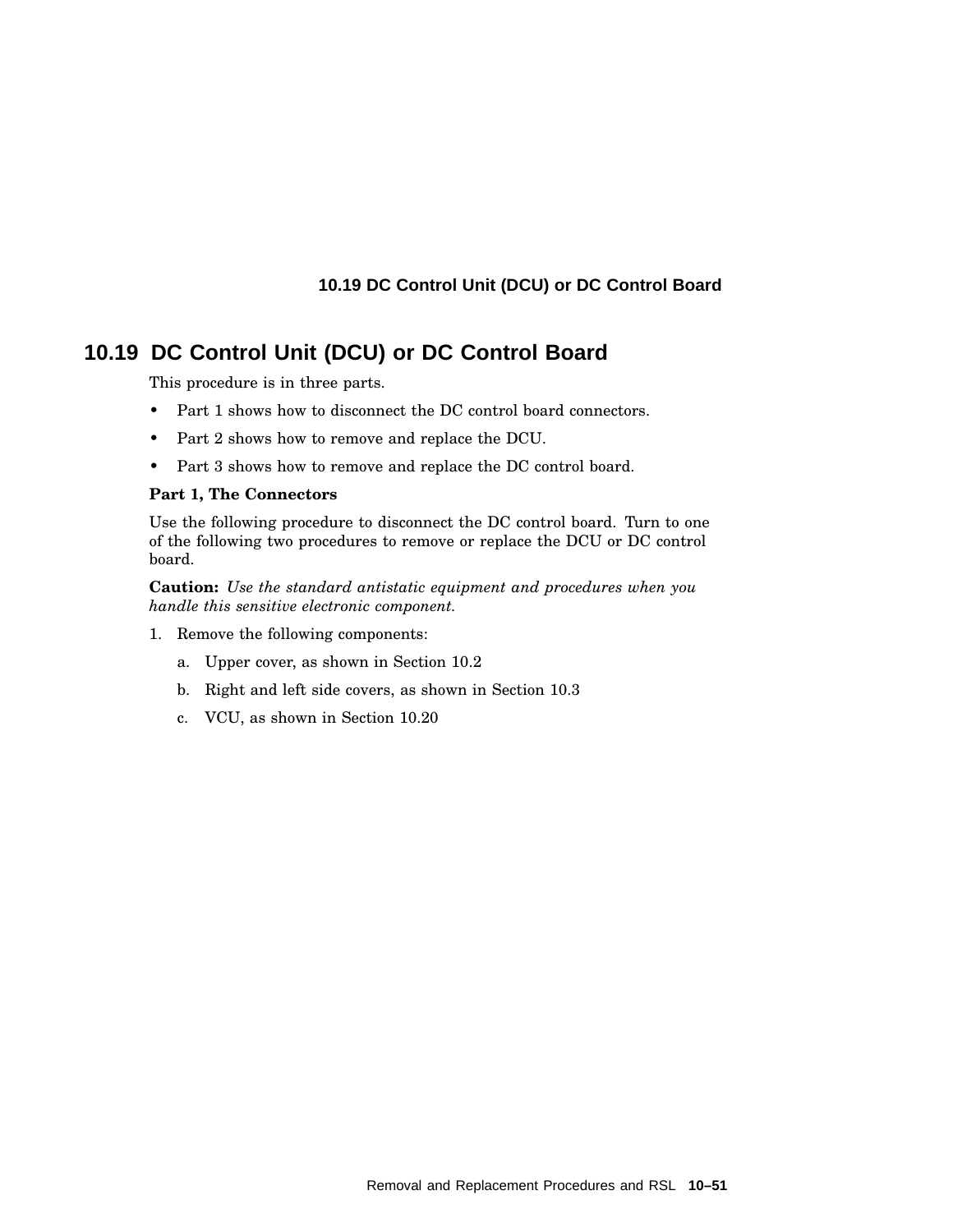- 2. Remove the four screws that hold the end plate to the printer chassis.
- 3. Remove the end plate.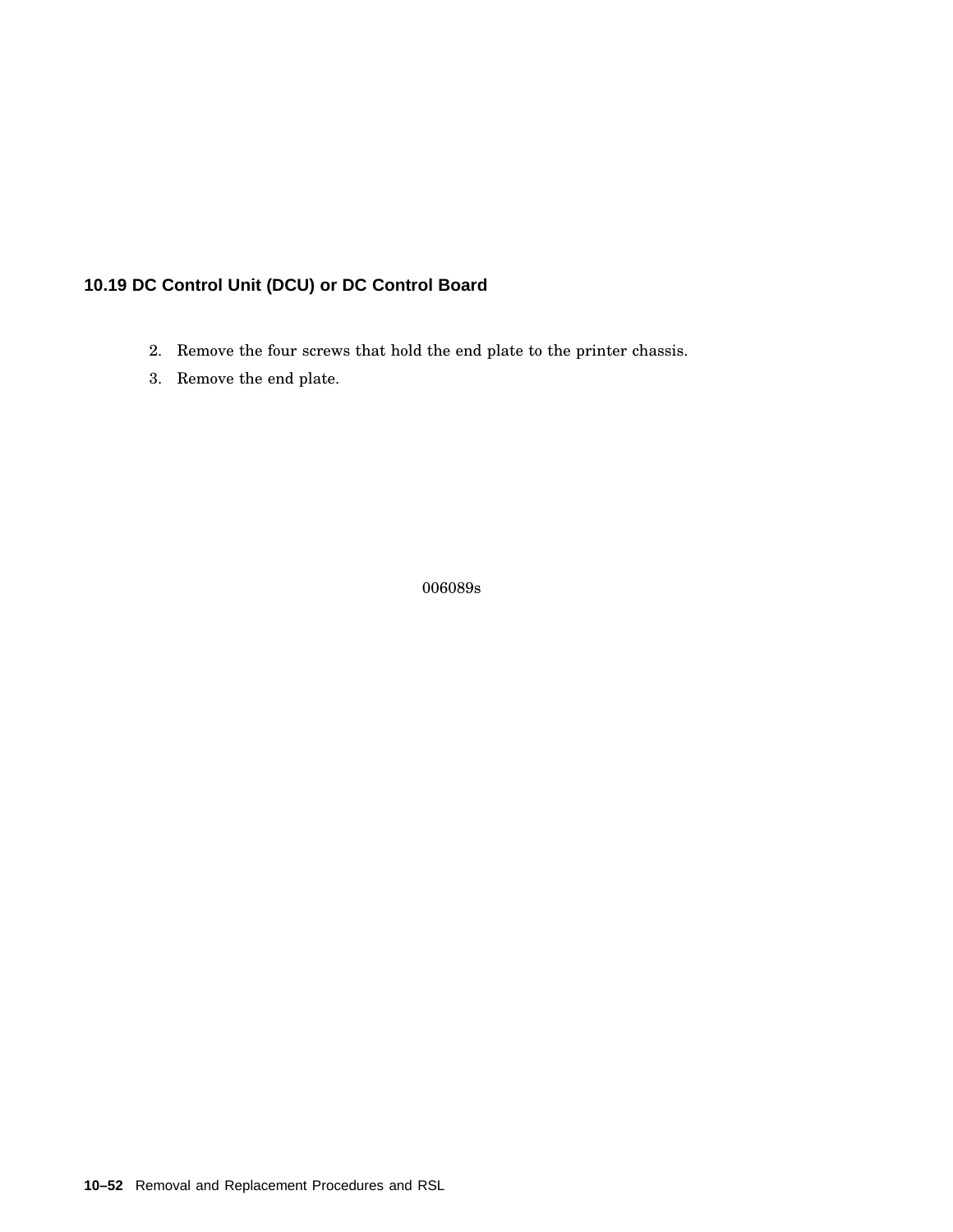4. Unplug the following connectors:

| $\bullet$ J212 | <b>2</b> J213              | $\mathbf{6}$ J202 | $\bullet$ J <sub>203</sub> | $\bullet$ J204    |  |
|----------------|----------------------------|-------------------|----------------------------|-------------------|--|
| $\bullet$ J205 | $\bullet$ J <sub>206</sub> | $\mathbf{0}$ J208 | $Q$ J209                   | $\mathbf{0}$ J210 |  |

- 5. Turn the page to part 2 or part 3.
	- Part 2 for removing and replacing the DCU.
	- Part 3 for removing and replacing the DC control board.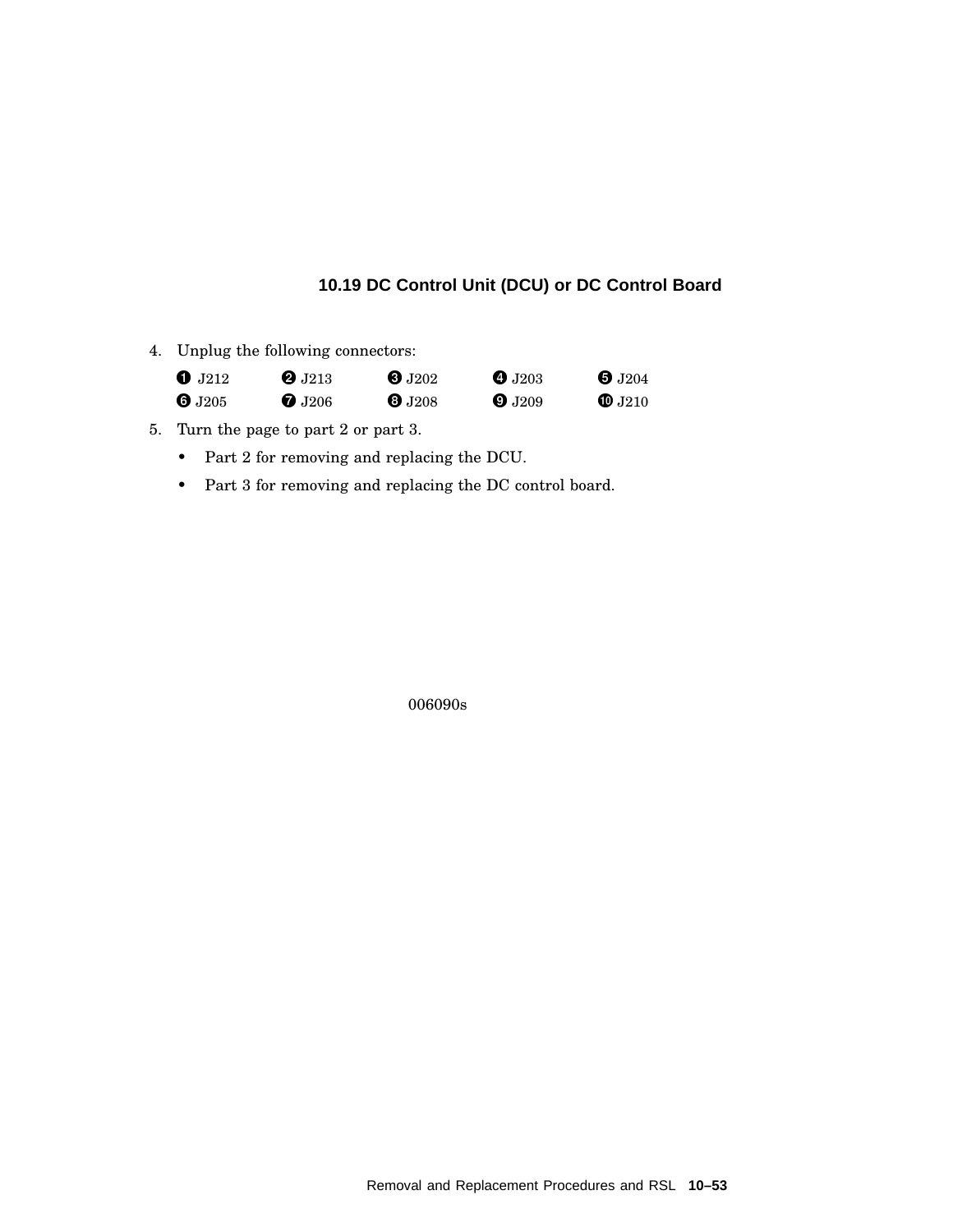#### **Part 2, The DCU**

Use the following procedure to remove and replace the DC control unit (DCU):

- 6. Perform part one of this procedure to disassemble the printer and to disconnect the DC control board.
- 7. Remove the wires from the cable clamps.
- 8. Remove the LVPSA cable from the metal restraints  $\bullet$ .
- 9. Remove the two screws that hold the front of the DCU to the plastic bulkhead.
- 10. Remove the two screws that hold the right side of the DCU to the side of the baseplate of the printer.
- 11. Remove the DCU.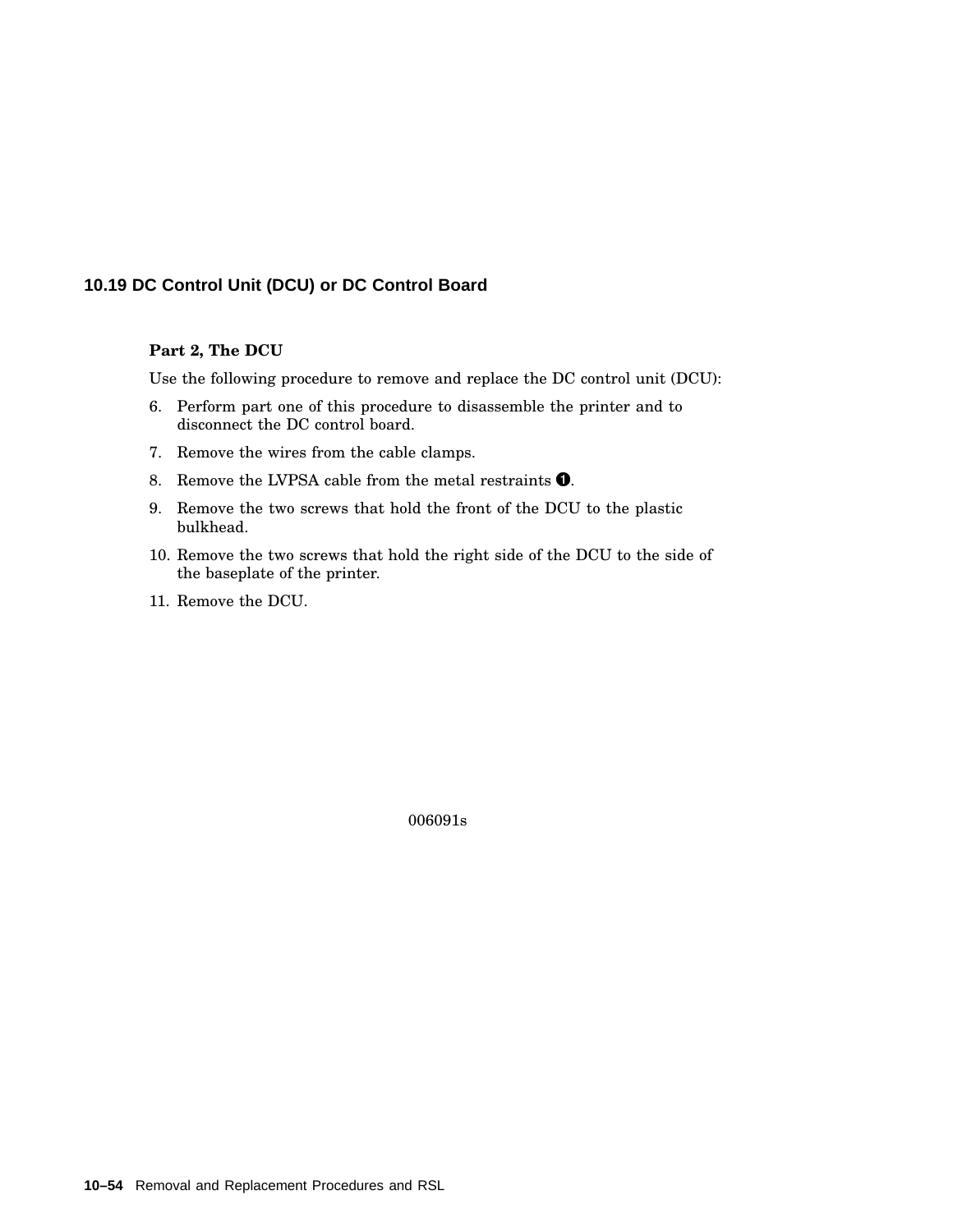#### **Part 3, The DC Control Board**

Use the following procedure to remove and replace the DC control board:

- 6. Perform part one of this procedure to disassemble the printer and to disconnect the DC control board.
- 7. Open the restraint clip and remove the wires.
- 8. Remove the four screws that hold the DC control board to the chassis of the printer.
- 9. Remove the DC control board.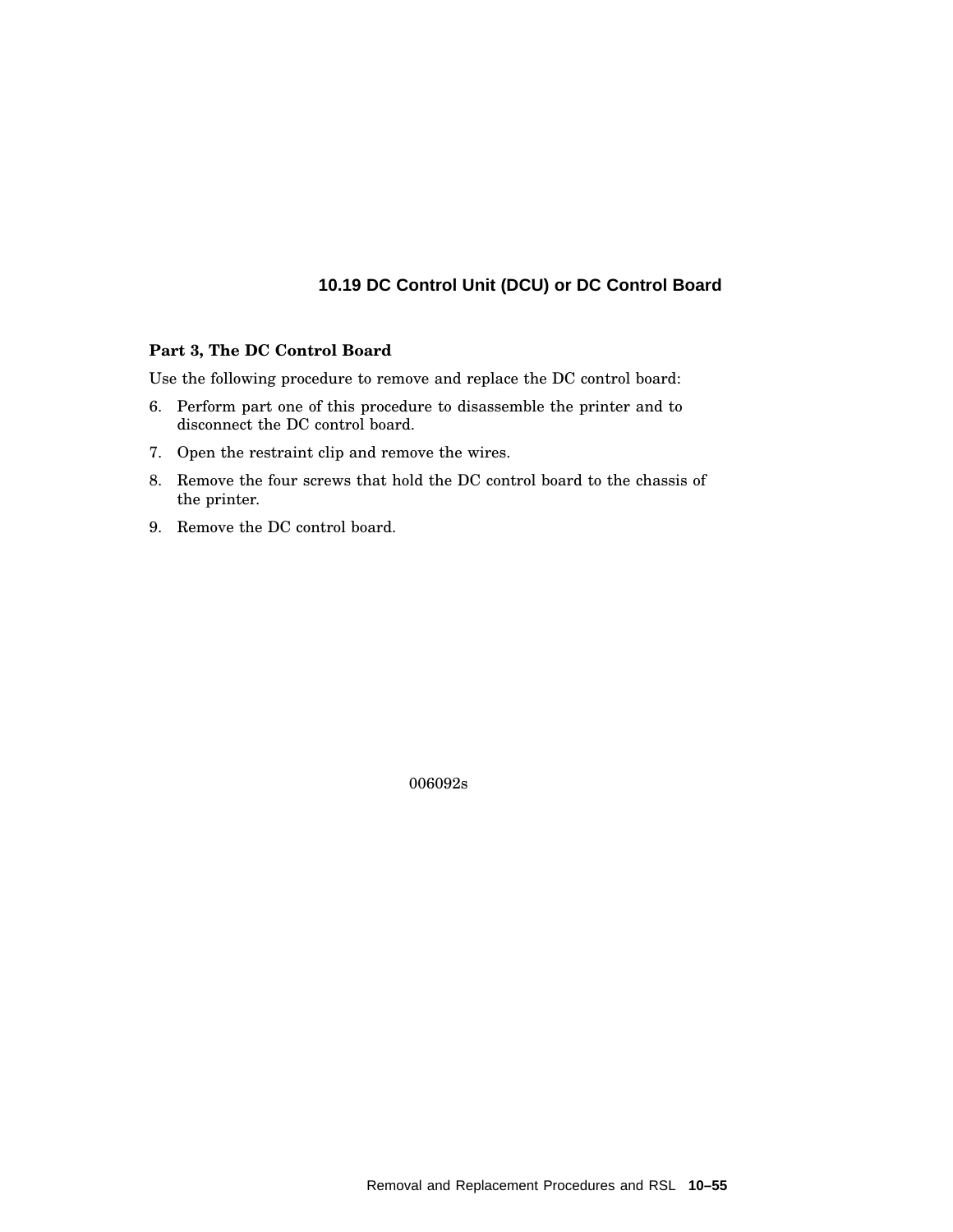# **10.20 Video Control Unit (VCU)**

The VCU consists of the video control board and the EMI shielded box. Remove the VCU to gain access to the components that reside under the VCU, for example, the DC control board, scanning unit, HVPSA, or LVPSA.

**Note:** *The following illustrations show the VCU for the DEClaser 1100 printer. Although the video control board for the DEClaser 1152 printer is different, its removal and replacement procedure is the same.*

**Caution:** *The VCU for the DEClaser 1100 and DEClaser 1152 printers are not interchangeable. Installing the wrong VCU can damage the printer.*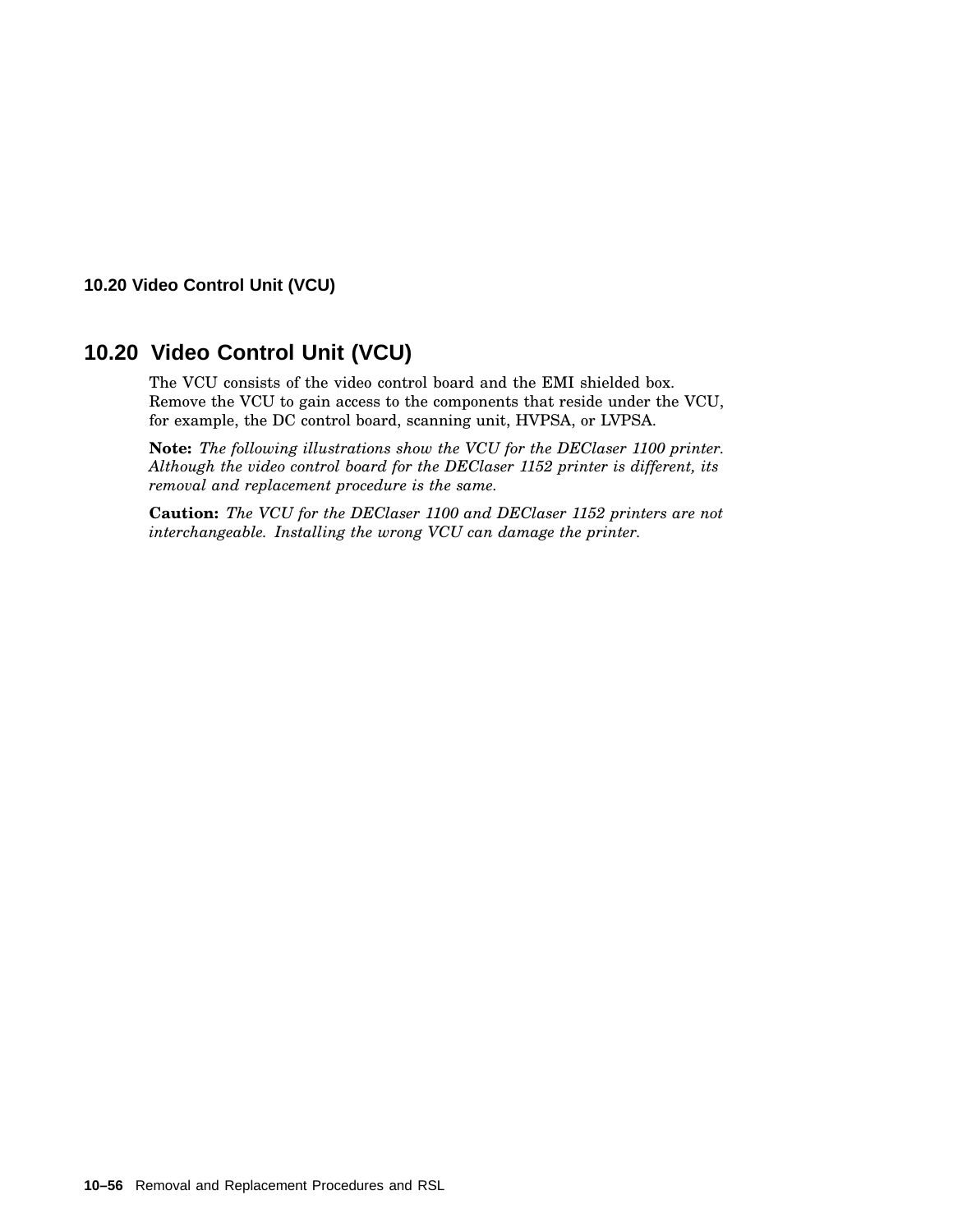Use the following procedure to remove and replace the video control unit (VCU):

**Caution:** *Use the standard antistatic equipment and procedures when you handle this sensitive electronic component.*

- 1. Remove the following components:
	- a. Upper cover, as shown in Section 10.2
	- b. Right and left side covers, as shown in Section 10.3
	- c. Interface unit, as shown in Section 10.18. Do not disassemble the interface assembly.
- 2. Unplug the 4-pin connector from the VCU.
- 3. Remove the two screws that hold the metal shield of the VCU to the top of the printer.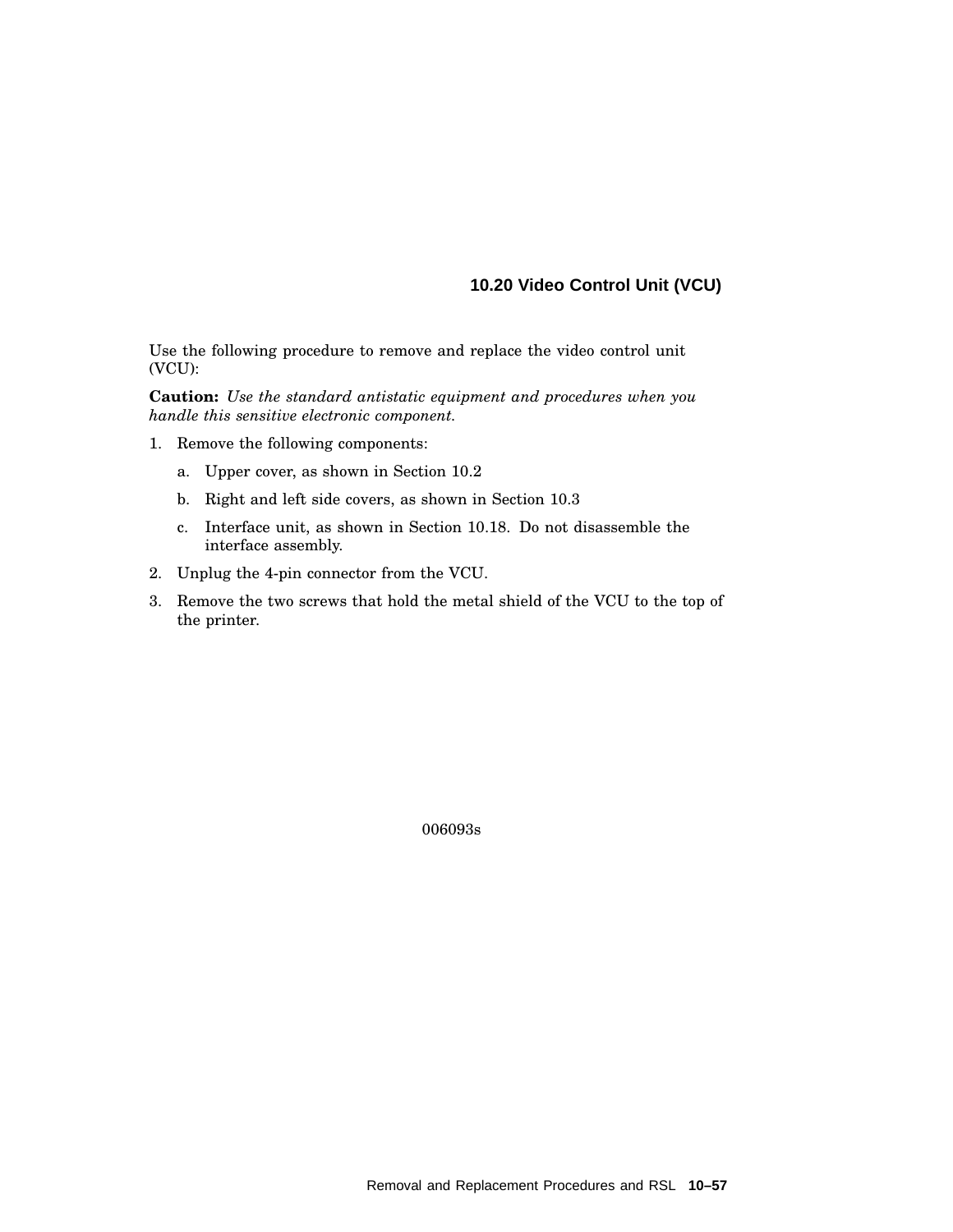4. Remove the two screws that hold the metal shield of the VCU to the right side of the printer.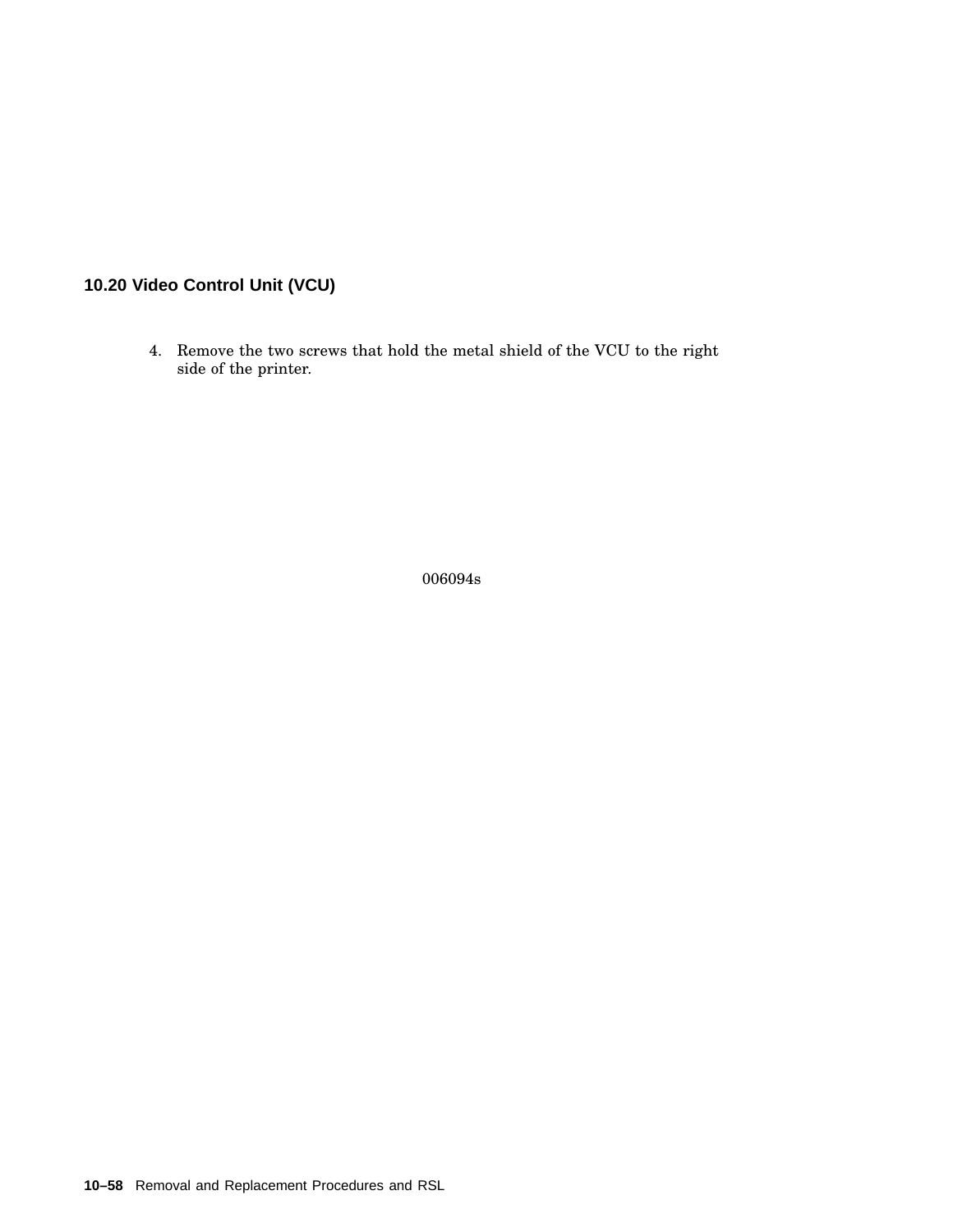5. Remove the recessed screw that holds the bottom of the VCU to the printer.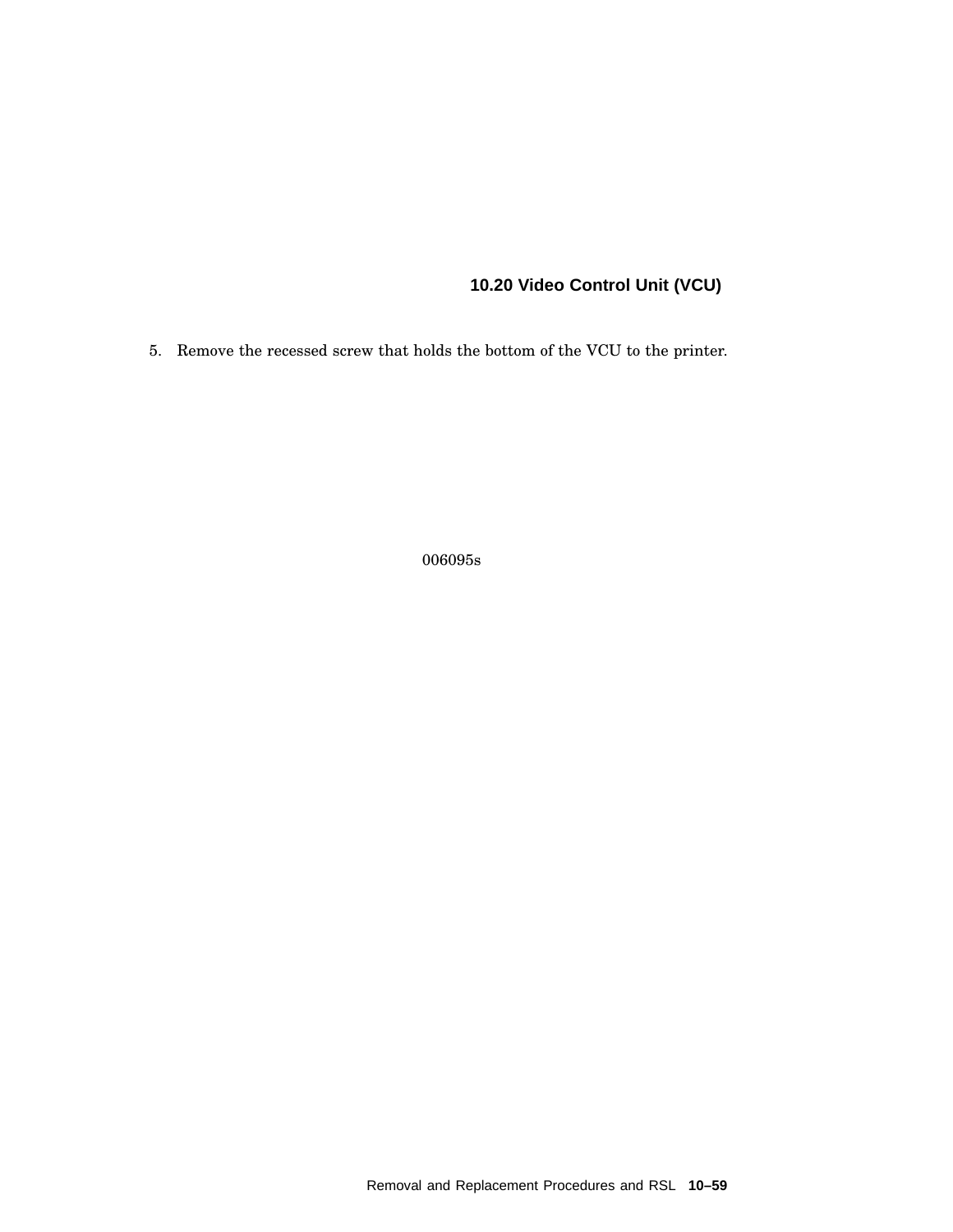- 6. Remove the screw that holds the VCU tab to the chassis tab of the printer.
- 7. Lift, unplug, and remove the VCU from the printer.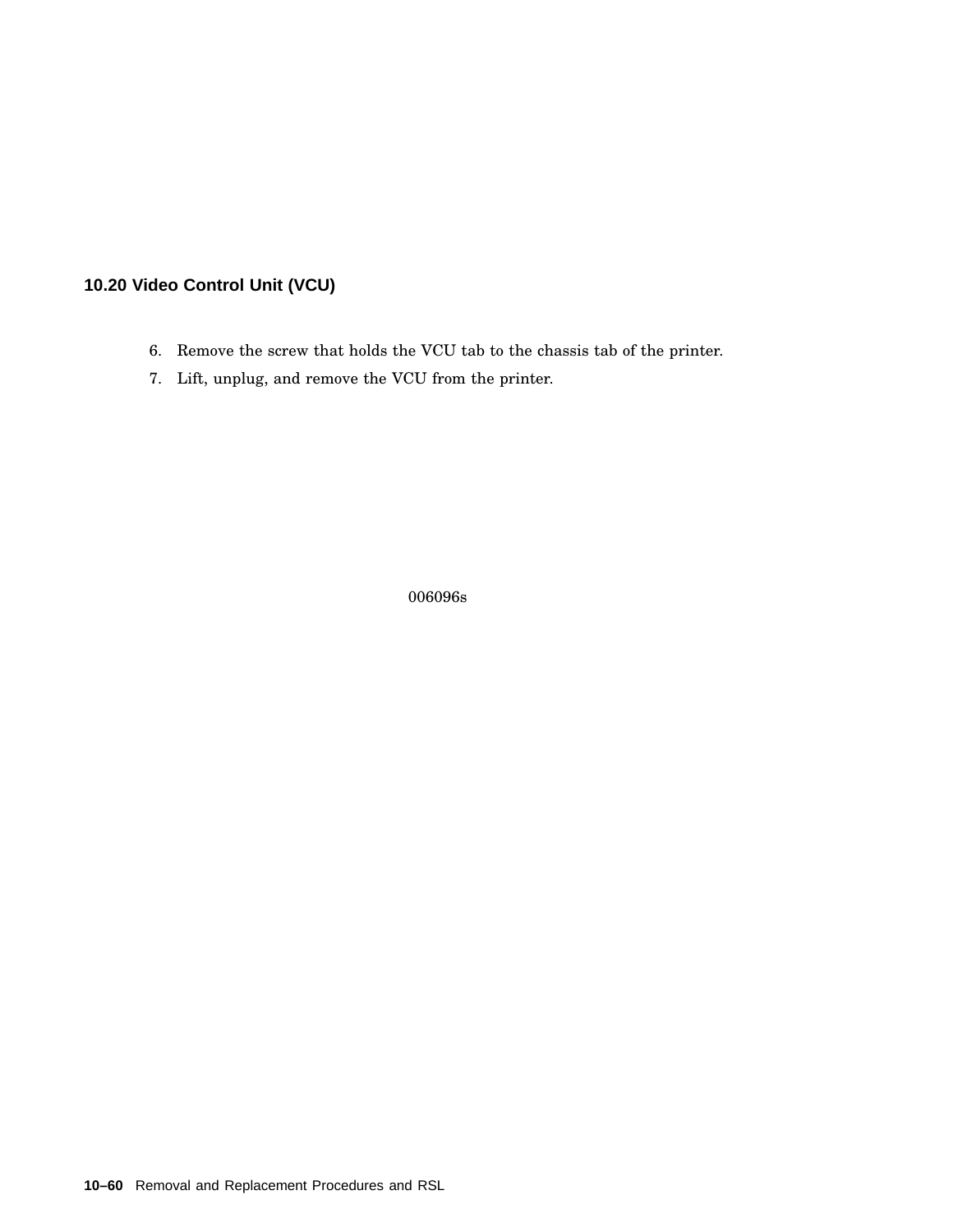### **10.20.1 Video Control Board**

Use the following procedure to remove and replace the video control board:

**Caution:** *Use the standard antistatic equipment and procedures when you handle this sensitive electronic component.*

- 1. Remove the following components:
	- a. Upper cover, as shown in Section 10.2
	- b. Right and left side covers, as shown in Section 10.3
	- c. Interface unit, as shown in Section 10.18
	- d. If installed, the optional RAM memory board, as shown in Section 10.20.2
- 2. Unplug the 4-pin connector  $\bullet$  from the VCU.
- 3. Remove the following eight screws:
	- The four screws that hold the metal shield to the left side of the VCU
	- The two screws that hold the metal shield to the top of the printer
	- The two screws that hold the top of the metal shield to the VCU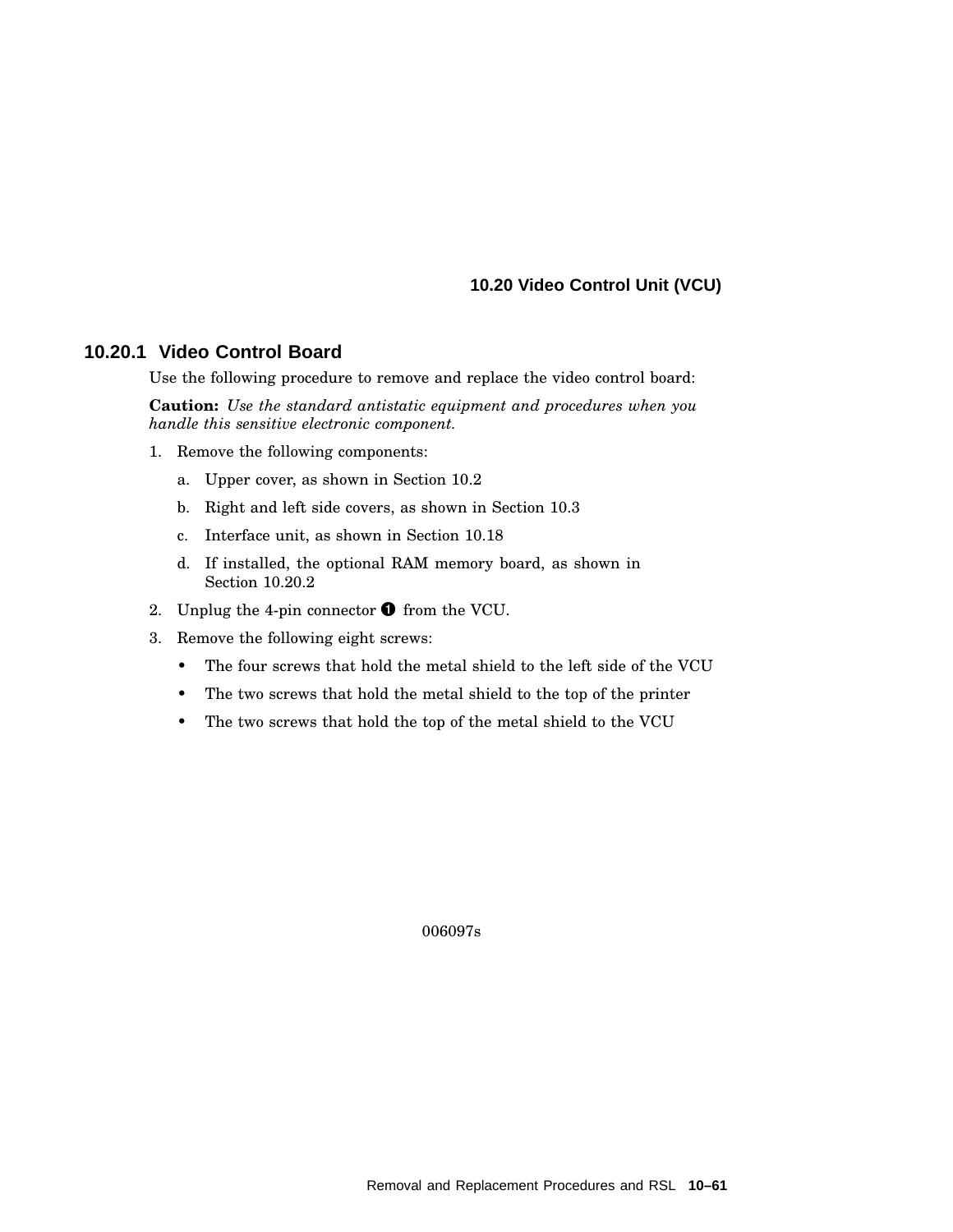- 4. Remove the two screws from the rear of the VCU.
- 5. Remove the two screws from the side of the VCU.
- 6. Lift and remove the metal shield from the VCU.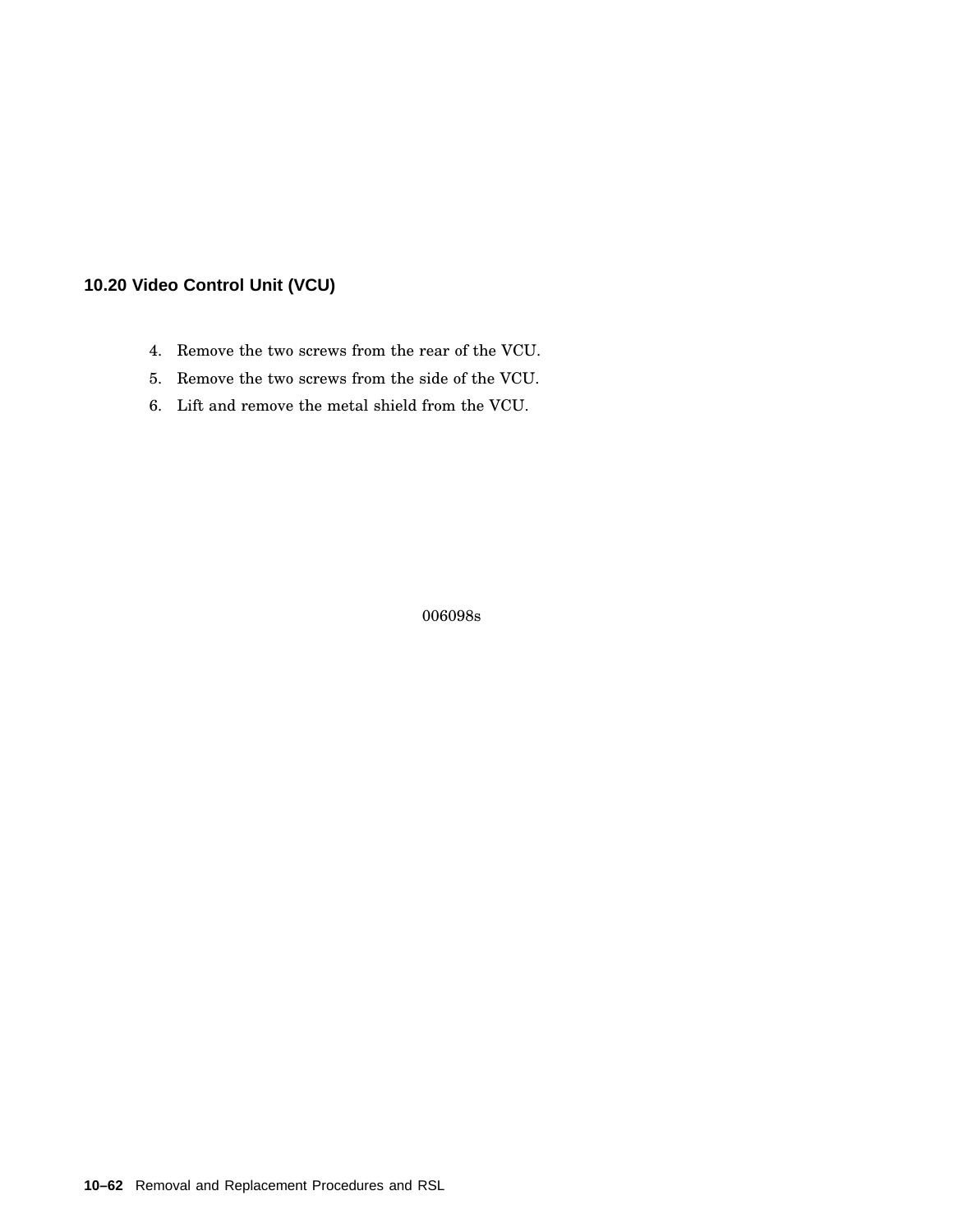- 7. Remove the four screws that hold the video control board to the bottom of the VCU.
- 8. Rock, lift, and disconnect the video control board.

006099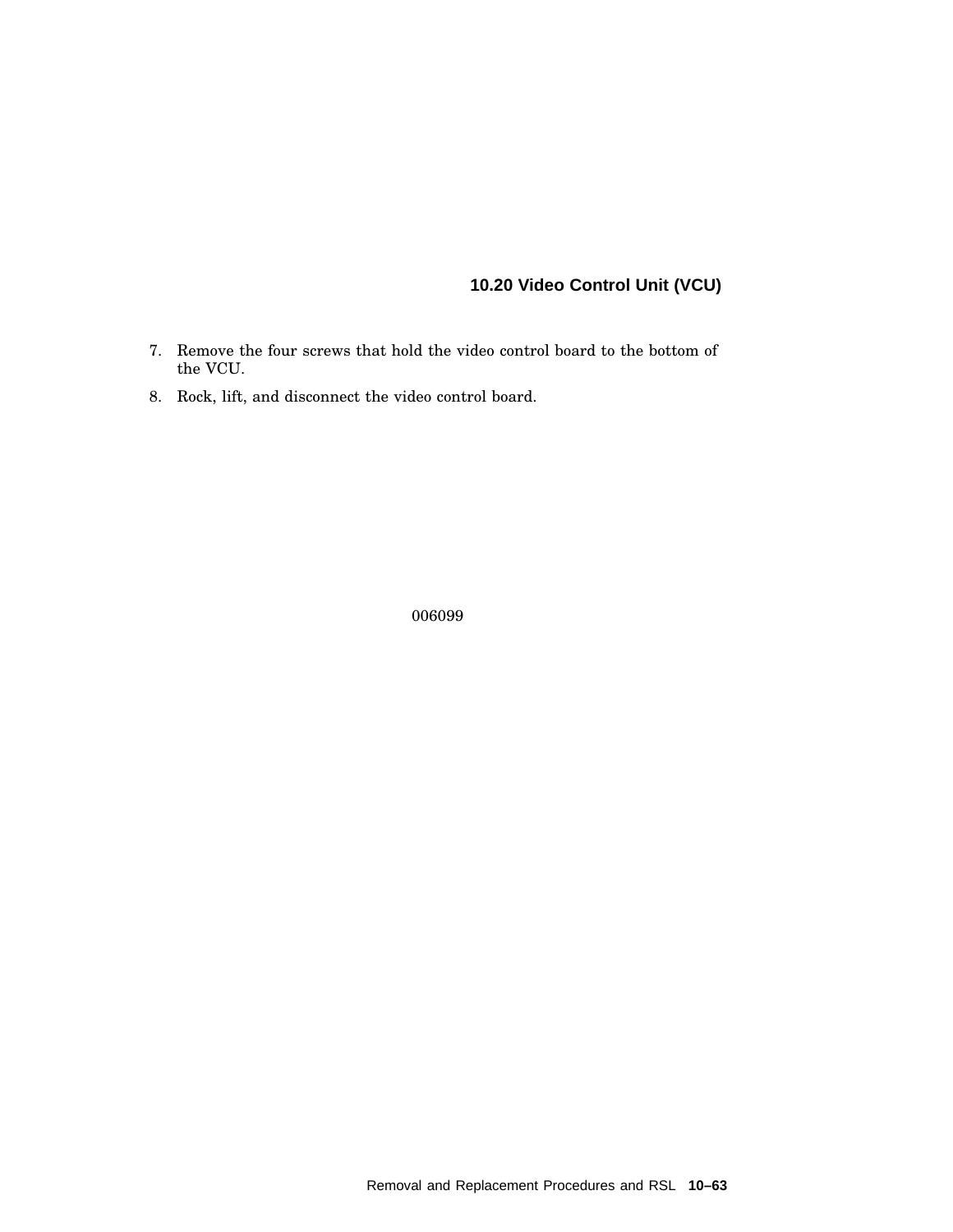### **10.20.2 Optional RAM and Expansion Memory**

Use the following procedure to remove and replace the optional RAM memory and the expansion memory boards from the DEClaser 1100 printer:

**Caution:** *Use the standard antistatic equipment and procedures when you handle this sensitive electronic component.*

- 1. Open the rear cover and remove the interface board, as shown in Section 10.18.
- 2. Pull back firmly on the molded handle and remove the optional RAM memory board. Place the board on a work surface.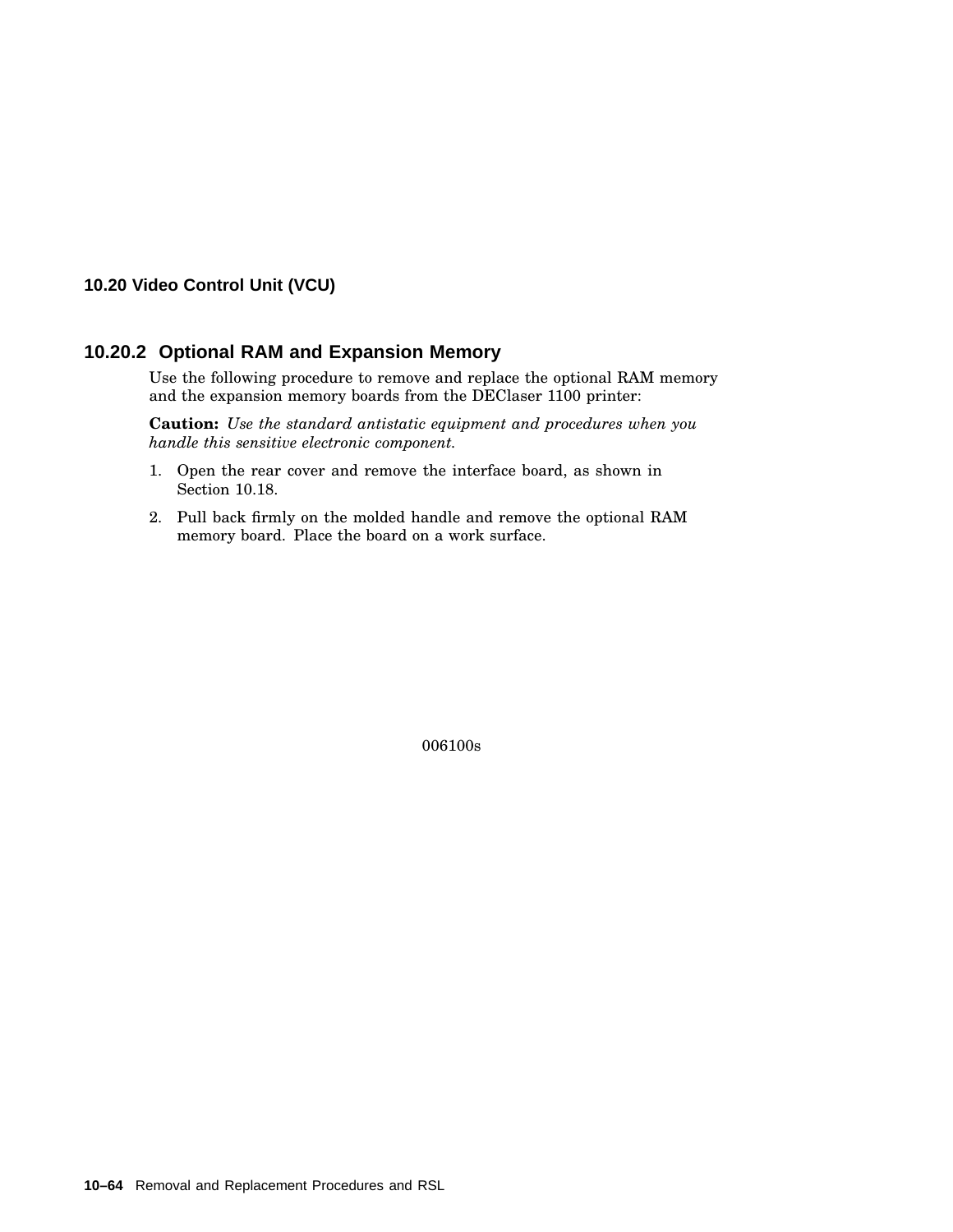- 3. Unclip the expansion board from both restraining posts. Use a small needlenose pliers to pinch together the two clips, while gently prying the board up the post.
- 4. Lift, unplug, and remove the expansion option.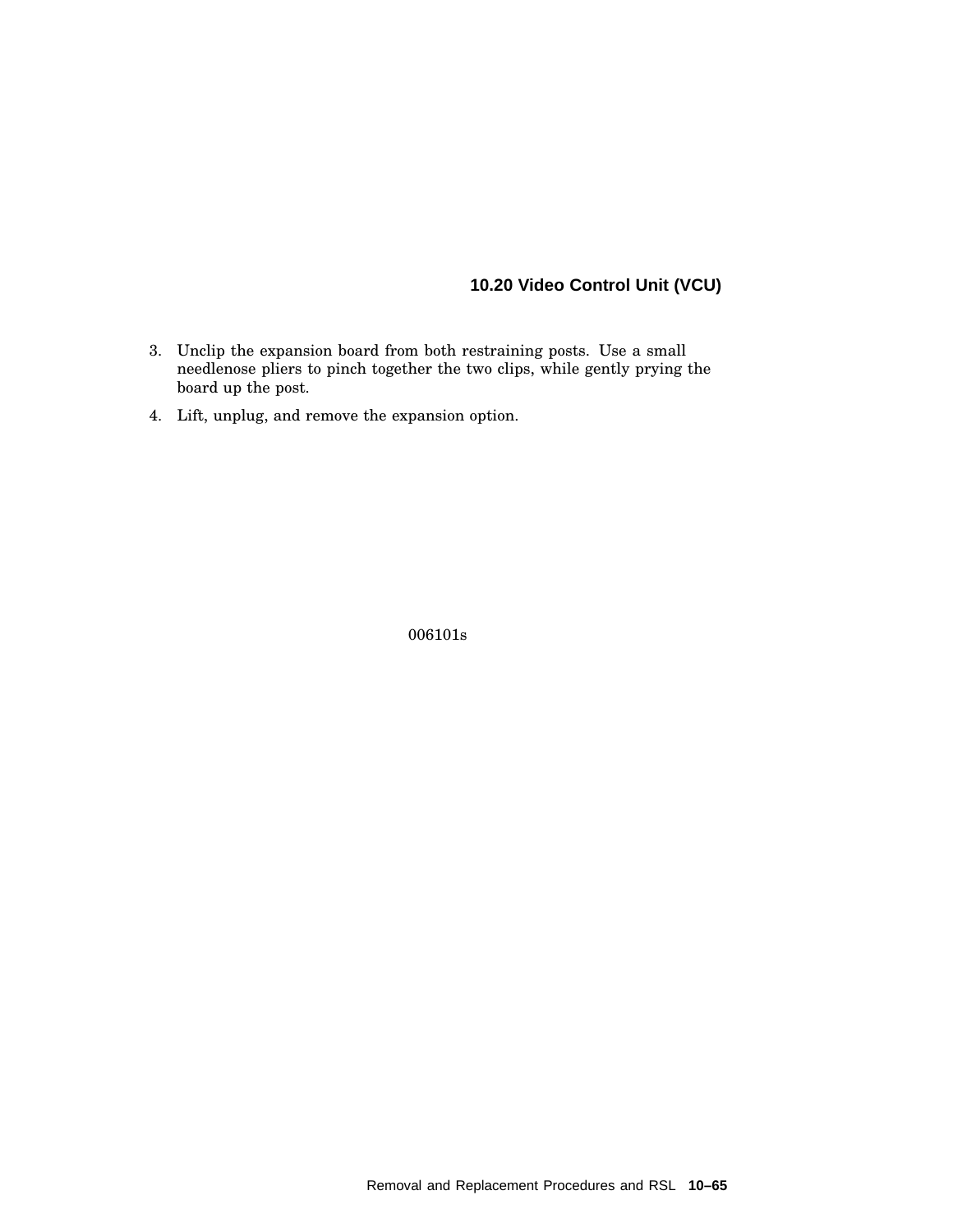### **10.21 High-Voltage Power Supply Assembly (HVPSA)**

## **10.21 High-Voltage Power Supply Assembly (HVPSA)**

Use the following procedure to remove and replace the high-voltage power supply assembly:

**Caution:** *Use the standard antistatic equipment and procedures when you handle this sensitive electronic component.*

- 1. Remove the following components:
	- a. Upper cover, as shown in Section 10.2
	- b. Right and left side covers, as shown in Section 10.3
	- c. VCU, as shown in Section 10.20
	- d. LVPSA, as shown in Section 10.8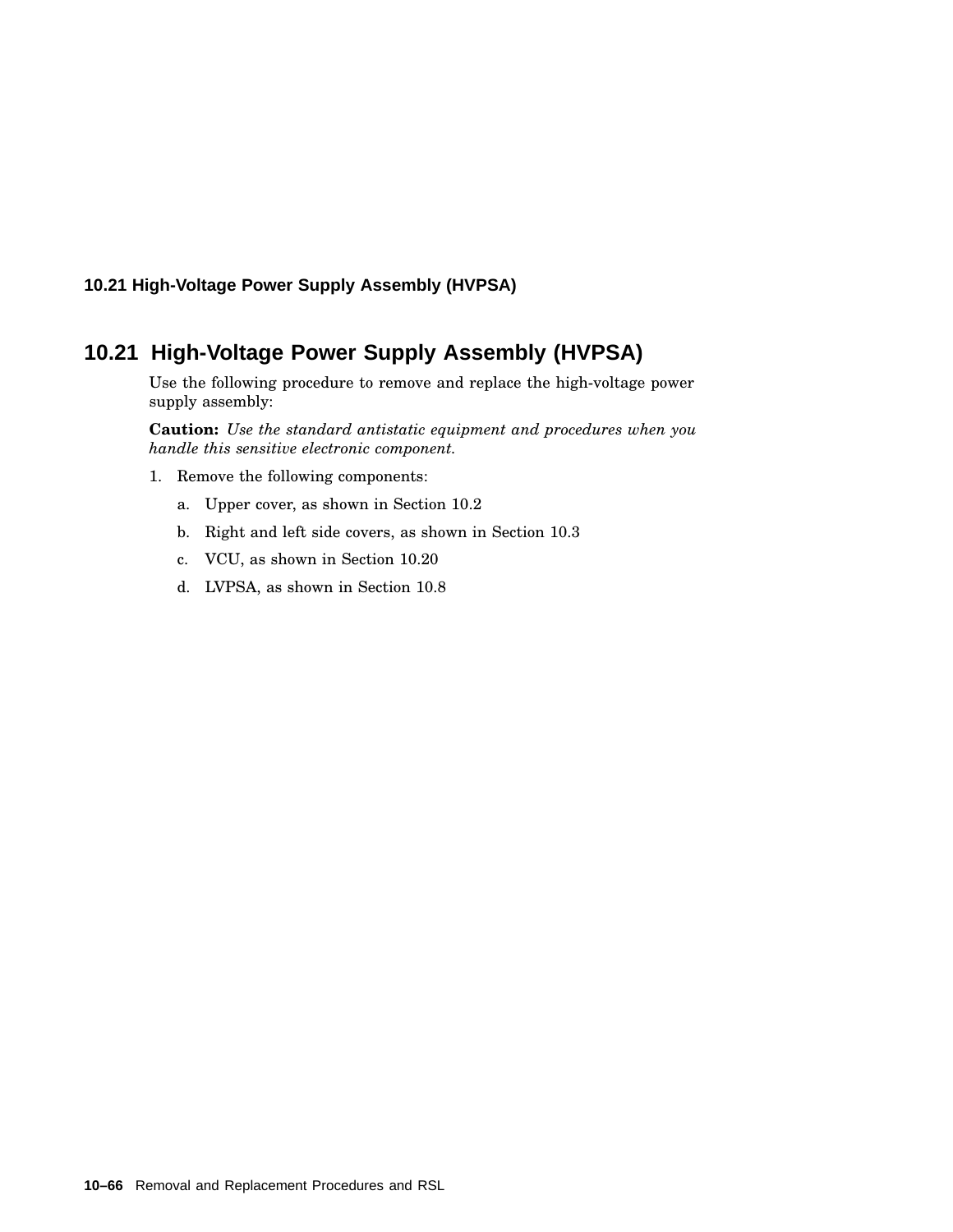### **10.21 High-Voltage Power Supply Assembly (HVPSA)**

- 2. Unplug the single prong connector  $\bullet$  that connects the transfer roller charge.
- 3. Remove the previously unplugged wire from the cable restraints.
- 4. Pull out the HVPSA to gain access to the connector.
- 5. Disconnect the 3-pin J602  $\bullet$  connector from the HVPSA.
- 6. Disconnect the 10-pin J601  $\bullet$  connector.
- 7. Slide the HVPSA out and remove it.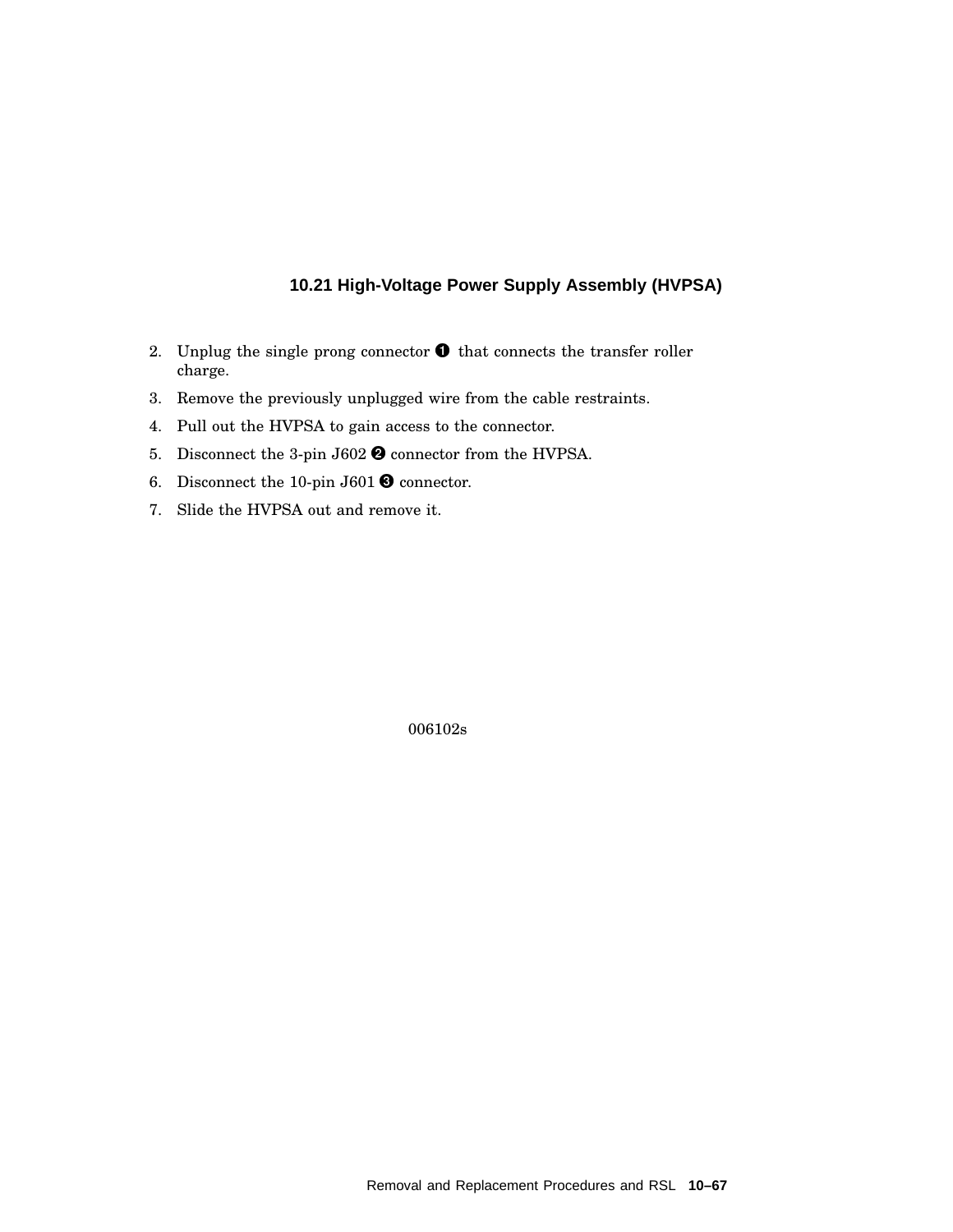#### **10.22 Cassette Paper Feeder Board**

## **10.22 Cassette Paper Feeder Board**

Use the following procedure to remove and replace the cassette paper feeder control board from the cassette paper feeder:

**Caution:** *Use the standard antistatic equipment and procedures when you handle this sensitive electronic component.*

- 1. Remove the EP-L cartridge, as shown in Section 10.13.
- 2. Remove the paper feeder unit from the printer, as shown in Section 10.4.
- 3. Remove the two screws that hold the mounting bracket to the feeder bulkhead.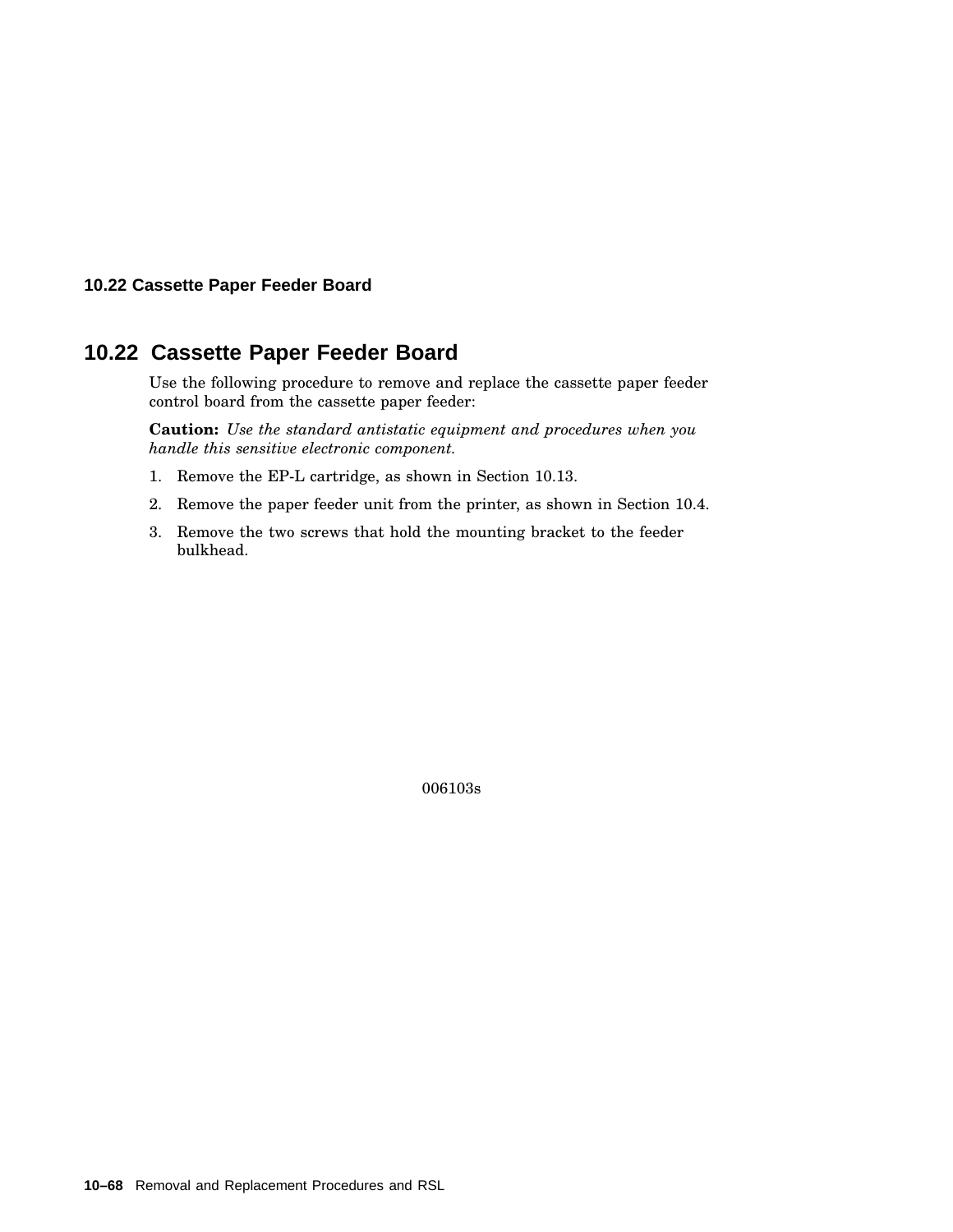### **10.22 Cassette Paper Feeder Board**

4. Lift the mounting bracket and unplug the 7-pin connector from J902 on the paper feeder board.

**Caution:** *When you replace the mounting bracket, make sure the tab on the bracket engages the slot on the bottom of the bulkhead. If the bracket is incorrectly mounted, the feeder size-sensing switches may work incorrectly or can produce intermittent errors.*

- 5. Remove the bracket assembly and place on a work surface.
- 6. Remove the four screws that hold the paper feeder board to the mounting bracket.
- 7. Remove the paper feeder board.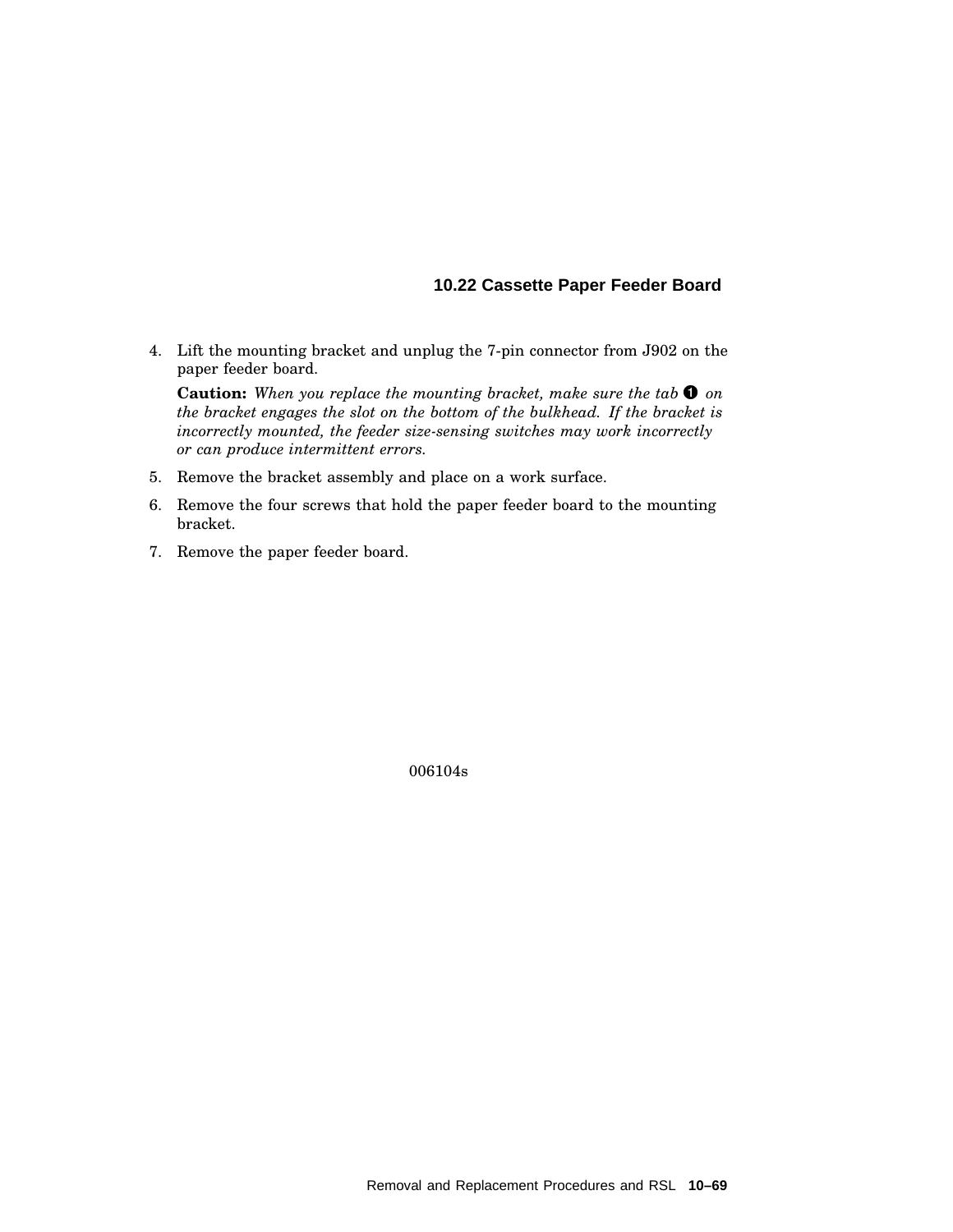#### **10.23 Door Rod Assembly**

## **10.23 Door Rod Assembly**

Use the following procedure to remove and replace the door rod assembly:

- 1. Remove the following components:
	- a. EP-L cartridge, as shown in Section 10.13
	- b. Fixing unit, as shown in Section 10.15
	- c. Upper cover, as shown in Section 10.2
	- d. Right and left side covers, as shown in Section 10.3

**Caution:** *This note affects replacement of the rod assembly only. Before you replace the components, close the front door to align the hook with the rack . Damage to the EP-L shutter hinge can result if the alignment is not as shown.*

*006105s*

**10–70** Removal and Replacement Procedures and RSL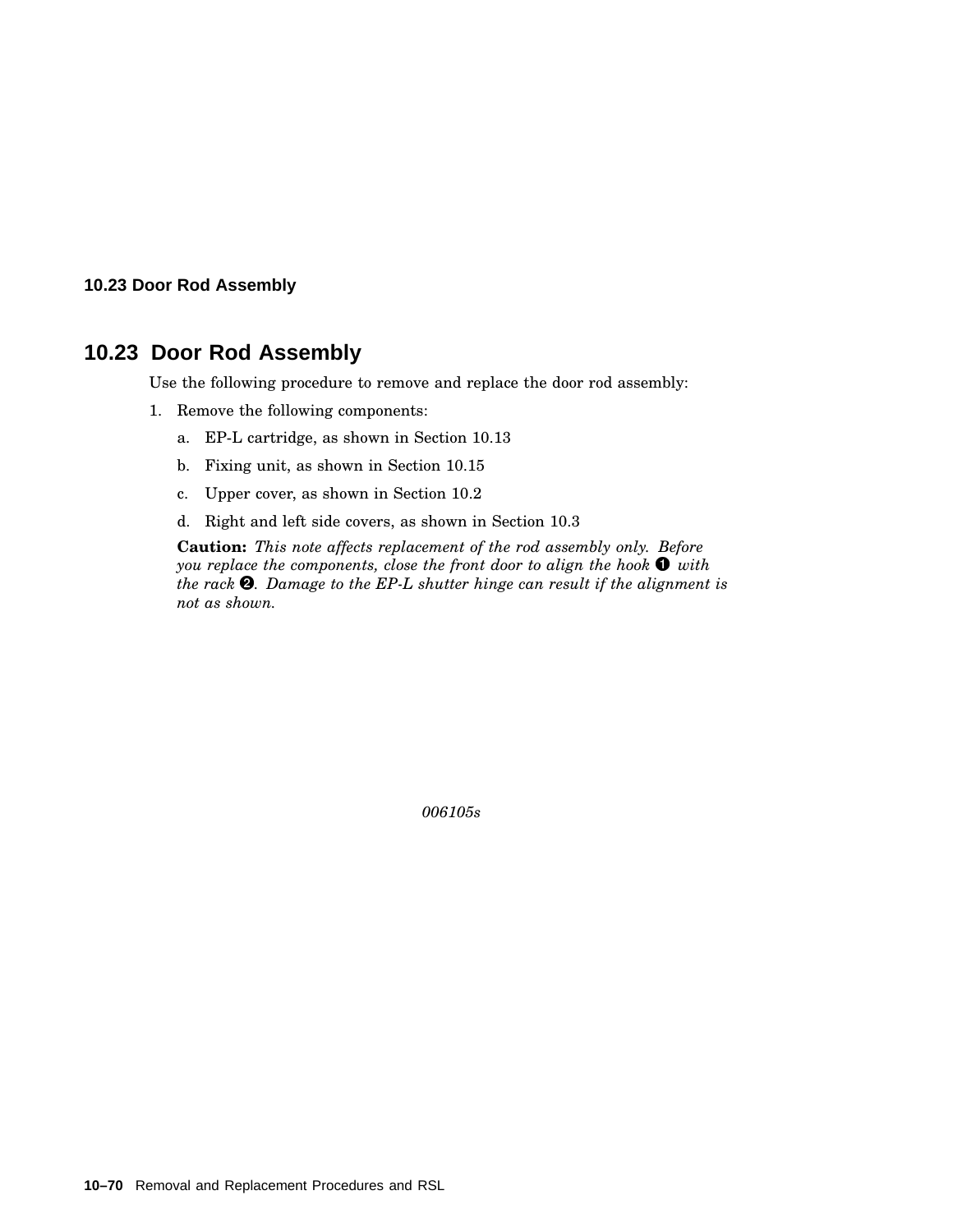### **10.23 Door Rod Assembly**

- 2. Restrain the top of the door rod with one hand. When you remove the screw in the next step, the spring-loaded door rod can loudly snap back and surprise you.
- 3. Hold the door rod and remove the screw that holds the door rod to the door. Allow the door rod to gently retract.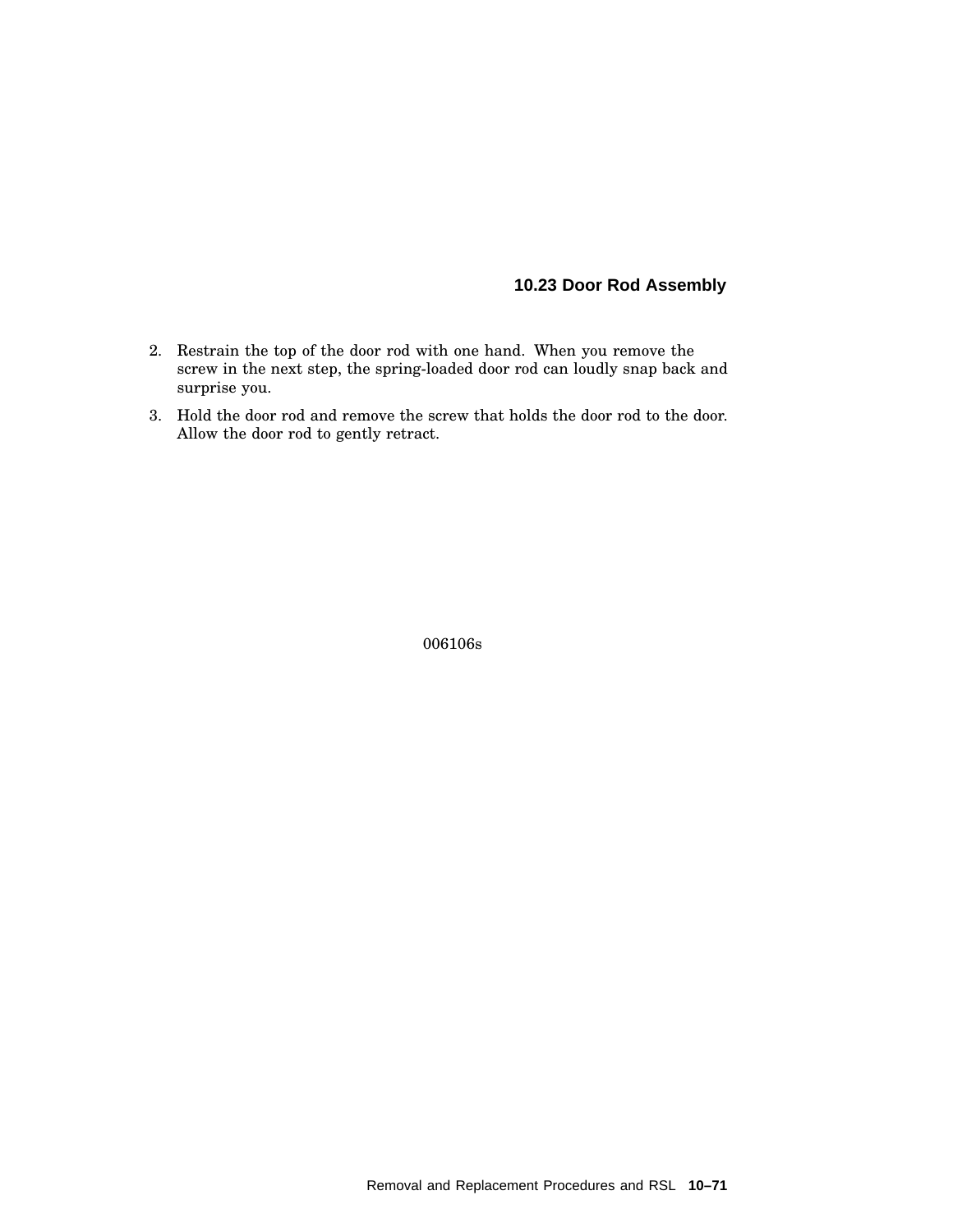#### **10.23 Door Rod Assembly**

- 4. Remove the two screws that hold the rod assembly to the plastic chassis.
- 5. Lift the rod assembly off the alignment pins and remove the assembly.

006107s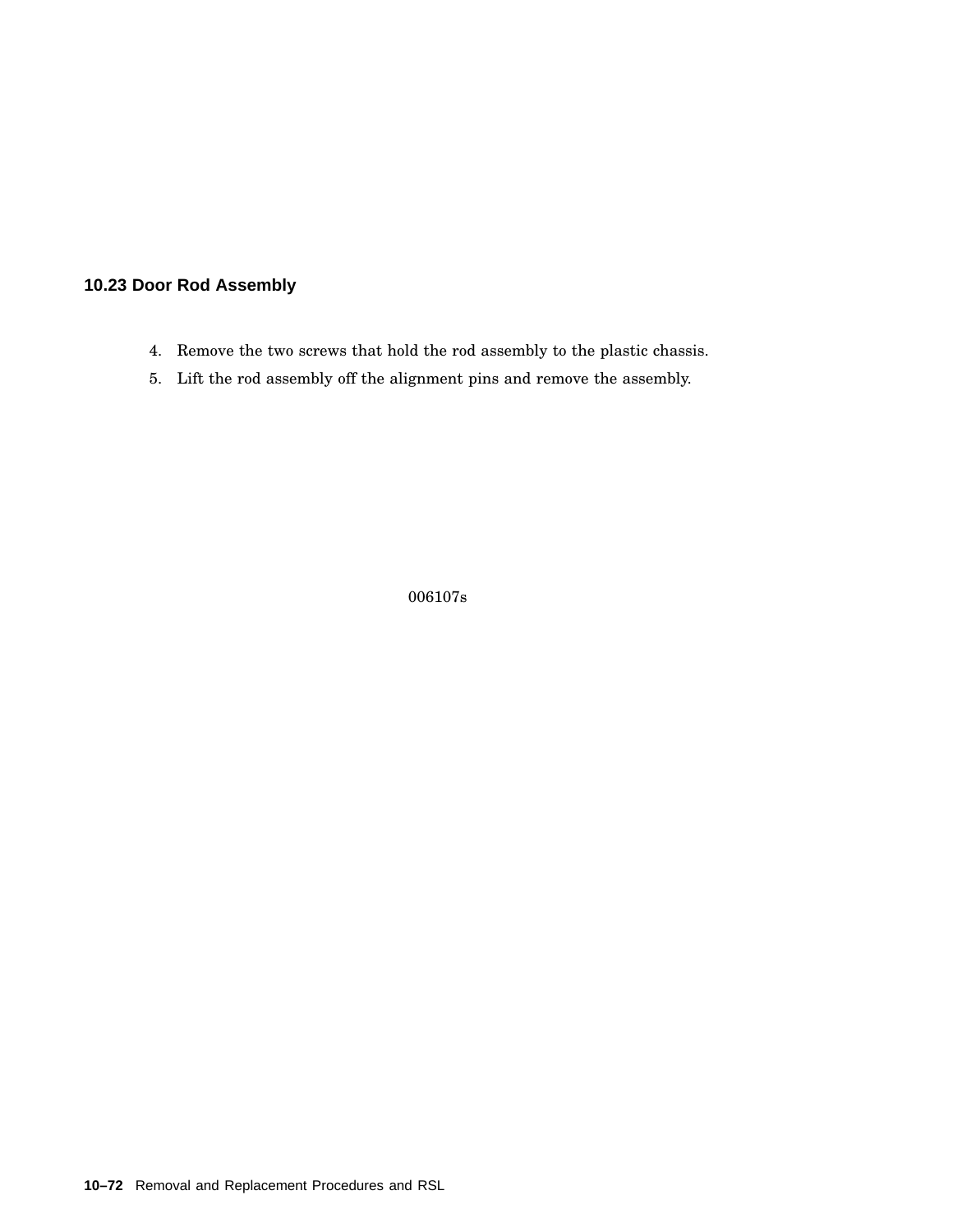#### **10.24 Paper Exit and Door/EP-L Sensor**

# **10.24 Paper Exit and Door/EP-L Sensor**

Use the following procedure to remove and replace the bracket that holds the paper exit and door/EP-L sensor from the DEClaser 1100 printer:

**Caution:** *Use the standard antistatic equipment and procedures when you handle this sensitive electronic component.*

- 1. Remove the EP-L cartridge, as shown in Section 10.13.
- 2. Remove the upper cover, as shown in Section 10.2.
- 3. Remove the two screws that hold the sensor bracket to the plastic bulkhead.
- 4. Lift the sensor bracket and unplug both 3-pin connectors from the door and paper exit sensors.
- 5. Unsnap the plastic sensor clips to remove the sensor from the bracket.

006108s.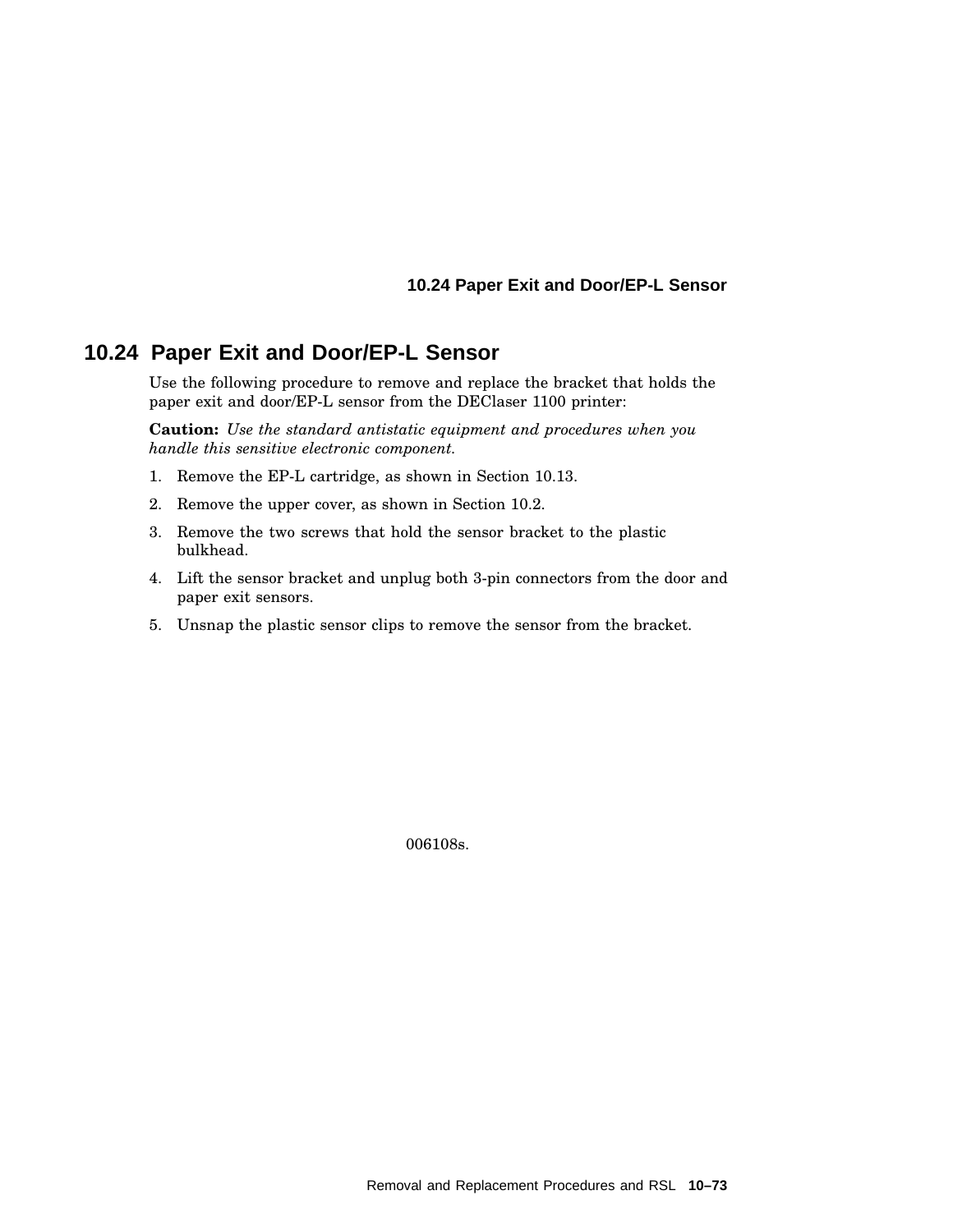#### **10.25 Feed Roller and Paper Pickup Sensor (PS13) Assembly**

# **10.25 Feed Roller and Paper Pickup Sensor (PS13) Assembly**

Use the following procedure to remove and replace the feeder assembly rollers:

**Caution:** *Use the standard antistatic equipment and procedures when you handle this sensitive electronic component.*

- 1. Remove the following components:
	- a. EP-L cartridge, as shown in Section 10.13
	- b. Upper cover, as shown in Section 10.2
	- c. Right and left side covers, as shown in Section 10.3
	- d. Drive assembly, as shown in Section 10.16
- 2. Remove the gear and bushing.
- 3. Wipe the grease from the end of the drive shaft.

006109s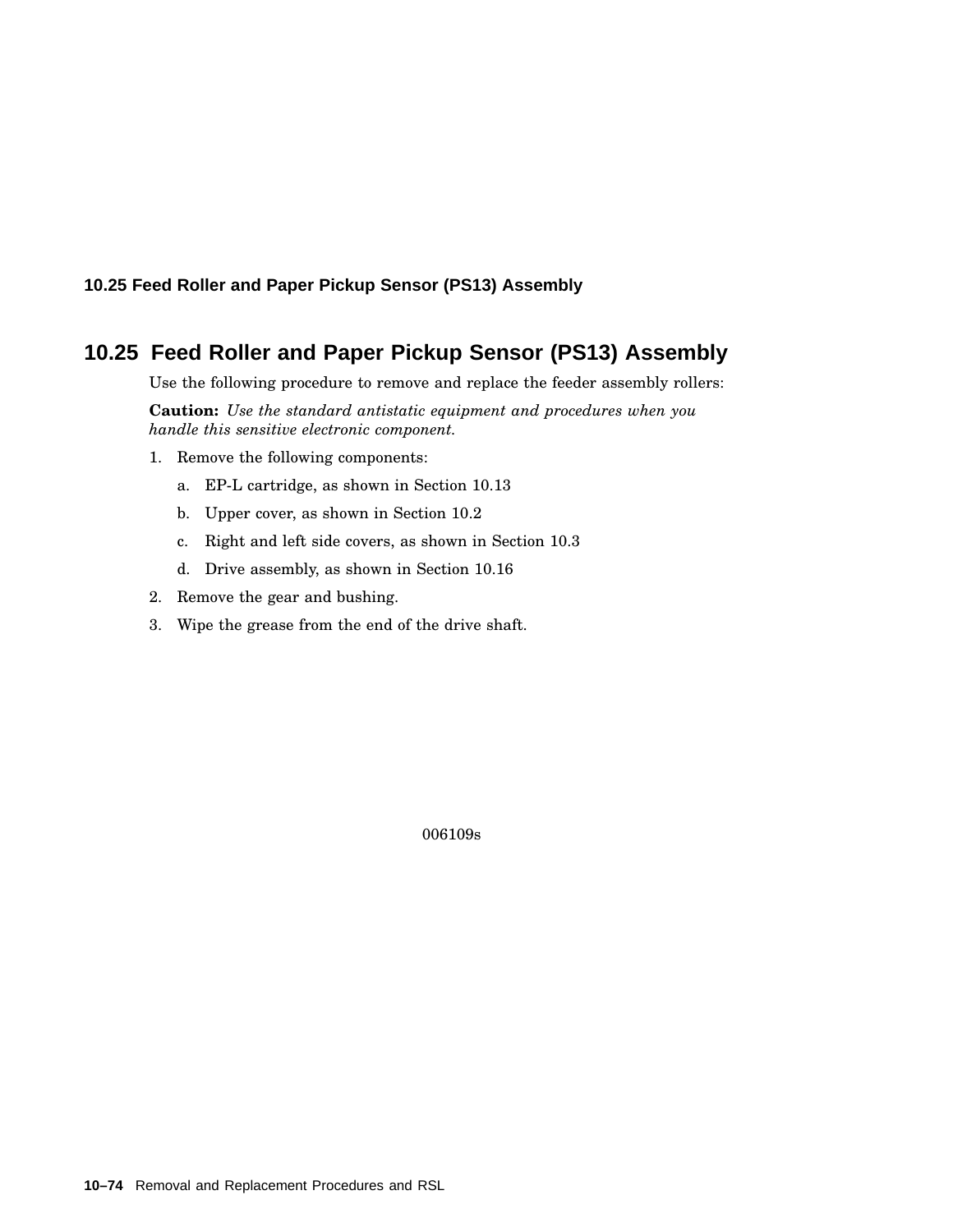## **10.25 Feed Roller and Paper Pickup Sensor (PS13) Assembly**

- 4. Open the sensor cover and unplug the connector  $\bullet$  from the paper pickup sensor.
- 5. Remove the two screws with a short screwdriver.
- 6. Withdraw the feed roller unit through the front of the printer.

006110s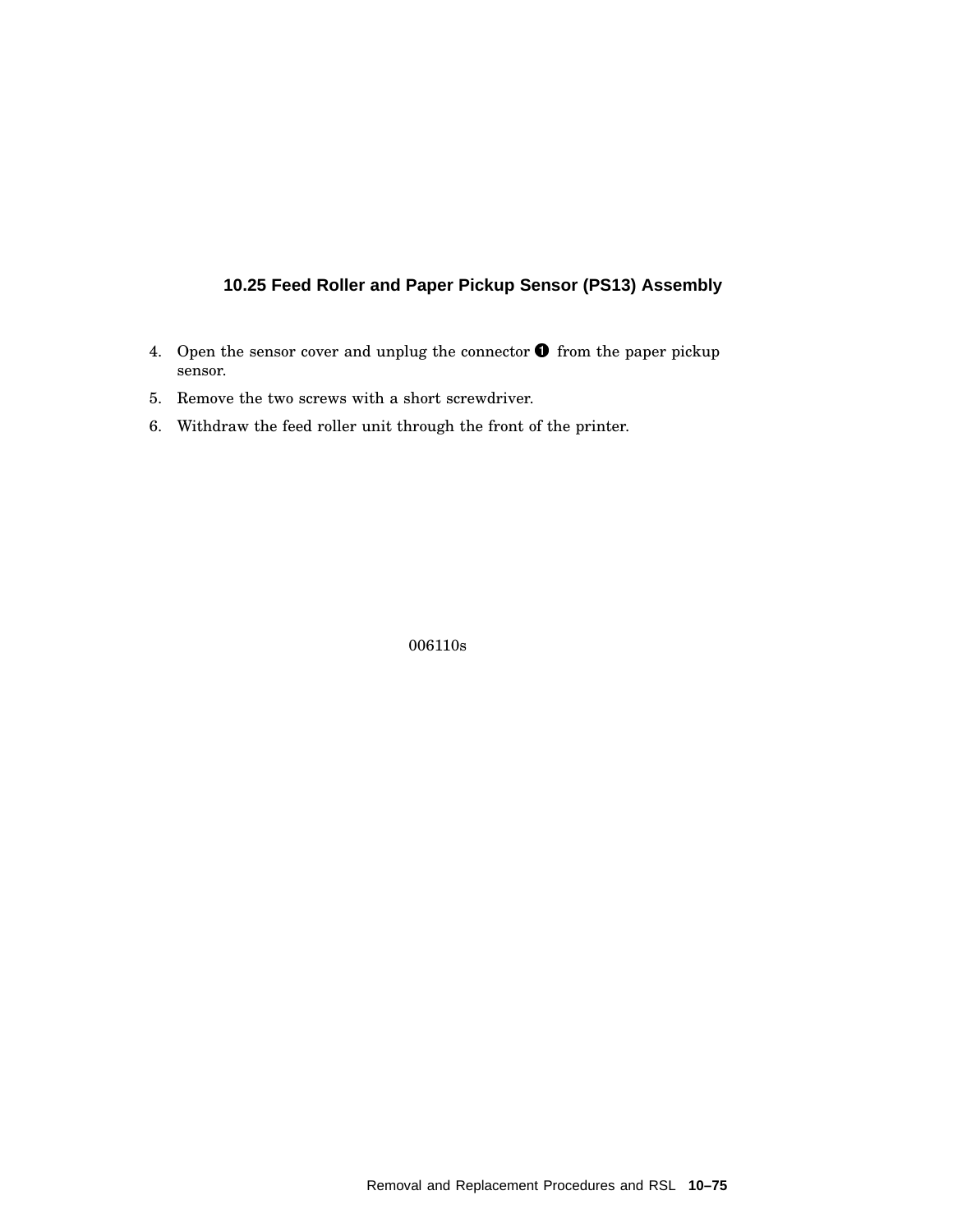# **A General Information**

This appendix contains general information that you may find useful.

# **A.1 Extended Service Messages**

Table A–1 lists all service error messages and gives a brief description of the error. For troubleshooting information, turn to Table 6–5 in Chapter 6.

| <b>Number</b><br><b>Message</b> | <b>Description</b>                                                                                |
|---------------------------------|---------------------------------------------------------------------------------------------------|
| 50 SERVICE                      | Fixing unit malfunction.                                                                          |
| 51 SERVICE                      | The video control board fails to detect the beam detect (BD) signal from<br>the DC control board. |
| 52 SERVICE                      | The scanner motor is not up to speed.                                                             |
| <b>SERVICE</b><br>$53 - 59$     | Not used.                                                                                         |
| 60 SERVICE                      | This is a direct memory access (DMA) error that occurs after you power<br>up the printer.         |
| 61 SERVICE                      | A checksum error was detected in the program and font ROMs.                                       |
| 63 SERVICE                      | DRAM errors were detected after power-up.                                                         |
| 68 SERVICE                      | NVRAM errors were detected after printer power-up.                                                |
| 70 SERVICE                      | Errors were detected in the expansion board RAM.                                                  |
| 71 SERVICE                      | Errors were detected in the S-CPU during power-up.                                                |
| 72 SERVICE                      | A communication error occurred between the S-CPU and M-CPU.                                       |
| 73 SERVICE                      | An error was detected in the S-CPU during operation.                                              |
| 74 SERVICE                      | A power-up error is detected in the M-CPU.                                                        |
|                                 | (continued on next page)                                                                          |

**Table A–1 Service Messages**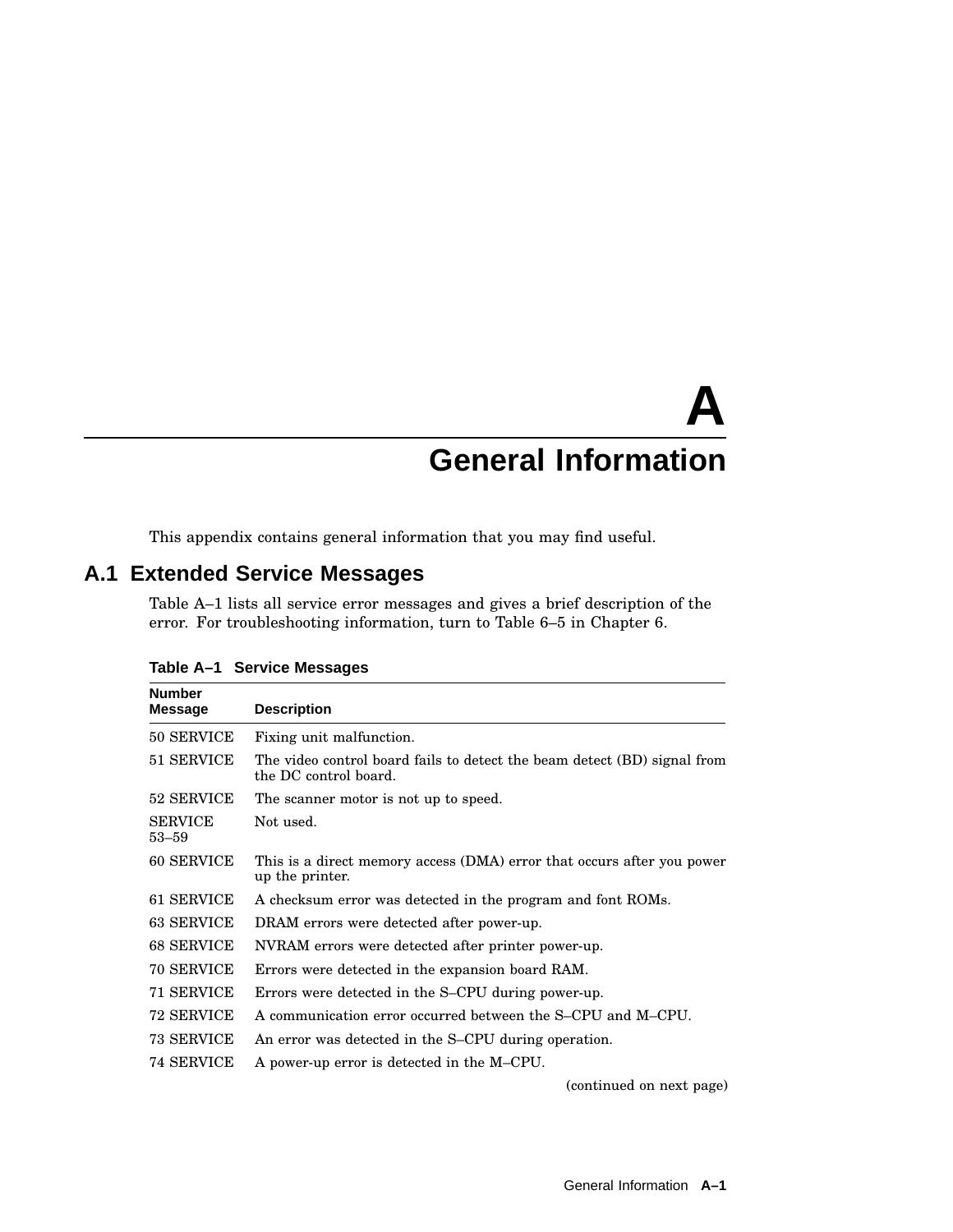#### **A.1 Extended Service Messages**

**Table A–1 (Cont.) Service Messages**

| <b>Number</b><br><b>Message</b> | <b>Description</b>                                                                            |
|---------------------------------|-----------------------------------------------------------------------------------------------|
| 75 SERVICE                      | A signaling or communication problem has occurred between the DC<br>and video control boards. |
| 80 SERVICE                      | No STATUS signal after the COMMAND signal.                                                    |
| 81 SERVICE                      | A COMMAND or STATUS signal parity error is detected.                                          |
| 82 SERVICE                      | Bit 3 of the printer status bit is a 1.                                                       |
| 83 SERVICE                      | Bit 7 of the printer status bit is a 1.                                                       |
| 84 SERVICE                      | This is a time-out error.                                                                     |
| 85 SERVICE                      | This is a time-out error.                                                                     |
| 86 SERVICE                      | An illegal command or status is detected.                                                     |
| 87 SERVICE                      | An incorrect video control board is installed or incorrect data from the<br>DC control board. |
| $A0-FF$<br><b>SERVICE</b>       | Video control board internal error.                                                           |

# **A.2 Macro Numbers**

The macro feature is a selection of the INITIAL menu. Table 2–3 and Section 2.10 provide a brief description of the macro feature. Press Reset to invoke the macro number.

The macro feature allows you to select an environment for local compatibility. It assigns the proper user preference character set, enables/disables the initialization message, and specifies the return response (device identification) when a Device Attributes (DA) request is received. The macro feature is slightly different from other menu features because three parameters (user preference character set, initialization message, and device ID) are *added together* to determine the macro value. The user preference, initialization message, and device ID values cannot be selected independently; they must be added together to form the macro value.

The macro feature allows you to choose the user preference character set appropriate for your application or system. Consult the *Digital ANSI-Compliant Printing Protocol Level 3 Programming Reference Manual* for more information about the user preference sets. Table A–2 lists the user preference character sets and their values.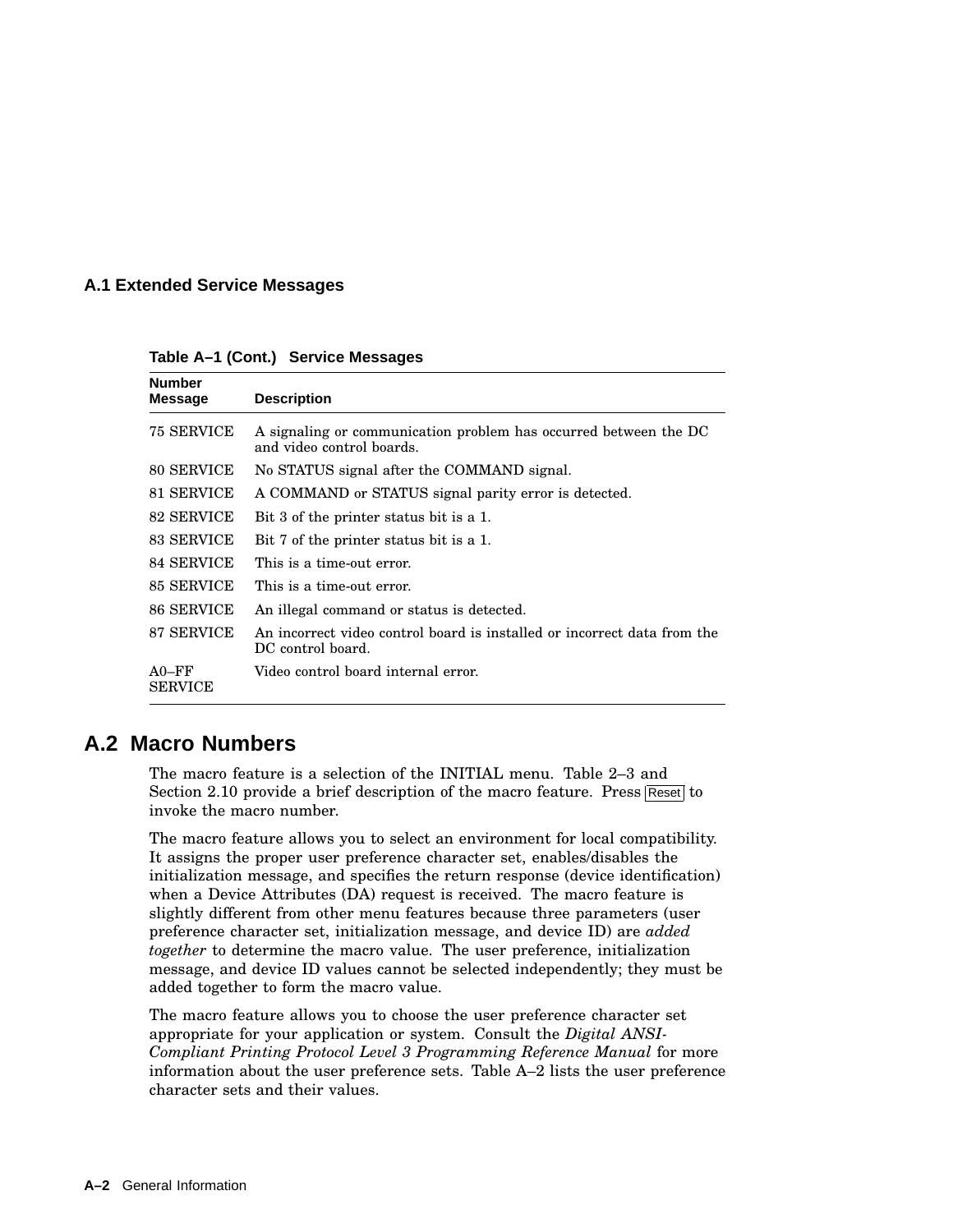#### **A.2 Macro Numbers**

| <b>User Preference</b><br><b>Character Set</b> | Value    |  |
|------------------------------------------------|----------|--|
| DEC Supplemental                               | $00^{1}$ |  |
| ISO Latin-1 Supplemental                       | 10       |  |
| JIS Katakana                                   | 20       |  |
| <b>ISO Latin-Hebrew</b><br>Supplemental        | 30       |  |
| DEC Latin-Hebrew<br>Supplemental               | 40       |  |
| DEC 7-Bit Hebrew                               | 50       |  |
| DEC Technical                                  | 60       |  |
| <sup>1</sup> Factory default setting           |          |  |

**Table A–2 User Preference Character Set**

The initialization message is sent to connected devices (when the printer is powered on or reset from the control panel) to indicate that the printer is reinitializing. This feature is designed for use with future applications and should be set to disable at this time. Consult the *Digital ANSI-compliant Printing Protocol level 3 Programming Supplement* for additional information about this feature.

|  | Table A-3 Initialization Message |  |
|--|----------------------------------|--|
|--|----------------------------------|--|

| <b>Initialization Message</b>        | Value    |  |
|--------------------------------------|----------|--|
| Disabled                             | $00^{1}$ |  |
| Enabled                              | 05       |  |
| <sup>1</sup> Factory default setting |          |  |

The DEClaser 1100 printer can identify itself as a Digital ANSI-compliant level 3 (DEC PPL3) printer, and therefore can be recognized as such by symbiont and terminal drivers that conform to the Digital ANSI-compliant architecture. This identification is also compatible with level 2 devices, since all level 2 sequences are also supported. You can also select an LN03 identification for applications that require the printer to identify itself as an LN03 printer. For example, the DECmate word processing system requires an LN03 device identification. The device identification values are shown in Table A–4.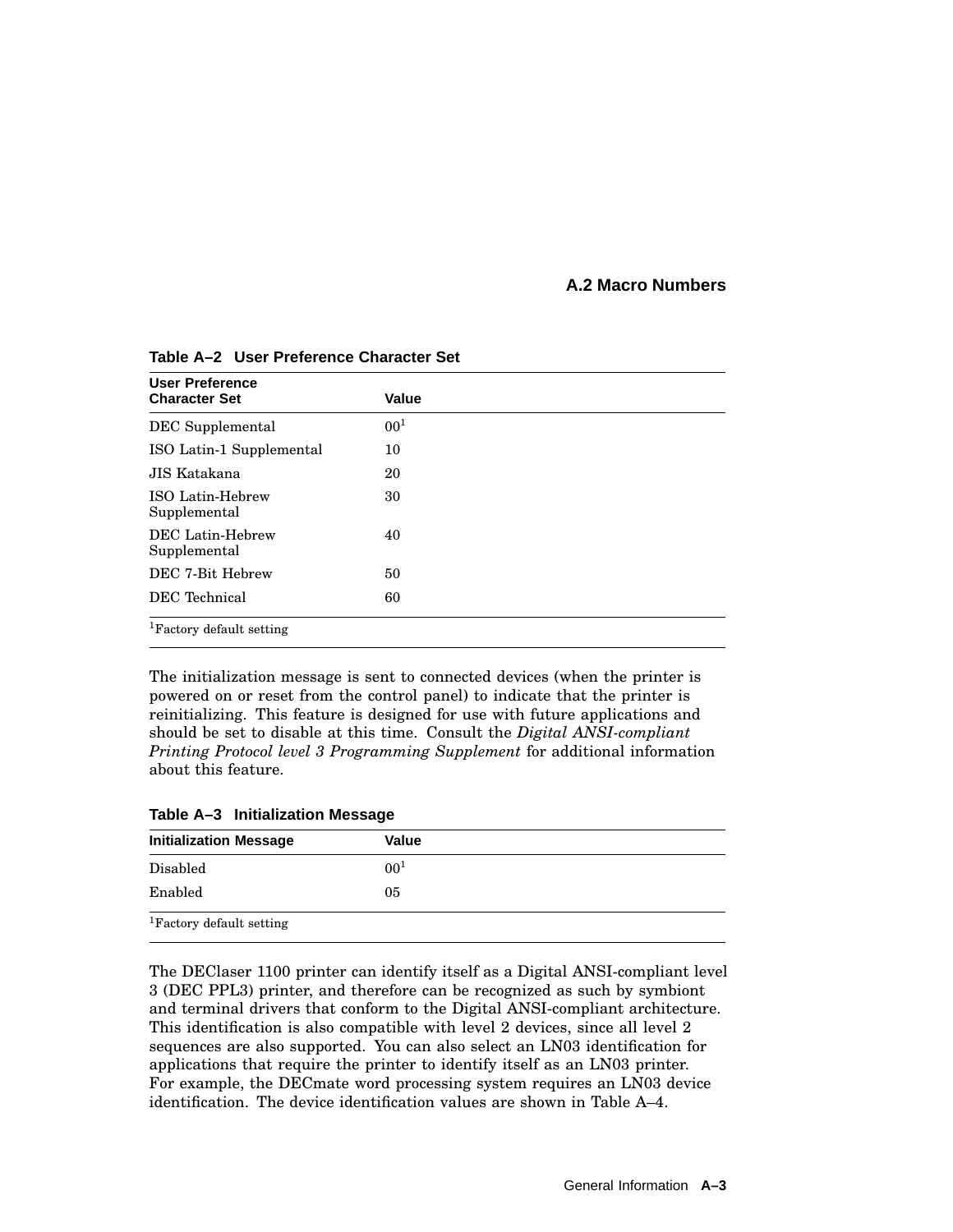#### **A.2 Macro Numbers**

**Table A–4 Device Identification**

| Device ID                                | Value    |
|------------------------------------------|----------|
| Digital ANSI-compliant<br>level 3 device | $00^{1}$ |
| LN03                                     | 01       |
| <sup>1</sup> Factory default setting     |          |

#### **A.2.1 Examples Using the Macro Feature**

The examples in Table A–5 demonstrate how to determine the macro value.

| Table A-5 Macro Feature Examples |  |  |
|----------------------------------|--|--|
|                                  |  |  |

| <b>Character Set</b><br>and Value |     | <b>Initialization</b><br><b>Message</b><br>and Value |     | Device ID<br>and Value |     | <b>Macro</b><br>Value |
|-----------------------------------|-----|------------------------------------------------------|-----|------------------------|-----|-----------------------|
| DEC 7-Bit Hebrew (50)             |     | Disabled (00)                                        | $+$ | Level 3<br>(00)        | $=$ | 50                    |
| DEC Technical (60)                | $+$ | Disabled (00)                                        | $+$ | Level 3<br>(00)        | $=$ | 60                    |
| DEC Supplemental (00)             |     | Disabled (00)                                        |     | LN03(01)               |     | 01                    |

## **A.3 Interface Interconnections**

The DEClaser 1100 printer can connect to a host system through the 8-bit parallel bus or through the serial connector. The term "port" is commonly used when referring to the physical connector or to the software connection. You select a port through the I/F (interface) display.

#### **A.3.1 Parallel Port**

The parallel port uses a Centronics interface protocol and a 36-pin connector. Table A–6 gives the pin numbers, signal names, and signal direction.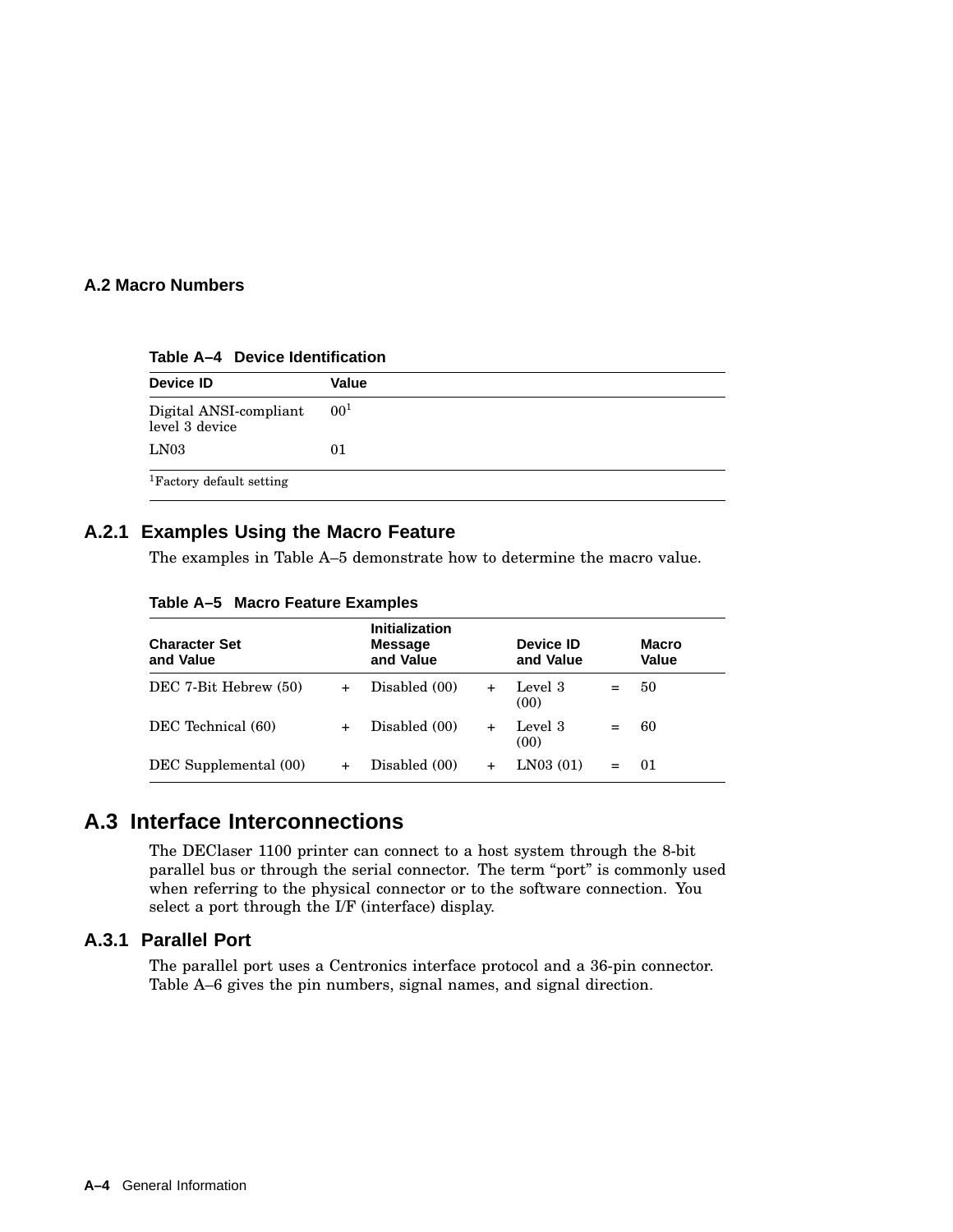| Pin<br><b>Number</b>    | <b>Signal</b>      | <b>Direction</b>       |  |
|-------------------------|--------------------|------------------------|--|
| $\mathbf{1}$            | DataStroke         | In                     |  |
| $\sqrt{2}$              | Data 1             | In                     |  |
| 3                       | Data 2             | In                     |  |
| $\overline{\mathbf{4}}$ | Data 3             | In                     |  |
| 5                       | Data 4             | In                     |  |
| $\boldsymbol{6}$        | Data 5             | $\mathop{\mathrm{In}}$ |  |
| 7                       | Data 6             | In                     |  |
| $\,8\,$                 | Data 7             | In                     |  |
| 9                       | Data 8             | In                     |  |
| 10                      | $\overline{ACK}$   | Out                    |  |
| 11                      | <b>Busy</b>        | Out                    |  |
| $12\,$                  | Call (PE)          | Out                    |  |
| 13                      | Select             | Out                    |  |
| $14 - 15$               | Not connected      |                        |  |
| 16                      | Logic ground       |                        |  |
| 17                      | Chassis ground     |                        |  |
| 18                      | 5 volts            | Out                    |  |
| $19 - 29$               | Ground             |                        |  |
| 30                      | InputPrimeRet      | Out                    |  |
| 31                      | InputPrime         | $\mathop{\mathrm{In}}$ |  |
| 32                      | $\overline{Fault}$ | Out                    |  |
| $33\,$                  | Aux out $1^1$      |                        |  |
| 34                      | Not connected      |                        |  |
| $35\,$                  | Aux Out $2^1$      |                        |  |
| 36                      | Not connected      |                        |  |

**Table A–6 DEClaser 1100 Parallel Interface Pin Assignment**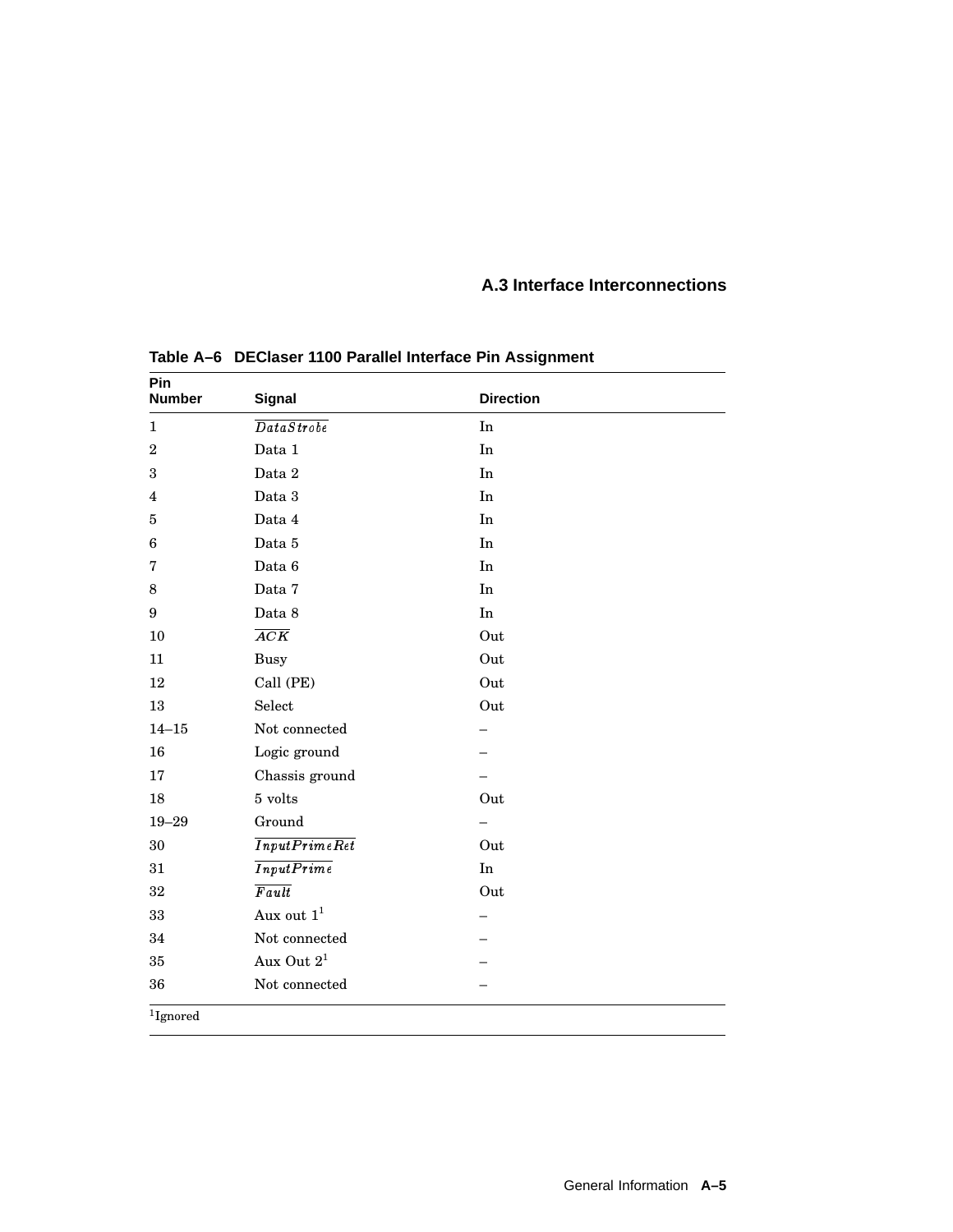| Pin            | Signal                 | <b>Direction</b> |
|----------------|------------------------|------------------|
| $\mathbf{1}$   | DataStroke             | In               |
| $\overline{2}$ | Data 0                 | In               |
| 3              | Data 1                 | $\rm{In}$        |
| 4              | Data 2                 | In               |
| 5              | Data 3                 | In               |
| 6              | Data 4                 | In               |
| 7              | Data 5                 | In               |
| 8              | Data 6                 | In               |
| 9              | Data 7                 | $\rm{In}$        |
| 10             | $\overline{ACK}$       | Out              |
| 11             | <b>Busy</b>            | Out              |
| 12             | Call (PE)              | Out              |
| 13             | Select                 | Out              |
| 14-15          | Not Connected          | None             |
| 16             | 0 Volts (Logic Ground) | None             |
| 17             | Chassis Ground         | None             |
| 18             | $+5$ Volts             | Out              |
| 19-30          | Ground                 | None             |
| 31             | InputPrime             | In               |
| 32             | $\overline{Fault}$     | Out              |
| 33             | Ground                 | None             |
| 34-36          | Not Connected          | None             |

**Table A–7 DEClaser 1152 Parallel Interface Pin Assignments**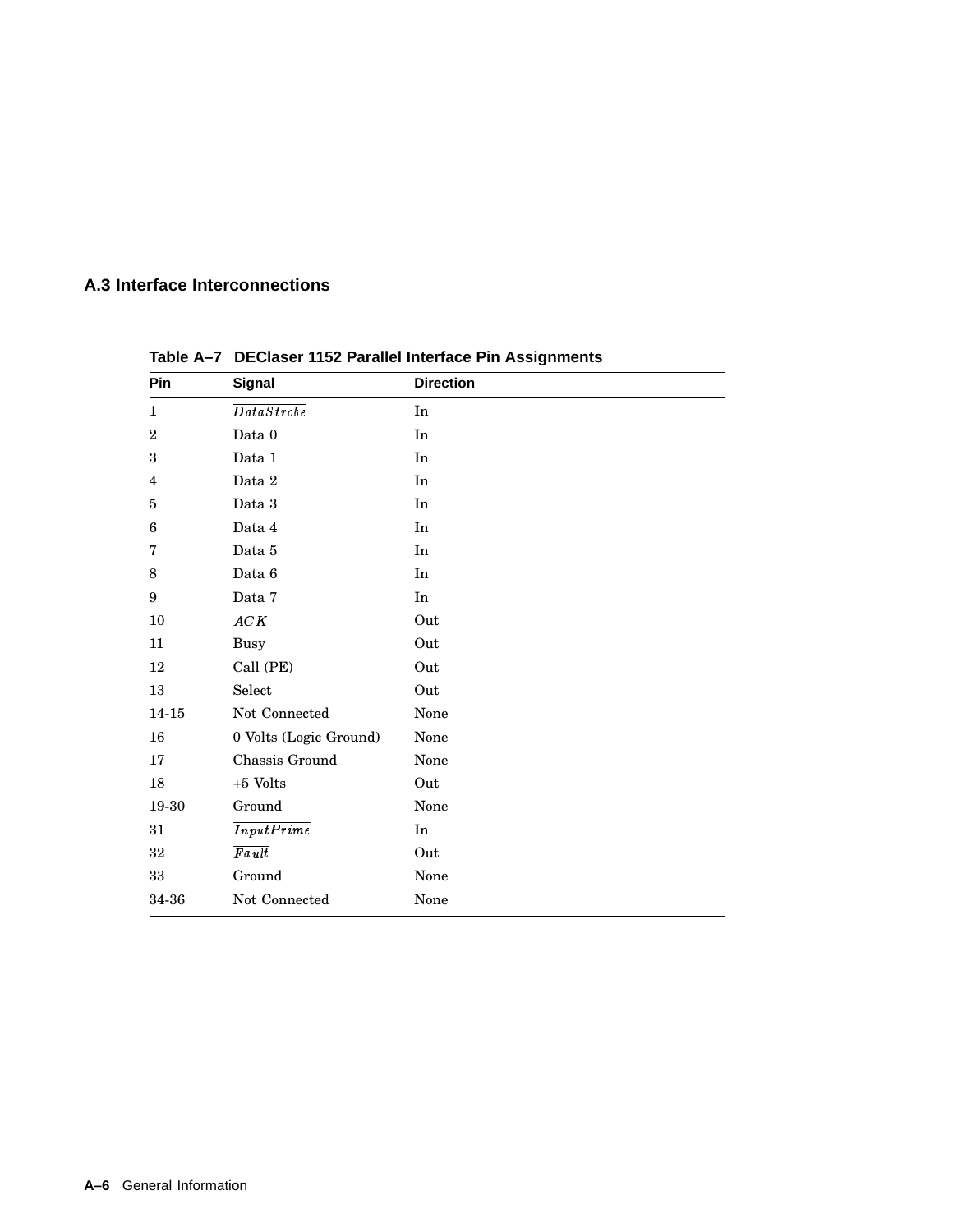#### **A.3.2 Serial Port**

The serial port is EIA–232–D (RS232C) compatible and connects through a 25 pin connector. Table A–8 lists the pin numbers, signal names, signal direction, and wiring connections inside a null modem cable. Pin numbers that are not mentioned are not used.

**Note:** *The pin out information presented here refers to equipment manufactured by Digital only. For connection to other equipment, consult the manufacturer's documentation.*

| Pin            | <b>Name</b>               | Signal<br><b>Direction</b> | <b>Host Pin</b><br><b>Null Modem</b> |
|----------------|---------------------------|----------------------------|--------------------------------------|
| 1              | Frame Ground (FG)         | Not directional            | Not applicable                       |
| $\overline{2}$ | Transmit Data (TD)        | To host system             | Pin <sub>3</sub>                     |
| 3              | Receive Data (RD)         | From host system           | Pin <sub>2</sub>                     |
| $\overline{4}$ | Request To Send (RTS)     | To host system             | 5                                    |
| 6              | Data Set Ready (DSR)      | From host system           | 20                                   |
| 7              | Signal Ground (SG)        | Not directional            | Not applicable                       |
| 20             | Data Terminal Ready (DTR) | To host system             | 6                                    |

**Table A–8 DEClaser 1100 Serial Interface**

**Table A–9 DEClaser 1152 Serial Interface**

| Pin            | Signal              | <b>Direction</b> |
|----------------|---------------------|------------------|
| $\mathbf{1}$   | Not Used            | None             |
| $\mathbf{2}$   | Transmit Data       | Out              |
| 3              | Receive Data        | In               |
| $\overline{4}$ | Request to Send     | Out              |
| 5              | Clear To Send       | In               |
| 6              | Data Set Ready      | In               |
| 7              | Signal Ground       | None             |
| 8-19           | Not Used            | None             |
| 20             | Data Terminal Ready | Out              |
| 21-25          | Not Used            | None             |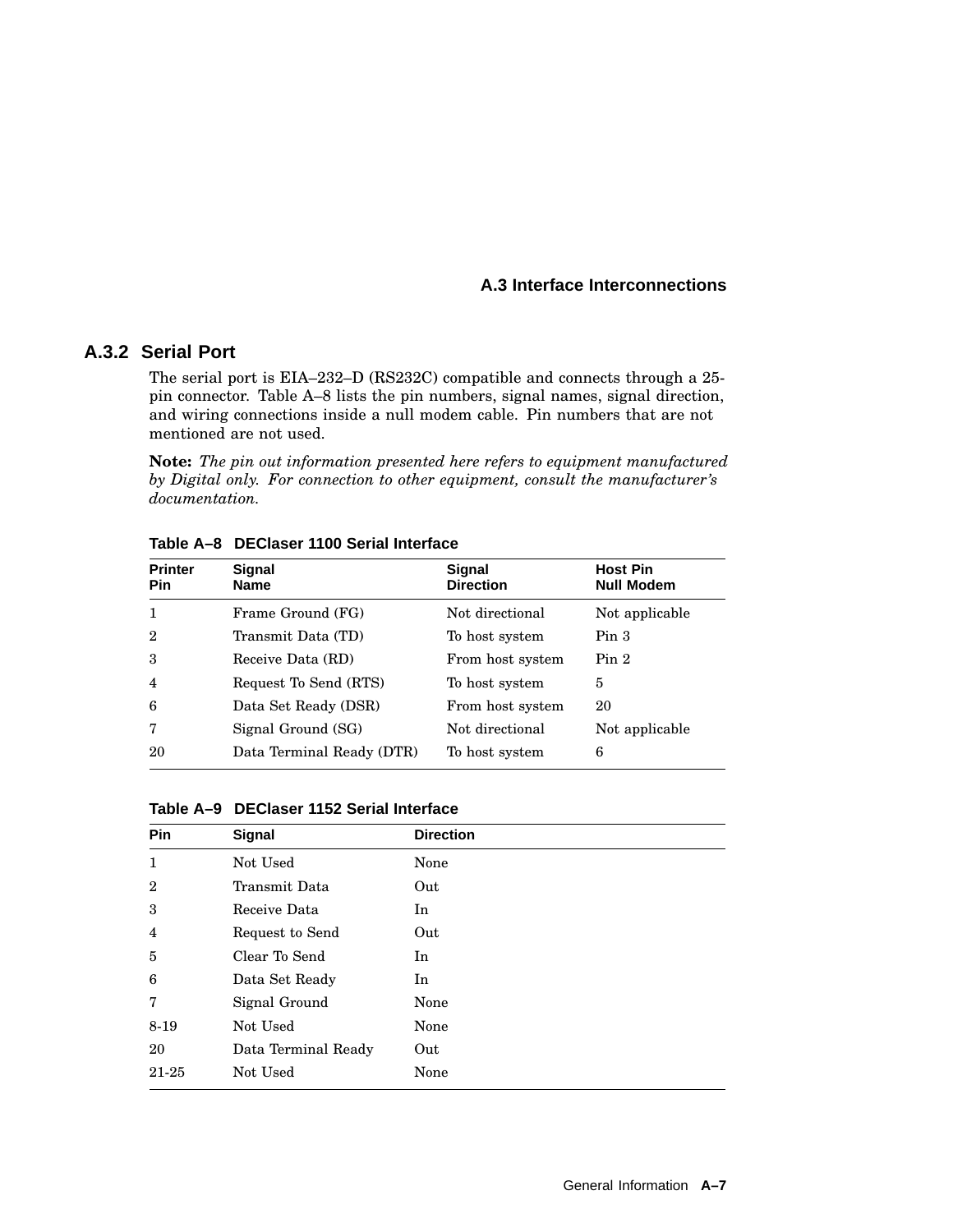#### **A.3.3 DEClaser 1100 Video Port**

Table A–10 gives the pin assignment, direction of travel, and signal names of the 37-pin video connector. The information complies with Canon's LBP–LX video interface specification.

| Pin            |                          | <b>Signal</b>     | Pin |                          | Signal            |
|----------------|--------------------------|-------------------|-----|--------------------------|-------------------|
| $\mathbf{1}$   |                          | Reserved          | 20  | $\overline{\phantom{a}}$ | Reserved          |
| $\overline{2}$ | $\leftarrow P$           | $\overline{BD}$   | 21  | $\overline{\phantom{a}}$ | <b>BD</b>         |
| 3              | $\leftarrow P$           | <b>PPRDY</b>      | 22  |                          | Ground return     |
| 4              | $\leftarrow P$           | $\overline{RDY}$  | 23  |                          | Ground return     |
| 5              | $\Leftarrow$ P           | $\overline{TOP}$  | 24  |                          | Ground return     |
| 6              | $\Leftarrow$ P           | $\overline{SSS}$  | 25  |                          | Ground return     |
| 7              | $C \leftrightarrow P$    | $\overline{SC}$   | 26  |                          | Ground return     |
| 8              | $C \leftrightarrow P$    | SCLK              | 27  | $\overline{\phantom{a}}$ | Ground return     |
| 9              | $C \Rightarrow$          | $\overline{CBSY}$ | 28  |                          | Ground return     |
| 10             | $C \Rightarrow$          | $\overline{PRNT}$ | 29  |                          | Ground return     |
| 11             |                          | Reserved          | 30  |                          | Ground return     |
| 12             | $C \Rightarrow$          | <b>CPRDY</b>      | 31  |                          | Ground return     |
| 13             | $C \Rightarrow$          | $\overline{VDO}$  | 32  |                          | <b>VDO</b>        |
| 14             | $\overline{a}$           | Reserved          | 33  |                          | Reserved          |
| 15             | $\overline{\phantom{a}}$ | Reserved          | 34  | $\overline{\phantom{a}}$ | Reserved          |
| 16             | $\overline{a}$           | Reserved          | 35  |                          | Reserved          |
| 17             |                          | Reserved          | 36  |                          | Reserved          |
| 18             |                          | Reserved          | 37  | $C \Rightarrow$          | $\overline{PRFD}$ |
| 19             |                          | Reserved          |     |                          |                   |

**Table A–10 DEClaser 1100 Video Interface Pin Assignments**

 $\Leftarrow$ P Signal travels from the printer to controller.

 $C\!\!\Rightarrow$  Signal travels from the controller to printer.

 $C \Leftrightarrow P$  Signal is bidirectional.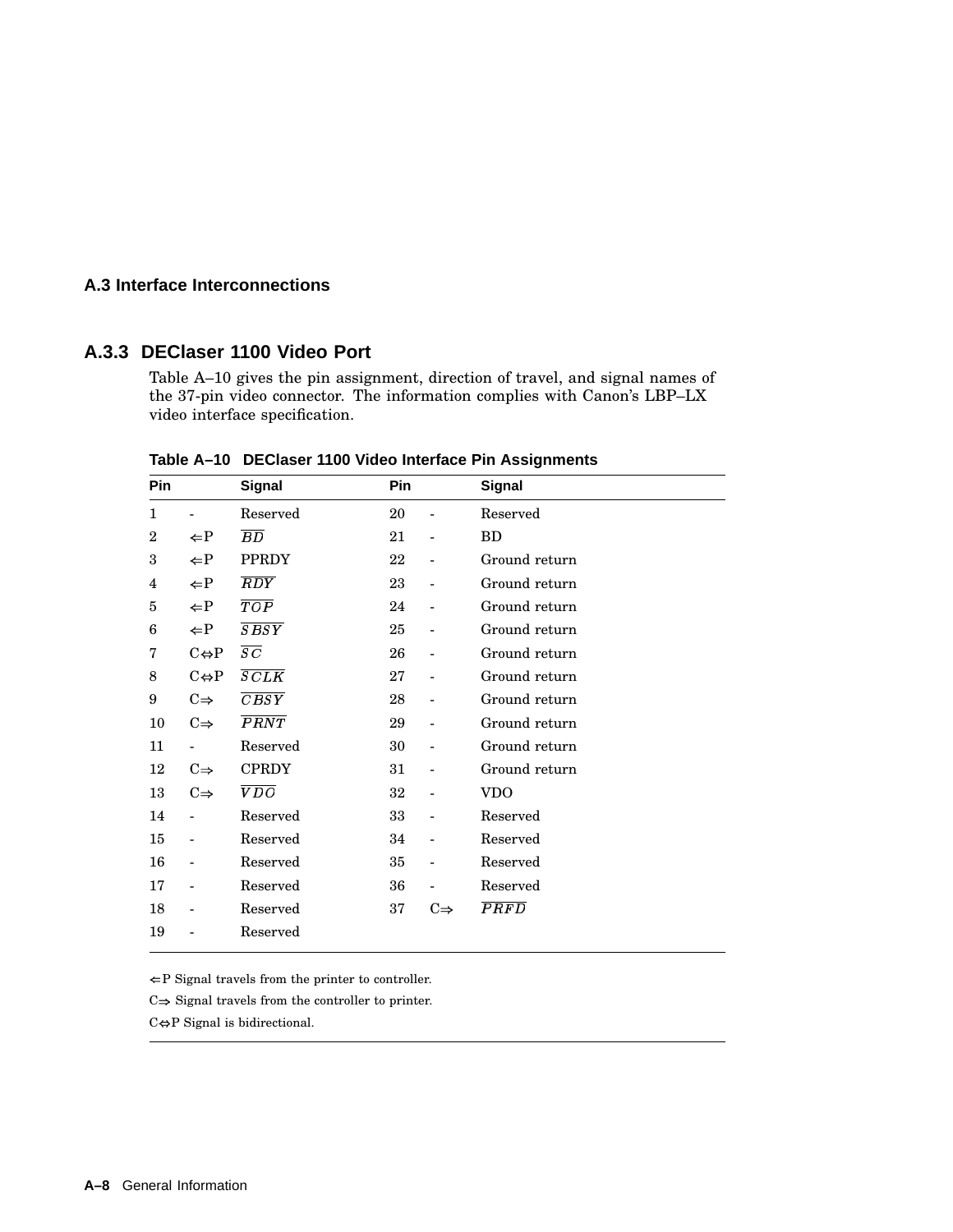#### **A.3.4 DEClaser 1152 LocalTalk Interface Specifications**

Table A–11 lists the pin signals for the LocalTalk interface connector.

| Signal                         | <b>Direction</b> |
|--------------------------------|------------------|
| Unused                         | None             |
| Input handshake/external clock | In               |
| Transmit Data (-)              | Out              |
| Ground                         | None             |
| Receive Data (-)               | In               |
| Transmit Data $(+)$            | Out              |
| Unused                         | None             |
| Receive Data $(+)$             | In               |
|                                |                  |

**Table A–11 DEClaser 1152 LocalTalk Interface Pin Assignments**

#### **A.3.5 DEC423 Interface Specifications**

Table A–12 lists the pin signals for the DEC423 interface connector.

**NOTE:** *Using DEC423 interface on the DEClaser 1100 printer requires adaptor H–8571–E.*

**Table A–12 DEC423 Interface Pin Assignments**

| Pin            | Signal              | <b>Direction</b> |
|----------------|---------------------|------------------|
| $\mathbf{1}$   | Data Terminal Ready | Out              |
| $\overline{2}$ | Transmit Data       | Out              |
| 3              | Ground              | None             |
| $\overline{4}$ | Common              | In               |
| 5              | Receive Data        | In               |
| 6              | Data Set Ready      | In               |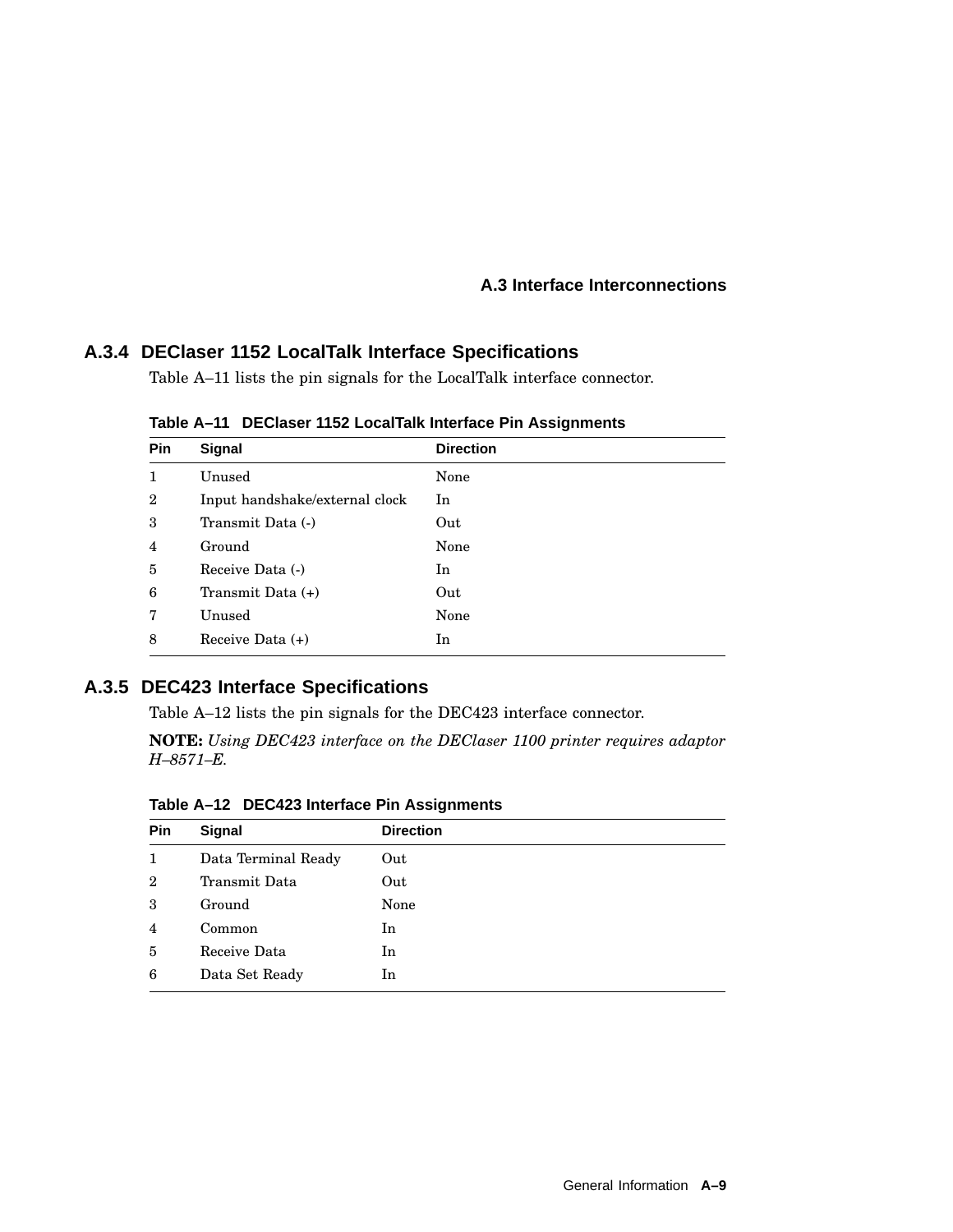#### **A.4 Interface Cables and Adapters**

# **A.4 Interface Cables and Adapters**

Table A–13 lists the cables and adapters you need to connect equipment manufactured by Digital to the DEClaser 1100 and DEClaser 1152 printers. These cables and adapters may not work when connected to equipment made by other computer or peripherals manufacturers.

| <b>System</b><br>or Connector                                                                                | Cable<br>or Printer Adapters                                     |  |
|--------------------------------------------------------------------------------------------------------------|------------------------------------------------------------------|--|
| 25-Pin Plug Connector                                                                                        |                                                                  |  |
| VAXStation 3200/3500<br>VT100 Series<br>DECserver 200/MC (DSRVB-AA)<br>CPU RS232 Ports                       | $H8571-A (25-pin-to-MMJ)$<br>BC16E <sup>1</sup><br>$H8571 - E^1$ |  |
| 9-Pin Plug Devices (DEC)                                                                                     |                                                                  |  |
| VT200 Series<br><b>DEC</b> mate<br>PRO Series<br>VAXStation 2000                                             | $H8571-B$ (9-pin-to-MMJ)<br>BC16E <sup>1</sup><br>$H8571 - E^1$  |  |
| <b>DEC423 (MMJ)</b><br><b>Serial Devices</b>                                                                 |                                                                  |  |
| VAXmate<br>MicroVAX 2000<br>DECserver 300<br>DECserver 200/DL (DSRVB-BA)<br>VT300 Series<br>CPU DEC423 Ports | BC16E <sup>1</sup><br>$H8571 - E^1$                              |  |
| <b>25-Pin Socket Devices</b>                                                                                 |                                                                  |  |
| Rainbow<br>Digital Modems                                                                                    | H8571-D<br>BC16E <sup>1</sup><br>$H8571 - E^1$                   |  |

**Table A–13 DEClaser 1100 Cables and Adapters**

(continued on next page)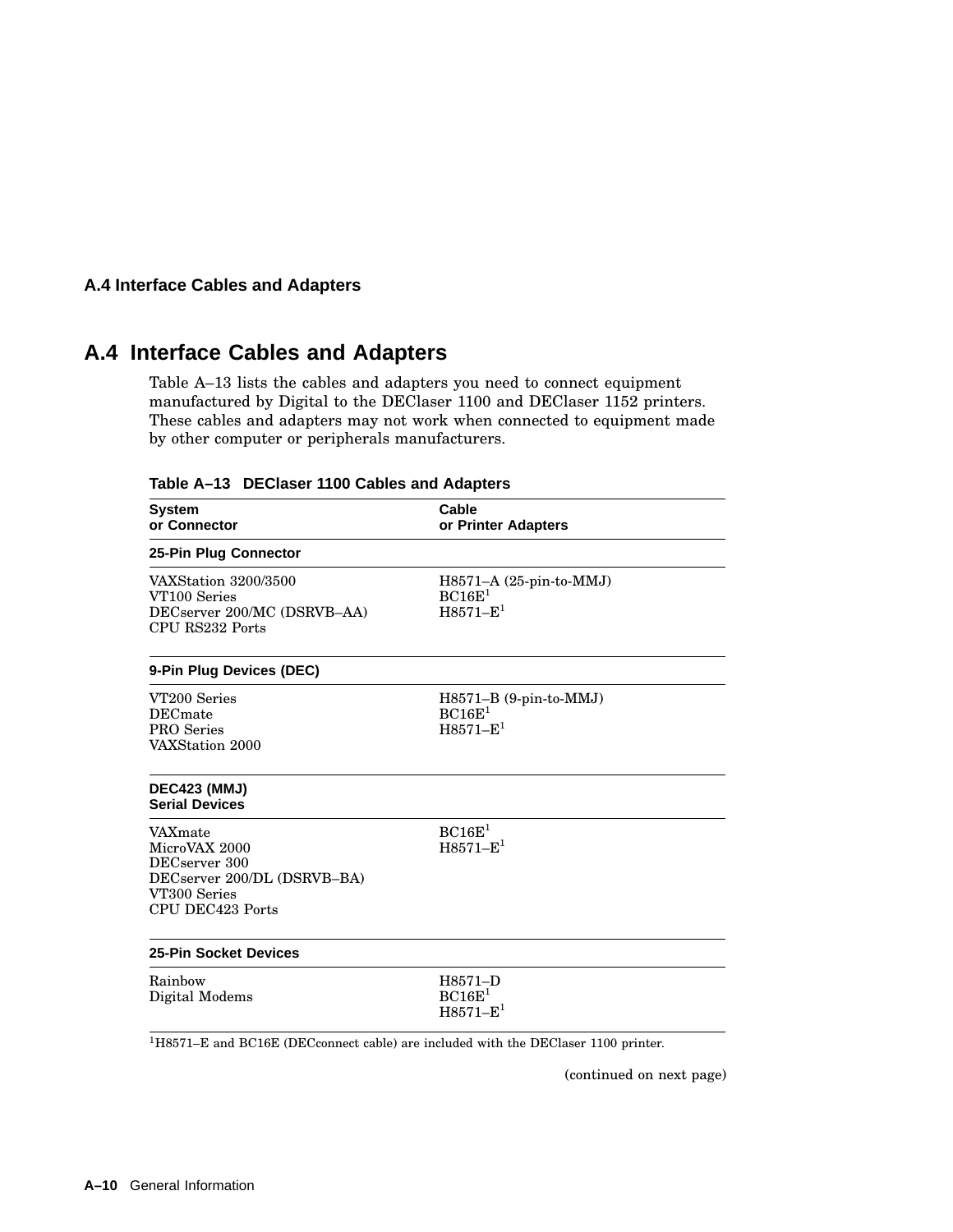# **A.4 Interface Cables and Adapters**

| <b>System</b><br>or Connector                                  | Cable<br>or Printer Adapters                                                                                                                                     |  |
|----------------------------------------------------------------|------------------------------------------------------------------------------------------------------------------------------------------------------------------|--|
| 9-Pin Plug Devices<br>(IBM PC/AT Type)                         |                                                                                                                                                                  |  |
| DECstation 210, 212<br>DECstation 316, 320<br><b>IBM PC/AT</b> | $H8571 - J$<br>BC16E <sup>1</sup><br>$H8571 - E^1$<br>Use data transmit ready (DTR) flow<br>control. Refer to the DEClaser 1100 Printer<br>Operator's Guide.     |  |
| <b>European DECstations</b><br><b>Serial Port</b>              |                                                                                                                                                                  |  |
| 200 Series                                                     | $12-27591-01$ Extended cable<br>H8571-A<br>BC16E <sup>1</sup><br>$H8571 - E^1$                                                                                   |  |
| 300, 350 Series                                                | H8571-A<br>BC16E <sup>1</sup><br>$H8571 - E^1$                                                                                                                   |  |
| <b>European DECstations</b><br><b>Parallel Port</b>            |                                                                                                                                                                  |  |
| 200, 300, 350 Series                                           | BC19M-10                                                                                                                                                         |  |
| <b>Existing Cable</b>                                          |                                                                                                                                                                  |  |
| BC22D cable (already installed)                                | H8571-C<br>BC16E <sup>1</sup><br>$H8571-E^1$<br>The combination of the H8571–C adapter,<br>the BC16E cable, and the H8571-E acts as<br>a straight-through cable. |  |
|                                                                | $1H8571-E$ and BC16E (DEC connect cable) are included with the DEC laser 1100 printer.                                                                           |  |

## **Table A–13 (Cont.) DEClaser 1100 Cables and Adapters**

General Information **A–11**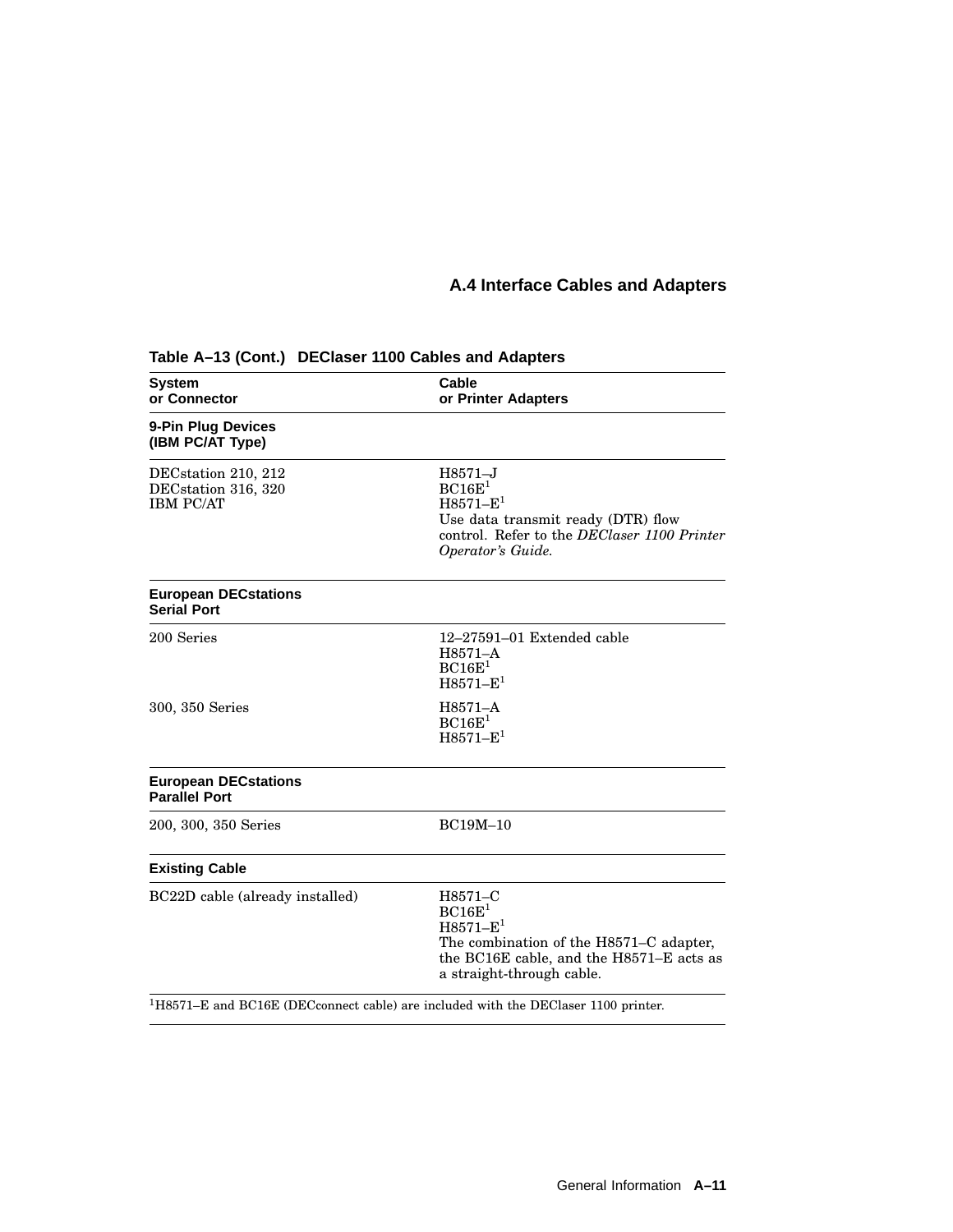# **A.4 Interface Cables and Adapters**

| Host                                                                      | <b>Interfaces</b><br><b>DEC423</b>   | <b>EIA-232</b> | <b>Parallel</b> | <b>LocalTalk</b>            |
|---------------------------------------------------------------------------|--------------------------------------|----------------|-----------------|-----------------------------|
| DEC <sub>station</sub> 3xx<br>DEC <sub>station</sub> 4xx<br><b>IBM PC</b> | H8571-J<br>and<br>BC16E <sup>1</sup> | BC22D          | <b>BC19M-10</b> | N/A                         |
| <b>DEC</b> station<br>VAXstation                                          | BC16E <sup>1</sup>                   | N/A            | N/A             | N/A                         |
| Macintosh                                                                 | N/A                                  | N/A            | N/A             | Apple Part<br>Number: M2068 |
| <b>DECserver</b><br>$90L+$<br>LATprint                                    | BC16E <sup>1</sup>                   | N/A            | N/A             | N/A                         |
| VT3xx<br>VT4xx                                                            | BC16E <sup>1</sup>                   | N/A            | N/A             | N/A                         |
| VT2xx                                                                     | H8571-J<br>and<br>BC16E <sup>1</sup> | N/A            | N/A             | N/A                         |

**Table A–14 DEClaser 1152 Printer Cables and Adapters**

 $^{\rm 1}$  This interface cable comes with the DEClaser printer.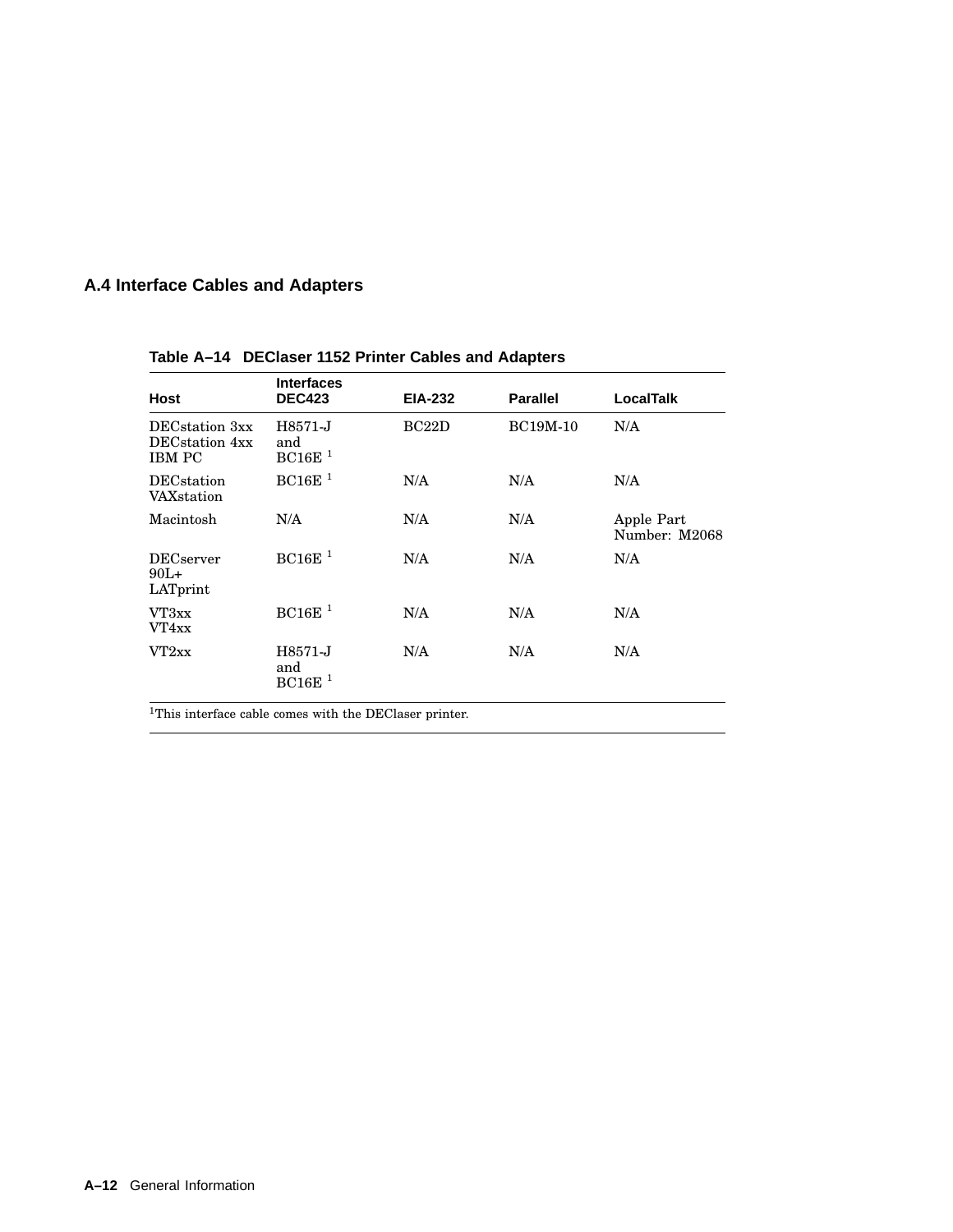# **B**

# **DEClaser 1100 Series Printers Specifications**

This appendix gives general specifications for the media and operation of the DEClaser 1100 series printers.

## **B.1 Print Media**

The types of print media described in this section are paper, labels, transparencies, and envelopes. For additional information about print media, consult the *Digital Laser Printers Guide to Paper and Other Media*, available from DECdirect.

#### **B.1.1 Paper Handling and Storage**

Even if the customer is using paper that meets all specifications, improper handling and storage can alter paper quality and printer performance. Paper jams, misfeeding, and image defects are directly traceable to the mishandling and improper storage of paper.

#### **Paper Handling**

Be aware of the following considerations when handling paper:

- Load the cassette to its proper capacity rather than adding small amounts at a time.
- When you unwrap a new package of paper, discard the top and bottom sheets, as they tend to absorb more humidity from the surrounding environment.
- Load the paper with the top side up in the cassette. On most paper packages, an arrow indicates the top side of the paper.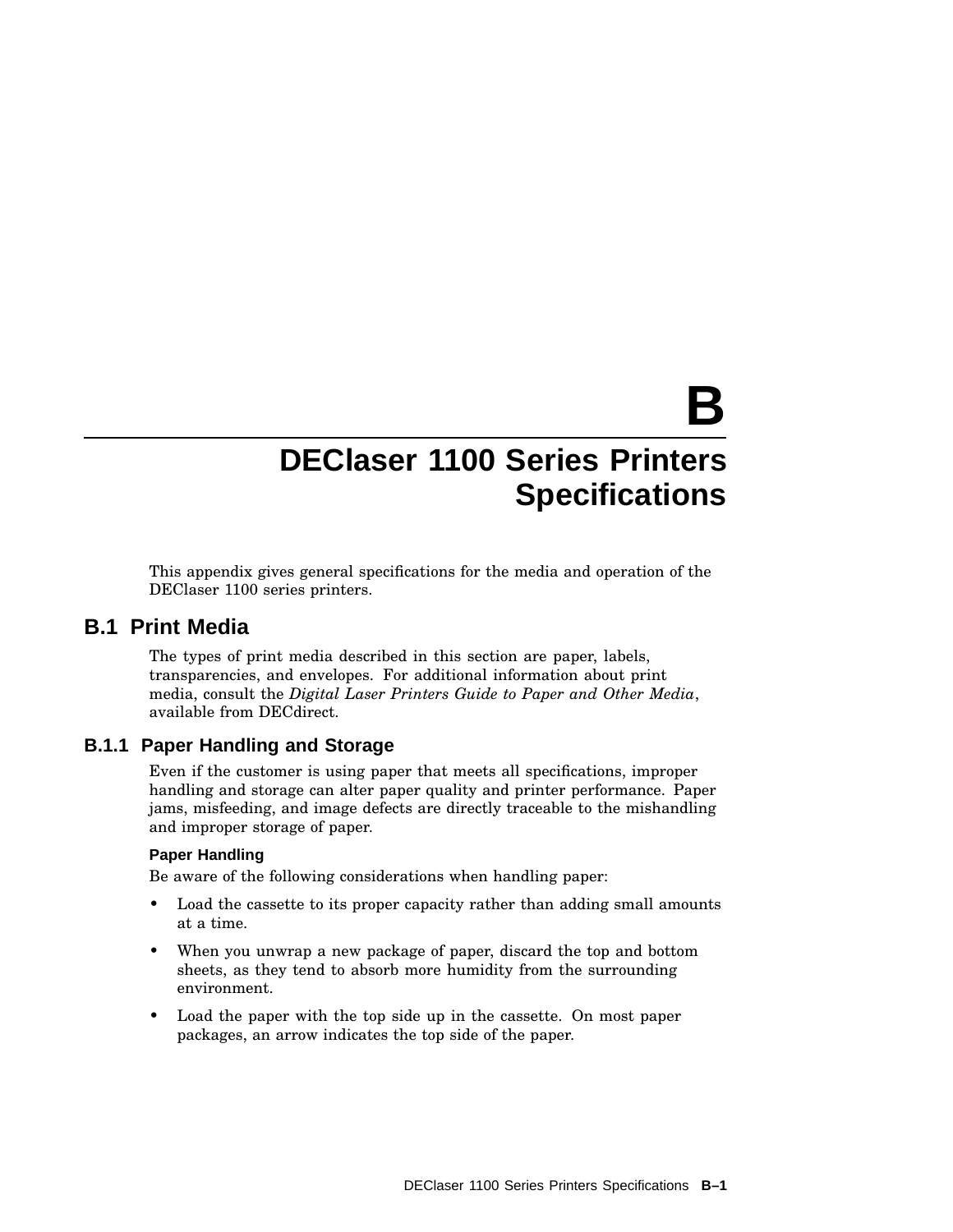#### **B.1 Print Media**

#### **Paper Storage**

Be aware of the following considerations when storing paper:

- Do not unwrap paper until you are ready to load the cassette. The wrapping protects the paper against humidity.
- Do not store paper directly on the floor because floors are generally very damp.
- Lay paper on a flat surface to prevent in-ream paper curl.

#### **B.1.2 Available Standard Size Cassettes**

Table B–1 lists cassettes that are available for use in the DEClaser 1100 series printers.

| Table B–1   Available Cassettes |  |  |
|---------------------------------|--|--|
|---------------------------------|--|--|

| <b>Paper Size</b> | <b>Dimensions</b>                                              |
|-------------------|----------------------------------------------------------------|
| A <sub>4</sub>    | $8.27$ in x 11.69 in $(210 \text{ mm} \times 297 \text{ mm})$  |
| Executive         | 7.25 in x 10.5 in $(184.1 \text{ mm} \times 266.7 \text{ mm})$ |
| Letter            | $8.5$ in x 11.0 in $(215.9$ mm x 279.4 mm)                     |
| Legal             | $8.5$ in x 14.0 in $(215.9$ mm x 355.6 mm)                     |
| Envelopes         | Envelope size is variable. See Section B.1.3.                  |

Table B–2 lists the technical specifications of paper that is acceptable for use in the DEClaser 1100 printers.

| Table B-2 Paper Specifications |  |
|--------------------------------|--|
|--------------------------------|--|

| Category                     | <b>Specification</b>                                                                           |
|------------------------------|------------------------------------------------------------------------------------------------|
| Paper weight: plain<br>paper | 60 g/m <sup>2</sup> to 105 g/m <sup>2</sup> basis weight<br>(16 lb to 28 lb)                   |
| Paper weight: envelopes      | 60 g/m <sup>2</sup> to 90 g/m <sup>2</sup> basis weight<br>$(16 \text{ lb to } 24 \text{ lb})$ |
| Moisture content             | $5\%$ to $8\%$                                                                                 |
| Smoothness                   | 100–300 Sheffield                                                                              |
| <b>Brightness</b>            | 84% minimum recommended                                                                        |
| Heat tolerance               | $150^{\circ}$ C (302 $^{\circ}$ F) for 0.1 second                                              |
| Cotton (rag) content         | $25\%$ maximum                                                                                 |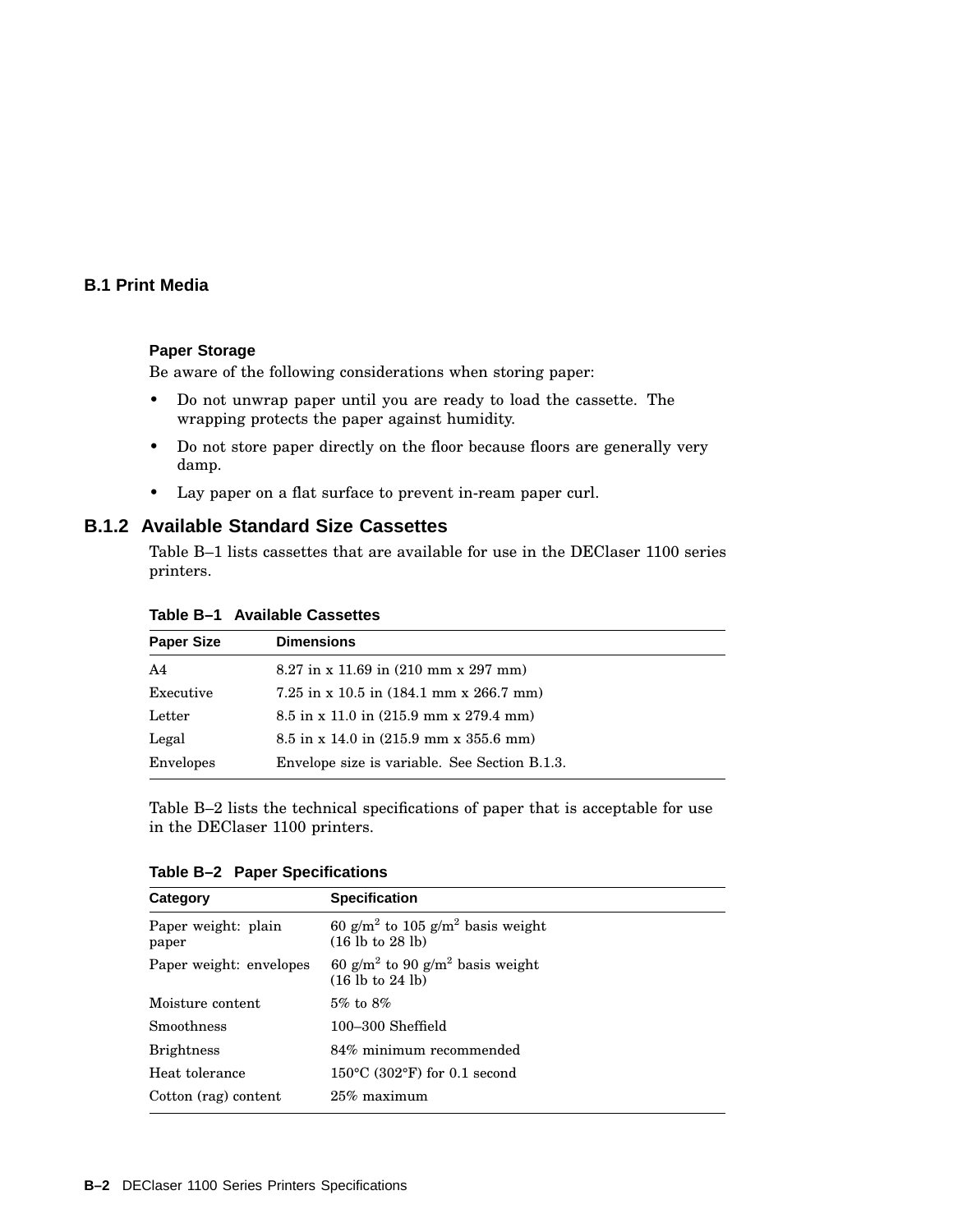#### **B.1 Print Media**

#### **Special Considerations When Printing on Paper**

Use caution when you print on the following types of papers:

- The ink from some printed papers, such as those with a company letterhead, can cause smearing and, in some extreme cases, can damage the fixing unit heat roller.
- Some colored papers use an applied coating of ink or other coloring agent. The coating can come off and contaminate the fixing unit rollers.
- Do not use thermal papers.
- Do not use carbon papers.

**Caution:** *Print test samples of the paper before you use it for the first time. This is particularly important when using chemically treated or coated paper, such as printed forms or colored paper. The inks and pigments used on these papers must also be able to withstand the high heat and pressure of the fixing unit. Consider also the heat limitations of transparencies and of the glues used on envelopes and labels.*

#### **B.1.3 Envelopes**

Envelopes must meet the same specifications as the paper listed in Table B–2.

Do not use the following types of envelopes with the printer:

- Envelopes with sealing flaps that are open
- Envelopes with sealing flaps at the leading or trailing edges
- Envelopes with three or more layers of paper at the leading and trailing edges
- Envelopes that have windows
- Envelopes that have clasps, snaps, or strings

#### **Special Considerations When Printing on Envelopes**

Observe the following considerations when printing on envelopes:

- Use the front output (faceup) tray.
- Do not load more than five envelopes in the paper tray.
- Envelopes can be printed only on the front side.
- Printing in the 15 mm (3/5 in) border around the envelope causes print quality problems with some envelopes.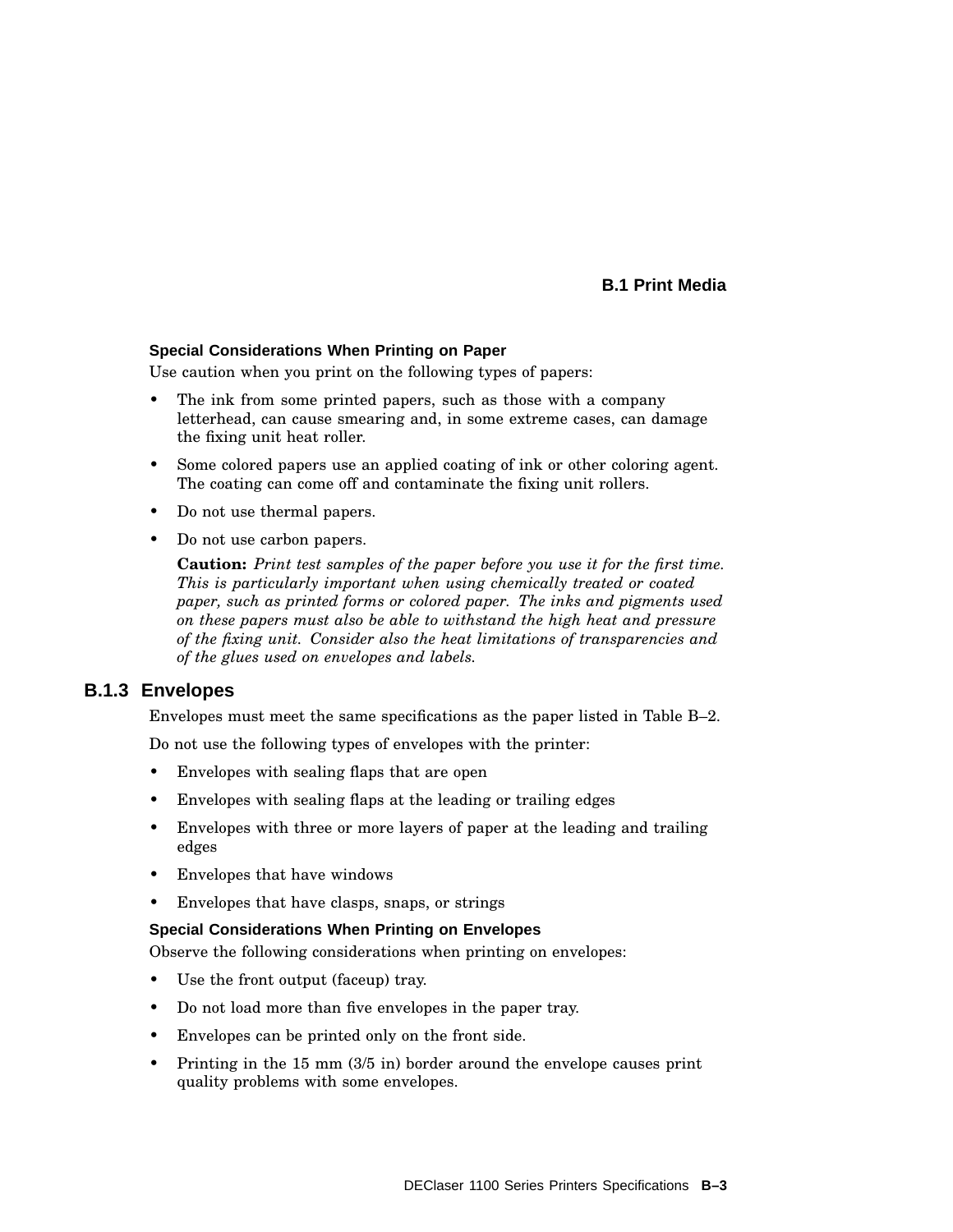#### **B.1 Print Media**

#### **B.1.4 Transparencies**

Table B–3 contains information on the sizes of transparencies that can be used in the DEClaser 1100 printers.

| Table D-3 Transparency Sizes |                                                                                  |  |
|------------------------------|----------------------------------------------------------------------------------|--|
| <b>Size</b>                  | <b>Dimensions</b>                                                                |  |
| A <sub>4</sub>               | 210 mm x 297 mm $(8.26 \text{ in x } 11.69 \text{ in})$                          |  |
| Letter                       | $215 \text{ mm} \times 279.4 \text{ mm} (8.5 \text{ in} \times 11.0 \text{ in})$ |  |

**Table B–3 Transparency Sizes**

Table B–4 lists the specifications of transparencies that can be used with the DEClaser 1100 printers.

|  |  | Table B-4 Transparency Specifications |
|--|--|---------------------------------------|
|--|--|---------------------------------------|

| Category                                       | <b>Specification</b>                                      |
|------------------------------------------------|-----------------------------------------------------------|
| Transparency weight:<br>front output tray only | 135 g/m <sup>2</sup> to 150 g/m <sup>2</sup> basis weight |
| Thickness                                      | $0.095$ mm to $0.115$ mm                                  |
| Heat tolerance                                 | $150^{\circ}$ C (302°F) for 0.1 second                    |

#### **Special Considerations When Printing Transparencies**

Please be aware of the following considerations when printing on transparencies:

- Transparencies can be fed from the cassette but tray feeding is recommended.
- Prevent curling by using the faceup front stack.
- Prevent sticking by removing each hot transparency as it is ejected into the stack.
- Do not use transparencies that have a paper backing.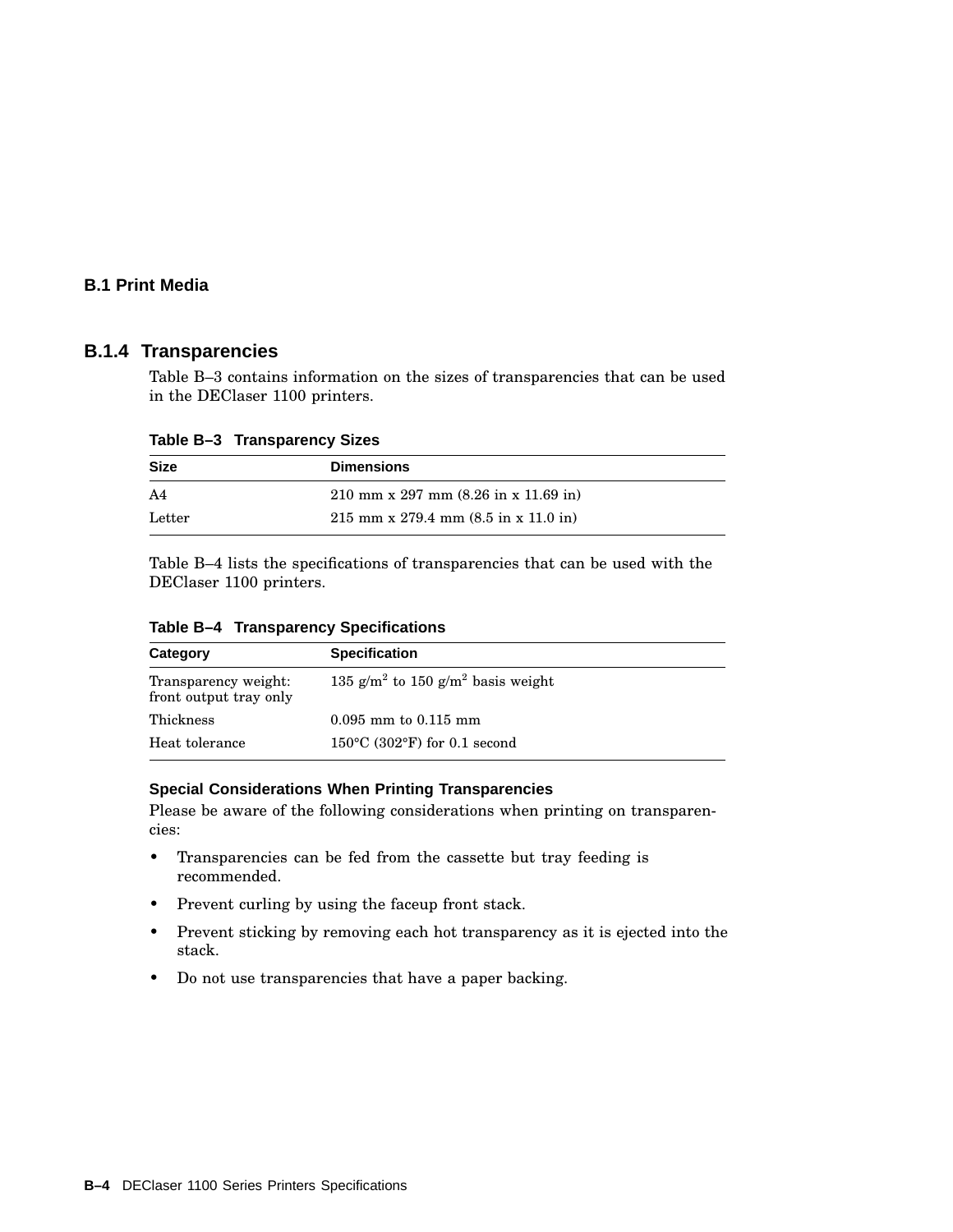#### **B.2 Labels**

### **B.2 Labels**

A label consists of a face sheet, an adhesive sheet, and a carrier sheet. The face sheet (or printing surface) is usually composed of photocopying paper and should meet the same specifications for paper, as described in Table B–1. The carrier sheet and adhesive used for the labels must also be able to meet the heat tolerance specification of 150°C (302°F) for at least 0.1 second.

Do not expose the adhesive on the labels. Doing so could cause damage to the printer. An easy way to test for adhesive that may be exposed is to press a plain piece of paper on top of the sheet of labels. If the paper does not stick to the labels, they are acceptable to use.

#### **Special Considerations When Printing on Labels**

Observe the following considerations when printing on labels:

- Feed labels from the paper tray.
- Be sure that the carrier sheet is not exposed.
- Be sure that no adhesive is exposed.
- Use the front faceup stacking tray.

# **B.3 Operating Specifications**

This section contains the operating and interface specifications for the DEClaser 1100 printers.

| <b>Type:</b>                     | Desktop page printer                                                                                                                                                                         |
|----------------------------------|----------------------------------------------------------------------------------------------------------------------------------------------------------------------------------------------|
| <b>Printing Method:</b>          | Electrophotographic, using laser beam scanning                                                                                                                                               |
| <b>Resolution:</b>               | $300$ dpi                                                                                                                                                                                    |
| <b>Printing Speed:</b>           | 4 pages/minute maximum using A4 or<br>letter-size paper from the cassette                                                                                                                    |
| Warm-Up Time:                    | Less than one minute at $20^{\circ}$ C (68 $^{\circ}$ F)                                                                                                                                     |
| <b>Paper Tray:</b>               | Approximate capacity is 50 sheets of paper, labels,<br>or transparencies. A maximum of five envelopes<br>can be loaded in the paper tray.                                                    |
| <b>Optional Paper Cassettes:</b> | Approximate capacity is 250 sheets<br>Letter $(8\frac{1}{2}$ in x 11 in)<br>A4 (210 mm x 297 mm)<br>Executive $(7\frac{1}{4}$ in x 10 $\frac{1}{2}$ in)<br>Legal $(8\frac{1}{2}$ in x 14 in) |
| Top Output Tray Capacity:        | 50 sheets (facedown stacking)                                                                                                                                                                |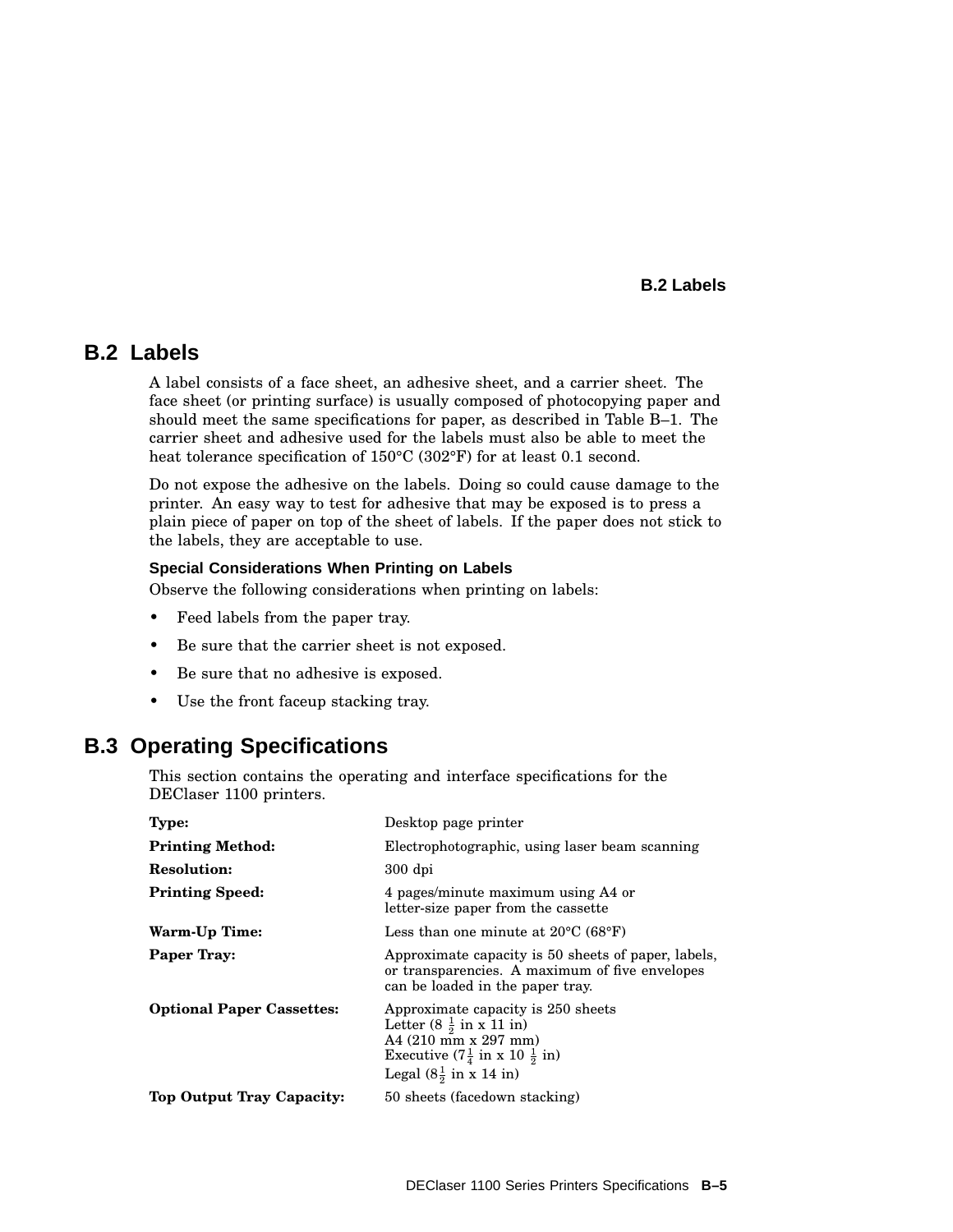#### **B.3 Operating Specifications**

**Front Output Tray Capacity:** 20 sheets (faceup stacking)

**Paper Weight Range Cassette Feed:**

**Paper Weight Range Paper Tray Feed:**

**Built-in Font Files: (DEClaser 1100 printer)**

 $60$  g/m $^2$  to  $90$  g/m $^2$  basis weight (16 lb to 24 lb)

60 g/m<sup>2</sup> to 105 g/m<sup>2</sup> basis weight (16 lb to 28 lb)

The DEClaser 1100 printer has 36 built-in font files. The font files consist of four fonts and nine character sets. These fonts are:

- Courier 10-point normal<sup>1</sup> portrait
- Courier 10.3-point normal portrait
- Courier 6.7-point normal landscape
- Elite 10-point normal portrait

For each font the following character sets reside in the printer:

- ASCII
- DEC Supplemental
- ISO Latin-1 Supplemental
- DEC Technical
- DEC Special Graphics (VT100 Line Drawing)
- DEC 7-Bit Hebrew
- DEC Hebrew Supplemental
- ISO Latin-Hebrew Supplemental
- Legal

<sup>1</sup>Normal means that the font is not set in bold or italics or otherwise attributed.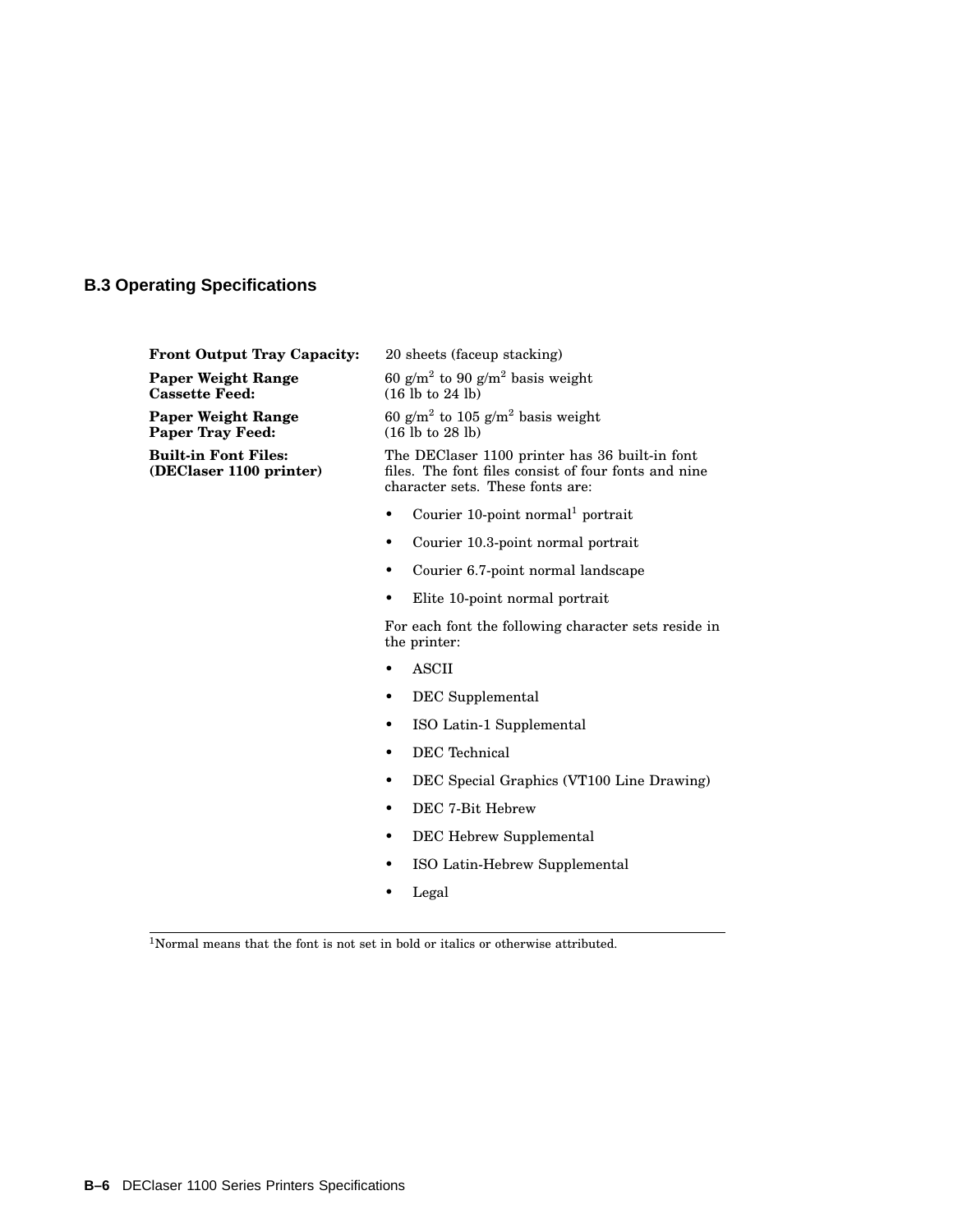#### **B.3 Operating Specifications**

**Built-in Font Files: (DEClaser 1152 printer)** The DEClaser 1152 printer has the following font files: • Courier — Oblique, Bold, and Bold Oblique • Helvetica — Oblique, Bold, and Bold Oblique • Times — Italic, Bold and Bold Italic • Helvetica Narrow — Oblique, Bold, and Bold Oblique • Symbol **Font Cartridges:** Capacity for two optional font cartridges **Built-in RAM: (DEClaser 1100 printer)** 512 KB, expandable to 2.5 MB with optional RAM boards **Built-in RAM: (DEClaser 1152 printer)** 2MB, expandable to 4MB with optional RAM boards **Host Interface:** Parallel (Centronics) serial (RS232C), and Localtalk for the DEClaser 1152 printer **Acoustic Noise:** 43 dB(A) maximum during standby 53 dB(A) maximum during printing **Operating Temperature:** 10°C to 32.5°C (50°F to 90.5°F) **Operating Humidity:** 20% to 80% relative humidity (no condensation) **Storage Temperature:** 0°C to 35°C (32°F to 95°F) **Storage Humidity:** 10% to 80% relative humidity (no condensation) **Power Requirements:** 100–115 Vac, 50/60 Hz 220–240 Vac, 50 Hz **Power Consumption:** Less than 550 Watts **Installed Weight:** Approximately 11.0 kg (25 lb) **Dimensions:** Width: 350 mm (13.8 in) Depth: 405 mm (15.9 in) Height: 204 mm (8.0 in) Height: 259 mm (10.2 in) with the optional paper feed unit and cassette installed **Thermal Dissipation:** Printing = 550 Watts maximum **Cable Supplied:** BC16E and H8571-E adapter **Nominal Line Voltage:** 115 Vac, in US/GIA area 220 Vac, in Europe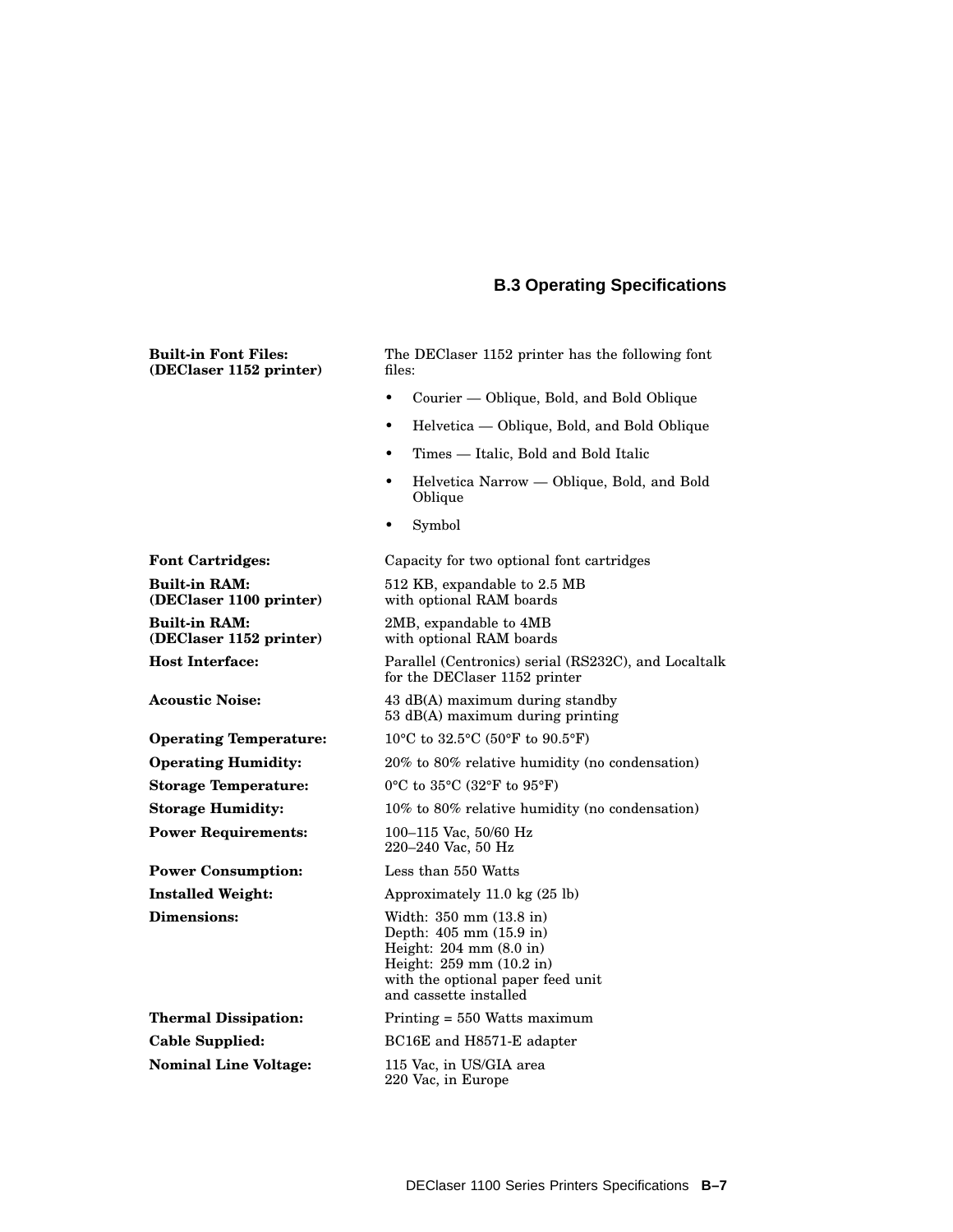# **B.3 Operating Specifications**

**Line Frequency:** 50/60 Hz **Line Current:** 4.8 A at 115 Vac 2.5 A at 220 Vac **Type of Power Line:** Single phase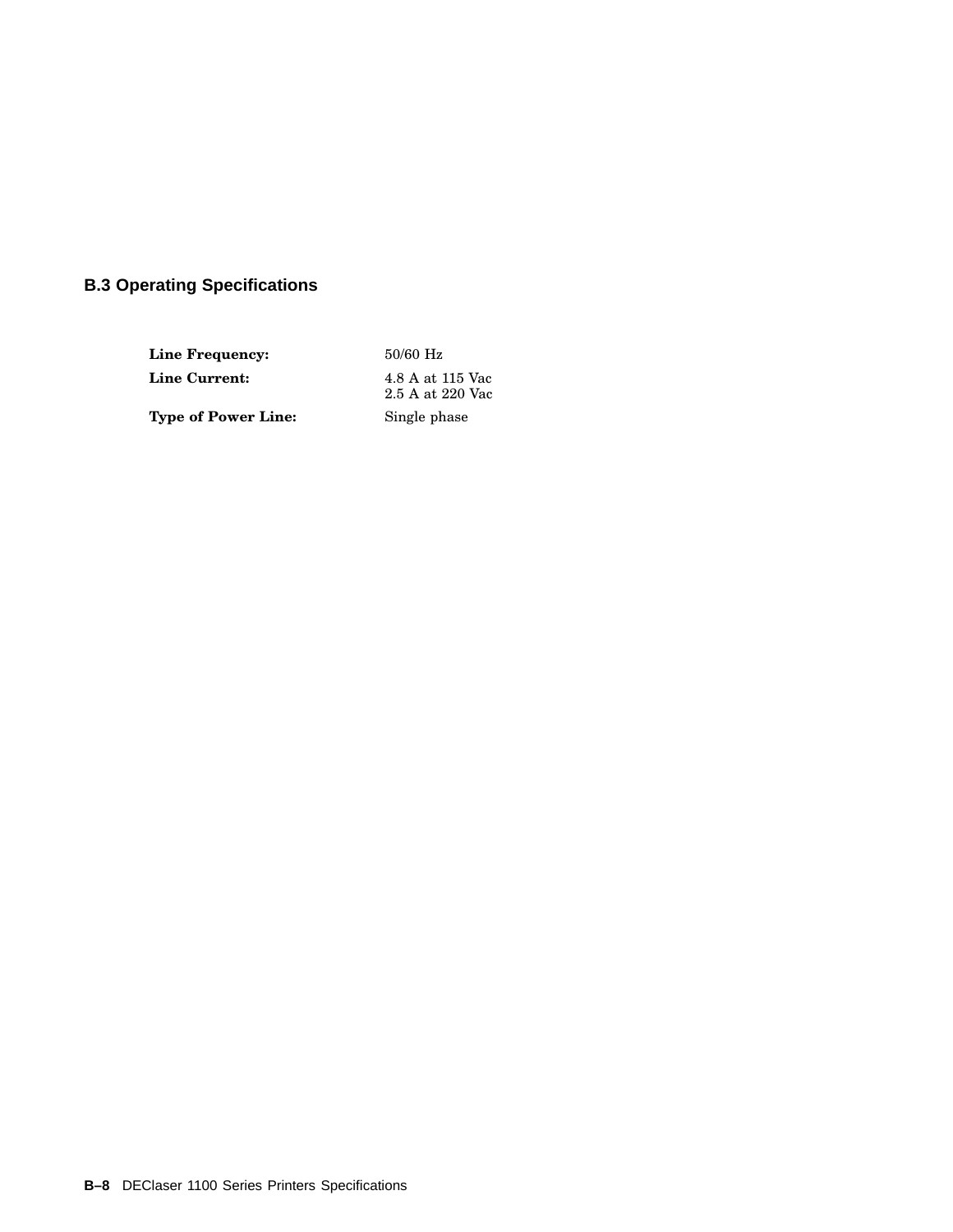# **C Total Call Concept**

# **C.1 Performing Total Call Concept**

The total call concept (TCC) procedure is performed whenever a service engineer is called to repair or service a printer. Always repair the printer first and then perform the TCC procedure.

# **C.2 Maintenance Log**

You must keep an accurate maintenance history to ensure the long life and reliability of the DEClaser 1100 printers. When you first arrive at the site, review the maintenance log for information that can assist you to troubleshoot and repair the malfunctioning printer. After you fix the problem, record your activity in the maintenance log for the benefit of the next service person.

The part number of the DEClaser 1100 Printer Maintenance Log pad is EN–02022–12.

A special adhesive-backed pouch is available for storing the maintenance log at the customer's site. The order number for the pouch is 36–18307–04. Attach the pouch to the side cover or underneath the printer.

# **C.3 Preventive Maintenance Procedure**

The DEClaser 1100 and 1150 printers do not have a page counter, so time in service is used to estimate the preventive maintenance (PM) interval.

The DEClaser 1152 printer has a page counter that you can use to estimate the PM interval. To find the page count, print a test print. The number of printed pages is listed on the test print.

- Every 20 months or 50,000 pages, replace the following parts:
	- 29–29007–01, Separation pad
	- 29–29005–01, Tray pickup roller assembly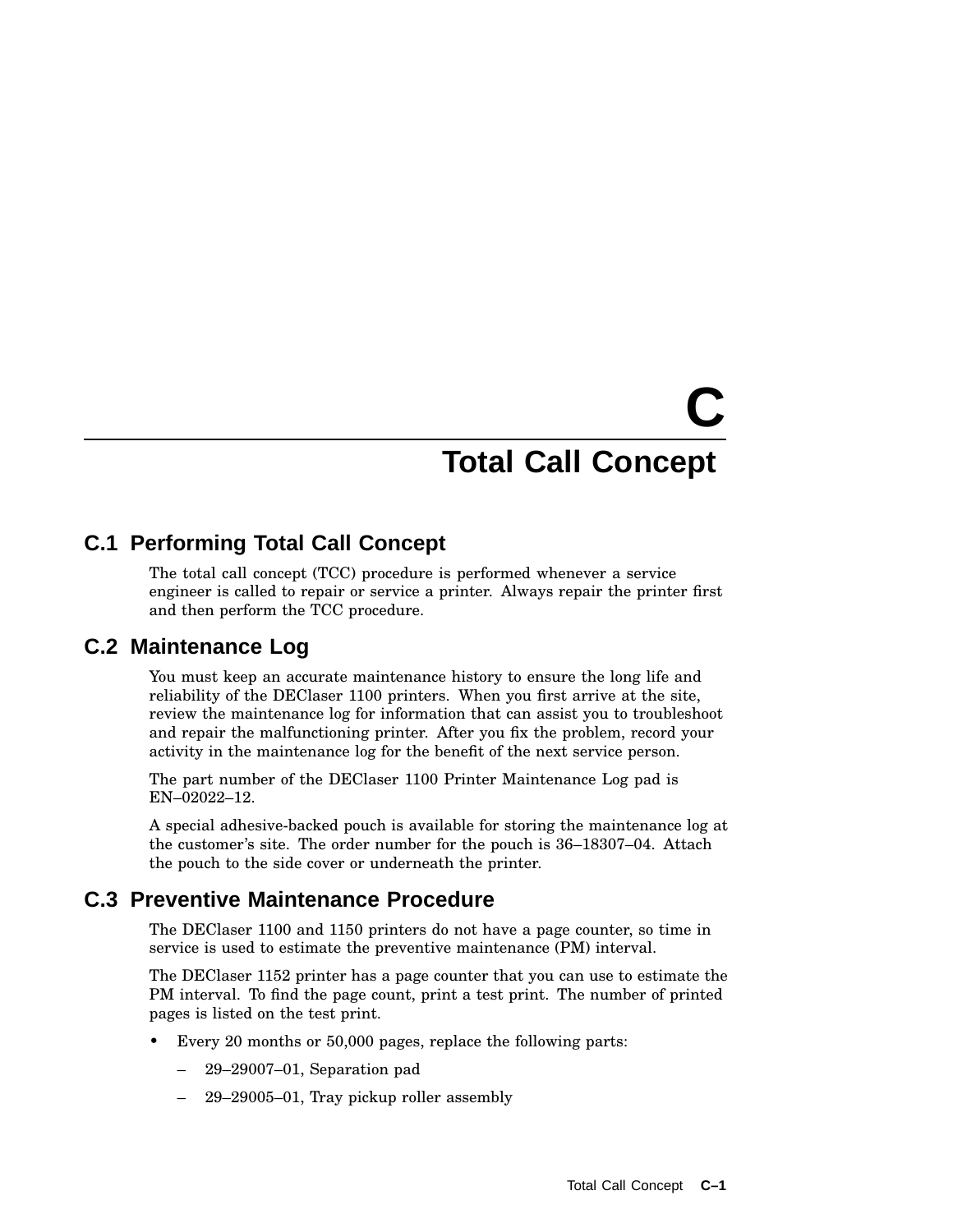#### **C.3 Preventive Maintenance Procedure**

- Every 60 months or 150,000 pages, replace the following parts:
	- 29–29007–01, Separation pad
	- 29–29005–01, Tray pickup roller assembly
	- 29–29014–01, Fixing unit assembly, 115 Vac
	- 29–29020–01, Fixing unit assembly, 240 Vac
	- 29–28994–01, Transfer charging roller

# **C.4 TCC Procedure**

When you perform the TCC procedure you enhance the reliability of the printer and reduce the number of service calls that are required to support the printer. A slight increase in MTTR results in a large increase in MTTF. The customer and you win in the end.

Use the historical information from the maintenance log to analyze the reliability of the printer and of a component within the printer. If you are uncertain that a component is worn, broken, or contaminated but suspect that it is, replace it anyway. This preventive action will reduce the number of service calls over the lifetime of the printer.

Damaged, worn, or broken printer components cause intermittent problems and accelerate the aging of mechanical components. Pinched or frayed wires can randomly short circuit. Paper dust, dirt, and toner on rollers, bearings, and gears cause premature failures. Replace any rollers that have flat spots, surface glazing or cracking, or dust and toner contamination.

#### **C.4.1 Cleaning and Inspection**

Clean and vacuum toner, paper dust, and dirt from the following areas of the DEClaser 1100 printer:

**Caution:** *Always use the special vacuum cleaner in Section D.2 for cleaning up toner. The toner powder can pass through the bag or filter of a conventional vacuum cleaner and cause damage.*

- Inside and outside of the cassette and optional feeder
- Feed roller assembly
- Remove and clean the EP-L cartridge
- Paper path guides
- Fixing unit entrance and exit areas
- Facedown delivery rollers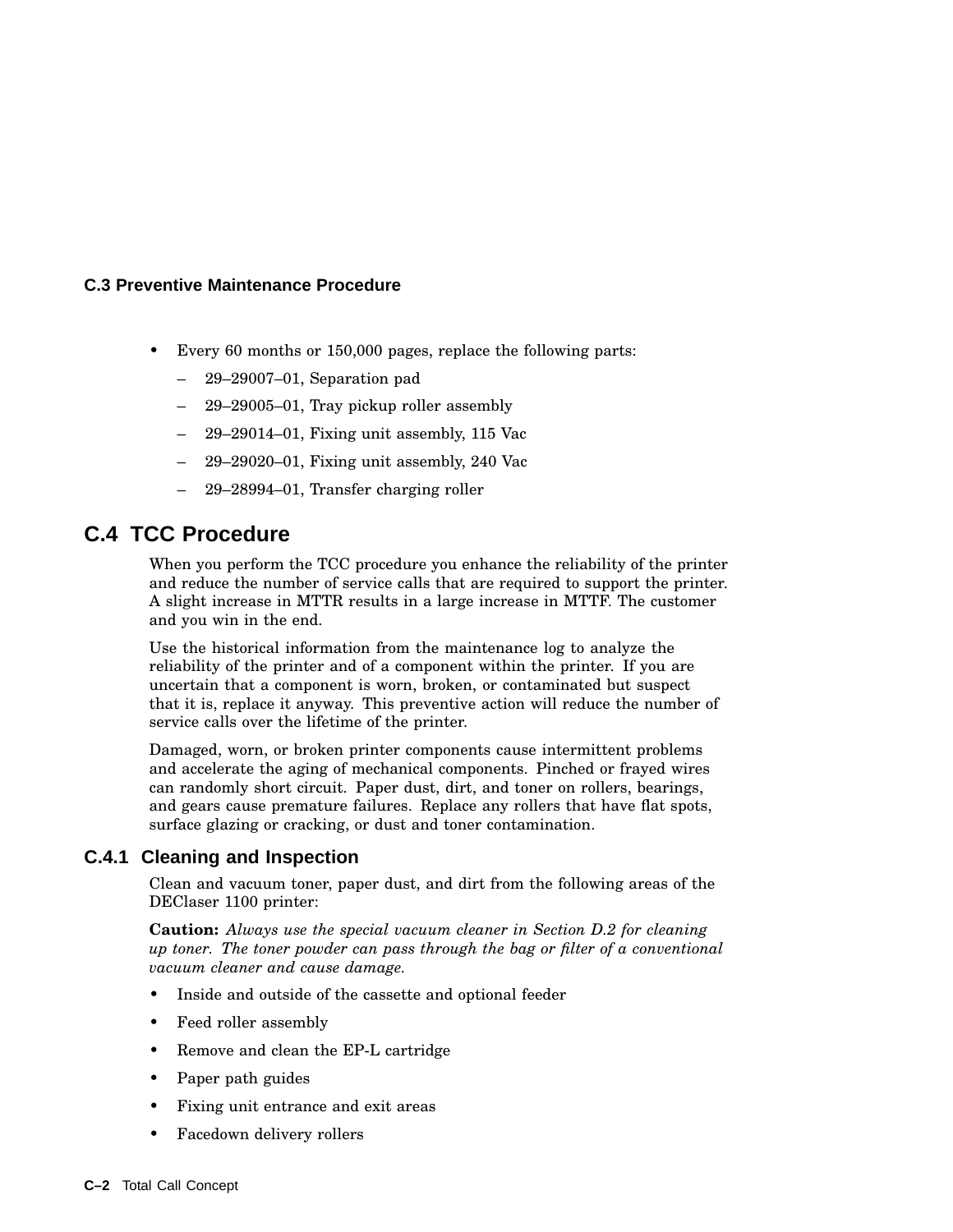#### **C.4 TCC Procedure**

- Facedown and faceup stacking tray
- Walls and floor of the empty EP-L cavity.
- Inside the printer. Look for toner spills, paper dust, or foreign objects.

Inspect the surface condition of the pickup roller and separation pad. Do not contaminate the surface of the roller or pad with grease from your fingers.

Press Test/Font to print several copies of TEST PRINT B while you are filling out service call paperwork. This ensures that the printer is functioning and in good operating order.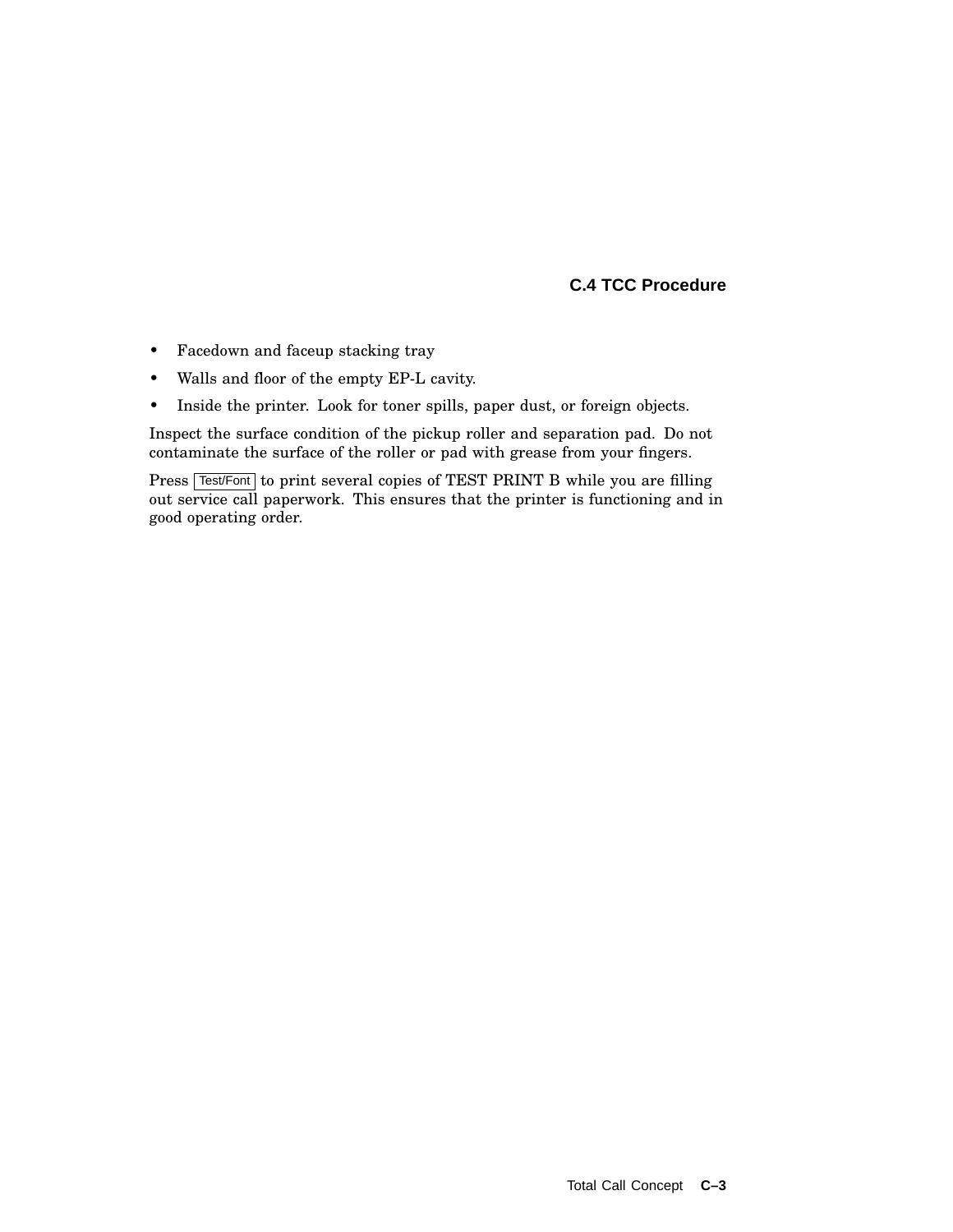# **D**

# **Training, Tools, and Documentation**

This appendix contains information on training, tools, and documentation.

# **D.1 DEClaser Training**

Before attempting to use this book and repair the printer, you must attend the specific Digital Education training course and all other prerequisite training courses.

The following table gives the ordering numbers and information about the courses.

| <b>Number</b> | <b>Description or Course Name</b>                                                                       |
|---------------|---------------------------------------------------------------------------------------------------------|
| $EY-F474E-P0$ | DEClaser 1100 Printer Maintenance SPI/lab training course is<br>offered at FTC A and B sites worldwide. |
|               | <b>United States Training Prerequisite Courses</b>                                                      |
| $EY-7629E-IV$ | Hardcopy and video specialist core course                                                               |
| EY-5528E-IV   | Laser safety and printer concepts course                                                                |
|               | <b>Europe and GIA Training Prerequisite Courses</b>                                                     |
| EY-2830E-IV   | Data Communication Fundamentals                                                                         |
| $EY-2239E-IV$ | <b>Hardcopy Theory</b>                                                                                  |
| $EY-2423E-IV$ | Laser Printer Concepts                                                                                  |
| $EY-2424E-IV$ | Laser Concepts and Safety                                                                               |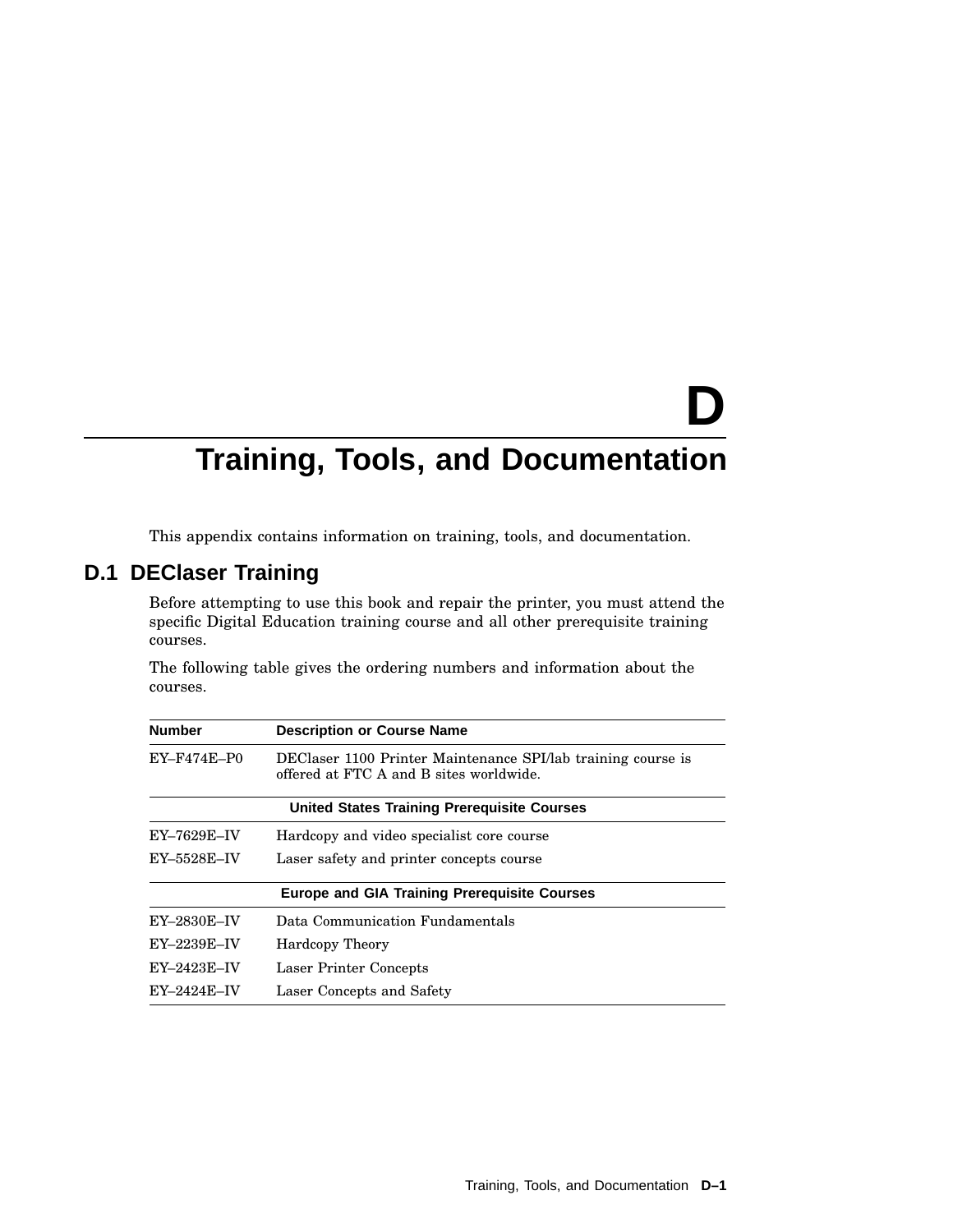#### **D.2 Tools**

# **D.2 Tools**

Table D–1 lists the ordering number of the tools that are needed to service the DEClaser 1100 printer in the field.

| Table D-1 Tools |  |  |
|-----------------|--|--|
|-----------------|--|--|

| <b>Number</b>                                        | <b>Description</b>                             |
|------------------------------------------------------|------------------------------------------------|
| $29 - 26106 - 00$                                    | 50-Hz terminal tool kit                        |
| $29 - 26109 - 00$                                    | 60-Hz terminal tool kit.                       |
| 29-11762-00                                          | Antistatic kit                                 |
| $29 - 26259 - 00$                                    | Vacuum <sup>1</sup> and attachments, 200 volts |
| $29 - 25526 - 00$                                    | Vacuum <sup>1</sup> and attachments, 120 volts |
| $29 - 26017 - 00$                                    | Filter bags and filter shell                   |
| $29 - 26234 - 00$                                    | Cleaning kit                                   |
| $29 - 27340 - 01$                                    | Terminal tool kit                              |
| <sup>1</sup> Special vacuum cleaner for toner powder |                                                |

# **D.3 Documentation Ordering Information**

Table D–2 lists the ordering numbers for this service guide and for other related DEClaser 1100 documentation.

| <b>Number</b>     | <b>Description</b>                                                                                                          |
|-------------------|-----------------------------------------------------------------------------------------------------------------------------|
| EK-DCL11-DK-002   | The DEClaser 1100 Series Printer Service Guide Documentation<br>Kit includes one service guide and one maintenance log pad. |
| $EK-DCL11-SV-002$ | DEClaser 1100 Series Printer Service Guide                                                                                  |
| $EN-02022-12$     | DEClaser 1100 Maintenance Log pad<br>Replacement pads can be ordered.                                                       |
| EK-DECLP-IG       | The DEClaser 1152 Installation/Operator's Guide                                                                             |
| EK-DECLP-UG       | The DEClaser 1152 User's Guide                                                                                              |
| $EK-DL100-IP$     | DEClaser 1100 Printer Illustrated Parts Breakdown                                                                           |
|                   | (continued on next page)                                                                                                    |

**Table D–2 Documentation**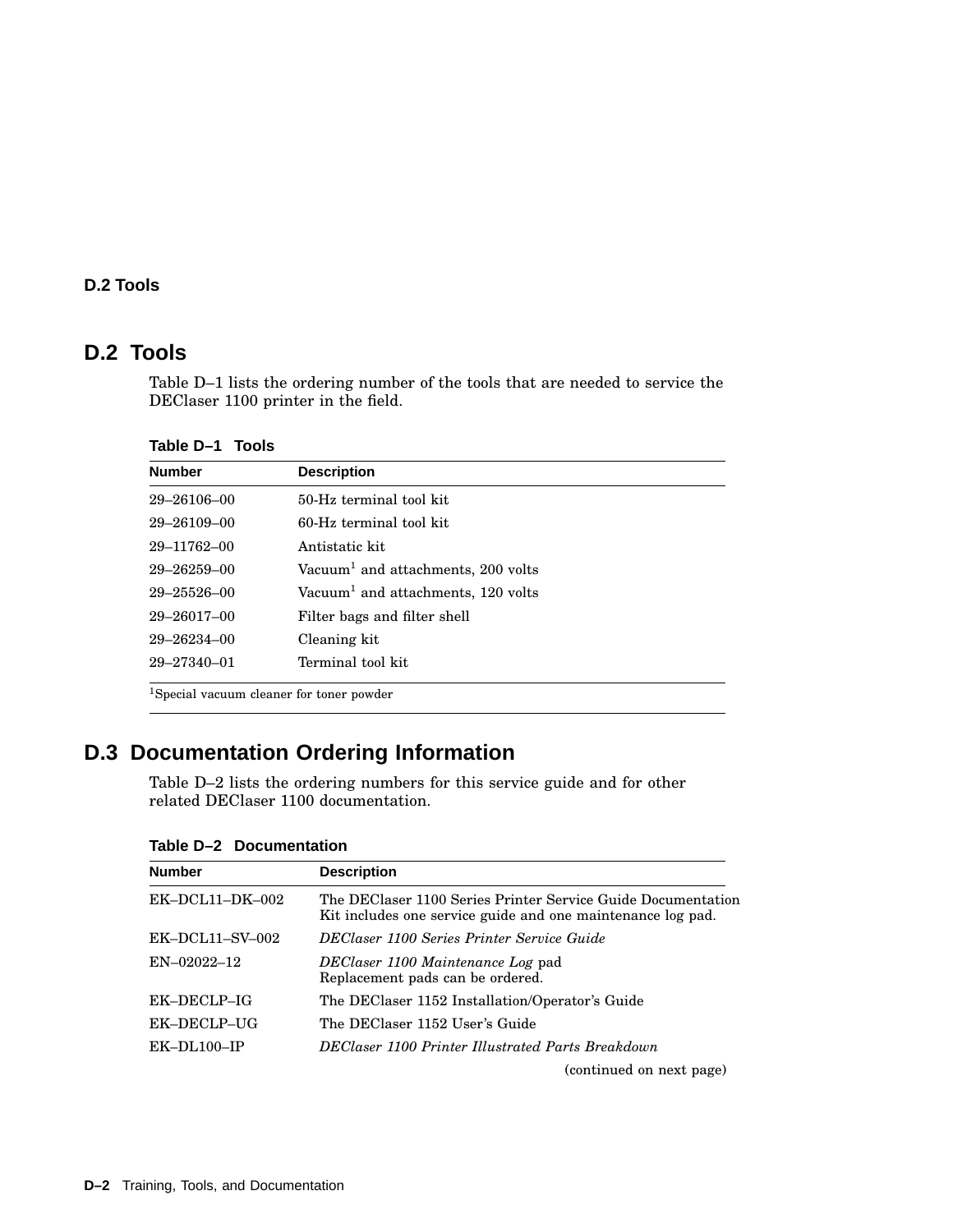# **D.3 Documentation Ordering Information**

**Table D–2 (Cont.) Documentation**

| <b>Number</b> | <b>Description</b>                                                           |
|---------------|------------------------------------------------------------------------------|
| AA-PBWHB-TE   | Digital ANSI-Compliant Printing Protocol Level 3 Programming<br>Supplement   |
| EK-PSPTR-RM   | PostScript Level 2 Printers Programmer's Supplement                          |
| AA-PBWFA-TE   | PostScript Translators Reference Manual for ReGIS and<br>Tektronix 4010/4014 |
| EK-LASER-GD   | Digital Laser Printers Guide to Paper and Other Media                        |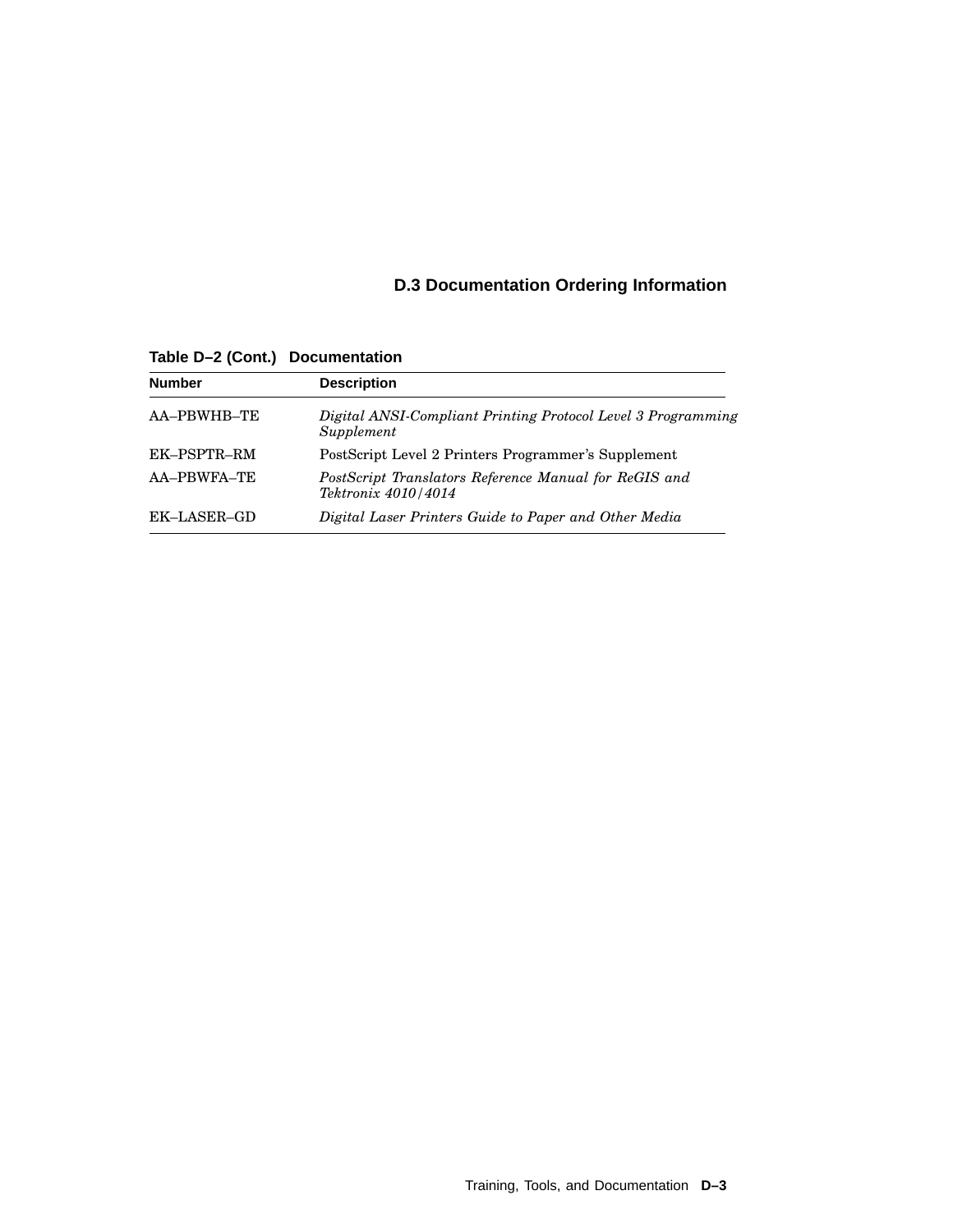# **Index**

# **A**

Adjustments density, 8–5, 8–11 registration, 8–9 ANSI, 2–4, 2–17

# **B**

Baud rate, 2–13

# **C**

Cables, A–10 Cassette size-sensing, 1–11 CB101, 1–7 Character Dump mode, 2–15 Cleaning test, 4–6 Cleaning the printer, C–2 COMMAND menu, 2–9 Communication error, A–2 ports or connectors, 1–5, A–4 Control panel modes, 2–1, 3–1 port selection menu, 2–4, 2–17 Control panel display, 2–2 Control panel messages extended service, A–1 functional, 6–13 jams, 7–4 operator, 6–3 service, 6–17 status, 6–1

Control Representation mode *See* Character Dump COPY/OVERLAY menu, 2–9 Current settings, 4–2

# **D**

DC control board, 1–16, 1–17 adjustment, 8–9 and paper paths, 1–10 input and output signals, 1–18 printing without video control board, 4–8, 5–8 temperature control, 1–23 DEC423 interface specifications, A–9 Density adjustment, 8–5, 8–11 functional description of, 1–25 Device identification, A–3 Documentation, related, D–2

# **E**

EIA–232–D, 1–5 Emulation mode, 2–4, 2–17 Engine Test print invoking, 4–8, 5–8 registration adjustment, 8–9 TEST PRINT button, 1–7, 6–11 without Interface board, 8–5 without Video Control board, 1–16, 4–8, 5–8 Envelopes, B–3 background staining, 1–25 special considerations, B–3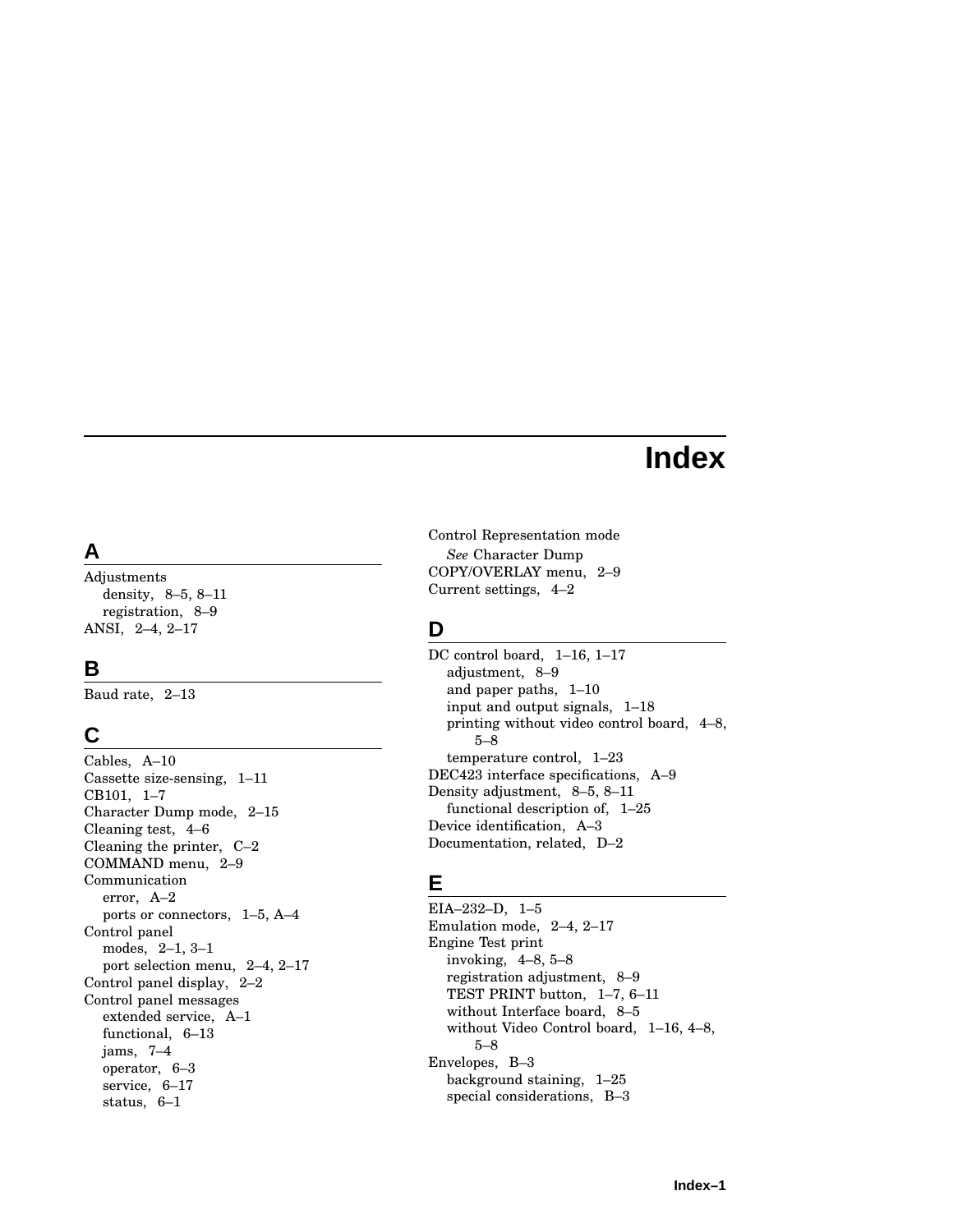# **F**

Features macro, 2–7, 2–10 paint, 2–7, 2–11, 6–15 Feeder functional, 1–1 location of, 9–8 operator call messages, 6–5, 6–11 paper paths, 1–11 part number, 9–1 physical, 1–11 remove and replace, 10–6 FEEDER SELECT | 3-23 FIP functional messages, 6–13 image defects, 8–1 jams, cassette feeding, 7–8 jams, fixing and delivery area, 7–9 jams, power up, 7–5 jams, tray area, 7–6 operator call messages, 6–3 service messages, 6–17 status messages, 6–1 FIP note, xiii jams, 7–6, 7–9 Fixing unit control, 1–22 function, 1–10 location of, 1–9 operation, 1–24 paper path jams, 7–9 rollers, 1–3 thermistor TH1, 1–14 thermoswitches, TP1 and TP2, 1–23 Font List, 4–6 FONT/FEED menu, 2–8 FRU locations, 9–3

# **H**

Heat *See* Fixing unit HVPSA, 9–6, 10–66 functional description, 1–25

#### **I**

I/F: LocalTalk menu, 3–13 I/F: PARALLEL menu, 3–12 I/F: SERIAL menu, 3–8 I/F: SERIALB menu, 3–8 Image defects, 8–1 Image size sensing cassette, 1–11 setting tray, 2–4, 3–3 tray size menu, 2–16 INITIAL menu, 2–10 Initialization message, A–3 Input and output signals *See* DC control board Interface cables, A–10 Interface board location of, 1–7 printing without, 1–16 to Video control board, 1–17 Interface connectors parallel, 1–16 parallel pin assignments, A–4 serial pin assignments, A–7 serial, RS232C, 1–16 video, 1–16 INTERFACE menu, 2–12, 3–5 Interface selection, 3–5 Interlock *See* Switches; Sensors; LVPSA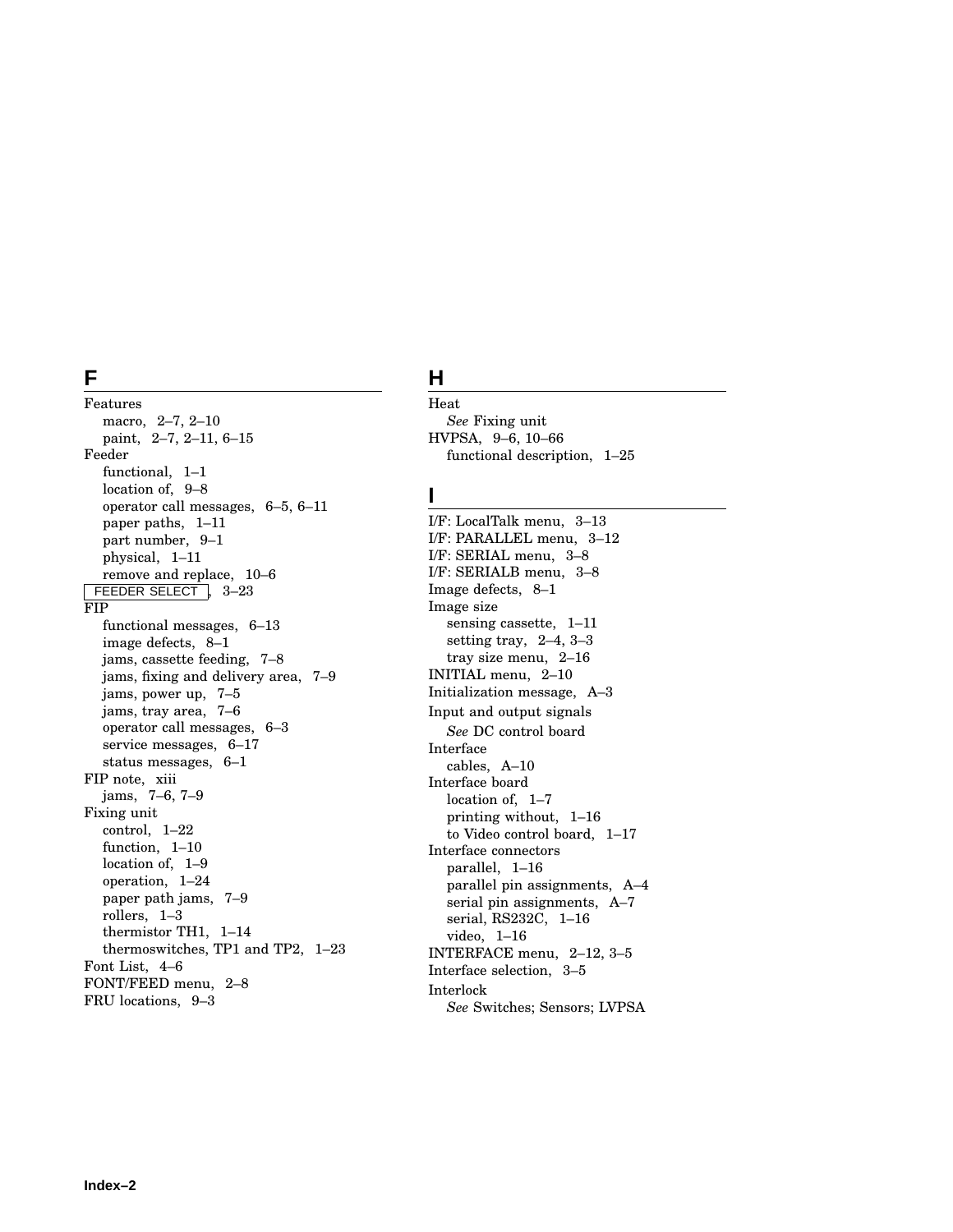# **J**

J101 location of, 10–8 Jam areas; sensing; detection, 7–4 fixing and delivery FIP, 7–9 sensors (PS12 and PS13), 1–14

# **L**

Labels, B–5 Laser safety information, xiv LAYOUT menu, 2–9 LOAD<–ROM, setup procedure, 2–14 LocalTalk interface specifications, A–9 LVPSA, 1–22 CB101, 1–7, 1–22 fixing heater control, 1–22 location of J101, 10–20 safety switch, 1–9, 1–14

#### **M**

Macro feature, 2–7, 2–10, A–2 device identification, A–3 examples, A–4 initialization message, A–3 invoking, 2–3, 3–3 user preference character set, A–2 Maintenance, C–1 Menu INTERFACE, 3–5 Menu descriptions, 3–5 Menus COMMAND, 2–9 COPY/OVERLAY, 2–9 FONT/FEED, 2–8 INITIAL, 2–10 INTERFACE, 2–12 LAYOUT, 2–9 page format, 2–16 port selection, 2–4 port selection or Emulation, 2–17 scrolling, 2–3, 2–6

Menus (cont'd) setup, 2–6 Tray size, 2–16 Miscellaneous menu, 3–21

# **O**

Operating specifications, B–5 Operator call, 6–4 Option RAM *See* RAM option Options font cartridges, 1–3 PostScript cartridge, 2–1, 3–1 RAM memory, 1–7 Ozone, 1–1

# **P**

Page (tray size) format menu, 2–16 Paint feature, 2–7, 2–10, 6–15 Paper handling, 3–19 Paper handling menu, 3–19 Paper paths, tray and feeder, 1–10 Parallel connector pin assignments, A–4 Parallel port or connector, 1–5 Part locations, 9–3 Part numbers, 9–1 PCL4 SETUP Menu, 3–13 Ports or connectors *See* Communication ports or connectors PostScript option cartridge, 2–1, 3–1 Power up jams, 7–5 SAVE–>NVRAM values, 2–14 PPL3, 2–17 Print media, B–1 envelopes, B–3 handling and storage of, B–1 labels, B–5 standard sizes of, B–2 transparencies, B–4 Printer configuration, 4–2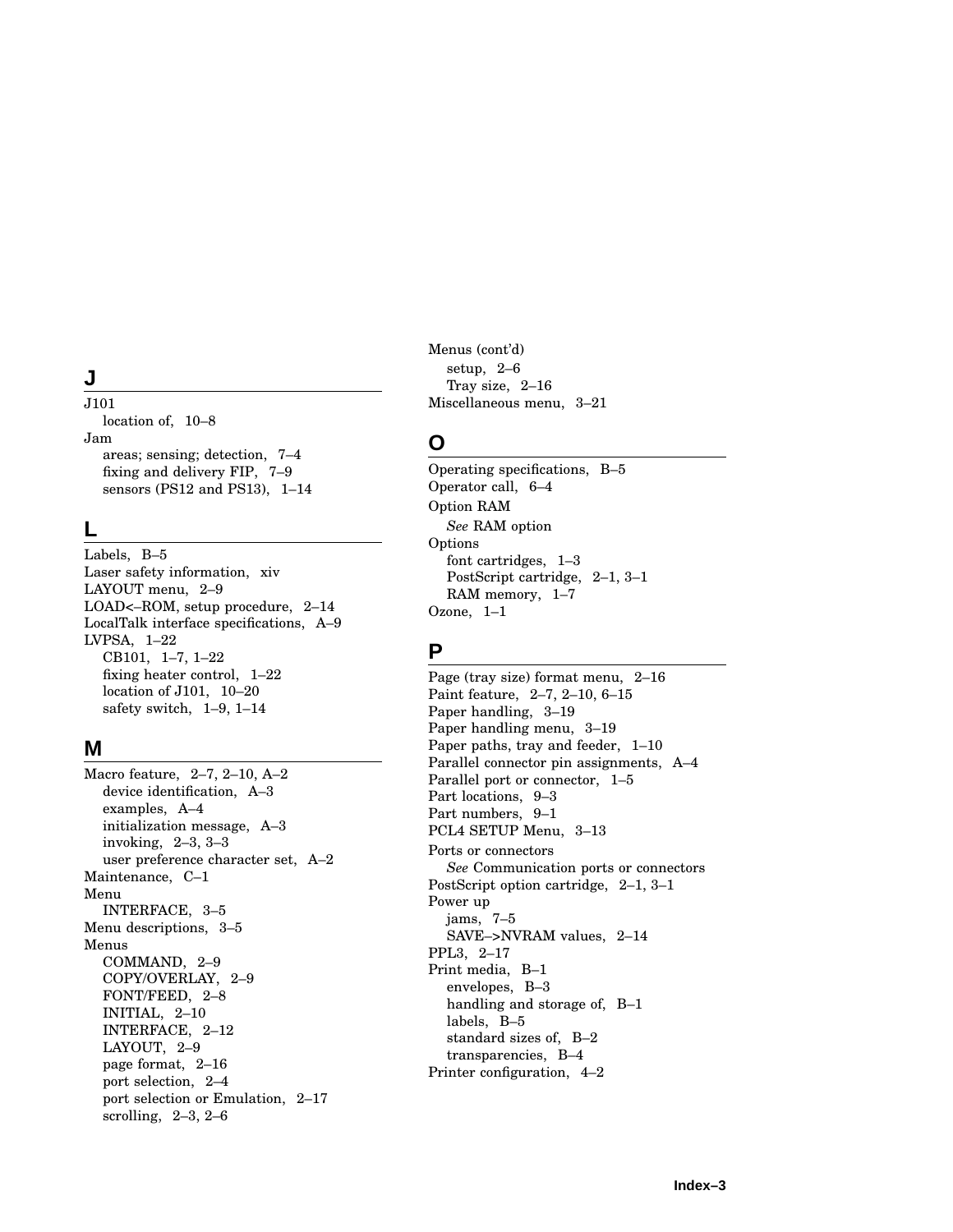Program cards, 2–17 PS12 and PS13 *See also*Jam FRU location, 9–6 FRU part number, 9–1 location of, 1–14 operation of, 7–5

# **R**

RAM option functional error message, 6–13 location of, 1–5, 9–4 paint feature, 2–11 part numbers, 9–2 remove and replace, 10–64 total RAM, 4–2 Ready modes *See* Control panel modes Refilled EP-L cartridges, 8–1, 10–36 Registration adjustment, 8–9 Related documentation, D–2 Removing and replacing FRUs, 10–1 Required training, D–1 Reset, 2–16 Character Dump, 2–15 invoking setup values, 2–7 key location of, 2–3, 3–3 macro number change, 2–10, A–2 tray page size, 2–3, 2–16, 3–3 Rounding cycle, 7–5 RS232 port, 1–5 RSL, 9–1

# **S**

Safety information, xiv Saving and loading values SAVE–>NVRAM feature, 2–14 SAVE–>RAM feature, 2–14 Selecting fonts, 3–17 Sensors fan, 6–6 front door, 6–6 jam, 7–4

Sensors (cont'd) location of, 1–13 paper pickup or exit, 7–5 tray paper, 6–6, 6–10 Serial connector pin assignments, A–7 Serial number, 1–5 Serial port or connector, 1–5 Service messages, 6–17 Solenoid locations, 1–13 Specification, operating, B–5 Specifications DEC423 interface, A–9 LocalTalk interface, A–9 SSR, 1–23 Switches TP1 and TP2, *See* Fixing unit HV door switch, 1–13, 1–26 LVPSA safety, 1–9, 1–14

# **T**

**TCC** MTTR and MTTF, C–1 procedure, C–2 Test print cleaning test, 4–6 Test Print A, 4–2 Test Print B, 4–4 Test print, Engine Test, 4–8, 5–8 *See also* Engine Test print TP1 and TP2 *See* Fixing unit Training, tools, D–1 Transparencies, B–4 Tray paper path, 1–10 Typographical conventions, xiii

# **U**

User preference character set, A–2